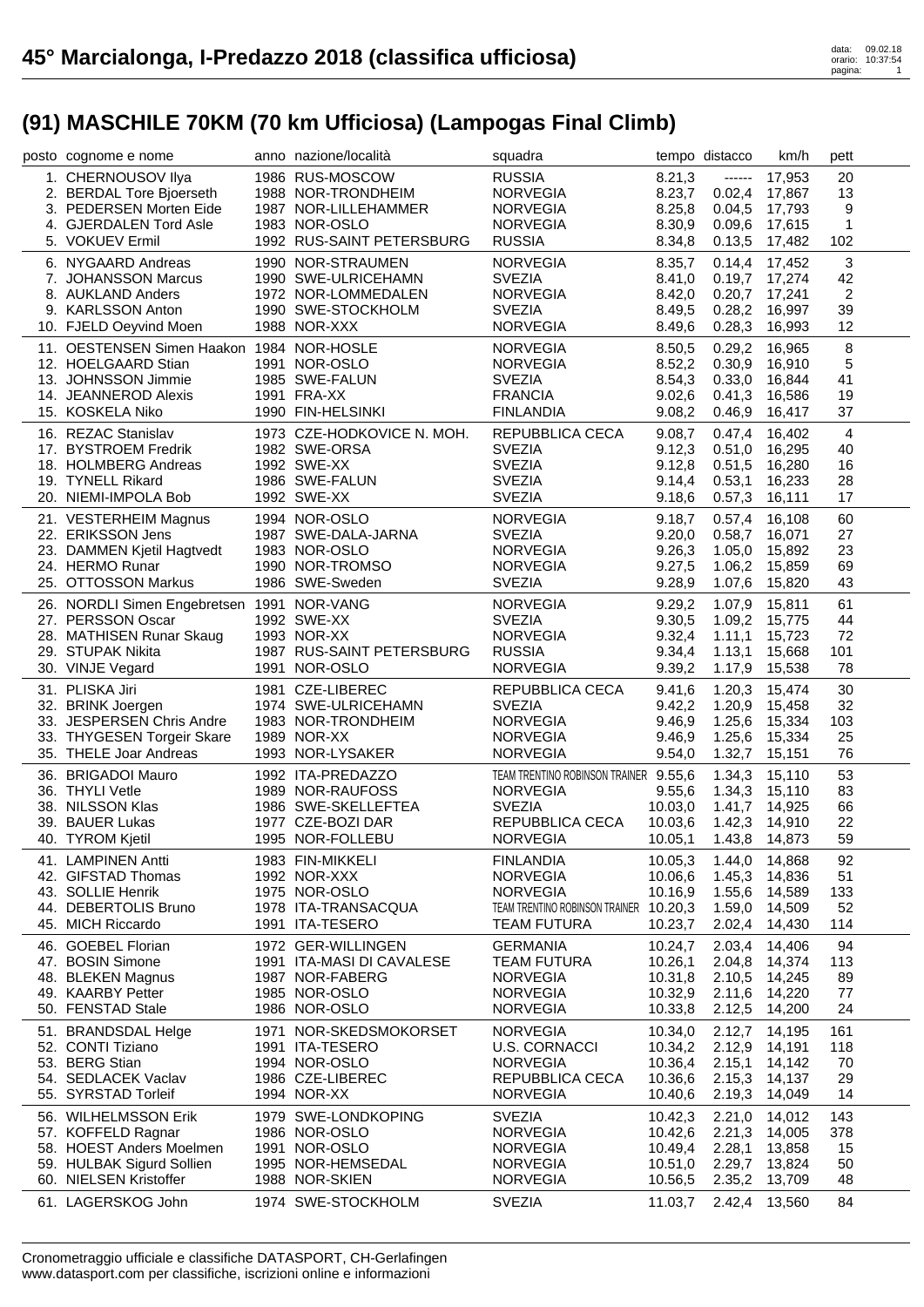| posto cognome e nome                               | anno nazione/località                       | squadra                                |                    | tempo distacco   | km/h                    | pett      |  |
|----------------------------------------------------|---------------------------------------------|----------------------------------------|--------------------|------------------|-------------------------|-----------|--|
| 62. NILSSON Isak                                   | 1985 SWE-GNOSJO                             | <b>SVEZIA</b>                          | 11.06,1            | 2.44,8           | 13,511                  | 336       |  |
| 63. GIARDINA Jacopo                                | 1996 ITA-PADOVA                             | <b>TEAM FUTURA</b>                     | 11.06,9            |                  | 2.45,6 13,495           | 239       |  |
| 64. NESS Ole Jakob                                 | 1972 NOR-LARVIK                             | <b>NORVEGIA</b>                        | 11.08,0            | 2.46,7           | 13,473                  | 131       |  |
| 64. SMENES Atle                                    | 1989 NOR-OSLO                               | <b>NORVEGIA</b>                        | 11.08,0            | 2.46,7           | 13,473                  | 26        |  |
| 66. BACK Markus                                    | 1985 SWE-STOCKHOLM                          | <b>SVEZIA</b>                          | 11.12,0            | 2.50,7           | 13,392                  | 355       |  |
| 67. SRAIL Jan                                      | 1990 CZE-XX                                 | REPUBBLICA CECA                        | 11.13,4            | 2.52,1           | 13,365                  | 21        |  |
| 68. ALM Henrik                                     | 1982 SWE-IDRE                               | <b>SVEZIA</b>                          | 11.13,6            | 2.52,3           | 13,361                  | 65        |  |
| 69. ONDRASEK Pavel                                 | 1992 CZE-RYMAROV                            | REPUBBLICA CECA                        | 11.14,8            | 2.53,5           | 13,337                  | 80        |  |
| 70. SOLBAKKEN Fred Anders                          | 1965 NOR-HARSTAD                            | <b>NORVEGIA</b>                        | 11.15,2            | 2.53,9           | 13,329                  | 122       |  |
| 71. STOLEN Erling Viljugrein                       | 1990 NOR-GJOVIK                             | <b>NORVEGIA</b>                        | 11.18,3            | 2.57,0           | 13,268                  | 643       |  |
| 72. GJESTRUMBAKKEN Thomas 1994 NOR-SPERREBOTN      |                                             |                                        |                    |                  |                         |           |  |
| 73. POLASEK Jan Ferdinand                          | 1988 CZE-Prague                             | <b>NORVEGIA</b>                        | 11.22,5<br>11.25,5 | 3.01,2           | 13.186<br>3.04,2 13,129 | 62<br>622 |  |
| 74. BOHLMARK Anders                                | 1973 SWE-STOCKHOLM                          | REPUBBLICA CECA<br><b>SVEZIA</b>       | 11.27,2            | 3.05,9           | 13,096                  | 146       |  |
| 75. FUCCARO Francesco                              | 1990 ITA-MOGGIO UDINESE                     | SOTTOZERO NORDIC TEAM A.S.D. 11.28,0   |                    | 3.06,7           | 13,081                  | 120       |  |
| 76. ENGSETH Lars                                   | 1987 NOR-LILLEHAMMER                        | <b>NORVEGIA</b>                        | 11.28,4            | 3.07,1           | 13,073                  | 171       |  |
|                                                    |                                             |                                        |                    |                  |                         |           |  |
| 77. GULLHAV Anders                                 | 1987 NOR-TRONDHEIM                          | <b>NORVEGIA</b>                        | 11.28,6            | 3.07,3           | 13,069                  | 330       |  |
| 78. BORMOLINI Thomas                               | 1993 ITA-LIVIGNO                            | TEAM TRENTINO ROBINSON TRAINER 11.28,8 |                    | 3.07,5           | 13,066                  | 54        |  |
| 79. MAENPAA Hans                                   | 1979 FIN-JAKOBSTAD SANDSUND FINLANDIA       |                                        | 11.29,2            | 3.07,9           | 13,058                  | 36        |  |
| 80. LOFFLER Jonas                                  | 1992 GER-FREIBURG                           | <b>GERMANIA</b>                        | 11.29,9            | 3.08,6           | 13,045                  | 158       |  |
| 81. VARESCO Simone                                 | 1996 ITA-Tesero                             | <b>U.S. CORNACCI</b>                   | 11.30,7            | 3.09.4           | 13,030                  | 436       |  |
| 82. MYRSTAD Marius                                 | 1978 NOR-BAERUMS VAERK                      | <b>NORVEGIA</b>                        | 11.31,9            | 3.10,6           | 13,007                  | 317       |  |
| 83. SKOGSHOLM Vinjar                               | 1994 NOR-RENA                               | <b>NORVEGIA</b>                        | 11.33,1            | 3.11,8           | 12,985                  | 63        |  |
| 84. STOCEK Fabian                                  | 1994 CZE-JILEMNICE                          | REPUBBLICA CECA                        | 11.36,0            |                  | 3.14.7 12.931           | 173       |  |
| 85. BACHL Philipp                                  | 1989 AUT-ZWETTL AN DER RODL AUSTRIA         |                                        | 11.36,2            | 3.14,9           | 12,927                  | 46        |  |
| 86. DUTTO Lorenzo                                  | 1995 ITA-BOVES                              | S.C. VALLE MAIRA                       | 11.37,9            | 3.16,6           | 12,895                  | 1079      |  |
| 87. WINKER Christian                               | 1996 GER-BERLIN                             | <b>GERMANIA</b>                        | 11.38,9            | 3.17,6           | 12,877                  | 67        |  |
| 88. VAKSDAL Fridtjof                               | 1993 NOR-OSLO                               | <b>NORVEGIA</b>                        | 11.39,1            | 3.17,8           | 12,873                  | 141       |  |
| 89. BORMOLINI Nicolas                              | 1993 ITA-LIVIGNO                            | TEAM TRENTINO ROBINSON TRAINER 11.39,2 |                    | 3.17,9           | 12,871                  | 55        |  |
| 90. SAMUELSSON Johan                               | 1980 SWE-PITEA                              | <b>SVEZIA</b>                          | 11.39,4            | 3.18,1           | 12,868                  | 309       |  |
| 91. BEITMYREN Jan Olav                             | 1965 NOR-GJOVIK                             | <b>NORVEGIA</b>                        | 11.40,7            | 3.19,4           | 12,844                  | 129       |  |
|                                                    |                                             |                                        |                    |                  |                         |           |  |
|                                                    |                                             |                                        |                    |                  |                         |           |  |
| 92. HJELMAKER Jakob                                | 1979 SWE-VASTRA FROLUNDA                    | <b>SVEZIA</b>                          | 11.43,2            | 3.21,9           | 12,798                  | 301       |  |
| 93. GILMOZZI Enrico                                | 1991 ITA-TESERO                             | <b>U.S. CORNACCI</b>                   | 11.43,7            | 3.22,4           | 12,789                  | 119       |  |
| 94. BETRIU Sadurni                                 | 1982 ITA-ORGANYA LLEIDA                     | <b>TEAM FUTURA</b>                     | 11.45,4            | 3.24,1           | 12,758                  | 164       |  |
| 95. KUISLE Michael<br>96. HOLMSTROEM Isac          | 1995 GER-SONTHOFEN<br>1995 EST-ESPOO        | <b>GERMANIA</b><br><b>ESTONIA</b>      | 11.46,8<br>11.47,0 | 3.25,5<br>3.25,7 | 12,733<br>12,729        | 75<br>169 |  |
|                                                    |                                             |                                        |                    |                  |                         |           |  |
| 97. VIKLUND Erik                                   | 1988 SWE-HARNOSAND                          | <b>SVEZIA</b>                          | 11.47,5            | 3.26,2           | 12,720                  | 144       |  |
| 98. DEFRANCESCO Mathias                            | 1993 ITA-MASI DI CAVALESE                   | <b>TEAM FUTURA</b>                     | 11.51,2            | 3.29,9           | 12,654                  | 112       |  |
| 99. BOSTROM Anders                                 | 1982 SWE-DANDERYD                           | <b>SVEZIA</b>                          | 11.51,8            | 3.30,5           | 12.644                  | 159       |  |
| 100. BOCHKAREV Alexander<br>101. KAMPENHOEY Anders | 1970 RUS-PERVOURALSH<br>1993 NOR-FURNES     | <b>RUSSIA</b><br><b>NORVEGIA</b>       | 11.53,7            | 3.32,4           | 12,610                  | 147<br>64 |  |
|                                                    |                                             |                                        | 11.53,9            | 3.32,6 12,606    |                         |           |  |
| 102. UGGELDAHL Jan                                 | 1983 FIN-DALSBRUK                           | <b>FINLANDIA</b>                       | 11.57,3            | 3.36,0           | 12,547                  | 280       |  |
| 103. MELSA Zdenek                                  | 1982 CZE-CHALKOVICE                         | REPUBBLICA CECA                        | 11.58,9            | 3.37,6           | 12,519                  | 354       |  |
| 104. HANNESTAD Eirik                               | 1989 NOR-OSLO                               | <b>NORVEGIA</b>                        | 11.59,8            | 3.38,5           | 12,503                  | 125       |  |
| 105. DEMENTIEV Eugeniy                             | 1983 ITA-MOSCOW                             | <b>TEAM FUTURA</b>                     | 12.00,2            | 3.38,9           | 12,496                  | 160       |  |
| 106. SKINSTAD Petter Soleng                        | 1989 NOR-OSLO                               | <b>NORVEGIA</b>                        | 12.01,0            | 3.39,7           | 12,482                  | 155       |  |
| 107. KROSNESS Ola Myklatun                         | 1989 NOR-OSLO                               | <b>NORVEGIA</b>                        | 12.02,6            | 3.41,3           | 12,455                  | 669       |  |
| 108. CARRARA Bruno                                 | 1977 ITA-DIMARO FOLGARIDA                   | <b>TEAM FUTURA</b>                     | 12.02,9            | 3.41,6           | 12,449                  | 115       |  |
| 108. KAIV Taavi                                    | 1989 EST-TALLIN                             | <b>ESTONIA</b>                         | 12.02,9            | 3.41,6           | 12,449                  | 260       |  |
| 110. YAKOVENKO Alexandr                            | 1969 RUS-ZHELEZNODOROZHNY                   | <b>RUSSIA</b>                          | 12.04,1            | 3.42,8           | 12,429                  | 357       |  |
| 111. DEANGELIS Tyler                               | 1993 USA-READFIELD                          | U.S.A. STATI UNITI                     | 12.06,2            | 3.44,9           | 12,393                  | 666       |  |
| 112. WAERENSKJOLD Nicolas A.                       | 1982 NOR-OSLO                               | <b>NORVEGIA</b>                        | 12.07,7            | 3.46,4           | 12,367                  | 284       |  |
| 113. HAUGSTAD Erlend                               | 1975 NOR-KRISTIANSAND                       | <b>NORVEGIA</b>                        | 12.08,6            | 3.47,3           | 12,352                  | 96        |  |
| 114. GENOD Benjmin                                 | 1993 FRA-CORMARAUCHE EN BUGEY FRANCIA       |                                        | 12.10,2            | 3.48,9           | 12,325                  | 349       |  |
| 115. AALVIK Erling                                 | 1992 NOR-LILLEHAMMER                        | <b>NORVEGIA</b>                        | 12.11,7            | 3.50,4           | 12,300                  | 165       |  |
| 116. FRANCKE Michal                                | 1986 CZE-JABLONEC NAD NISOU REPUBBLICA CECA |                                        | 12.13,5            | 3.52,2           | 12,269                  | 312       |  |
| 117. DE PRATO Paolo                                | 1981 ITA-ENEMONZO                           | G.S. EDELWEISS VILLASANTI 12.14,7      |                    | 3.53,4           | 12,249                  | 410       |  |
| 118. AADNE Nils Ingar                              | 1982 NOR-OSLO                               | <b>NORVEGIA</b>                        | 12.15,3            | 3.54,0           | 12,239                  | 18        |  |
| 119. MAXIM Tsvetkov                                | 1990 RUS-MOSCOW                             | <b>RUSSIA</b>                          | 12.15,9            | 3.54,6           | 12,229                  | 170       |  |
| 120. ENGEBAKKEN Jonas                              | 1996 NOR-LOTEN                              | <b>NORVEGIA</b>                        | 12.16,2            | 3.54,9           | 12,224                  | 275       |  |
| 121. SYVERSEN Marcus                               | 1995 NOR-HALDEN<br>1993 ITA-TESERO          | <b>NORVEGIA</b><br>S.C. MARCIALONGA    | 12.16,3            | 3.55,0<br>3.56,4 | 12,223                  | 124       |  |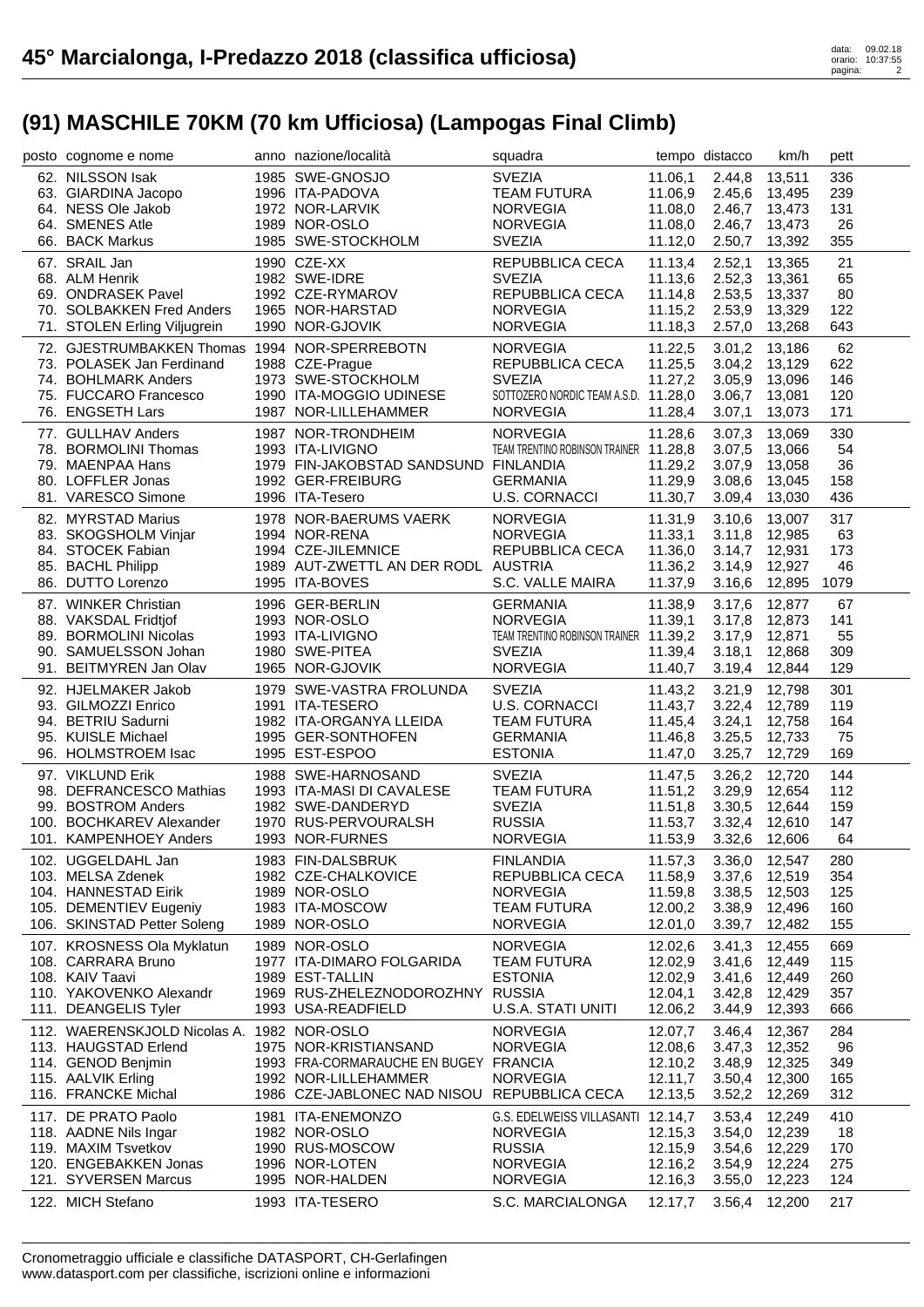| posto cognome e nome                               | anno nazione/località                 | squadra                                |         | tempo distacco | km/h          | pett |
|----------------------------------------------------|---------------------------------------|----------------------------------------|---------|----------------|---------------|------|
| 123. LOF Joakim                                    | 1973 SWE-FAUSKE                       | <b>SVEZIA</b>                          | 12.18,0 | 3.56,7 12,195  |               | 793  |
| 124. BYSTROV Alexey                                | 1972 RUS-TVER                         | <b>RUSSIA</b>                          | 12.18,2 | 3.56,9 12,191  |               | 1532 |
| 124. HARJU Mikko                                   | 1987 FIN-JYVASKYLA                    | <b>FINLANDIA</b>                       | 12.18,2 | 3.56,9 12,191  |               | 87   |
| 126. STEVENSON Christofer                          | 1982 SWE-FALUN                        | <b>SVEZIA</b>                          | 12.18,9 | 3.57,6         | 12,180        | 277  |
| 127. WETTERGREEN Morten                            | 1977 NOR-HOSLE                        | <b>NORVEGIA</b>                        | 12.19,3 | 3.58,0         | 12,173        | 266  |
|                                                    |                                       |                                        |         |                |               |      |
| 128. AALBERG Anders                                | 1974 NOR-LILLEHAMMER                  | <b>NORVEGIA</b>                        | 12.22,2 | 4.00,9         | 12.126        | 319  |
| 129. SVENSK Joakim                                 | 1991 SWE-NORRKOPING                   | <b>SVEZIA</b>                          | 12.22,3 | 4.01.0         | 12,124        | 7205 |
| 130. HANSSEN-BAUER Oyvind Waage 1989 NOR-TRONDHEIM |                                       | <b>NORVEGIA</b>                        | 12.23,1 | 4.01,8         | 12,111        | 332  |
| 131. SHIPULIN Anton                                | 1987 RUS-EKATERINBURG                 | <b>RUSSIA</b>                          | 12.23,6 |                | 4.02,3 12,103 | 167  |
| 132. VENEDIKTOV Mikhail                            | 1979 RUS-Moscow                       | <b>RUSSIA</b>                          | 12.23,9 | 4.02,6         | 12,098        | 331  |
| 133. BURSTROM Olof                                 | 1991 SWE-LYCKSELE                     | <b>SVEZIA</b>                          | 12.24,2 | 4.02,9         | 12,093        | 1392 |
| 134. BJERCKE Bjorn Kristian                        | 1972 NOR-SARPSBORG                    | <b>NORVEGIA</b>                        | 12.25,1 | 4.03,8         | 12.078        | 127  |
| 135. GODLI Eivind Haakestad                        | 1986 NOR-GRUA                         | <b>NORVEGIA</b>                        | 12.25,3 | 4.04,0         | 12,075        | 344  |
| 136. KANKA Adam                                    | 1988 CZE-JETRICHOVCE                  | REPUBBLICA CECA                        | 12.26,4 | 4.05,1         | 12,057        | 617  |
| 137. BERNARDINI Silvano                            | 1959 ITA-PREDAZZO                     | SOTTOZERO NORDIC TEAM A.S.D. 12.26,6   |         | 4.05,3         | 12,054        | 219  |
| 138. MARHOUN Petr                                  | 1981 CZE-TABOR                        | REPUBBLICA CECA                        | 12.27,4 | 4.06,1         | 12,041        | 616  |
| 139. RICHTER Michael                               | 1967 GER-FREITAL                      | <b>GERMANIA</b>                        | 12.28,1 | 4.06,8         | 12,030        | 91   |
|                                                    | 1969 NOR-OSLO                         |                                        |         |                |               |      |
| 140. TRIUMF Isak N                                 |                                       | <b>NORVEGIA</b>                        | 12.29,3 | 4.08,0         | 12,011        | 258  |
| 141. CICCHETTI Antonio                             | 1977 ITA-SASSA                        | S.C. MARCIALONGA                       | 12.29,9 | 4.08,6         | 12,001        | 238  |
| 142. HAUG Torgeir                                  | 1973 NOR-NOTODDEN                     | <b>NORVEGIA</b>                        | 12.31,2 | 4.09,9         | 11,980        | 341  |
| 143. FERRARI Francesco                             | 1994 ITA-FRASSINORO                   | TEAM TRENTINO ROBINSON TRAINER 12.32,8 |         | 4.11,5         | 11,955        | 57   |
| 144. VAINIO Eero Matti                             | 1991 FIN-MYNAMAKI                     | <b>FINLANDIA</b>                       | 12.33,7 | 4.12,4 11,941  |               | 859  |
| 145. WENNERSBERG Oyvind                            | 1955 NOR-SJUSJOEN                     | <b>NORVEGIA</b>                        | 12.34,4 | 4.13,1         | 11,930        | 265  |
| 146. HAGESVEEN Arild                               | 1970 NOR-OSLO                         | <b>NORVEGIA</b>                        | 12.34,8 | 4.13,5         | 11,923        | 818  |
| 147. VAINIO Antti                                  | 1990 FIN-MYNAMAKI                     | <b>FINLANDIA</b>                       | 12.34,9 | 4.13,6 11,922  |               | 333  |
| 148. DETASSIS Stefano                              | 1994 ITA-TRENTO                       | S.C. MARZOLA                           | 12.35,6 | 4.14,3 11,911  |               | 225  |
| 149. GRONVOLD Frank                                | 1965 NOR-OSLO                         | <b>NORVEGIA</b>                        | 12.37,2 | 4.15,9 11,885  |               | 262  |
| 150. MAENPAA Hannes                                | 1996 FIN-JAKOBSTAD SANDSUND FINLANDIA |                                        | 12.39,2 | 4.17,9 11,854  |               | 35   |
| 151. JOHANSSON Gustaf                              | 1989 SWE-STOCKHOLM                    | <b>SVEZIA</b>                          | 12.39,6 | 4.18,3         | 11,848        | 786  |
| 152. PIGG Samuli                                   | 1966 FIN-JYVASKYLA                    | <b>FINLANDIA</b>                       | 12.40,0 | 4.18,7         | 11,842        | 342  |
|                                                    |                                       |                                        |         |                |               |      |
| 153. SCHREUDER Erik                                | 1964 NOR-ASKER                        | <b>NORVEGIA</b>                        | 12.40,3 | 4.19,0         | 11,837        | 832  |
| 154. AARSTAD Trond                                 | 1971 NOR-TVEDESTRAND                  | <b>NORVEGIA</b>                        | 12.40,8 |                | 4.19,5 11,829 | 1329 |
| 155. ULEVAG Kare                                   | 1968 NOR-TVEDESTRAND                  | <b>NORVEGIA</b>                        | 12.41,1 |                | 4.19,8 11,824 | 2723 |
| 156. CARLEN Marcus                                 | 1981 SWE-OSTERSUND                    | <b>SVEZIA</b>                          | 12.41,3 | 4.20,0         | 11,821        | 299  |
| 157. BENAK Jan                                     | 1982 CZE-HRADEC KRALOVE               | REPUBBLICA CECA                        | 12.41,4 | 4.20,1         | 11,820        | 596  |
| 158. MATOUSEK Ondrej                               | 1988 CZE-USTI NAD LABEM               | REPUBBLICA CECA                        | 12.42,0 | 4.20,7         | 11,811        | 623  |
| 159. MOSCONI Pietro                                | 1993 ITA-LEFFE                        | S.C. LEFFE                             | 12.42,2 | 4.20,9         | 11,807        | 386  |
| 160. SVOBODA Jan                                   | 1966 CZE-LIBEREC                      | REPUBBLICA CECA                        | 12.42,4 | 4.21,1         | 11.804        | 31   |
| 161. NISSINEN Arto                                 | 1964 FIN-JYVASKYLA                    | <b>FINLANDIA</b>                       | 12.43,6 | 4.22,3 11,786  |               | 261  |
| 162. PENNER Paolo                                  | 1987 ITA-LEDRO                        | S.C. LEDRENSE                          |         |                |               | 482  |
|                                                    |                                       |                                        |         |                |               |      |
|                                                    |                                       |                                        | 12.44,1 |                | 4.22,8 11,778 |      |
| 163. VARESCO Nicolo'                               | 1986 ITA-CARANO                       | U.S. STELLA ALPINA                     | 12.44,2 | 4.22,9         | 11,777        | 414  |
| 164. PETTERSSON Oscar                              | 1989 SWE-HAGERSTEN                    | <b>SVEZIA</b>                          | 12.44,8 | 4.23,5         | 11,767        | 394  |
| 165. GABRIELLI Roberto                             | 1973 ITA-PREDAZZO                     | TRIATHLON TRENTINO 12.46,1             |         | 4.24,8         | 11,747        | 213  |
| 166. GELMI Giacomo                                 | 1993 ITA-FOLGARIA                     | S.C. MARZOLA                           | 12.46,2 | 4.24,9         | 11,746        | 363  |
| 167. RUOKONEN Miika                                | 1990 FIN-HELSINKI                     | <b>FINLANDIA</b>                       | 12.46,7 | 4.25,4         | 11,738        | 86   |
| 168. BOMAN Robert                                  | 1974 SWE-PITEA                        | <b>SVEZIA</b>                          | 12.47,6 | 4.26,3         | 11,724        | 310  |
| 169. VALBERG Patrik                                | 1969 SWE-UDDEVALLA                    | <b>SVEZIA</b>                          | 12.47,8 | 4.26,5         | 11,721        | 799  |
|                                                    | 1982 RUS-MOSCOW                       |                                        | 12.48,7 |                |               |      |
| 170. LEGOSTAEV Andrey                              | 1970 RUS-SAINT PETERSBURG             | <b>RUSSIA</b>                          | 12.49,2 | 4.27,4         | 11,708        | 1209 |
| 171. GUSEV Ilya                                    |                                       | <b>RUSSIA</b>                          |         | 4.27,9         | 11,700        | 1871 |
| 172. THOMA Holger                                  | 1971 GER-WOLFACH                      | <b>GERMANIA</b>                        | 12.49,4 | 4.28,1         | 11,697        | 1171 |
| 173. JAKOUBEK Tomas                                | 1979 CZE-JABLONEC NIS                 | REPUBBLICA CECA                        | 12.49,5 | 4.28,2         | 11,695        | 132  |
| 174. JAKOBSSON Andre                               | 1983 SWE-OSTERSUND                    | <b>SVEZIA</b>                          | 12.50,7 | 4.29,4         | 11,677        | 142  |
| 175. HARING Bjorn                                  | 1972 SWE-STOCKHOLM                    | <b>SVEZIA</b>                          | 12.52,7 | 4.31,4         | 11,647        | 291  |
| 176. BARONCHELLI Silvio                            | 1980 ITA-VILLA D'OGNA                 | S.C. MARCIALONGA                       | 12.53,5 | 4.32,2         | 11,635        | 572  |
| 176. HOLBAEK Ole                                   | 1993 NOR-OSLO                         | <b>NORVEGIA</b>                        | 12.53,5 | 4.32,2         | 11,635        | 98   |
| 178. GREMES Andrea                                 | 1997 ITA-TRENTO                       | S.C. MARZOLA                           | 12.55,1 | 4.33,8         | 11,611        | 479  |
| 179. RUNDTOM Oddbjorn                              | 1976 NOR-BLOMMENHOLM                  | <b>NORVEGIA</b>                        | 12.55,5 | 4.34,2         | 11,605        | 819  |
| 180. FJELDHEIM Svein                               | 1964 NOR-OSLO                         | <b>NORVEGIA</b>                        | 12.55,7 | 4.34,4         | 11,602        | 302  |
| 181. HOFSTEDT MOE Preben                           | 1976 NOR-SANDEFJORD                   | <b>NORVEGIA</b>                        | 12.57,4 | 4.36,1         | 11,577        | 298  |
| 182. LOCHEN Morten Andreas                         | 1988 NOR-HEMSEDAL                     | <b>NORVEGIA</b>                        | 12.57,5 | 4.36,2         | 11,575        | 1551 |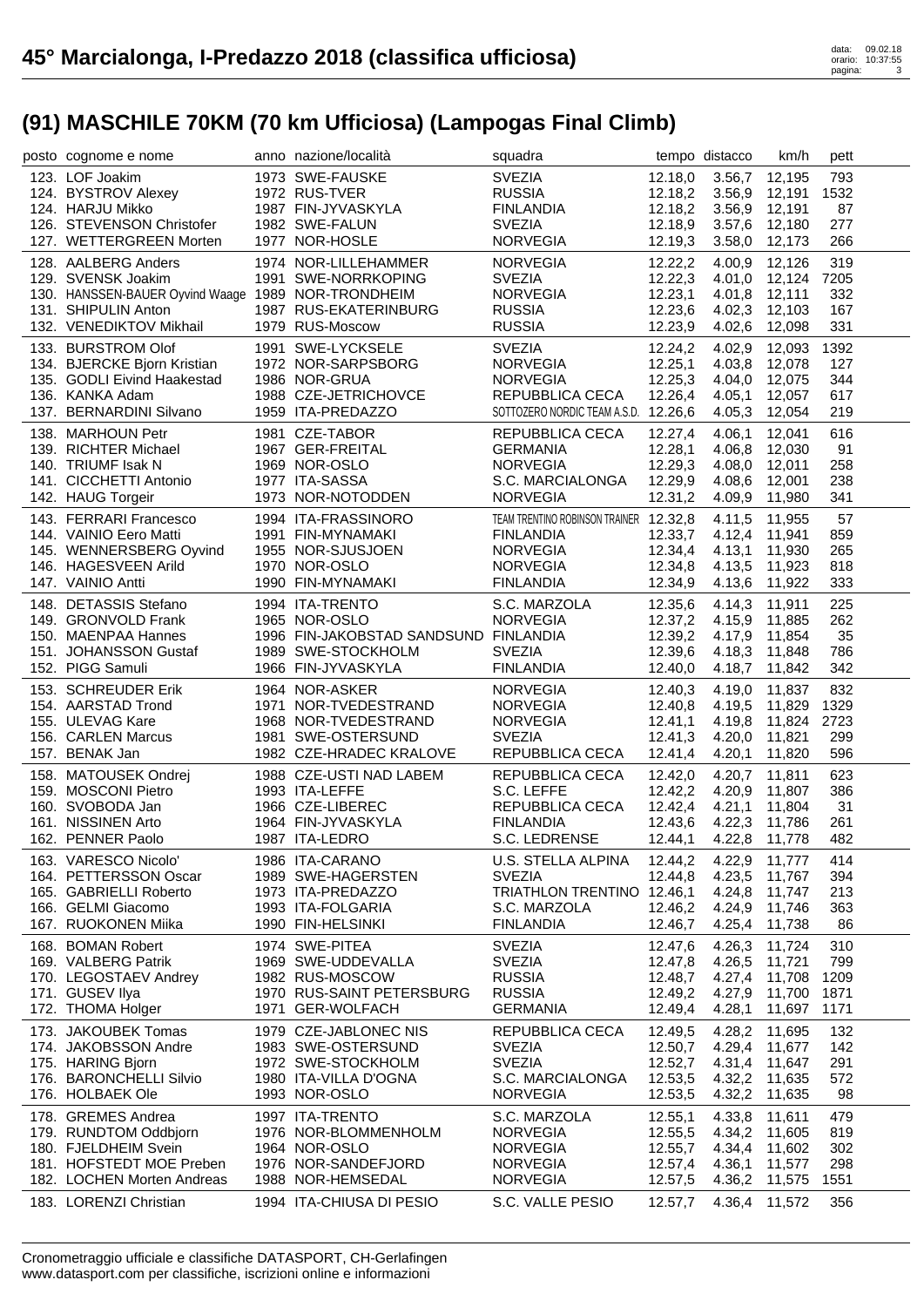| posto cognome e nome                          | anno nazione/località                        | squadra                                   |         | tempo distacco | km/h          | pett |  |
|-----------------------------------------------|----------------------------------------------|-------------------------------------------|---------|----------------|---------------|------|--|
| 184. VILLA Nicola                             | 1971 ITA-CASTIONE BRENTONICO G.S. BRENTONICO |                                           | 12.58,1 | 4.36,8         | 11.566        | 504  |  |
| 185. SKILDHEIM Vegar                          | 1978 NOR-KVALOYSLETTA                        | <b>NORVEGIA</b>                           | 12.58,8 | 4.37,5         | 11,556        | 126  |  |
| 186. AVDYUSHKIN Sergey                        | 1968 RUS-YUZHNO SAKHALINSK RUSSIA            |                                           | 12.59,2 | 4.37,9         | 11,550        | 770  |  |
| 187. NAVESTAD Espen                           | 1965 NOR-SARPSBORG                           | <b>NORVEGIA</b>                           | 13.00,4 | 4.39,1         | 11,532        | 619  |  |
| 188. KAASIK Ragnar                            | 1975 EST-RAE VALD                            | <b>ESTONIA</b>                            | 13.01,0 | 4.39,7         | 11,523        | 535  |  |
|                                               |                                              |                                           |         |                |               |      |  |
| 188. KJERKREIT Ole Petter                     | 1973 NOR-OSLO                                | <b>NORVEGIA</b>                           | 13.01,0 | 4.39,7         | 11,523        | 268  |  |
| 190. LOGACHEV Alexander                       | 1976 RUS-MOSCOW                              | <b>RUSSIA</b>                             | 13.01,3 | 4.40,0         | 11,519        | 775  |  |
| 191. HOPSNES Roald                            | 1976 NOR-RADAL                               | <b>NORVEGIA</b>                           | 13.01,7 | 4.40,4         | 11,513        | 864  |  |
| 191. VALA Torbjorn                            | 1988 NOR-OSLO                                | <b>NORVEGIA</b>                           | 13.01,7 | 4.40,4         | 11,513        | 328  |  |
| 193. HEMMA Jorn                               | 1969 NOR-BROTTUM                             | <b>NORVEGIA</b>                           | 13.03,1 |                | 4.41,8 11,492 | 128  |  |
| 194. BORMOLINI Alfredo                        | 1965 ITA-LIVIGNO                             | S.C. LIVIGNO                              | 13.03,3 | 4.42,0         | 11,489        | 375  |  |
| 194. KOEHL Wolfgang                           | 1994 ITA-NOVA PONENTE                        | A.S. NOVA PONENTE                         | 13.03,3 | 4.42,0         | 11,489        | 546  |  |
| 196. CRESTANI Marco                           | 1964 ITA-CONCO                               | <b>TEAM FUTURA</b>                        | 13.04,2 | 4.42,9         | 11,476        | 116  |  |
| 197. FRABONI Roberto                          | 1974 ITA-VALLEBONA                           | SKI NORDICO TORINO 13.04,6                |         | 4.43,3         | 11,470        | 224  |  |
| 198. CHIARINI Giorgio                         | 1962 ITA-MAZZANO                             | POLISP. VOBARNO                           | 13.04,9 | 4.43,6         | 11,466        | 306  |  |
|                                               | 1991 NOR-STABEKK                             | <b>NORVEGIA</b>                           | 13.05,0 | 4.43,7         | 11,464        | 3915 |  |
| 199. MYLEN Nicolay<br>200. POLVARA Gianfranco | 1958 ITA-BARZIO                              | S.C. COMUNITA' MONTANA VALSASSINA 13.05,5 |         |                |               | 249  |  |
|                                               |                                              |                                           |         | 4.44,2         | 11,457        |      |  |
| 201. KATTILAKOSKI Teemu                       | 1977 FIN-JAALI                               | <b>FINLANDIA</b>                          | 13.06,9 | 4.45,6         | 11,437        | 592  |  |
| 202. VANNINEN Matti Pekka                     | 1969 FIN-KAUTTUA                             | <b>FINLANDIA</b>                          | 13.07,0 | 4.45,7         | 11,435        | 256  |  |
| 203. LINDBERG Mikael                          | 1967 SWE-SVARDSJO                            | <b>SVEZIA</b>                             | 13.07,8 | 4.46,5         | 11,424        | 1476 |  |
| 204. KOLENCHITS Kirill                        | 1983 BLR-MINSK                               | <b>BIELORUSSIA</b>                        | 13.08,6 | 4.47,3         | 11,412        | 469  |  |
| 205. ENGMAN Bill                              | 1979 SWE-HAGERSTEN                           | <b>SVEZIA</b>                             | 13.09,0 | 4.47,7         | 11,406        | 379  |  |
| 205. SKARE Even Flones                        | 1989 NOR-TRONDHEIM                           | <b>NORVEGIA</b>                           | 13.09,0 | 4.47,7         | 11.406        | 2049 |  |
| 207. ROGENES Oyvind                           | 1990 NOR-ERFJORD                             | <b>NORVEGIA</b>                           | 13.09,6 | 4.48,3         | 11,398        | 390  |  |
| 208. ASP Eirik                                | 1972 NOR-OSLO                                | <b>NORVEGIA</b>                           | 13.10,2 | 4.48,9         | 11,389        | 218  |  |
| 209. MILESI Ivan                              | 1998 ITA-RONCOBELLO                          | S.C. RONCOBELLO                           | 13.10,3 | 4.49,0         | 11,388        | 1647 |  |
| 209. TURCOTTI Andre'                          | 1986 ITA-AOSTA                               | S.C. GRAN SAN BERNARDO 13.10,3            |         | 4.49,0         | 11,388        | 245  |  |
| 211. CUSTODERO Tommaso                        | 1993 ITA-CUMIANA                             | S.C. SESTRIERE                            |         | 4.49,8         | 11,376        | 662  |  |
| 212. BORGMASTARS Ville                        | 1991 FIN-ESSE                                |                                           | 13.11,1 |                |               | 6115 |  |
|                                               |                                              | <b>FINLANDIA</b>                          | 13.12,0 | 4.50,7         | 11,363        |      |  |
| 213. PEENSALU Aimer                           | 1972 EST-SAUE                                | <b>ESTONIA</b>                            | 13.12,4 | 4.51,1         | 11,357        | 315  |  |
| 214. BURES Pavel                              | 1975 CZE-BRNO                                | REPUBBLICA CECA                           | 13.12,7 | 4.51,4         | 11,353        | 2093 |  |
| 215. BARP Toni                                | 1968 ITA-BELLUNO                             | VASABROKE POIANA                          | 13.13,0 | 4.51,7         | 11,349        | 227  |  |
| 216. DEBERTOLIS Mattia                        | 1996 ITA-TONADICO                            | U.S. PRIMIERO A.S.D. 13.13,2              |         | 4.51,9         | 11,346        | 1147 |  |
| 217. ANESI Alessandro                         | 1972 ITA-BASELGA DI PINE'                    | G.S. COSTALTA A.S.D. 13.14,0              |         | 4.52,7         | 11,335        | 243  |  |
| 217. KURAS Lars Myrseth                       | 1989 NOR-OSLO                                | <b>NORVEGIA</b>                           | 13.14,0 | 4.52,7         | 11,335        | 294  |  |
| 219. HEIKKILA Miika                           | 1996 FIN-ESPOO                               | <b>FINLANDIA</b>                          | 13.14,3 | 4.53,0         | 11,330        | 910  |  |
| 220. DUBOIS Yann                              | 1990 SUI-BERLENS                             | SVIZZERA                                  | 13.15,4 | 4.54,1         | 11,315        | 1339 |  |
| 221. LAU Michael                              | 1990 GER-OBERREUTE                           | <b>GERMANIA</b>                           | 13.15,7 | 4.54,4         | 11,310        | 381  |  |
| 222. WELTERT Fritz                            | 1967 SUI-WILLSAU                             | <b>SVIZZERA</b>                           | 13.15,8 | 4.54,5         | 11,309        | 292  |  |
| 223. COSTANZI Matteo                          | 1978 ITA-VAGO                                | S.C. ROVERE' VERONESE 13.16,2             |         | 4.54,9         | 11,303        | 409  |  |
|                                               |                                              |                                           |         |                |               |      |  |
| 224. SADIKOV Timur                            | 1988 RUS-KAZAN                               | <b>RUSSIA</b>                             | 13.16,5 |                | 4.55,2 11,299 | 1256 |  |
| 225. KOCOUREK Frantisek Jr.                   | 1983 CZE-PROSTEJOV                           | REPUBBLICA CECA                           | 13.16,9 | 4.55,6         | 11,293        | 615  |  |
| 226. BACKMAN Anders                           | 1962 SWE-SOLLENTUNA                          | <b>SVEZIA</b>                             | 13.17,1 | 4.55,8         | 11,290        | 780  |  |
| 226. THORSRUD Eirik                           | 1985 NOR-OSLO                                | <b>NORVEGIA</b>                           | 13.17,1 | 4.55,8         | 11,290        | 422  |  |
| 228. HANSEN Geir                              | 1970 NOR-KYRKSAETERORA                       | <b>NORVEGIA</b>                           | 13.17,2 | 4.55,9         | 11,289        | 613  |  |
| 229. MAENPAA Johan                            | 1984 FIN-JAKOBSTAD                           | <b>FINLANDIA</b>                          | 13.18,3 | 4.57,0         | 11,273        | 377  |  |
| 230. RIIBE Hans Tore                          | 1966 NOR-HAMAR                               | <b>NORVEGIA</b>                           | 13.18,9 | 4.57,6         | 11,265        | 892  |  |
| 231. HAUGHEM Hans Martin                      | 1965 NOR-SANDEFJORD                          | <b>NORVEGIA</b>                           | 13.19,4 | 4.58,1         | 11,258        | 2104 |  |
| 231. MARTIN Nicholas                          | 1968 NOR-OSLO                                | <b>NORVEGIA</b>                           | 13.19,4 | 4.58,1         | 11,258        | 276  |  |
| 233. KALAL Tomas                              | 1985 CZE-PRAGUE                              | REPUBBLICA CECA                           | 13.19,5 | 4.58,2         | 11,257        | 259  |  |
| 234. MILLI Oeystein                           | 1972 NOR-DAL                                 | <b>NORVEGIA</b>                           | 13.19,6 | 4.58,3         | 11,255        | 289  |  |
| 234. VAKSDAL Martin                           | 1986 NOR-OSLO                                | <b>NORVEGIA</b>                           | 13.19,6 | 4.58,3         | 11,255        | 752  |  |
| 236. BERAN Jiri                               | 1952 CZE-POLICE NAD METUJI                   |                                           |         |                |               |      |  |
|                                               |                                              | REPUBBLICA CECA                           | 13.19,7 | 4.58,4         | 11,254        | 1163 |  |
| 237. HAUGENE Arild                            | 1959 NOR-DROBAK                              | <b>NORVEGIA</b>                           | 13.21,1 | 4.59,8         | 11,234        | 1555 |  |
| 238. PANIZZA Giovanni                         | 1999 ITA-VERMIGLIO                           | S.C. FONDO VAL DI SOLE 13.21,7            |         | 5.00,4         | 11,226        | 5986 |  |
| 239. KLINAR Mark                              | 1993 SLO-ZGORNJE GORJE                       | <b>SLOVENIA</b>                           | 13.22,6 | 5.01,3         | 11,213        | 6185 |  |
| 240. RANBERG Erik Sebastian                   | 1989 NOR-OSLO                                | <b>NORVEGIA</b>                           | 13.23,2 | 5.01,9         | 11,205        | 295  |  |
|                                               | 1978 AUT-Mariazell                           | <b>AUSTRIA</b>                            | 13.24,2 | 5.02,9         | 11,191        | 255  |  |
| 241. ECKMAIER Gerhard                         |                                              |                                           |         |                |               |      |  |
| 242. GUNNEROED Georg                          | 1971 NOR-OSLO                                | <b>NORVEGIA</b>                           | 13.24,3 | 5.03,0         | 11,189        | 267  |  |
| 243. CANELLA Gabriele                         | 1987 ITA-COGOLO DI PEJO                      | G.S. MONTE GINER A.S.D. 13.24,4           |         | 5.03,1         | 11,188        | 242  |  |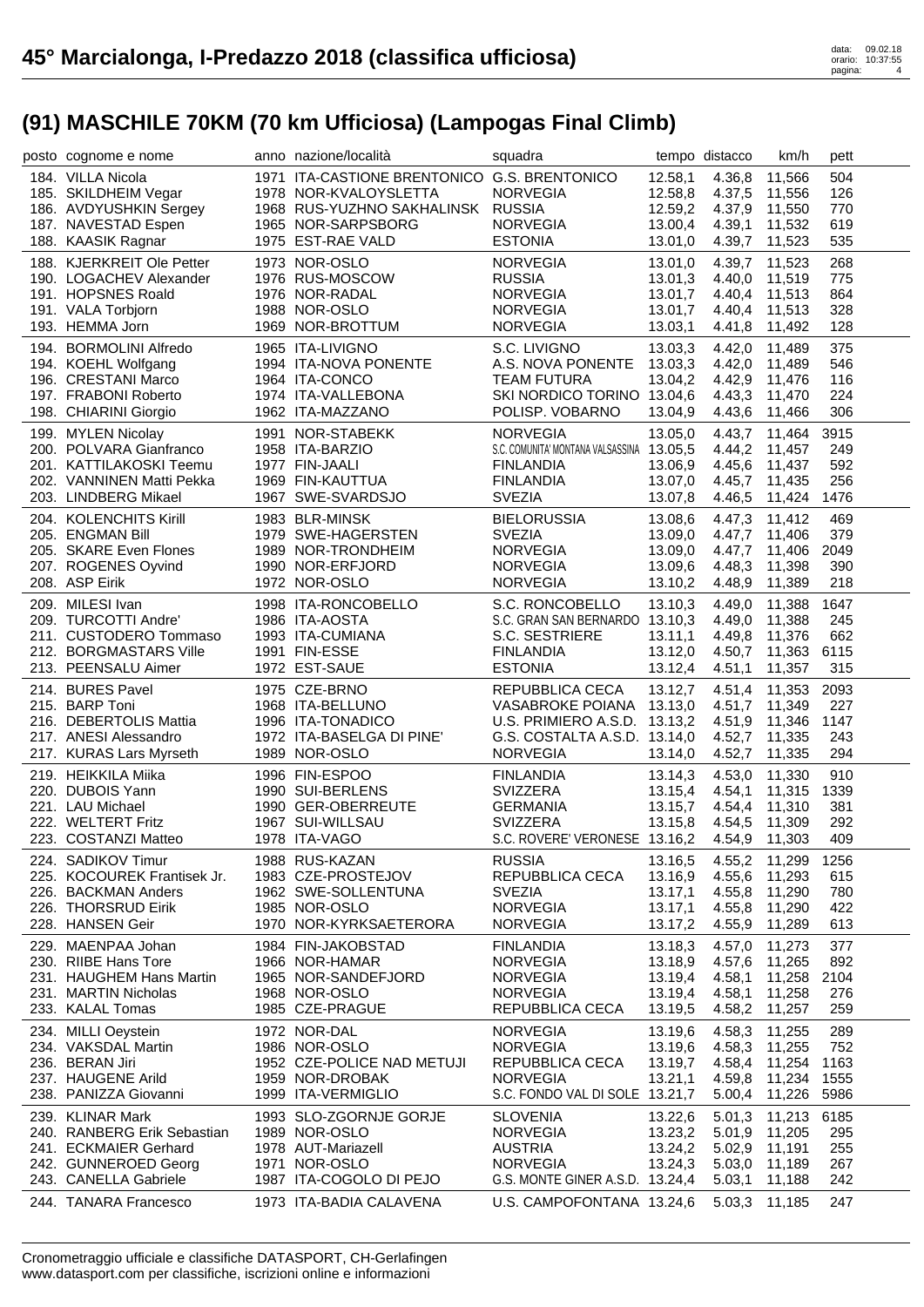| posto cognome e nome                     | anno nazione/località                          | squadra                                     |                    | tempo distacco             | km/h             | pett       |
|------------------------------------------|------------------------------------------------|---------------------------------------------|--------------------|----------------------------|------------------|------------|
| 245. BRYNHILDSEN Geir                    | 1967 NOR-NESGRENDA                             | <b>NORVEGIA</b>                             | 13.24,7            |                            | 5.03,4 11,184    | 789        |
| 246. BERNSTEN Fredrik                    | 1972 SWE-FROSON                                | <b>SVEZIA</b>                               | 13.24,9            | 5.03,6 11,181              |                  | 781        |
| 247. MATTES Mats                         | 1961 SWE-ALFTA                                 | <b>SVEZIA</b>                               | 13.25,2            | 5.03,9 11,177              |                  | 816        |
| 248. DEBERTIN Dirk                       | 1967 GER-BODENMAIS                             | <b>GERMANIA</b>                             | 13.25,4            | 5.04,1                     | 11,174           | 270        |
| 249. HANSEN Espen                        | 1966 NOR-JESSHEIM                              | <b>NORVEGIA</b>                             | 13.25,5            | 5.04.2                     | 11,173           | 455        |
| 250. JENSEN Stefan                       | 1979 NOR-KRISTIANSAND                          | <b>NORVEGIA</b>                             | 13.25,6            | 5.04,3                     | 11,171           | 393        |
| 251. SHLAPAKOV Andrey                    | 1968 RUS-KHABAROVSK                            | <b>RUSSIA</b>                               | 13.25,9            | 5.04,6                     | 11,167           | 600        |
| 252. LANDROE Johan                       | 1986 NOR-TRONDHEIM                             | <b>NORVEGIA</b>                             | 13.26,3            | 5.05,0                     | 11,162           | 326        |
| 252. MALCHIODI Franck                    | 1979 FRA-ROUEN                                 | <b>FRANCIA</b>                              | 13.26,3            | 5.05,0                     | 11,162           | 624        |
| 254. ZANARDI Andrea                      | 1983 ITA-CALUSCO D'ADDA                        | U.S. SAN PELLEGRINO TERME 13.27,5           |                    | 5.06,2                     | 11,145           | 512        |
| 255. HAVEL Lukas                         | 1974 CZE-TRUTNOV                               | REPUBBLICA CECA                             | 13.28,6            |                            | 5.07,3 11,130    | 909        |
| 256. LOEVAAS Stig Magnar                 | 1963 NOR-TRONDHEIM                             | <b>NORVEGIA</b>                             | 13.28,9            |                            | 5.07,6 11,126    | 281        |
| 257. JONSSON Daniel                      | 1979 SWE-KRYLBO                                | <b>SVEZIA</b>                               | 13.29,3            | 5.08,0                     | 11,120           | 1381       |
| 258. AABOE Arild                         | 1976 NOR-RYSSTAD                               | <b>NORVEGIA</b>                             | 13.29,7            | 5.08,4                     | 11,115           | 687        |
| 259. AKERLUND Martin                     | 1981 SWE-SKELLEFTEA                            | <b>SVEZIA</b>                               | 13.30,1            | 5.08,8                     | 11,109           | 813        |
| 260. GORANSSON Fredrik                   | 1986 SWE-SVENSTAVIK                            | <b>SVEZIA</b>                               | 13.31,0            | 5.09,7                     | 11,097           | 792        |
| 261. KROKEN Eirik Jan                    | 1963 NOR-OSLO                                  | <b>NORVEGIA</b>                             | 13.31,7            | 5.10,4                     | 11,087           | 532        |
| 261. SYSEL Ctibor                        | 1987 CZE-PRAHA                                 | REPUBBLICA CECA                             | 13.31,7            | 5.10,4                     | 11,087           | 1279       |
| 263. PINOLA Jukka                        | 1977 FIN-VEIKKOLA                              | <b>FINLANDIA</b>                            | 13.31,8            | 5.10,5                     | 11,086           | 253        |
| 264. ANDERSSON Mandus                    | 1983 SWE-UPPSALA                               | <b>SVEZIA</b>                               | 13.32,3            | 5.11,0                     | 11,079           | 1528       |
| 264. BERLANDA Silvano                    | 1953 ITA-POVO                                  | <b>TEAM FUTURA</b>                          | 13.32,3            | 5.11,0                     | 11,079           | 241        |
| 266. DAVID ANDERSEN Erling               | 1975 NOR-OSLO                                  | <b>NORVEGIA</b>                             | 13.32,5            |                            | 5.11,2 11,076    | 877        |
| 267. JORGENSEN Petter                    | 1980 NOR-OSLO                                  | <b>NORVEGIA</b>                             | 13.32,9            | 5.11,6                     | 11,071           | 139        |
| 268. VALERIO Massimo                     | 1974 ITA-CARISOLO                              | POLISP. VOBARNO                             | 13.33,2            | 5.11,9                     | 11,067           | 234        |
| 269. PAPST Hermann                       | 1962 AUT-GRAZ                                  | <b>AUSTRIA</b>                              | 13.33,5            | 5.12,2                     | 11,063           | 740        |
|                                          |                                                |                                             |                    |                            |                  | 550        |
| 270. BOSETTI Luca<br>271. PRISIVKO Vadim | 1992 ITA-GAVIRATE<br>1965 RUS-SAINT PETERSBURG | SCI NORDICO VARESE 13.33,8<br><b>RUSSIA</b> | 13.34,3            | 5.12,5<br>5.13,0           | 11,059<br>11,052 | 771        |
| 272. OSTMO Lasse                         | 1965 NOR-KARASJOK                              | <b>NORVEGIA</b>                             | 13.35,4            | 5.14,1                     | 11,037           | 823        |
| 272. TYRVAINEN Olli                      | 1993 FIN-HELSINKI                              | <b>FINLANDIA</b>                            | 13.35,4            | 5.14,1                     | 11,037           | 88         |
| 274. HENNIG Erlend Wideroee              | 1993 NOR-BJORKELANGEN                          | <b>NORVEGIA</b>                             | 13.35,7            | 5.14,4                     | 11,033           | 396        |
|                                          |                                                |                                             |                    |                            |                  |            |
| 275. DOLVEN Arne                         | 1972 NOR-ASKER                                 | <b>NORVEGIA</b>                             | 13.35,8            | 5.14,5                     | 11,032           | 835        |
|                                          |                                                |                                             |                    |                            |                  |            |
| 276. MAKSIMOV Mikhail                    | 1969 RUS-TVER                                  | <b>RUSSIA</b>                               | 13.36,5            | 5.15,2                     | 11,022           | 1214       |
| 277. KAVKA Jiri                          | 1959 CZE-LETOHRAD                              | REPUBBLICA CECA                             | 13.36,8            | 5.15,5                     | 11,018           | 611        |
| 278. SANDAHL Hakan                       | 1969 SWE-BROMMA                                | <b>SVEZIA</b>                               | 13.36,9            | 5.15,6                     | 11,017           | 782        |
| 279. PIAZZI Luca                         | 1995 ITA-MASI DI CAVALESE                      | U.S. CERMIS                                 | 13.38,2            | 5.16,9                     | 10,999           | 1023       |
| 280. KASPAR Roman                        | 1983 CZE-UHERSKY BROD                          | REPUBBLICA CECA                             | 13.38,4            | 5.17,1                     | 10,997           | 650        |
| 281. HAUGDAL Dag                         | 1969 NOR-TRONDHEIM                             | <b>NORVEGIA</b>                             | 13.38,9            | 5.17,6                     | 10,990           | 586        |
| 282. LINDHJEM Marius C.                  | 1977 NOR-SANDEFJORD                            | <b>NORVEGIA</b>                             | 13.39,0            | 5.17,7                     | 10,989           | 1351       |
| 283. KLINGA Johan                        | 1993 SWE-LIDINGO                               | <b>SVEZIA</b>                               | 13.40,0            |                            | 5.18,7 10,975    | 1990       |
| 284. ASP Thomas                          | 1966 SWE-GOTEBORG                              | <b>SVEZIA</b>                               |                    | 13.40,2 5.18,9 10,972 1553 |                  |            |
| 285. BRAATHEN Finn Arild                 | 1963 NOR-HASLUM                                | <b>NORVEGIA</b>                             | 13.40,7            | 5.19,4                     | 10,966           | 903        |
| 286. RIVALA Tomi                         | 1966 FIN-LITTOINEN                             | <b>FINLANDIA</b>                            | 13.40,9            | 5.19,6                     | 10,963           | 523        |
| 287. MULLER Uwe                          | 1980 GER-CHEMNITZ                              | <b>GERMANIA</b>                             | 13.41,0            | 5.19,7                     | 10,962           | 3908       |
| 288. NORMANN Henning                     | 1963 NOR-OSLO                                  | <b>NORVEGIA</b>                             | 13.41,1            | 5.19,8                     | 10,960           | 1402       |
| 289. MJOESUND Asgeir                     | 1975 FIN-KAUNIAINEN                            | <b>FINLANDIA</b>                            | 13.41,7            | 5.20,4                     | 10,952           | 625        |
| 290. HOLMER Anders                       | 1970 SWE-STOCKHOLM                             | <b>SVEZIA</b>                               | 13.42,9            | 5.21,6                     | 10,936           | 776        |
| 291. BERTHOLD Ronny                      | 1977 GER-MARIENBERG                            | <b>GERMANIA</b>                             | 13.44,1            | 5.22,8                     | 10,921           | 251        |
| 292. KVALE Steinar                       | 1970 NOR-LOMEN                                 | <b>NORVEGIA</b>                             | 13.44,3            | 5.23,0                     | 10,918           | 881        |
| 293. LUND Tor Martin                     | 1971 NOR-LARVIK                                | <b>NORVEGIA</b>                             | 13.44,5            | 5.23,2                     | 10,915           | 283        |
| 294. GAVOLL HANSEN Kenneth               | 1974 NOR-OSLO                                  | <b>NORVEGIA</b>                             | 13.45,4            | 5.24,1                     | 10,903           | 288        |
| 295. JOTEN Svein                         | 1965 NOR-SOMADALEN                             | <b>NORVEGIA</b>                             | 13.45,7            | 5.24,4                     | 10,899           | 851        |
| 296. GRINDLAND Ola                       | 1990 NOR-KURLAND                               | <b>NORVEGIA</b>                             | 13.45,8            | 5.24,5                     | 10,898           | 1523       |
| 296. MASEK Jan                           | 1987 CZE-PRAHA                                 | REPUBBLICA CECA                             | 13.45,8            | 5.24,5                     | 10,898           | 346        |
| 298. FRASNELLI Loris                     | 1979 ITA-TESERO                                | TEAM TRENTINO ROBINSON TRAINER              | 13.46,0            | 5.24,7                     | 10,895           | 58         |
| 299. ZIESLER Jacob                       | 1988 NOR-OSLO                                  | <b>NORVEGIA</b>                             | 13.46,1            | 5.24,8                     | 10,894           | 279        |
| 300. PHERSSON Marcus                     | 1970 SWE-VANGE                                 | <b>SVEZIA</b>                               | 13.46,2            | 5.24,9                     | 10,893           | 1497       |
| 301. ROE Frode                           | 1971 NOR-TRONDHEIM                             | <b>NORVEGIA</b>                             | 13.46,3            | 5.25,0                     | 10,891           | 583        |
| 302. GRONDAHL Roger                      | 1988 NOR-OSLO                                  | <b>NORVEGIA</b>                             | 13.46,5            | 5.25,2                     | 10,889           | 764        |
| 303. LILLMETS Ullar                      | 1971 EST-SOMERU                                | <b>ESTONIA</b>                              | 13.46,7            | 5.25,4                     | 10,886           | 2031       |
| 304. ZBYNEK Pela<br>305. GROV Sveinung   | 1973 CZE-PRAHA<br>1968 NOR-Fjerdingby          | REPUBBLICA CECA<br><b>NORVEGIA</b>          | 13.46,8<br>13.46,9 | 5.25,5<br>5.25,6           | 10,885<br>10,884 | 610<br>824 |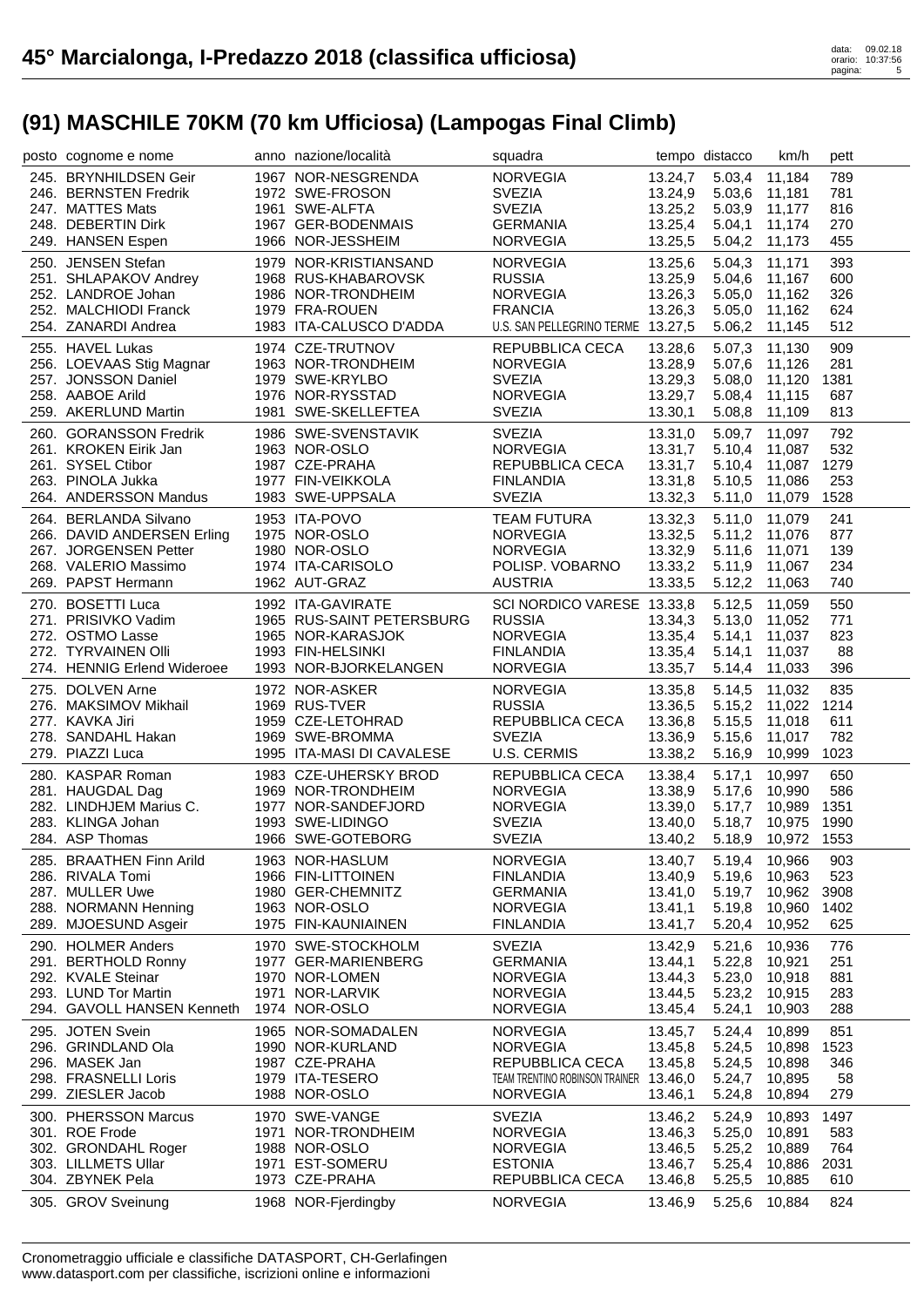| posto cognome e nome                              | anno nazione/località                                     | squadra                                    |                    | tempo distacco   | km/h                    | pett        |  |
|---------------------------------------------------|-----------------------------------------------------------|--------------------------------------------|--------------------|------------------|-------------------------|-------------|--|
| 306. NYGARDSETER Sten Age                         | 1967 NOR-VEGAARDSHEI                                      | <b>NORVEGIA</b>                            | 13.47,0            | 5.25,7           | 10,882                  | 1540        |  |
| 307. MEZZACASA lacopo                             | 1994 ITA-MEZZANO DI PRIMIERO U.S. PRIMIERO A.S.D. 13.47,2 |                                            |                    | 5.25,9           | 10,880                  | 544         |  |
| 308. GUALTIERI Massimiliano                       | 1975 ITA-FIORANO MODENESE                                 | S.C. PIANDELAGOTTI 13.47,7                 |                    | 5.26,4           | 10,873                  | 373         |  |
| 309. ZEMLYAKOV Alexey<br>310. BETTEGA Walter      | 1985 RUS-SERTOLOVO                                        | <b>RUSSIA</b>                              | 13.48,4            | 5.27,1           | 10,864                  | 1271        |  |
|                                                   | 1995 ITA-Imer                                             | G.S. PAVIONE                               | 13.48,8            | 5.27,5           | 10,859                  | 2273        |  |
| 311. AUSERMULLER Michele                          | 1980 ITA-CAVALESE                                         | A.S. CAURIOL                               | 13.49,3            | 5.28,0           | 10,852                  | 423         |  |
| 312. GOMO Terje                                   | 1969 NOR-KOLBOTN                                          | <b>NORVEGIA</b>                            | 13.50,0            | 5.28,7           | 10,843                  | 321         |  |
| 313. ELWIN Magnus                                 | 1969 SWE-RONNINGE                                         | <b>SVEZIA</b>                              | 13.50,1            | 5.28,8           | 10,842                  | 425         |  |
| 314. REDOLFI Marco                                | 1984 ITA-MEZZANA                                          | SKI ALP VAL DI SOLE 13.50,2                |                    | 5.28,9           | 10,840                  | 264         |  |
| 315. JASEK Ondrej                                 | 1977 CZE-ZABREH                                           | REPUBBLICA CECA                            | 13.50,7            | 5.29,4           | 10,834                  | 1299        |  |
| 315. UGELVIK Torbjoern                            | 1958 NOR-MOLDE                                            | <b>NORVEGIA</b>                            | 13.50,7            | 5.29,4           | 10,834                  | 682         |  |
| 317. GALEEV Marat                                 | 1971 RUS-KAZAN                                            | <b>RUSSIA</b>                              | 13.50,8            | 5.29,5           | 10,832 2088             |             |  |
| 318. GLAD Markus                                  | 1987 NOR-AESLUND                                          | <b>NORVEGIA</b>                            | 13.50,9            | 5.29,6           | 10,831                  | 1457        |  |
| 319. KOKLEV Konstantin                            | 1970 RUS-NIJNI NOVGOROD                                   | <b>RUSSIA</b>                              | 13.51,3            | 5.30,0           | 10,826                  | 1500        |  |
| 320. CUAZ Wladimir                                | 1990 ITA-AOSTA                                            | S.C. GRAN SAN BERNARDO 13.51,4             |                    | 5.30,1           | 10,825                  | 121         |  |
| 321. TROSTEN Toralf                               | 1964 NOR-FJERRINGBY                                       | <b>NORVEGIA</b>                            | 13.51,8            | 5.30,5           | 10,819                  | 825         |  |
| 322. LEVIN Johan                                  | 1985 SWE-GOTEBORG                                         | <b>SVEZIA</b>                              | 13.52,1            | 5.30,8           | 10,816                  | 4415        |  |
| 323. ANDERSEN Arnt Edvin                          | 1957 NOR-HALDEN                                           | <b>NORVEGIA</b>                            | 13.53,3            | 5.32,0           | 10,800                  | 675         |  |
| 324. SEGALA Gianni                                | 1964 ITA-ROVERE' VERONESE                                 | S.C. ROVERE' VERONESE 13.53,8              |                    | 5.32,5           | 10,793                  | 411         |  |
| 325. HATLEVOLL Willy                              | 1958 NOR-OSLO                                             | <b>NORVEGIA</b>                            | 13.55,1            | 5.33,8           | 10,777                  | 339         |  |
| 325. VIGNOLI Giovanni                             | 1995 ITA-BOLOGNA                                          | ACQUADELA A.P.D.                           | 13.55,1            | 5.33,8           | 10.777                  | 235         |  |
| 327. SALA Raivo                                   | 1970 EST-PARNU                                            | <b>ESTONIA</b>                             | 13.55,7            | 5.34,4           | 10.769                  | 323         |  |
| 328. IWANOWSKI Daniel                             | 1985 POL-BIALYSTOK                                        | <b>POLONIA</b>                             | 13.56,6            | 5.35,3           | 10,757                  | 380         |  |
| 329. ZORZI Daniele                                | 1973 ITA-PANCHIA'                                         | A.S. CAURIOL                               | 13.57,0            | 5.35,7           | 10,752                  | 448         |  |
| 330. HAUKLAND Tore Christian                      | 1979 NOR-JAR                                              | <b>NORVEGIA</b>                            | 13.57,7            | 5.36,4           | 10,743                  | 314         |  |
| 330. MENGSHOEL Tore                               | 1968 NOR-OSLO                                             | <b>NORVEGIA</b>                            | 13.57,7            | 5.36,4           | 10,743                  | 1946        |  |
| 332. GRAAS Magnus                                 | 1965 SWE-UPPSALA                                          | <b>SVEZIA</b>                              | 13.57,8            | 5.36,5           | 10,742                  | 681         |  |
| 332. LIDGREN Mattias                              | 1972 SWE-SOLLENTUNA                                       | <b>SVEZIA</b>                              | 13.57,8            | 5.36,5           | 10,742                  | 2032        |  |
| 334. BRUUN Nils Anders                            | 1969 NOR-SKIEN                                            | <b>NORVEGIA</b>                            | 13.58,3            | 5.37,0<br>5.37,9 | 10,736                  | 49<br>1293  |  |
| 335. SALONEN Reima                                | 1955 FIN-TAIVASSALO                                       | <b>FINLANDIA</b>                           | 13.59,2            |                  | 10,724                  |             |  |
| 336. HORN Ragnar                                  | 1961 NOR-OSLO                                             | <b>NORVEGIA</b>                            | 13.59,5            | 5.38,2           | 10,720                  | 286         |  |
| 337. JOHANSSON Martin                             | 1969 LUX-LUXEMBOURG                                       | <b>LUSSEMBURGO</b>                         | 13.59,9            | 5.38,6           | 10,715                  | 882         |  |
| 338. LARSSON Patrik                               | 1967 SWE-STOCKHOLM                                        | <b>SVEZIA</b>                              | 14.00,7            | 5.39,4           | 10,705                  | 734         |  |
| 339. FOLMO Jonas                                  | 1976 NOR-ARNES<br>1954 NOR-KLAEBU                         | <b>NORVEGIA</b><br><b>NORVEGIA</b>         | 14.01,2            | 5.39,9           | 10,699                  | 831         |  |
| 340. MYHR Kasper                                  |                                                           |                                            | 14.01,3            | 5.40,0           | 10,697                  | 1307        |  |
| 341. DORIGUZZI Marzio                             | 1974 ITA-AURONZO DI CADORE                                | <b>TEAM FUTURA</b>                         | 14.01,4            | 5.40,1           | 10.696                  | 228         |  |
| 341. PASSERINI Roberto                            | 1989 ITA-BRENTONICO                                       | <b>G.S. BRENTONICO</b>                     | 14.01,4            | 5.40,1           | 10,696                  | 539         |  |
| 343. HEINONEN Matias<br>344. DEMATTEIS Alessandro | 1996 FIN-ESPOO                                            | <b>FINLANDIA</b>                           | 14.01,8            | 5.40,5           | 10,691                  | 911         |  |
| 344. KARLSSON Fredrik                             | 1996 ITA-sampeyre<br>1976 SWE-STOCKHOLM                   | S.C. VALLE VARAITA<br><b>SVEZIA</b>        | 14.02,7<br>14.02,7 | 5.41,4           | 10,679<br>5.41,4 10,679 | 561<br>320  |  |
|                                                   |                                                           |                                            |                    |                  |                         |             |  |
| 346. MOSCONI Marco                                | 1971 ITA-VERMIGLIO                                        | <b>TEAM FUTURA</b>                         | 14.02,8            | 5.41,5           | 10,678                  | 110         |  |
| 347. TEEARU Hans                                  | 1991 EST-OTEPAA                                           | <b>ESTONIA</b>                             | 14.03,1            | 5.41,8           | 10,674                  | 1441        |  |
| 348. ROSSI Ettore<br>349. SEMBENINI Paolo         | 1966 ITA-SORAGA<br>1973 ITA-TRENTO                        | <b>BELA LADINIA</b><br><b>TEAM FUTURA</b>  | 14.03,6<br>14.04,0 | 5.42,3<br>5.42,7 | 10,668<br>10,663        | 1822<br>374 |  |
| 350. CARLZON Mattias                              | 1976 SWE-DALSJOFORS                                       | <b>SVEZIA</b>                              | 14.04,1            | 5.42,8           | 10,662                  | 307         |  |
|                                                   |                                                           |                                            |                    |                  |                         |             |  |
| 351. PICHLER Fabian                               | 1994 ITA-NOVA PONENTE                                     | A.S. NOVA PONENTE<br><b>NORVEGIA</b>       | 14.04,2            | 5.42,9<br>5.43,9 | 10,660                  | 1150        |  |
| 352. BJERKNES Espen<br>353. CAMPACI Francesco     | 1989 NOR-LILLESTROM<br>1996 ITA-PREDAZZO                  | U.S. DOLOMITICA                            | 14.05,2<br>14.05,8 | 5.44,5           | 10,648<br>10,640        | 263<br>570  |  |
| 354. EKREN Thomas                                 | 1995 NOR-TRONDHEIM                                        | <b>NORVEGIA</b>                            | 14.05,9            | 5.44,6           | 10,639                  | 337         |  |
| 355. LJUNG Marcus                                 | 1978 SWE-FROLUNDA                                         | <b>SVEZIA</b>                              | 14.06,0            | 5.44,7           | 10,638                  | 772         |  |
|                                                   |                                                           |                                            |                    |                  |                         |             |  |
| 356. SANDVIK Tom Steinar<br>357. SIMONSEN Borre   | 1960 NOR-BAERUMS VAERK<br>1959 NOR-NARVIK                 | <b>NORVEGIA</b><br><b>NORVEGIA</b>         | 14.06,3<br>14.07,4 | 5.45,0<br>5.46,1 | 10,634<br>10,620        | 828<br>754  |  |
| 358. DE STALES Marco                              | 1972 ITA-CERCIVENTO                                       | U.S. ALDO MORO LAVORAZIONE LEGNAMI 14.07,7 |                    | 5.46,4           | 10,616                  | 402         |  |
| 359. LORA Pierangelo                              | 1968 ITA-VALDAGNO                                         | G.S.A. ASIAGO                              | 14.07,8            | 5.46,5           | 10,615                  | 547         |  |
| 360. BERGSVAND Knut                               | 1965 NOR-LARVIK                                           | <b>NORVEGIA</b>                            | 14.08,2            | 5.46,9           | 10,610                  | 282         |  |
|                                                   | 1984 NOR-OSLO                                             | <b>NORVEGIA</b>                            |                    |                  |                         |             |  |
| 361. OPPEBOEN Sjur<br>362. RIZ Erwin              | 1973 ITA-MEZZANO DI PRIMIERO                              | SKI TEAM FASSA                             | 14.08,7<br>14.08,8 | 5.47,4<br>5.47,5 | 10,604<br>10,603        | 713<br>515  |  |
| 363. HAGBERG Anders                               | 1974 SWE-SOLLENTUNA                                       | <b>SVEZIA</b>                              | 14.09,6            | 5.48,3           | 10,593                  | 416         |  |
| 364. BURSTROM Adam                                | 1989 SWE-LJUSDAL                                          | <b>SVEZIA</b>                              | 14.10,2            | 5.48,9           | 10,585                  | 1423        |  |
| 365. SONTACCHI Marco                              | 1971 ITA-TESERO                                           | SOTTOZERO NORDIC TEAM A.S.D. 14.10,3       |                    | 5.49,0           | 10,584                  | 417         |  |
| 366. VARESCO Fabio                                | 1962 ITA-TESERO                                           | <b>U.S. CORNACCI</b>                       | 14.10,4            | 5.49,1           | 10,583                  | 521         |  |
|                                                   |                                                           |                                            |                    |                  |                         |             |  |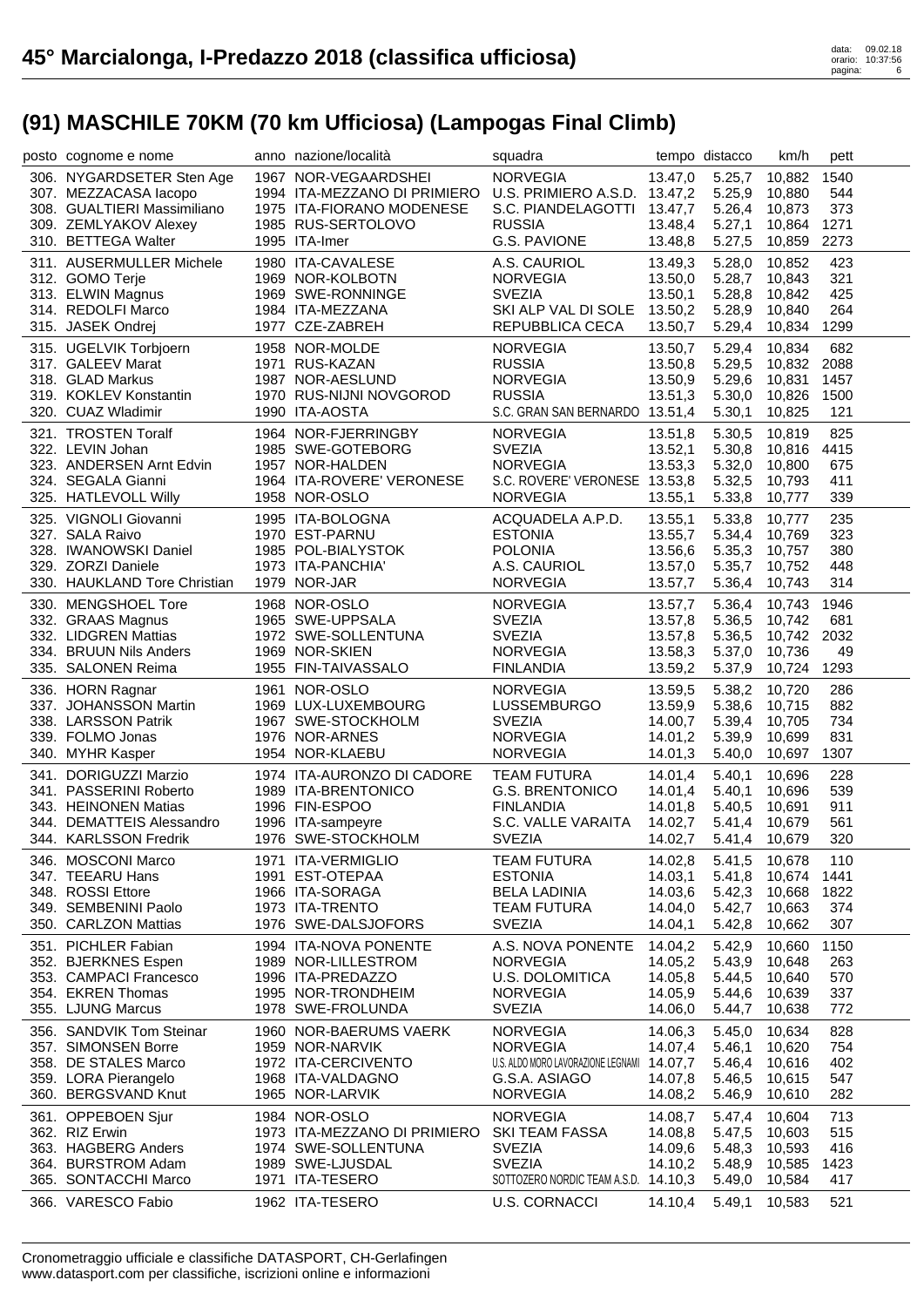| posto cognome e nome                           | anno nazione/località                                     | squadra                           |         | tempo distacco   | km/h          | pett |  |
|------------------------------------------------|-----------------------------------------------------------|-----------------------------------|---------|------------------|---------------|------|--|
| 367. KULICH Jaroslav                           | 1963 CZE-PROSTEJOV                                        | REPUBBLICA CECA                   | 14.10,5 | 5.49,2           | 10,582        | 908  |  |
| 368. HOLY Stepan                               | 1980 CZE-CELAKOVICE                                       | REPUBBLICA CECA                   | 14.11,0 |                  | 5.49,7 10,575 | 2319 |  |
| 368. MONACO Giuseppe                           | 1963 ITA-SAN LAZZARO DI SAVENA ACQUADELA BOLOGNA 14.11,0  |                                   |         | 5.49,7           | 10,575        | 557  |  |
| 370. TUV Stian                                 | 1987 NOR-OSLO                                             | <b>NORVEGIA</b>                   | 14.11,1 | 5.49,8           | 10,574 7332   |      |  |
| 371. ZANON Damiano                             | 1991 ITA-TESERO                                           | U.S. CORNACCI                     | 14.11,3 | 5.50,0           | 10,572        | 3421 |  |
|                                                |                                                           |                                   |         |                  |               |      |  |
| 372. GAIO Aaron                                | 1988 ITA-IMER                                             | G.S. PAVIONE                      | 14.11,5 | 5.50,2           | 10,569        | 2841 |  |
| 372. MAANUM OWING Mathias                      | 1989 NOR-OSLO                                             | <b>NORVEGIA</b>                   | 14.11,5 | 5.50,2           | 10,569        | 904  |  |
| 374. HARDIN Goran                              | 1964 SWE-SODERALA                                         | <b>SVEZIA</b>                     | 14.11,6 | 5.50,3           | 10,568        | 1425 |  |
| 375. STEEN Roger                               | 1971 SWE-UPPLANDS VASBY                                   | <b>SVEZIA</b>                     | 14.11,9 | 5.50,6           | 10.564        | 2074 |  |
| 376. MELHUS Ole                                | 1969 NOR-OSLO                                             | NORVEGIA                          | 14.12,2 | 5.50,9           | 10,560        | 2012 |  |
| 377. WIBERG Sigurd                             | 1968 NOR-HORNNES                                          | <b>NORVEGIA</b>                   | 14.12,5 | 5.51,2           | 10,557        | 726  |  |
| 378. HANDELAND Sondre                          | 1992 NOR-BERGEN                                           | <b>NORVEGIA</b>                   | 14.12,6 |                  | 5.51,3 10,555 | 296  |  |
| 379. BERTOLINA Francesco                       | 1962 ITA-LIVIGNO                                          | S.C. LIVIGNO                      | 14.12,9 | 5.51,6           | 10,552        | 537  |  |
| 380. JEVNE Jan                                 | 1978 NOR-NITTEDAL                                         | <b>NORVEGIA</b>                   | 14.13,2 | 5.51,9           | 10,548        | 756  |  |
| 381. HOGSNES Henrik                            | 1974 NOR-ASKER                                            | <b>NORVEGIA</b>                   | 14.14,9 | 5.53,6           | 10,527        | 836  |  |
|                                                | 1979 CZE-JABLONEC NAD NISOU REPUBBLICA CECA               |                                   |         | 5.53,6           | 10,527        | 269  |  |
| 381. STADTHERR Jaroslav<br>383. ASKLOF Tom     | 1969 FIN-JORVAS                                           | <b>FINLANDIA</b>                  | 14.14,9 |                  |               | 684  |  |
|                                                |                                                           |                                   | 14.15,0 |                  | 5.53,7 10,526 |      |  |
| 384. HANDE Erik                                | 1981 NOR-OSLO                                             | <b>NORVEGIA</b>                   | 14.15,6 | 5.54,3           | 10,518        | 285  |  |
| 384. REIERSEN Bjorge                           | 1966 NOR-MANDAL                                           | <b>NORVEGIA</b>                   | 14.15,6 | 5.54,3           | 10,518        | 649  |  |
| 386. GUNDERSEN Eivind                          | 1970 NOR-OSTERAS                                          | <b>NORVEGIA</b>                   | 14.15,9 | 5.54,6           | 10,515        | 661  |  |
| 387. BJORKLUND Claes                           | 1968 SWE-GRASTORP                                         | <b>SVEZIA</b>                     | 14.16,0 |                  | 5.54,7 10,514 | 353  |  |
| 387. NORDBOE Erling                            | 1970 NOR-ASKER                                            | <b>NORVEGIA</b>                   | 14.16,0 | 5.54,7           | 10,514        | 833  |  |
| 389. ROERDAM Jon                               | 1962 NOR-LORENSKOG                                        | <b>NORVEGIA</b>                   | 14.16,3 | 5.55,0           | 10,510        | 827  |  |
| 390. GATTI Alberto                             | 1972 ITA-ALZANO LOMBARDO                                  | LAME PERREL G.S.A. RANICA 14.16,5 |         | 5.55,2           | 10,507        | 560  |  |
| 391. PESTA Roman                               | 1968 CZE-LENORA                                           | REPUBBLICA CECA                   | 14.16,6 | 5.55,3           | 10,506        | 597  |  |
| 392. BARANOV Evgeny                            | 1979 RUS-MOSCOW                                           | <b>RUSSIA</b>                     | 14.16,7 | 5.55,4           | 10,505        | 345  |  |
| 393. ANESI Daniel                              | 1989 ITA-BASELGA DI PINE'                                 | G.S. COSTALTA A.S.D. 14.17,1      |         | 5.55,8           | 10,500        | 530  |  |
| 394. ELLINGSGARD Kare Reidar 1963 NOR-SJUSJOEN |                                                           | <b>NORVEGIA</b>                   | 14.17,3 | 5.56.0           | 10,498        | 1524 |  |
| 395. THORESEN Lars Bjorn                       | 1970 NOR-OSLO                                             | <b>NORVEGIA</b>                   |         |                  |               | 489  |  |
|                                                |                                                           |                                   | 14.17,4 | 5.56,1<br>5.56,4 | 10,496        | 438  |  |
| 396. ZENI Adriano                              | 1959 ITA-DAIANO                                           | U.S. LA ROCCA                     | 14.17,7 |                  | 10,493        |      |  |
| 397. ANESI Andrea                              | 1996 ITA-BASELGA DI PINE'                                 | G.S. COSTALTA A.S.D. 14.17,8      |         | 5.56,5           | 10,491        | 529  |  |
| 398. ELIESON Morten Horn                       | 1991 NOR-OSLO                                             | <b>NORVEGIA</b>                   | 14.18,5 | 5.57,2           | 10,483        | 104  |  |
| 399. STRAKHOV Anton                            | 1978 RUS-MOSCOW                                           | <b>RUSSIA</b>                     | 14.18,8 | 5.57,5           | 10,479        | 856  |  |
| 400. THRANE Joachim                            | 1993 DEN-VIRUM                                            | DANIMARCA                         | 14.19,1 | 5.57,8           | 10,476        | 1207 |  |
| 401. AUSTERHEIM Oystein                        | 1973 NOR-HALDEN                                           | <b>NORVEGIA</b>                   | 14.19,3 | 5.58,0           | 10,473        | 677  |  |
| 402. STRAY Nils Herman                         | 1996 NOR-OSLO                                             | <b>NORVEGIA</b>                   | 14.19,7 | 5.58,4           | 10,468        | 391  |  |
| 403. CORRADI Stefano                           | 1980 ITA-VELO VERONESE                                    | S.C. ORSI BIANCHI                 | 14.19,9 | 5.58,6           | 10,466        | 1546 |  |
| 404. KAZAK Konstantin                          | 1966 RUS-MOSCOW                                           | <b>RUSSIA</b>                     | 14.20,4 | 5.59,1           | 10,460        | 811  |  |
| 405. BETTA Matteo                              | 1992 ITA-CAVALESE                                         | U.S. DOLOMITICA                   | 14.20,7 | 5.59,4           | 10,456        | 152  |  |
| 406. WAHLBERG Johan                            | 1981 SWE-KUNGSANGEN                                       | <b>SVEZIA</b>                     | 14.20,8 |                  | 5.59,5 10,455 | 1378 |  |
|                                                | 1997 AUT-LICHTENBERG                                      |                                   |         |                  |               |      |  |
| 407. KOBLMULLER Florian                        |                                                           | <b>AUSTRIA</b>                    | 14.21,5 | 6.00,2           | 10,446        | 388  |  |
| 408. SVENNINGSSON Torbjorn                     | 1960 SWE-MULLSJO                                          | <b>SVEZIA</b>                     | 14.21,7 | 6.00,4           | 10,444        | 1396 |  |
| 409. JELONEN Henri                             | 1987 FIN-HELSINKI                                         | <b>FINLANDIA</b>                  | 14.22,4 | 6.01,1           | 10,435        | 99   |  |
| 410. ODDEN Kenneth                             | 1978 NOR-OSLO                                             | <b>NORVEGIA</b>                   | 14.22,6 | 6.01,3           | 10,433        | 889  |  |
| 411. CEOLAN Luca                               | 1992 ITA-DAIANO                                           | <b>U.S. MONTI PALLIDI</b>         | 14.22,8 | 6.01,5           | 10,431        | 1098 |  |
| 412. TONON Lino                                | 1970 ITA-BRESSANONE                                       | S.C. MARCIALONGA                  | 14.23,0 | 6.01,7           | 10,428        | 486  |  |
| 413. GLOMSROD Bredo                            | 1952 NOR-GAMLE FREDRIKSTAD                                | <b>NORVEGIA</b>                   | 14.23,5 | 6.02,2           | 10,422        | 278  |  |
| 413. NYGREN Lars                               | 1965 SWE-UPPSALA                                          | <b>SVEZIA</b>                     | 14.23,5 | 6.02,2           | 10,422        | 884  |  |
| 413. ORLER Simone                              | 1984 ITA-MEZZANO DI PRIMIERO                              | <b>G.S. PAVIONE</b>               | 14.23.5 | 6.02,2           | 10,422        | 491  |  |
| 416. PAKARINEN Riku                            | 1963 FIN-HELSINKI                                         | <b>FINLANDIA</b>                  | 14.23,6 | 6.02,3           | 10,421        | 1559 |  |
| 417. LIUKKONEN Kalle                           | 1989 FIN-HELSINKI                                         | <b>FINLANDIA</b>                  | 14.24,0 | 6.02,7           | 10,416        | 335  |  |
| 418. JOHANSSON Mikael                          | 1972 FIN-RAISIO                                           |                                   |         | 6.02,8           |               | 691  |  |
| 419. KIRVESNIEMI Harri                         |                                                           | <b>FINLANDIA</b>                  | 14.24,1 | 6.02,9           | 10,415        | 387  |  |
|                                                | 1958 FIN-KITEE<br>1995 NOR-OSLO                           | <b>FINLANDIA</b>                  | 14.24,2 |                  | 10,414        |      |  |
| 420. BJERKE Brede Rimer                        |                                                           | <b>NORVEGIA</b>                   | 14.25,3 | 6.04,0           | 10,401        | 2470 |  |
| 421. VISINI Paolo                              | 1996 ITA-CLUSONE                                          | S.C. 13 CLUSONE                   | 14.26,3 | 6.05,0           | 10,389        | 500  |  |
| 422. TVEDT Lars Christian                      | 1976 NOR-OSLO                                             | <b>NORVEGIA</b>                   | 14.26,6 | 6.05,3           | 10,385        | 747  |  |
| 423. LUNDSTROM Mats                            | 1969 FIN-EKENAS                                           | <b>FINLANDIA</b>                  | 14.26,8 | 6.05,5           | 10,383        | 2056 |  |
| 424. JOHNSEN Petter                            | 1974 NOR-LONDON                                           | <b>NORVEGIA</b>                   | 14.26,9 | 6.05,6           | 10,381        | 710  |  |
| 424. LUTHI Dimitri                             | 1989 SUI-ZEURICH                                          | <b>SVIZZERA</b>                   | 14.26,9 | 6.05,6           | 10,381        | 1170 |  |
| 426. PESENTI Davide                            | 1990 ITA-SAN PELLEGRINO TERME U.S. SAN PELLEGRINO 14.27,3 |                                   |         | 6.06,0           | 10,377        | 1028 |  |
| 427. SALO Kari                                 | 1963 FIN-RAUMA                                            | <b>FINLANDIA</b>                  | 14.27,8 | 6.06,5           | 10,371        | 686  |  |
|                                                |                                                           |                                   |         |                  |               |      |  |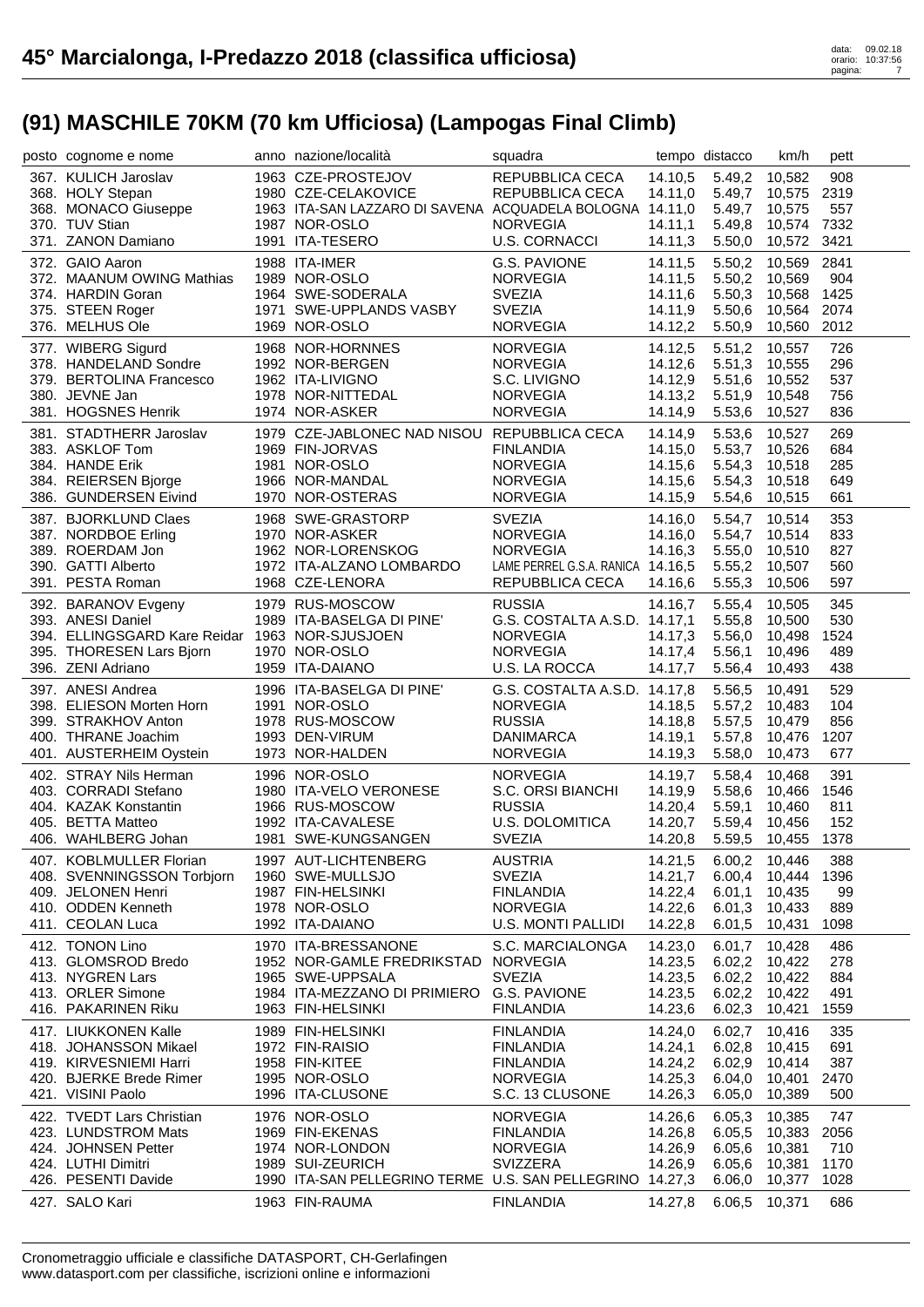| posto cognome e nome                             | anno nazione/località                                                      | squadra                                            |                    | tempo distacco   | km/h             | pett        |  |
|--------------------------------------------------|----------------------------------------------------------------------------|----------------------------------------------------|--------------------|------------------|------------------|-------------|--|
| 428. NILSEN Lasse                                | 1952 NOR-TRONDHEIM                                                         | <b>NORVEGIA</b>                                    | 14.27,9            | 6.06,6           | 10,369           | 1249        |  |
| 429. VENTURA Alessandro                          | 1967 ITA-CARANO                                                            | A.S.D. ARETE CLUB                                  | 14.29,3            | 6.08,0           | 10,353           | 513         |  |
| 430. HOLMER Magnus                               | 1962 SWE-FALUN                                                             | <b>SVEZIA</b>                                      | 14.29,4            | 6.08.1           | 10,351           | 688         |  |
| 431. MARTINELLI Luca                             | 1976 ITA-ROMA                                                              | S.C. LA ROCCA                                      | 14.30,3            | 6.09,0           | 10,341           | 1103        |  |
| 432. SERAFINI Ivo                                | 1965 ITA-CAVIOLA                                                           | S.C. VAL BIOIS                                     | 14.30,6            | 6.09,3           | 10,337           | 1160        |  |
| 433. LORD Arne                                   | 1961 SWE-STOCKHOLM                                                         | <b>SVEZIA</b>                                      | 14.30,8            | 6.09,5           | 10,335           | 760         |  |
| 433. NOVOTNY Jan                                 | 1990 CZE-PRAHA                                                             | REPUBBLICA CECA                                    | 14.30,8            | 6.09,5           | 10,335           | 1812        |  |
| 433. PELLEGRIN Flavio                            | 1965 ITA-SORAGA                                                            | <b>TEAM FUTURA</b>                                 | 14.30,8            | 6.09,5           | 10,335           | 444         |  |
| 436. DEL CORSO Nello<br>437. ENGEL Clyde         | 1979 ITA-PESCOPENNATARO<br>1992 SUI-SAINT BLAISE                           | GR.SCIATORI E.MURICCHIO 14.31,0<br><b>SVIZZERA</b> | 14.31,1            | 6.09,7<br>6.09,8 | 10,332<br>10,331 | 2377<br>137 |  |
|                                                  |                                                                            |                                                    |                    |                  |                  |             |  |
| 437. KOLSTAD Arne                                | 1958 NOR-JAR                                                               | <b>NORVEGIA</b>                                    | 14.31,1            | 6.09,8           | 10.331           | 577         |  |
| 439. SAVOLDELLI Gabriele<br>440. SJOESTRAND Carl | 1994 ITA-Rovetta<br>1980 SWE-SOLLEFTEA                                     | S.C. 13 CLUSONE<br><b>SVEZIA</b>                   | 14.31,3<br>14.31,7 | 6.10,0<br>6.10,4 | 10,329<br>10,324 | 1648<br>33  |  |
| 441. FJELLSTAD Henrik                            | 1986 NOR-XX                                                                | <b>NORVEGIA</b>                                    | 14.31,9            | 6.10,6           | 10,322           | 97          |  |
| 442. ROGGE Richard                               | 1963 GER-BAD MERGENTHEIM                                                   | <b>GERMANIA</b>                                    | 14.32,3            | 6.11,0           | 10,317           | 1545        |  |
| 443. TORTI Alessandro                            | 1989 ITA-VALENZA PO                                                        | S.C. VERDEFONDO                                    | 14.32,5            | 6.11,2           | 10,315           | 1059        |  |
| 444. TAMMEMAE Kaupo                              | 1995 EST-VILJANDI                                                          | <b>ESTONIA</b>                                     | 14.32,7            | 6.11,4           | 10,312           | 1530        |  |
| 445. HAAV Viljar                                 | 1975 EST-VIIMSI                                                            | <b>ESTONIA</b>                                     | 14.32,9            | 6.11,6           | 10,310           | 1289        |  |
| 446. SEIVAG Trond Vegard                         | 1972 NOR-BODOE                                                             | <b>NORVEGIA</b>                                    | 14.33,2            | 6.11,9           | 10,306           | 465         |  |
| 447. BAGGIA Riccardo                             | 1971 ITA-MALE'                                                             | S.C. RABBI                                         | 14.33,3            | 6.12,0           | 10,305           | 3275        |  |
| 447. CRISTEL Giuseppe                            | 1966 ITA-TESERO                                                            | <b>U.S. CORNACCI</b>                               | 14.33,3            | 6.12,0           | 10,305           | 439         |  |
| 449. EIDEM Ola Morten                            | 1958 NOR-SELBUSTRAND                                                       | <b>NORVEGIA</b>                                    | 14.33,4            | 6.12,1           | 10,304           | 1230        |  |
| 450. DIOUJAKOV Alexey                            | 1973 RUS-CHERKIZOVO                                                        | <b>RUSSIA</b>                                      | 14.33,5            | 6.12,2           | 10,303           | 405         |  |
| 451. DUBININ Aleksander                          | 1963 RUS-KHABAROVSK                                                        | <b>RUSSIA</b>                                      | 14.33,7            | 6.12,4           | 10,301           | 1926        |  |
| 452. BALLANGRUD Ola                              | 1983 NOR-OSLO                                                              | <b>NORVEGIA</b>                                    | 14.33,8            | 6.12,5           | 10,299           | 338         |  |
| 452. KIENE Peter                                 | 1969 AUT-ZELL AM SEE                                                       | <b>AUSTRIA</b>                                     | 14.33,8            | 6.12,5           | 10,299           | 254         |  |
| 452. LUND Morten E.                              | 1962 NOR-HAMAR                                                             | <b>NORVEGIA</b>                                    | 14.33,8            | 6.12,5           | 10,299           | 891         |  |
| 455. ANDREOLLI Tommaso                           | 1995 ITA-BRENTONICO                                                        | <b>G.S. BRENTONICO</b>                             | 14.34,0            | 6.12,7           | 10,297           | 507         |  |
| 456. BEDEZ Jean Pierre                           | 1964 FRA-BOIS D'AMONT                                                      | <b>FRANCIA</b>                                     | 14.34,5            | 6.13,2           | 10,291           | 350         |  |
| 457. DEZULIAN Renzo                              | 1977 ITA-CAMPITELLO DI FASSA                                               | S.C. MARCIALONGA                                   | 14.35,5            | 6.14,2           | 10,279           | 446         |  |
| 458. WIEDENHOFER Ulrich                          | 1966 ITA-LAIVES                                                            | S.C. ALDINO                                        | 14.35,6            | 6.14,3           | 10,278           | 564         |  |
| 459. COVI Mariano                                | 1960 ITA-BOLZANO                                                           | SOTTOZERO NORDIC TEAM A.S.D.                       | 14.36,2            | 6.14,9           | 10,271           | 226         |  |
| 459. STRNAD Tomas                                | 1969 CZE-ZAMBERK                                                           | REPUBBLICA CECA                                    | 14.36,2            | 6.14,9           | 10,271           | 598<br>748  |  |
| 459. TOMREN Geir Tony<br>462. GRUNDSTAD Morten   | 1973 NOR-TOMREFJORD<br>1990 NOR-VOYENENGA                                  | <b>NORVEGIA</b><br><b>NORVEGIA</b>                 | 14.36,2<br>14.37,2 | 6.14,9<br>6.15,9 | 10,271<br>10,259 | 2477        |  |
|                                                  |                                                                            |                                                    |                    |                  |                  |             |  |
| 463. PEDERSEN Eirik Bang                         | 1988 NOR-OSLO<br>1964 NOR-KVELDE                                           | <b>NORVEGIA</b>                                    | 14.37,3            | 6.16,0           | 10,258           | 290         |  |
| 464. SVAE Ove Martin<br>464. VANDSVIK Lars Erik  | 1987 NOR-YTTEROY                                                           | <b>NORVEGIA</b><br><b>NORVEGIA</b>                 | 14.38,2<br>14.38,2 | 6.16,9<br>6.16,9 | 10,248<br>10,248 | 757<br>525  |  |
| 466. FORSBERG Mattias                            | 1972 SWE-SOLLENTUNA                                                        | <b>SVEZIA</b>                                      | 14.38,5            | 6.17,2           | 10,244           | 779         |  |
| 467. LILJA Fredrik                               | 1972 SWE-NACKA                                                             | <b>SVEZIA</b>                                      | 14.39,0            |                  | 6.17,7 10,238    | 1477        |  |
| 468. HAUGEN Edgar                                | 1965 NOR-OSLO                                                              | <b>NORVEGIA</b>                                    | 14.39,4            |                  | 6.18,1 10,234    | 805         |  |
| 469. FISKVIK Vegar                               | 1972 NOR-ASKER                                                             | <b>NORVEGIA</b>                                    | 14.39,5            |                  | 6.18,2 10,233    | 671         |  |
|                                                  | 470. DE MARTIN PINTER Umberto 1962 ITA-SANTO STEFANO DI CADORE TEAM FUTURA |                                                    | 14.39,7            | 6.18,4           | 10,230           | 554         |  |
| 471. JAHKOLA Osmo                                | 1960 FIN-LAHTI                                                             | <b>FINLANDIA</b>                                   | 14.40,0            | 6.18,7           | 10,227           | 172         |  |
| 472. HASUND Olav                                 | 1964 NOR-ASKER                                                             | <b>NORVEGIA</b>                                    | 14.40,2            | 6.18,9           | 10,224           | 272         |  |
| 473. BREVIG Ola                                  | 1963 NOR-SKIEN                                                             | <b>NORVEGIA</b>                                    | 14.40,3            | 6.19,0           | 10,223           | 636         |  |
| 474. THORNE Staffan                              | 1969 SWE-KARLSTAD                                                          | <b>SVEZIA</b>                                      | 14.40,4            | 6.19,1           | 10,222           | 475         |  |
| 475. IKAVALKO Petri                              | 1980 FIN-TAMPERE                                                           | <b>FINLANDIA</b>                                   | 14.40,8            | 6.19,5           | 10,217           | 1552        |  |
| 476. BANG Claes                                  | 1968 SWE-SOLNA                                                             | <b>SVEZIA</b>                                      | 14.41,3            | 6.20,0           | 10,212 2111      |             |  |
| 477. SOYLAND Aschim Olaf                         | 1992 NOR-JAREN                                                             | <b>NORVEGIA</b>                                    | 14.41,4            | 6.20,1           | 10,211           | 1486        |  |
| 478. HAAVI Lars                                  | 1978 NOR-OSLO                                                              | <b>NORVEGIA</b>                                    | 14.41,5            | 6.20,2           | 10,209           | 3637        |  |
| 479. LISKA Pavel                                 | 1963 CZE-USTI N.O.                                                         | REPUBBLICA CECA                                    | 14.42,0            | 6.20,7           | 10,204           | 599         |  |
| 480. DEMATTIO Diego<br>481. HOSTETTER Andreas    | 1983 ITA-CARANO<br>1962 SUI-ALBLIGEN                                       | U.S. STELLA ALPINA<br><b>SVIZZERA</b>              | 14.42,1<br>14.42,9 | 6.20,8<br>6.21,6 | 10,202<br>10,193 | 150<br>1172 |  |
| 482. FLAVYANOV Igor                              | 1970 RUS-SAINT PETERSBURG                                                  | <b>RUSSIA</b>                                      | 14.43,2            | 6.21,9           | 10,190           | 1355        |  |
| 483. VIEL Andrea                                 | 1982 ITA-PONTE NELLE ALPI                                                  | VASABROKE POIANA                                   | 14.43,3            | 6.22,0           | 10,189           | 368         |  |
| 484. FISNAR Jiri                                 | 1976 CZE-LOUCNA NAD DESNOU REPUBBLICA CECA                                 |                                                    | 14.43,9            | 6.22,6           | 10,182           | 459         |  |
| 485. ELIASSEN Odd Arne                           | 1972 NOR-NES VERK                                                          | <b>NORVEGIA</b>                                    | 14.44,5            | 6.23,2           | 10,175           | 308         |  |
| 486. KIVIL Peep                                  | 1973 EST-JOHVI                                                             | <b>ESTONIA</b>                                     | 14.44,8            | 6.23,5           | 10,171           | 2036        |  |
| 487. AHLIN Erik                                  | 1980 SWE-KNIVSTA                                                           | <b>SVEZIA</b>                                      | 14.44,9            | 6.23,6           | 10,170           | 2545        |  |
| 487. HUMMAL Erkki                                | 1973 EST-KIILI VALD                                                        | <b>ESTONIA</b>                                     | 14.44,9            | 6.23,6           | 10,170           | 841         |  |
|                                                  |                                                                            |                                                    |                    |                  |                  |             |  |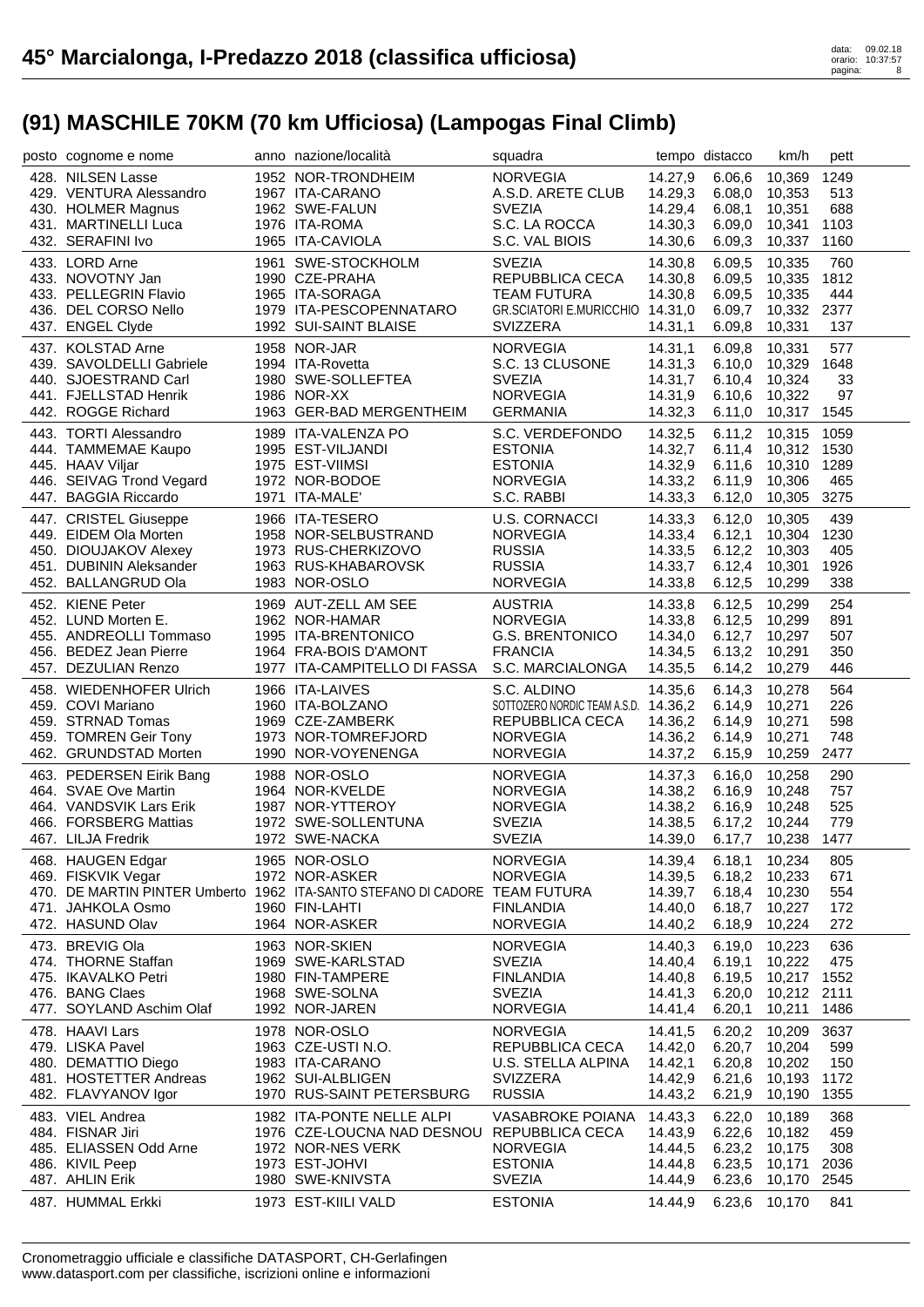| posto cognome e nome                       | anno nazione/località                                             | squadra                                    |         | tempo distacco | km/h           | pett |  |
|--------------------------------------------|-------------------------------------------------------------------|--------------------------------------------|---------|----------------|----------------|------|--|
| 489. KILK Ain                              | 1967 EST-NISSI VALD HARJUMAA ESTONIA                              |                                            | 14.45,0 |                | 6.23,7 10,169  | 1933 |  |
| 490. SKOGSRUD Kristian                     | 1985 NOR-OSLO                                                     | <b>NORVEGIA</b>                            | 14.45,1 | 6.23,8         | 10,168         | 313  |  |
| 491. PENASA Albino                         | 1966 ITA-PONTE DI LEGNO                                           | SKI ALP VAL DI SOLE 14.45,2                |         | 6.23,9 10,167  |                | 401  |  |
| 492. GORDEEV Aleksei                       | 1969 RUS-MURMANSK                                                 | <b>RUSSIA</b>                              | 14.45,6 | 6.24,3         | 10,162         | 1211 |  |
| 493. NYBORG Arnt                           | 1964 NOR-AASMARKA                                                 | <b>NORVEGIA</b>                            | 14.45,9 | 6.24, 6        | 10,159         | 642  |  |
|                                            |                                                                   |                                            |         |                |                |      |  |
| 494. MAGNUSSON Anders                      | 1971 SWE-GOTEBORG                                                 | <b>SVEZIA</b>                              | 14.46,1 | 6.24,8         | 10.156         | 879  |  |
| 495. ZHUKOV Andrei                         | 1976 RUS-MOSCOW                                                   | <b>RUSSIA</b>                              | 14.46,4 | 6.25,1         | 10,153         | 221  |  |
| 496. ENQVIST Ludvig                        | 1992 SWE-SILJASNAS                                                | <b>SVEZIA</b>                              | 14.46,9 | 6.25,6         | 10,147         | 866  |  |
| 497. KOISER Stefan                         | 1980 AUT-Mariazell                                                | <b>AUSTRIA</b>                             | 14.47,2 | 6.25,9         | 10,144         | 608  |  |
| 498. HORJEN Gunnar Wiedswang 1992 NOR-OSLO |                                                                   | <b>NORVEGIA</b>                            | 14.47,4 | 6.26,1         | 10,141         | 3633 |  |
| 499. ZANCANELLA Vigilio                    | 1966 ITA-MOLINA DI FIEMME                                         | POLISPORTIVA MOLINA DI FIEMME 14.48,1      |         | 6.26,8         | 10,133         | 473  |  |
| 500. RECCHIONI Marco                       | 1983 ITA-NALLES                                                   | SOTTOZERO NORDIC TEAM A.S.D. 14.48,4       |         | 6.27,1         | 10,130         | 364  |  |
| 501. ZHITENEV Ivan                         | 1972 RUS-SILVAPLANA                                               | <b>RUSSIA</b>                              | 14.49,2 | 6.27,9         | 10,121         | 742  |  |
| 502. HURRI Seppo                           | 1957 FIN-MIKKELI                                                  | <b>FINLANDIA</b>                           | 14.49,4 | 6.28,1         | 10,119         | 6199 |  |
| 503. HOKSNES Geir Andre                    | 1983 NOR-OSLO                                                     | <b>NORVEGIA</b>                            | 14.49,6 | 6.28,3         | 10,116         | 711  |  |
|                                            |                                                                   |                                            |         |                |                |      |  |
| 504. HILBERG Fredrik                       | 1987 NOR-OSLO                                                     | <b>NORVEGIA</b>                            | 14.49,7 | 6.28,4         | 10,115         | 1967 |  |
| 505. NORHEIM Thom Arne                     | 1978 NOR-DAL                                                      | <b>NORVEGIA</b>                            | 14.49,8 | 6.28,5         | 10,114 1326    |      |  |
| 506. MARKERUD Lars Even                    | 1973 NOR-LISMARKA                                                 | <b>NORVEGIA</b>                            | 14.50,0 | 6.28,7         | 10,112         | 2029 |  |
| 507. LANFRANCHI Luca                       | 1987 ITA-CAZZANO SANT'ANDREA SCI CLUB VALGANDINO 14.50,3          |                                            |         | 6.29,0         | 10,108         | 483  |  |
| 508. JUNKER Jonatan                        | 1990 SWE-LINDKOPING                                               | <b>SVEZIA</b>                              | 14.50,8 | 6.29,5         | 10,103         | 751  |  |
| 509. DALPIAZ Sergio                        | 1956 ITA-POVO                                                     | S.C. MARCIALONGA                           | 14.51,0 | 6.29,7         | 10,101         | 371  |  |
| 510. BOLZAN Alessandro                     | 1975 ITA-Colle Umberto                                            | S.C. ORSAGO                                | 14.51,7 | 6.30,4         | 10,093         | 250  |  |
| 511. BERGVALL Martin                       | 1980 SWE-PITEA                                                    | <b>SVEZIA</b>                              | 14.52,0 | 6.30,7         | 10,089         | 791  |  |
| 512. DORIGATI Paolo                        | 1987 ITA-MEZZOCORONA                                              | S.C. MEZZOCORONA 14.52,4                   |         | 6.31,1         | 10,085         | 1073 |  |
| 513. MANZONI Davide                        | 1973 ITA-LANZO D'INTELVI                                          | U.S.L.I. U.S. LANZO INTELVI A.S.D. 14.52,6 |         | 6.31,3         | 10,082         | 534  |  |
| 514. ONDRACEK Radim                        | 1974 CZE-PRAHA                                                    | REPUBBLICA CECA                            | 14.52,9 | 6.31,6         | 10,079         | 385  |  |
| 515. SILVESTRI Federico                    | 1982 ITA-LIVIGNO                                                  | S.C. MARCIALONGA                           | 14.53,1 | 6.31,8         | 10,077         | 528  |  |
| 516. GOREV Kirill                          | 1963 RUS-SAINT PETERSBURG                                         | <b>RUSSIA</b>                              | 14.53,2 | 6.31,9         | 10,076         | 1258 |  |
| 517. KOLSTAD Kristian                      | 1983 NOR-TROMSO                                                   | <b>NORVEGIA</b>                            |         |                | 10,075         | 1182 |  |
|                                            |                                                                   |                                            | 14.53,3 | 6.32,0         |                |      |  |
| 518. ARUS Tiit                             | 1971 EST-HARJUMAA                                                 | <b>ESTONIA</b>                             | 14.53,5 | 6.32,2         | 10,072         | 603  |  |
| 519. WIKSTROM Johan                        | 1988 SWE-GOTEBORG                                                 | <b>SVEZIA</b>                              | 14.53,6 | 6.32,3         | 10,071         | 1364 |  |
| 520. ENMARK Jakob                          | 1991 SWE-NORRKOPING                                               | <b>SVEZIA</b>                              | 14.53,8 | 6.32,5         | 10,069         | 2700 |  |
| 520. TORESEN Frank Tore                    | 1966 NOR-OSLO                                                     | <b>NORVEGIA</b>                            | 14.53,8 | 6.32,5         | 10,069         | 872  |  |
| 522. PSENNER Alfred                        | 1966 ITA-STEINEGG                                                 | S.C. MARCIALONGA                           | 14.54,5 | 6.33,2         | 10,061         | 6764 |  |
| 523. LOQVIST Mathias                       | 1971 SWE-ENSKEDE                                                  | <b>SVEZIA</b>                              | 14.54,8 | 6.33,5         | 10,058         | 1334 |  |
| 524. CADI Antoine                          | 1973 FRA-LYON                                                     | <b>FRANCIA</b>                             | 14.54,9 | 6.33,6         | 10,056         | 1868 |  |
| 525. PETRITSCH Stefan                      | 1985 AUT-ALTAUSSEE                                                | <b>AUSTRIA</b>                             | 14.55,1 | 6.33,8         | 10,054         | 47   |  |
| 526. WIIG Thor                             | 1959 NOR-OSLO                                                     | <b>NORVEGIA</b>                            | 14.55,6 | 6.34,3         | 10,049         | 804  |  |
| 527. PREZZI Franco                         | 1968 ITA-SAN MICHELE APPIANO SOTTOZERO NORDIC TEAM A.S.D. 14.55,8 |                                            |         | 6.34,5         | 10,046         | 472  |  |
| 528. CALLIARI Alessandro                   | 1982 ITA-CASTELLO DI FIEMME                                       | G.S. CASTELLO DI FIEMME 14.56,6            |         | 6.35,3         | 10,037         | 215  |  |
|                                            |                                                                   |                                            |         |                |                |      |  |
| 529. MAGE John Olav                        | 1963 NOR-OMASTRAND                                                | <b>NORVEGIA</b>                            | 14.57,0 | 6.35,7         | 10,033         | 759  |  |
| 530. BOLLAND Olav                          | 1962 NOR-FLATASEN                                                 | <b>NORVEGIA</b>                            | 14.57,2 | 6.35,9         | 10,031         | 693  |  |
| 531. BERNARD Manuel                        | 1984 ITA-POZZA DI FASSA                                           | <b>BELA LADINIA</b>                        | 14.57,3 | 6.36,0         | 10,030         | 2218 |  |
| 532. EICHHOLZER Gert                       | 1974 AUT-ERLANGEN                                                 | <b>AUSTRIA</b>                             | 14.57,8 | 6.36,5         | 10,024         | 685  |  |
| 533. MISHIN Evgenii                        | 1969 RUS-Khabarovsk                                               | <b>RUSSIA</b>                              | 14.57,9 | 6.36,6         | 10,023         | 1823 |  |
| 534. RIZZARDI Alfredo                      | 1968 ITA-SABBIO CHIESE                                            | POLISP. VOBARNO                            | 14.58,5 | 6.37,2         | 10,016         | 305  |  |
| 535. NILSSON Jonas                         | 1973 SWE-FARSTA                                                   | <b>SVEZIA</b>                              | 14.58,6 | 6.37,3         | 10,015         | 667  |  |
| 536. AVI Fulvio                            | 1975 ITA-BASELGA DI PINE'                                         | TRIATHLON TRENTINO 14.58,8                 |         | 6.37,5         | 10,013         | 606  |  |
| 536. BAUMANN Fredrik                       | 1962 NOR-OSLO                                                     | <b>NORVEGIA</b>                            | 14.58,8 | 6.37,5         | 10,013         | 646  |  |
| 538. PASSILA Marko                         | 1973 FIN-HOLLOLA                                                  | <b>FINLANDIA</b>                           | 14.59,0 | 6.37,7         | 10,011         | 880  |  |
| 539. AMUNDSEN Harald                       | 1978 NOR-OSLO                                                     | <b>NORVEGIA</b>                            | 14.59,2 | 6.37,9         | 10.008         | 774  |  |
| 540. HODNE Frode                           | 1970 NOR-MANDAL                                                   | <b>NORVEGIA</b>                            | 14.59,6 | 6.38,3         | 10,004         | 725  |  |
| 541. LITTERINI Stefano                     | 1997 ITA-FIAVE'                                                   | S.C. FIAVE'                                | 14.59,7 | 6.38,4         | 10,003         | 1678 |  |
| 542. TRAELDAL Espen                        | 1971 SWE-LULEA                                                    | <b>SVEZIA</b>                              | 15.00,4 | 6.39,1         |                | 384  |  |
| 543. NORLING Niclas                        | 1971 SWE-TIERP                                                    | <b>SVEZIA</b>                              | 15.00,6 | 6.39,3         | 9,995<br>9,993 | 329  |  |
|                                            |                                                                   |                                            |         |                |                |      |  |
| 544. HAGGARDE Kristian                     | 1988 SWE-LUND                                                     | <b>SVEZIA</b>                              | 15.00,7 | 6.39,4         | 9,992          | 2609 |  |
| 545. IORIATTI Simone                       | 1971 ITA-BASELGA DI PINE'                                         | TRIATHLON TRENTINO 15.01,4                 |         | 6.40,1         | 9,984          | 498  |  |
| 545. SANDBAEK Ola                          | 1995 NOR-SKREIA                                                   | <b>NORVEGIA</b>                            | 15.01,4 | 6.40,1         | 9,984          | 389  |  |
| 547. MOSCONI Alessandro                    | 1973 ITA-VERMIGLIO                                                | S.C. FONDO VAL DI SOLE 15.01,5             |         | 6.40,2         | 9,983          | 148  |  |
| 548. IMARK Rikard                          | 1962 SWE-TULLINGE                                                 | <b>SVEZIA</b>                              | 15.02,5 | 6.41,2         | 9,972          | 787  |  |
| 549. BIGONI Massimo                        | 1980 ITA-PIARIO                                                   | <b>SCI CLUB GROMO</b>                      | 15.02,8 | 6.41,5         | 9,968          | 1090 |  |
|                                            |                                                                   |                                            |         |                |                |      |  |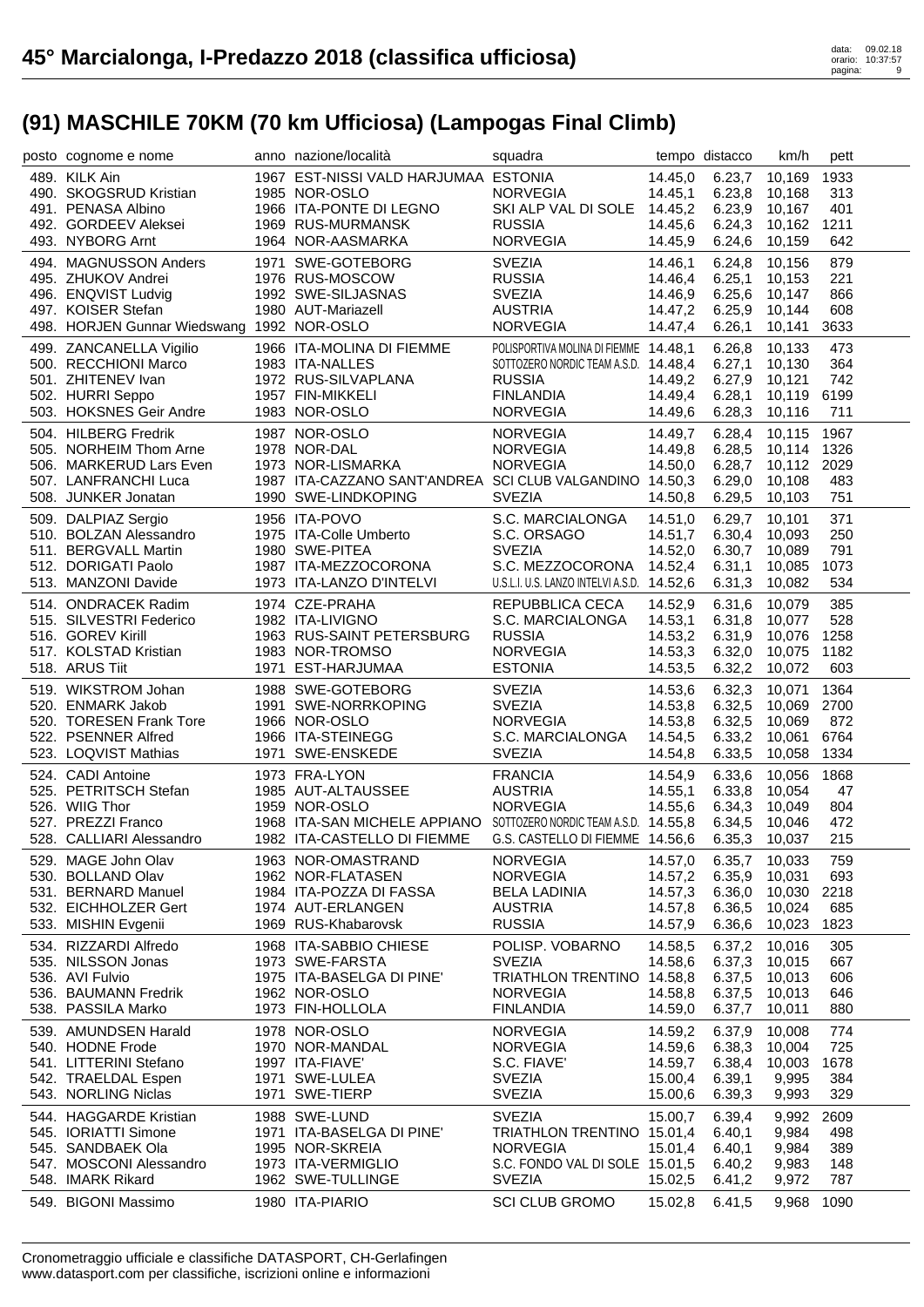| posto cognome e nome                        | anno nazione/località                                     | squadra                                |                    | tempo distacco   | km/h           | pett        |  |
|---------------------------------------------|-----------------------------------------------------------|----------------------------------------|--------------------|------------------|----------------|-------------|--|
| 550. KRISTIAN Jan                           | 1970 CZE-LIBEREC                                          | REPUBBLICA CECA                        | 15.02,9            | 6.41,6           | 9,967          | 796         |  |
| 550. TENNSTRAND Bernt                       | 1972 NOR-ROROS                                            | <b>NORVEGIA</b>                        | 15.02,9            | 6.41,6           | 9,967          | 838         |  |
| 552. ERIKSSON Leif                          | 1959 NOR-VIKERSUND                                        | <b>NORVEGIA</b>                        | 15.03,0            | 6.41,7           | 9,966          | 897         |  |
| 552. KEINANEN Kimmo                         | 1968 FIN-VANTAA                                           | <b>FINLANDIA</b>                       | 15.03,0            | 6.41,7           | 9,966          | 1291        |  |
| 554. SKANDERBY Christian                    | 1972 SWE-UMEA                                             | <b>SVEZIA</b>                          | 15.03,1            | 6.41,8           | 9,965          | 870         |  |
| 555. TRENTINI Mattia                        | 1998 ITA-LEVICO TERME                                     | S.C. MARZOLA                           | 15.04,0            | 6.42,7           |                | 2745        |  |
|                                             |                                                           |                                        |                    |                  | 9,955          |             |  |
| 556. STEINSRUD Kjetil<br>557. BERGLUND Mats | 1972 NOR-SONGE<br>1975 SWE-GUSTAVSBERG                    | <b>NORVEGIA</b><br><b>SVEZIA</b>       | 15.04,1            | 6.42,8<br>6.43,7 | 9,954          | 790<br>1371 |  |
| 558. JINDRA Adam                            | 1990 CZE-PRAHA                                            | REPUBBLICA CECA                        | 15.05,0<br>15.05,1 | 6.43,8           | 9,944<br>9,943 | 514         |  |
| 559. GOTTARDI Andrea                        | 1971 ITA-CEMBRA                                           | TRIATHLON TRENTINO 15.05,4             |                    | 6.44,1           | 9,940          | 366         |  |
|                                             |                                                           |                                        |                    |                  |                |             |  |
| 560. BRAATA Oystein                         | 1982 NOR-OSLO                                             | <b>NORVEGIA</b>                        | 15.05,9            | 6.44,6           | 9,934          | 157         |  |
| 561. REITAN Lars                            | 1965 NOR-BODOE                                            | <b>NORVEGIA</b>                        | 15.06,0            | 6.44,7           | 9,933          | 3176        |  |
| 562. TROGER Otto                            | 1964 AUT-Gusswerk                                         | <b>AUSTRIA</b>                         | 15.06,1            | 6.44,8           | 9,932 1206     |             |  |
| 563. EKELUND Par                            | 1973 SWE-GANGHESTER                                       | <b>SVEZIA</b>                          | 15.06,3            | 6.45,0           | 9,930          | 1557        |  |
| 564. BOLIS Matteo                           | 1979 ITA-VILLA D'ADDA                                     | S.C. ALTITUDE                          | 15.06,7            | 6.45,4           | 9,926          | 1095        |  |
| 564. ENGLUND Marcus                         | 1981 FIN-MARIEHAMN-ALAND                                  | <b>FINLANDIA</b>                       | 15.06,7            | 6.45,4           | 9,926          | 1940        |  |
| 566. KIERECK Frank                          | 1966 SWE-GLANSHAMMAR                                      | <b>SVEZIA</b>                          | 15.07,2            | 6.45,9           | 9,920          | 767         |  |
| 567. LARSSON Kristian                       | 1982 SWE-GOTEBORG                                         | <b>SVEZIA</b>                          | 15.07,7            | 6.46,4           | 9,915          | 347         |  |
| 568. LANGORGEN Lasse                        | 1999 NOR-GIMSE                                            | <b>NORVEGIA</b>                        | 15.07,8            | 6.46,5           | 9,914          | 1197        |  |
| 568. MYRAN Bjorn                            | 1969 NOR-RAHOLT                                           | <b>NORVEGIA</b>                        | 15.07,8            | 6.46,5           | 9,914          | 1930        |  |
| 570. ZANON Lorenzo                          | 1994 ITA-TESERO                                           | SOTTOZERO NORDIC TEAM A.S.D. 15.07,9   |                    | 6.46,6           | 9,912          | 1621        |  |
| 571. SPERANDIO Marco                        | 1964 ITA-MEZZANO DI PRIMIERO U.S. PRIMIERO A.S.D. 15.08,3 |                                        |                    | 6.47,0           | 9,908          | 1136        |  |
| 572. FERRARI Giuliano                       | 1966 ITA-PREDAZZO                                         | S.C. MARZOLA                           | 15.08,5            | 6.47,2           | 9,906          | 430         |  |
| 573. VESTERMO Hans Viggo                    | 1966 NOR-TROMSO                                           | <b>NORVEGIA</b>                        | 15.08,8            | 6.47,5           | 9,903          | 1189        |  |
| 574. POLLOCK Mark                           | 1992 AUS-LEVINGTON                                        | <b>AUSTRALIA</b>                       | 15.09,1            | 6.47,8           | 9,899          | 140         |  |
|                                             |                                                           |                                        |                    |                  |                |             |  |
| 575. MERLINI Francesco                      | 1971 ITA-TEOLO                                            | SCI NORDICO TERME EUGANEE A.D. 15.09,5 |                    | 6.48,2           | 9,895          | 244         |  |
| 576. KOUTANIEMI Mikko                       | 1986 FIN-ROVANIEMI                                        | <b>FINLANDIA</b>                       | 15.09,6            | 6.48,3           | 9,894          | 166         |  |
| 577. SKINSTAD Aage                          | 1964 NOR-RUD                                              | <b>NORVEGIA</b>                        | 15.09,7            | 6.48,4           | 9,893          | 803         |  |
| 578. RANNER Thomas                          | 1970 AUT-WEISSENSEE                                       | <b>AUSTRIA</b>                         | 15.12,3            | 6.51,0           | 9,865          | 3579        |  |
| 579. STENSTROM Tomas                        | 1981 SWE-STOCKHOLM                                        | <b>SVEZIA</b>                          | 15.12,4            | 6.51,1           | 9,864          | 1389        |  |
| 580. SCOPEL Alessio                         | 1987 ITA-FELTRE                                           | E.N.A.L. SPORT VILLAGA 15.12,5         |                    | 6.51,2           | 9,863          | 376         |  |
| 581. JOHANSSON Hakan                        | 1973 SWE-ULRICEHAMN                                       | <b>SVEZIA</b>                          | 15.12,7            | 6.51,4           | 9,860          | 4992        |  |
| 582. FRANSMAN Sam                           | 1976 FIN-KALKSTRAND                                       | <b>FINLANDIA</b>                       | 15.13,1            | 6.51,8           | 9,856          | 2080        |  |
| 583. GLOMSROD Martin                        | 1961 NOR-HALDEN                                           | <b>NORVEGIA</b>                        | 15.13,3            | 6.52,0           | 9,854          | 673         |  |
| 583. KRISTIANSEN Magnus                     | 1970 NOR-OSLO                                             | <b>NORVEGIA</b>                        | 15.13,3            | 6.52,0           | 9,854          | 886         |  |
| 585. KAELIN Kurt                            | 1974 SUI-GROSS                                            | <b>SVIZZERA</b>                        | 15.13,5            | 6.52,2           | 9.852          | 468         |  |
| 586. NORDKVIST Jorgen                       | 1968 SWE-KROKOM                                           | <b>SVEZIA</b>                          | 15.14,1            | 6.52,8           | 9,845          | 1395        |  |
| 587. BERG Gisle                             | 1957 NOR-TRONDHEIM                                        | <b>NORVEGIA</b>                        | 15.14,5            | 6.53,2           | 9,841          | 2429        |  |
| 587. PHARO Per Fredrik Ilsaas               | 1971 NOR-OSLO                                             | <b>NORVEGIA</b>                        | 15.14,5            | 6.53,2           | 9,841          | 1778        |  |
| 587. STENLUND Olof                          | 1968 SWE-UMEA                                             | <b>SVEZIA</b>                          | 15.14,5            | 6.53,2           | 9,841 2062     |             |  |
| 590. STEINKE Marc                           | 1984 GER-DRESDEN                                          | <b>GERMANIA</b>                        | 15.14,6            | 6.53,3           | 9,840 2113     |             |  |
| 591. NAESS ULSETH Eirik                     | 1956 NOR-OSLO                                             | <b>NORVEGIA</b>                        | 15.15,2            | 6.53,9           | 9,833          | 763         |  |
| 592. JORDET NILSEN Magnus                   | 1989 NOR-OTTESTAD                                         | <b>NORVEGIA</b>                        | 15.15,7            | 6.54,4           | 9,828          | 6865        |  |
| 592. VALADE' Ivan                           | 1974 ITA-BRESSO                                           | S.C. PASSO DOPO PASSO 15.15,7          |                    | 6.54,4           | 9,828          | 1081        |  |
| 594. GRANQUIST Charles                      | 1970 NOR-OPPEGARD                                         | <b>NORVEGIA</b>                        | 15.15,9            | 6.54,6           | 9,826          | 826         |  |
| 595. LARSEN Trond                           |                                                           |                                        |                    |                  |                |             |  |
|                                             | 1962 NOR-SKIEN                                            | <b>NORVEGIA</b>                        | 15.16,8            | 6.55,5           | 9,816          | 639         |  |
| 596. ANESI Giuliano                         | 1963 ITA-TRESSILLA DI PINE'                               | TRIATHLON TRENTINO 15.16,9             |                    | 6.55,6           | 9,815          | 510         |  |
| 597. AHSTROM Jonas<br>598. ZORZI Gianni     | 1963 SWE-RADA<br>1977 ITA-PREDAZZO                        | <b>SVEZIA</b><br><b>TEAM FUTURA</b>    | 15.17,1<br>15.17,2 | 6.55,8<br>6.55,9 | 9,813<br>9,812 | 668<br>214  |  |
| 599. WINBERG Pal                            | 1971 NOR-STATHELLE                                        |                                        |                    |                  |                | 635         |  |
|                                             |                                                           |                                        |                    |                  |                |             |  |
|                                             |                                                           | <b>NORVEGIA</b>                        | 15.17,3            | 6.56,0           | 9,811          |             |  |
| 600. LOTVEDT Aleksander                     | 1988 NOR-PARADIS                                          | <b>NORVEGIA</b>                        | 15.17,4            | 6.56,1           | 9,810          | 1770        |  |
| 600. MARTINI Stefano                        | 1975 ITA-SAN PIETRO DI FELETTO S.C. ORSAGO                |                                        | 15.17,4            | 6.56,1           | 9,810          | 471         |  |
| 602. OLSSON Jonas                           | 1978 SWE-STOCKHOLM                                        | <b>SVEZIA</b>                          | 15.17,5            | 6.56,2           | 9,809          | 2021        |  |
| 602. SCHWARZMEIER Felix                     | 1990 GER-WURZBURG                                         | <b>GERMANIA</b>                        | 15.17,5            | 6.56,2           | 9,809          | 351         |  |
| 604. AANENSEN Bjorn                         | 1955 NOR-MANDAL                                           | <b>NORVEGIA</b>                        | 15.18,0            | 6.56,7           | 9,803          | 724         |  |
| 604. PILZ Pavel                             | 1970 CZE-RADLO                                            | REPUBBLICA CECA                        | 15.18,0            | 6.56,7           | 9,803          | 1398        |  |
| 606. VAKSDAL Didrik                         | 1989 NOR-OSLO                                             | <b>NORVEGIA</b>                        | 15.18,8            | 6.57,5           | 9,795          | 1348        |  |
| 607. BIRCHLER Christoph                     | 1974 SUI-EGG                                              | <b>SVIZZERA</b>                        | 15.19,1            | 6.57,8           | 9,792          | 1235        |  |
| 608. JORGENSEN Jan Tore                     | 1961 NOR-TRANBY                                           | <b>NORVEGIA</b>                        | 15.19,3            | 6.58,0           | 9,790          | 794         |  |
| 609. THORSRUD Morten                        | 1971 NOR-NESBRU                                           | <b>NORVEGIA</b>                        | 15.19,6            | 6.58,3           | 9,786          | 645         |  |
| 610. GARDENER Matteo                        | 1990 ITA-MASI DI CAVALESE                                 | U.S. CERMIS                            | 15.19,9            | 6.58,6           | 9,783          | 359         |  |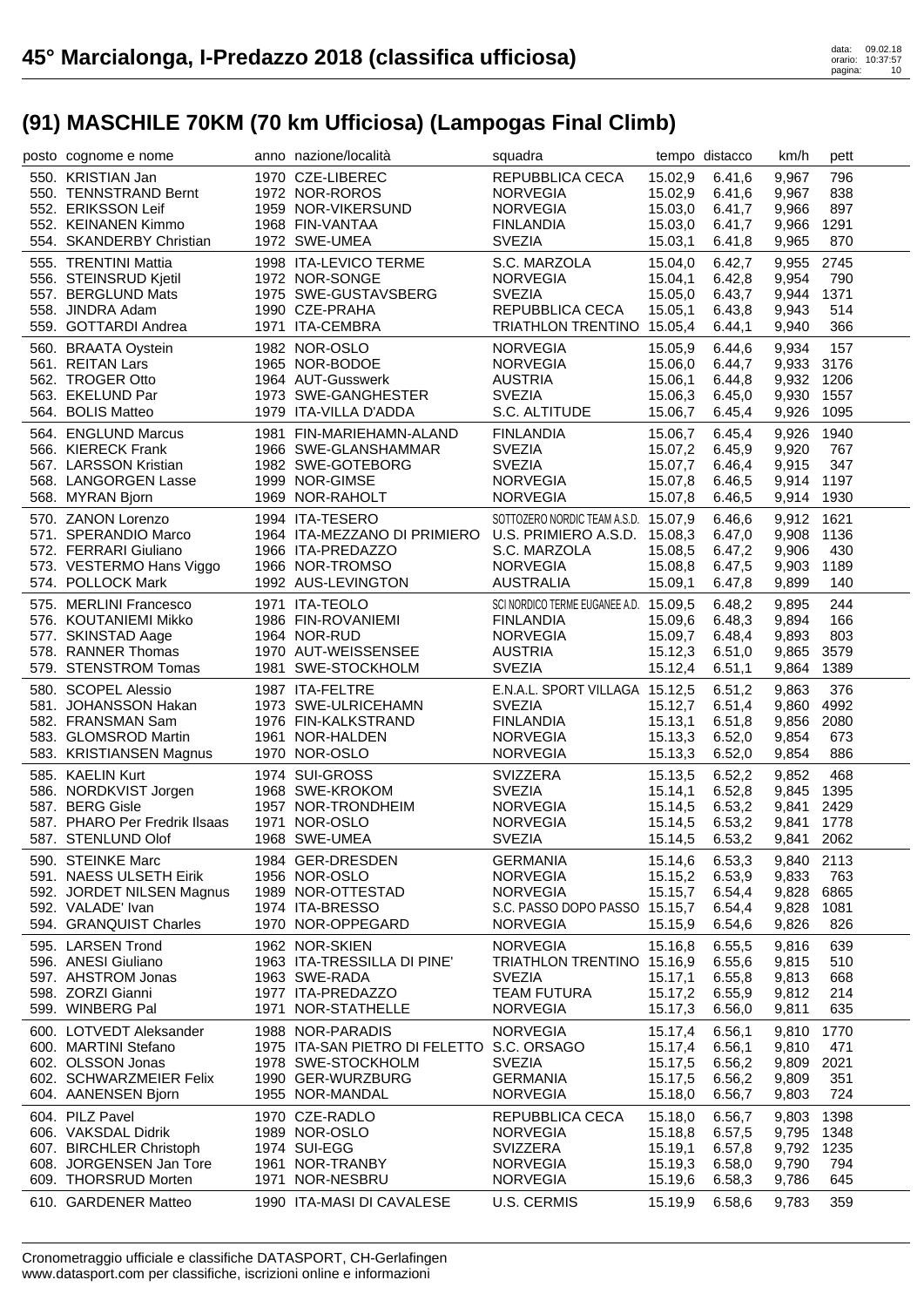| posto cognome e nome                          | anno nazione/località                                               | squadra                             |                    | tempo distacco   | km/h           | pett        |
|-----------------------------------------------|---------------------------------------------------------------------|-------------------------------------|--------------------|------------------|----------------|-------------|
| 611. MYRBAKK Kristian                         | 1971 NOR-HOVIK                                                      | <b>NORVEGIA</b>                     | 15.20,0            | 6.58,7           | 9.782          | 739         |
| 612. LINDTVEIT Knut Olaf                      | 1964 NOR-VEGAARDSHEI                                                | <b>NORVEGIA</b>                     | 15.20,3            | 6.59,0           | 9,779          | 1295        |
| 613. KOPECEK Jiri                             | 1971 CZE-SLAPANICE                                                  | REPUBBLICA CECA                     | 15.20,9            | 6.59,6           | 9,773          | 1360        |
| 614. STUDENY Linus                            | 1981 SWE-VALLINGBY                                                  | <b>SVEZIA</b>                       | 15.21,2            | 6.59,9           | 9,769          | 2022        |
| 614. ZENI Marco                               | 1993 ITA-CAVALESE                                                   | S.C. MARZOLA                        | 15.21,2            | 6.59,9           | 9,769          | 1558        |
| 616. VANZETTA Gianluca                        | 1994 ITA-ZIANO DI FIEMME                                            | A.S. CAURIOL                        |                    |                  |                | 1994        |
| 617. GIORDANETTO Fabio                        | 1992 ITA-CARMAGNOLA                                                 | S.C. VALLE STURA                    | 15.21,9            | 7.00,6<br>7.01,0 | 9,762<br>9,758 | 1148        |
|                                               | 618. DE MONTE PANGON Andrea 1971 ITA-COMELICO SUPERIORE TEAM FUTURA |                                     | 15.22,3<br>15.22,5 |                  | 9,756          | 237         |
|                                               |                                                                     | <b>SCI CLUB GROMO</b>               |                    | 7.01,2<br>7.01,3 |                |             |
| 619. BONACORSI Arrigo<br>620. TOME' Andrea    | 1968 ITA-TREVIOLO<br>1975 ITA-MASI DI CAVALESE                      | S.C. MARCIALONGA                    | 15.22,6<br>15.22,8 |                  | 9,755          | 476<br>1042 |
|                                               |                                                                     |                                     |                    | 7.01,5           | 9,752          |             |
| 621. NIKIFOROV Semen                          | 1992 RUS-MOSCOW                                                     | <b>RUSSIA</b>                       | 15.23,0            | 7.01,7           | 9.750          | 651         |
| 622. ERKHOV Dmitrii                           | 1984 RUS-MOSCOW                                                     | <b>RUSSIA</b>                       | 15.23,1            | 7.01.8           | 9,749          | 1260        |
| 622. LAUDATI Graziano                         | 1982 ITA-CASTEL SANT ANGELO S.C. VAZIA                              |                                     | 15.23,1            | 7.01,8           | 9,749          | 480         |
| 624. KILEN Morten                             | 1976 NOR-BODOE                                                      | <b>NORVEGIA</b>                     | 15.23,3            | 7.02,0           | 9,747          | 628         |
| 625. MARCHETTI Andrea                         | 1971 ITA-RONCADE                                                    | G.S.A. UDINE                        | 15.23,5            | 7.02,2           | 9,745          | 477         |
| 625. TIDLUND Mats                             | 1971 SWE-DANDERYD                                                   | <b>SVEZIA</b>                       | 15.23,5            | 7.02,2           | 9,745          | 736         |
| 627. JANNESSON Erik                           | 1985 SWE-BORLANGE                                                   | <b>SVEZIA</b>                       | 15.23,8            | 7.02,5           | 9,742          | 3266        |
| 628. CAPPELEN Fredrik                         | 1962 NOR-OSLO                                                       | <b>NORVEGIA</b>                     | 15.23,9            | 7.02,6           | 9,741          | 130         |
| 629. GEREMIA Stefano                          | 1965 ITA-VOLPAGO DEL MONTELLO S.C. MONTEBELLUNA 15.24,3             |                                     |                    | 7.03,0           | 9,737          | 1077        |
| 630. NYMOEN Ole Christian                     | 1966 NOR-LEIRA                                                      | <b>NORVEGIA</b>                     | 15.24,6            | 7.03,3           | 9,733          | 849         |
| 631. ARKAD Martin                             | 1969 SWE-SOLLENTUNA                                                 | <b>SVEZIA</b>                       | 15.25,1            | 7.03,8           | 9,728          | 778         |
| 631. KOFFELD Eskil                            | 1986 NOR-OSLO                                                       | <b>NORVEGIA</b>                     | 15.25,1            | 7.03,8           | 9,728          | 156         |
| 633. ELIASSEN Nils A.                         | 1952 NOR-BJOERNEVATN                                                | <b>NORVEGIA</b>                     |                    | 7.04,4           | 9,722          | 720         |
|                                               | 1986 RUS-Moscow                                                     |                                     | 15.25,7            |                  |                |             |
| 634. SEMILETENKO Arseniy                      |                                                                     | <b>RUSSIA</b>                       | 15.25,8            | 7.04,5           | 9,721          | 2087        |
| 635. DAVID ANDERSEN Carl Arthur 1968 NOR-OSLO |                                                                     | <b>NORVEGIA</b>                     | 15.26,1            | 7.04,8           | 9,718          | 584         |
| 636. VAHAR Juri                               | 1967 EST-Parnu                                                      | <b>ESTONIA</b>                      | 15.26,2            | 7.04,9           | 9,717          | 1331        |
| 637. BOEHM Andreas                            | 1976 GER-KEMPTEN                                                    | <b>GERMANIA</b>                     | 15.26,3            | 7.05,0           | 9,716          | 1204        |
| 638. RAPPE Christoffer                        | 1973 SWE-ASKIM                                                      | <b>SVEZIA</b>                       | 15.26,5            | 7.05,2           | 9,713          | 1989        |
| 639. AMDAL Gunnar                             | 1965 NOR-TAU                                                        | <b>NORVEGIA</b>                     | 15.26,8            | 7.05,5           | 9,710          | 632         |
| 639. RONCARI Mauro                            | 1967 ITA-CERRO VERONESE                                             | U.S. CAMPOFONTANA 15.26,8           |                    | 7.05,5           | 9,710          | 408         |
| 641. HANSEN Goran                             | 1986 NOR-OSLO                                                       | <b>NORVEGIA</b>                     | 15.27,1            | 7.05,8           | 9,707          | 729         |
| 642. CARLSON Claes                            | 1958 SWE-TABY                                                       | <b>SVEZIA</b>                       | 15.27,3            | 7.06,0           | 9,705          | 1992        |
| 642. NICOLODI Gregorio                        | 1974 ITA-POVO                                                       | <b>TEAM FUTURA</b>                  | 15.27,3            | 7.06,0           | 9,705          | 543         |
| 642. PROIETTI Francesco                       | 1973 ITA-TESERO                                                     | <b>U.S. CORNACCI</b>                | 15.27,3            | 7.06,0           | 9,705          | 434         |
| 645. DA ROIT Marzio                           | 1970 ITA-VALLADA AGORDINA                                           | S.C. LA VALLE AGORDINA 15.27,8      |                    | 7.06,5           | 9,700          | 488         |
|                                               |                                                                     |                                     |                    |                  |                |             |
| 646. NEDEREGGER Georg                         | 1961 AUT-BRIXLEGG                                                   | <b>AUSTRIA</b>                      | 15.28,0            | 7.06,7           | 9,698          | 1459        |
| 646. SANDSTROM Krister                        | 1966 SWE-KUMLA                                                      | <b>SVEZIA</b>                       | 15.28,0            | 7.06,7           | 9,698          | 1974        |
| 648. ERIXON Fredrik                           | 1970 SWE-DJURSHOLM                                                  | <b>SVEZIA</b>                       | 15.28,5            | 7.07,2           | 9,693          | 777         |
| 648. SHISHENKOV Aleksandr                     | 1976 RUS-VLADIMIR<br>1971 NOR-OSLO                                  | <b>RUSSIA</b>                       | 15.28,5            | 7.07,2           | 9,693          | 1212        |
| 650. MOLVIK Sverre                            |                                                                     | <b>NORVEGIA</b>                     |                    | 15.28,7 7.07,4   | 9,690          | 252         |
| 651. ERIKSEN Jorn                             | 1969 NOR-OSLO                                                       | <b>NORVEGIA</b>                     | 15.28,8            | 7.07,5           | 9,689          | 1246        |
| 652. KAASA Hans Olav                          | 1971 NOR-SKIEN                                                      | <b>NORVEGIA</b>                     | 15.29,2            | 7.07,9           | 9,685          | 634         |
| 653. PEDERSEN Jan Rune                        | 1955 NOR-MANDAL                                                     | <b>NORVEGIA</b>                     | 15.29,6            | 7.08,3           | 9,681          | 723         |
| 654. VIKHOLT Anders                           | 1967 NOR-BILLINGSTAD                                                | <b>NORVEGIA</b>                     | 15.30,0            | 7.08,7           | 9,677          | 822         |
| 655. ROE Oystein                              | 1978 NOR-OSLO                                                       | <b>NORVEGIA</b>                     | 15.30,2            | 7.08,9           | 9,675          | 647         |
| 656. FURLAN Nicola                            | 1966 ITA-CASTELMELLA                                                | POLISP. VOBARNO                     | 15.30,4            | 7.09,1           | 9,673          | 1688        |
| 657. DALLABONA Cristian                       | 1976 ITA-SAN LUGANO                                                 | G.S. CASTELLO DI FIEMME 15.30,5     |                    | 7.09,2           | 9,672          | 450         |
| 657. SAMPOSALO Kai                            | 1978 FIN-Kangasala                                                  | <b>FINLANDIA</b>                    | 15.30,5            | 7.09,2           | 9,672          | 593         |
| 659. SAGONA Alessandro                        | 1973 ITA-LESA                                                       | S.C. LESA 77                        | 15.30,6            | 7.09,3           | 9,671          | 1003        |
| 660. PYYKONEN Lauri                           | 1978 FIN-MUURAME                                                    | <b>FINLANDIA</b>                    | 15.30,9            | 7.09,6           | 9,668          | 591         |
| 661. STORRUD Simen                            | 1960 NOR-DROBAK                                                     | <b>NORVEGIA</b>                     | 15.31,4            | 7.10,1           | 9,662          | 719         |
| 662. LARSEN Bent Tommy                        | 1968 NOR-PORSGRUNN                                                  | <b>NORVEGIA</b>                     | 15.31,8            | 7.10,5           | 9,658          | 637         |
|                                               | 1962 SWE-KROKOM                                                     | <b>SVEZIA</b>                       | 15.32,1            | 7.10,8           | 9,655          | 1394        |
|                                               |                                                                     |                                     |                    |                  |                |             |
| 663. LARSSON Bjorn                            |                                                                     |                                     |                    |                  |                |             |
| 664. PARMA Jan                                | 1976 CZE-LIBEREC                                                    | REPUBBLICA CECA                     | 15.32,2            | 7.10,9           | 9,654          | 490         |
| 665. SVERNHAGE Jan                            | 1954 SWE-FJARAS                                                     | <b>SVEZIA</b>                       | 15.32,3            | 7.11,0           | 9,653          | 1317        |
| 666. MAESTRI Igor                             | 1979 ITA-CARISOLO                                                   | U.S. CARISOLO                       | 15.32,5            | 7.11,2           | 9,651          | 229         |
| 667. CLAESON Peter                            | 1965 SWE-KULLAVIK                                                   | <b>SVEZIA</b>                       | 15.32,6            | 7.11,3           | 9,650          | 1903        |
| 668. ANDRICH Ivo                              | 1949 ITA-AGORDO                                                     | G.S. VV.FF. G.DE VECCHI 15.33,0     |                    | 7.11,7           | 9,646          | 202         |
| 669. FLEISCHER Martin                         | 1973 NOR-OSLO                                                       | <b>NORVEGIA</b>                     | 15.33,2            | 7.11,9           | 9,644          | 709         |
| 669. HANSEN Espen<br>671. HOLMSTROEM Lennart  | 1970 NOR-SKIEN<br>1967 FIN-JOMALA                                   | <b>NORVEGIA</b><br><b>FINLANDIA</b> | 15.33,2            | 7.11,9<br>7.12,4 | 9,644          | 629<br>352  |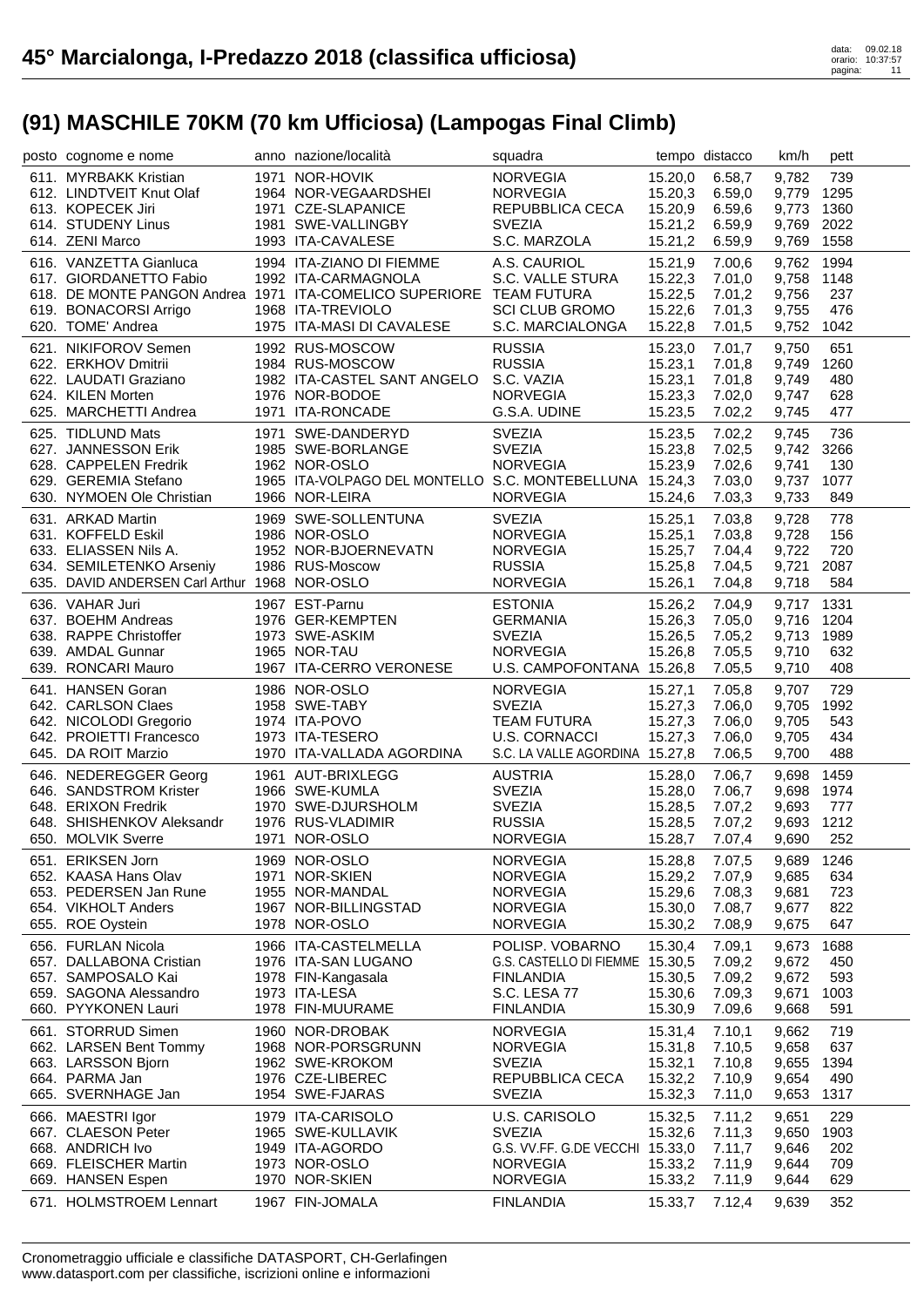| posto cognome e nome                            | anno nazione/località                                     | squadra                          |                    | tempo distacco   | km/h           | pett        |
|-------------------------------------------------|-----------------------------------------------------------|----------------------------------|--------------------|------------------|----------------|-------------|
| 672. JUNKER Jakob                               | 1990 SWE-ESKILSTUNA                                       | <b>SVEZIA</b>                    | 15.33,8            | 7.12,5           | 9,638          | 750         |
| 673. VARESCO Vincenzo                           | 1971 ITA-CASTELLO DI FIEMME                               | U.S. STELLA ALPINA               | 15.34,1            | 7.12,8           | 9,634          | 565         |
| 674. LARSSON Par                                | 1966 SWE-JARVSO                                           | <b>SVEZIA</b>                    | 15.34,3            | 7.13,0           | 9,632          | 421         |
| 675. DVORAK Frantisek                           | 1979 CZE-LIBEREC                                          | REPUBBLICA CECA                  | 15.34,9            | 7.13,6           | 9,626          | 516         |
| 675. HAEKKINEN Jussi                            | 1973 FIN-ESPOO                                            | <b>FINLANDIA</b>                 | 15.34,9            | 7.13,6           | 9,626          | 1413        |
| 677. MJONERUD Jostein                           | 1962 NOR-HALDEN                                           | <b>NORVEGIA</b>                  | 15.35,0            | 7.13,7           | 9,625          | 1285        |
| 678. BRUNELLI Franco                            | 1974 ITA-VELO VERONESE                                    | S.C. ORSI BIANCHI                | 15.35,5            | 7.14,2           | 9,620          | 406         |
| 679. LANTZ Jonas                                | 1976 SWE-SUNDSVALL                                        | <b>SVEZIA</b>                    | 15.36,7            | 7.15,4           | 9,608          | 5487        |
| 680. BJORK Fredrik                              | 1985 SWE-BALINGE                                          | <b>SVEZIA</b>                    | 15.37,2            | 7.15,9           | 9,603          | 683         |
| 681. CARDINI Remo                               | 1961 ITA-BRUNICO                                          | TEAM FUTURA                      | 15.37,3            | 7.16,0           | 9,602 1057     |             |
| 682. BRUSTAD-NILSEN Anders                      | 1979 NOR-OSLO                                             | <b>NORVEGIA</b>                  | 15.37,6            | 7.16,3           | 9,598          | 3715        |
| 683. BENTZEN Eirik                              | 1973 NOR-OSLO                                             | <b>NORVEGIA</b>                  | 15.37,7            | 7.16,4           | 9,597          | 896         |
| 684. GYULAI Peter                               | 1962 SWE-LIDINGO                                          | <b>SVEZIA</b>                    | 15.37,8            | 7.16,5           | 9,596          | 1427        |
| 685. ANDREASSEN Morten                          | 1967 NOR-TISTEDAL                                         | <b>NORVEGIA</b>                  | 15.37,9            | 7.16,6           | 9,595          | 674         |
| 686. AHONEN Petri                               | 1964 FIN-PALOKKA                                          | <b>FINLANDIA</b>                 | 15.38,1            | 7.16,8           | 9,593 2086     |             |
| 687. GREPPERUD Hans Gunnar 1987 NOR-OSLO        |                                                           | <b>NORVEGIA</b>                  | 15.38,5            | 7.17,2           | 9,589          | 1919        |
| 688. VANZO Maurizio                             | 1951 ITA-MASI DI CAVALESE                                 | U.S. CERMIS                      | 15.38,9            | 7.17,6           | 9,585          | 1132        |
| 689. ANDERSSON FRANLUND Magnus 1968 SWE-BILLDAL |                                                           | <b>SVEZIA</b>                    | 15.39,3            | 7.18,0           | 9,581          | 2079        |
| 689. BERGVALL Anders                            | 1967 SWE-KUNGSBACKA                                       | <b>SVEZIA</b>                    | 15.39,3            | 7.18,0           | 9,581          | 1978        |
| 691. IQBAL Jakob                                | 1972 NOR-OSLO                                             | <b>NORVEGIA</b>                  | 15.39,6            | 7.18,3           | 9,578          | 644         |
| 692. KOZISEK Karel                              | 1977 CZE-PRAHA                                            | REPUBBLICA CECA                  | 15.39,7            | 7.18,4           | 9,577 1818     |             |
| 693. FREDRIKSEN Rune                            | 1960 NOR-MANDAL                                           | <b>NORVEGIA</b>                  | 15.39,8            | 7.18,5           | 9,576          | 727         |
| 694. FELICETTI Alessandro                       | 1962 ITA-PREDAZZO                                         | S.C. MARCIALONGA                 | 15.39,9            | 7.18,6           | 9,575          | 2355        |
| 695. ENGEBRETSEN Sverre                         | 1959 NOR-GRIMSTAD                                         | <b>NORVEGIA</b>                  | 15.40,2            | 7.18,9           | 9,572          | 1408        |
| 696. KOISER Andreas                             | 1978 AUT-MITTERBACH AM ERLAUFSEE AUSTRIA                  |                                  | 15.40,6            | 7.19,3           | 9,568          | 609         |
| 697. FAES Paolo                                 | 1982 ITA-VEZZANO                                          | A.S.D. MADE2WIN TRENTEAM 15.40,7 |                    | 7.19,4           | 9,567          | 1134        |
| 697. PEDERSEN Henrik Skjervold 1995 NOR-RANHEIM |                                                           | <b>NORVEGIA</b>                  | 15.40,7            | 7.19,4           | 9,567 3757     |             |
| 699. HOVLAND Frode                              | 1965 NOR-SLEMMESTAD                                       | <b>NORVEGIA</b>                  | 15.41,2            | 7.19,9           | 9,562          | 672         |
| 700. DUPONT Albert                              | 1988 ITA-AOSTA                                            | S.C. GRAN SAN BERNARDO 15.41,4   |                    | 7.20,1           | 9,560          | 4194        |
| 701. ANGELINI Luca                              | 1992 ITA-CASTELLO DI FIEMME                               | S.C. MARCIALONGA                 | 15.41,5            | 7.20,2           | 9,559          | 1513        |
|                                                 |                                                           |                                  |                    |                  |                |             |
|                                                 |                                                           |                                  |                    |                  |                |             |
| 701. SETTERBERG Johan                           | 1963 SWE-DJURSHOLM                                        | <b>SVEZIA</b>                    | 15.41,5            | 7.20,2           | 9,559          | 718         |
| 703. NESS Marcus                                | 1977 SWE-UMEA                                             | <b>SVEZIA</b>                    | 15.41,6            | 7.20,3           | 9,558          | 855         |
| 703. WENIGER Andreas                            | 1967 GER-MARIENBERG                                       | <b>GERMANIA</b>                  | 15.41,6            | 7.20,3           | 9,558          | 2090        |
| 705. WAAGAN Ole                                 | 1967 NOR-TRONDHEIM                                        | <b>NORVEGIA</b>                  | 15.42,1            | 7.20,8           | 9,553          | 5291        |
| 706. IVARSSON Lennart                           | 1959 SWE-KROKOM                                           | <b>SVEZIA</b>                    | 15.42,7            | 7.21,4           | 9,547 1393     |             |
| 706. STALLER Albert                             | 1970 GER-TEISENDORF                                       | <b>GERMANIA</b>                  | 15.42,7            | 7.21,4           | 9,547          | 3301        |
| 708. ROSSI Giuseppe                             | 1971 ITA-PONTEDILEGNO                                     | S.C. RABBI                       | 15.43,1            | 7.21,8           | 9,542 1602     |             |
| 708. VANZO Maurizio                             | 1979 ITA-MASI DI CAVALESE                                 | S.C. MARCIALONGA                 | 15.43,1            | 7.21,8           | 9,542          | 435         |
| 710. GIACHINO Luca                              | 1992 ITA-CASTELDELFINO                                    | S.C. VALLE VARAITA               | 15.43,5            | 7.22,2           | 9,538 1739     |             |
| 710. RORVIK Andreas                             | 1969 NOR-OSLO                                             | <b>NORVEGIA</b>                  |                    | 15.43,5 7.22,2   | 9,538 2659     |             |
| 712. HIRN Jari                                  | 1962 FIN-UUSIKYLA                                         | <b>FINLANDIA</b>                 | 15.43,8            | 7.22,5           | 9,535          | 744         |
| 713. VACLAVEK Tomas                             | 1958 CZE-OLOMOUC                                          | REPUBBLICA CECA                  | 15.44,2            | 7.22,9           | 9,531          | 1765        |
| 714. SUNDE Kjell Magne                          | 1973 NOR-LILLEHAMMER                                      | <b>NORVEGIA</b>                  | 15.44,3            | 7.23,0           | 9,530          | 1522        |
| 715. GALLIZIOLI Claudio                         | 1961 ITA-TRENTO                                           | S.C. MARZOLA                     | 15.44,6            | 7.23,3           | 9,527          | 474         |
| 716. ENGESVEEN Oystein                          | 1967 NOR-LILLEHAMMER                                      | <b>NORVEGIA</b>                  | 15.44,8            | 7.23,5           | 9,525          | 1439        |
| 717. MATTSSON Eskil                             | 1981 SWE-GRABO                                            | <b>SVEZIA</b>                    | 15.44,9            | 7.23,6           | 9,524          | 2552        |
| 717. RONNING Arve                               | 1984 NOR-OSLO                                             | <b>NORVEGIA</b>                  | 15.44,9            | 7.23,6           | 9,524          | 340         |
| 719. GALIZZI Giovanni                           | 1987 ITA-SAN PELLEGRINO TERME U.S. SAN PELLEGRINO 15.45,0 |                                  |                    | 7.23,7           | 9,523          | 1009        |
| 719. SMEDBERG Patric                            | 1973 SWE-ALMHULT                                          | <b>SVEZIA</b>                    | 15.45,0            | 7.23,7           | 9,523          | 2676        |
| 719. ZANELLA Adriano                            | 1988 ITA-Borgo Valsugana                                  | S.C. VAL CAMPELLE                | 15.45,0            | 7.23,7           | 9,523          | 1758        |
| 722. PETTERSSON Henrik                          | 1967 SWE-LJUNGSBRO                                        | <b>SVEZIA</b>                    | 15.45,4            | 7.24,1           | 9,519          | 6868        |
| 723. PLANINC Miha                               | 1978 SLO-VELENJE                                          | <b>SLOVENIA</b>                  | 15.45,8            | 7.24,5           | 9,515          | 607         |
| 723. TENGSTROM Richard                          | 1971 SWE-GRASTORP                                         | <b>SVEZIA</b>                    | 15.45,8            | 7.24,5           | 9,515          | 1361        |
| 725. MYRE Torleiv Yli                           | 1974 NOR-HAMAR                                            | <b>NORVEGIA</b>                  | 15.46,1            | 7.24,8           | 9,512          | 890         |
| 726. TORSBORN Hans                              | 1976 SWE-ULRICEHAMN                                       | <b>SVEZIA</b>                    | 15.46,4            | 7.25,1           | 9,509          | 1964        |
| 727. HENRIKSEN Didrik Graham                    | 1992 NOR-NITTEDAL                                         | <b>NORVEGIA</b>                  | 15.46,9            | 7.25,6           | 9,504          | 327         |
| 727. KOMMERI Tomi                               | 1973 FIN-HELSINKI                                         | <b>FINLANDIA</b>                 | 15.46,9            | 7.25,6           | 9,504          | 1451        |
| 727. SVENSSON Mikael                            | 1974 SWE-NACKA                                            | <b>SVEZIA</b>                    | 15.46,9            | 7.25,6           | 9,504          | 867         |
| 730. BREDHOLT Oyvind                            | 1964 NOR-SANDEFJORD                                       | <b>NORVEGIA</b>                  | 15.47,1            | 7.25,8           | 9,502          | 1352        |
| 731. THURESSON Andreas<br>732. ZORZI Mauro      | 1991 SWE-LIMA<br>1969 ITA-CAVALESE                        | <b>SVEZIA</b><br>A.S. CAURIOL    | 15.47,6<br>15.48,1 | 7.26,3<br>7.26,8 | 9,497<br>9,492 | 1219<br>533 |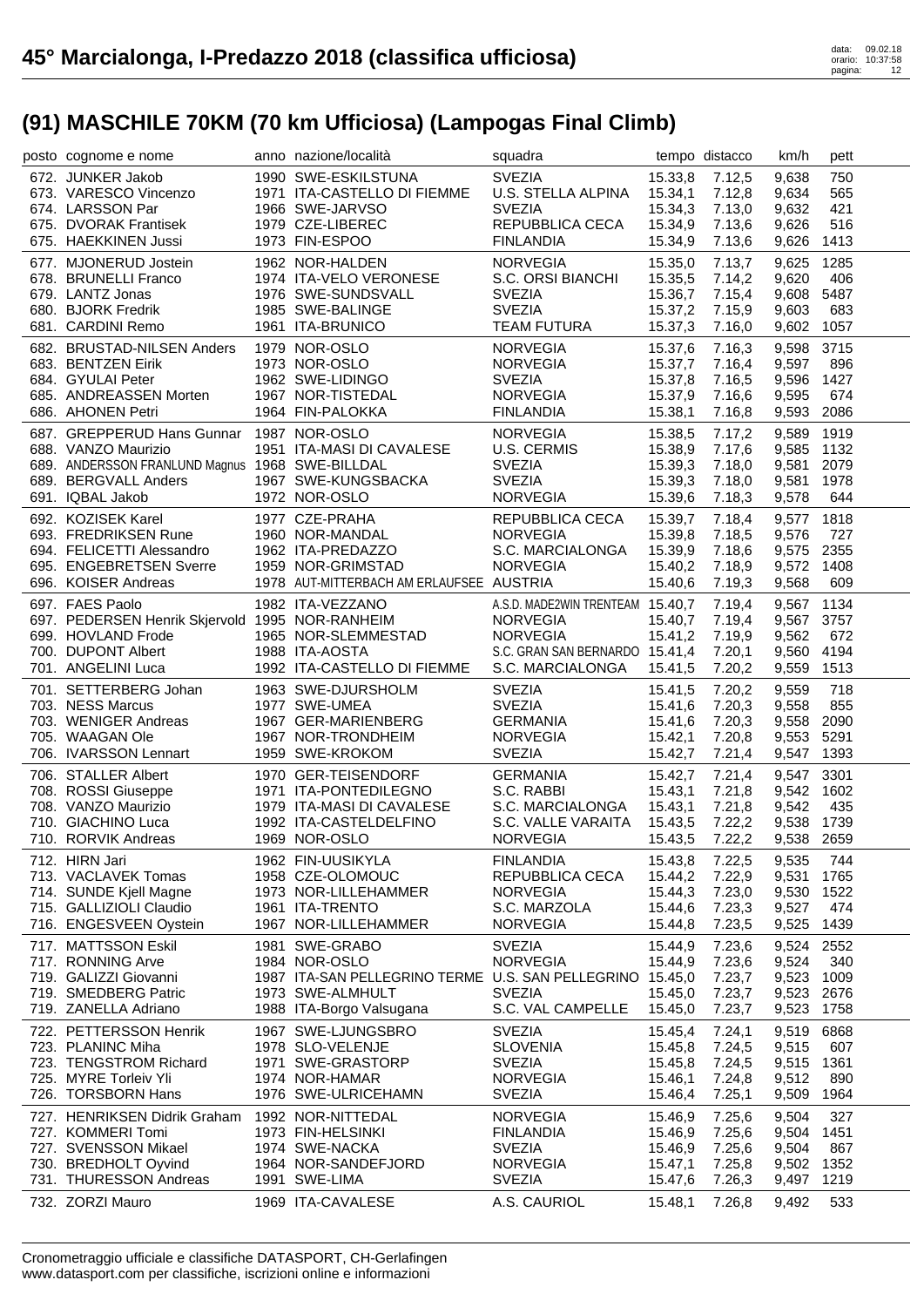| posto cognome e nome        | anno nazione/località                                           | squadra                              |         | tempo distacco | km/h       | pett |
|-----------------------------|-----------------------------------------------------------------|--------------------------------------|---------|----------------|------------|------|
| 733. CELEGHINI Federico     | 1971 ITA-ALBINEA                                                | <b>KINO MANA</b>                     | 15.48,3 | 7.27,0         | 9,490      | 2242 |
| 734. LINDAHL Richard        | 1971 SWE-TRANGSUND                                              | <b>SVEZIA</b>                        | 15.48,7 | 7.27,4         | 9,486      | 2105 |
| 735. VIRONEN Esa            | 1976 FIN-HOLLOLA                                                | <b>FINLANDIA</b>                     | 15.49,5 | 7.28,2         | 9,478      | 1412 |
| 736. ANDERSSON Jonas        | 1968 SWE-OSTHAMMAR                                              | <b>SVEZIA</b>                        | 15.49,9 | 7.28,6         | 9,474      | 663  |
| 737. NOVOTNY Ludek          | 1962 CZE-ZAMBERK                                                | REPUBBLICA CECA                      | 15.50,1 | 7.28,8         | 9,472      | 602  |
| 738. ANDERSSON Mats G       | 1964 SWE-GOTEBORG                                               | <b>SVEZIA</b>                        | 15.50,3 | 7.29,0         | 9,470      | 664  |
| 738. ZAMPIERI Paolo         | 1970 ITA-BELLUNO                                                | <b>VASABROKE POIANA</b>              | 15.50,3 | 7.29,0         | 9,470      | 151  |
| 740. KOHL Andreas           | 1962 ITA-NOVA PONENTE                                           | A.S. NOVA PONENTE                    | 15.50,4 | 7.29,1         | 9,469      | 1146 |
| 741. DELLAGIACOMA Andrea    | 1981 ITA-PREDAZZO                                               | <b>U.S. DOLOMITICA</b>               | 15.50,6 | 7.29,3         | 9,467      | 1058 |
| 741. FAGERHEIM Jan          | 1959 NOR-NESOYA                                                 | <b>NORVEGIA</b>                      | 15.50,6 | 7.29,3         | 9,467      | 587  |
| 743. LARGER Bruno           | 1964 ITA-CASTELLO DI FIEMME                                     | <b>TEAM FUTURA</b>                   | 15.50,8 | 7.29,5         | 9,465      | 1084 |
| 744. LIUKKONEN Oskari       | 1987 FIN-HELSINKI                                               | <b>FINLANDIA</b>                     | 15.51,2 | 7.29.9         | 9,461 7191 |      |
| 745. ENQVIST Joel           | 1988 SWE-SILJANSNAS                                             | <b>SVEZIA</b>                        | 15.51,7 | 7.30,4         | 9,456 2061 |      |
| 746. LANGER Rolf            | 1972 BEL-ELSENBORN                                              | <b>BELGIO</b>                        | 15.51,8 | 7.30,5         | 9,455      | 6204 |
| 747. GAETANI Matteo         | 1995 ITA-SEGRATE                                                | S.C. MARCIALONGA                     | 15.52,0 | 7.30,7         | 9,453      | 1120 |
| 748. BONELLI Giovanni       | 1979 ITA-CARANO                                                 | U.S. STELLA ALPINA                   | 15.52,5 | 7.31,2         | 9,448      | 495  |
| 749. PODGORNOV Kirill       | 1970 RUS-MOSCOW                                                 | <b>RUSSIA</b>                        | 15.53,4 | 7.32,1         | 9,439      | 1460 |
| 750. VALLESTAD Atle         | 1950 NOR-VIKSDALEN                                              | <b>NORVEGIA</b>                      | 15.53,5 | 7.32,2         | 9,438      | 582  |
| 751. GUNDERSEN Henrik       | 1989 NOR-OSLO                                                   | <b>NORVEGIA</b>                      | 15.53,6 | 7.32,3         | 9,437      | 7333 |
| 752. ZENI Andrea            | 1989 ITA-COGNOLA                                                | S.C. SAT TRENTO                      | 15.54,4 | 7.33,1         | 9,430      | 1691 |
| 753. KRUSE JENSEN Sven      | 1969 NOR-HOSLE                                                  | <b>NORVEGIA</b>                      | 15.54,5 | 7.33,2         | 9,429      | 1777 |
| 754. EK Ragnar Melbye       | 1967 NOR-OSLO                                                   | <b>NORVEGIA</b>                      | 15.54,7 | 7.33,4         | 9,427      | 1816 |
| 755. BJORHUSDAL Jogeir      | 1967 NOR-NAMSKOGAN                                              | <b>NORVEGIA</b>                      | 15.54,8 | 7.33,5         | 9,426      | 1227 |
| 755. COSTRINI Danilo        | 1986 ITA-OPI                                                    | S.C. OPI                             | 15.54,8 | 7.33,5         | 9,426      | 1075 |
| 757. KOLLSTAD Finn          | 1974 NOR-KRISTIANSAND                                           | <b>NORVEGIA</b>                      | 15.54,9 | 7.33,6         | 9,425      | 807  |
|                             |                                                                 |                                      |         |                |            |      |
| 758. CAVADA Daniele         | 1975 ITA-CASTELLO DI FIEMME                                     | G.S. CASTELLO DI FIEMME 15.55,0      |         | 7.33,7         | 9,424      | 453  |
| 759. HENNUM Frode           | 1976 NOR-TRANBY                                                 | <b>NORVEGIA</b>                      | 15.55,5 | 7.34,2         | 9,419      | 2729 |
| 759. ORMESTAD Tellef        | 1959 NOR-SANDEFJORD                                             | <b>NORVEGIA</b>                      | 15.55,5 | 7.34,2         | 9,419      | 1353 |
| 761. TURRINI Simone         | 1995 ITA-DAIANO                                                 | SOTTOZERO NORDIC TEAM A.S.D. 15.56,0 |         | 7.34,7         | 9,414      | 428  |
| 762. DE ZEN Daniele         | 1994 ITA-MASER                                                  | SCI CLUB MONTEBELLUNA 15.56,5        |         | 7.35,2         | 9,409      | 1096 |
| 763. FURLANIS Gianluca      | 1994 ITA-POZZA DI FASSA                                         | <b>TEAM FUTURA</b>                   | 15.56,7 | 7.35,4         | 9,407      | 362  |
| 764. RICHTER Mathias        | 1992 NOR-OSLO                                                   | <b>NORVEGIA</b>                      | 15.56,9 | 7.35,6         | 9,405      | 6588 |
| 765. LAZZERI Daniele        | 1963 ITA-LIVIGNO                                                | S.C. LIVIGNO                         | 15.57,0 | 7.35,7         | 9,404      | 1137 |
| 766. FARESTVEIT Odd Eirik   | 1987 NOR-OSLO                                                   | <b>NORVEGIA</b>                      | 15.57,3 | 7.36,0         | 9,401      | 854  |
| 766. VILLMAN Jan            | 1965 SWE-VANSBRO                                                | <b>SVEZIA</b>                        | 15.57,3 | 7.36,0         | 9,401      | 863  |
| 768. JOHANSSON Patrik       | 1967 SWE-VARNAMO                                                | <b>SVEZIA</b>                        | 15.57,4 | 7.36,1         | 9,400      | 2556 |
| 769. PAULSRUD Arnfinn       | 1964 NOR-KVELDE                                                 | <b>NORVEGIA</b>                      | 15.57,6 | 7.36,3         | 9,398      | 753  |
| 770. RIGONI Loris           | 1972 ITA-ASIAGO                                                 | G.S.A. ASIAGO                        | 15.57,8 | 7.36,5         | 9,396      | 3751 |
| 771. PRUSEK Jan             | 1964 CZE-PRAHA                                                  | REPUBBLICA CECA                      | 15.58,1 | 7.36,8         | 9,393      | 1901 |
| 772. JAKOUBEK Matej         | 1982 CZE-LIBEREC                                                | REPUBBLICA CECA                      | 15.58,2 | 7.36,9         | 9,392 1510 |      |
| 773. VANOUS Martin          | 1969 CZE-USTI N.O.                                              | REPUBBLICA CECA                      | 15.58,9 | 7.37,6         | 9,385 1519 |      |
| 774. RESCH Leonhard         | 1974 ITA-STEINEGG                                               | S.C. MARCIALONGA                     | 15.59,0 | 7.37,7         | 9,384 6765 |      |
| 775. HALVORSEN Johannes     | 1981 NOR-OSLO                                                   | <b>NORVEGIA</b>                      | 15.59,2 | 7.37,9         | 9,382 1875 |      |
| 776. ROD Morten             | 1963 NOR-OSLO                                                   | <b>NORVEGIA</b>                      | 15.59,4 | 7.38,1         | 9,380      | 1342 |
| 777. KORSVIK Johan          | 1976 SWE-SPANGA                                                 | <b>SVEZIA</b>                        | 15.59,6 | 7.38,3         | 9,378 2118 |      |
| 777. SUNDEN Erik            | 1985 SWE-SUNDBYBERG                                             | <b>SVEZIA</b>                        | 15.59,6 | 7.38,3         | 9,378      | 678  |
| 779. DA RIN PISTER Giuseppe | 1956 ITA-CALALZO DI CADORE                                      | S.S. FORNESE                         | 15.59,9 | 7.38,6         | 9,375      | 4474 |
| 780. VALADE' Walter         | 1970 ITA-BRIGNANO GERA D'ADDA SCI CLUB VALGANDINO 16.00,1       |                                      |         | 7.38,8         | 9,374      | 463  |
| 781. DE GASPERI Alessandro  | 1966 ITA-TRENTO                                                 | A.S.D. MADE2WIN TRENTEAM 16.00,3     |         | 7.39,0         | 9,372      | 212  |
| 781. NOVAK Ivo              | 1962 CZE-ROZTOKY                                                | REPUBBLICA CECA                      | 16.00,3 | 7.39,0         | 9,372      | 1300 |
| 783. HEGGSET Ola Emil       | 1967 NOR-SKEDSMOKORSET                                          | <b>NORVEGIA</b>                      | 16.00,4 | 7.39,1         | 9,371      | 2658 |
| 783. MLADEK Jiri            | 1988 CZE-PRAHA                                                  | REPUBBLICA CECA                      | 16.00,4 | 7.39,1         | 9,371      | 860  |
| 783. TOMASONI Igor          | 1978 ITA-ONORE                                                  | S.C. 13 CLUSONE                      | 16.00,4 | 7.39,1         | 9,371      | 6109 |
| 786. DURING Olle            | 1973 SWE-TYRESO                                                 | <b>SVEZIA</b>                        | 16.00,9 | 7.39,6         | 9,366      | 737  |
| 787. ASPLUND Knut Michael   | 1970 NOR-OSLO                                                   | <b>NORVEGIA</b>                      | 16.01,1 | 7.39,8         | 9,364      | 1808 |
| 788. GIORDANENGO Ivan       | 1992 ITA-ROBILANTE                                              | CUNEO SKI LIBERTAS '79 16.01,2       |         | 7.39,9         | 9,363      | 6032 |
| 789. GUNNARSSON Thomas      | 1987 SWE-ASKLOSTER                                              | <b>SVEZIA</b>                        | 16.01,4 | 7.40,1         | 9,361      | 1927 |
|                             | 790. BERGSTROEM Remi Ragnar 1968 NOR-GAMLE KATRINEBORG NORVEGIA |                                      | 16.01,5 | 7.40,2         | 9,360      | 620  |
| 791. SUNDIN Jerker          | 1961 SWE-DELSBO                                                 | <b>SVEZIA</b>                        | 16.01,6 | 7.40,3         | 9,359      | 1035 |
|                             | 1968 ITA-BRENTONICO                                             |                                      |         |                | 9,359      | 3571 |
| 791. TOGNI Moreno           |                                                                 | <b>G.S. BRENTONICO</b>               | 16.01,6 | 7.40,3         |            |      |
| 793. MADSBERG Leif          | 1954 NOR-OSLO                                                   | <b>NORVEGIA</b>                      | 16.01,7 | 7.40,4         | 9,358      | 1828 |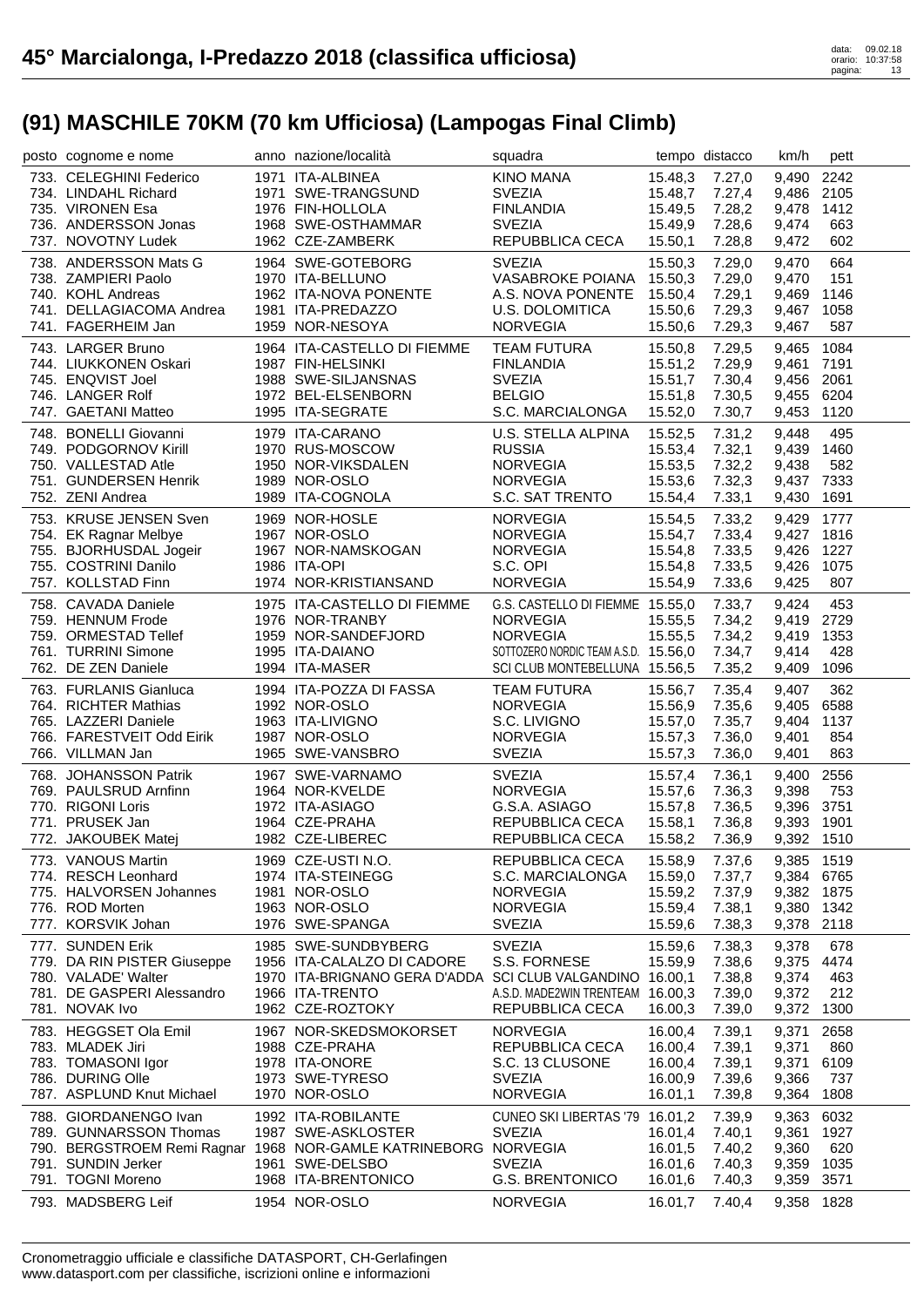| posto cognome e nome                               | anno nazione/località                    | squadra                               |                    | tempo distacco   | km/h           | pett        |
|----------------------------------------------------|------------------------------------------|---------------------------------------|--------------------|------------------|----------------|-------------|
| 794. BERLANDA Alessio                              | 1979 ITA-VILLAZZANO                      | <b>TEAM FUTURA</b>                    | 16.01,9            | 7.40,6           | 9,356          | 458         |
| 794. GLOMSROD Magnus                               | 1988 NOR-HALDEN                          | <b>NORVEGIA</b>                       | 16.01,9            | 7.40,6           | 9,356          | 1284        |
| 794. SODERQVIST Markus                             | 1978 FIN-SODERKULLA                      | <b>FINLANDIA</b>                      | 16.01,9            | 7.40,6           | 9,356          | 1894        |
| 797. SKUDAL Lasse                                  | 1964 NOR-DILLING                         | <b>NORVEGIA</b>                       | 16.02,4            | 7.41,1           | 9,351          | 1436        |
| 798. WALDUM Njal Christer                          | 1970 NOR-OSLO                            | <b>NORVEGIA</b>                       | 16.03,0            | 7.41,7           | 9,345          | 1236        |
| 799. BORT Paolo                                    | 1958 ITA-ISERA                           | A.S.D. MADE2WIN TRENTEAM 16.03,5      |                    | 7.42,2           | 9,340          | 360         |
| 800. ALIPPI Gabriele                               | 1979 ITA-MANDELLO DEL LARIO              | S.C. ALTA VALTELLINA 16.03,9          |                    | 7.42,6           | 9,337          | 4050        |
| 800. MODIG Jorgen                                  | 1962 SWE-STOCKHOLM                       | <b>SVEZIA</b>                         | 16.03,9            | 7.42,6           | 9,337          | 2598        |
| 800. REBANE Riho                                   | 1980 EST-TALLINN                         | <b>ESTONIA</b>                        | 16.03,9            | 7.42,6           | 9,337          | 1443        |
| 803. JONSSON Jan Anders                            | 1960 SWE-VILHELMINA                      | <b>SVEZIA</b>                         | 16.04,5            | 7.43,2           | 9,331          | 1534        |
|                                                    |                                          |                                       |                    |                  |                |             |
| 804. MARTENSSON Ola<br>805. TURCAN Ion             | 1960 SWE-SOLLENTUNA                      | <b>SVEZIA</b><br>S.C. FIAVE'          | 16.04,6<br>16.04.8 | 7.43,3           | 9,330          | 1428        |
| 806. HAMMERIN Mats                                 | 2000 ITA-FIAVE'                          | <b>SVEZIA</b>                         |                    | 7.43,5           | 9,328          | 783<br>3806 |
| 807. BRORSSON Mathias                              | 1960 SWE-BORLANGE<br>1973 SWE-ULRICEHAMN | <b>SVEZIA</b>                         | 16.04,9<br>16.05,5 | 7.43,6           | 9,327          | 1965        |
| 808. DESILVESTRO Andrea                            | 1968 ITA-PREDAZZO                        | <b>TEAM FUTURA</b>                    | 16.05,6            | 7.44,2<br>7.44,3 | 9,321<br>9,320 | 431         |
|                                                    |                                          |                                       |                    |                  |                |             |
| 808. LOHEDEN Haklan                                | 1962 SWE-VANERSBORG                      | <b>SVEZIA</b>                         | 16.05,6            | 7.44,3           | 9,320          | 7013        |
| 808. TOMASINI Riccardo                             | 1998 ITA-BRENTONICO                      | <b>G.S. BRENTONICO</b>                | 16.05,6            | 7.44,3           | 9,320          | 5994        |
| 811. LANDL Anton                                   | 1961 AUT-GROBMING                        | <b>AUSTRIA</b>                        | 16.05,8            | 7.44,5           | 9,318          | 621         |
| 811. LUDVIKSEN Geir Helge                          | 1959 NOR-BODOE                           | <b>NORVEGIA</b>                       | 16.05,8            | 7.44,5           | 9,318          | 627         |
| 813. METSAPOOL Janno                               | 1988 EST-Kajaani                         | <b>ESTONIA</b>                        | 16.06,1            | 7.44.8           | 9,315          | 605         |
| 814. TRANQUILLO Fabrizio                           | 1966 ITA-SEDICO                          | <b>VASABROKE POIANA</b>               | 16.06,4            | 7.45,1           | 9,312          | 1062        |
| 815. BRAEKKE Bjorn                                 | 1970 NOR-HALDEN                          | <b>NORVEGIA</b>                       | 16.06,5            | 7.45,2           | 9,311          | 6084        |
| 816. AEBISCHER Christoph                           | 1988 SUI-MILKEN                          | <b>SVIZZERA</b>                       | 16.06,6            | 7.45,3           | 9,310          | 1766        |
| 817. ANDREASSEN Idar Johan                         | 1962 NOR-BODOE                           | <b>NORVEGIA</b>                       | 16.06,8            | 7.45,5           | 9,309          | 626         |
| 817. VISTER Fredrik Skirbekk                       | 1992 NOR-LILLEHAMMER                     | <b>NORVEGIA</b>                       | 16.06,8            | 7.45,5           | 9,309          | 907         |
| 819. BREDHE Anders                                 | 1965 SWE-BROMMA                          | <b>SVEZIA</b>                         | 16.07,3            | 7.46,0           | 9,304          | 694         |
| 819. KRUGLOV Nikolay                               | 1981 RUS-NIZHNIY NOVGOROD                | <b>RUSSIA</b>                         | 16.07,3            | 7.46,0           | 9,304          | 1531        |
| 819. SORLIE Bard                                   | 1977 NOR-NITTEDAL                        | <b>NORVEGIA</b>                       | 16.07,3            | 7.46,0           | 9,304          | 1350        |
| 822. ORN Lucas                                     | 1986 SWE-GOTEBORG                        | <b>SVEZIA</b>                         | 16.08,4            | 7.47,1           | 9,293          | 1448        |
| 823. NYVOLL Torgrim                                | 1967 NOR-BARDU                           | <b>NORVEGIA</b>                       | 16.09,0            | 7.47,7           | 9,287          | 1367        |
| 824. DAHLBERG Stefan                               | 1963 SWE-BROMMA                          | <b>SVEZIA</b>                         | 16.09,4            | 7.48,1           | 9,284          | 784         |
| 825. HOLTSKOG Alf Helge                            | 1975 NOR-KRISTIANSAND                    | <b>NORVEGIA</b>                       | 16.09,5            | 7.48,2           | 9,283          | 1409        |
| 826. SALATI Denis                                  | 1973 ITA-PERGINE VALSUGANA               | S.C. MARCIALONGA                      | 16.09,7            | 7.48,4           | 9,281          | 548         |
| 827. BUSIN Paolo                                   | 1966 ITA-CANALE D'AGORDO                 | S.C. VAL BIOIS                        | 16.09,8            | 7.48,5           | 9,280          | 551         |
| 827. CATTANEO Gianbattista                         | 1974 ITA-CISANO BERGAMASCO               | SCI C.A.I. BERGAMO                    | 16.09,8            | 7.48,5           | 9,280          | 3456        |
| 827. DAGOSTIN Andrea                               | 1996 ITA-DAIANO                          | U.S. LA ROCCA                         | 16.09,8            | 7.48,5           | 9,280          | 2233        |
| 830. DEBIASI Valentino                             | 1979 ITA-LAIVES                          | G.S. SCI NORDICO BOLZANO 16.10,2      |                    | 7.48,9           | 9,276          | 1087        |
| 830. HENGELHAUPT Veikko                            | 1964 GER-ZELLA-MEHLIS/THUR.              | <b>GERMANIA</b>                       | 16.10,2            | 7.48,9           | 9,276          | 839         |
| 832. SLETTEN Geir Ole                              | 1972 NOR-HOSLE                           | <b>NORVEGIA</b>                       | 16.10,4            | 7.49,1           | 9,274          | 1275        |
| 833. OSTER Stefan                                  | 1959 SWE-SOLLENTUNA                      | <b>SVEZIA</b>                         |                    | 16.10,6 7.49,3   | 9,272 1430     |             |
|                                                    |                                          |                                       |                    |                  |                |             |
| 834. TISCIONE Bartolomeo                           | 1971 ITA-CAVALESE                        | POLISPORTIVA MOLINA DI FIEMME 16.10,9 |                    | 7.49,6           | 9,269          | 222         |
| 835. HEMMA Andreas                                 | 1991 NOR-BROTTUM                         | <b>NORVEGIA</b>                       | 16.11,2            | 7.49.9           | 9,266          | 1250        |
| 835. KARLSSON Peter<br>837. ANDREASSEN Tore Wettre | 1967 SWE-ONSALA<br>1975 NOR-ASKER        | <b>SVEZIA</b><br><b>NORVEGIA</b>      | 16.11,2<br>16.11,4 | 7.49,9<br>7.50,1 | 9,266<br>9,264 | 2497<br>834 |
| 838. TSCHUMPERLIN Rene                             | 1971 SUI-UNTERIBERG                      | <b>SVIZZERA</b>                       | 16.11,5            | 7.50,2           | 9,264          | 456         |
|                                                    |                                          |                                       |                    |                  |                |             |
| 839. CALLIARI Fabio                                | 1978 ITA-DAIANO                          | G.S. CASTELLO DI FIEMME 16.12,0       |                    | 7.50,7           | 9,259          | 433         |
| 840. BORGE Mads                                    | 1957 NOR-OSLO                            | <b>NORVEGIA</b>                       | 16.12,1            | 7.50,8           | 9,258          | 1198        |
| 840. LUND Tore                                     | 1962 NOR-JESSHEIM                        | <b>NORVEGIA</b>                       | 16.12,1            | 7.50,8           | 9,258          | 2733        |
| 840. WENZEL Ralf                                   | 1969 GER-GOTHA                           | <b>GERMANIA</b>                       | 16.12,1            | 7.50,8           | 9,258          | 6193        |
| 843. BERGLUND Rolf                                 | 1960 SWE-LUXEMBOURG                      | <b>SVEZIA</b>                         | 16.12,7            | 7.51,4           | 9,252          | 1496        |
| 844. SYRDAL Sigurd                                 | 1975 NOR-BLOMMENHOLM                     | <b>NORVEGIA</b>                       | 16.12,8            | 7.51,5           | 9,251          | 1287        |
| 845. KOMANDNYY Ivan                                | 1984 RUS-KRASNOGORSK                     | <b>RUSSIA</b>                         | 16.12,9            | 7.51,6           | 9,250          | 810         |
| 846. LODDING Hakon                                 | 1992 NOR-EIKSMARKA                       | <b>NORVEGIA</b>                       | 16.13,1            | 7.51,8           | 9,248          | 6535        |
| 847. HOGBAKKEN Kjetil                              | 1967 NOR-JESSHEIM                        | <b>NORVEGIA</b>                       | 16.13,7            | 7.52,4           | 9,243          | 1535        |
| 848. MAZZOLA Mauro                                 | 1987 ITA-PESCASSEROLI                    | S.C. OPI                              | 16.13,8            | 7.52,5           | 9,242 2256     |             |
| 849. VANZO Nicola                                  | 1995 ITA-CAVALESE                        | SOTTOZERO NORDIC TEAM A.S.D.          | 16.14,4            | 7.53,1           | 9,236          | 1021        |
| 850. TORGERSEN Rune                                | 1971 NOR-HOVIK                           | <b>NORVEGIA</b>                       | 16.14,5            | 7.53,2           | 9,235          | 721         |
| 851. DALEMO Hakan                                  | 1975 SWE-GOTENE                          | <b>SVEZIA</b>                         | 16.15,1            | 7.53,8           | 9,229          | 2760        |
| 852. HYTONEN Juho Veikko                           | 1985 FIN-TAMPERE                         | <b>FINLANDIA</b>                      | 16.15,9            | 7.54,6           | 9,222          | 6424        |
| 853. KLEFSTAD Havard                               | 1983 NOR-OSLO                            | <b>NORVEGIA</b>                       | 16.16,1            | 7.54,8           | 9,220          | 481         |
|                                                    |                                          |                                       |                    |                  |                |             |
| 853. SAMUELSEN Steve                               | 1962 NOR-BODOE                           | <b>NORVEGIA</b>                       | 16.16,1            | 7.54,8           | 9,220          | 689         |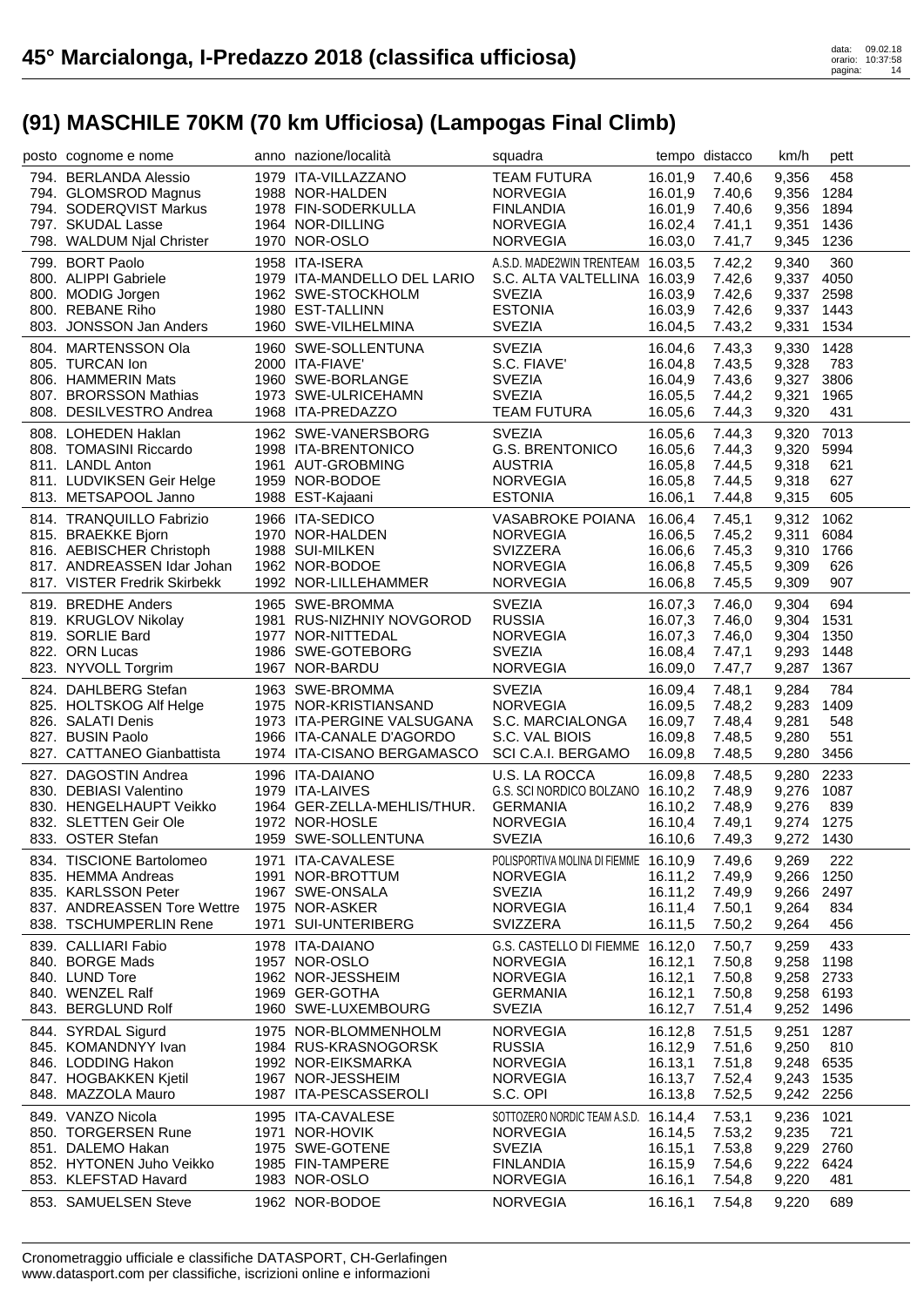| posto cognome e nome                          | anno nazione/località                                        | squadra                          |         | tempo distacco | km/h       | pett |
|-----------------------------------------------|--------------------------------------------------------------|----------------------------------|---------|----------------|------------|------|
| 855. KRISTIANSEN Tom Morten                   | 1950 NOR-RASTA                                               | <b>NORVEGIA</b>                  | 16.16,2 | 7.54,9         | 9,219      | 829  |
| 855. PEDERGNANA Pier Luigi                    | 1962 ITA-COMASINE PEJO                                       | S.C. FONDO VAL DI SOLE 16.16,2   |         | 7.54,9         | 9,219      | 484  |
| 857. STASTNY Jiri                             | 1971 CZE-BRNO                                                | REPUBBLICA CECA                  | 16.16,5 | 7.55,2         | 9,216      | 2738 |
| 857. TICOZZI Alfredo                          | 1968 ITA-PRIMALUNA                                           | AGONISTICA VALSASSINA 16.16,5    |         | 7.55,2         | 9,216      | 1072 |
| 859. DANIELS Hans                             | 1957 SWE-MALUNG                                              | <b>SVEZIA</b>                    | 16.17,0 | 7.55,7         | 9,211      | 798  |
| 860. DALLA VIA Alberto                        | 1995 ITA-TONEZZA DEL CIMONE                                  | <b>TEAM FUTURA</b>               | 16.17,1 | 7.55,8         | 9,210      | 542  |
| 861. OSTLIE Marius                            | 1975 NOR-OSLO                                                | <b>NORVEGIA</b>                  | 16.17,3 | 7.56,0         | 9,209      | 1882 |
| 862. BERGENE Tor                              | 1968 NOR-OSLO                                                | <b>NORVEGIA</b>                  | 16.17,4 | 7.56,1         | 9,208      | 1932 |
| 863. ZAMBONI Daniele                          | 1989 ITA-PREMOLO                                             | <b>SCI CLUB GROMO</b>            | 16.18,1 | 7.56,8         | 9,201      | 367  |
| 864. KALDA Kalev                              | 1989 EST-Voru                                                | <b>ESTONIA</b>                   | 16.18,4 | 7.57,1         | 9,198      | 2108 |
| 865. BRESOLIN Luigi                           | 1974 ITA-CARTIGLIANO                                         | G.S.A. MONTE GRAPPA 16.19,0      |         | 7.57,7         | 9,193      | 457  |
| 865. NOVAK Petr                               | 1973 CZE-PRAHA                                               | <b>REPUBBLICA CECA</b>           | 16.19,0 | 7.57.7         | 9,193      | 1303 |
| 867. DECRESTINA Elio                          | 1949 ITA-SORAGA                                              | S.S. 3 ESSE SORAGA               | 16.19,2 | 7.57,9         | 9,191      | 437  |
| 868. LEHNE Tom Erik                           | 1962 NOR-BRUMUNDDAL                                          | <b>NORVEGIA</b>                  | 16.19,4 | 7.58,1         | 9,189      | 657  |
| 869. GROM Klemen                              | 1982 SLO-VRHNIKA                                             | <b>SLOVENIA</b>                  | 16.19,5 | 7.58,2         | 9,188      | 1821 |
| 870. BERG Rolf                                | 1966 NOR-OSLO                                                | <b>NORVEGIA</b>                  | 16.19,6 | 7.58,3         | 9,187      | 895  |
| 871. VISTER Joakim Skirbekk                   | 1989 NOR-OSLO                                                | <b>NORVEGIA</b>                  | 16.19,9 | 7.58,6         | 9,184      | 871  |
| 872. MAKINEN Tommi                            | 1973 FIN-HELSINKI                                            | <b>FINLANDIA</b>                 | 16.20,1 | 7.58,8         | 9,182      | 848  |
| 873. BONELLI Nicolo'                          | 1980 ITA-MASI DI CAVALESE                                    | U.S. CERMIS                      | 16.20,2 | 7.58,9         | 9,181      | 1007 |
| 874. IJAS Marko                               | 1970 FIN-HYVINKAA                                            | <b>FINLANDIA</b>                 | 16.20,3 | 7.59,0         | 9,180      | 2999 |
| 874. MAGNUSSEN Tomas                          | 1986 NOR-OSLO                                                | <b>NORVEGIA</b>                  | 16.20,3 | 7.59,0         | 9,180      | 135  |
| 876. KRISTENSEN Tomas                         | 1971 NOR-OSLO                                                | <b>NORVEGIA</b>                  | 16.20,5 | 7.59,2         | 9,178      | 6286 |
| 877. ANDREOLLI Sergio                         | 1970 ITA-BRENTONICO                                          | <b>G.S. BRENTONICO</b>           | 16.20,9 | 7.59,6         | 9,175      | 1700 |
| 877. JOHANSEN Tom                             | 1974 NOR-Tvedestrand                                         | <b>NORVEGIA</b>                  | 16.20,9 | 7.59,6         | 9,175      | 732  |
| 877. LANSKY Doug                              | 1970 USA-ENSKEDE                                             | U.S.A. STATI UNITI               | 16.20,9 | 7.59,6         | 9,175      | 4430 |
| 880. JOHANSSON Fredrik                        | 1966 SWE-SOLLENTUNA                                          | <b>SVEZIA</b>                    | 16.21,1 | 7.59,8         | 9,173      | 3203 |
| 881. KORHONEN IIkka                           | 1977 FIN-HELSINKI                                            | <b>FINLANDIA</b>                 | 16.21,4 | 8.00,1         | 9,170      | 3022 |
| 882. HAUGSTAD Tormod G                        | 1986 NOR-LILLEHAMMER                                         | <b>NORVEGIA</b>                  | 16.21,5 | 8.00,2         | 9,169      | 1180 |
| 883. JORGENVAG John Einar                     | 1969 NOR-STAVERN                                             | <b>NORVEGIA</b>                  | 16.22,0 | 8.00,7         | 9,164      | 2940 |
| 883. KOZLOV Egor                              | 1974 RUS-MOSCOW                                              | <b>RUSSIA</b>                    | 16.22,0 | 8.00,7         | 9,164      | 257  |
| 885. SELYANIN Andrey                          | 1974 RUS-ST PETERSBURG                                       | <b>RUSSIA</b>                    | 16.23,0 | 8.01,7         | 9,155      | 1203 |
| 886. POLZ Roman                               | 1963 CZE-PRAHA                                               | REPUBBLICA CECA                  | 16.23,4 | 8.02,1         | 9,151      | 2501 |
| 887. NORDQVIST Tor                            | 1970 SWE-BROMMA                                              | <b>SVEZIA</b>                    | 16.23,8 | 8.02,5         | 9,148      | 527  |
| 888. BERGE Bjorn                              | 1966 NOR-HOLMENSTRAND                                        | <b>NORVEGIA</b>                  | 16.24,1 | 8.02,8         | 9,145      | 4879 |
| 889. VOLLDAL Hakon                            | 1976 NOR-OSLO                                                | <b>NORVEGIA</b>                  | 16.24,4 | 8.03,1         | 9,142 7331 |      |
| 890. STENBRO Pal                              | 1968 NOR-VIKERSUND                                           | <b>NORVEGIA</b>                  | 16.24,5 | 8.03,2         | 9,141      | 1296 |
| 891. JOHANSSON Bjorn                          | 1970 SWE-KARLSTAD                                            | <b>SVEZIA</b>                    | 16.24,7 | 8.03,4         | 9,139 2045 |      |
| 892. KORKKA Tommi                             | 1978 FIN-LAHTI                                               | <b>FINLANDIA</b>                 | 16.24,8 | 8.03,5         | 9,138      | 1797 |
| 893. ROMAGNA Massimo                          | 1995 ITA-PANCHIA'                                            | U.S. LITEGOSA                    | 16.25,0 | 8.03,7         | 9,137 1631 |      |
| 894. GARDUMI Davide                           | 1977 ITA-ROVERETO                                            | A.S.D. MADE2WIN TRENTEAM 16.25,2 |         | 8.03,9         | 9,135 365  |      |
| 895. MUSAZZI Simone                           | 1969 ITA-PARONE DI VARALLO SESIA S.C. SCOPELLO FONDO 16.25,3 |                                  |         | 8.04,0         | 9,134 5131 |      |
| 895. SCARIAN Fabrizio                         | 1994 ITA-VARENA                                              | U.S. LAVAZE'                     | 16.25,3 | 8.04,0         | 9,134      | 501  |
| 897. SIEFF Kevin                              | 1989 ITA-ZIANO DI FIEMME                                     | A.S. CAURIOL                     | 16.25,8 | 8.04,5         | 9,129      | 1024 |
| 898. BERGAPLASS Magnus                        | 1980 NOR-ADLISWIL                                            | <b>NORVEGIA</b>                  | 16.26,2 | 8.04,9         | 9,125      | 3308 |
| 899. AURAN Kyrre                              | 1970 NOR-MALVIK                                              | <b>NORVEGIA</b>                  | 16.26,5 | 8.05,2         | 9,123      | 1843 |
| 899. JOHANSEN Rune                            | 1968 NOR-JESSHEIM                                            | <b>NORVEGIA</b>                  | 16.26,5 | 8.05,2         | 9,123      | 1282 |
| 901. OLSSON Marcus                            | 1975 SWE-NACKA                                               | <b>SVEZIA</b>                    | 16.26,6 | 8.05,3         | 9,122      | 3069 |
| 902. RAPPENSBERGER Christian 1964 GER-WALLGAU |                                                              | <b>GERMANIA</b>                  | 16.26,9 | 8.05,6         | 9,119      | 1810 |
| 903. CORRADINI Adriano                        | 1968 ITA-CASTELLO DI FIEMME                                  | G.S. CASTELLO DI FIEMME 16.27,0  |         | 8.05,7         | 9,118      | 555  |
| 903. ZENDRI Francesco                         | 1983 ITA-LEDRO                                               | S.C. LEDRENSE                    | 16.27,0 | 8.05,7         | 9,118      | 1046 |
| 905. LAUREN Tomi                              | 1976 FIN-PORVOO                                              | <b>FINLANDIA</b>                 | 16.27,1 | 8.05,8         | 9,117      | 492  |
| 906. AMBROSONI Matteo                         | 1974 ITA-GESSATE                                             | S.C. VALSERINA                   | 16.27,2 | 8.05,9         | 9,116 2204 |      |
| 907. REJHOLEC Michal                          | 1974 CZE-NOVY BOR                                            | REPUBBLICA CECA                  | 16.27,6 | 8.06,3         | 9,113 5598 |      |
| 908. FOLKESSON Joakim                         | 1970 SWE-FALUN                                               | <b>SVEZIA</b>                    | 16.27,8 | 8.06,5         | 9,111      | 1893 |
| 908. JUNTTI Leif                              | 1966 SWE-LULEA                                               | <b>SVEZIA</b>                    | 16.27,8 | 8.06,5         | 9,111      | 1488 |
| 910. FINAZZI Marco                            | 1959 ITA-TRESCORE BALNEARIO S.C. ALTITUDE                    |                                  | 16.28,1 | 8.06,8         | 9,108      | 1743 |
| 911. SIRAAS Haldor Olav                       | 1975 NOR-SELBU                                               | <b>NORVEGIA</b>                  | 16.28,2 | 8.06,9         | 9,107 1229 |      |
| 912. GHISLENI Davide                          | 1980 ITA-SANT'OMOBONO IMAGNA SCI C.A.I. BERGAMO              |                                  | 16.28,3 | 8.07,0         | 9,106      | 2304 |
| 913. CONFORTOLA Manuel                        | 1985 ITA-LIVIGNO                                             | S.C. LIVIGNO                     | 16.28,4 | 8.07,1         | 9,105      | 536  |
| 913. SAMUELSSON Fredrik                       | 1971 SWE-ULRICEHAMN                                          | <b>SVEZIA</b>                    | 16.28,4 | 8.07,1         | 9,105      | 2599 |
| 915. MAFFEI Sabino                            | 1949 ITA-INDUNO OLONA                                        | SCI NORDICO VARESE 16.28,9       |         | 8.07,6         | 9,101      | 518  |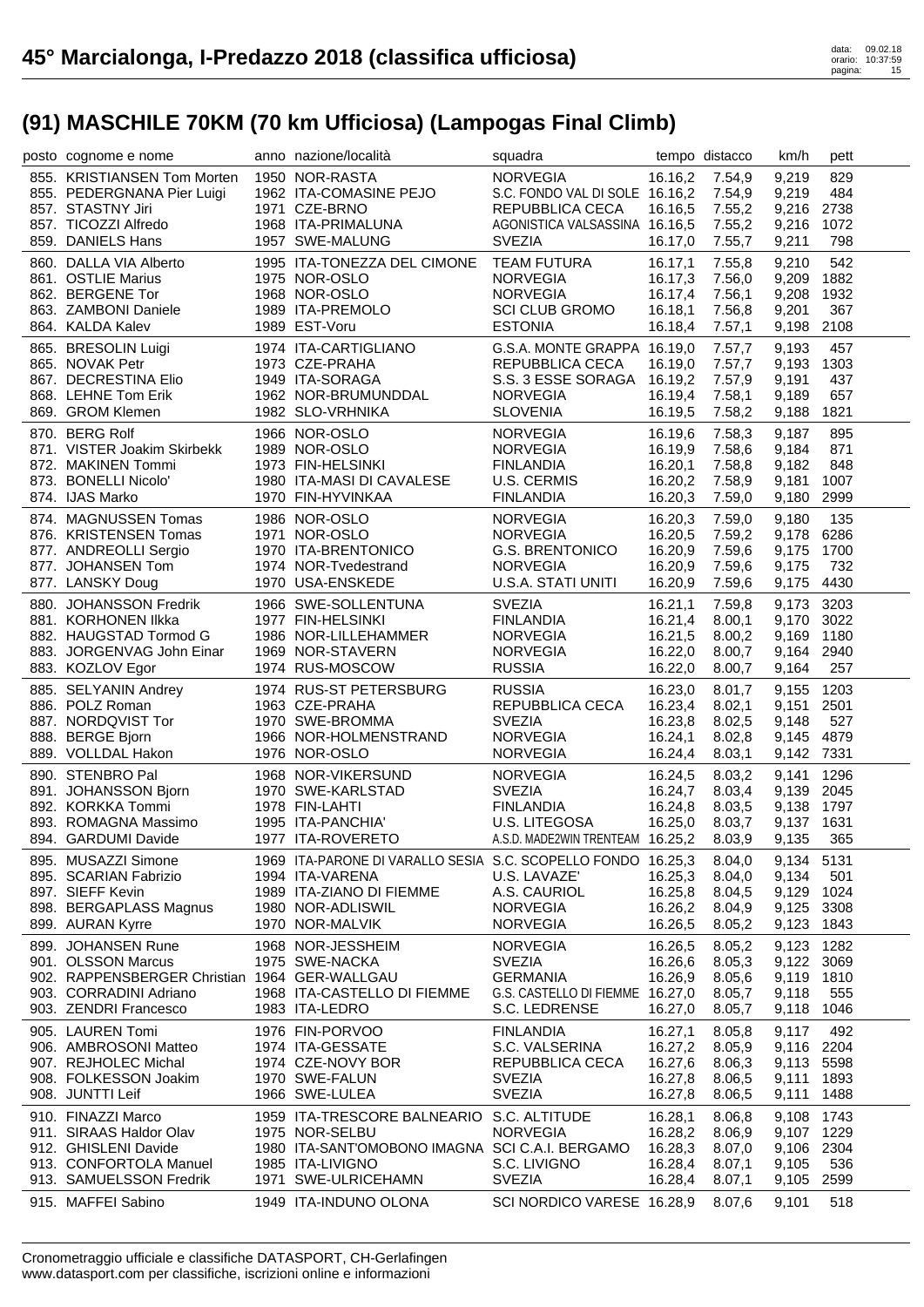| posto cognome e nome                              | anno nazione/località                                                    | squadra                            |                    | tempo distacco   | km/h           | pett         |
|---------------------------------------------------|--------------------------------------------------------------------------|------------------------------------|--------------------|------------------|----------------|--------------|
| 916. KRECEK Miroslav                              | 1962 CZE-PROSTEJOV                                                       | REPUBBLICA CECA                    | 16.29,0            | 8.07.7           | 9,100          | 1205         |
| 917. PIZZINI Ferdinando                           | 1967 ITA-STORO                                                           | S.C. LEDRENSE                      | 16.29,4            | 8.08,1           | 9,096          | 705          |
| 918. BENGTSON Lars                                | 1961 SUI-SPEICHER                                                        | <b>SVIZZERA</b>                    | 16.29,6            | 8.08,3           | 9,094          | 1340         |
| 919. TVEIT Odd Atle                               | 1955 NOR-TRONDHEIM                                                       | <b>NORVEGIA</b>                    | 16.29,7            | 8.08,4           | 9,093          | 1196         |
| 920. BOLMGREN Thomas                              | 1962 SWE-GNOSJO                                                          | <b>SVEZIA</b>                      | 16.29,8            | 8.08,5           | 9,092          | 802          |
| 920. HANSSEN Joakim                               | 1984 NOR-KRISTIANSAND                                                    | <b>NORVEGIA</b>                    | 16.29,8            | 8.08,5           | 9,092          | 1407         |
| 920. KIVILA Dag                                   | 1964 EST-PARNU                                                           | <b>ESTONIA</b>                     | 16.29,8            | 8.08,5           | 9,092 3131     |              |
| 923. SCHJOTT PEDERSEN Karl Fredrik 1990 NOR-OSLO  |                                                                          | <b>NORVEGIA</b>                    | 16.29,9            | 8.08,6           | 9,091          | 2115         |
| 923. SJOBERG Mattias                              | 1978 SWE-ALVSJO                                                          | <b>SVEZIA</b>                      | 16.29,9            | 8.08,6           | 9,091          | 3760         |
| 925. PEDERSEN Jan Petter                          | 1955 NOR-KVALOYSLETTA                                                    | <b>NORVEGIA</b>                    | 16.30,0            | 8.08,7           | 9,090 2412     |              |
| 926. JIRANEK Kamil                                | 1972 CZE-CHOTEBOR                                                        | REPUBBLICA CECA                    | 16.30,4            | 8.09,1           | 9,087          | 1302         |
| 927. DELLA LUCIA Luca                             | 1963 ITA-TAIBON AGORDINO                                                 | G.S. FRASSENE'                     | 16.30,5            | 8.09,2           | 9,086          | 1714         |
| 928. BASSO Alberto                                | 1966 ITA-SALUZZO                                                         | S.C. BUSCA                         | 16.30,7            | 8.09,4           | 9,084 2854     |              |
| 929. BONINI Gianluca                              | 1960 ITA-Bagnolo In Piano                                                | S.C. BAGNOLO                       | 16.30,8            | 8.09,5           | 9,083          | 2860         |
| 929. SALVESEN Lars Birger                         | 1972 NOR-EIDSVOLL                                                        | <b>NORVEGIA</b>                    | 16.30,8            | 8.09,5           | 9,083          | 3139         |
| 931. HELLSVIK Ragnar                              | 1990 SWE-GOTEBORG                                                        | <b>SVEZIA</b>                      | 16.30,9            | 8.09,6           | 9,082          | 4544         |
| 932. NETTELAND Thorbjorn                          | 1967 NOR-LOTEN                                                           | <b>NORVEGIA</b>                    | 16.31,0            | 8.09,7           | 9,081          | 578          |
| 933. HANSEN Henry                                 | 1969 NOR-BODOE                                                           | <b>NORVEGIA</b>                    | 16.31,5            | 8.10,2           | 9,077          | 585          |
| 933. LEMSTROM Niklas                              | 1971 NOR-BODALEN                                                         | <b>NORVEGIA</b>                    | 16.31,5            | 8.10,2           | 9,077          | 2504         |
| 933. SALMI Jari                                   | 1968 FIN-TAMPERE                                                         | <b>FINLANDIA</b>                   | 16.31,5            | 8.10,2           | 9,077          | 680          |
| 936. ENGEL Yann                                   | 1960 SUI-SAINT BLAISE                                                    | SVIZZERA                           | 16.32,0            | 8.10,7           | 9,072          | 741          |
| 937. MODIGS Ronny                                 | 1965 SWE-TABY                                                            | <b>SVEZIA</b>                      | 16.32,1            | 8.10,8           | 9,071          | 1432         |
| 937. VESELY Jiri                                  | 1964 CZE-LIBEREC                                                         | <b>REPUBBLICA CECA</b>             | 16.32,1            | 8.10,8           | 9,071          | 1542         |
| 939. RANFALK David                                | 1979 SWE-LINDOME                                                         | <b>SVEZIA</b>                      | 16.32,3            | 8.11,0           | 9,069          | 1480         |
| 940. ISAKSSON Charlie                             | 1963 SWE-VILHELMINA                                                      | <b>SVEZIA</b>                      | 16.32,6            | 8.11,3           | 9,067          | 695          |
| 941. KERONEN Mika                                 | 1963 FIN-KOUVOLA                                                         | <b>FINLANDIA</b>                   | 16.32,8            | 8.11,5           | 9,065          | 1232         |
| 941. WOLF Andre                                   | 1978 GER-WOLKENSTEIN                                                     | <b>GERMANIA</b>                    | 16.32,8            | 8.11,5           | 9,065          | 494          |
| 943. BENDAZZOLI Silvano                           | 1964 ITA-VERONA                                                          | S.C. MARCIALONGA                   | 16.32,9            | 8.11,6           | 9,064          | 6081         |
| 944. MESSINA Luca                                 | 1960 ITA-BOLZANO                                                         | SOTTOZERO NORDIC TEAM A.S.D.       | 16.33,1            | 8.11,8           | 9,062          | 508          |
| 944. PASERO Roberto                               | 1993 ITA-MOENA                                                           | U.S. DOLOMITICA                    | 16.33,1            | 8.11,8           | 9,062          | 429          |
| 946. GIUDICI Michele                              | 1976 ITA-CLUSONE                                                         | S.C. 13 CLUSONE                    | 16.33,3            | 8.12,0           | 9,060          | 5993         |
| 947. STRUTZ Christoph                             | 1979 GER-LUISENTHAL                                                      | <b>GERMANIA</b>                    | 16.33,6            | 8.12,3           | 9,057          | 7298         |
|                                                   |                                                                          |                                    |                    |                  |                |              |
|                                                   |                                                                          |                                    |                    |                  |                |              |
| 948. HELLAND Kjell Magnar                         | 1960 NOR-FITJAR                                                          | <b>NORVEGIA</b>                    | 16.33,7            | 8.12,4           | 9,057          | 2469         |
| 948. LIE Bjarne                                   | 1962 NOR-KIRKENAR                                                        | <b>NORVEGIA</b>                    | 16.33,7            | 8.12,4           | 9,057          | 850          |
| 950. ASKEROTH Philip                              | 1978 SWE-GOTEBORG                                                        | <b>SVEZIA</b>                      | 16.34,0            | 8.12,7           | 9,054          | 316          |
| 951. BARONI Massimo                               | 1964 ITA-SAN PELLEGRINO TERME A.S.D. PIAZZATORRE VALLE BREMBANA 16.34, 1 |                                    |                    | 8.12,8           | 9,053          | 1018         |
| 952. CARRAVIERI Stefano                           | 1985 ITA-GENOVA                                                          | S.C. GENOVA CAI SEZ.LIGURE 16.34,2 |                    | 8.12,9           | 9,052          | 1107         |
| 953. KALLIN Joakim                                | 1967 SWE-HILLERSTORP                                                     | <b>SVEZIA</b>                      | 16.34,3            | 8.13,0           | 9,051          | 4554         |
| 954. LIANI Luigi                                  | 1951 ITA-PORCIA                                                          | S.C. ORSAGO                        | 16.34,6            | 8.13,3           | 9.048          | 1704         |
| 955. LINDEBERG Mats                               | 1958 SWE-KUNGSANGEN                                                      | <b>SVEZIA</b>                      | 16.34,7            | 8.13,4           | 9,047 2048     |              |
| 956. HUDAK Petr                                   | 1964 CZE-PRAHA                                                           | REPUBBLICA CECA                    | 16.34,9            | 8.13,6           | 9,046 1900     |              |
| 957. GUSTAFSSON Orjan                             | 1970 SWE-TARNABY                                                         | <b>SVEZIA</b>                      | 16.35,2            | 8.13,9           | 9,043 2549     |              |
| 958. BOE Audun                                    | 1962 NOR-KOLBOTN                                                         | <b>NORVEGIA</b>                    | 16.35,7            | 8.14,4           | 9,038 2573     |              |
| 959. SODERQVIST Patrik Lennart 1968 SWE-STORVRETA |                                                                          | <b>SVEZIA</b>                      | 16.36,1            | 8.14,8           | 9,035 2744     |              |
| 960. NYMAN Jorgen                                 | 1991 FIN-TAMMISAARI                                                      | <b>FINLANDIA</b>                   | 16.36,3            | 8.15,0           | 9,033 7121     |              |
| 961. VIOLANTE Andrea Domenico 1971 ITA-MILANO     |                                                                          | S.C. VALLE PESIO                   | 16.36,6            | 8.15,3           | 9,030          | 505          |
| 962. DEFRANCESCO Isaia                            | 1998 ITA-VARENA                                                          | U.S. LAVAZE'                       | 16.36,7            | 8.15,4           | 9,029          | 4196         |
| 963. HAVRE IVERSEN Kjell                          | 1978 NOR-OSLO                                                            | <b>NORVEGIA</b>                    | 16.36,8            | 8.15,5           | 9,028          | 2438         |
| 963. STEPAN Vaclav                                | 1990 CZE-PRAHA                                                           | REPUBBLICA CECA                    | 16.36,8            | 8.15,5           | 9,028          | 1813         |
| 965. MATTSSON Robert                              | 1963 FIN-MARTENSBY                                                       | <b>FINLANDIA</b>                   | 16.37,0            | 8.15,7           | 9,027          | 883          |
| 966. HAGSTEN Johan                                | 1978 SWE-STOCKHOLM                                                       | <b>SVEZIA</b>                      | 16.37,7            | 8.16,4           | 9,020          | 3168         |
| 967. KURONEN Jorma                                | 1957 FIN-KAJAANI                                                         | <b>FINLANDIA</b>                   | 16.37,9            | 8.16,6           | 9,018          | 861          |
| 968. KONDRATKOV Sergey                            | 1960 RUS-KRASNOGORSK, MOSCOW REGION RUSSIA                               |                                    | 16.38,1            | 8.16,8           | 9,017          | 573          |
| 969. ROSSATO Dimitri                              | 1971 ITA-VALDAGNO                                                        | G.S.A. ASIAGO                      | 16.38,2            | 8.16,9           | 9,016          | 1129         |
| 970. KITTELSEN Walter                             | 1954 NOR-FLEKKEFJORD                                                     | <b>NORVEGIA</b>                    | 16.38,3            | 8.17,0           | 9,015          | 1253         |
| 971. TOMMOLA Mika                                 | 1966 FIN-HOLLOLA                                                         | <b>FINLANDIA</b>                   | 16.38,5            | 8.17,2           | 9,013          | 812          |
| 972. BATTANI Nello                                | 1955 ITA-FRASSINORO                                                      | S.C. PIANDELAGOTTI                 | 16.38,8            | 8.17,5           | 9,010          | 1646         |
| 972. HAUGEN Eivind                                | 1982 NOR-MOLDE                                                           | <b>NORVEGIA</b>                    | 16.38,8            | 8.17,5           | 9,010          | 576          |
| 974. HELIN Jonas                                  | 1966 SWE-SKOGAS                                                          | <b>SVEZIA</b>                      | 16.39,0            | 8.17,7           | 9,009          | 6018         |
| 975. PROBST Ludwig<br>976. BARALE Enrico          | 1990 GER-Augsburg<br>1958 ITA-MONTEMALE DI CUNEO S.C. VALLE PESIO        | <b>GERMANIA</b>                    | 16.39,7<br>16.39,8 | 8.18,4<br>8.18,5 | 9,002<br>9,001 | 4252<br>1086 |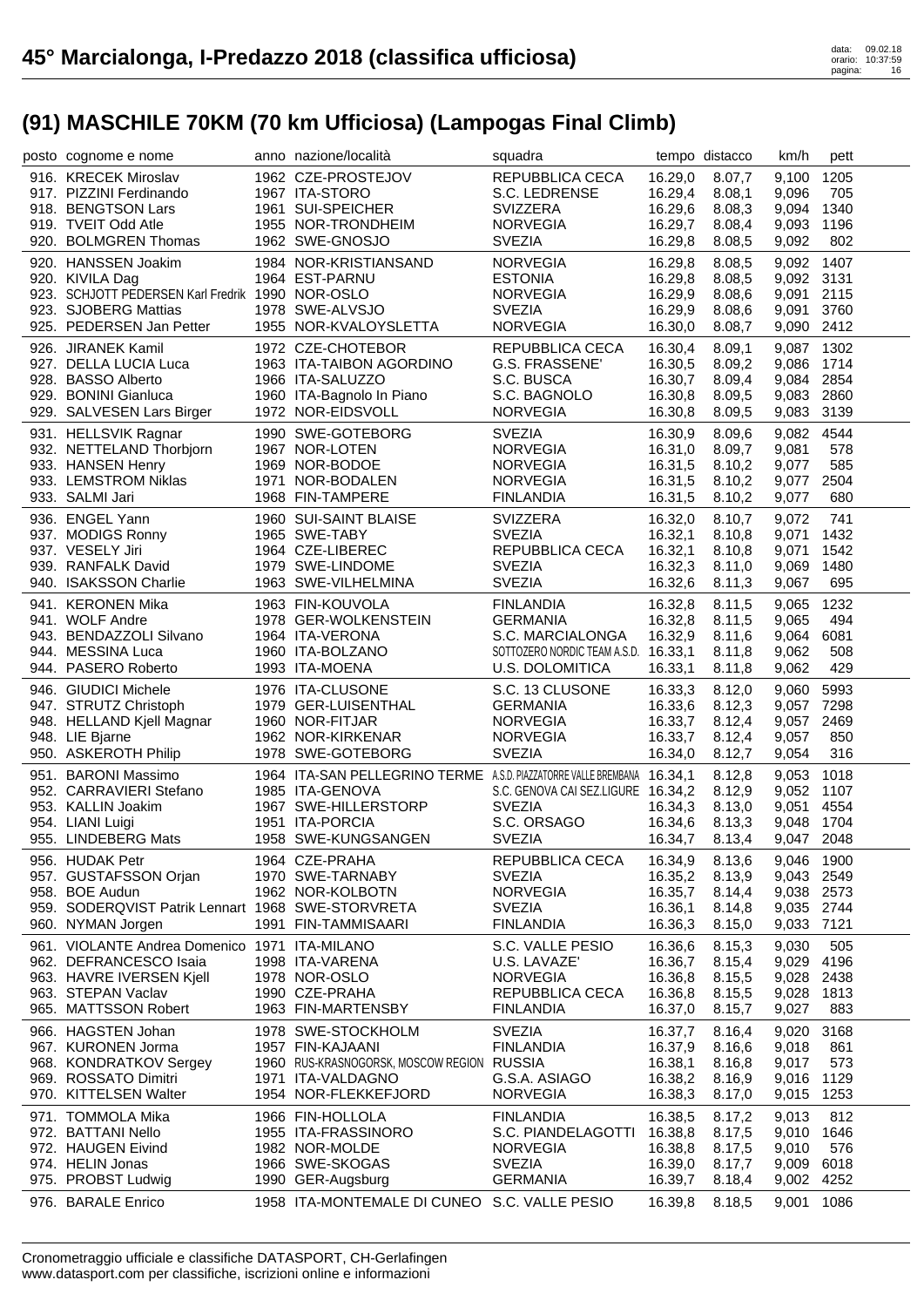| posto cognome e nome                                 | anno nazione/località                                      | squadra                                               |                    | tempo distacco   | km/h           | pett         |
|------------------------------------------------------|------------------------------------------------------------|-------------------------------------------------------|--------------------|------------------|----------------|--------------|
| 977. VACCARI Alessandro                              | 1962 ITA-SOLIERA                                           | CENTRO EMILIA NORDIC SKI TEAM 16.39,9                 |                    | 8.18,6           | 9,000          | 1701         |
| 978. CARLSSON Joakim                                 | 1976 SWE-GOTEBORG                                          | <b>SVEZIA</b>                                         | 16.40,0            | 8.18,7           | 9,000 2071     |              |
| 979. NORAS Roald                                     | 1985 NOR-LANGHUS                                           | <b>NORVEGIA</b>                                       | 16.40,2            | 8.18,9           | 8,998 2500     |              |
| 980. FRACASSI Fabrizio                               | 1966 ITA-NOVI LIGURE                                       | SCI NORDICO SERRAVALLE S. 16.40,3                     |                    | 8.19,0           | 8,997 2216     |              |
| 980. RINDEGREN Hakan                                 | 1965 SWE-LINGHEM                                           | <b>SVEZIA</b>                                         | 16.40,3            | 8.19,0           | 8,997          | 2757         |
|                                                      |                                                            |                                                       |                    |                  |                | 311          |
| 982. DEFLORIAN Diego                                 | 1969 ITA-CANAZEI                                           | <b>SKI TEAM FASSA</b><br><b>SVEZIA</b>                | 16.40,5            | 8.19,2           | 8,995          | 1462         |
| 982. SODERVALL Magnus                                | 1967 SWE-SKARA<br>1966 NOR-LIER                            | <b>NORVEGIA</b>                                       | 16.40,5            | 8.19,2<br>8.19,4 | 8,995          | 2014         |
| 984. HAGEN Oystein<br>985. DEFRANCESCO Remigio       | 1969 ITA-SORAGA                                            | S.S. 3 ESSE SORAGA                                    | 16.40,7<br>16.41,3 | 8.20,0           | 8,993<br>8,988 | 424          |
| 986. HAMALAINEN Simo                                 | 1979 FIN-JOENSUU                                           | <b>FINLANDIA</b>                                      | 16.41,8            | 8.20,5           | 8,983          | 6200         |
|                                                      |                                                            |                                                       |                    |                  |                |              |
| 987. MAKINEN Sami                                    | 1974 FIN-HELSINKI                                          | <b>FINLANDIA</b>                                      | 16.41,9            | 8.20,6           | 8,982          | 847          |
| 988. WALLIN Mats                                     | 1964 SWE-BORLANGE                                          | <b>SVEZIA</b>                                         | 16.42.1            | 8.20,8           | 8,981          | 2643         |
| 989. MODENA Gabriele                                 | 1965 ITA-ROVERETO                                          | POLISP. LIZZANELLA                                    | 16.42,2            | 8.20,9           | 8,980          | 1644         |
| 990. SCHNYDER Roman<br>991. HARRYSSON John           | 1986 SUI-FRAUENFELD<br>1967 SWE-ONSALA                     | <b>SVIZZERA</b><br><b>SVEZIA</b>                      | 16.42,6            | 8.21,3           | 8,976          | 1623<br>815  |
|                                                      |                                                            |                                                       | 16.42,8            | 8.21,5           | 8,974          |              |
| 992. LANGLI Terje                                    | 1965 NOR-STEINKJER                                         | <b>NORVEGIA</b>                                       | 16.42,9            | 8.21,6           | 8,973          | 325          |
| 993. DELLASEGA Daniele                               | 1996 ITA-ZIANO DI FIEMME                                   | A.S. CAURIOL                                          | 16.43,1            | 8.21,8           | 8,972          | 559          |
| 994. PECHEK Vladimir                                 | 1957 CZE-KAMENICE NAD LIPOU                                | REPUBBLICA CECA                                       | 16.43,4            | 8.22,1           | 8,969          | 2421         |
| 995. KVAM Per Morten                                 | 1960 NOR-INDEROY                                           | <b>NORVEGIA</b>                                       | 16.43,5            | 8.22,2           | 8,968          | 6794         |
| 996. NYBERG Henrik                                   | 1974 SWE-NACKA                                             | <b>SVEZIA</b>                                         | 16.43,7            | 8.22,4           | 8,966          | 1386         |
| 997. KARLSSON Mats                                   | 1960 SWE-BROTTBY                                           | <b>SVEZIA</b>                                         | 16.43,9            | 8.22,6           | 8,965          | 785          |
| 998. DAHLSTROM Jan                                   | 1967 FIN-EKENAS                                            | <b>FINLANDIA</b>                                      | 16.44,1            | 8.22,8           | 8,963          | 1310         |
| 998. PELLEGRIN Mattia                                | 1989 ITA-MOENA                                             | S.C. BOSCO                                            | 16.44,1            | 8.22,8           | 8,963          | 154          |
| 1000. FARSTAD Jan Roger                              | 1969 NOR-KVINESDAL                                         | <b>NORVEGIA</b>                                       | 16.44,2            | 8.22,9           | 8,962 1857     |              |
| 1001. HAACK Karl                                     | 1962 GER-KOLN                                              | <b>GERMANIA</b>                                       | 16.44,3            | 8.23,0           | 8,961          | 2002         |
| 1002. JACOBSEN Fabian                                | 1985 NOR-OSLO                                              | <b>NORVEGIA</b>                                       | 16.44,4            | 8.23,1           | 8,960          | 7046         |
| 1002. TONI Simone                                    | 1988 ITA-PISTOIA                                           | S.C. PISTOIA                                          | 16.44,4            | 8.23,1           | 8,960          | 2239         |
| 1004. MARCONI Luca                                   | 1978 ITA-REGGIO EMILIA                                     | S.C. BRENTA TEAM                                      | 16.44,6            | 8.23,3           | 8,958          | 3492         |
| 1005. CARLI Matteo                                   | 1990 ITA-ASIAGO                                            | G.S.A. ASIAGO                                         | 16.44,7            | 8.23,4           | 8,957          | 467          |
| 1005. TEDER Ago                                      | 1966 EST-TALLINN                                           | <b>ESTONIA</b>                                        | 16.44,7            | 8.23,4           | 8,957          | 1327         |
|                                                      |                                                            |                                                       |                    |                  |                |              |
| 1007. ARGE Endrus                                    | 1974 EST-TALLINN                                           | <b>ESTONIA</b>                                        | 16.44,8            | 8.23,5           | 8,957          | 840          |
| 1008. KARLSEN Jan Tore                               | 1965 NOR-GJOVIK                                            | <b>NORVEGIA</b>                                       | 16.45,2            | 8.23,9           | 8,953          | 4131         |
| 1008. L'ABEE LUND Matias                             | 1989 NOR-OSLO                                              | <b>NORVEGIA</b>                                       | 16.45,2            | 8.23,9           | 8,953          | 800          |
| 1010. DOUDA Vladimir                                 | 1975 CZE-SENOHRABY                                         | REPUBBLICA CECA                                       | 16.45,3            | 8.24,0           | 8,952 2119     |              |
| 1010. SPIAZZI Luca                                   | 1968 ITA-CAMPAGNOLA DI ZEVIO S.C. ROVERE' VERONESE 16.45,3 |                                                       |                    | 8.24,0           | 8,952 2208     |              |
|                                                      | 1979 NOR-FAUSKE                                            | <b>NORVEGIA</b>                                       |                    |                  |                | 1194         |
| 1012. LYNG OLSEN Baard<br>1012. SANNES Tore          | 1958 NOR-OSLO                                              | <b>NORVEGIA</b>                                       | 16.45,6<br>16.45,6 | 8.24,3<br>8.24,3 | 8,949<br>8,949 | 2603         |
| 1012. WILD Jaroslav                                  | 1960 CZE-DESNA V JIZ. HORACH REPUBBLICA CECA               |                                                       | 16.45,6            | 8.24,3           | 8,949          | 1278         |
| 1015. VOROBYEV Sergey                                | 1970 RUS-FURMANOV                                          | <b>RUSSIA</b>                                         | 16.45,7            | 8.24,4           | 8,948          | 594          |
| 1016. ALMEN Mikael                                   | 1963 SWE-GRASTORP                                          | <b>SVEZIA</b>                                         | 16.45,9            | 8.24,6           | 8,947          | 769          |
|                                                      |                                                            |                                                       |                    | 8.24,6           |                | 704          |
| 1016. GIACOMELLI Sandro                              | 1956 ITA-PREDAZZO<br>1966 SWE-VARMDO                       | SOTTOZERO NORDIC TEAM A.S.D. 16.45,9<br><b>SVEZIA</b> | 16.45,9            | 8.24,6           | 8,947<br>8,947 | 1456         |
| 1016. PETTERSSON Christian<br>1019. BIRYUKOV Pavel   | 1983 RUS-Moscow                                            | <b>RUSSIA</b>                                         | 16.46,0            | 8.24,7           | 8,946          | 2442         |
| 1020. FAVRE Davide                                   | 1984 ITA-NUS                                               | G.S. VV.FF. G.GODIOZ 16.46,1                          |                    | 8.24,8           | 8,945          | 1158         |
| 1021. KITTILAE Ari                                   | 1968 FIN-ROVANIEMI                                         | <b>FINLANDIA</b>                                      | 16.46,4            | 8.25,1           | 8,942          | 853          |
|                                                      |                                                            |                                                       |                    |                  |                |              |
| 1021. MEEDOM WOLF Marius<br>1021. REGNSTROM Jens Ola | 1971 NOR-OSLO<br>1978 SWE-STOCKHOLM                        | <b>NORVEGIA</b><br><b>SVEZIA</b>                      | 16.46,4            | 8.25,1           | 8,942          | 1404<br>3745 |
|                                                      | 1965 SWE-UPPLANDS VASBY                                    |                                                       | 16.46,4            | 8.25,1<br>8.25,2 | 8,942          |              |
| 1024. CARLSSON Hans<br>1024. GABRIELLI Paolo         | 1983 ITA-PREDAZZO                                          | <b>SVEZIA</b><br>S.C. MARCIALONGA                     | 16.46,5            |                  | 8,941          | 1484         |
| 1024. MARCHI Michele                                 | 1981 ITA-TRENTO                                            | A.S.D. MADE2WIN TRENTEAM 16.46,5                      | 16.46,5            | 8.25,2<br>8.25,2 | 8,941<br>8,941 | 2213<br>369  |
|                                                      |                                                            |                                                       |                    |                  |                |              |
| 1027. LEITE Claus                                    | 1971 NOR-OSLO                                              | <b>NORVEGIA</b>                                       | 16.46,6            | 8.25,3           | 8,940          | 1322         |
| 1028. MICH Denis                                     | 1991 ITA-ZIANO DI FIEMME                                   | A.S. CAURIOL                                          | 16.46,8            | 8.25,5           | 8,939          | 447          |
| 1029. VINANTE Elvis                                  | 1975 ITA-TESERO                                            | U.S. CORNACCI                                         | 16.46,9            | 8.25,6           | 8,938          | 1634         |
| 1030. HOGMAN Stefan                                  | 1968 SWE-VALLENTUNA                                        | <b>SVEZIA</b>                                         | 16.47,1            | 8.25,8           | 8,936          | 1991         |
| 1031. JOHANSEN Hans Fredrik                          | 1970 NOR-TARNASEN                                          | <b>NORVEGIA</b>                                       | 16.47,2            | 8.25,9           | 8,935          | 722          |
| 1032. PITKANEN Thomas                                | 1970 FIN-JACKARBY                                          | <b>FINLANDIA</b>                                      | 16.47,3            | 8.26,0           | 8,934          | 1492         |
| 1033. BETTEGA Damiano                                | 1974 ITA-Primiero San Martino di C.zza U.S. PRIMIERO A.S.D |                                                       | 16.47,4            | 8.26,1           | 8,933          | 569          |
| 1033. PASINI Marco                                   | 1979 ITA-ARDESIO                                           | <b>SCI CLUB GROMO</b>                                 | 16.47,4            | 8.26,1           | 8,933          | 6101         |
| 1035. THELBERG Olof                                  | 1979 SWE-UMEA                                              | <b>SVEZIA</b>                                         | 16.47,6            | 8.26,3           | 8,932          | 2709         |
| 1036. JUNTURA Jarmo<br>1037. RAMPAZZO Sasha          | 1964 FIN-OULU<br>1975 ITA-BORMIO                           | <b>FINLANDIA</b><br>S.C. ALTA VALTELLINA 16.47,9      | 16.47,8            | 8.26,5<br>8.26,6 | 8,930<br>8,929 | 858<br>511   |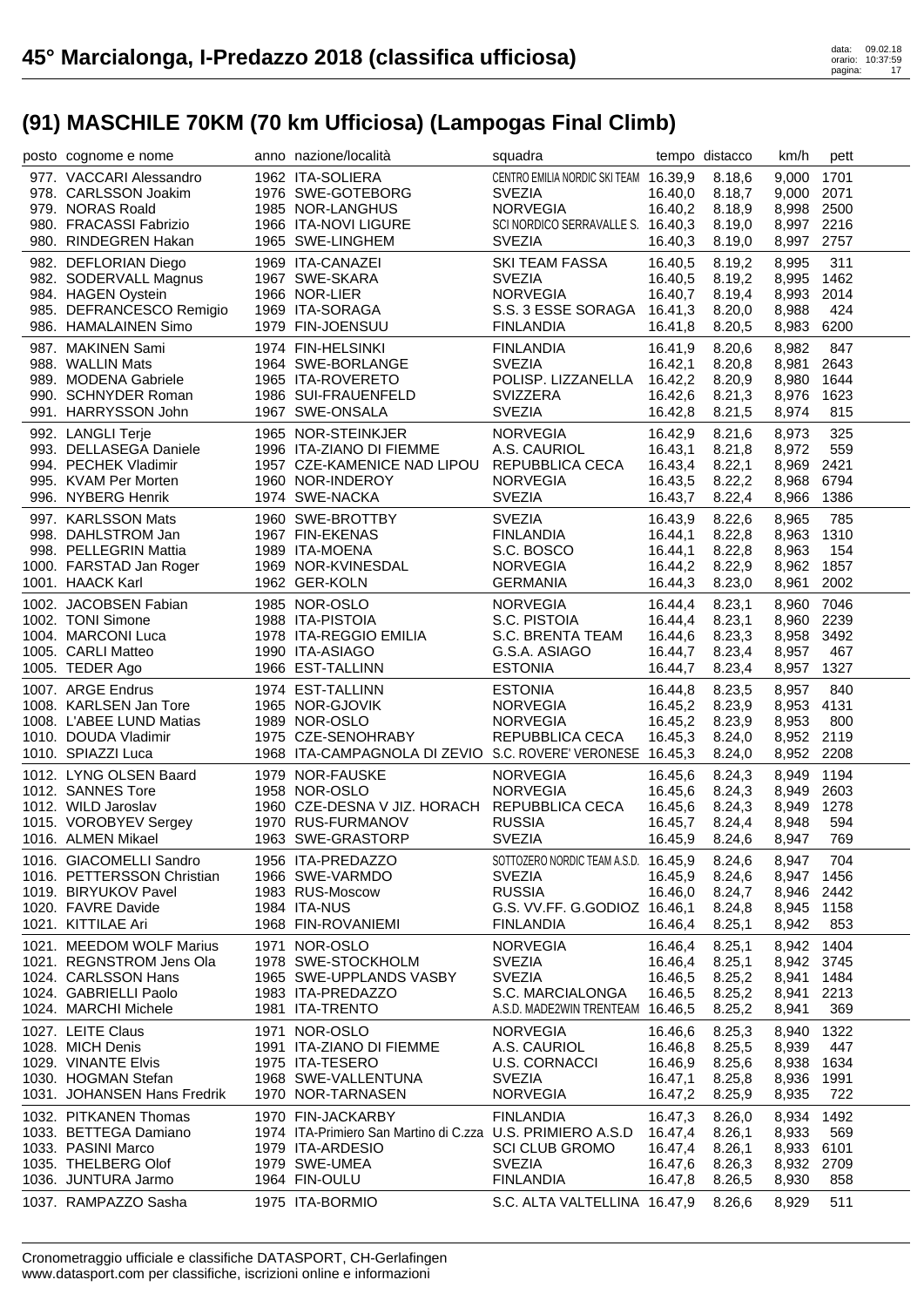| posto cognome e nome        | anno nazione/località                       | squadra                                         |                    | tempo distacco | km/h                | pett |
|-----------------------------|---------------------------------------------|-------------------------------------------------|--------------------|----------------|---------------------|------|
| 1038. NAVJORD Henrik        | 1976 SWE-BORLANGE                           | <b>SVEZIA</b>                                   | 16.48,1            | 8.26,8         | 8,927               | 2661 |
| 1038. TURRINI Michele       | 1983 ITA-DAIANO                             | SOTTOZERO NORDIC TEAM A.S.D. 16.48,1            |                    | 8.26,8         | 8,927               | 427  |
| 1040. DALLENOGARE Norman    | 1978 ITA-MOLINA DI FIEMME                   | S.C. MARCIALONGA                                | 16.48,4            | 8.27,1         | 8,925               | 6005 |
| 1041. PEDERSEN Mats Bang    | 1988 NOR-HARSTAD                            | <b>NORVEGIA</b>                                 | 16.48,6            | 8.27,3         | 8,923               | 728  |
| 1041. RUSTAD Jens Andreas   | 1987 NOR-OSLO                               | <b>NORVEGIA</b>                                 | 16.48,6            | 8.27,3         | 8,923               | 2011 |
| 1043. GIANASI Pierluigi     | 1968 ITA-DRO                                | A.S.D. MADE2WIN TRENTEAM 16.49,0                |                    | 8.27,7         | 8,919               | 1699 |
| 1043. RAUD Margus           | 1969 EST-TARTU                              | <b>ESTONIA</b>                                  | 16.49,0            | 8.27,7         | 8,919               | 2422 |
| 1045. DAL MAGRO Loris       | 1961 ITA-LIMANA                             | VASABROKE POIANA 16.49,4                        |                    | 8.28,1         | 8,916               | 2281 |
| 1045. MERTENS Dan           | 1972 SWE-HOVAS                              | <b>SVEZIA</b>                                   | 16.49,4            | 8.28,1         | 8,916               | 1422 |
| 1047. SUCHARDA Jiri         | 1972 CZE-JABLONEC NAD NISOU REPUBBLICA CECA |                                                 | 16.49,9            | 8.28,6         | 8,911               | 2536 |
| 1048. HANSEN Andreas R      | 1979 NOR-HARSTAD                            | <b>NORVEGIA</b>                                 | 16.50,0            | 8.28,7         | 8,910               | 2756 |
| 1049. LUCHKO Igor           | 1977 RUS-WIEN                               | <b>RUSSIA</b>                                   | 16.50,5            | 8.29,2         | 8,906 3026          |      |
| 1050. SUNDGREN Anton        | 1993 SWE-BROTTBY                            | <b>SVEZIA</b>                                   | 16.50,6            | 8.29,3         | 8,905               | 6583 |
| 1051. WIESER Hannes         | 1983 ITA-SCENA                              | S.C. MARCIALONGA                                | 16.50,8            | 8.29,5         | 8,903               | 1750 |
| 1052. DAEHLIE Bjoern        | 1967 NOR-HOLTER                             | <b>NORVEGIA</b>                                 | 16.51,2            | 8.29,9         | 8,900               | 100  |
| 1053. LANGSLET Marius       | 1969 NOR-JAR                                | <b>NORVEGIA</b>                                 |                    | 8.30,2         | 8,897               | 1183 |
| 1054. VANZO Pierangelo      | 1969 ITA-DAIANO                             | U.S. LA ROCCA                                   | 16.51,5<br>16.51,6 | 8.30,3         | 8,896               | 1034 |
| 1055. JIRCIK Miroslav       | 1976 CZE-Klasterec nad Orlici               | REPUBBLICA CECA                                 | 16.51,7            | 8.30,4         | 8,895               | 1793 |
| 1056. GILIOLI Marco         | 1992 ITA-SCANDIANO                          | SCI NORDICO BISMANTOVA A.S.D. 16.51,8           |                    | 8.30,5         | 8,895               | 1710 |
| 1056. SCHRODER Per Anton    | 1962 NOR-TARNASEN                           | <b>NORVEGIA</b>                                 | 16.51,8            | 8.30,5         | 8,895               | 746  |
|                             |                                             |                                                 |                    |                |                     |      |
| 1056. SVENSSON Magnus       | 1963 SWE-TABY                               | <b>SVEZIA</b>                                   | 16.51,8            | 8.30,5         | 8,895               | 303  |
| 1059. LINDH Stefan          | 1967 FIN-EKENAS                             | <b>FINLANDIA</b>                                | 16.51,9            | 8.30,6         | 8,894               | 1309 |
| 1060. DELLAFIOR Roberto     | 1976 ITA-CAVALESE                           | U.S. CERMIS                                     | 16.52,0            | 8.30,7         | 8,893               | 452  |
| 1060. FONTANIVE Claudio     | 1972 ITA-AGORDO<br>1983 NOR-OSLO            | SCI NORDICO SPORTFUL 16.52,0<br><b>NORVEGIA</b> |                    | 8.30,7         | 8,893<br>8,892 2983 | 1014 |
| 1062. BEKKEDAL Arne Daniel  |                                             |                                                 | 16.52,1            | 8.30,8         |                     |      |
| 1063. LEVIN Karl            | 1987 SWE-MOLNDAL                            | <b>SVEZIA</b>                                   | 16.52,3            | 8.31,0         | 8,890               | 1363 |
| 1063. STADIG Joachim        | 1965 SWE-BORAS                              | <b>SVEZIA</b>                                   | 16.52,3            | 8.31,0         | 8,890               | 3194 |
| 1065. AAGAARD Stein Erik    | 1955 NOR-TRONDHEIM                          | <b>NORVEGIA</b>                                 | 16.52,6            | 8.31,3         | 8,888               | 4840 |
| 1066. FERNHOLM Erik         | 1973 SWE-MOLNLYCKE                          | <b>SVEZIA</b>                                   | 16.52,9            | 8.31,6         | 8,885               | 1298 |
| 1067. GJELSTEN Nils Gunnar  | 1962 NOR-LILLESAND                          | <b>NORVEGIA</b>                                 | 16.53,2            | 8.31,9         | 8,882               | 2561 |
| 1067. PETTERSSON Andreas    | 1978 SWE-OSTERSUND                          | <b>SVEZIA</b>                                   | 16.53,2            | 8.31,9         | 8,882               | 758  |
| 1067. ROKENES Alf Eirik     | 1965 NOR-TROMSDALEN                         | <b>NORVEGIA</b>                                 | 16.53,2            | 8.31,9         | 8,882               | 765  |
| 1070. FLATEN Svein          | 1970 NOR-VEGAARDSHEI                        | <b>NORVEGIA</b>                                 | 16.53,3            | 8.32,0         | 8,881               | 1896 |
| 1071. KLINGA Goran          | 1965 SWE-LIDINGO                            | <b>SVEZIA</b>                                   | 16.53,4            | 8.32,1         | 8,880               | 2633 |
| 1072. KLERESUND Mats        | 1965 SWE-MADRID                             | <b>SVEZIA</b>                                   | 16.53,5            | 8.32,2         | 8,880               | 1270 |
| 1073. HAJEK Petr            | 1975 CZE-Morina                             | REPUBBLICA CECA                                 | 16.53,6            | 8.32,3         | 8,879               | 1960 |
| 1074. WAGNER Etienne        | 1978 GER-SCHMIEDEFELD                       | <b>GERMANIA</b>                                 | 16.53,7            | 8.32,4         | 8,878               | 6069 |
| 1075. ONGARO Andrea         | 1987 ITA-Gandino                            | SCI CLUB VALGANDINO 16.53,8                     |                    | 8.32,5         | 8,877               | 5857 |
| 1076. FRANCESCHI Francesco  | 1972 ITA-ROCCA DI CAMBIO                    | S.C. LA ROCCA                                   | 16.53,9            | 8.32,6         | 8,876               | 1642 |
| 1077. SFARDINI Roberto      | 1971 ITA-BERGAMO                            | S.C. ALTITUDE                                   | 16.54,3            | 8.33,0         | 8,873 2949          |      |
| 1078. LAURITZEN Terje       | 1958 NOR-TILLER                             | <b>NORVEGIA</b>                                 | 16.54,4            | 8.33,1         | 8,872 2038          |      |
| 1079. ENGEN Stig Arne       | 1968 NOR-KVALOYSLETTA                       | <b>NORVEGIA</b>                                 | 16.54,7            | 8.33,4         | 8,869               | 1190 |
| 1080. KLASKA Michal         | 1973 CZE-SLAPANICE                          | REPUBBLICA CECA                                 | 16.54,8            | 8.33,5         | 8,868 3178          |      |
| 1080. TEUTARI Jere          | 1972 FIN-HELSINKI                           | <b>FINLANDIA</b>                                | 16.54,8            | 8.33,5         | 8,868               | 1913 |
| 1082. VOLONTE' Gianluca     | 1980 ITA-TIRANO                             | S.C. ALTA VALTELLINA 16.54,9                    |                    | 8.33,6         | 8,867               | 3575 |
| 1083. DELLAGIACOMA Giuseppe | 1978 ITA-PREDAZZO                           | <b>U.S. DOLOMITICA</b>                          | 16.55,1            | 8.33,8         | 8,866               | 2217 |
| 1083. KIRICHENKO Sergei     | 1986 RUS-Pohvistnevo                        | <b>RUSSIA</b>                                   | 16.55,1            | 8.33,8         | 8,866               | 2420 |
| 1085. THELIN Ulf            | 1965 SWE-HOLLIVIKEN                         | <b>SVEZIA</b>                                   | 16.55,4            | 8.34,1         | 8,863               | 1458 |
| 1086. KARPPINEN Tero        | 1970 FIN-VALKEALA                           | <b>FINLANDIA</b>                                | 16.55,6            | 8.34,3         | 8,861               | 1521 |
| 1087. HYNNE Bjornar         | 1968 NOR-SANDEFJORD                         | <b>NORVEGIA</b>                                 | 16.55,7            | 8.34,4         | 8,860               | 2725 |
| 1088. RUMYANTSEV Yury       | 1962 RUS-PETROPAVLOVSK-KAMCHATSKIY RUSSIA   |                                                 | 16.55,8            | 8.34,5         | 8,860               | 6954 |
| 1089. GRAMSCH Volker        | 1967 GER-MESCHEDE                           | <b>GERMANIA</b>                                 | 16.56,2            | 8.34,9         | 8,856               | 2050 |
| 1089. SEDLENIEKS Ivars      | 1958 LAT-RIGA                               | <b>LETTONIA</b>                                 | 16.56,2            | 8.34,9         | 8,856               | 601  |
| 1091. HEFTE Julius          | 1972 SWE-AKERSBERGA                         | <b>SVEZIA</b>                                   | 16.56,4            | 8.35,1         | 8,854               | 869  |
| 1092. RIBE Tor Helge        | 1969 NOR-HOVAG                              | <b>NORVEGIA</b>                                 | 16.56,5            | 8.35,2         | 8,853               | 1324 |
| 1093. MOSER Christian       | 1974 ITA-SARENTINO                          | S.C. SARENTINO - SARNTAL 16.56,9                |                    | 8.35,6         | 8,850               | 2293 |
| 1094. RUATTI Fabio          | 1964 ITA-RABBI                              | S.C. RABBI                                      | 16.57,2            | 8.35,9         | 8,847               | 485  |
| 1095. BJORKMAN Hakan        | 1960 SWE-UPPLANDS VAESBY                    | <b>SVEZIA</b>                                   | 16.57,3            | 8.36,0         | 8,846               | 1796 |
| 1096. LONGO Andrea Maria    | 1964 ITA-Caltanissetta                      | <b>TEAM FUTURA</b>                              | 16.57,4            | 8.36,1         | 8,846               | 403  |
| 1097. LOKOEN Lars Andre     | 1989 NOR-FROGNER                            | <b>NORVEGIA</b>                                 | 16.57,5            | 8.36,2         | 8,845               | 3058 |
| 1098. DONIK Jernej          | 1972 SLO-HOCE                               | <b>SLOVENIA</b>                                 |                    |                |                     | 2390 |
|                             |                                             |                                                 | 16.58,2            | 8.36,9         | 8,839               |      |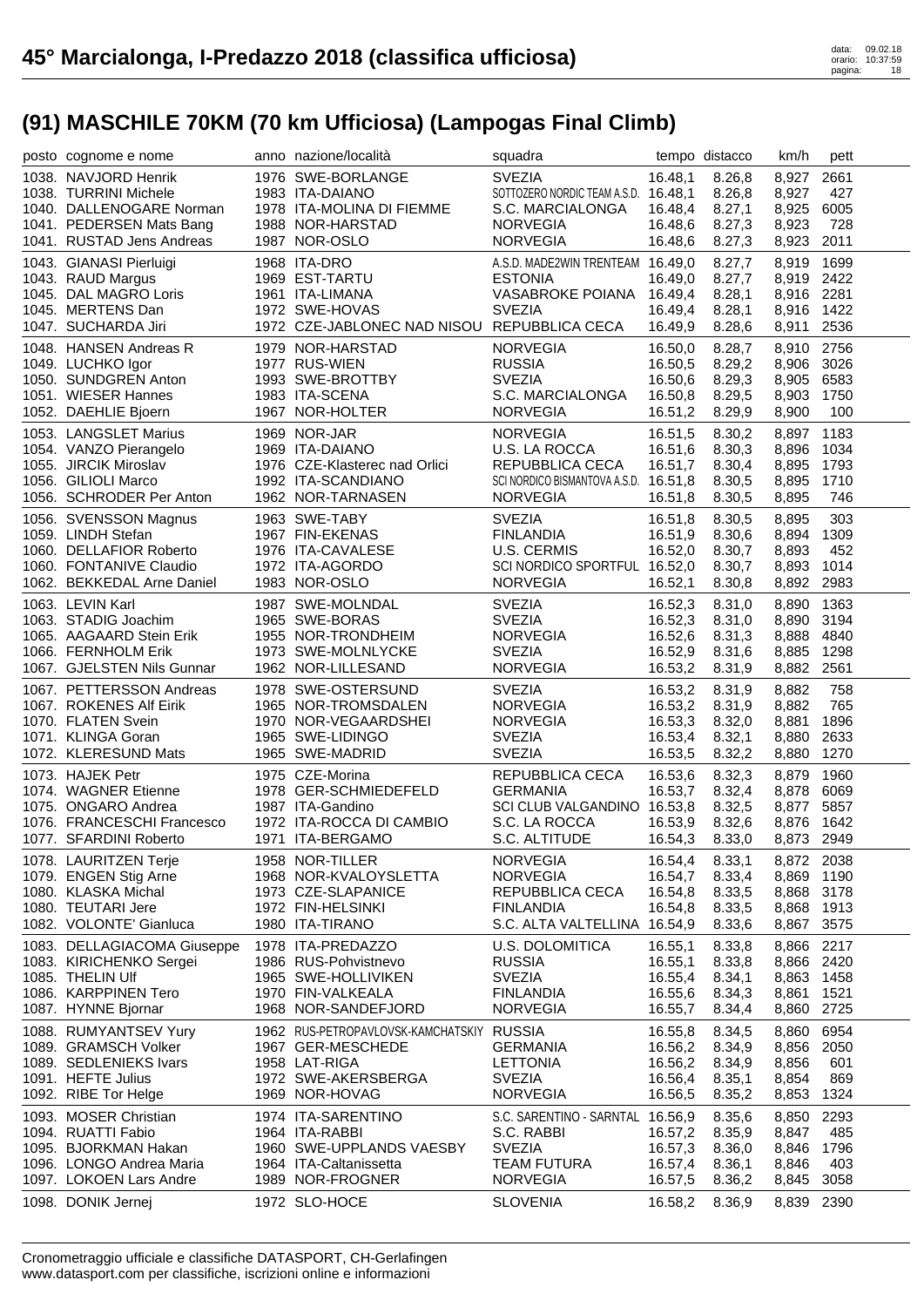| posto cognome e nome                                 | anno nazione/località                                          | squadra                                    |                    | tempo distacco   | km/h           | pett         |
|------------------------------------------------------|----------------------------------------------------------------|--------------------------------------------|--------------------|------------------|----------------|--------------|
| 1098. PALLAVER Walter                                | 1984 ITA-TESERO                                                | U.S. CORNACCI                              | 16.58,2            | 8.36,9           | 8,839          | 1011         |
| 1100. POMA Remo                                      | 1964 ITA-BANCO                                                 | S.C. CUNARDO                               | 16.58,5            | 8.37,2           | 8,836          | 1740         |
| 1101. TORGERSEN Sveinung                             | 1966 NOR-OSLO                                                  | <b>NORVEGIA</b>                            | 16.58,8            | 8.37,5           | 8,833 2731     |              |
| 1102. JUST Petr                                      | 1976 CZE-KURIM                                                 | REPUBBLICA CECA                            | 16.58,9            | 8.37,6           | 8,833          | 3293         |
| 1102. SYSEL Ondrej                                   | 1983 CZE-PRAHA                                                 | REPUBBLICA CECA                            | 16.58,9            | 8.37,6           | 8,833          | 2503         |
| 1102. THRANE Mogens                                  | 1964 DEN-HOLTE                                                 | <b>DANIMARCA</b>                           | 16.58,9            | 8.37,6           | 8,833          | 1788         |
| 1105. KRISTJANSSON Einar                             | 1969 ISL-REYKJAVIK                                             | <b>ISLANDA</b>                             | 16.59,1            | 8.37,8           | 8,831          | 1505         |
| 1106. FONTANIVE Damiano                              | 1988 ITA-FRASSENE'                                             | U.S. ALDO MORO LAVORAZIONE LEGNAMI 16.59,3 |                    | 8.38,0           | 8,829          | 223          |
| 1106. MELZANI Luca                                   | 1974 ITA-BAGOLINO                                              | S.C. BAGOLINO                              | 16.59,3            | 8.38,0           | 8,829          | 5920         |
| 1106. VAASNA Tonu                                    | 1982 EST-TUUSULA                                               | <b>ESTONIA</b>                             | 16.59,3            | 8.38,0           | 8,829          | 845          |
| 1109. GUNNARSSON SODERBEG Lennart 1968 SWE-HUSKVARNA |                                                                | <b>SVEZIA</b>                              | 16.59,6            | 8.38,3           | 8,826          | 2627         |
| 1110. LONGO Davide                                   | 1996 ITA-TESERO                                                | U.S. CORNACCI                              | 16.59,7            | 8.38,4           | 8,826          | 236          |
| 1111. FELBERG BAKKEN Eirik                           | 1993 NOR-TRONDHEIM                                             | <b>NORVEGIA</b>                            | 17.00,3            | 8.39,0           | 8,820          | 6425         |
| 1111. LITSCHER Christian                             | 1960 SUI-BUCHS                                                 | SVIZZERA                                   | 17.00,3            | 8.39,0           | 8,820          | 1169         |
| 1113. JOHANSEN Terje                                 | 1950 NOR-MANDAL                                                | <b>NORVEGIA</b>                            | 17.00,4            | 8.39,1           | 8,820          | 1323         |
| 1114. FELDBERG BAKKEN Knut                           | 1998 NOR-RYKKINN                                               | <b>NORVEGIA</b>                            | 17.00,6            | 8.39,3           | 8,818          | 6428         |
| 1115. SANDVIK Jorgen                                 | 1992 NOR-JORPELAND                                             | <b>NORVEGIA</b>                            | 17.00,8            | 8.39,5           | 8,816 3626     |              |
| 1116. ISMA Enrico                                    | 1965 ITA-DAIANO                                                | U.S. LA ROCCA                              | 17.01,1            | 8.39,8           | 8,814 1027     |              |
| 1116. KREJCI Jaroslav                                | 1963 CZE-Novy Bor                                              | REPUBBLICA CECA                            | 17.01,1            | 8.39,8           | 8,814 1885     |              |
| 1118. OLSSON Robin Borsten                           | 1989 SWE-BROMMA                                                | <b>SVEZIA</b>                              | 17.01,3            | 8.40,0           | 8,812 1466     |              |
| 1119. ASLAKSEN Trond                                 | 1969 NOR-STABEKK                                               | <b>NORVEGIA</b>                            | 17.01,5            | 8.40,2           | 8,810 4459     |              |
| 1120. TROEN Rune                                     | 1968 NOR-TRONDHEIM                                             | <b>NORVEGIA</b>                            | 17.01,6            | 8.40,3           | 8,809 2570     |              |
| 1121. HANSSON Tommie                                 | 1956 SWE-BJURSAS                                               | <b>SVEZIA</b>                              | 17.01,7            | 8.40,4           | 8,808          | 1356         |
| 1122. JOHANSEN Morten                                | 1973 NOR-MORSVIKBOTN                                           | <b>NORVEGIA</b>                            | 17.01,8            | 8.40,5           | 8,807          | 6782         |
| 1123. BENVENUTI Roberto                              | 1969 ITA-CASINA                                                | S.C. BAGNOLO                               | 17.01,9            | 8.40,6           | 8,807          | 1684         |
|                                                      |                                                                |                                            |                    |                  |                |              |
| 1124. DELVAI Edy                                     | 1971 ITA-CARANO                                                | U.S. STELLA ALPINA<br><b>SVEZIA</b>        | 17.02,0            | 8.40,7           | 8,806          | 1110         |
| 1124. ERIKSSON Robert<br>1126. INAMA Ivan            | 1978 SWE-NORRKOPING                                            |                                            | 17.02,0            | 8.40,7           | 8,806 6741     |              |
|                                                      | 1968 ITA-SARNONICO<br>1959 NOR-VIKERSUND                       | SOTTOZERO NORDIC TEAM A.S.D. 17.02,1       |                    | 8.40,8           | 8,805          | 2267<br>3889 |
| 1126. MAARTENSSON Jorgen<br>1128. TOMASI Matteo      | 1998 ITA-ARCO                                                  | <b>NORVEGIA</b><br>S.C. FIAVE'             | 17.02,1<br>17.02,7 | 8.40,8<br>8.41,4 | 8,805<br>8,800 | 461          |
|                                                      |                                                                |                                            |                    |                  |                |              |
| 1129. GEHRISCH Michael                               | 1966 GER-DRESDEN                                               | <b>GERMANIA</b>                            | 17.02,8            | 8.41,5           | 8,799          | 2003         |
| 1129. HJORTH Per                                     | 1955 NOR-OSLO                                                  | <b>NORVEGIA</b>                            | 17.02,8            | 8.41,5           | 8,799          | 875          |
| 1129. LOFTEN Kjetil                                  | 1971 NOR-RINDAL                                                | <b>NORVEGIA</b>                            | 17.02,8            | 8.41,5           | 8,799          | 1374         |
| 1132. CARLSEN Trond Inge                             | 1963 NOR-OSLO                                                  | <b>NORVEGIA</b>                            | 17.03,1            | 8.41,8           | 8,796          | 2077         |
| 1132. MACHACEK Karel                                 | 1968 CZE-ZABREH                                                | REPUBBLICA CECA                            | 17.03,1            | 8.41,8           | 8,796          | 2120         |
| 1134. ZANOLETTI Silvio                               | 1975 ITA-ARDESIO                                               | S.C. MARCIALONGA                           | 17.03,2            | 8.41,9           | 8,795          | 6361         |
| 1135. FABBRO Carlo                                   | 1968 ITA-CLAUT                                                 | S.C. VALCELLINA                            | 17.03,4            | 8.42,1           | 8,794          | 506          |
|                                                      | 1136. WOLKERSDORFER Herbert 1954 AUT-NIEDERWALDKIRCHEN AUSTRIA |                                            | 17.03,6            | 8.42,3           | 8,792          | 499          |
| 1137. BOSIO Dino                                     | 1967 ITA-Porto mantovano                                       | SCI CLUB 1 FISSO                           | 17.03,7            | 8.42,4           | 8,791          | 2244         |
| 1138. ENGH Harald                                    | 1975 NOR-OSLO                                                  | <b>NORVEGIA</b>                            | 17.03,8            | 8.42,5           | 8,790          | 1905         |
| 1139. TOMBA Daniele                                  | 1979 ITA-NATURNO                                               | S.C. MARCIALONGA                           | 17.03,9            | 8.42,6           | 8,789          | 1671         |
| 1140. ROKSUND Herman                                 | 1979 NOR-OSLO                                                  | <b>NORVEGIA</b>                            | 17.04,7            | 8.43,4           | 8,783          | 7048         |
| 1140. SERCK HANSSEN Svein                            | 1970 NOR-JAR                                                   | <b>NORVEGIA</b>                            | 17.04,7            | 8.43,4           | 8,783          | 580          |
| 1142. ALBANELLO Cristiano                            | 1969 ITA-Trento                                                | S.C. MARZOLA                               | 17.04,9            | 8.43,6           | 8,781          | 1759         |
| 1143. HLOUSEK Jiri                                   | 1976 CZE-PREZLETICE                                            | REPUBBLICA CECA                            | 17.05,1            | 8.43,8           | 8,779          | 7344         |
| 1144. BETTA Alessandro                               | 1969 ITA-CAVALESE                                              | <b>U.S. CERMIS</b>                         | 17.05,2            | 8.43,9           | 8,778          | 1141         |
| 1145. KYLLONEN Jari                                  | 1956 FIN-SUOMUSSALMI                                           | <b>FINLANDIA</b>                           | 17.05,8            | 8.44,5           | 8,773          | 1167         |
| 1146. FREI Hansjoerg                                 | 1960 GER-STEGEN/ESCHBACH                                       | <b>GERMANIA</b>                            | 17.06,0            | 8.44,7           | 8,771          | 6248         |
| 1147. SHEMARIN Viktor                                | 1966 EST-NARVA                                                 | <b>ESTONIA</b>                             | 17.06,3            | 8.45,0           | 8,769          | 2089         |
| 1148. HYNNE Henrik                                   | 1990 NOR-SANDEFJORD                                            | <b>NORVEGIA</b>                            | 17.06,4            | 8.45,1           | 8,768          | 1502         |
| 1149. JOHANSSON Marcus                               | 1974 SWE-PARTILLE                                              | <b>SVEZIA</b>                              | 17.06,6            | 8.45,3           | 8,766          | 814          |
| 1150. ANTONIAK Marek                                 | 1968 EST-TALLINN                                               | <b>ESTONIA</b>                             | 17.06,9            | 8.45,6           | 8,764          | 1838         |
| 1151. SVEDLUND Kenneth                               | 1966 SWE-VALLSTA                                               | <b>SVEZIA</b>                              | 17.07,1            | 8.45,8           | 8,762 3219     |              |
| 1152. BORMOLINI Nando                                | 1971 ITA-LIVIGNO                                               | S.C. LIVIGNO                               | 17.07,2            | 8.45,9           | 8,761          | 1730         |
| 1153. HOLLMEN Kalle                                  | 1980 FIN-VANTAA                                                | <b>FINLANDIA</b>                           | 17.07,3            | 8.46,0           | 8,760          | 1520         |
| 1154. VUERICH Alessandro                             | 1969 ITA-POZZA DI FASSA                                        | <b>SKI TEAM FASSA</b>                      | 17.07,4            | 8.46,1           | 8,759          | 1125         |
| 1155. VIK Vegard                                     | 1967 NOR-HARSTAD                                               | <b>NORVEGIA</b>                            | 17.07,6            | 8.46,3           | 8,758          | 1935         |
| 1156. AASER Carl Peter                               | 1952 NOR-NESBRU                                                | <b>NORVEGIA</b>                            | 17.07,8            | 8.46,5           | 8,756          | 1953         |
| 1156. LAUDATI Walter                                 | 1972 ITA-CASTEL SANT'ANGELO                                    | S.C. VAZIA                                 | 17.07,8            | 8.46,5           | 8,756 2263     |              |
| 1158. GUSSNER Soren                                  | 1985 GER-OSLO                                                  | <b>GERMANIA</b>                            | 17.08,9            | 8.47,6           | 8,747          | 6180         |
| 1158. KIVIRUUT Margus                                | 1979 EST-TARTU                                                 | <b>ESTONIA</b>                             | 17.08,9            | 8.47,6           | 8,747 2101     |              |
|                                                      |                                                                |                                            |                    |                  |                |              |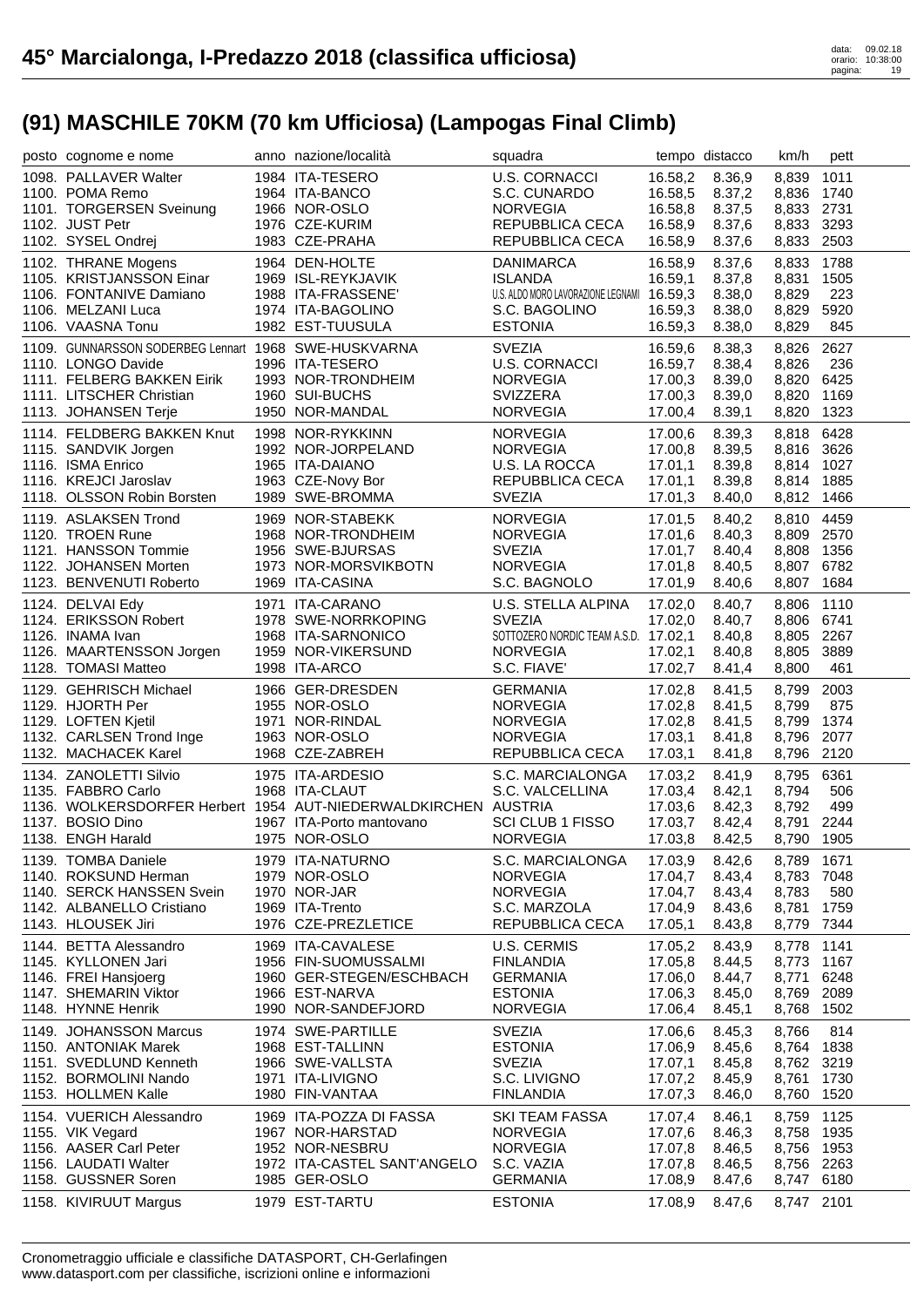| posto cognome e nome                           | anno nazione/località                                                   | squadra                               |         | tempo distacco | km/h       | pett |
|------------------------------------------------|-------------------------------------------------------------------------|---------------------------------------|---------|----------------|------------|------|
| 1160. ABRAM Roberto                            | 1992 ITA-Sarnonico                                                      | <b>TEAM FUTURA</b>                    | 17.09,0 | 8.47,7         | 8,746      | 2248 |
| 1160. WROLDSEN Svenn Marius                    | 1990 NOR-OSLO                                                           | <b>NORVEGIA</b>                       | 17.09,0 | 8.47,7         | 8,746      | 6766 |
| 1162. HOLEN Sindre Talleraas                   | 1986 NOR-OSLO                                                           | <b>NORVEGIA</b>                       | 17.09,1 | 8.47,8         | 8,745      | 660  |
| 1163. FELBERG BAKKEN Sondre                    | 1990 NOR-HOVIK                                                          | <b>NORVEGIA</b>                       | 17.09,4 | 8.48,1         | 8,742      | 6390 |
| 1163. IBOLD Chritoph                           | 1958 GER-HOHNENKIRCHEN                                                  | <b>GERMANIA</b>                       | 17.09,4 | 8.48,1         | 8,742      | 3306 |
| 1165. NORMANN Johann                           | 1967 NOR-HARSTAD                                                        | <b>NORVEGIA</b>                       | 17.09,8 | 8.48,5         | 8,739      | 2481 |
| 1166. ERIKSSON Martin                          | 1970 SWE-TRANSTRAND                                                     | <b>SVEZIA</b>                         | 17.09,9 | 8.48,6         | 8,738      | 1819 |
| 1166. FENGER-GRON Jesper                       | 1968 DEN-Vejle                                                          | <b>DANIMARCA</b>                      | 17.09,9 | 8.48,6         | 8,738      | 3920 |
| 1166. SAMUELSEN Bjarne Gjerstrom 1974 NOR-OSLO |                                                                         | <b>NORVEGIA</b>                       | 17.09,9 | 8.48,6         | 8,738      | 1406 |
| 1166. SJOMAN Jim                               | 1977 SWE-BERGSHAMRA                                                     | <b>SVEZIA</b>                         | 17.09,9 | 8.48,6         | 8,738      | 2333 |
| 1170. PETTERSEN Per Gaute                      | 1967 NOR-BODOE                                                          | <b>NORVEGIA</b>                       | 17.10,2 | 8.48,9         | 8,736      | 3065 |
| 1171. PEDKO Sergei                             | 1963 RUS-MURMANSK                                                       | <b>RUSSIA</b>                         | 17.10,3 | 8.49,0         | 8,735 2683 |      |
| 1172. GRYVIK Per                               | 1969 SWE-VIKINGSTAD                                                     | <b>SVEZIA</b>                         | 17.10,5 | 8.49,2         | 8,733      | 3649 |
| 1173. WESTERLIND Par Marcus                    | 1969 SWE-KULLAVIK                                                       | <b>SVEZIA</b>                         | 17.10,9 | 8.49,6         | 8,730      | 1419 |
| 1174. BRUNELLI Alessio                         | 1976 ITA-ARCO                                                           | S.C. VALLE DEI LAGHI 17.11,2          |         | 8.49,9         | 8,727      | 5867 |
| 1175. ANGELONI Flavio                          | 1970 ITA-PUOS D'ALPAGO                                                  | VASABROKE POIANA 17.11,4              |         | 8.50,1         | 8,726      | 1105 |
| 1175. CASABONA Luigi                           | 1964 ITA-ARENZANO                                                       | S.C. GENOVA CAI SEZ.LIGURE 17.11,4    |         | 8.50,1         | 8,726      | 1124 |
| 1175. KINDSTEDT Sebastian                      | 1984 FIN-HELSINKI                                                       | <b>FINLANDIA</b>                      | 17.11,4 | 8.50,1         | 8,726      | 4278 |
| 1175. KUMLANDER Jonaz                          | 1972 SWE-TABY                                                           | <b>SVEZIA</b>                         | 17.11,4 | 8.50,1         | 8,726      | 735  |
| 1179. KARLSSON Jerry                           | 1968 SWE-LUND                                                           | <b>SVEZIA</b>                         | 17.11,5 | 8.50,2         | 8,725      | 795  |
| 1180. PETERSON Stefan                          | 1962 SWE-NORA                                                           | <b>SVEZIA</b>                         | 17.11,6 | 8.50,3         | 8,724      | 1426 |
| 1181. PETRUK Igor                              | 1964 RUS-ODINTSOVO                                                      | <b>RUSSIA</b>                         | 17.12,1 | 8.50,8         | 8,720      | 1924 |
| 1182. DEVIGILI Luca                            | 1986 ITA-SAN MICHELE ALL'ADIGE S.C. MARCIALONGA                         |                                       | 17.12,2 | 8.50.9         | 8,719      | 2379 |
| 1182. SEGALLA Ivano                            | 1958 ITA-LEDRO                                                          | S.C. LEDRENSE                         | 17.12,2 | 8.50,9         | 8,719      | 1687 |
| 1184. RAPELLI Roberto                          | 1976 ITA-Villeneuve                                                     | S.C. GRAN PARADISO 17.12,3            |         | 8.51,0         | 8,718      | 3555 |
| 1185. SJOLUND Gunnar                           | 1958 SWE-STOCKHOLM                                                      | <b>SVEZIA</b>                         | 17.12,4 | 8.51,1         | 8,717      | 731  |
| 1186. FOSS Markus Emil                         | 1990 NOR-OSLO                                                           | <b>NORVEGIA</b>                       | 17.12,5 | 8.51,2         | 8,716      | 3707 |
| 1186. LEPASAAR Ivo                             | 1965 EST-TALLINN                                                        | <b>ESTONIA</b>                        | 17.12,5 | 8.51,2         | 8,716      | 1795 |
| 1186. TOMIELLO Siro                            | 1972 ITA-SCHIO                                                          | G.S.A. ZANE'                          | 17.12,5 | 8.51,2         | 8,716      | 2852 |
| 1186. UTBY Arvid                               | 1969 NOR-DRAMMEN                                                        | <b>NORVEGIA</b>                       | 17.12,5 | 8.51,2         | 8,716      | 679  |
| 1190. GIANMOENA Luciano                        | 1957 ITA-CARANO                                                         | U.S. STELLA ALPINA                    | 17.12,6 | 8.51,3         | 8,715      | 1038 |
| 1190. SOLHAUG Bjorn Magne                      | 1964 NOR-HVAM                                                           | <b>NORVEGIA</b>                       | 17.12,6 | 8.51,3         | 8,715      | 1438 |
| 1192. MARINI Diego                             | 1965 ITA-Brescia                                                        | POLISP. VOBARNO                       | 17.12,7 | 8.51,4         | 8,715      | 1738 |
| 1193. LAURITZEN Robert                         | 1965 NOR-OSLO                                                           | <b>NORVEGIA</b>                       | 17.13,0 | 8.51,7         | 8,712      | 1444 |
| 1194. DAHLIN Didrik                            | 1989 NOR-OSLO                                                           | <b>NORVEGIA</b>                       | 17.13,1 | 8.51,8         | 8,711      | 902  |
| 1194. ENGMAN Leif                              | 1967 SWE-OSTERSUND                                                      | <b>SVEZIA</b>                         | 17.13,1 | 8.51,8         | 8,711      | 5108 |
| 1196. LUNDBLAD Mattias                         | 1968 SWE-UPPSALA                                                        | <b>SVEZIA</b>                         | 17.13,5 | 8.52,2         | 8,708      | 2082 |
| 1196. SHELEKHIN Vladimir                       | 1975 RUS-SAINT PETERSBURG                                               | <b>RUSSIA</b>                         | 17.13,5 | 8.52,2         | 8,708      | 3660 |
| 1198. NORDEN Bjorn                             | 1963 SWE-SUNDBYBERG                                                     | <b>SVEZIA</b>                         | 17.13,8 | 8.52,5         | 8,705      | 820  |
| 1199. EKSTRAND Sixten                          | 1960 FIN-BORGA                                                          | <b>FINLANDIA</b>                      |         | 17.14,1 8.52,8 | 8,703 1732 |      |
| 1199. HAUGEN Ted Gunnar                        | 1971 NOR-EVJE                                                           | <b>NORVEGIA</b>                       | 17.14,1 | 8.52,8         | 8,703 1929 |      |
| 1199. LOCATELLI Emilio Battista                | 1965 ITA-SAN PELLEGRINO TERME A.S.D. PIAZZATORRE VALLE BREMBANA 17.14,1 |                                       |         | 8.52,8         | 8,703 1601 |      |
| 1202. FELZL Horst                              | 1965 AUT-WIEN                                                           | <b>AUSTRIA</b>                        | 17.14,2 | 8.52,9         | 8,702 3103 |      |
| 1203. LJUNGQUIST Lars                          | 1975 SWE-HAGERSTEN                                                      | <b>SVEZIA</b>                         | 17.14,3 | 8.53,0         | 8,701      | 1794 |
| 1204. BERAN Jiri                               | 1977 CZE-DESTNE V ORLICKTCH HORACH REPUBBLICA CECA                      |                                       | 17.14,4 | 8.53,1         | 8,700      | 6171 |
| 1205. ZORZI Davide                             | 1981 ITA-ZIANO DI FIEMME                                                | A.S. CAURIOL                          | 17.14,6 | 8.53,3         | 8,699      | 4624 |
| 1206. JOHANSON Marko                           | 1988 EST-HAABNEEME                                                      | <b>ESTONIA</b>                        | 17.14,7 | 8.53,4         | 8,698      | 1824 |
| 1207. BERNARD Patrick                          | 1977 ITA-PERA DI FASSA                                                  | S.C. MARCIALONGA                      | 17.15,0 | 8.53,7         | 8,695      | 1617 |
| 1208. LINGENAUER Markus                        | 1977 GER-MARIENBERG                                                     | <b>GERMANIA</b>                       | 17.15,1 | 8.53,8         | 8,694 2392 |      |
| 1209. CORRADINI Renzo                          | 1968 ITA-MOLINA DI FIEMME                                               | POLISPORTIVA MOLINA DI FIEMME 17.15,4 |         | 8.54,1         | 8,692      | 522  |
| 1210. DELLADIO Marcello                        | 1964 ITA-ZIANO DI FIEMME                                                | A.S.D. ARETE CLUB                     | 17.15,5 | 8.54,2         | 8,691      | 1019 |
| 1210. LINDBLAD Mikael                          | 1973 SWE-HASSELBY                                                       | <b>SVEZIA</b>                         | 17.15,5 | 8.54,2         | 8,691      | 1995 |
| 1212. LISLAND Ketil                            | 1958 NOR-OSLO                                                           | <b>NORVEGIA</b>                       | 17.15,8 | 8.54,5         | 8,688      | 3802 |
| 1213. PINNEROD Mads                            | 1978 NOR-TVERLANDER                                                     | <b>NORVEGIA</b>                       | 17.15,9 | 8.54,6         | 8,688      | 655  |
| 1213. RINGLE Wolfgang                          | 1979 GER-Furth i. Wald                                                  | <b>GERMANIA</b>                       | 17.15,9 | 8.54,6         | 8,688      | 3602 |
| 1215. TIIVOJA Tarmo                            | 1966 EST-Vorumaa                                                        | <b>ESTONIA</b>                        | 17.16,2 | 8.54,9         | 8,685      | 5536 |
| 1216. FELICETTI Roberto                        | 1988 ITA-MOENA                                                          | S.C. MARCIALONGA                      | 17.16,4 | 8.55,1         | 8,683      | 445  |
| 1217. BERNARD Norbert                          | 1977 ITA-POZZA DI FASSA                                                 | <b>BELA LADINIA</b>                   | 17.16,7 | 8.55,4         | 8,681      | 1030 |
| 1218. GIACOMELLI Moreno                        | 1978 ITA-MOLINA DI FIEMME                                               | POLISPORTIVA MOLINA DI FIEMME 17.16,9 |         | 8.55,6         | 8,679      | 246  |
| 1218. HENRIKSEN Leif Bjornar                   | 1959 NOR-BORKENES                                                       | <b>NORVEGIA</b>                       | 17.16,9 | 8.55,6         | 8,679      | 1333 |
| 1220. EKMAN SINCLAIR Kristofer                 | 1984 SWE-GOTEBORG                                                       | <b>SVEZIA</b>                         | 17.17,1 | 8.55,8         | 8,678 6164 |      |
|                                                |                                                                         |                                       |         |                |            |      |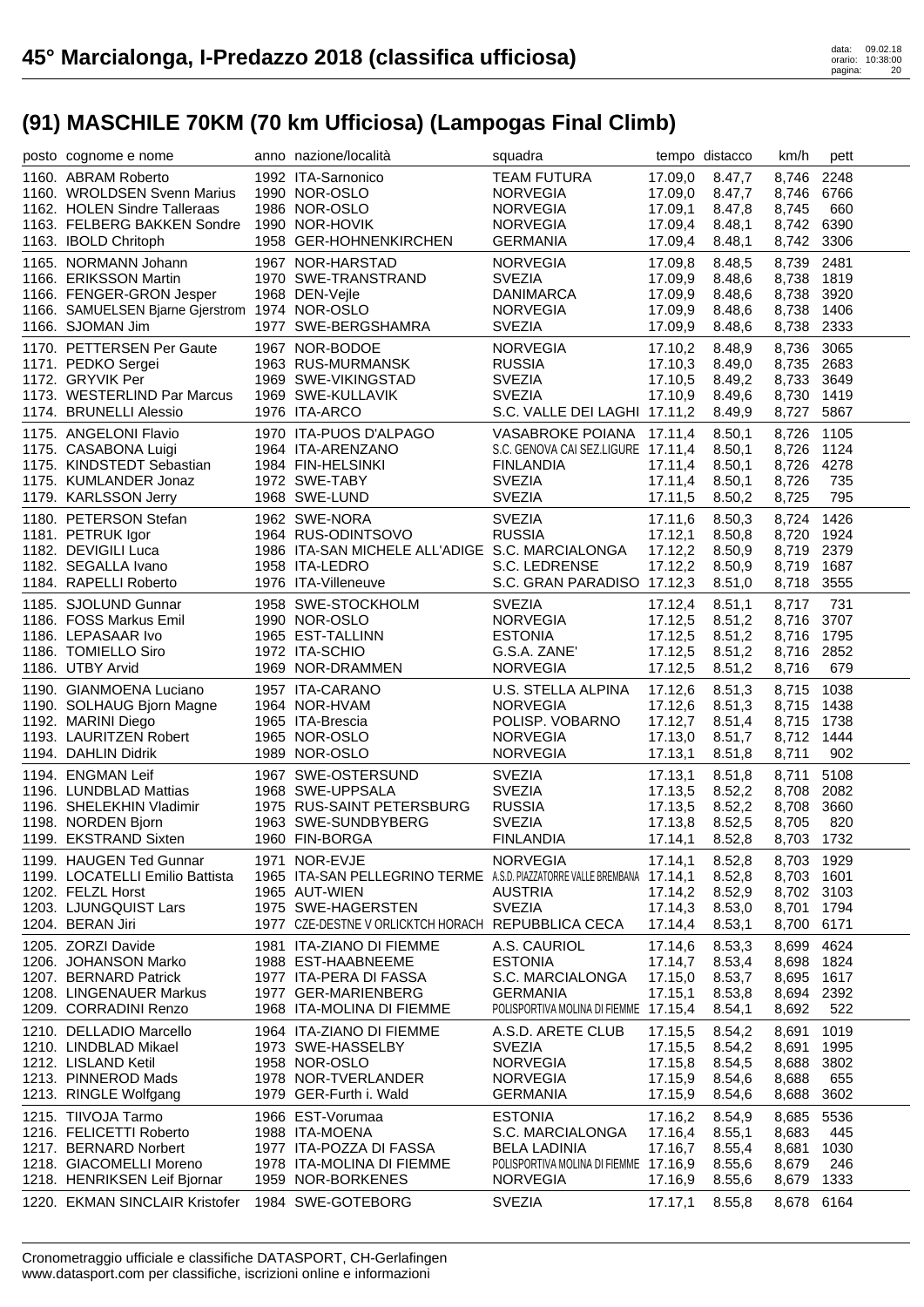| posto cognome e nome                           | anno nazione/località                    | squadra                              |                    | tempo distacco   | km/h                | pett |
|------------------------------------------------|------------------------------------------|--------------------------------------|--------------------|------------------|---------------------|------|
| 1220. SKAGERT Tommy                            | 1974 SWE-JONKOPING                       | <b>SVEZIA</b>                        | 17.17,1            | 8.55,8           | 8,678               | 2069 |
| 1222. MATORDES Loris                           | 1981 ITA-MOLINA DI FIEMME                | G.S. CASTELLO DI FIEMME 17.17,3      |                    | 8.56,0           | 8,676               | 496  |
| 1223. DE BORTOLI Isidoro                       | 1983 ITA-TRENTO                          | SCI NORDICO SPORTFUL 17.17,6         |                    | 8.56,3           | 8,673               | 6601 |
| 1224. ZAMBONI Mattia                           | 1995 ITA-PREMOLO                         | <b>SCI CLUB GROMO</b>                | 17.17,8            | 8.56,5           | 8,672               | 1662 |
| 1225. MACKELS Ralf                             | 1972 BEL-ELSENBORN                       | <b>BELGIO</b>                        | 17.17,9            | 8.56,6           | 8,671               | 6232 |
| 1226. REICH Massimo                            | 1960 ITA-TRENTO                          | G.S.A. POVO                          | 17.18,2            | 8.56,9           | 8,668               | 698  |
| 1227. NORMAN Mats                              | 1964 SWE-STOCKHOLM                       | <b>SVEZIA</b>                        | 17.18,4            | 8.57,1           | 8,667               | 304  |
| 1228. NERBRATEN JEVNE Steffen 1987 NOR-OSLO    |                                          | <b>NORVEGIA</b>                      | 17.18,6            | 8.57,3           | 8,665               | 1525 |
| 1228. NUFSFJORD Vidar                          | 1971 NOR-SPILLUM                         | <b>NORVEGIA</b>                      | 17.18,6            | 8.57,3           | 8,665               | 2411 |
| 1230. PEDERSEN Jostein                         | 1969 NOR-HAGAN                           | NORVEGIA                             | 17.18,7            | 8.57,4           | 8,664 1949          |      |
| 1231. OTTL Christian                           | 1977 GER-SCHNEITZLREUTH                  | <b>GERMANIA</b>                      | 17.18,8            | 8.57,5           | 8,663 2651          |      |
| 1232. LONG Stefano                             | 1993 ITA-PRAMOLLO                        | S.C. MARCIALONGA                     | 17.19,2            | 8.57,9           | 8,660 2938          |      |
| 1233. ARVIDSSON Pether                         | 1974 SWE-JOKKMOKK                        | <b>SVEZIA</b>                        | 17.19,7            | 8.58,4           | 8,656 2544          |      |
| 1233. LILLEBERG Preben Lars                    | 1968 NOR-OSLO                            | <b>NORVEGIA</b>                      | 17.19,7            | 8.58,4           | 8,656               | 1192 |
| 1233. WERNER Johan                             | 1953 NOR-OSLO                            | <b>NORVEGIA</b>                      | 17.19,7            | 8.58,4           | 8,656               | 714  |
| 1236. BORDIGA Daniele                          | 1981 ITA-BAGOLINO                        | S.C. BAGOLINO                        | 17.19,9            | 8.58,6           | 8,654 2324          |      |
| 1236. PIZZINI Lorenzo                          | 1997 ITA-STORO                           | U.S. CARISOLO                        | 17.19,9            | 8.58,6           | 8,654 2361          |      |
| 1238. ANIKUSHIN Vasily                         | 1979 RUS-MOSCOW                          | <b>RUSSIA</b>                        | 17.20,1            | 8.58,8           | 8,653 5991          |      |
| 1239. MAGNABOSCO Fabio                         | 1967 ITA-ROANA                           | G.S.A. ASIAGO                        | 17.20,2            | 8.58,9           | 8,652               | 497  |
| 1240. STORKAS Annfinn                          | 1969 NOR-PORSGRUNN                       | <b>NORVEGIA</b>                      | 17.20,3            | 8.59,0           | 8,651               | 1247 |
| 1241. ROSSI Claudio                            | 1978 ITA-BONATE SOPRA                    | S.C. ALTITUDE                        | 17.20,4            | 8.59,1           | 8,650               | 3561 |
| 1242. BRIGADOI Domenico                        | 1963 ITA-PREDAZZO                        | SOTTOZERO NORDIC TEAM A.S.D. 17.20,5 |                    | 8.59,2           | 8,649               | 1669 |
| 1243. SEBESTA Vladimir                         | 1977 CZE-JABLONEC                        | REPUBBLICA CECA                      | 17.20,7            | 8.59,4           | 8,648               | 1156 |
| 1244. KJELDSEN Arnulf                          | 1960 NOR-TROMSDALEN                      | <b>NORVEGIA</b>                      | 17.21,0            | 8.59,7           | 8,645               | 1784 |
| 1245. HOLMGREN Ulf                             | 1968 SWE-MOLNLYCKE                       | <b>SVEZIA</b>                        | 17.21,2            | 8.59,9           | 8,643 2035          |      |
| 1245. TEEARU Karl                              | 1954 EST-OTEPAA                          | <b>ESTONIA</b>                       | 17.21,2            | 8.59,9           | 8,643               | 3236 |
| 1247. HANSSON Per                              | 1967 SWE-JARFALLA                        | <b>SVEZIA</b>                        | 17.21,4            | 9.00,1           | 8,642 1388          |      |
| 1248. AF PETERSENS Gustaf                      | 1977 SWE-VISBY                           | <b>SVEZIA</b>                        | 17.21,6            | 9.00,3           | 8,640               | 7069 |
| 1248. KALFOSS Terje                            | 1975 NOR-OSTERAS                         | <b>NORVEGIA</b>                      | 17.21,6            | 9.00,3           | 8,640               | 4318 |
| 1248. SORUM Tore Vegard                        | 1969 NOR-BRUMUNDDAL                      | <b>NORVEGIA</b>                      | 17.21,6            | 9.00,3           | 8,640               | 343  |
|                                                |                                          |                                      |                    |                  |                     |      |
|                                                |                                          |                                      |                    |                  |                     |      |
| 1248. SYRJALA Pertti                           | 1960 FIN-KERAVA                          | <b>FINLANDIA</b>                     | 17.21,6            | 9.00,3           | 8,640               | 6957 |
| 1252. HARSTAD Nils Petter                      | 1959 NOR-VOGNILL                         | <b>NORVEGIA</b>                      | 17.21,8            | 9.00,5           | 8,638               | 912  |
| 1252. SAARELA Sami                             | 1961 FIN-HELSINKI                        | <b>FINLANDIA</b>                     | 17.21,8            | 9.00,5           | 8,638 2527          |      |
| 1254. LUNDBERG Johan                           | 1971 SWE-SOLLENTUNA                      | <b>SVEZIA</b>                        | 17.22,0            | 9.00,7           | 8,637               | 1373 |
| 1254. MORTBERG Sven                            | 1958 SWE-HASSELBY                        | <b>SVEZIA</b>                        | 17.22,0            | 9.00,7           | 8,637               | 1434 |
| 1256. KOCH Juergen                             | 1977 ITA-PRATO ALLO STELVIO              | S.C. PRATO STELVIO - PRAD 17.22,5    |                    | 9.01,2           | 8,633               | 1044 |
| 1257. HAUGE Runar                              | 1970 NOR-BRUMUNDDAL                      | <b>NORVEGIA</b>                      | 17.22,6            | 9.01,3           | 8,632               | 656  |
| 1258. EKEBERG Lars                             | 1974 SWE-SALTSJOBADEN                    | <b>SVEZIA</b>                        | 17.22,8            | 9.01,5           | 8,630               | 6977 |
| 1259. ROINE Magnus                             | 1980 NOR-LANGHUS                         | <b>NORVEGIA</b>                      | 17.22,9            | 9.01,6           | 8,629 3316          |      |
| 1260. HELLER Martin                            | 1970 CZE-LIBEREC                         | REPUBBLICA CECA                      | 17.23,0            | 9.01,7           | 8,628 1399          |      |
| 1260. KVANDE Rune                              | 1968 NOR-SURNADAL                        | <b>NORVEGIA</b>                      | 17.23,0            | 9.01,7           | 8,628 2426          |      |
| 1262. TORIM Madis                              | 1970 EST-TALLINN                         | <b>ESTONIA</b>                       | 17.23,2            | 9.01,9           | 8,627 2030          |      |
| 1263. ARCARO Gianluca                          | 1981 ITA-VILLENEUVE                      | S.C. CORRADO GEX                     | 17.23,4            | 9.02,1           | 8,625               | 3553 |
| 1263. STENICO Stefano                          | 1966 ITA-FORNACE                         | TRIATHLON TRENTINO 17.23,4           |                    | 9.02,1           | 8,625               | 1100 |
| 1265. KORNILOV Andrey                          | 1972 RUS-MOSCOW                          | <b>RUSSIA</b>                        | 17.23,6            | 9.02,3           | 8,623               | 604  |
| 1266. PERSSON Henrik                           | 1967 SWE-VARBERG                         | <b>SVEZIA</b>                        | 17.23,9            | 9.02,6           | 8,621               | 1380 |
| 1267. GIOVANAZZI Marco                         | 1964 ITA-TRENTO                          | A.S.D. MADE2WIN TRENTEAM 17.24,2     |                    | 9.02,9           | 8,619               | 1082 |
| 1268. LIND Eberhard                            | 1953 GER-MENG.-HAMMERN                   | <b>GERMANIA</b>                      | 17.24,3            | 9.03,0           | 8,618 2490          |      |
| 1268. NILSEN Albert Fiddan                     | 1973 NOR-OSLO                            | <b>NORVEGIA</b>                      | 17.24,3            | 9.03,0           | 8,618 1185          |      |
| 1270. BEJMER Klas Hakan                        | 1954 SWE-HASSELBY                        | <b>SVEZIA</b>                        | 17.24,7            | 9.03,4           | 8,614               | 2641 |
| 1271. BISCHOF Tomas                            | 1969 CZE-LIBEREC                         | REPUBBLICA CECA                      | 17.25,0            | 9.03,7           | 8,612 1400          |      |
| 1272. ANGELI Attilio                           | 1964 ITA-TENNA                           | S.C. VIGOLO VATTARO 17.25,1          |                    | 9.03,8           | 8,611               | 1641 |
| 1273. BONINSEGNA Davide                        | 1973 ITA-PANCHIA'                        | U.S. DOLOMITICA                      | 17.25,2            | 9.03,9           | 8,610 5860          |      |
| 1273. GNUFFI Fabrizio                          | 1978 ITA-LEDRO                           | S.C. LEDRENSE                        | 17.25,2            | 9.03,9           | 8,610 1149          |      |
| 1275. CANAVESE Simone                          | 1987 ITA-CHIUSA DI PESIO                 | S.C. VALLE PESIO                     | 17.25,4            | 9.04,1           | 8,609               | 220  |
| 1276. KROKHIN Sergey                           | 1961 RUS-MOSCOW                          | <b>RUSSIA</b>                        | 17.25,6            | 9.04,3           | 8,607               | 1411 |
| 1277. KARLBERG Anders                          | 1965 SWE-OSTERSUND                       | <b>SVEZIA</b>                        | 17.26,1            | 9.04,8           | 8,603               | 5000 |
| 1278. RONCARI Antonio                          | 1998 ITA-SELVA DI PROGNO                 | U.S. CAMPOFONTANA 17.26,5            |                    | 9.05,2           | 8,600               | 2210 |
| 1279. KONKELL Martin                           | 1986 SWE-ENEBYBERG                       | <b>SVEZIA</b>                        | 17.26,7            | 9.05,4           | 8,598               | 2040 |
| 1280. BACK Anders<br>1280. GRONENG Ottar Arvid | 1968 FIN-LILJENDAL<br>1950 NOR-VIKSDALEN | <b>FINLANDIA</b><br><b>NORVEGIA</b>  | 17.26,9<br>17.26,9 | 9.05,6<br>9.05,6 | 8,596<br>8,596 1768 | 1490 |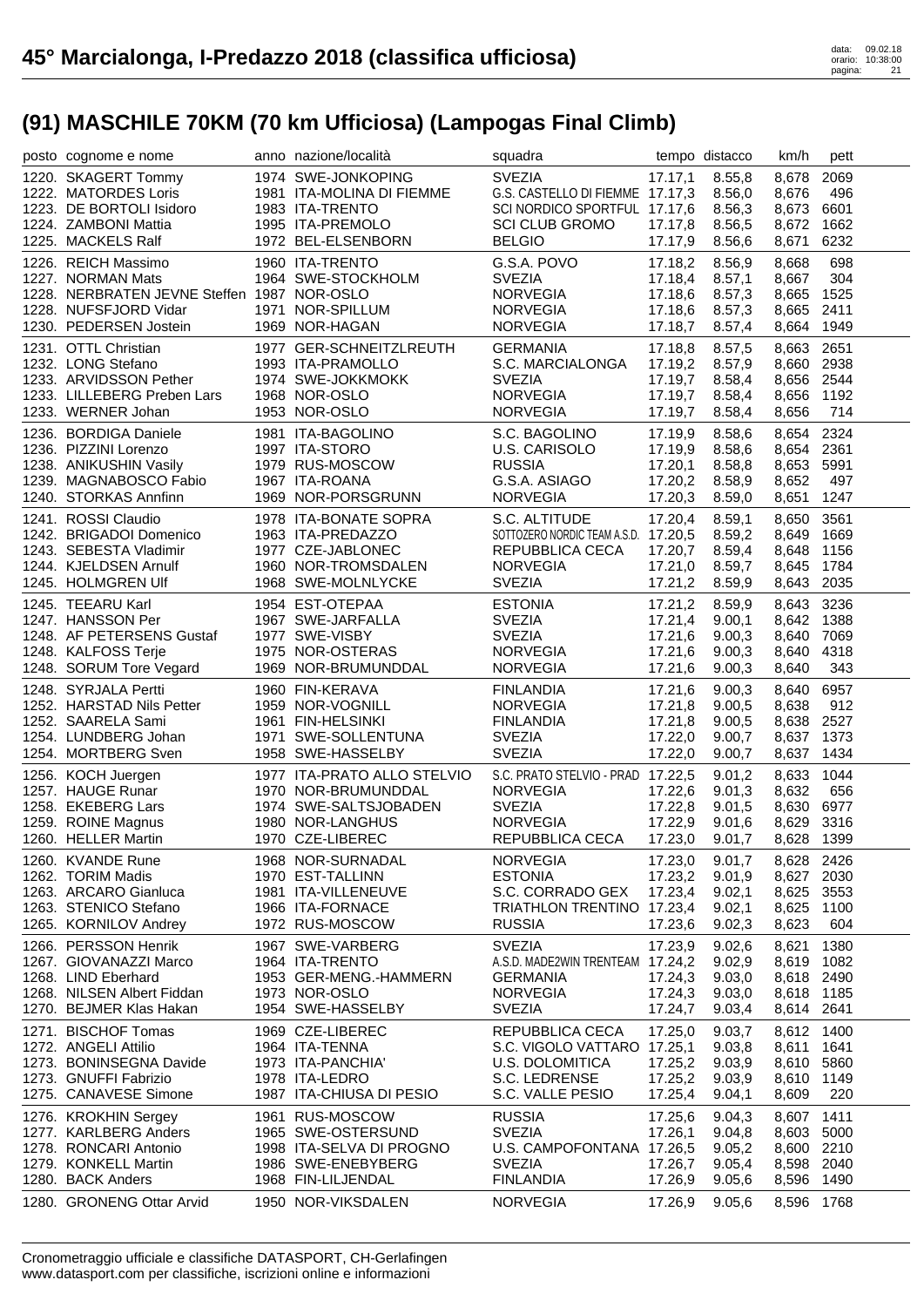| posto cognome e nome                                  | anno nazione/località                        | squadra                                             |         | tempo distacco   | km/h                | pett |
|-------------------------------------------------------|----------------------------------------------|-----------------------------------------------------|---------|------------------|---------------------|------|
| 1282. TAIR Anton                                      | 1974 EST-PARNU                               | <b>ESTONIA</b>                                      | 17.27,2 | 9.05,9           | 8,594               | 2559 |
| 1283. GERUM Robin                                     | 1987 SWE-STOCKHOLM                           | <b>SVEZIA</b>                                       | 17.27,3 | 9.06,0           | 8,593               | 844  |
| 1284. LORAAS Arne                                     | 1969 NOR-LEVANGER                            | <b>NORVEGIA</b>                                     | 17.27,6 | 9.06,3           | 8,591               | 1362 |
| 1285. DE MENECH Massimo                               | 1972 ITA-BELLUNO                             | VASABROKE POIANA 17.27,8                            |         | 9.06,5           | 8,589               | 361  |
| 1286. GREENBAUM Toomas                                | 1976 EST-TALLINN                             | <b>ESTONIA</b>                                      | 17.28,0 | 9.06,7           | 8,587               | 2684 |
| 1287. SKARPNORD Stian                                 | 1969 NOR-BRUMUNDDAL                          | <b>NORVEGIA</b>                                     | 17.28.1 | 9.06,8           | 8,586               | 658  |
| 1288. MALEK Jaroslav                                  | 1982 CZE-Pelhrimov                           | REPUBBLICA CECA                                     | 17.28,2 | 9.06,9           | 8,586               | 6386 |
| 1289. VANZO Giambattista                              | 1979 ITA-MOENA                               | S.C. MARCIALONGA                                    | 17.28,4 | 9.07,1           | 8,584 1626          |      |
| 1290. PAANANEN Mika                                   | 1972 FIN-PIHTIPUDAS                          | <b>FINLANDIA</b>                                    | 17.28,8 | 9.07,5           | 8,581               | 1498 |
| 1291. PERFUMO Renzo                                   | 1955 ITA-OVADA                               | S.C. VERDEFONDO                                     | 17.29,4 | 9.08,1           | 8,576               | 1676 |
| 1291. STUB Marius                                     | 1972 NOR-OSLO                                | <b>NORVEGIA</b>                                     | 17.29,4 | 9.08,1           | 8,576 2623          |      |
| 1293. LIEN Nils Thomas                                | 1973 NOR-OSLO                                | <b>NORVEGIA</b>                                     | 17.29,6 | 9.08,3           | 8,574 2010          |      |
| 1294. KRYLOV Valerii                                  | 1962 RUS-OBNINSK                             | <b>RUSSIA</b>                                       | 17.29,8 | 9.08,5           | 8,573 6239          |      |
| 1295. HANSEN Oystein                                  | 1987 NOR-DRAMMEN                             | <b>NORVEGIA</b>                                     | 17.30,4 | 9.09,1           | 8,568               | 7379 |
| 1296. BENAMATI Michele                                | 1970 ITA-DRO                                 | TRIATHLON TRENTINO 17.30,5                          |         | 9.09,2           | 8,567               | 571  |
| 1297. HARTMANN Rainer                                 | 1987 GER-ERLANGEN                            | <b>GERMANIA</b>                                     | 17.30,7 | 9.09,4           | 8,565 5093          |      |
| 1298. PRESTJORD Arnt                                  | 1968 NOR-FINSTADJORDET                       | <b>NORVEGIA</b>                                     | 17.31,2 | 9.09,9           | 8,561               | 6542 |
| 1299. APPELGREN Per                                   | 1967 SWE-SOLLENTUNA                          | <b>SVEZIA</b>                                       | 17.31,3 | 9.10,0           | 8,560               | 1372 |
| 1299. DALZOCCHIO Michele                              | 1970 ITA-ROVERETO                            | A.S.D. MADE2WIN TRENTEAM 17.31,3                    |         | 9.10,0           | 8,560               | 2959 |
| 1301. LAHTINEN Jyri                                   | 1966 FIN-HELSINKI                            | <b>FINLANDIA</b>                                    | 17.31,4 | 9.10,1           | 8,560 3112          |      |
| 1302. THUNBORG Henrik                                 | 1962 SWE-TABY                                | <b>SVEZIA</b>                                       | 17.31,5 | 9.10,2           | 8,559               | 2553 |
| 1303. VILLEMSON Aivar                                 | 1975 EST-TALLINN                             | <b>ESTONIA</b>                                      | 17.31,6 | 9.10,3           | 8,558               | 1417 |
| 1304. STYRVOLD Tor Olav                               | 1968 NOR-JAR                                 | <b>NORVEGIA</b>                                     | 17.31,7 | 9.10,4           | 8.557               | 581  |
| 1305. MYKLEBUST Fredrik                               | 1993 NOR-OSLO                                | <b>NORVEGIA</b>                                     | 17.31,8 | 9.10,5           | 8,556               | 874  |
| 1306. POSTAL Marco                                    | 1998 ITA-MEZZOCORONA                         | U.S. STELLA ALPINA                                  | 17.31,9 | 9.10,6           | 8,555               | 1604 |
|                                                       |                                              |                                                     |         |                  |                     |      |
| 1307. MATTIVI Ulrich<br>1308. CRISTELLON Carlo        | 1976 ITA-ANTERIVO                            | S.C. MARCIALONGA<br>G.S. CASTELLO DI FIEMME 17.32,1 | 17.32,0 | 9.10,7           | 8,555               | 1651 |
| 1309. GRANT Peter                                     | 1976 ITA-CASTELLO DI FIEMME<br>1963 SWE-GOTE | <b>SVEZIA</b>                                       | 17.32,4 | 9.10,8<br>9.11,1 | 8,554 1041<br>8,551 | 2013 |
| 1310. HEFFERMEHL Fredrik Stang                        | 1989 NOR-OSLO                                | <b>NORVEGIA</b>                                     | 17.32,7 | 9.11,4           | 8,549               | 7040 |
| 1311. SOLOVYEV Ivan                                   | 1984 RUS-MOSCOW                              | <b>RUSSIA</b>                                       | 17.32,9 | 9.11,6           | 8,547               | 1538 |
|                                                       |                                              |                                                     |         |                  |                     |      |
|                                                       |                                              |                                                     |         |                  |                     |      |
| 1312. HAKSO Urho                                      | 1950 SWE-NORBERG                             | <b>SVEZIA</b>                                       | 17.33,0 | 9.11,7           | 8,547               | 1311 |
| 1313. VIKSTROM Per                                    | 1961 SWE-STJERNSUND                          | <b>SVEZIA</b>                                       | 17.33,1 | 9.11,8           | 8,546               | 665  |
| 1314. IVERSEN Fredrik Ronning                         | 1977 NOR-KOLBOTN                             | <b>NORVEGIA</b>                                     | 17.33,3 | 9.12,0           | 8,544               | 6282 |
| 1314. STIEGELER Josef                                 | 1959 GER-KIRCHZARTEN                         | <b>GERMANIA</b>                                     | 17.33,3 | 9.12,0           | 8,544 5106          |      |
| 1316. SANDIN Felix                                    | 1992 SWE-OREBRO                              | <b>SVEZIA</b>                                       | 17.33,4 | 9.12,1           | 8,543 2699          |      |
| 1317. ROSEN Ulf                                       | 1969 EST-TALLIN                              | <b>ESTONIA</b>                                      | 17.33,5 | 9.12,2           | 8,542 3118          |      |
| 1318. GUTTORMSEN Gaute                                | 1984 NOR-ROYSE                               | <b>NORVEGIA</b>                                     | 17.34,2 | 9.12,9           | 8,537               | 717  |
| 1319. IVANOV Alexander                                | 1965 RUS-MOSCOW                              | <b>RUSSIA</b>                                       | 17.34,3 | 9.13,0           | 8,536 2431          |      |
| 1320. CORDELLA Antonio                                | 1985 ITA-FORNO DI ZOLDO                      | S.C. VAL ZOLDANA                                    | 17.34,5 | 9.13,2           | 8,534 1123          |      |
| 1320. PRAT Julian                                     | 1971 ITA-MILANO                              | S.C. ALASKA                                         |         | 17.34,5 9.13,2   | 8,534 1607          |      |
| 1322. MCKELVEY Tomas                                  | 1966 SWE-ALINGSAS                            | <b>SVEZIA</b>                                       | 17.34,9 | 9.13,6           | 8,531               | 2579 |
| 1322. PAKKONEN Anton                                  | 1983 RUS-SAINT PETERSBURG                    | <b>RUSSIA</b>                                       | 17.34,9 | 9.13,6           | 8,531               | 1257 |
| 1322. ROMBACH Gregor                                  | 1959 GER-FURTWANGEN                          | <b>GERMANIA</b>                                     | 17.34,9 | 9.13,6           | 8,531               | 6688 |
| 1325. SYAMTOMOV Dmitriy                               | 1984 RUS-Moscow                              | <b>RUSSIA</b>                                       | 17.35,1 | 9.13,8           | 8,529               | 1544 |
| 1326. SUNDSTROM Anders                                | 1977 SWE-SOLNA                               | <b>SVEZIA</b>                                       | 17.35,3 | 9.14,0           | 8,528               | 6339 |
| 1326. SVENSGAARD Bjorn Steienert 1983 NOR-LILLEHAMMER |                                              | <b>NORVEGIA</b>                                     | 17.35,3 | 9.14,0           | 8,528               | 2988 |
| 1328. VENTURA Federico                                | 1991 ITA-SAN LUGANO                          | <b>TEAM FUTURA</b>                                  | 17.35,5 | 9.14,2           | 8,526               | 117  |
| 1329. GRONNEBERG Skage                                | 1981 NOR-OSLO                                | <b>NORVEGIA</b>                                     | 17.35,6 | 9.14,3           | 8,525               | 7004 |
| 1330. LEVY Ole Jorgen                                 | 1992 NOR-HAMAR                               | <b>NORVEGIA</b>                                     | 17.35,9 | 9.14,6           | 8,523               | 6590 |
| 1331. SIAMTOMOV Konstantin                            | 1988 RUS-SYKTYVKAR                           | <b>RUSSIA</b>                                       | 17.36,0 | 9.14,7           | 8,522               | 2766 |
| 1332. FANT Orviano                                    | 1974 ITA-SEDICO                              | VASABROKE POIANA                                    | 17.36,2 | 9.14,9           | 8,521               | 3028 |
| 1333. LEONI Stefano                                   | 1979 ITA-CANTU'                              | S.C. BOLETTO                                        | 17.36,3 | 9.15,0           | 8,520               | 2927 |
| 1334. ARNTSEN Arild                                   | 1953 NOR-BODOE                               | <b>NORVEGIA</b>                                     | 17.36,4 | 9.15,1           | 8,519 2926          |      |
| 1334. HAKALA Ari Matti                                | 1968 FIN-NURMO                               | <b>FINLANDIA</b>                                    | 17.36,4 | 9.15,1           | 8,519               | 1887 |
| 1334. HANSEN Espen                                    | 1993 NOR-DRAMMEN                             | <b>NORVEGIA</b>                                     | 17.36,4 | 9.15,1           | 8,519               | 7186 |
| 1334. THOGERSEN Andreas                               | 1981 NOR-OSLO                                | <b>NORVEGIA</b>                                     | 17.36,4 | 9.15,1           | 8,519               | 7043 |
| 1338. HELLSTROM Hakan                                 | 1958 SWE-UPPSALA                             | <b>SVEZIA</b>                                       | 17.37,1 | 9.15,8           | 8,513               | 885  |
| 1338. ULLESTAD Erlend                                 | 1968 NOR-OSLO                                | <b>NORVEGIA</b>                                     | 17.37,1 | 9.15,8           | 8,513               | 2407 |
| 1340. BACK Johan                                      | 1978 SWE-FALUN                               | <b>SVEZIA</b>                                       | 17.37,2 | 9.15,9           | 8,513               | 2523 |
| 1341. WAHL Thorvald C.                                | 1966 NOR-OSLO                                | <b>NORVEGIA</b>                                     | 17.37,5 | 9.16,2           | 8,510               | 2053 |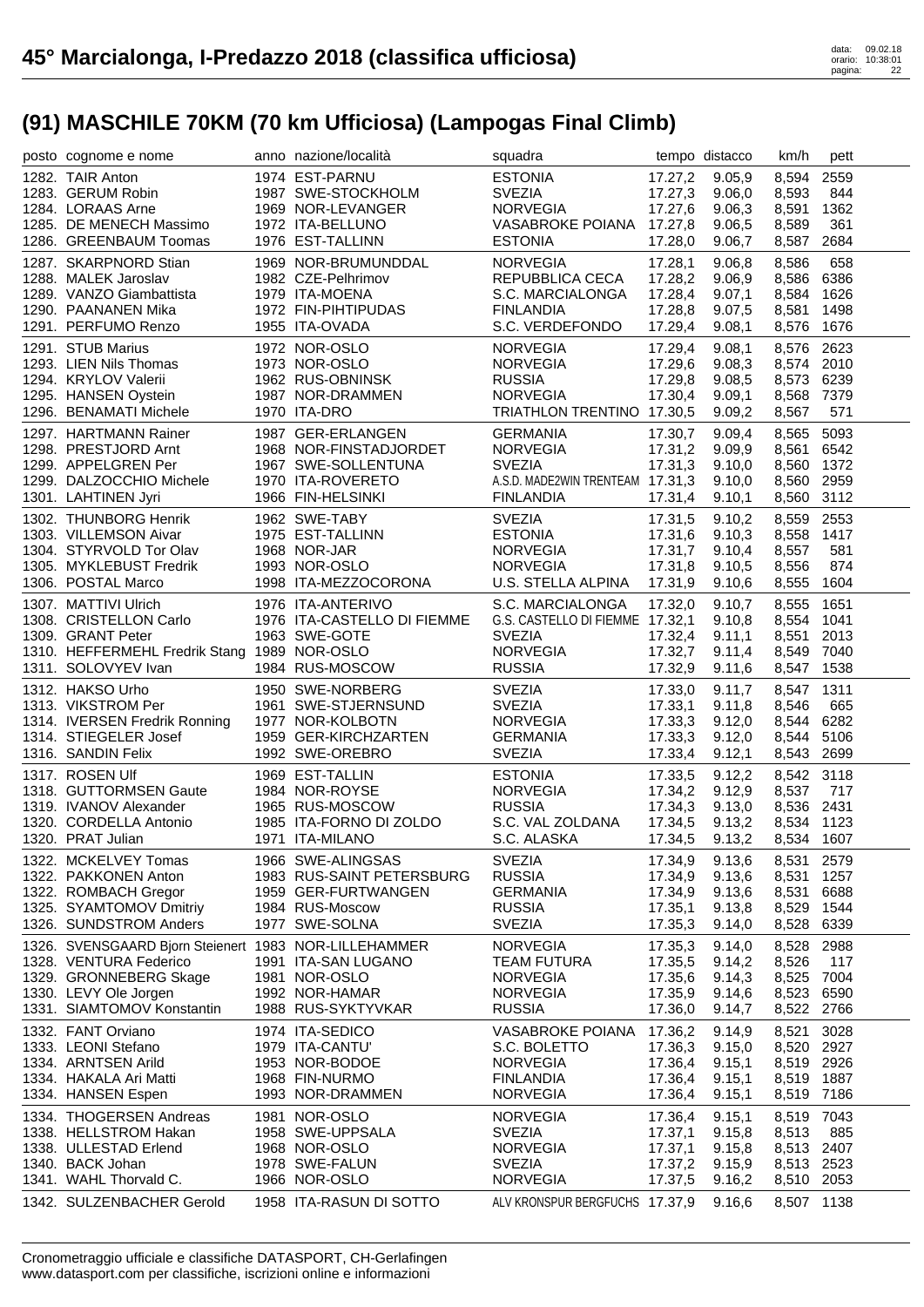| posto cognome e nome                                   | anno nazione/località                                                          | squadra                                          |                    | tempo distacco   | km/h                     | pett         |
|--------------------------------------------------------|--------------------------------------------------------------------------------|--------------------------------------------------|--------------------|------------------|--------------------------|--------------|
| 1343. SHLAPAKOV Aleksey                                | 1964 RUS-KHABAROVSK                                                            | <b>RUSSIA</b>                                    | 17.38,0            | 9.16,7           | 8,506                    | 1827         |
| 1344. ERIKSSON Lars                                    | 1959 SWE-SODERALA                                                              | <b>SVEZIA</b>                                    | 17.38,3            | 9.17,0           | 8,504                    | 2019         |
| 1344. VALOTI Oliviero                                  | 1961 ITA-VILLA DI SERIO                                                        | SCI C.A.I. BERGAMO                               | 17.38,3            | 9.17,0           | 8,504 1681               |              |
| 1346. SCHAAD Andreas                                   | 1965 SUI-WILLERZELL                                                            | SVIZZERA                                         | 17.38,6            | 9.17,3           | 8,501                    | 382          |
| 1347. BAROZZI Massimo                                  | 1966 ITA-ROVERETO                                                              | A.S.D. MADE2WIN TRENTEAM 17.38,7                 |                    | 9.17,4           | 8,500                    | 1051         |
| 1347. MAGAGNOLI Andrea                                 | 1971 ITA-BOLOGNA                                                               | ACQUADELA A.P.D.                                 | 17.38,7            | 9.17,4           | 8,500                    | 2369         |
| 1347. MATTIOLI Alessandro                              | 1967 ITA-BAGNOLO IN PIANO                                                      | S.C. BAGNOLO                                     | 17.38,7            | 9.17,4           | 8,500                    | 2288         |
| 1350. CAPOUSEK Miroslav                                | 1970 CZE-HRADEC KRALOVE                                                        | REPUBBLICA CECA                                  | 17.38,9            | 9.17,6           | 8,499                    | 1255         |
| 1351. FREGUIA Piero<br>1352. NORMANN Havard            | 1964 ITA-MESTRE<br>1990 NOR-OSLO                                               | SCI FONDO TREVISO 17.39,0<br><b>NORVEGIA</b>     | 17.39,1            | 9.17,7<br>9.17,8 | 8,498<br>8,497           | 1729<br>801  |
| 1352. OLSSON Olov                                      | 1969 SWE-UDDEVALLA                                                             | <b>SVEZIA</b>                                    |                    | 9.17,8           |                          | 4457         |
| 1354. VANGEN Steffen                                   | 1978 NOR-FURNES                                                                | <b>NORVEGIA</b>                                  | 17.39,1<br>17.39.2 | 9.17,9           | 8,497<br>8,496 2617      |              |
| 1355. CATTANEO Fabrizio                                | 1960 ITA-LOVERE                                                                | SCI CLUB VALGANDINO 17.39,9                      |                    | 9.18,6           | 8,491                    | 1050         |
| 1355. HOLGERSSON Pelle                                 | 1970 SWE-UPPSALA                                                               | <b>SVEZIA</b>                                    | 17.39,9            | 9.18,6           | 8,491                    | 2519         |
| 1357. KRISTENSEN Kurt Arne                             | 1956 NOR-MO I RANA                                                             | <b>NORVEGIA</b>                                  | 17.40,0            | 9.18,7           | 8,490                    | 1264         |
| 1358. BRAADLIE Jo                                      | 1969 NOR-OSLO                                                                  | <b>NORVEGIA</b>                                  | 17.40,1            | 9.18,8           | 8,489                    | 6546         |
| 1358. PUCHERNA Eduard                                  | 1974 CZE-PRAHA                                                                 | REPUBBLICA CECA                                  | 17.40,1            | 9.18,8           | 8,489                    | 1786         |
| 1360. JOCALLAZ Aldo                                    | 1954 ITA-LA SALLE                                                              | S.C. M.VALDIGNE M.BLANC 17.40,5                  |                    | 9.19,2           | 8,486                    | 1682         |
| 1360. MOEN Amund                                       | 1974 NOR-EIKSMARKA                                                             | <b>NORVEGIA</b>                                  | 17.40,5            | 9.19,2           | 8,486                    | 6289         |
| 1362. TIVELLI Matteo                                   | 1971 ITA-CURNO                                                                 | TRIATHLON TRENTINO 17.40,6                       |                    | 9.19,3           | 8,485                    | 1048         |
| 1363. OLIVI Andrea                                     | 1981 ITA-REGGIO EMILIA                                                         | S.C. BRENTA TEAM                                 | 17.40,7            | 9.19,4           | 8,484                    | 3910         |
| 1364. ANDERSEN Morten Roger                            | 1959 NOR-HALDEN                                                                | <b>NORVEGIA</b>                                  | 17.40,9            | 9.19,6           | 8,483                    | 676          |
| 1364. FREDRIKSSON Peter                                | 1967 SWE-UPPSALA                                                               | <b>SVEZIA</b>                                    | 17.40,9            | 9.19,6           | 8,483                    | 4478         |
| 1366. ROHRBACH Niklaus                                 | 1965 SUI-RUSCHEGG-GAMBACH                                                      | <b>SVIZZERA</b><br><b>NORVEGIA</b>               | 17.41,8            | 9.20,5           | 8,476                    | 2976         |
| 1367. HALSEN Torgeir                                   | 1965 NOR-SKIEN                                                                 |                                                  | 17.42,3            | 9.21,0           | 8,472                    | 638          |
| 1368. KURG Rauno                                       | 1972 EST-Tartu                                                                 | <b>ESTONIA</b>                                   | 17.43,1            | 9.21,8           | 8,465                    | 3010         |
| 1369. HOLINKA Martin                                   | 1967 CZE-OHROZIM                                                               | REPUBBLICA CECA                                  | 17.43,4            | 9.22,1           | 8,463                    | 1202         |
| 1369. SOSNIN Alexander                                 | 1952 RUS-SAINT PETERSBURG                                                      | <b>RUSSIA</b><br><b>NORVEGIA</b>                 | 17.43,4            | 9.22,1           | 8,463                    | 1455         |
| 1371. THORUP Oystein Frederik<br>1372. MISELLI Roberto | 1971 NOR-OSLO<br>1966 ITA-SCANDIANO                                            | SCI NORDICO BISMANTOVA A.S.D. 17.43,6            | 17.43,5            | 9.22,2<br>9.22,3 | 8,462 2657<br>8,461      | 1101         |
|                                                        |                                                                                |                                                  |                    |                  |                          |              |
|                                                        |                                                                                |                                                  |                    |                  |                          |              |
| 1372. SANDBERG Geir                                    | 1967 NOR-MOOS                                                                  | <b>NORVEGIA</b>                                  | 17.43,6            | 9.22,3           | 8,461                    | 3051         |
| 1374. AASERUD Marius                                   | 1974 NOR-STABEKK                                                               | <b>NORVEGIA</b>                                  | 17.43,9            | 9.22,6           | 8,459                    | 1948         |
| 1374. VANGDAL Arne Christian                           | 1959 NOR-TROMSDALEN                                                            | <b>NORVEGIA</b>                                  | 17.43,9            | 9.22,6           | 8,459                    | 6487         |
| 1376. SMID Jiri                                        | 1964 CZE-JABLONEC                                                              | REPUBBLICA CECA                                  | 17.44,1            | 9.22,8           | 8,457                    | 2502         |
| 1377. ENGELBREKTS Ola                                  | 1959 SWE-HUDIKSVALL                                                            | <b>SVEZIA</b>                                    | 17.44,3            | 9.23,0           | 8,456                    | 1410         |
| 1377. KNOLL Markus                                     | 1988 GER-MARIENBERG                                                            | <b>GERMANIA</b>                                  | 17.44,3            | 9.23,0           | 8,456 6261               |              |
| 1377. SVEC Jiri                                        | 1976 CZE-PROSTEJOV                                                             | REPUBBLICA CECA                                  | 17.44,3            | 9.23,0           | 8,456 1301               |              |
| 1380. CATTARUZZA Carlo<br>1381. SJOQVIST Johan         | 1963 ITA-BELLUNO<br>1974 SWE-SALTSJOBO                                         | VASABROKE POIANA<br><b>SVEZIA</b>                | 17.44,4<br>17.44,5 | 9.23,1<br>9.23,2 | 8,455 1728<br>8,454 1527 |              |
| 1381. SKEA Tom                                         | 1973 NOR-MOSBY                                                                 | <b>NORVEGIA</b>                                  | 17.44,5            | 9.23,2           | 8,454 1242               |              |
| 1383. CIHAK Pavel                                      | 1972 CZE-HOROMERICE                                                            | REPUBBLICA CECA                                  | 17.44,7            | 9.23,4           | 8,453 1878               |              |
| 1384. LEOL Reimo                                       | 1977 EST-PARNU MAAKOND                                                         | <b>ESTONIA</b>                                   | 17.45,1            | 9.23,8           | 8,449                    | 1445         |
| 1384. SINGDAHLSEN Trond                                | 1961 NOR-FREDRIKSTAD                                                           | <b>NORVEGIA</b>                                  | 17.45,1            | 9.23,8           | 8,449                    | 2664         |
| 1386. JOHANSSON Axel                                   | 1998 SWE-SKARA                                                                 | <b>SVEZIA</b>                                    | 17.45,3            | 9.24,0           | 8,448                    | 4543         |
| 1387. GOGNIAT Gregoire                                 | 1961 SUI-GLOVELIER                                                             | <b>SVIZZERA</b>                                  | 17.45,4            | 9.24,1           | 8,447                    | 1344         |
| 1388. BYKOV Viktor                                     | 1965 EST-JOHVI                                                                 | <b>ESTONIA</b>                                   | 17.45,5            | 9.24,2           | 8,446                    | 1504         |
| 1389. GRANDIN Ulf                                      | 1965 SWE-UPPSALA                                                               | <b>SVEZIA</b>                                    | 17.46,0            | 9.24,7           | 8,442                    | 2081         |
| 1390. DEZULIAN Sergio                                  | 1974 ITA-DIMARO                                                                | S.C. FONDO VAL DI SOLE 17.46,1                   |                    | 9.24,8           | 8,441                    | 149          |
| 1391. BOMANN-LARSEN Torstein                           | 1976 NOR-OSLO                                                                  | <b>NORVEGIA</b>                                  | 17.46,2            | 9.24,9           | 8,441                    | 1539         |
| 1392. AANESEN Arthur                                   | 1961 NOR-TABY                                                                  | <b>NORVEGIA</b>                                  | 17.46,5            | 9.25,2           | 8,438                    | 1142         |
| 1392. KOUSA Rauno                                      | 1957 FIN-MANTYHARJU                                                            | <b>FINLANDIA</b>                                 | 17.46,5            | 9.25,2           | 8,438                    | 612          |
| 1394. JINDRA David                                     | 1960 CZE-PRAHA                                                                 | REPUBBLICA CECA                                  | 17.46,7            | 9.25,4           | 8,437                    | 1833         |
| 1395. MARCONCINI Giampaolo<br>1396. HOLM Egil          | 1968 ITA-BELFIORE<br>1965 NOR-SANDEFJORD                                       | S.C. ROVERE' VERONESE 17.46,9<br><b>NORVEGIA</b> | 17.47,0            | 9.25,6<br>9.25,7 | 8,435<br>8,434           | 1008<br>3165 |
| 1396. SICKL Albert                                     | 1974 AUT-TULLNERBACH                                                           | <b>AUSTRIA</b>                                   | 17.47,0            | 9.25,7           | 8,434                    | 6190         |
|                                                        | 1995 ITA-MOLINA DI LEDRO                                                       | S.C. LEDRENSE                                    | 17.47,2            | 9.25,9           | 8,433                    | 1709         |
| 1398. DONATI Santiago<br>1399. HALVARSSON Max          | 1977 SWE-STOCKHOLM                                                             | <b>SVEZIA</b>                                    | 17.47,3            | 9.26,0           | 8,432 3614               |              |
| 1399. KNUDSEN Stig Andre                               | 1962 NOR-BODOE                                                                 | <b>NORVEGIA</b>                                  | 17.47,3            | 9.26,0           | 8,432                    | 1263         |
| 1401. BJORKLUND Stig                                   | 1965 NOR-BARDU                                                                 | <b>NORVEGIA</b>                                  | 17.47,8            | 9.26,5           | 8,428                    | 1968         |
| 1402. PATTAROZZI Matteo<br>1403. VANZO Marino          | 1980 ITA-PAVULLO NEL FRIGNANO SCI FONDO PAVULLESE 17.48,2<br>1990 ITA-PREDAZZO |                                                  |                    | 9.26,9           | 8,425                    | 2864         |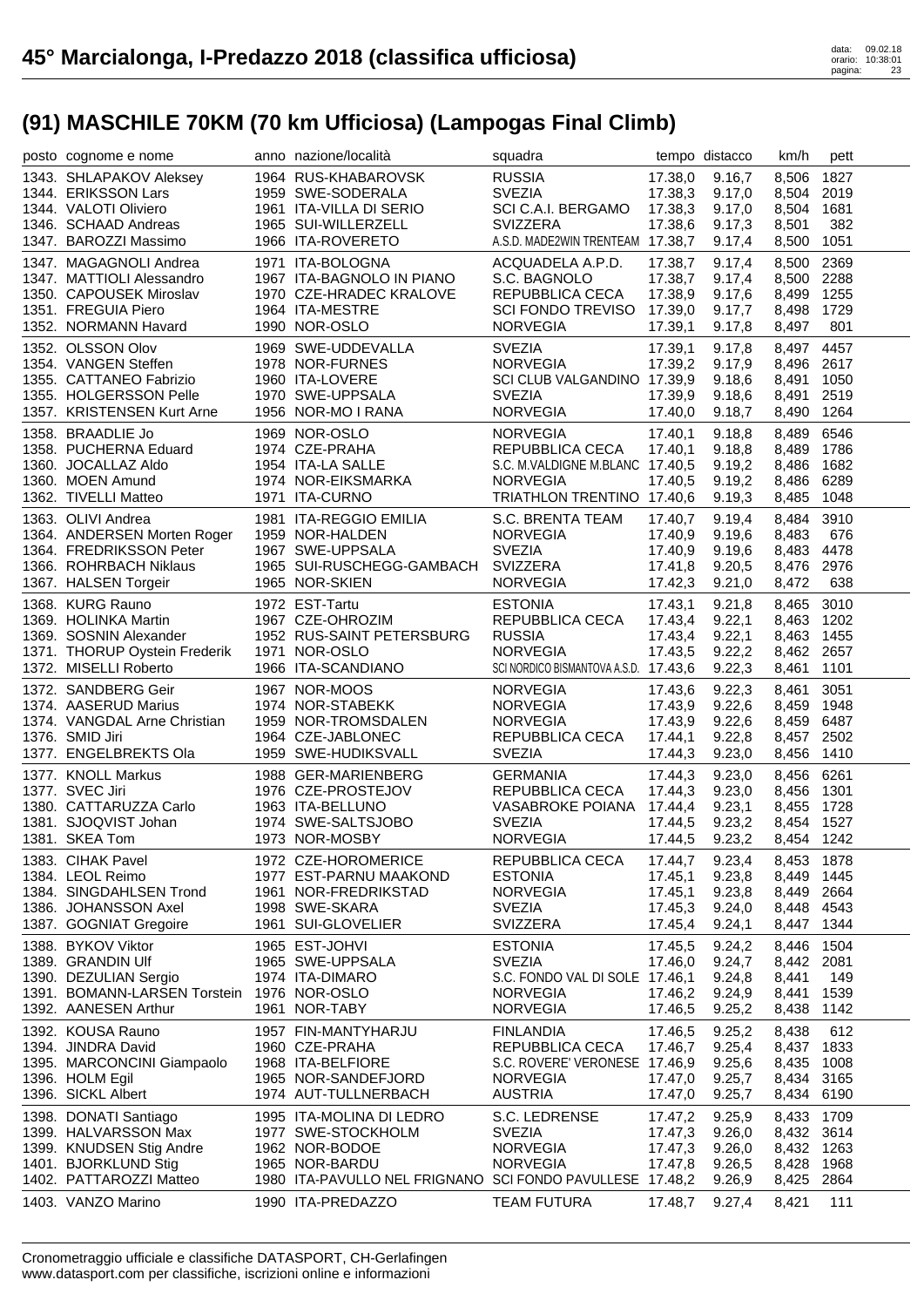| posto cognome e nome                              | anno nazione/località                  | squadra                                  |                    | tempo distacco   | km/h           | pett         |
|---------------------------------------------------|----------------------------------------|------------------------------------------|--------------------|------------------|----------------|--------------|
| 1404. HAKMAN Marcus                               | 1985 SWE-STOCKHOLM                     | <b>SVEZIA</b>                            | 17.49,0            | 9.27,7           | 8,419          | 2065         |
| 1405. MATTEI Michele                              | 1988 ITA-VERLA DI GIOVO                | S.C. VAL DI CEMBRA                       | 17.49,4            | 9.28,1           | 8,415 2320     |              |
| 1405. PHILIPSON Gunnar                            | 1964 SWE-RESO                          | <b>SVEZIA</b>                            | 17.49,4            | 9.28,1           | 8,415          | 3856         |
| 1407. SONDOV Oystese                              | 1962 NOR-DROBAK                        | <b>NORVEGIA</b>                          | 17.49,8            | 9.28,5           | 8,412 3136     |              |
| 1408. MANTOVANI Enrico                            | 1987 ITA-TREGNAGO                      | S.C. ROVERE' VERONESE 17.50,1            |                    | 9.28,8           | 8,410 2265     |              |
|                                                   |                                        |                                          |                    |                  |                |              |
| 1409. STORRO Stein Morten                         | 1970 NOR-OSLO                          | <b>NORVEGIA</b>                          | 17.50,2            | 9.28,9           | 8,409          | 6541         |
| 1410. JANHONEN Kalervo                            | 1960 FIN-KITEE                         | <b>FINLANDIA</b>                         | 17.50,3            | 9.29,0           | 8,408          | 6198         |
| 1411. SOLHEIM Espen                               | 1976 NOR-FLEKKEROY                     | <b>NORVEGIA</b>                          | 17.50,5            | 9.29,2           | 8,407 7054     |              |
| 1412. LINDBORG Lars Erik                          | 1950 SWE-FALUN                         | <b>SVEZIA</b>                            | 17.50,6            | 9.29,3           | 8,406          | 1433         |
| 1413. NORSTEBO Inge                               | 1956 NOR-TRONDHEIM                     | <b>NORVEGIA</b>                          | 17.50,9            | 9.29,6           | 8,404 3038     |              |
| 1414. ENGSTROM Daniel                             | 1975 SWE-JOKKMOKK                      | <b>SVEZIA</b>                            | 17.51,0            | 9.29,7           | 8,403          | 1911         |
| 1415. BROZ Vlastimil                              | 1976 CZE-CESKY TESIN                   | REPUBBLICA CECA                          | 17.51,5            | 9.30,2           | 8,399          | 618          |
| 1416. GATTI Gabriele                              | 1966 ITA-MARCO                         | POLISP. LIZZANELLA                       | 17.51,9            | 9.30,6           | 8,396          | 1092         |
| 1417. STRANDENAES Tallak                          | 1970 NOR-OSLO                          | <b>NORVEGIA</b>                          | 17.52,0            | 9.30,7           | 8,395          | 6737         |
| 1418. BYSTROM Fredrik                             | 1968 SWE-TARNABY                       | <b>SVEZIA</b>                            | 17.52,4            | 9.31,1           | 8,392 3125     |              |
| 1419. KADYSHEV Timur                              | 1965 RUS-MOSCOW                        | <b>RUSSIA</b>                            | 17.52,5            | 9.31,2           | 8,391          | 1370         |
| 1420. HALLSTENSSON Jonas                          | 1971 SWE-DANDERYD                      | <b>SVEZIA</b>                            | 17.52,7            | 9.31,4           | 8,390          | 2705         |
| 1421. AAMISEPP Arno                               | 1991 EST-KIILI                         | <b>ESTONIA</b>                           | 17.53,1            | 9.31,8           | 8,386          | 1215         |
| 1422. LYNGSTAD Kjell                              | 1971 NOR-SKEI                          | <b>NORVEGIA</b>                          | 17.53,2            | 9.31,9           | 8,386          | 1775         |
| 1422. VERZEROLI Luca                              | 1993 ITA-ARDESIO                       | S.C. ARDESIO                             | 17.53,2            | 9.31,9           | 8,386          | 2314         |
| 1424. AXELSSON Thomas                             | 1958 SWE-UPPSALA                       | <b>SVEZIA</b>                            | 17.53,8            | 9.32,5           | 8,381          | 2083         |
| 1425. OLSEN Kurt                                  | 1956 NOR-STORSTEINNES                  | <b>NORVEGIA</b>                          | 17.53,9            | 9.32,6           | 8,380          | 2719         |
| 1426. VELIK Libor                                 | 1966 CZE-USTI NAD LABEM                | REPUBBLICA CECA                          | 17.54,1            | 9.32,8           | 8,379 3292     |              |
| 1427. CAPRI Carlo                                 | 1982 ITA-ROCCA DI MEZZO                | S.C. LA ROCCA                            | 17.54,5            | 9.33,2           | 8,375          | 1064         |
| 1427. TURESSON Isak                               | 1997 SWE-VARBERG                       | <b>SVEZIA</b>                            | 17.54,5            | 9.33,2           | 8,375          | 1379         |
|                                                   |                                        |                                          |                    |                  |                |              |
| 1429. RIISE John Arne                             | 1980 NOR-ALESUND                       | <b>NORVEGIA</b>                          | 17.54,7            | 9.33,4           | 8,374          | 395          |
| 1430. BAECK Mikael                                | 1960 FIN-VORA                          | <b>FINLANDIA</b>                         | 17.54,8            | 9.33,5           | 8,373          | 3758         |
| 1430. VAD Bernt Oyvind                            | 1957 NOR-STORD                         | <b>NORVEGIA</b>                          | 17.54,8            | 9.33,5           | 8,373          | 1854         |
| 1432. DEPAUL Stefan                               | 1987 ITA-MAZZIN                        | <b>BELA LADINIA</b>                      | 17.54,9            | 9.33,6           | 8,372 2246     |              |
| 1432. JOHNSSON Elias                              | 1989 SWE-MALMO                         | <b>SVEZIA</b>                            | 17.54,9            | 9.33,6           | 8,372 3127     |              |
|                                                   |                                        |                                          |                    |                  |                |              |
| 1434. HOSLE Thomas                                | 1967 GER-OY                            | <b>GERMANIA</b>                          | 17.55,0            | 9.33,7           | 8,372 3309     |              |
| 1434. PIHLAJASAARI Kimmo                          | 1968 FIN-TAMPERE                       | <b>FINLANDIA</b>                         | 17.55,0            | 9.33,7           | 8,372 5113     |              |
| 1436. WELPONER Davide                             | 1988 ITA-CAVALESE                      | S.C. MARCIALONGA                         | 17.55,4            | 9.34,1           | 8,368          | 1622         |
| 1437. DE ANGELIS Daniele                          | 1983 ITA-SALUZZO                       | S.C. BUSCA                               | 17.55,6            | 9.34,3           | 8,367          | 2862         |
| 1437. EDER Ewald                                  | 1956 AUT-PEILSTEIN                     | <b>AUSTRIA</b>                           | 17.55,6            | 9.34,3           | 8,367          | 2528         |
|                                                   |                                        |                                          |                    |                  |                |              |
| 1439. MOSBERG Jon<br>1440. BAGAEV Nikita          | 1972 NOR-OSLO<br>1984 RUS-EKATERINBURG | <b>NORVEGIA</b><br><b>RUSSIA</b>         | 17.55,7            | 9.34,4           | 8,366          | 1947<br>1861 |
| 1441. DE BIASIO Mauro                             |                                        |                                          | 17.56,3            | 9.35,0           | 8,361          | 432          |
| 1442. HELLDEN KRISTER Johansson 1965 SWE-BRALANDA | 1960 ITA-PERA DI FASSA                 | <b>TEAM FUTURA</b><br><b>SVEZIA</b>      | 17.56,5<br>17.56,8 | 9.35,2<br>9.35,5 | 8,360<br>8,358 | 1368         |
| 1443. HUSTAD Stale                                | 1974 NOR-TRONDHEIM                     | <b>NORVEGIA</b>                          | 17.56,9            | 9.35,6           | 8,357 2457     |              |
|                                                   |                                        |                                          |                    |                  |                |              |
| 1443. SKAU Rune                                   | 1973 NOR-GRUA                          | <b>NORVEGIA</b>                          | 17.56,9            | 9.35,6           | 8,357 1954     |              |
| 1443. STEINIGEN Andreas                           | 1970 GER-CHEMNITZ                      | <b>GERMANIA</b>                          | 17.56,9            | 9.35,6           | 8,357 6227     |              |
| 1446. TOZZI Pier Francesco                        | 1971 ITA-SUBIACO                       | SPORT CLUB WINTER 17.57,2                |                    | 9.35,9           | 8,354          | 1692         |
| 1447. MENCIK Lukas                                | 1979 CZE-DOBRIS                        | REPUBBLICA CECA                          | 17.57,3            | 9.36,0           | 8,354          | 3000         |
| 1447. PADIVY Richard                              | 1962 CZE-TEHOV                         | REPUBBLICA CECA                          | 17.57,3            | 9.36,0           | 8,354 3716     |              |
| 1449. FOSS Robert                                 | 1972 NOR-UPPLANDS VASBY                | <b>NORVEGIA</b>                          | 17.57,7            | 9.36,4           | 8,351          | 1468         |
| 1450. EKKER Jorgen Messelt                        | 1979 NOR-OSLO                          | <b>NORVEGIA</b>                          | 17.57,9            | 9.36,6           | 8,349          | 3803         |
| 1451. BACKMAN Staffan                             | 1968 FIN-GRANKULLA                     | <b>FINLANDIA</b>                         | 17.58,0            | 9.36,7           | 8,348          | 1316         |
| 1451. VALSECCHI William                           | 1969 ITA-LISSONE                       | POLISPORTIVA TEAM BRIANZA A.S.D. 17.58,0 |                    | 9.36,7           | 8,348          | 404          |
| 1453. BREDESEN Tom                                | 1961 NOR-KRISTIANSAND                  | <b>NORVEGIA</b>                          | 17.58,3            | 9.37,0           | 8,346          | 7055         |
| 1454. HURUM Sverre                                | 1955 NOR-OSLO                          | <b>NORVEGIA</b>                          | 17.58,5            | 9.37,2           | 8,344          | 876          |
| 1455. GISMONDI Giuseppe                           | 1964 ITA-SUBIACO                       | SPORT CLUB WINTER 17.58,7                |                    | 9.37,4           | 8,343          | 1102         |
| 1456. STROMBERG Ake                               | 1953 SWE-UMEA                          | <b>SVEZIA</b>                            | 17.58,8            | 9.37,5           | 8,342          | 1485         |
| 1457. BOLLON Matteo                               | 1997 ITA-CHARVENSOD                    | S.C. GRAN SAN BERNARDO 17.58,9           |                    | 9.37,6           | 8,341          | 6113         |
| 1458. PETTERSEN Finn                              | 1949 NOR-SUNDEBRU                      | <b>NORVEGIA</b>                          | 17.59,2            | 9.37,9           | 8,339          | 3143         |
| 1459. LANGSETH Thomas                             | 1973 NOR-SKI                           | <b>NORVEGIA</b>                          | 17.59,3            | 9.38,0           | 8,338          | 1252         |
| 1460. OINES Torgeir                               | 1974 NOR-BODOE                         | <b>NORVEGIA</b>                          | 17.59,4            | 9.38,1           | 8,337 6478     |              |
| 1461. JINDRA Jan                                  | 1980 CZE-VELKY OSEK                    | REPUBBLICA CECA                          | 17.59,5            | 9.38,2           | 8,337          | 3006         |
| 1462. ANDERSSON Jonas                             | 1968 SWE-HAGFORS                       | <b>SVEZIA</b>                            | 17.59,8            | 9.38,5           | 8,334 1876     |              |
| 1463. LANGELAND Geir                              | 1969 NOR-OSLO                          | <b>NORVEGIA</b>                          | 18.00,1            | 9.38,8           | 8,332          | 4285         |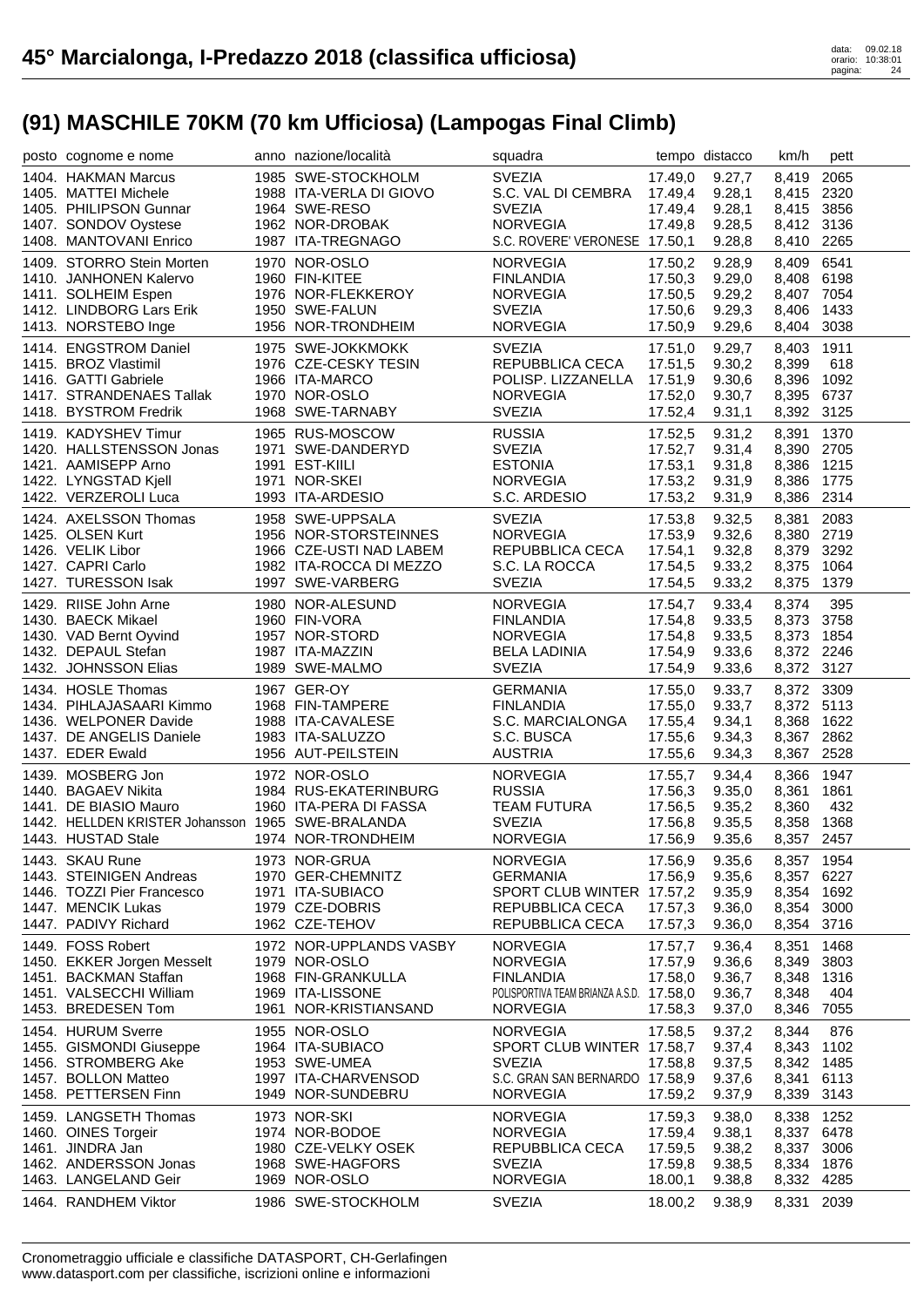| posto cognome e nome                            | anno nazione/località                   | squadra                                   |         | tempo distacco | km/h       | pett        |
|-------------------------------------------------|-----------------------------------------|-------------------------------------------|---------|----------------|------------|-------------|
| 1465. GLEDITSCH Ole Thomas                      | 1983 NOR-OSLO                           | <b>NORVEGIA</b>                           | 18.00,3 | 9.39.0         | 8,331      | 3076        |
| 1466. ENMARK Anders                             | 1961 SWE-GAVLE                          | <b>SVEZIA</b>                             | 18.00,6 | 9.39,3         | 8,328      | 1467        |
| 1467. GIUPPONI Giovanni Pietro                  | 1960 ITA-PIAZZATORRE                    | A.S.D. PIAZZATORRE VALLE BREMBANA 18.00,8 |         | 9.39,5         | 8,327 1017 |             |
| 1468. SINISALO Jarkko                           | 1969 FIN-PALOKKA                        | <b>FINLANDIA</b>                          | 18.00,9 | 9.39,6         | 8,326 2085 |             |
| 1469. HUSTER Mark                               | 1977 GER-FRAUENREUTH                    | <b>GERMANIA</b>                           | 18.01,0 | 9.39,7         | 8,325      | 1397        |
| 1470. HAUKAAS Andreas                           | 1969 NOR-RADAL                          | <b>NORVEGIA</b>                           | 18.01,2 | 9.39,9         | 8,324 7196 |             |
|                                                 |                                         | <b>SVEZIA</b>                             |         |                | 8,324 2547 |             |
| 1470. HERMANSSON Harald<br>1470. OYETVEIT Gaute | 1952 SWE-HILLERSTORP<br>1975 NOR-ROYKEN | <b>NORVEGIA</b>                           | 18.01,2 | 9.39,9         |            | 3034        |
|                                                 | 1966 NOR-OSLO                           |                                           | 18.01,2 | 9.39,9         | 8,324      |             |
| 1473. GROSSO Franco<br>1474. BERGGREN Lars      | 1972 SWE-TULLINGE                       | <b>NORVEGIA</b><br><b>SVEZIA</b>          | 18.01,4 | 9.40,1         | 8,322      | 806<br>6646 |
|                                                 |                                         |                                           | 18.01,5 | 9.40,2         | 8,321      |             |
| 1475. NORMANN Hakon                             | 1993 NOR-OSLO                           | <b>NORVEGIA</b>                           | 18.01,6 | 9.40,3         | 8,321      | 2009        |
| 1476. TOVAZZI Alessandro                        | 1968 ITA-VOLANO                         | <b>G.S. BRENTONICO</b>                    | 18.01,7 | 9.40,4         | 8,320 6179 |             |
| 1477. EEROLA Panu                               | 1973 FIN-KOTKA                          | <b>FINLANDIA</b>                          | 18.01,9 | 9.40,6         | 8,318 1494 |             |
| 1477. HALLBERG Mats                             | 1962 SWE-STOCKHOLM                      | <b>SVEZIA</b>                             | 18.01,9 | 9.40,6         | 8,318 2701 |             |
| 1479. SCHMIDT Stefano                           | 1973 ITA-CASTELLO DI FIEMME             | G.S. CASTELLO DI FIEMME 18.02,0           |         | 9.40,7         | 8,317 2876 |             |
| 1480. HALVORSEN Oystein                         | 1967 NOR-PASSEBEKK                      | <b>NORVEGIA</b>                           | 18.02,4 | 9.41,1         | 8,314 1979 |             |
| 1480. MUELLER Frank                             | 1965 GER-ROSENTHAL BIELATAL GERMANIA    |                                           | 18.02,4 | 9.41,1         | 8,314 6251 |             |
| 1482. WAAS Markko                               | 1968 SWE-BROMMA                         | <b>SVEZIA</b>                             | 18.02,8 | 9.41,5         | 8,311      | 3110        |
| 1483. ROVISI Fabio                              | 1986 SUI-KUSSNACHT                      | <b>SVIZZERA</b>                           | 18.03,2 | 9.41,9         | 8,308      | 5223        |
| 1484. SANTORO Francesco                         | 1974 ITA-VIGO DI FASSA                  | S.S. 3 ESSE SORAGA                        | 18.03,3 | 9.42,0         | 8,307      | 697         |
| 1484. STRAND Bo                                 | 1964 SWE-UPPSALA                        | <b>SVEZIA</b>                             | 18.03,3 | 9.42,0         | 8,307 1495 |             |
| 1486. HUBER Thomas                              | 1968 GER-VILLINGEN                      | <b>GERMANIA</b>                           | 18.03,4 | 9.42,1         | 8,307 1168 |             |
| 1486. KJOLSTAD Stein                            | 1974 NOR-OSLO                           | <b>NORVEGIA</b>                           | 18.03,4 | 9.42,1         | 8,307 1243 |             |
| 1488. SVENDSEN Jakk Vidar                       | 1968 NOR-VENNESLA                       | <b>NORVEGIA</b>                           | 18.03,5 | 9.42,2         | 8,306      | 1241        |
| 1489. PUGNO VANONI Alberto                      | 1958 ITA-MILANO                         | S.C. LIBERTAS SESTO FALC 18.04,2          |         | 9.42,9         | 8,301      | 1608        |
|                                                 |                                         |                                           |         |                |            |             |
| 1490. DOBES Jachym                              | 1996 CZE-Chynice                        | REPUBBLICA CECA                           | 18.04,3 | 9.43,0         | 8,300      | 3012        |
| 1490. LOEWE Andreas                             | 1968 ITA-CAMPITELLO DI FASSA            | BOGN DA NIA VAL DE FASHA 18.04,3          |         | 9.43,0         | 8,300 1627 |             |
| 1492. SOVIK Marius Mathisen                     | 1992 NOR-RYKKINN                        | <b>NORVEGIA</b>                           | 18.04,4 | 9.43,1         | 8,299 2522 |             |
| 1493. EKLUND Douglas                            | 1972 SWE-DJURSHOLM                      | <b>SVEZIA</b>                             | 18.04,6 | 9.43,3         | 8,297 2675 |             |
| 1494. DAHLBERG Erik                             | 1953 SWE-OSTERSUND                      | <b>SVEZIA</b>                             | 18.04,9 | 9.43,6         | 8,295      | 2647        |
| 1495. ARVIDSON Torbjorn                         | 1968 SWE-ABY                            | <b>SVEZIA</b>                             | 18.05,6 | 9.44,3         | 8,290      | 2096        |
| 1496. EVENSEN Rune                              | 1963 NOR-LILLEHAMMER                    | <b>NORVEGIA</b>                           | 18.05,7 | 9.44,4         | 8,289      | 1179        |
| 1497. HERMANSSON Peter                          | 1967 SWE-ALINGSAS                       | <b>SVEZIA</b>                             | 18.05,8 | 9.44,5         | 8,288      | 1489        |
| 1498. LEITE Geir                                | 1968 NOR-SKODJE                         | <b>NORVEGIA</b>                           | 18.05,9 | 9.44,6         | 8,288      | 2698        |
| 1499. BINAR Lubos                               | 1965 CZE-POLICE NAD METUJI              | REPUBBLICA CECA                           | 18.06,0 | 9.44,7         | 8,287 2389 |             |
| 1500. BERGGRAV Dag Henrik                       | 1961 NOR-OSLO                           | <b>NORVEGIA</b>                           | 18.06,1 | 9.44,8         | 8,286      | 1359        |
| 1501. JOHANSSON Hampus                          | 1990 SWE-GOTEBORG                       | <b>SVEZIA</b>                             | 18.06,3 | 9.45,0         | 8,285 2697 |             |
| 1502. KARJALAINEN Antti                         | 1981 FIN-OTAVA                          | <b>FINLANDIA</b>                          | 18.06,9 | 9.45,6         | 8,280 6196 |             |
| 1503. RINDEGREN Sven                            | 1984 SWE-BROMMA                         | <b>SVEZIA</b>                             | 18.07,0 | 9.45,7         | 8,279 2758 |             |
| 1504. MARTIN Tomas                              | 1981 CZE-jilemnice                      | REPUBBLICA CECA                           | 18.07,2 | 9.45,9         | 8,278 6571 |             |
| 1505. AGEDAL Reidar                             | 1967 NOR-BYREMO                         | <b>NORVEGIA</b>                           | 18.07,3 | 9.46,0         | 8,277 3083 |             |
| 1506. GRONQVIST Erik                            | 1969 SWE-UPPSALA                        | <b>SVEZIA</b>                             | 18.07,4 | 9.46,1         | 8,276 2681 |             |
| 1507. KLEM Nikolai                              | 1984 NOR-OSLO                           | <b>NORVEGIA</b>                           | 18.07,6 | 9.46,3         | 8,275 1922 |             |
| 1508. BAKER Luigi                               | 1962 ITA-ROMA                           | S.C. ROMA                                 | 18.07,7 | 9.46,4         | 8,274      | 3433        |
| 1509. MALMBERG Karl Johan                       | 1971 NOR-BILLINGSTAD                    | <b>NORVEGIA</b>                           | 18.07,9 | 9.46,6         | 8,272 2985 |             |
|                                                 |                                         |                                           |         |                |            |             |
| 1510. GROSETH Hans                              | 1946 NOR-OPPDAL                         | <b>NORVEGIA</b>                           | 18.08,6 | 9.47,3         | 8,267      | 1944        |
| 1510. NESI Alessandro                           | 1964 ITA-LUCCA                          | S.C. FOCOLACCIA-LUCCA 18.08,6             |         | 9.47,3         | 8,267 2340 |             |
| 1512. CARBONE Luca                              | 1966 ITA-SESTO FIORENTINO               | BOGN DA NIA VAL DE FASHA 18.08,7          |         | 9.47,4         | 8,266 2326 |             |
| 1513. REINERTSEN Torstein                       | 1971 NOR-TONSBERG                       | <b>NORVEGIA</b>                           | 18.08,8 | 9.47,5         | 8,265      | 1244        |
| 1514. BERGEHAGEN Knut Arne                      | 1988 NOR-LILLEHAMMER                    | <b>NORVEGIA</b>                           | 18.09,2 | 9.47,9         | 8,262      | 1375        |
| 1515. HOLLER Marco                              | 1972 ITA-ALTAVALLE                      | G.S. COSTALTA A.S.D. 18.09,4              |         | 9.48,1         | 8,261      | 3535        |
| 1516. ENGEN Egil                                | 1969 NOR-LANDASBYGDA                    | <b>NORVEGIA</b>                           | 18.09,5 | 9.48,2         | 8,260      | 773         |
| 1517. KOPPELO Tapio                             | 1962 SWE-VARNAMO                        | <b>SVEZIA</b>                             | 18.09,7 | 9.48,4         | 8,259      | 2708        |
| 1517. SKJELBRED Morten                          | 1960 NOR-BODO                           | <b>NORVEGIA</b>                           | 18.09,7 | 9.48,4         | 8,259      | 1867        |
| 1519. HEMMA Lars                                | 1992 NOR-BROTTUM                        | <b>NORVEGIA</b>                           | 18.10,1 | 9.48,8         | 8,256      | 641         |
| 1520. ULLERUD Tage                              | 1971 NOR-BJORKELANGEN                   | <b>NORVEGIA</b>                           | 18.10,4 | 9.49,1         | 8,253      | 1314        |
| 1521. VESTERLUND Hans Goran                     | 1956 SWE-SKELLEFTEHAMN                  | <b>SVEZIA</b>                             | 18.10,7 | 9.49,4         | 8,251      | 1975        |
| 1522. LINELL Mattias                            | 1982 SWE-TROLLHATTAN                    | <b>SVEZIA</b>                             | 18.11,4 | 9.50,1         | 8,246      | 1481        |
| 1523. ARHEIT Richie                             | 1963 GER-WEINGARTEN/BADEN               | <b>GERMANIA</b>                           | 18.11,5 | 9.50,2         | 8,245      | 3582        |
| 1523. MELBY Frank                               | 1959 NOR-TVERLANDET                     | <b>NORVEGIA</b>                           | 18.11,5 | 9.50,2         | 8,245      | 654         |
| 1525. PANKALLA Ralf                             | 1966 SWE-HUSKVARNA                      | <b>SVEZIA</b>                             | 18.11,6 | 9.50,3         | 8,244      | 2629        |
|                                                 |                                         |                                           |         |                |            |             |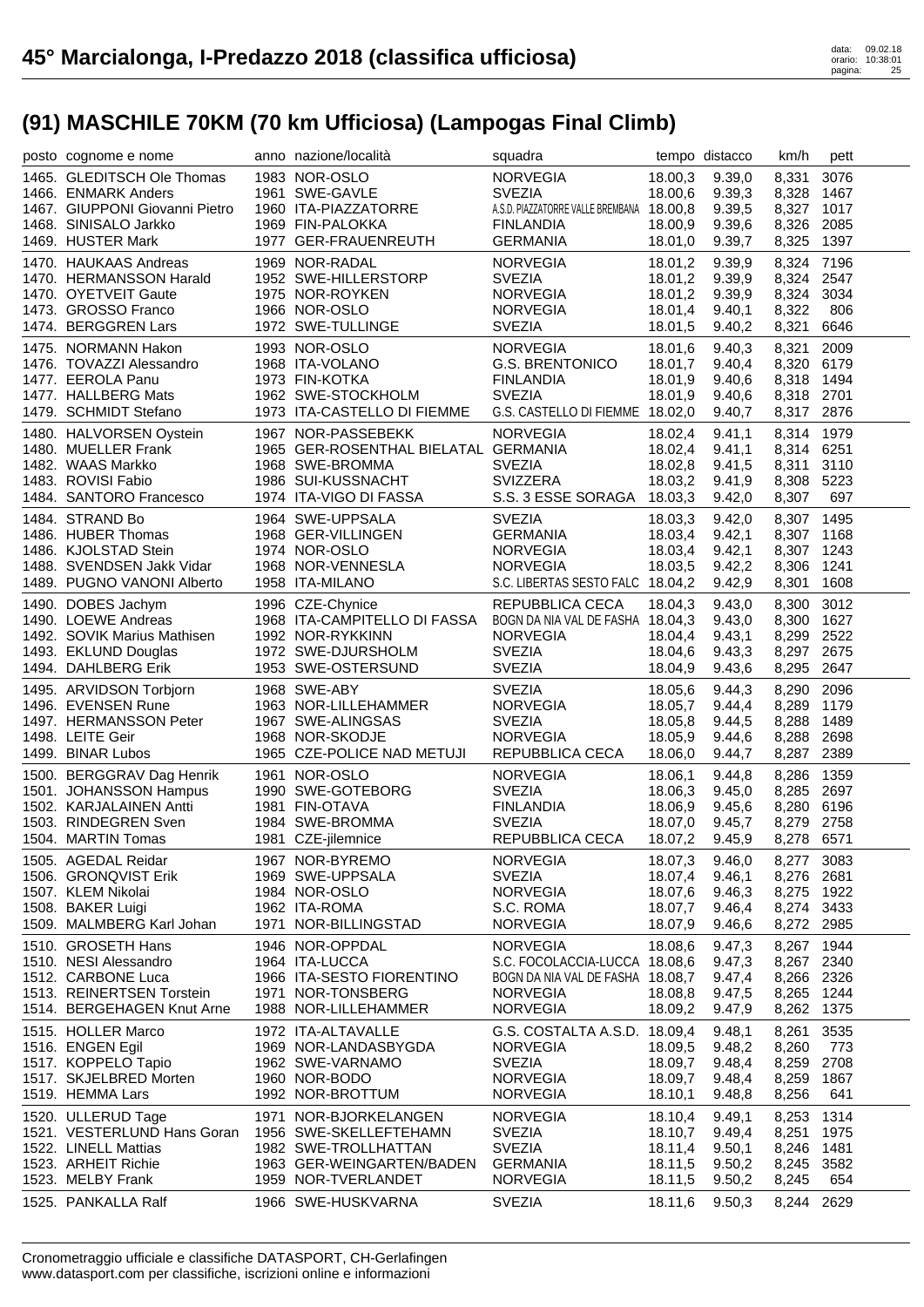| posto cognome e nome                             | anno nazione/località                                       | squadra                                |         | tempo distacco  | km/h       | pett |
|--------------------------------------------------|-------------------------------------------------------------|----------------------------------------|---------|-----------------|------------|------|
| 1526. HANSEN Odd Harry                           | 1957 NOR-BODOE                                              | <b>NORVEGIA</b>                        | 18.11,9 | 9.50,6          | 8,242      | 652  |
| 1527. TURSIC Rolando                             | 1961 SLO-STARI TRG                                          | <b>SLOVENIA</b>                        | 18.12,0 | 9.50,7          | 8,241      | 614  |
| 1528. BERGMAN Marcus                             | 1975 SWE-SOLNA                                              | <b>SVEZIA</b>                          | 18.12,3 | 9.51,0          | 8,239      | 1920 |
| 1529. COSTA Morgan                               | 1968 ITA-ASIAGO                                             | G.S.A. ASIAGO                          | 18.12,5 | 9.51,2          | 8,237      | 2286 |
| 1529. HEMMA Johs                                 | 1963 NOR-BROTTUM                                            | <b>NORVEGIA</b>                        | 18.12,5 | 9.51,2          | 8,237      | 640  |
| 1531. MICH Francesco                             | 1956 ITA-TESERO                                             | <b>U.S. CORNACCI</b>                   | 18.12,9 | 9.51,6          | 8,234      | 442  |
| 1531. NILSSON Jonas                              | 1969 SWE-VADDO                                              | <b>SVEZIA</b>                          | 18.12,9 | 9.51,6          | 8,234      | 7213 |
| 1533. MACAJ Jan                                  | 1980 CZE-LIBEREC                                            | REPUBBLICA CECA                        | 18.13,1 | 9.51,8          | 8,233      | 797  |
| 1534. MULLER Peter                               | 1963 GER-WURZEN                                             | <b>GERMANIA</b>                        | 18.13,2 | 9.51,9          | 8,232      | 2000 |
| 1534. OUVRIER Giuseppe                           | 1960 ITA-COGNE                                              | S.C. GRAN PARADISO 18.13,2             |         | 9.51,9          | 8,232      | 4542 |
| 1536. DEFRANCESCO Fulvio                         | 1966 ITA-PANCHIA'                                           | <b>U.S. LITEGOSA</b>                   | 18.13,3 | 9.52,0          | 8,231      | 3423 |
| 1536. LEHN Bjorn                                 | 1946 NOR-TRONDHEIM                                          | <b>NORVEGIA</b>                        | 18.13,3 | 9.52,0          | 8,231      | 1914 |
| 1536. PELOSO Claudio                             | 1952 ITA-AGORDO                                             | G.S. VV.FF. G.DE VECCHI 18.13,3        |         | 9.52,0          | 8,231      | 1119 |
| 1536. SEDLAK Ales                                | 1988 CZE-SEZIMOVO USTI                                      | REPUBBLICA CECA                        | 18.13,3 | 9.52,0          | 8,231      | 2416 |
| 1540. TUIKKANEN Juha                             | 1967 FIN-JYVASKYLA                                          | <b>FINLANDIA</b>                       | 18.13,6 | 9.52,3          | 8,229      | 893  |
| 1541. STAHLBERG Fredrik                          | 1973 SWE-SANDVIKEN                                          | <b>SVEZIA</b>                          | 18.13,8 | 9.52,5          | 8,228      | 6673 |
| 1542. JOHNSEN Magne                              | 1959 NOR-OSLO                                               | <b>NORVEGIA</b>                        | 18.14,1 | 9.52,8          | 8,225      | 1934 |
| 1542. STAHLBERG Magnus                           | 1975 SWE-gavle                                              | <b>SVEZIA</b>                          | 18.14,1 | 9.52,8          | 8,225      | 1829 |
| 1544. ARGE Virgo                                 | 1978 EST-HARJUMAA                                           | <b>ESTONIA</b>                         | 18.14,3 | 9.53,0          | 8,224      | 1999 |
| 1544. LEFDAL Trond                               | 1971 NOR-NESTTUN                                            | <b>NORVEGIA</b>                        | 18.14,3 | 9.53,0          | 8,224      | 2059 |
| 1544. VILIM Viktar                               | 1960 BLR-Novopolotsk-211440                                 | <b>BIELORUSSIA</b>                     | 18.14,3 | 9.53,0          | 8,224      | 1803 |
| 1547. MICHNA Miroslav                            | 1967 CZE-SUSICE                                             | REPUBBLICA CECA                        | 18.14,4 | 9.53,1          | 8,223      | 5748 |
| 1547. TOMIO Roberto                              | 1992 ITA-LAGO DI TESERO                                     | G.S. CASTELLO DI FIEMME 18.14,4        |         | 9.53,1          | 8,223      | 2589 |
| 1549. GORBACHEV Alexey                           | 1974 RUS-MOSCOW                                             | <b>RUSSIA</b>                          | 18.14,5 | 9.53,2          | 8,222      | 3250 |
| 1550. DAHLE Arne Martin                          | 1951 NOR-BORKENES                                           | <b>NORVEGIA</b>                        | 18.14,7 | 9.53,4          | 8,221      | 1936 |
| 1551. BERTILSON Bo C                             | 1953 SWE-HANDEN                                             | <b>SVEZIA</b>                          | 18.15,0 | 9.53,7          | 8,219      | 7251 |
| 1552. TRONDSEN Eirik Jarl                        | 1969 NOR-OSLO                                               | <b>NORVEGIA</b>                        | 18.15,1 | 9.53,8          | 8,218      | 6540 |
| 1553. PANGRAZZI Massimo                          | 1965 ITA-RABBI                                              | SKI ALP VAL DI SOLE 18.15,2            |         | 9.53,9          | 8,217 2268 |      |
| 1554. BERGH Gerhard G                            | 1967 NOR-OSLO                                               | <b>NORVEGIA</b>                        | 18.15,4 | 9.54,1          | 8,216      | 2622 |
| 1555. BJERKAN Lars                               | 1974 NOR-RANHEIM                                            | <b>NORVEGIA</b>                        | 18.16,4 | 9.55,1          | 8,208      | 6812 |
| 1555. OLOFSSON Christofer                        | 1986 SWE-LIDINGO                                            | <b>SVEZIA</b>                          | 18.16,4 | 9.55,1          | 8,208      | 3738 |
| 1557. WEIGELT Jens                               | 1971 GER-WOLKENSTEIN                                        | <b>GERMANIA</b>                        | 18.16,5 | 9.55,2          | 8,207      | 5073 |
| 1558. BONINSEGNA Stefano                         | 1974 ITA-IMER                                               | U.S. PRIMIERO A.S.D. 18.16,8           |         | 9.55,5          | 8,205      | 2247 |
| 1559. HILLESDAL Magnar                           | 1956 NOR-STORD                                              | <b>NORVEGIA</b>                        | 18.16,9 | 9.55,6          | 8,204      | 1839 |
| 1560. HALVORSEN Stig Henry                       | 1959 NOR-FINNSNES                                           | <b>NORVEGIA</b>                        | 18.17,4 | 9.56,1          | 8,201      | 3647 |
| 1561. KOSKINEN Vesa Pekka                        | 1977 FIN-KOKEMAKI                                           | <b>FINLANDIA</b>                       | 18.17,6 | 9.56,3          | 8,199      | 1550 |
| 1562. REINHARDT Salve                            | 1952 NOR-KRISTIANSAND                                       | <b>NORVEGIA</b>                        | 18.17,7 | 9.56,4          | 8,198 2727 |      |
| 1563. BASTIANELLO Claudio                        | 1957 ITA-TEOLO                                              | SCI NORDICO TERME EUGANEE A.D. 18.17,8 |         | 9.56,5          | 8,198      | 1143 |
| 1564. GIOVANNINI Donato                          | 1964 ITA-BASELGA DI PINE'                                   | G.S. COSTALTA A.S.D. 18.17,9           |         | 9.56,6          | 8,197 1133 |      |
| 1565. LOSS Rolando                               | 1965 ITA-Primiero San Martino di Castrozza S.C. MARCIALONGA |                                        | 18.18,9 | 9.57,6          | 8,190 2316 |      |
| 1566. CICCHETTI Giuseppe                         | 1952 ITA-SASSA                                              | S.C. GRAN SASSO                        | 18.19,3 | 9.58,0          | 8,187 1712 |      |
| 1567. HANGERAAS Kjell Petter Olsen 1965 NOR-OSLO |                                                             | <b>NORVEGIA</b>                        | 18.19,4 | 9.58,1          | 8,186 2037 |      |
| 1568. BORGE Jonas                                | 1981 NOR-OSLO                                               | <b>NORVEGIA</b>                        | 18.19,8 | 9.58,5          | 8,183 7001 |      |
| 1569. HANSSON Johan                              | 1992 SWE-Karlstad                                           | <b>SVEZIA</b>                          | 18.20,1 | 9.58,8          | 8,181      | 1224 |
| 1569. HOYESEN John Alfred                        | 1981 NOR-NES VERK                                           | <b>NORVEGIA</b>                        | 18.20,1 | 9.58,8          | 8,181      | 2645 |
| 1569. HUKKA Jari                                 | 1959 FIN-PUUMALA                                            | <b>FINLANDIA</b>                       | 18.20,1 | 9.58,8          | 8,181      | 1166 |
| 1572. DESILVESTRO Ivan                           | 1989 ITA-FORNO DI MOENA                                     | <b>TEAM FUTURA</b>                     | 18.20,4 | 9.59,1          | 8,178      | 2818 |
| 1573. SOLLI Kjetil                               | 1972 NOR-RAADE                                              | <b>NORVEGIA</b>                        | 18.20,6 | 9.59,3          | 8,177      | 6344 |
| 1574. KANTO Mika                                 | 1968 FIN-PORI                                               | <b>FINLANDIA</b>                       | 18.20,9 | 9.59,6          | 8,175      | 7036 |
| 1574. SEYFFARTH Torstein                         | 1956 NOR-MANDAL                                             | <b>NORVEGIA</b>                        | 18.20,9 | 9.59,6          | 8,175      | 6769 |
| 1576. FAGGIO Aurelio                             | 1976 ITA-CHIUSA DI PESIO                                    | S.C. VALLE PESIO                       | 18.21,1 | 9.59,8          | 8,173      | 5950 |
| 1577. STRAND Albert                              | 1961 NOR-TRONDHEIM                                          | <b>NORVEGIA</b>                        |         | 18.21,5 10.00,2 | 8,170      | 1195 |
| 1578. ZEMAN Petr                                 | 1965 CZE-HRADEC KRALOVE                                     | REPUBBLICA CECA                        |         | 18.21,9 10.00,6 | 8,167      | 3608 |
| 1579. POLESANA Nicola                            | 1964 ITA-CAVALESE                                           | U.S. LAVAZE'                           |         | 18.22,0 10.00,7 | 8,166      | 1036 |
| 1580. BORRESEN Torstein                          | 1973 NOR-ASKER                                              | <b>NORVEGIA</b>                        |         | 18.22,1 10.00,8 | 8,166      | 7120 |
| 1580. LUBOZ Attilio                              | 1958 ITA-SAINT PIERRE                                       | S.C. VALSAVARENCHE 18.22,1 10.00,8     |         |                 | 8,166      | 1154 |
| 1582. ERIKSSON Andreas                           | 1978 SWE-ALUNDA                                             | <b>SVEZIA</b>                          |         | 18.22,2 10.00,9 | 8,165      | 2301 |
| 1582. GONNER Eckehard                            | 1958 GER-SAINT GEORGEN SCHWARZWAL GERMANIA                  |                                        |         | 18.22,2 10.00,9 | 8,165      | 6807 |
| 1584. WALLIN Henrik                              | 1969 SWE-SARO                                               | <b>SVEZIA</b>                          |         | 18.22,4 10.01,1 | 8,164      | 1420 |
| 1585. CALEGARI Fabrizio                          | 1965 ITA-BERGAMO                                            | S.C. RONCOBELLO                        |         | 18.23,0 10.01,7 | 8,159      | 3477 |
| 1585. TVEITEN Olav                               | 1972 NOR-VEGAARDSHEI                                        | <b>NORVEGIA</b>                        |         | 18.23,0 10.01,7 | 8,159      | 1294 |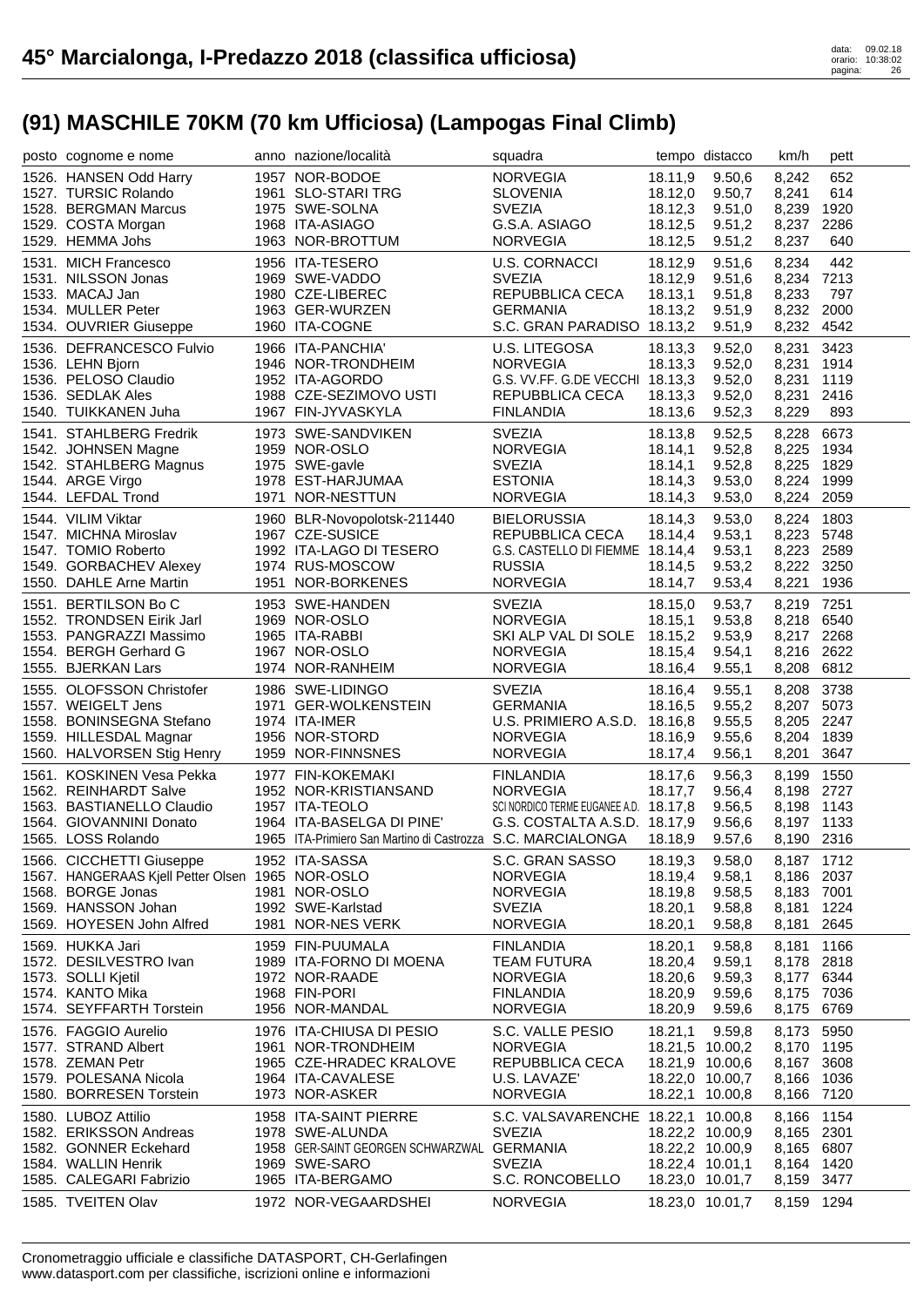| 1587. SUNDBERG Fredrik<br>1974 SWE-LINDKOPING<br><b>SVEZIA</b><br>18.23,1 10.01,8<br>762<br>8,158<br>S.C. MARCIALONGA<br>1047<br>1588. MORELATO Stefano<br>1971 ITA-TRENTO<br>18.23,6 10.02,3<br>8,155<br>1980 ITA-MOLINA DI FIEMME<br>18.23,7 10.02,4<br>1620<br>1589. DALLENOGARE Romi Alex<br>S.C. MARCIALONGA<br>8,154<br>1590. GERVASONI Giovanni<br>18.23,8 10.02,5<br>1054<br>1965 ITA-PIAZZA BREMBANA<br>S.C. RONCOBELLO<br>8,153<br>1591. DALLE MULLE Luciano<br>1952 ITA-CANAZEI<br>18.23,9 10.02,6<br>358<br><b>SKI TEAM FASSA</b><br>8,152<br>8,152 6039<br>1592. MORSTABILINI Andrea<br>1998 ITA-ARDESIO<br>S.C. MARCIALONGA<br>18.24,0 10.02,7<br><b>SVEZIA</b><br>8,149 3190<br>1593. GILDEVALL Magnus<br>1967 SWE-MOLNDAL<br>18.24,3 10.03,0<br><b>FINLANDIA</b><br>8,149 7216<br>1593. KANGASNIEMI Jari<br>1968 FIN-OULU<br>18.24,3 10.03,0<br>1965 ITA-ALTOPIANO DELLA VIGOLANA S.C. VIGOLO VATTARO 18.24,4 10.03,1<br>1094<br>1595. COSER Michele<br>8,149<br><b>SVEZIA</b><br>1962<br>1596. SEGERSSON Magnus<br>1963 SWE-TRANAS<br>18.24,5 10.03,2<br>8,148<br>1748<br>1967 ITA-ALDENO<br>A.S.D. MADE2WIN TRENTEAM 18.24,6 10.03,3<br>1597. TURATO Gian Luca<br>8,147<br>1598. PIRLETTI Matteo<br>1994 ITA-BRANZI<br>S.C. RONCOBELLO<br>18.24,7 10.03,4<br>8.147 1056<br>8,146 5532<br>1599. TIIVOJA Talis<br>1992 EST-Tallinn<br><b>ESTONIA</b><br>18.24,8 10.03,5<br>1972 NOR-RAHOLT<br><b>NORVEGIA</b><br>8,145 2563<br>1600. JAKOBSEN Espen<br>18.24,9 10.03,6<br>1982 SLO-HRUSICA<br><b>SLOVENIA</b><br>18.24,9 10.03,6<br>8,145 6183<br>1600. NOVAK Bojan<br>8,144 1447<br>1961 SWE-STOCKSUND<br><b>SVEZIA</b><br>1602. HOLM Bjorn<br>18.25,0 10.03,7<br>18.25,1 10.03,8<br>1603. MEHTONEN Marko<br>1966 FIN-AHTARI<br><b>FINLANDIA</b><br>8,144<br>1888<br><b>NORVEGIA</b><br>18.25,1 10.03,8<br>8,144 1281<br>1603. SLINNING Helge<br>1960 NOR-GJETTUM<br>18.25,2 10.03,9<br>1055<br>1605. PIRLETTI Nicola<br>1991 ITA-BRANZI<br>S.C. RONCOBELLO<br>8,143<br>E.N.A.L. SPORT VILLAGA 18.25,3 10.04,0<br>1751<br>1606. SCOPEL Nicola<br>1991 ITA-FELTRE<br>8,142<br>2342<br>1607. FOLCO Mauro<br>1972 ITA-PORTE<br>ASD TEAM NUOVI TRAGUARDI 18.25,4 10.04,1<br>8.141<br>1607. LIIVA Hanno<br>1979 EST-TALLINN<br><b>ESTONIA</b><br>2033<br>18.25,4 10.04,1<br>8,141<br>1609. PETTERSEN Jon Lauvland<br><b>NORVEGIA</b><br>18.25,5 10.04,2<br>1554<br>1975 NOR-HAMMERFEST<br>8,141<br>1610. HUHTALA Janne<br>1972 SWE-LILLA EDET<br><b>SVEZIA</b><br>18.25,7 10.04,4<br>8,139<br>3043<br>1611. KRUPNOV Nikolai<br>1957 RUS-MOSCOW<br><b>RUSSIA</b><br>8,137 1446<br>18.26,0 10.04,7<br>1612. TULOKAS Jyrki<br>1975 FIN-ESPOO<br>846<br><b>FINLANDIA</b><br>18.26,1 10.04,8<br>8,136<br>1131<br>1613. CHASTAN William<br>1961 FRA-HYET<br><b>FRANCIA</b><br>18.26,5 10.05,2<br>8,133<br>1613. SIVERTSEN Hakon<br>1955 NOR-BODOE<br>18.26,5 10.05,2<br>8,133<br>1866<br><b>NORVEGIA</b><br>1615. RUCK Daniel<br>1977 CZE-PRAHA<br>18.26,8 10.05,5<br>1805<br>REPUBBLICA CECA<br>8,131<br>1959 NOR-OSLO<br><b>NORVEGIA</b><br>1336<br>1616. MIKKELSEN Per Erling<br>18.27,3 10.06,0<br>8,127<br>1617. OESTBY Paul Haavard<br>1974 NOR-OSLO<br><b>NORVEGIA</b><br>82<br>18.27,4 10.06,1<br>8,127<br>1956 ITA-ROCCA PIETORE<br>407<br>1618. SOMMAVILLA Roberto<br><b>TEAM FUTURA</b><br>18.27,8 10.06,5<br>8,124<br>538<br>1619. LONGA Arno<br>1956 ITA-LIVIGNO<br>S.C. LIVIGNO<br>18.27,9 10.06,6<br>8,123<br>1620. BRAATEN LARSSEN Even<br>1985 NOR-KRISTIANSAND<br><b>NORVEGIA</b><br>8,122<br>6393<br>18.28,0 10.06,7<br>1620. MADSSEN Eiliv<br>1970 NOR-OSLO<br><b>NORVEGIA</b><br>3288<br>18.28,0 10.06,7<br>8,122<br>1955 ITA-SAN CRISTOFORO DI PERGINE G.S.A. POVO<br>1622. REICH Alessandro<br>699<br>18.28,3 10.07,0<br>8,120<br>8,119 2929<br>1623. CORALLINO Davide<br>1977 ITA-VERCELLI<br>S.C. BIELLA<br>18.28,5 10.07,2<br>1949 NOR-HEIMDAL<br><b>NORVEGIA</b><br>1881<br>1624. ISRAELSEN Terje<br>18.28,9 10.07,6<br>8,116<br><b>NORVEGIA</b><br>1624. SUNDSTROM Erlend<br>1970 NOR-TROMSO<br>18.28,9 10.07,6<br>8,116 4213<br>1967 ITA-RONCOBELLO<br>S.C. RONCOBELLO<br>1626. MILESI Emiliano<br>18.29,0 10.07,7<br>8,115 1053<br>1627. GERBER Willy<br>1950 SUI-ADLISWIL<br><b>SVIZZERA</b><br>8,114 2752<br>18.29,1 10.07,8<br>1628. JACOBSSON Erik<br><b>SVEZIA</b><br>1974 SWE-VADSTENA<br>18.29,3 10.08,0<br>8,113 2710<br>1628. PAOLIN Maurizio<br>1952 ITA-FALCADE<br>U.S. VAL PADOLA<br>18.29,3 10.08,0<br>8,113 1663<br>1325<br>1630. LIA Rune<br>1958 NOR-MANDAL<br><b>NORVEGIA</b><br>18.29,6 10.08,3<br>8,111<br>1631. STROM Patrik<br>1966 SWE-SOLLENTUNA<br><b>SVEZIA</b><br>18.29,8 10.08,5<br>1916<br>8,109<br>1979 NOR-OSLO<br>2656<br>1631. TVENGE Magnus<br><b>NORVEGIA</b><br>18.29,8 10.08,5<br>8,109<br>1633. DYSVIK Anders<br>3824<br>1973 NOR-HVALSTAD<br><b>NORVEGIA</b><br>18.30,0 10.08,7<br>8,108<br>1800<br>1634. WIESER Markus<br>1973 AUT-Lilienfeld<br><b>AUSTRIA</b><br>18.30,3 10.09,0<br>8,105<br>1967 NOR-ASKIM<br>1895<br>1635. NYGARD RUNE Petter<br><b>NORVEGIA</b><br>18.30,4 10.09,1<br>8,105<br>1636. CARLSSON Robert<br>1954 SWE-ORNSKOLDSVIK<br><b>SVEZIA</b><br>18.30,6 10.09,3<br>8,103<br>730<br>1637. KALLERUD Anders<br><b>NORVEGIA</b><br>1986<br>1965 NOR-BEKKESTUA<br>18.31,0 10.09,7<br>8,100<br>2806<br>1637. PELUCCHI Fabio<br>1995 ITA-SEREGNO<br>G.S. I CAMOSCI<br>18.31,0 10.09,7<br>8,100<br>18.31,2 10.09,9<br>1785<br>1639. KOURIM Bohumil<br>1963 CZE-PARDUBICE<br>REPUBBLICA CECA<br>8,099<br>1640. MARSKAR Oyvind<br>1981 NOR-HARSTAD<br><b>NORVEGIA</b><br>18.31,3 10.10,0<br>8,098<br>3750<br>2616<br>1641. CARLANDER Anders<br>1976 SWE-VARGARDA<br><b>SVEZIA</b><br>18.31,5 10.10,2<br>8,097<br>1641. FAER Andrey<br>1974 RUS-TVER<br><b>RUSSIA</b><br>6620<br>18.31,5 10.10,2<br>8,097<br>1955 ITA-PONTE SAN PIETRO<br>S.C. SCHILPARIO<br>3517<br>1643. BREMBILLA Franco<br>18.31,6 10.10,3<br>8,096<br>1643. MOLA Marco<br>1961 ITA-ROMA<br>S.C. ROMA<br>18.31,6 10.10,3<br>8,096<br>3548<br><b>SVEZIA</b><br>3008<br>1645. WESTBERG Robin<br>1990 SWE-GOTEBORG<br>18.31,8 10.10,5<br>8,094<br>1646. SANDBERG Christian Fredrik 1984 NOR-OSLO<br><b>NORVEGIA</b><br>8,094<br>1405<br>18.31,9 10.10,6<br>1647. LACHMANN Hynek<br>1972 CZE-Praha<br>REPUBBLICA CECA<br>6641<br>18.32,4 10.11,1<br>8,090 | posto cognome e nome | anno nazione/località | squadra | tempo distacco | km/h | pett |
|------------------------------------------------------------------------------------------------------------------------------------------------------------------------------------------------------------------------------------------------------------------------------------------------------------------------------------------------------------------------------------------------------------------------------------------------------------------------------------------------------------------------------------------------------------------------------------------------------------------------------------------------------------------------------------------------------------------------------------------------------------------------------------------------------------------------------------------------------------------------------------------------------------------------------------------------------------------------------------------------------------------------------------------------------------------------------------------------------------------------------------------------------------------------------------------------------------------------------------------------------------------------------------------------------------------------------------------------------------------------------------------------------------------------------------------------------------------------------------------------------------------------------------------------------------------------------------------------------------------------------------------------------------------------------------------------------------------------------------------------------------------------------------------------------------------------------------------------------------------------------------------------------------------------------------------------------------------------------------------------------------------------------------------------------------------------------------------------------------------------------------------------------------------------------------------------------------------------------------------------------------------------------------------------------------------------------------------------------------------------------------------------------------------------------------------------------------------------------------------------------------------------------------------------------------------------------------------------------------------------------------------------------------------------------------------------------------------------------------------------------------------------------------------------------------------------------------------------------------------------------------------------------------------------------------------------------------------------------------------------------------------------------------------------------------------------------------------------------------------------------------------------------------------------------------------------------------------------------------------------------------------------------------------------------------------------------------------------------------------------------------------------------------------------------------------------------------------------------------------------------------------------------------------------------------------------------------------------------------------------------------------------------------------------------------------------------------------------------------------------------------------------------------------------------------------------------------------------------------------------------------------------------------------------------------------------------------------------------------------------------------------------------------------------------------------------------------------------------------------------------------------------------------------------------------------------------------------------------------------------------------------------------------------------------------------------------------------------------------------------------------------------------------------------------------------------------------------------------------------------------------------------------------------------------------------------------------------------------------------------------------------------------------------------------------------------------------------------------------------------------------------------------------------------------------------------------------------------------------------------------------------------------------------------------------------------------------------------------------------------------------------------------------------------------------------------------------------------------------------------------------------------------------------------------------------------------------------------------------------------------------------------------------------------------------------------------------------------------------------------------------------------------------------------------------------------------------------------------------------------------------------------------------------------------------------------------------------------------------------------------------------------------------------------------------------------------------------------------------------------------------------------------------------------------------------------------------------------------------------------------------------------------------------------------------------------------------------------------------------------------------------------------------------------------------------------------------------------------------------------------------------------------------------------------------------------------------------------------------------------------------------------------------------------------------------|----------------------|-----------------------|---------|----------------|------|------|
|                                                                                                                                                                                                                                                                                                                                                                                                                                                                                                                                                                                                                                                                                                                                                                                                                                                                                                                                                                                                                                                                                                                                                                                                                                                                                                                                                                                                                                                                                                                                                                                                                                                                                                                                                                                                                                                                                                                                                                                                                                                                                                                                                                                                                                                                                                                                                                                                                                                                                                                                                                                                                                                                                                                                                                                                                                                                                                                                                                                                                                                                                                                                                                                                                                                                                                                                                                                                                                                                                                                                                                                                                                                                                                                                                                                                                                                                                                                                                                                                                                                                                                                                                                                                                                                                                                                                                                                                                                                                                                                                                                                                                                                                                                                                                                                                                                                                                                                                                                                                                                                                                                                                                                                                                                                                                                                                                                                                                                                                                                                                                                                                                                                                                                                                                                                                                                                                                                                                                                                                                                                                                                                                                                                                                                                                                                                  |                      |                       |         |                |      |      |
|                                                                                                                                                                                                                                                                                                                                                                                                                                                                                                                                                                                                                                                                                                                                                                                                                                                                                                                                                                                                                                                                                                                                                                                                                                                                                                                                                                                                                                                                                                                                                                                                                                                                                                                                                                                                                                                                                                                                                                                                                                                                                                                                                                                                                                                                                                                                                                                                                                                                                                                                                                                                                                                                                                                                                                                                                                                                                                                                                                                                                                                                                                                                                                                                                                                                                                                                                                                                                                                                                                                                                                                                                                                                                                                                                                                                                                                                                                                                                                                                                                                                                                                                                                                                                                                                                                                                                                                                                                                                                                                                                                                                                                                                                                                                                                                                                                                                                                                                                                                                                                                                                                                                                                                                                                                                                                                                                                                                                                                                                                                                                                                                                                                                                                                                                                                                                                                                                                                                                                                                                                                                                                                                                                                                                                                                                                                  |                      |                       |         |                |      |      |
|                                                                                                                                                                                                                                                                                                                                                                                                                                                                                                                                                                                                                                                                                                                                                                                                                                                                                                                                                                                                                                                                                                                                                                                                                                                                                                                                                                                                                                                                                                                                                                                                                                                                                                                                                                                                                                                                                                                                                                                                                                                                                                                                                                                                                                                                                                                                                                                                                                                                                                                                                                                                                                                                                                                                                                                                                                                                                                                                                                                                                                                                                                                                                                                                                                                                                                                                                                                                                                                                                                                                                                                                                                                                                                                                                                                                                                                                                                                                                                                                                                                                                                                                                                                                                                                                                                                                                                                                                                                                                                                                                                                                                                                                                                                                                                                                                                                                                                                                                                                                                                                                                                                                                                                                                                                                                                                                                                                                                                                                                                                                                                                                                                                                                                                                                                                                                                                                                                                                                                                                                                                                                                                                                                                                                                                                                                                  |                      |                       |         |                |      |      |
|                                                                                                                                                                                                                                                                                                                                                                                                                                                                                                                                                                                                                                                                                                                                                                                                                                                                                                                                                                                                                                                                                                                                                                                                                                                                                                                                                                                                                                                                                                                                                                                                                                                                                                                                                                                                                                                                                                                                                                                                                                                                                                                                                                                                                                                                                                                                                                                                                                                                                                                                                                                                                                                                                                                                                                                                                                                                                                                                                                                                                                                                                                                                                                                                                                                                                                                                                                                                                                                                                                                                                                                                                                                                                                                                                                                                                                                                                                                                                                                                                                                                                                                                                                                                                                                                                                                                                                                                                                                                                                                                                                                                                                                                                                                                                                                                                                                                                                                                                                                                                                                                                                                                                                                                                                                                                                                                                                                                                                                                                                                                                                                                                                                                                                                                                                                                                                                                                                                                                                                                                                                                                                                                                                                                                                                                                                                  |                      |                       |         |                |      |      |
|                                                                                                                                                                                                                                                                                                                                                                                                                                                                                                                                                                                                                                                                                                                                                                                                                                                                                                                                                                                                                                                                                                                                                                                                                                                                                                                                                                                                                                                                                                                                                                                                                                                                                                                                                                                                                                                                                                                                                                                                                                                                                                                                                                                                                                                                                                                                                                                                                                                                                                                                                                                                                                                                                                                                                                                                                                                                                                                                                                                                                                                                                                                                                                                                                                                                                                                                                                                                                                                                                                                                                                                                                                                                                                                                                                                                                                                                                                                                                                                                                                                                                                                                                                                                                                                                                                                                                                                                                                                                                                                                                                                                                                                                                                                                                                                                                                                                                                                                                                                                                                                                                                                                                                                                                                                                                                                                                                                                                                                                                                                                                                                                                                                                                                                                                                                                                                                                                                                                                                                                                                                                                                                                                                                                                                                                                                                  |                      |                       |         |                |      |      |
|                                                                                                                                                                                                                                                                                                                                                                                                                                                                                                                                                                                                                                                                                                                                                                                                                                                                                                                                                                                                                                                                                                                                                                                                                                                                                                                                                                                                                                                                                                                                                                                                                                                                                                                                                                                                                                                                                                                                                                                                                                                                                                                                                                                                                                                                                                                                                                                                                                                                                                                                                                                                                                                                                                                                                                                                                                                                                                                                                                                                                                                                                                                                                                                                                                                                                                                                                                                                                                                                                                                                                                                                                                                                                                                                                                                                                                                                                                                                                                                                                                                                                                                                                                                                                                                                                                                                                                                                                                                                                                                                                                                                                                                                                                                                                                                                                                                                                                                                                                                                                                                                                                                                                                                                                                                                                                                                                                                                                                                                                                                                                                                                                                                                                                                                                                                                                                                                                                                                                                                                                                                                                                                                                                                                                                                                                                                  |                      |                       |         |                |      |      |
|                                                                                                                                                                                                                                                                                                                                                                                                                                                                                                                                                                                                                                                                                                                                                                                                                                                                                                                                                                                                                                                                                                                                                                                                                                                                                                                                                                                                                                                                                                                                                                                                                                                                                                                                                                                                                                                                                                                                                                                                                                                                                                                                                                                                                                                                                                                                                                                                                                                                                                                                                                                                                                                                                                                                                                                                                                                                                                                                                                                                                                                                                                                                                                                                                                                                                                                                                                                                                                                                                                                                                                                                                                                                                                                                                                                                                                                                                                                                                                                                                                                                                                                                                                                                                                                                                                                                                                                                                                                                                                                                                                                                                                                                                                                                                                                                                                                                                                                                                                                                                                                                                                                                                                                                                                                                                                                                                                                                                                                                                                                                                                                                                                                                                                                                                                                                                                                                                                                                                                                                                                                                                                                                                                                                                                                                                                                  |                      |                       |         |                |      |      |
|                                                                                                                                                                                                                                                                                                                                                                                                                                                                                                                                                                                                                                                                                                                                                                                                                                                                                                                                                                                                                                                                                                                                                                                                                                                                                                                                                                                                                                                                                                                                                                                                                                                                                                                                                                                                                                                                                                                                                                                                                                                                                                                                                                                                                                                                                                                                                                                                                                                                                                                                                                                                                                                                                                                                                                                                                                                                                                                                                                                                                                                                                                                                                                                                                                                                                                                                                                                                                                                                                                                                                                                                                                                                                                                                                                                                                                                                                                                                                                                                                                                                                                                                                                                                                                                                                                                                                                                                                                                                                                                                                                                                                                                                                                                                                                                                                                                                                                                                                                                                                                                                                                                                                                                                                                                                                                                                                                                                                                                                                                                                                                                                                                                                                                                                                                                                                                                                                                                                                                                                                                                                                                                                                                                                                                                                                                                  |                      |                       |         |                |      |      |
|                                                                                                                                                                                                                                                                                                                                                                                                                                                                                                                                                                                                                                                                                                                                                                                                                                                                                                                                                                                                                                                                                                                                                                                                                                                                                                                                                                                                                                                                                                                                                                                                                                                                                                                                                                                                                                                                                                                                                                                                                                                                                                                                                                                                                                                                                                                                                                                                                                                                                                                                                                                                                                                                                                                                                                                                                                                                                                                                                                                                                                                                                                                                                                                                                                                                                                                                                                                                                                                                                                                                                                                                                                                                                                                                                                                                                                                                                                                                                                                                                                                                                                                                                                                                                                                                                                                                                                                                                                                                                                                                                                                                                                                                                                                                                                                                                                                                                                                                                                                                                                                                                                                                                                                                                                                                                                                                                                                                                                                                                                                                                                                                                                                                                                                                                                                                                                                                                                                                                                                                                                                                                                                                                                                                                                                                                                                  |                      |                       |         |                |      |      |
|                                                                                                                                                                                                                                                                                                                                                                                                                                                                                                                                                                                                                                                                                                                                                                                                                                                                                                                                                                                                                                                                                                                                                                                                                                                                                                                                                                                                                                                                                                                                                                                                                                                                                                                                                                                                                                                                                                                                                                                                                                                                                                                                                                                                                                                                                                                                                                                                                                                                                                                                                                                                                                                                                                                                                                                                                                                                                                                                                                                                                                                                                                                                                                                                                                                                                                                                                                                                                                                                                                                                                                                                                                                                                                                                                                                                                                                                                                                                                                                                                                                                                                                                                                                                                                                                                                                                                                                                                                                                                                                                                                                                                                                                                                                                                                                                                                                                                                                                                                                                                                                                                                                                                                                                                                                                                                                                                                                                                                                                                                                                                                                                                                                                                                                                                                                                                                                                                                                                                                                                                                                                                                                                                                                                                                                                                                                  |                      |                       |         |                |      |      |
|                                                                                                                                                                                                                                                                                                                                                                                                                                                                                                                                                                                                                                                                                                                                                                                                                                                                                                                                                                                                                                                                                                                                                                                                                                                                                                                                                                                                                                                                                                                                                                                                                                                                                                                                                                                                                                                                                                                                                                                                                                                                                                                                                                                                                                                                                                                                                                                                                                                                                                                                                                                                                                                                                                                                                                                                                                                                                                                                                                                                                                                                                                                                                                                                                                                                                                                                                                                                                                                                                                                                                                                                                                                                                                                                                                                                                                                                                                                                                                                                                                                                                                                                                                                                                                                                                                                                                                                                                                                                                                                                                                                                                                                                                                                                                                                                                                                                                                                                                                                                                                                                                                                                                                                                                                                                                                                                                                                                                                                                                                                                                                                                                                                                                                                                                                                                                                                                                                                                                                                                                                                                                                                                                                                                                                                                                                                  |                      |                       |         |                |      |      |
|                                                                                                                                                                                                                                                                                                                                                                                                                                                                                                                                                                                                                                                                                                                                                                                                                                                                                                                                                                                                                                                                                                                                                                                                                                                                                                                                                                                                                                                                                                                                                                                                                                                                                                                                                                                                                                                                                                                                                                                                                                                                                                                                                                                                                                                                                                                                                                                                                                                                                                                                                                                                                                                                                                                                                                                                                                                                                                                                                                                                                                                                                                                                                                                                                                                                                                                                                                                                                                                                                                                                                                                                                                                                                                                                                                                                                                                                                                                                                                                                                                                                                                                                                                                                                                                                                                                                                                                                                                                                                                                                                                                                                                                                                                                                                                                                                                                                                                                                                                                                                                                                                                                                                                                                                                                                                                                                                                                                                                                                                                                                                                                                                                                                                                                                                                                                                                                                                                                                                                                                                                                                                                                                                                                                                                                                                                                  |                      |                       |         |                |      |      |
|                                                                                                                                                                                                                                                                                                                                                                                                                                                                                                                                                                                                                                                                                                                                                                                                                                                                                                                                                                                                                                                                                                                                                                                                                                                                                                                                                                                                                                                                                                                                                                                                                                                                                                                                                                                                                                                                                                                                                                                                                                                                                                                                                                                                                                                                                                                                                                                                                                                                                                                                                                                                                                                                                                                                                                                                                                                                                                                                                                                                                                                                                                                                                                                                                                                                                                                                                                                                                                                                                                                                                                                                                                                                                                                                                                                                                                                                                                                                                                                                                                                                                                                                                                                                                                                                                                                                                                                                                                                                                                                                                                                                                                                                                                                                                                                                                                                                                                                                                                                                                                                                                                                                                                                                                                                                                                                                                                                                                                                                                                                                                                                                                                                                                                                                                                                                                                                                                                                                                                                                                                                                                                                                                                                                                                                                                                                  |                      |                       |         |                |      |      |
|                                                                                                                                                                                                                                                                                                                                                                                                                                                                                                                                                                                                                                                                                                                                                                                                                                                                                                                                                                                                                                                                                                                                                                                                                                                                                                                                                                                                                                                                                                                                                                                                                                                                                                                                                                                                                                                                                                                                                                                                                                                                                                                                                                                                                                                                                                                                                                                                                                                                                                                                                                                                                                                                                                                                                                                                                                                                                                                                                                                                                                                                                                                                                                                                                                                                                                                                                                                                                                                                                                                                                                                                                                                                                                                                                                                                                                                                                                                                                                                                                                                                                                                                                                                                                                                                                                                                                                                                                                                                                                                                                                                                                                                                                                                                                                                                                                                                                                                                                                                                                                                                                                                                                                                                                                                                                                                                                                                                                                                                                                                                                                                                                                                                                                                                                                                                                                                                                                                                                                                                                                                                                                                                                                                                                                                                                                                  |                      |                       |         |                |      |      |
|                                                                                                                                                                                                                                                                                                                                                                                                                                                                                                                                                                                                                                                                                                                                                                                                                                                                                                                                                                                                                                                                                                                                                                                                                                                                                                                                                                                                                                                                                                                                                                                                                                                                                                                                                                                                                                                                                                                                                                                                                                                                                                                                                                                                                                                                                                                                                                                                                                                                                                                                                                                                                                                                                                                                                                                                                                                                                                                                                                                                                                                                                                                                                                                                                                                                                                                                                                                                                                                                                                                                                                                                                                                                                                                                                                                                                                                                                                                                                                                                                                                                                                                                                                                                                                                                                                                                                                                                                                                                                                                                                                                                                                                                                                                                                                                                                                                                                                                                                                                                                                                                                                                                                                                                                                                                                                                                                                                                                                                                                                                                                                                                                                                                                                                                                                                                                                                                                                                                                                                                                                                                                                                                                                                                                                                                                                                  |                      |                       |         |                |      |      |
|                                                                                                                                                                                                                                                                                                                                                                                                                                                                                                                                                                                                                                                                                                                                                                                                                                                                                                                                                                                                                                                                                                                                                                                                                                                                                                                                                                                                                                                                                                                                                                                                                                                                                                                                                                                                                                                                                                                                                                                                                                                                                                                                                                                                                                                                                                                                                                                                                                                                                                                                                                                                                                                                                                                                                                                                                                                                                                                                                                                                                                                                                                                                                                                                                                                                                                                                                                                                                                                                                                                                                                                                                                                                                                                                                                                                                                                                                                                                                                                                                                                                                                                                                                                                                                                                                                                                                                                                                                                                                                                                                                                                                                                                                                                                                                                                                                                                                                                                                                                                                                                                                                                                                                                                                                                                                                                                                                                                                                                                                                                                                                                                                                                                                                                                                                                                                                                                                                                                                                                                                                                                                                                                                                                                                                                                                                                  |                      |                       |         |                |      |      |
|                                                                                                                                                                                                                                                                                                                                                                                                                                                                                                                                                                                                                                                                                                                                                                                                                                                                                                                                                                                                                                                                                                                                                                                                                                                                                                                                                                                                                                                                                                                                                                                                                                                                                                                                                                                                                                                                                                                                                                                                                                                                                                                                                                                                                                                                                                                                                                                                                                                                                                                                                                                                                                                                                                                                                                                                                                                                                                                                                                                                                                                                                                                                                                                                                                                                                                                                                                                                                                                                                                                                                                                                                                                                                                                                                                                                                                                                                                                                                                                                                                                                                                                                                                                                                                                                                                                                                                                                                                                                                                                                                                                                                                                                                                                                                                                                                                                                                                                                                                                                                                                                                                                                                                                                                                                                                                                                                                                                                                                                                                                                                                                                                                                                                                                                                                                                                                                                                                                                                                                                                                                                                                                                                                                                                                                                                                                  |                      |                       |         |                |      |      |
|                                                                                                                                                                                                                                                                                                                                                                                                                                                                                                                                                                                                                                                                                                                                                                                                                                                                                                                                                                                                                                                                                                                                                                                                                                                                                                                                                                                                                                                                                                                                                                                                                                                                                                                                                                                                                                                                                                                                                                                                                                                                                                                                                                                                                                                                                                                                                                                                                                                                                                                                                                                                                                                                                                                                                                                                                                                                                                                                                                                                                                                                                                                                                                                                                                                                                                                                                                                                                                                                                                                                                                                                                                                                                                                                                                                                                                                                                                                                                                                                                                                                                                                                                                                                                                                                                                                                                                                                                                                                                                                                                                                                                                                                                                                                                                                                                                                                                                                                                                                                                                                                                                                                                                                                                                                                                                                                                                                                                                                                                                                                                                                                                                                                                                                                                                                                                                                                                                                                                                                                                                                                                                                                                                                                                                                                                                                  |                      |                       |         |                |      |      |
|                                                                                                                                                                                                                                                                                                                                                                                                                                                                                                                                                                                                                                                                                                                                                                                                                                                                                                                                                                                                                                                                                                                                                                                                                                                                                                                                                                                                                                                                                                                                                                                                                                                                                                                                                                                                                                                                                                                                                                                                                                                                                                                                                                                                                                                                                                                                                                                                                                                                                                                                                                                                                                                                                                                                                                                                                                                                                                                                                                                                                                                                                                                                                                                                                                                                                                                                                                                                                                                                                                                                                                                                                                                                                                                                                                                                                                                                                                                                                                                                                                                                                                                                                                                                                                                                                                                                                                                                                                                                                                                                                                                                                                                                                                                                                                                                                                                                                                                                                                                                                                                                                                                                                                                                                                                                                                                                                                                                                                                                                                                                                                                                                                                                                                                                                                                                                                                                                                                                                                                                                                                                                                                                                                                                                                                                                                                  |                      |                       |         |                |      |      |
|                                                                                                                                                                                                                                                                                                                                                                                                                                                                                                                                                                                                                                                                                                                                                                                                                                                                                                                                                                                                                                                                                                                                                                                                                                                                                                                                                                                                                                                                                                                                                                                                                                                                                                                                                                                                                                                                                                                                                                                                                                                                                                                                                                                                                                                                                                                                                                                                                                                                                                                                                                                                                                                                                                                                                                                                                                                                                                                                                                                                                                                                                                                                                                                                                                                                                                                                                                                                                                                                                                                                                                                                                                                                                                                                                                                                                                                                                                                                                                                                                                                                                                                                                                                                                                                                                                                                                                                                                                                                                                                                                                                                                                                                                                                                                                                                                                                                                                                                                                                                                                                                                                                                                                                                                                                                                                                                                                                                                                                                                                                                                                                                                                                                                                                                                                                                                                                                                                                                                                                                                                                                                                                                                                                                                                                                                                                  |                      |                       |         |                |      |      |
|                                                                                                                                                                                                                                                                                                                                                                                                                                                                                                                                                                                                                                                                                                                                                                                                                                                                                                                                                                                                                                                                                                                                                                                                                                                                                                                                                                                                                                                                                                                                                                                                                                                                                                                                                                                                                                                                                                                                                                                                                                                                                                                                                                                                                                                                                                                                                                                                                                                                                                                                                                                                                                                                                                                                                                                                                                                                                                                                                                                                                                                                                                                                                                                                                                                                                                                                                                                                                                                                                                                                                                                                                                                                                                                                                                                                                                                                                                                                                                                                                                                                                                                                                                                                                                                                                                                                                                                                                                                                                                                                                                                                                                                                                                                                                                                                                                                                                                                                                                                                                                                                                                                                                                                                                                                                                                                                                                                                                                                                                                                                                                                                                                                                                                                                                                                                                                                                                                                                                                                                                                                                                                                                                                                                                                                                                                                  |                      |                       |         |                |      |      |
|                                                                                                                                                                                                                                                                                                                                                                                                                                                                                                                                                                                                                                                                                                                                                                                                                                                                                                                                                                                                                                                                                                                                                                                                                                                                                                                                                                                                                                                                                                                                                                                                                                                                                                                                                                                                                                                                                                                                                                                                                                                                                                                                                                                                                                                                                                                                                                                                                                                                                                                                                                                                                                                                                                                                                                                                                                                                                                                                                                                                                                                                                                                                                                                                                                                                                                                                                                                                                                                                                                                                                                                                                                                                                                                                                                                                                                                                                                                                                                                                                                                                                                                                                                                                                                                                                                                                                                                                                                                                                                                                                                                                                                                                                                                                                                                                                                                                                                                                                                                                                                                                                                                                                                                                                                                                                                                                                                                                                                                                                                                                                                                                                                                                                                                                                                                                                                                                                                                                                                                                                                                                                                                                                                                                                                                                                                                  |                      |                       |         |                |      |      |
|                                                                                                                                                                                                                                                                                                                                                                                                                                                                                                                                                                                                                                                                                                                                                                                                                                                                                                                                                                                                                                                                                                                                                                                                                                                                                                                                                                                                                                                                                                                                                                                                                                                                                                                                                                                                                                                                                                                                                                                                                                                                                                                                                                                                                                                                                                                                                                                                                                                                                                                                                                                                                                                                                                                                                                                                                                                                                                                                                                                                                                                                                                                                                                                                                                                                                                                                                                                                                                                                                                                                                                                                                                                                                                                                                                                                                                                                                                                                                                                                                                                                                                                                                                                                                                                                                                                                                                                                                                                                                                                                                                                                                                                                                                                                                                                                                                                                                                                                                                                                                                                                                                                                                                                                                                                                                                                                                                                                                                                                                                                                                                                                                                                                                                                                                                                                                                                                                                                                                                                                                                                                                                                                                                                                                                                                                                                  |                      |                       |         |                |      |      |
|                                                                                                                                                                                                                                                                                                                                                                                                                                                                                                                                                                                                                                                                                                                                                                                                                                                                                                                                                                                                                                                                                                                                                                                                                                                                                                                                                                                                                                                                                                                                                                                                                                                                                                                                                                                                                                                                                                                                                                                                                                                                                                                                                                                                                                                                                                                                                                                                                                                                                                                                                                                                                                                                                                                                                                                                                                                                                                                                                                                                                                                                                                                                                                                                                                                                                                                                                                                                                                                                                                                                                                                                                                                                                                                                                                                                                                                                                                                                                                                                                                                                                                                                                                                                                                                                                                                                                                                                                                                                                                                                                                                                                                                                                                                                                                                                                                                                                                                                                                                                                                                                                                                                                                                                                                                                                                                                                                                                                                                                                                                                                                                                                                                                                                                                                                                                                                                                                                                                                                                                                                                                                                                                                                                                                                                                                                                  |                      |                       |         |                |      |      |
|                                                                                                                                                                                                                                                                                                                                                                                                                                                                                                                                                                                                                                                                                                                                                                                                                                                                                                                                                                                                                                                                                                                                                                                                                                                                                                                                                                                                                                                                                                                                                                                                                                                                                                                                                                                                                                                                                                                                                                                                                                                                                                                                                                                                                                                                                                                                                                                                                                                                                                                                                                                                                                                                                                                                                                                                                                                                                                                                                                                                                                                                                                                                                                                                                                                                                                                                                                                                                                                                                                                                                                                                                                                                                                                                                                                                                                                                                                                                                                                                                                                                                                                                                                                                                                                                                                                                                                                                                                                                                                                                                                                                                                                                                                                                                                                                                                                                                                                                                                                                                                                                                                                                                                                                                                                                                                                                                                                                                                                                                                                                                                                                                                                                                                                                                                                                                                                                                                                                                                                                                                                                                                                                                                                                                                                                                                                  |                      |                       |         |                |      |      |
|                                                                                                                                                                                                                                                                                                                                                                                                                                                                                                                                                                                                                                                                                                                                                                                                                                                                                                                                                                                                                                                                                                                                                                                                                                                                                                                                                                                                                                                                                                                                                                                                                                                                                                                                                                                                                                                                                                                                                                                                                                                                                                                                                                                                                                                                                                                                                                                                                                                                                                                                                                                                                                                                                                                                                                                                                                                                                                                                                                                                                                                                                                                                                                                                                                                                                                                                                                                                                                                                                                                                                                                                                                                                                                                                                                                                                                                                                                                                                                                                                                                                                                                                                                                                                                                                                                                                                                                                                                                                                                                                                                                                                                                                                                                                                                                                                                                                                                                                                                                                                                                                                                                                                                                                                                                                                                                                                                                                                                                                                                                                                                                                                                                                                                                                                                                                                                                                                                                                                                                                                                                                                                                                                                                                                                                                                                                  |                      |                       |         |                |      |      |
|                                                                                                                                                                                                                                                                                                                                                                                                                                                                                                                                                                                                                                                                                                                                                                                                                                                                                                                                                                                                                                                                                                                                                                                                                                                                                                                                                                                                                                                                                                                                                                                                                                                                                                                                                                                                                                                                                                                                                                                                                                                                                                                                                                                                                                                                                                                                                                                                                                                                                                                                                                                                                                                                                                                                                                                                                                                                                                                                                                                                                                                                                                                                                                                                                                                                                                                                                                                                                                                                                                                                                                                                                                                                                                                                                                                                                                                                                                                                                                                                                                                                                                                                                                                                                                                                                                                                                                                                                                                                                                                                                                                                                                                                                                                                                                                                                                                                                                                                                                                                                                                                                                                                                                                                                                                                                                                                                                                                                                                                                                                                                                                                                                                                                                                                                                                                                                                                                                                                                                                                                                                                                                                                                                                                                                                                                                                  |                      |                       |         |                |      |      |
|                                                                                                                                                                                                                                                                                                                                                                                                                                                                                                                                                                                                                                                                                                                                                                                                                                                                                                                                                                                                                                                                                                                                                                                                                                                                                                                                                                                                                                                                                                                                                                                                                                                                                                                                                                                                                                                                                                                                                                                                                                                                                                                                                                                                                                                                                                                                                                                                                                                                                                                                                                                                                                                                                                                                                                                                                                                                                                                                                                                                                                                                                                                                                                                                                                                                                                                                                                                                                                                                                                                                                                                                                                                                                                                                                                                                                                                                                                                                                                                                                                                                                                                                                                                                                                                                                                                                                                                                                                                                                                                                                                                                                                                                                                                                                                                                                                                                                                                                                                                                                                                                                                                                                                                                                                                                                                                                                                                                                                                                                                                                                                                                                                                                                                                                                                                                                                                                                                                                                                                                                                                                                                                                                                                                                                                                                                                  |                      |                       |         |                |      |      |
|                                                                                                                                                                                                                                                                                                                                                                                                                                                                                                                                                                                                                                                                                                                                                                                                                                                                                                                                                                                                                                                                                                                                                                                                                                                                                                                                                                                                                                                                                                                                                                                                                                                                                                                                                                                                                                                                                                                                                                                                                                                                                                                                                                                                                                                                                                                                                                                                                                                                                                                                                                                                                                                                                                                                                                                                                                                                                                                                                                                                                                                                                                                                                                                                                                                                                                                                                                                                                                                                                                                                                                                                                                                                                                                                                                                                                                                                                                                                                                                                                                                                                                                                                                                                                                                                                                                                                                                                                                                                                                                                                                                                                                                                                                                                                                                                                                                                                                                                                                                                                                                                                                                                                                                                                                                                                                                                                                                                                                                                                                                                                                                                                                                                                                                                                                                                                                                                                                                                                                                                                                                                                                                                                                                                                                                                                                                  |                      |                       |         |                |      |      |
|                                                                                                                                                                                                                                                                                                                                                                                                                                                                                                                                                                                                                                                                                                                                                                                                                                                                                                                                                                                                                                                                                                                                                                                                                                                                                                                                                                                                                                                                                                                                                                                                                                                                                                                                                                                                                                                                                                                                                                                                                                                                                                                                                                                                                                                                                                                                                                                                                                                                                                                                                                                                                                                                                                                                                                                                                                                                                                                                                                                                                                                                                                                                                                                                                                                                                                                                                                                                                                                                                                                                                                                                                                                                                                                                                                                                                                                                                                                                                                                                                                                                                                                                                                                                                                                                                                                                                                                                                                                                                                                                                                                                                                                                                                                                                                                                                                                                                                                                                                                                                                                                                                                                                                                                                                                                                                                                                                                                                                                                                                                                                                                                                                                                                                                                                                                                                                                                                                                                                                                                                                                                                                                                                                                                                                                                                                                  |                      |                       |         |                |      |      |
|                                                                                                                                                                                                                                                                                                                                                                                                                                                                                                                                                                                                                                                                                                                                                                                                                                                                                                                                                                                                                                                                                                                                                                                                                                                                                                                                                                                                                                                                                                                                                                                                                                                                                                                                                                                                                                                                                                                                                                                                                                                                                                                                                                                                                                                                                                                                                                                                                                                                                                                                                                                                                                                                                                                                                                                                                                                                                                                                                                                                                                                                                                                                                                                                                                                                                                                                                                                                                                                                                                                                                                                                                                                                                                                                                                                                                                                                                                                                                                                                                                                                                                                                                                                                                                                                                                                                                                                                                                                                                                                                                                                                                                                                                                                                                                                                                                                                                                                                                                                                                                                                                                                                                                                                                                                                                                                                                                                                                                                                                                                                                                                                                                                                                                                                                                                                                                                                                                                                                                                                                                                                                                                                                                                                                                                                                                                  |                      |                       |         |                |      |      |
|                                                                                                                                                                                                                                                                                                                                                                                                                                                                                                                                                                                                                                                                                                                                                                                                                                                                                                                                                                                                                                                                                                                                                                                                                                                                                                                                                                                                                                                                                                                                                                                                                                                                                                                                                                                                                                                                                                                                                                                                                                                                                                                                                                                                                                                                                                                                                                                                                                                                                                                                                                                                                                                                                                                                                                                                                                                                                                                                                                                                                                                                                                                                                                                                                                                                                                                                                                                                                                                                                                                                                                                                                                                                                                                                                                                                                                                                                                                                                                                                                                                                                                                                                                                                                                                                                                                                                                                                                                                                                                                                                                                                                                                                                                                                                                                                                                                                                                                                                                                                                                                                                                                                                                                                                                                                                                                                                                                                                                                                                                                                                                                                                                                                                                                                                                                                                                                                                                                                                                                                                                                                                                                                                                                                                                                                                                                  |                      |                       |         |                |      |      |
|                                                                                                                                                                                                                                                                                                                                                                                                                                                                                                                                                                                                                                                                                                                                                                                                                                                                                                                                                                                                                                                                                                                                                                                                                                                                                                                                                                                                                                                                                                                                                                                                                                                                                                                                                                                                                                                                                                                                                                                                                                                                                                                                                                                                                                                                                                                                                                                                                                                                                                                                                                                                                                                                                                                                                                                                                                                                                                                                                                                                                                                                                                                                                                                                                                                                                                                                                                                                                                                                                                                                                                                                                                                                                                                                                                                                                                                                                                                                                                                                                                                                                                                                                                                                                                                                                                                                                                                                                                                                                                                                                                                                                                                                                                                                                                                                                                                                                                                                                                                                                                                                                                                                                                                                                                                                                                                                                                                                                                                                                                                                                                                                                                                                                                                                                                                                                                                                                                                                                                                                                                                                                                                                                                                                                                                                                                                  |                      |                       |         |                |      |      |
|                                                                                                                                                                                                                                                                                                                                                                                                                                                                                                                                                                                                                                                                                                                                                                                                                                                                                                                                                                                                                                                                                                                                                                                                                                                                                                                                                                                                                                                                                                                                                                                                                                                                                                                                                                                                                                                                                                                                                                                                                                                                                                                                                                                                                                                                                                                                                                                                                                                                                                                                                                                                                                                                                                                                                                                                                                                                                                                                                                                                                                                                                                                                                                                                                                                                                                                                                                                                                                                                                                                                                                                                                                                                                                                                                                                                                                                                                                                                                                                                                                                                                                                                                                                                                                                                                                                                                                                                                                                                                                                                                                                                                                                                                                                                                                                                                                                                                                                                                                                                                                                                                                                                                                                                                                                                                                                                                                                                                                                                                                                                                                                                                                                                                                                                                                                                                                                                                                                                                                                                                                                                                                                                                                                                                                                                                                                  |                      |                       |         |                |      |      |
|                                                                                                                                                                                                                                                                                                                                                                                                                                                                                                                                                                                                                                                                                                                                                                                                                                                                                                                                                                                                                                                                                                                                                                                                                                                                                                                                                                                                                                                                                                                                                                                                                                                                                                                                                                                                                                                                                                                                                                                                                                                                                                                                                                                                                                                                                                                                                                                                                                                                                                                                                                                                                                                                                                                                                                                                                                                                                                                                                                                                                                                                                                                                                                                                                                                                                                                                                                                                                                                                                                                                                                                                                                                                                                                                                                                                                                                                                                                                                                                                                                                                                                                                                                                                                                                                                                                                                                                                                                                                                                                                                                                                                                                                                                                                                                                                                                                                                                                                                                                                                                                                                                                                                                                                                                                                                                                                                                                                                                                                                                                                                                                                                                                                                                                                                                                                                                                                                                                                                                                                                                                                                                                                                                                                                                                                                                                  |                      |                       |         |                |      |      |
|                                                                                                                                                                                                                                                                                                                                                                                                                                                                                                                                                                                                                                                                                                                                                                                                                                                                                                                                                                                                                                                                                                                                                                                                                                                                                                                                                                                                                                                                                                                                                                                                                                                                                                                                                                                                                                                                                                                                                                                                                                                                                                                                                                                                                                                                                                                                                                                                                                                                                                                                                                                                                                                                                                                                                                                                                                                                                                                                                                                                                                                                                                                                                                                                                                                                                                                                                                                                                                                                                                                                                                                                                                                                                                                                                                                                                                                                                                                                                                                                                                                                                                                                                                                                                                                                                                                                                                                                                                                                                                                                                                                                                                                                                                                                                                                                                                                                                                                                                                                                                                                                                                                                                                                                                                                                                                                                                                                                                                                                                                                                                                                                                                                                                                                                                                                                                                                                                                                                                                                                                                                                                                                                                                                                                                                                                                                  |                      |                       |         |                |      |      |
|                                                                                                                                                                                                                                                                                                                                                                                                                                                                                                                                                                                                                                                                                                                                                                                                                                                                                                                                                                                                                                                                                                                                                                                                                                                                                                                                                                                                                                                                                                                                                                                                                                                                                                                                                                                                                                                                                                                                                                                                                                                                                                                                                                                                                                                                                                                                                                                                                                                                                                                                                                                                                                                                                                                                                                                                                                                                                                                                                                                                                                                                                                                                                                                                                                                                                                                                                                                                                                                                                                                                                                                                                                                                                                                                                                                                                                                                                                                                                                                                                                                                                                                                                                                                                                                                                                                                                                                                                                                                                                                                                                                                                                                                                                                                                                                                                                                                                                                                                                                                                                                                                                                                                                                                                                                                                                                                                                                                                                                                                                                                                                                                                                                                                                                                                                                                                                                                                                                                                                                                                                                                                                                                                                                                                                                                                                                  |                      |                       |         |                |      |      |
|                                                                                                                                                                                                                                                                                                                                                                                                                                                                                                                                                                                                                                                                                                                                                                                                                                                                                                                                                                                                                                                                                                                                                                                                                                                                                                                                                                                                                                                                                                                                                                                                                                                                                                                                                                                                                                                                                                                                                                                                                                                                                                                                                                                                                                                                                                                                                                                                                                                                                                                                                                                                                                                                                                                                                                                                                                                                                                                                                                                                                                                                                                                                                                                                                                                                                                                                                                                                                                                                                                                                                                                                                                                                                                                                                                                                                                                                                                                                                                                                                                                                                                                                                                                                                                                                                                                                                                                                                                                                                                                                                                                                                                                                                                                                                                                                                                                                                                                                                                                                                                                                                                                                                                                                                                                                                                                                                                                                                                                                                                                                                                                                                                                                                                                                                                                                                                                                                                                                                                                                                                                                                                                                                                                                                                                                                                                  |                      |                       |         |                |      |      |
|                                                                                                                                                                                                                                                                                                                                                                                                                                                                                                                                                                                                                                                                                                                                                                                                                                                                                                                                                                                                                                                                                                                                                                                                                                                                                                                                                                                                                                                                                                                                                                                                                                                                                                                                                                                                                                                                                                                                                                                                                                                                                                                                                                                                                                                                                                                                                                                                                                                                                                                                                                                                                                                                                                                                                                                                                                                                                                                                                                                                                                                                                                                                                                                                                                                                                                                                                                                                                                                                                                                                                                                                                                                                                                                                                                                                                                                                                                                                                                                                                                                                                                                                                                                                                                                                                                                                                                                                                                                                                                                                                                                                                                                                                                                                                                                                                                                                                                                                                                                                                                                                                                                                                                                                                                                                                                                                                                                                                                                                                                                                                                                                                                                                                                                                                                                                                                                                                                                                                                                                                                                                                                                                                                                                                                                                                                                  |                      |                       |         |                |      |      |
|                                                                                                                                                                                                                                                                                                                                                                                                                                                                                                                                                                                                                                                                                                                                                                                                                                                                                                                                                                                                                                                                                                                                                                                                                                                                                                                                                                                                                                                                                                                                                                                                                                                                                                                                                                                                                                                                                                                                                                                                                                                                                                                                                                                                                                                                                                                                                                                                                                                                                                                                                                                                                                                                                                                                                                                                                                                                                                                                                                                                                                                                                                                                                                                                                                                                                                                                                                                                                                                                                                                                                                                                                                                                                                                                                                                                                                                                                                                                                                                                                                                                                                                                                                                                                                                                                                                                                                                                                                                                                                                                                                                                                                                                                                                                                                                                                                                                                                                                                                                                                                                                                                                                                                                                                                                                                                                                                                                                                                                                                                                                                                                                                                                                                                                                                                                                                                                                                                                                                                                                                                                                                                                                                                                                                                                                                                                  |                      |                       |         |                |      |      |
|                                                                                                                                                                                                                                                                                                                                                                                                                                                                                                                                                                                                                                                                                                                                                                                                                                                                                                                                                                                                                                                                                                                                                                                                                                                                                                                                                                                                                                                                                                                                                                                                                                                                                                                                                                                                                                                                                                                                                                                                                                                                                                                                                                                                                                                                                                                                                                                                                                                                                                                                                                                                                                                                                                                                                                                                                                                                                                                                                                                                                                                                                                                                                                                                                                                                                                                                                                                                                                                                                                                                                                                                                                                                                                                                                                                                                                                                                                                                                                                                                                                                                                                                                                                                                                                                                                                                                                                                                                                                                                                                                                                                                                                                                                                                                                                                                                                                                                                                                                                                                                                                                                                                                                                                                                                                                                                                                                                                                                                                                                                                                                                                                                                                                                                                                                                                                                                                                                                                                                                                                                                                                                                                                                                                                                                                                                                  |                      |                       |         |                |      |      |
|                                                                                                                                                                                                                                                                                                                                                                                                                                                                                                                                                                                                                                                                                                                                                                                                                                                                                                                                                                                                                                                                                                                                                                                                                                                                                                                                                                                                                                                                                                                                                                                                                                                                                                                                                                                                                                                                                                                                                                                                                                                                                                                                                                                                                                                                                                                                                                                                                                                                                                                                                                                                                                                                                                                                                                                                                                                                                                                                                                                                                                                                                                                                                                                                                                                                                                                                                                                                                                                                                                                                                                                                                                                                                                                                                                                                                                                                                                                                                                                                                                                                                                                                                                                                                                                                                                                                                                                                                                                                                                                                                                                                                                                                                                                                                                                                                                                                                                                                                                                                                                                                                                                                                                                                                                                                                                                                                                                                                                                                                                                                                                                                                                                                                                                                                                                                                                                                                                                                                                                                                                                                                                                                                                                                                                                                                                                  |                      |                       |         |                |      |      |
|                                                                                                                                                                                                                                                                                                                                                                                                                                                                                                                                                                                                                                                                                                                                                                                                                                                                                                                                                                                                                                                                                                                                                                                                                                                                                                                                                                                                                                                                                                                                                                                                                                                                                                                                                                                                                                                                                                                                                                                                                                                                                                                                                                                                                                                                                                                                                                                                                                                                                                                                                                                                                                                                                                                                                                                                                                                                                                                                                                                                                                                                                                                                                                                                                                                                                                                                                                                                                                                                                                                                                                                                                                                                                                                                                                                                                                                                                                                                                                                                                                                                                                                                                                                                                                                                                                                                                                                                                                                                                                                                                                                                                                                                                                                                                                                                                                                                                                                                                                                                                                                                                                                                                                                                                                                                                                                                                                                                                                                                                                                                                                                                                                                                                                                                                                                                                                                                                                                                                                                                                                                                                                                                                                                                                                                                                                                  |                      |                       |         |                |      |      |
|                                                                                                                                                                                                                                                                                                                                                                                                                                                                                                                                                                                                                                                                                                                                                                                                                                                                                                                                                                                                                                                                                                                                                                                                                                                                                                                                                                                                                                                                                                                                                                                                                                                                                                                                                                                                                                                                                                                                                                                                                                                                                                                                                                                                                                                                                                                                                                                                                                                                                                                                                                                                                                                                                                                                                                                                                                                                                                                                                                                                                                                                                                                                                                                                                                                                                                                                                                                                                                                                                                                                                                                                                                                                                                                                                                                                                                                                                                                                                                                                                                                                                                                                                                                                                                                                                                                                                                                                                                                                                                                                                                                                                                                                                                                                                                                                                                                                                                                                                                                                                                                                                                                                                                                                                                                                                                                                                                                                                                                                                                                                                                                                                                                                                                                                                                                                                                                                                                                                                                                                                                                                                                                                                                                                                                                                                                                  |                      |                       |         |                |      |      |
|                                                                                                                                                                                                                                                                                                                                                                                                                                                                                                                                                                                                                                                                                                                                                                                                                                                                                                                                                                                                                                                                                                                                                                                                                                                                                                                                                                                                                                                                                                                                                                                                                                                                                                                                                                                                                                                                                                                                                                                                                                                                                                                                                                                                                                                                                                                                                                                                                                                                                                                                                                                                                                                                                                                                                                                                                                                                                                                                                                                                                                                                                                                                                                                                                                                                                                                                                                                                                                                                                                                                                                                                                                                                                                                                                                                                                                                                                                                                                                                                                                                                                                                                                                                                                                                                                                                                                                                                                                                                                                                                                                                                                                                                                                                                                                                                                                                                                                                                                                                                                                                                                                                                                                                                                                                                                                                                                                                                                                                                                                                                                                                                                                                                                                                                                                                                                                                                                                                                                                                                                                                                                                                                                                                                                                                                                                                  |                      |                       |         |                |      |      |
|                                                                                                                                                                                                                                                                                                                                                                                                                                                                                                                                                                                                                                                                                                                                                                                                                                                                                                                                                                                                                                                                                                                                                                                                                                                                                                                                                                                                                                                                                                                                                                                                                                                                                                                                                                                                                                                                                                                                                                                                                                                                                                                                                                                                                                                                                                                                                                                                                                                                                                                                                                                                                                                                                                                                                                                                                                                                                                                                                                                                                                                                                                                                                                                                                                                                                                                                                                                                                                                                                                                                                                                                                                                                                                                                                                                                                                                                                                                                                                                                                                                                                                                                                                                                                                                                                                                                                                                                                                                                                                                                                                                                                                                                                                                                                                                                                                                                                                                                                                                                                                                                                                                                                                                                                                                                                                                                                                                                                                                                                                                                                                                                                                                                                                                                                                                                                                                                                                                                                                                                                                                                                                                                                                                                                                                                                                                  |                      |                       |         |                |      |      |
|                                                                                                                                                                                                                                                                                                                                                                                                                                                                                                                                                                                                                                                                                                                                                                                                                                                                                                                                                                                                                                                                                                                                                                                                                                                                                                                                                                                                                                                                                                                                                                                                                                                                                                                                                                                                                                                                                                                                                                                                                                                                                                                                                                                                                                                                                                                                                                                                                                                                                                                                                                                                                                                                                                                                                                                                                                                                                                                                                                                                                                                                                                                                                                                                                                                                                                                                                                                                                                                                                                                                                                                                                                                                                                                                                                                                                                                                                                                                                                                                                                                                                                                                                                                                                                                                                                                                                                                                                                                                                                                                                                                                                                                                                                                                                                                                                                                                                                                                                                                                                                                                                                                                                                                                                                                                                                                                                                                                                                                                                                                                                                                                                                                                                                                                                                                                                                                                                                                                                                                                                                                                                                                                                                                                                                                                                                                  |                      |                       |         |                |      |      |
|                                                                                                                                                                                                                                                                                                                                                                                                                                                                                                                                                                                                                                                                                                                                                                                                                                                                                                                                                                                                                                                                                                                                                                                                                                                                                                                                                                                                                                                                                                                                                                                                                                                                                                                                                                                                                                                                                                                                                                                                                                                                                                                                                                                                                                                                                                                                                                                                                                                                                                                                                                                                                                                                                                                                                                                                                                                                                                                                                                                                                                                                                                                                                                                                                                                                                                                                                                                                                                                                                                                                                                                                                                                                                                                                                                                                                                                                                                                                                                                                                                                                                                                                                                                                                                                                                                                                                                                                                                                                                                                                                                                                                                                                                                                                                                                                                                                                                                                                                                                                                                                                                                                                                                                                                                                                                                                                                                                                                                                                                                                                                                                                                                                                                                                                                                                                                                                                                                                                                                                                                                                                                                                                                                                                                                                                                                                  |                      |                       |         |                |      |      |
|                                                                                                                                                                                                                                                                                                                                                                                                                                                                                                                                                                                                                                                                                                                                                                                                                                                                                                                                                                                                                                                                                                                                                                                                                                                                                                                                                                                                                                                                                                                                                                                                                                                                                                                                                                                                                                                                                                                                                                                                                                                                                                                                                                                                                                                                                                                                                                                                                                                                                                                                                                                                                                                                                                                                                                                                                                                                                                                                                                                                                                                                                                                                                                                                                                                                                                                                                                                                                                                                                                                                                                                                                                                                                                                                                                                                                                                                                                                                                                                                                                                                                                                                                                                                                                                                                                                                                                                                                                                                                                                                                                                                                                                                                                                                                                                                                                                                                                                                                                                                                                                                                                                                                                                                                                                                                                                                                                                                                                                                                                                                                                                                                                                                                                                                                                                                                                                                                                                                                                                                                                                                                                                                                                                                                                                                                                                  |                      |                       |         |                |      |      |
|                                                                                                                                                                                                                                                                                                                                                                                                                                                                                                                                                                                                                                                                                                                                                                                                                                                                                                                                                                                                                                                                                                                                                                                                                                                                                                                                                                                                                                                                                                                                                                                                                                                                                                                                                                                                                                                                                                                                                                                                                                                                                                                                                                                                                                                                                                                                                                                                                                                                                                                                                                                                                                                                                                                                                                                                                                                                                                                                                                                                                                                                                                                                                                                                                                                                                                                                                                                                                                                                                                                                                                                                                                                                                                                                                                                                                                                                                                                                                                                                                                                                                                                                                                                                                                                                                                                                                                                                                                                                                                                                                                                                                                                                                                                                                                                                                                                                                                                                                                                                                                                                                                                                                                                                                                                                                                                                                                                                                                                                                                                                                                                                                                                                                                                                                                                                                                                                                                                                                                                                                                                                                                                                                                                                                                                                                                                  |                      |                       |         |                |      |      |
|                                                                                                                                                                                                                                                                                                                                                                                                                                                                                                                                                                                                                                                                                                                                                                                                                                                                                                                                                                                                                                                                                                                                                                                                                                                                                                                                                                                                                                                                                                                                                                                                                                                                                                                                                                                                                                                                                                                                                                                                                                                                                                                                                                                                                                                                                                                                                                                                                                                                                                                                                                                                                                                                                                                                                                                                                                                                                                                                                                                                                                                                                                                                                                                                                                                                                                                                                                                                                                                                                                                                                                                                                                                                                                                                                                                                                                                                                                                                                                                                                                                                                                                                                                                                                                                                                                                                                                                                                                                                                                                                                                                                                                                                                                                                                                                                                                                                                                                                                                                                                                                                                                                                                                                                                                                                                                                                                                                                                                                                                                                                                                                                                                                                                                                                                                                                                                                                                                                                                                                                                                                                                                                                                                                                                                                                                                                  |                      |                       |         |                |      |      |
|                                                                                                                                                                                                                                                                                                                                                                                                                                                                                                                                                                                                                                                                                                                                                                                                                                                                                                                                                                                                                                                                                                                                                                                                                                                                                                                                                                                                                                                                                                                                                                                                                                                                                                                                                                                                                                                                                                                                                                                                                                                                                                                                                                                                                                                                                                                                                                                                                                                                                                                                                                                                                                                                                                                                                                                                                                                                                                                                                                                                                                                                                                                                                                                                                                                                                                                                                                                                                                                                                                                                                                                                                                                                                                                                                                                                                                                                                                                                                                                                                                                                                                                                                                                                                                                                                                                                                                                                                                                                                                                                                                                                                                                                                                                                                                                                                                                                                                                                                                                                                                                                                                                                                                                                                                                                                                                                                                                                                                                                                                                                                                                                                                                                                                                                                                                                                                                                                                                                                                                                                                                                                                                                                                                                                                                                                                                  |                      |                       |         |                |      |      |
|                                                                                                                                                                                                                                                                                                                                                                                                                                                                                                                                                                                                                                                                                                                                                                                                                                                                                                                                                                                                                                                                                                                                                                                                                                                                                                                                                                                                                                                                                                                                                                                                                                                                                                                                                                                                                                                                                                                                                                                                                                                                                                                                                                                                                                                                                                                                                                                                                                                                                                                                                                                                                                                                                                                                                                                                                                                                                                                                                                                                                                                                                                                                                                                                                                                                                                                                                                                                                                                                                                                                                                                                                                                                                                                                                                                                                                                                                                                                                                                                                                                                                                                                                                                                                                                                                                                                                                                                                                                                                                                                                                                                                                                                                                                                                                                                                                                                                                                                                                                                                                                                                                                                                                                                                                                                                                                                                                                                                                                                                                                                                                                                                                                                                                                                                                                                                                                                                                                                                                                                                                                                                                                                                                                                                                                                                                                  |                      |                       |         |                |      |      |
|                                                                                                                                                                                                                                                                                                                                                                                                                                                                                                                                                                                                                                                                                                                                                                                                                                                                                                                                                                                                                                                                                                                                                                                                                                                                                                                                                                                                                                                                                                                                                                                                                                                                                                                                                                                                                                                                                                                                                                                                                                                                                                                                                                                                                                                                                                                                                                                                                                                                                                                                                                                                                                                                                                                                                                                                                                                                                                                                                                                                                                                                                                                                                                                                                                                                                                                                                                                                                                                                                                                                                                                                                                                                                                                                                                                                                                                                                                                                                                                                                                                                                                                                                                                                                                                                                                                                                                                                                                                                                                                                                                                                                                                                                                                                                                                                                                                                                                                                                                                                                                                                                                                                                                                                                                                                                                                                                                                                                                                                                                                                                                                                                                                                                                                                                                                                                                                                                                                                                                                                                                                                                                                                                                                                                                                                                                                  |                      |                       |         |                |      |      |
|                                                                                                                                                                                                                                                                                                                                                                                                                                                                                                                                                                                                                                                                                                                                                                                                                                                                                                                                                                                                                                                                                                                                                                                                                                                                                                                                                                                                                                                                                                                                                                                                                                                                                                                                                                                                                                                                                                                                                                                                                                                                                                                                                                                                                                                                                                                                                                                                                                                                                                                                                                                                                                                                                                                                                                                                                                                                                                                                                                                                                                                                                                                                                                                                                                                                                                                                                                                                                                                                                                                                                                                                                                                                                                                                                                                                                                                                                                                                                                                                                                                                                                                                                                                                                                                                                                                                                                                                                                                                                                                                                                                                                                                                                                                                                                                                                                                                                                                                                                                                                                                                                                                                                                                                                                                                                                                                                                                                                                                                                                                                                                                                                                                                                                                                                                                                                                                                                                                                                                                                                                                                                                                                                                                                                                                                                                                  |                      |                       |         |                |      |      |
|                                                                                                                                                                                                                                                                                                                                                                                                                                                                                                                                                                                                                                                                                                                                                                                                                                                                                                                                                                                                                                                                                                                                                                                                                                                                                                                                                                                                                                                                                                                                                                                                                                                                                                                                                                                                                                                                                                                                                                                                                                                                                                                                                                                                                                                                                                                                                                                                                                                                                                                                                                                                                                                                                                                                                                                                                                                                                                                                                                                                                                                                                                                                                                                                                                                                                                                                                                                                                                                                                                                                                                                                                                                                                                                                                                                                                                                                                                                                                                                                                                                                                                                                                                                                                                                                                                                                                                                                                                                                                                                                                                                                                                                                                                                                                                                                                                                                                                                                                                                                                                                                                                                                                                                                                                                                                                                                                                                                                                                                                                                                                                                                                                                                                                                                                                                                                                                                                                                                                                                                                                                                                                                                                                                                                                                                                                                  |                      |                       |         |                |      |      |
|                                                                                                                                                                                                                                                                                                                                                                                                                                                                                                                                                                                                                                                                                                                                                                                                                                                                                                                                                                                                                                                                                                                                                                                                                                                                                                                                                                                                                                                                                                                                                                                                                                                                                                                                                                                                                                                                                                                                                                                                                                                                                                                                                                                                                                                                                                                                                                                                                                                                                                                                                                                                                                                                                                                                                                                                                                                                                                                                                                                                                                                                                                                                                                                                                                                                                                                                                                                                                                                                                                                                                                                                                                                                                                                                                                                                                                                                                                                                                                                                                                                                                                                                                                                                                                                                                                                                                                                                                                                                                                                                                                                                                                                                                                                                                                                                                                                                                                                                                                                                                                                                                                                                                                                                                                                                                                                                                                                                                                                                                                                                                                                                                                                                                                                                                                                                                                                                                                                                                                                                                                                                                                                                                                                                                                                                                                                  |                      |                       |         |                |      |      |
|                                                                                                                                                                                                                                                                                                                                                                                                                                                                                                                                                                                                                                                                                                                                                                                                                                                                                                                                                                                                                                                                                                                                                                                                                                                                                                                                                                                                                                                                                                                                                                                                                                                                                                                                                                                                                                                                                                                                                                                                                                                                                                                                                                                                                                                                                                                                                                                                                                                                                                                                                                                                                                                                                                                                                                                                                                                                                                                                                                                                                                                                                                                                                                                                                                                                                                                                                                                                                                                                                                                                                                                                                                                                                                                                                                                                                                                                                                                                                                                                                                                                                                                                                                                                                                                                                                                                                                                                                                                                                                                                                                                                                                                                                                                                                                                                                                                                                                                                                                                                                                                                                                                                                                                                                                                                                                                                                                                                                                                                                                                                                                                                                                                                                                                                                                                                                                                                                                                                                                                                                                                                                                                                                                                                                                                                                                                  |                      |                       |         |                |      |      |
|                                                                                                                                                                                                                                                                                                                                                                                                                                                                                                                                                                                                                                                                                                                                                                                                                                                                                                                                                                                                                                                                                                                                                                                                                                                                                                                                                                                                                                                                                                                                                                                                                                                                                                                                                                                                                                                                                                                                                                                                                                                                                                                                                                                                                                                                                                                                                                                                                                                                                                                                                                                                                                                                                                                                                                                                                                                                                                                                                                                                                                                                                                                                                                                                                                                                                                                                                                                                                                                                                                                                                                                                                                                                                                                                                                                                                                                                                                                                                                                                                                                                                                                                                                                                                                                                                                                                                                                                                                                                                                                                                                                                                                                                                                                                                                                                                                                                                                                                                                                                                                                                                                                                                                                                                                                                                                                                                                                                                                                                                                                                                                                                                                                                                                                                                                                                                                                                                                                                                                                                                                                                                                                                                                                                                                                                                                                  |                      |                       |         |                |      |      |
|                                                                                                                                                                                                                                                                                                                                                                                                                                                                                                                                                                                                                                                                                                                                                                                                                                                                                                                                                                                                                                                                                                                                                                                                                                                                                                                                                                                                                                                                                                                                                                                                                                                                                                                                                                                                                                                                                                                                                                                                                                                                                                                                                                                                                                                                                                                                                                                                                                                                                                                                                                                                                                                                                                                                                                                                                                                                                                                                                                                                                                                                                                                                                                                                                                                                                                                                                                                                                                                                                                                                                                                                                                                                                                                                                                                                                                                                                                                                                                                                                                                                                                                                                                                                                                                                                                                                                                                                                                                                                                                                                                                                                                                                                                                                                                                                                                                                                                                                                                                                                                                                                                                                                                                                                                                                                                                                                                                                                                                                                                                                                                                                                                                                                                                                                                                                                                                                                                                                                                                                                                                                                                                                                                                                                                                                                                                  |                      |                       |         |                |      |      |
|                                                                                                                                                                                                                                                                                                                                                                                                                                                                                                                                                                                                                                                                                                                                                                                                                                                                                                                                                                                                                                                                                                                                                                                                                                                                                                                                                                                                                                                                                                                                                                                                                                                                                                                                                                                                                                                                                                                                                                                                                                                                                                                                                                                                                                                                                                                                                                                                                                                                                                                                                                                                                                                                                                                                                                                                                                                                                                                                                                                                                                                                                                                                                                                                                                                                                                                                                                                                                                                                                                                                                                                                                                                                                                                                                                                                                                                                                                                                                                                                                                                                                                                                                                                                                                                                                                                                                                                                                                                                                                                                                                                                                                                                                                                                                                                                                                                                                                                                                                                                                                                                                                                                                                                                                                                                                                                                                                                                                                                                                                                                                                                                                                                                                                                                                                                                                                                                                                                                                                                                                                                                                                                                                                                                                                                                                                                  |                      |                       |         |                |      |      |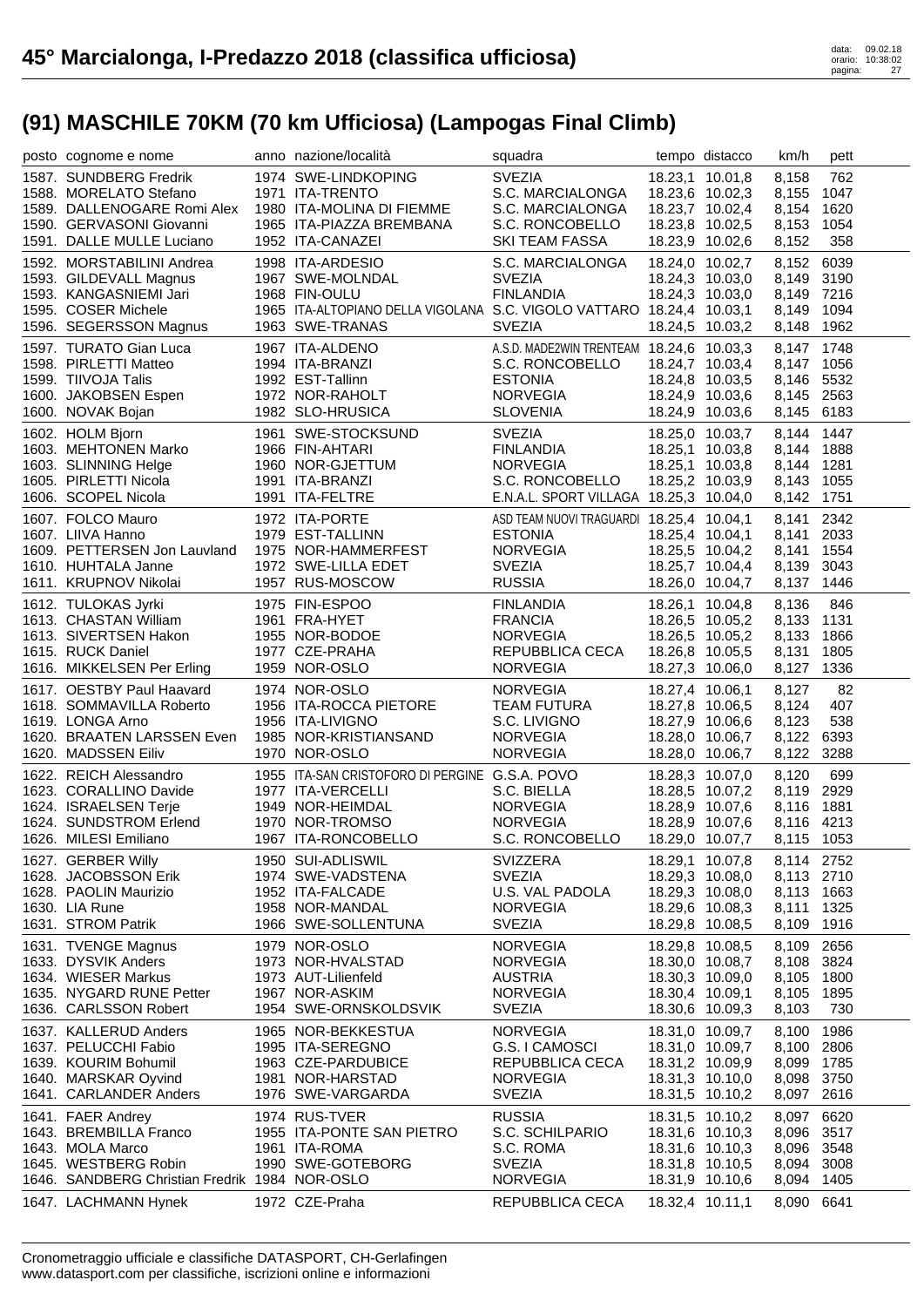| posto cognome e nome                          | anno nazione/località                                                               | squadra                                           |                                    | tempo distacco | km/h                     | pett         |
|-----------------------------------------------|-------------------------------------------------------------------------------------|---------------------------------------------------|------------------------------------|----------------|--------------------------|--------------|
| 1647. RIZZOLI Romano                          | 1964 ITA-VARENA                                                                     | U.S. LAVAZE'                                      | 18.32,4 10.11,1                    |                | 8,090                    | 2831         |
| 1649. SVENSSON Pelle                          | 1972 SWE-JONKOPIMG                                                                  | <b>SVEZIA</b>                                     | 18.32,6 10.11,3                    |                | 8,089 2068               |              |
| 1650. KOERNER Tilo                            | 1969 GER-CHEMNITZ                                                                   | GERMANIA                                          | 18.33,6 10.12,3                    |                | 8,081 7239               |              |
| 1651. FURLANI Quirino                         | 1967 ITA-SELVA DI PROGNO                                                            | S.C. ORSI BIANCHI                                 | 18.33,8 10.12,5                    |                | 8,080                    | 1005         |
| 1652. VIKSTROM Rasmus                         | 1984 FIN-JAKOBSTAD SANDSUND FINLANDIA                                               |                                                   | 18.33,9 10.12,6                    |                | 8,079                    | 2762         |
| 1653. BERSTAD Are Johan                       | 1970 NOR-OSLO                                                                       | <b>NORVEGIA</b>                                   | 18.34,0 10.12,7                    |                | 8,078                    | 1178         |
| 1654. DEMATTEIS Giovanni                      | 1991 ITA-sampeyre                                                                   | S.C. VALLE VARAITA                                | 18.34,3 10.13,0                    |                | 8,076 2384               |              |
| 1655. HOSTVEDT Per                            | 1955 NOR-OSLO                                                                       | <b>NORVEGIA</b>                                   | 18.34,7 10.13,4                    |                | 8,073                    | 1475         |
| 1656. DOMEIJ Per Ake                          | 1958 SWE-MOLIDEN                                                                    | <b>SVEZIA</b>                                     | 18.34,8 10.13,5                    |                | 8,073                    | 1328         |
| 1656. HAGMANN Hugues                          | 1965 SUI-TRIMBACH                                                                   | SVIZZERA                                          | 18.34,8 10.13,5                    |                | 8,073                    | 558          |
| 1658. LUNDVIST Kim                            | 1988 SWE-SKELLEFTEA                                                                 | <b>SVEZIA</b>                                     | 18.35,1 10.13,8                    |                | 8,071                    | 6895         |
| 1659. LOFTHAMMAR Christian                    | 1979 SWE-JONKOPIMG                                                                  | <b>SVEZIA</b>                                     | 18.35,2 10.13,9                    |                | 8,070                    | 1980         |
| 1659. SEBBEN Luigi                            | 1947 ITA-FONZASO                                                                    | SCI NORDICO SPORTFUL 18.35,2 10.13,9              |                                    |                | 8,070                    | 566          |
| 1661. ENGLUND Petter                          | 1987 SWE-STOCKHOLM                                                                  | <b>SVEZIA</b>                                     | 18.35,4 10.14,1                    |                | 8,068                    | 1469         |
| 1661. SYNNEBY Martin                          | 1962 SWE-LERUM                                                                      | <b>SVEZIA</b>                                     | 18.35,4 10.14,1                    |                | 8,068                    | 2575         |
|                                               |                                                                                     |                                                   |                                    |                |                          |              |
| 1663. FRYDENDAL Tor                           | 1960 NOR-TVEDESTRAND                                                                | NORVEGIA                                          | 18.35,5 10.14,2                    |                | 8,068                    | 1391         |
| 1664. NORDAHL Ingulf                          | 1970 NOR-VAGA                                                                       | <b>NORVEGIA</b>                                   | 18.35,9 10.14,6                    |                | 8,065                    | 1186         |
| 1665. BYSTROM Tomas<br>1665. DOGNINI Lucio    | 1971 SWE-LINKOPING<br>1963 ITA-GRUMELLO DEL MONTE G.S.A. SOVERE                     | <b>SVEZIA</b>                                     | 18.36,4 10.15,1                    |                | 8,061                    | 2665<br>2363 |
| 1667. SOJONE Andrus                           | 1972 EST-JYHVI                                                                      | <b>ESTONIA</b>                                    | 18.36,4 10.15,1                    |                | 8,061<br>8,059 2586      |              |
|                                               |                                                                                     |                                                   | 18.36,7 10.15,4                    |                |                          |              |
| 1668. OVERBERG Ole Kristen                    | 1971 NOR-OSLO                                                                       | <b>NORVEGIA</b>                                   | 18.37,0 10.15,7                    |                | 8,057 2403               |              |
| 1669. KAELIN Alfred                           | 1961 SUI-EGG                                                                        | SVIZZERA                                          | 18.37,1 10.15,8                    |                | 8,056 2408               |              |
| 1670. ZANONI Simone                           | 1977 ITA-BRESCIA                                                                    | <b>SCI CAI BRESCIA</b>                            | 18.37,6 10.16,3                    |                | 8,052 3169               |              |
| 1671. MELCHIORI Alfeo                         | 1950 ITA-RABBI                                                                      | S.C. RABBI                                        | 18.37,7 10.16,4                    |                | 8,052 3405               |              |
| 1672. VISTER Terje                            | 1962 NOR-OSLO                                                                       | <b>NORVEGIA</b>                                   | 18.38,0 10.16,7                    |                | 8,050 1471               |              |
| 1673. OSKARSSON Marcus                        | 1983 SWE-LANS-EN-VERCORS                                                            | <b>SVEZIA</b>                                     | 18.38,8 10.17,5                    |                | 8,044 4857               |              |
| 1674. QUADRUBBI Matteo                        | 1986 ITA-VIONE                                                                      | A.S.D. MADE2WIN TRENTEAM 18.39,0 10.17,7          |                                    |                | 8,042 2947               |              |
| 1675. LOVSTAD Christian                       | 1991 NOR-OSLO                                                                       | <b>NORVEGIA</b>                                   | 18.39,7 10.18,4                    |                | 8,037 5040               |              |
| 1676. VIGNOLI Andrea                          | 1963 ITA-BOLOGNA                                                                    | ACQUADELA A.P.D.                                  | 18.39,8 10.18,5                    |                | 8,037 2803               |              |
| 1677. CICOLINI Fabio                          | 1997 ITA-RABBI                                                                      | S.C. RABBI                                        | 18.40,0 10.18,7                    |                | 8,035                    | 5903         |
|                                               |                                                                                     |                                                   |                                    |                |                          |              |
| 1678. SKJERVE Fridtjov                        | 1971 NOR-SKOGN                                                                      | NORVEGIA                                          | 18.40,1 10.18,8                    |                | 8,034 1290               |              |
| 1679. MENCI Sebastian Federico                | 1975 ARG-USHUAIA                                                                    | ARGENTINA                                         | 18.40,2 10.18,9                    |                | 8,034 1541               |              |
| 1680. WELIN-BERGER Martin                     | 1968 SWE-STOCKHOLM                                                                  | <b>SVEZIA</b>                                     | 18.40,6 10.19,3                    |                | 8,031                    | 6693         |
| 1681. CARLSSON Anders                         | 1963 SWE-STOCKHOLM                                                                  | <b>SVEZIA</b>                                     | 18.40,7 10.19,4                    |                | 8,030                    | 1222         |
| 1682. ROSSETTO Marco                          | 1988 ITA-AOSTA ROISAN                                                               | S.C. GRAN SAN BERNARDO 18.40,9 10.19,6            |                                    |                | 8,029                    | 1744         |
| 1683. AGOSTINI Arnaldo                        | 1962 ITA-FAI DELLA PAGANELLA TRIATHLON TRENTINO 18.41,0 10.19,7                     |                                                   |                                    |                | 8,028                    | 541          |
| 1684. DALLAVALLE Enrico                       | 1987 ITA-CELLENTINO DI PEJO                                                         | ADAMELLO SKI TEAM 18.41,1 10.19,8                 |                                    |                | 8,027 2285               |              |
| 1685. ARONSEN Per Ingvart                     | 1951 NOR-TROMSO                                                                     | <b>NORVEGIA</b>                                   | 18.41,3 10.20,0                    |                | 8,026                    | 1972         |
| 1685. NORDBOE Erik                            | 1971 NOR-OSLO                                                                       | <b>NORVEGIA</b>                                   | 18.41,3 10.20,0                    |                | 8,026 2464               |              |
| 1687. SORMO Odd Ivar                          | 1974 NOR-MARKABYGDA                                                                 | <b>NORVEGIA</b>                                   | 18.41,5 10.20,2                    |                | 8,024 1228               |              |
|                                               |                                                                                     |                                                   |                                    |                |                          |              |
| 1688. MYHR Kjell<br>1689. SKRAM Glenn Kenneth | 1967 NOR-PORSGRUNN<br>1974 NOR-LOMMEDALEN                                           | <b>NORVEGIA</b>                                   | 18.41,6 10.20,3                    |                | 8,024 3049               |              |
| 1690. AHLVIK Alexander                        | 1992 FIN-YTTERESSE                                                                  | <b>NORVEGIA</b><br><b>FINLANDIA</b>               | 18.41,7 10.20,4<br>18.41,8 10.20,5 |                | 8,023<br>8,022 2054      | 3050         |
| 1691. ZORZI Andrea                            | 1989 ITA-CAVALESE                                                                   | U.S. STELLA ALPINA                                | 18.41,9 10.20,6                    |                | 8,022 2835               |              |
| 1692. STROM Terje Willy                       | 1967 NOR-OSLO                                                                       | <b>NORVEGIA</b>                                   | 18.42,4 10.21,1                    |                | 8,018 2564               |              |
|                                               |                                                                                     |                                                   |                                    |                |                          |              |
| 1693. TURPEENNIEMI Marko                      | 1957 FIN-ESPOO                                                                      | <b>FINLANDIA</b>                                  | 18.42,5 10.21,2                    |                | 8,017                    | 2454         |
| 1694. TEESAAR Toomas                          | 1975 EST-TALLINN                                                                    | <b>ESTONIA</b>                                    | 18.42,8 10.21,5                    |                | 8,015 2587               |              |
| 1695. PODER Priit                             | 1963 EST-PARNU                                                                      | <b>ESTONIA</b>                                    | 18.43,1 10.21,8                    |                | 8,013 3746               |              |
| 1695. TOSO Alvise<br>1697. STROMBERG Per Ake  | 1960 ITA-BASSANO DEL GRAPPA G.S.A. MONTE GRAPPA 18.43,1 10.21,8<br>1959 SWE-VALLSTA | <b>SVEZIA</b>                                     | 18.43,2 10.21,9                    |                | 8,013 2302<br>8,012 2017 |              |
|                                               |                                                                                     |                                                   |                                    |                |                          |              |
| 1698. MAGNI Fiorenzo                          | 1960 ITA-LECCO                                                                      | S.C. COMUNITA' MONTANA VALSASSINA 18.43,6 10.22,3 |                                    |                | 8,009                    | 1152         |
| 1699. BRUNELLO Davide                         | 1966 ITA-PIOVENE ROCCHETTE                                                          | G.S.A. ZANE'                                      | 18.43,9 10.22,6                    |                | 8,007                    | 700          |
| 1700. MAZZARINI Giuseppe                      | 1959 ITA-LEDRO                                                                      | S.C. LEDRENSE                                     | 18.44,2 10.22,9                    |                | 8,005                    | 2916         |
| 1700. RUGGIERO Giannicola                     | 1991 ITA-OPI                                                                        | S.C. OPI                                          | 18.44,2 10.22,9                    |                | 8,005                    | 466          |
| 1702. MAULE Maurizio                          | 1961 ITA-VOLANO                                                                     | S.C. FILZ SPORT                                   | 18.44,3 10.23,0                    |                | 8,004                    | 4120         |
| 1703. KORHONEN Olli                           | 1979 FIN-ESPOO                                                                      | <b>FINLANDIA</b>                                  | 18.44,5 10.23,2                    |                | 8,003                    | 2418         |
| 1703. THOMA Andre                             | 1975 GER-BADEN-BADEN                                                                | <b>GERMANIA</b>                                   | 18.44,5 10.23,2                    |                | 8,003                    | 4203         |
| 1705. BERTOSSI Giovanni                       | 1963 ITA-VERONA                                                                     | S.C. VERONESI                                     | 18.44,6 10.23,3                    |                | 8,002 1069               |              |
| 1705. GAETANI Tommaso                         | 1992 ITA-SEGRATE                                                                    | S.C. MARCIALONGA                                  | 18.44,6 10.23,3                    |                | 8,002 5430               |              |
| 1707. ODEGAARD Stein<br>1708. CEDERGREN Elis  | 1974 NOR-JAR<br>1980 SWE-SOLNA                                                      | <b>NORVEGIA</b><br><b>SVEZIA</b>                  | 18.44,7 10.23,4<br>18.44,8 10.23,5 |                | 8,002 3269<br>8,001      | 2736         |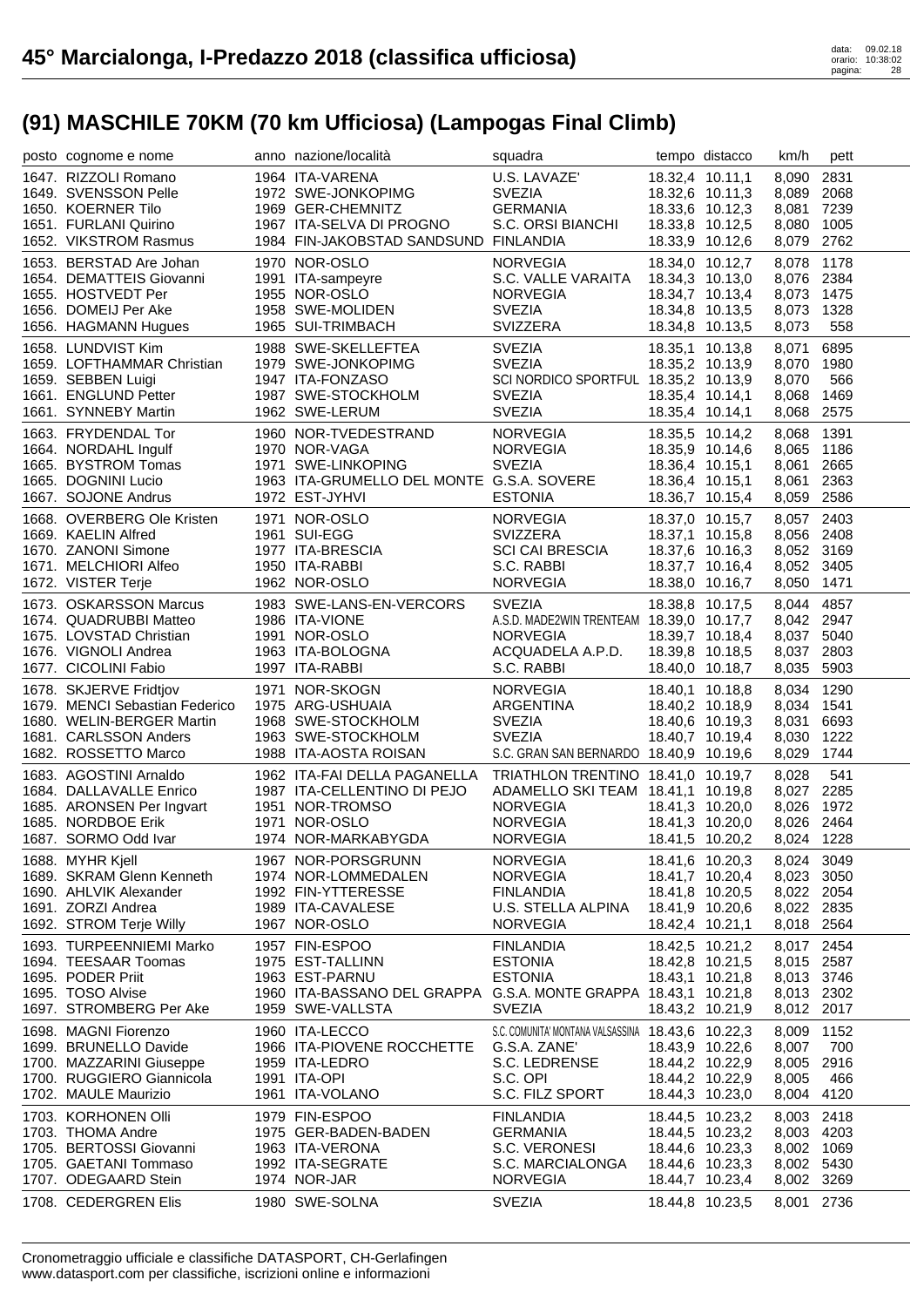| posto cognome e nome                               | anno nazione/località                  | squadra                                       |                 | tempo distacco                     | km/h                     | pett |
|----------------------------------------------------|----------------------------------------|-----------------------------------------------|-----------------|------------------------------------|--------------------------|------|
| 1708. PAULSEN Arvid Inge<br>1710. ANDREOLLI Sergio | 1954 NOR-TROMSO<br>1962 ITA-BRENTONICO | <b>NORVEGIA</b><br><b>G.S. BRENTONICO</b>     |                 | 18.44,8 10.23,5<br>18.45,0 10.23,7 | 8,001 2398<br>8,000 1707 |      |
| 1710. SAETRE Svein                                 | 1960 NOR-GAMLE FREDRIKSTAD NORVEGIA    |                                               |                 | 18.45,0 10.23,7                    | 8,000 1414               |      |
| 1712. GIORDANENGO Mauro                            | 1959 ITA-ROBILANTE                     | CUNEO SKI LIBERTAS '79 18.45,1 10.23,8        |                 |                                    | 7,999 6040               |      |
| 1713. TORVALDSEN Anders                            | 1956 SWE-VASTRA FROLUNDA               | <b>SVEZIA</b>                                 |                 | 18.45,3 10.24,0                    | 7,997 1435               |      |
| 1714. PLANCHER Alessandro                          | 1983 ITA-MIOLA DI PINE'                | G.S. COSTALTA A.S.D. 18.45,5 10.24,2          |                 |                                    | 7,996 2348               |      |
| 1715. GARDENER Andrea                              | 1961 ITA-LAGO DI TESERO                | <b>U.S. CORNACCI</b>                          |                 | 18.45,7 10.24,4                    | 7,995                    | 440  |
| 1715. LICHTENHAHN Jonas                            | 1987 SUI-BERN                          | SVIZZERA                                      |                 | 18.45,7 10.24,4                    | 7,995 1173               |      |
| 1717. BRENN Ivan                                   | 1971 SUI-SAVOGNIN                      | SVIZZERA                                      |                 | 18.45,8 10.24,5                    | 7,994 3155               |      |
| 1717. CENACCHI Marco                               | 1964 ITA-CASTELLO D'ARGILE             | ACQUADELA A.P.D.                              |                 | 18.45,8 10.24,5                    | 7,994 1717               |      |
| 1719. SICHERI Stefano                              | 1979 ITA-PREDAZZO                      | SOTTOZERO NORDIC TEAM A.S.D. 18.45,9 10.24,6  |                 |                                    | 7,993 1610               |      |
| 1720. MENOTTI Andrea                               | 1983 ITA-VILLE DEL MONTE               | S.C. FIAVE'                                   |                 | 18.46,0 10.24,7                    | 7,992 2873               |      |
| 1721. JAEGER Edi                                   | 1954 SUI-DOMAT/EMS                     | SVIZZERA                                      |                 | 18.46,1 10.24,8                    | 7,992 7065               |      |
| 1722. GUSTAVSEN Ole Martin                         | 1972 NOR-BODALEN                       | <b>NORVEGIA</b><br><b>SVEZIA</b>              |                 | 18.46,2 10.24,9                    | 7,991                    | 1239 |
| 1723. ERIKSSON Jens                                | 1967 SWE-ENSKEDE                       |                                               | 18.46,4 10.25,1 |                                    | 7,990 2558               |      |
| 1724. BAUMGARTEN Daniel                            | 1980 AUT-NEU-GOETZENS                  | <b>AUSTRIA</b>                                |                 | 18.46,5 10.25,2                    | 7,989 6433               |      |
| 1724. KIRKENG Tommy Andre<br>1724. VAAGE Gjermund  | 1978 NOR-RAKKESTAD<br>1967 NOR-ASKER   | <b>NORVEGIA</b>                               |                 | 18.46,5 10.25,2                    | 7,989 3596<br>7,989 2027 |      |
| 1724. VOROBYEV Alexey                              | 1979 RUS-MOSCOW                        | <b>NORVEGIA</b><br><b>RUSSIA</b>              |                 | 18.46,5 10.25,2<br>18.46,5 10.25,2 | 7,989                    | 3059 |
| 1728. RAIM Rivo                                    | 1972 EST-TALLINN                       | <b>ESTONIA</b>                                |                 | 18.46,8 10.25,5                    | 7,987                    | 6593 |
|                                                    |                                        |                                               |                 |                                    |                          |      |
| 1729. GUSTAFSSON Jan<br>1730. LUND Anders          | 1969 SWE-TARNABY<br>1964 SWE-ARSUNDA   | <b>SVEZIA</b><br><b>SVEZIA</b>                |                 | 18.47,0 10.25,7<br>18.47,1 10.25,8 | 7,985 3122<br>7,985 4553 |      |
| 1731. BRUVOLL Ase Undlien                          | 1971 NOR-MELHUS                        | NORVEGIA                                      |                 | 18.47,4 10.26,1                    | 7,982 6820               |      |
| 1732. LARSSON Ronny                                | 1960 SWE-LIT                           | <b>SVEZIA</b>                                 |                 | 18.47,8 10.26,5                    | 7,980 1031               |      |
| 1733. ARGENTI Giovanni                             | 1968 ITA-FELTRE                        | SCI NORDICO SPORTFUL 18.47,9 10.26,6          |                 |                                    | 7,979 1722               |      |
| 1733. PATRNY Josef                                 | 1956 CZE-LIBEREC                       | REPUBBLICA CECA                               |                 | 18.47,9 10.26,6                    | 7,979 2539               |      |
| 1735. TAUFER Francesco                             | 1991 ITA-SIROR                         | U.S. PRIMIERO A.S.D. 18.48,0 10.26,7          |                 |                                    | 7,978 2924               |      |
| 1735. TENGBERG Freddy                              | 1954 SWE-GOTEBORG                      | <b>SVEZIA</b>                                 |                 | 18.48,0 10.26,7                    | 7,978 1957               |      |
| 1735. WEIXLBAUMER Josef                            | 1956 AUT-LICHTENBERG                   | <b>AUSTRIA</b>                                |                 | 18.48,0 10.26,7                    | 7,978 1996               |      |
| 1738. SCARTEZZINI Michele                          | 1969 ITA-COGNOLA                       | S.C. SAT TRENTO                               | 18.48,1 10.26,8 |                                    | 7,978                    | 370  |
| 1739. DE CASTRO Enzo                               | 1958 ITA-BOLZANO                       | S.C. APPIANO                                  |                 | 18.48,3 10.27,0                    | 7,976                    | 1088 |
| 1740. PAOLI Valter                                 | 1955 ITA-TIONE DI TRENTO               | SOTTOZERO NORDIC TEAM A.S.D. 18.48,4 10.27,1  |                 |                                    | 7,975 1747               |      |
| 1741. ZENONIANI Stefano                            | 1995 ITA-BASELGA DI PINE'              | G.S. COSTALTA A.S.D. 18.48,5 10.27,2          |                 |                                    | 7,975                    | 531  |
| 1742. VALKONEN Tuomo                               | 1967 FIN-VANTAA                        | <b>FINLANDIA</b>                              |                 | 18.48,6 10.27,3                    | 7,974 1277               |      |
| 1743. AHLBERG Johan                                | 1985 SWE-VARA                          | <b>SVEZIA</b>                                 |                 | 18.48,8 10.27,5                    | 7,973 3302               |      |
| 1744. HAUGNES Jan Halstein                         | 1963 NOR-TROMSO                        | NORVEGIA                                      |                 | 18.49,1 10.27,8                    | 7,970 3183               |      |
| 1745. MOZZI Bruno                                  | 1957 ITA-BRENTONICO                    | <b>G.S. BRENTONICO</b>                        |                 | 18.49,2 10.27,9                    | 7,970 1733               |      |
| 1746. CRISTINELLI Aurelio                          | 1963 ITA-MARCHENO                      | S.C. PEZZORO                                  |                 | 18.49,5 10.28,2                    | 7,968                    | 1068 |
| 1747. NEDVED Jiri<br>1748. TOMECEK Vaclav          | 1981 CZE-Kutna Hora                    | REPUBBLICA CECA                               |                 | 18.49,7 10.28,4                    | 7,966 6680               |      |
|                                                    | 1962 CZE-PRAHA                         | REPUBBLICA CECA                               | 18.49,8 10.28,5 |                                    | 7,966 2764               |      |
| 1748. VAKSDAL Ragnar                               | 1958 NOR-OSLO                          | <b>NORVEGIA</b>                               |                 | 18.49,8 10.28,5                    | 7,966 1951               |      |
| 1748. ZORZI Giuseppe<br>1751. QUAGLIAROLI Paolo    | 1964 ITA-PANCHIA'                      | U.S. LITEGOSA                                 |                 | 18.49,8 10.28,5                    | 7,966 1029               |      |
| 1752. QUAGLIAROLI Michele                          | 1956 ITA-PARMA<br>1983 ITA-CORNIGLIO   | C.U.S. PARMA<br>KINO MANA SKIALP              |                 | 18.49,9 10.28,6<br>18.50,1 10.28,8 | 7,965 3440<br>7,963 5888 |      |
| 1753. STRAY Nils Vidar                             | 1963 NOR-KRISTIANSAND                  | <b>NORVEGIA</b>                               | 18.50,2 10.28,9 |                                    | 7,963 6533               |      |
| 1754. WROLDSEN Johan                               | 1961 NOR-OSLO                          | <b>NORVEGIA</b>                               | 18.50,6 10.29,3 |                                    | 7,960                    | 3135 |
| 1755. ACHLEITNER Stefan                            | 1981 AUT-Thalgau                       | <b>AUSTRIA</b>                                |                 | 18.50,7 10.29,4                    | 7,959                    | 1798 |
| 1756. SOLDATI Stefano                              | 1970 ITA-CASLANO                       | S.C. CUNARDO                                  |                 | 18.50,8 10.29,5                    | 7,958 1741               |      |
| 1757. SORARUF Andrea                               | 1963 ITA-POZZA DI FASSA                | BOGN DA NIA VAL DE FASHA 18.51,0 10.29,7      |                 |                                    | 7,957 1635               |      |
| 1758. LINDBERG Magnus                              | 1971 FIN-SIPOO                         | <b>FINLANDIA</b>                              | 18.51,1 10.29,8 |                                    | 7,956                    | 2590 |
| 1758. NAESSET Lars Roar                            | 1978 NOR-HAMAR                         | <b>NORVEGIA</b>                               |                 | 18.51,1 10.29,8                    | 7,956                    | 7324 |
| 1760. SPAGNI Matteo                                | 1973 ITA-REGGIO EMILIA                 | S.C. BAGNOLO                                  |                 | 18.51,2 10.29,9                    | 7,956 1543               |      |
| 1761. BETTA Mauro                                  | 1958 ITA-CAVALESE                      | U.S. CERMIS                                   |                 | 18.51,5 10.30,2                    | 7,954                    | 706  |
| 1761. HUBER Josef                                  | 1961 GER-TACHING AM SEE                | <b>GERMANIA</b>                               |                 | 18.51,5 10.30,2                    | 7,954 2100               |      |
| 1763. GUAITOLI Paolo                               | 1963 ITA-CARPI                         | CENTRO EMILIA NORDIC SKI TEAM 18.51,6 10.30,3 |                 |                                    | 7,953                    | 1049 |
| 1764. ROKKE Paal                                   | 1961 NOR-OSLO                          | <b>NORVEGIA</b>                               |                 | 18.52,0 10.30,7                    | 7,950                    | 2560 |
| 1765. RIUMIN Sergey                                | 1970 RUS-KHABAROVSK                    | <b>RUSSIA</b>                                 | 18.52,1 10.30,8 |                                    | 7,949                    | 1925 |
| 1766. GOI Giorgio                                  | 1972 ITA-VARESE                        | SCI NORDICO VARESE 18.52,5 10.31,2            |                 |                                    | 7,947                    | 2838 |
| 1767. RASMUSSEN Inge                               | 1966 NOR-JESSHEIM                      | <b>NORVEGIA</b>                               |                 | 18.52,6 10.31,3                    | 7,946                    | 3890 |
| 1768. FRYXELL Anders                               | 1968 SWE-DANDERYD                      | <b>SVEZIA</b>                                 |                 | 18.52,7 10.31,4                    | 7,945                    | 3317 |
| 1769. AAS Harald                                   | 1963 NOR-EVJE                          | <b>NORVEGIA</b>                               |                 | 18.52,8 10.31,5                    | 7,944 1928               |      |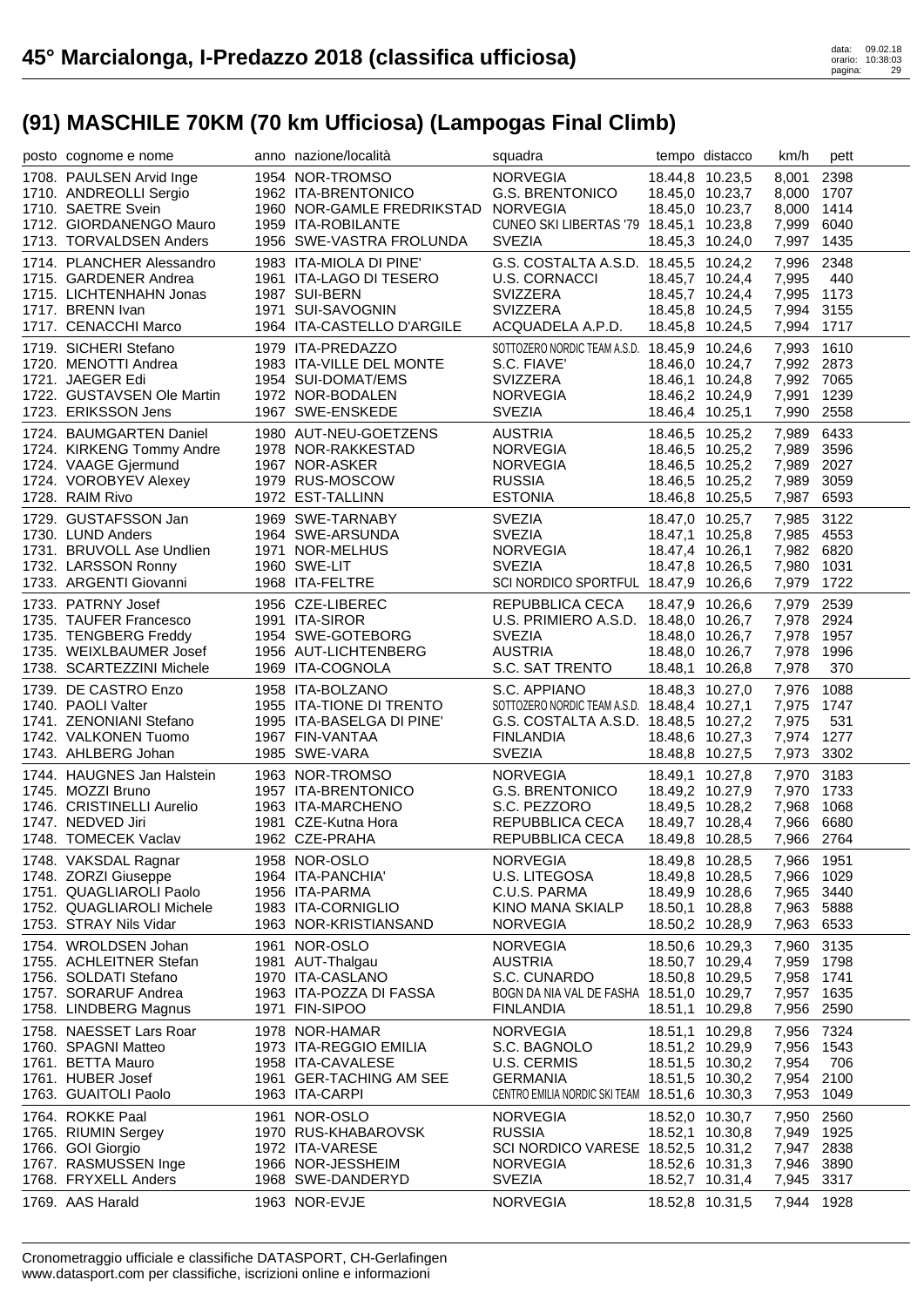| posto cognome e nome                                                              | anno nazione/località                                           | squadra                                                     |                                    | tempo distacco  | km/h                     | pett        |
|-----------------------------------------------------------------------------------|-----------------------------------------------------------------|-------------------------------------------------------------|------------------------------------|-----------------|--------------------------|-------------|
| 1770. BRANDTNER David                                                             | 1961 CZE-CERNOSICE                                              | REPUBBLICA CECA                                             | 18.52,9 10.31,6                    |                 | 7,944 2739               |             |
| 1771. ENGEN Geir Atle                                                             | 1965 NOR-SNERTINGDAL                                            | <b>NORVEGIA</b>                                             | 18.53,1 10.31,8                    |                 | 7,942 1548               |             |
| 1772. HAGGARDE Andreas                                                            | 1981 SWE-HISINGSBACKA                                           | <b>SVEZIA</b>                                               | 18.53,2 10.31,9                    |                 | 7,942 5123               |             |
| 1773. AGNOLETTI Paolo                                                             | 1978 ITA-PREDAZZO                                               | S.C. MARCIALONGA                                            | 18.53,4 10.32,1                    |                 | 7,940 2828               |             |
| 1774. HEDLUND Gunnar                                                              | 1958 SWE-TABY                                                   | <b>SVEZIA</b>                                               | 18.53,5 10.32,2                    |                 | 7,940 3220               |             |
| 1774. LIUKKONEN Juha                                                              | 1959 FIN-HELSINKI                                               | <b>FINLANDIA</b>                                            | 18.53,5 10.32,2                    |                 | 7,940                    | 2057        |
| 1774. MION Michele                                                                | 1959 ITA-BASSANO DEL GRAPPA G.S.A. MONTE GRAPPA 18.53,5 10.32,2 |                                                             |                                    |                 | 7,940 1675               |             |
| 1777. CARLEN Andreas<br>1778. BELLATI Alfredo                                     | 1978 SWE-TRALLHATTAN                                            | <b>SVEZIA</b>                                               | 18.54,2 10.32,9                    |                 | 7,935 1354               |             |
| 1778. MENUSAN Loris                                                               | 1959 ITA-PREMANA<br>1972 ITA-PRAMOLLO                           | A.S. PREMANA<br>S.C. MARCIALONGA                            | 18.54,4 10.33,1<br>18.54,4 10.33,1 |                 | 7,933<br>7,933 1724      | 1693        |
| 1778. OBEMAGI Veikko                                                              | 1979 EST-TALLINN                                                | <b>ESTONIA</b>                                              | 18.54,4 10.33,1                    |                 | 7,933 3237               |             |
| 1781. FEDOROV Mikhail                                                             | 1962 RUS-MURMANSK                                               | <b>RUSSIA</b>                                               |                                    | 18.54,5 10.33,2 | 7,933 1268               |             |
| 1782. KROGSTAD Hans Petter                                                        | 1961 NOR-SKOGN                                                  | <b>NORVEGIA</b>                                             |                                    | 18.54,7 10.33,4 | 7,931 2110               |             |
| 1783. VANZETTA Stefano                                                            | 1962 ITA-ZIANO DI FIEMME                                        | A.S. CAURIOL                                                |                                    | 18.55,0 10.33,7 | 7,929 1643               |             |
| 1783. WIKLUND Henric                                                              | 1970 SWE-SARO                                                   | <b>SVEZIA</b>                                               | 18.55,0 10.33,7                    |                 | 7,929 3222               |             |
| 1785. FARESTVEIT Kjartan                                                          | 1965 NOR-HVALSTAD<br>1960 NOR-OSLO                              | <b>NORVEGIA</b>                                             | 18.55,1 10.33,8                    |                 | 7,928                    | 1939        |
| 1786. MYKLEBUST Bjorn Ole                                                         | 1960 NOR-OSLO                                                   | <b>NORVEGIA</b>                                             | 18.55,2 10.33,9                    |                 | 7,928                    | 873         |
| 1787. BLANC Gerard                                                                | 1949 FRA-ST. NIZIER DU MOUCHEROTTE FRANCIA                      |                                                             | 18.55,4 10.34,1                    |                 | 7,926 5137               |             |
| 1788. GLESTAD Hans Emil                                                           | 1987 NOR-BRUMUNDAL                                              | <b>NORVEGIA</b>                                             | 18.55,5 10.34,2                    |                 | 7,926 2396               |             |
| 1789. KANGASNIEMI Kari                                                            | 1961 FIN-PORI                                                   | <b>FINLANDIA</b>                                            | 18.55,6 10.34,3                    |                 | 7,925 2452               |             |
| 1790. ROLDER Theodor                                                              | 1991 SWE-STOCKHOLM                                              | <b>SVEZIA</b>                                               | 18.55,8 10.34,5                    |                 | 7,923 7144               |             |
| 1790. SVARSTAD Brynjar                                                            | 1973 NOR-HOMMELVIK                                              | <b>NORVEGIA</b>                                             | 18.55,8 10.34,5                    |                 | 7,923 1234               |             |
| 1792. LOFAS Stefan                                                                | 1955 SWE-UPPSALA                                                | <b>SVEZIA</b>                                               | 18.55,9 10.34,6                    |                 | 7,923 1993               |             |
| 1793. JOHNSEN Olav Martin Linge 1953 NOR-KONGSVINGER<br>1794. KIRDAYSHKIN Dimitri | 1969 RUS-MOSCOW                                                 | <b>NORVEGIA</b><br><b>RUSSIA</b>                            |                                    | 18.56,1 10.34,8 | 7,921<br>7,919 1223      | 3489        |
|                                                                                   |                                                                 |                                                             | 18.56,4 10.35,1                    |                 |                          |             |
| 1795. BORDOGNI Carlo                                                              | 1960 ITA-VERTOVA                                                | C.R.A.L. BANCA POP.BERGAMO 18.56,7 10.35,4                  |                                    |                 | 7,917 1685               |             |
| 1796. KRASA David                                                                 | 1961 CZE-REZ                                                    | REPUBBLICA CECA                                             | 18.57,1 10.35,8                    |                 | 7,914 3610               |             |
| 1796. SCARDI Roberto<br>1798. HAGLAND Olav                                        | 1967 ITA-NAPOLI<br>1948 NOR-STAVANGER                           | YACHTING SCI CLUB APOGEO 18.57,1 10.35,8<br><b>NORVEGIA</b> | 18.57,2 10.35,9                    |                 | 7,914 2236<br>7,914 6595 |             |
| 1798. PARN Rain                                                                   | 1984 EST-Tallinn                                                | <b>ESTONIA</b>                                              | 18.57,2 10.35,9                    |                 | 7,914 3239               |             |
|                                                                                   |                                                                 |                                                             |                                    |                 |                          |             |
|                                                                                   |                                                                 |                                                             |                                    |                 |                          |             |
| 1800. CARRARA Elio                                                                | 1964 ITA-SERINA                                                 | S.C. VALSERINA                                              |                                    | 18.57,3 10.36,0 | 7,913                    | 563         |
| 1800. SOMMAVILLA Mattia                                                           | 1986 ITA-PREDAZZO                                               | U.S. DOLOMITICA                                             | 18.57,3 10.36,0                    |                 | 7,913 5805               |             |
| 1802. AGEA Maurizio                                                               | 1964 ITA-BRESSANONE                                             | U.S. LAVAZE'                                                | 18.57,4 10.36,1                    |                 | 7,912 1742               |             |
| 1803. DAHLEN Olav Hagen<br>1804. BELLERI Alessandro                               | 1994 NOR-LILLEHAMMER<br>1974 ITA-VILLA CARCINA                  | <b>NORVEGIA</b><br><b>SCI CAI BRESCIA</b>                   | 18.57,5 10.36,2<br>18.57,7 10.36,4 |                 | 7,912 6525<br>7,910 4198 |             |
| 1804. D'AROMA Mauro                                                               | 1968 ITA-ROCCA DI MEZZO                                         | S.C. LA ROCCA                                               |                                    | 18.57,7 10.36,4 |                          |             |
| 1804. HANNLER David                                                               | 1979 SWE-JOKKMOKK                                               | <b>SVEZIA</b>                                               |                                    | 18.57,7 10.36,4 | 7,910 2950<br>7,910 2543 |             |
| 1807. VALA Lukas                                                                  | 1978 CZE-STARE MESTO                                            | REPUBBLICA CECA                                             |                                    | 18.57,8 10.36,5 | 7,910 6218               |             |
| 1808. CHANAL Francois                                                             | 1959 FRA-LABERGEMENT SAINTE MARIE FRANCIA                       |                                                             | 18.58,0 10.36,7                    |                 | 7,908 6254               |             |
| 1809. JOHNSEN Henning                                                             | 1994 NOR-SVOLVAER                                               | <b>NORVEGIA</b>                                             |                                    | 18.58,5 10.37,2 | 7,905 1437               |             |
| 1810. ADOLF Boris                                                                 | 1965 CZE-PROSECNE                                               | REPUBBLICA CECA                                             | 18.58,6 10.37,3                    |                 | 7,904 1802               |             |
| 1811. AHLO Rolf                                                                   | 1959 FIN-KARLEBY                                                | <b>FINLANDIA</b>                                            | 18.58,8 10.37,5                    |                 | 7,903 2584               |             |
| 1812. OSTERLUND Kristoffer                                                        | 1972 SWE-UMEA                                                   | <b>SVEZIA</b>                                               | 18.59,1 10.37,8                    |                 | 7,900 2052               |             |
| 1813. ANGELI Alessandro                                                           | 1981 ITA-EGNA                                                   | S.C. ALDINO                                                 | 18.59,2 10.37,9                    |                 | 7,900 1826               |             |
| 1814. ABEL Pierre                                                                 | 1957 FRA-DINGY SAINT CLAIR                                      | <b>FRANCIA</b>                                              | 18.59,3 10.38,0                    |                 | 7,899 6258               |             |
| 1814. ASK Jon Andreas                                                             | 1976 NOR-NORESUND                                               | <b>NORVEGIA</b>                                             | 18.59,3 10.38,0                    |                 | 7,899                    | 6450        |
| 1816. LISCHKA Joachim                                                             | 1969 GER-DOHNA                                                  | <b>GERMANIA</b>                                             | 18.59,4 10.38,1                    |                 | 7,898                    | 3307        |
| 1817. NOVAK Michal                                                                | 1979 CZE-BATELOV                                                | REPUBBLICA CECA                                             | 18.59,5 10.38,2                    |                 | 7,898 3717               |             |
| 1817. OYGARDEN Roar                                                               | 1967 NOR-GJERSTAD                                               | <b>NORVEGIA</b>                                             | 18.59,5 10.38,2<br>18.59,6 10.38,3 |                 | 7,898 1330               |             |
| 1819. PERRIN Gilles                                                               | 1961 FRA-GRENOBLE                                               | <b>FRANCIA</b>                                              |                                    |                 | 7,897 2394               |             |
| 1819. RONDAN Johan Jorgen<br>1821. KUKKONEN Juha                                  | 1981 NOR-OSLO<br>1973 FIN-SUINULA                               | <b>NORVEGIA</b><br><b>FINLANDIA</b>                         | 18.59,8 10.38,5                    | 18.59,6 10.38,3 | 7,897 7000<br>7,896 2526 |             |
| 1822. DAVES Fabio                                                                 | 1993 ITA-TRENTO                                                 | A.S.D. TRENTO ORIENTEERING 18.59,9 10.38,6                  |                                    |                 | 7,895 2317               |             |
| 1823. GIACOMETTI Carlo                                                            | 1969 ITA-LEDRO                                                  | S.C. LEDRENSE                                               |                                    | 19.00,1 10.38,8 | 7,894 1108               |             |
| 1824. BERG Ingemar                                                                | 1983 SWE-OSTERSUND                                              | <b>SVEZIA</b>                                               | 19.00,2 10.38,9                    |                 | 7,893 6882               |             |
| 1824. ONDROUSEK Jan                                                               | 1975 CZE-Sivice                                                 | REPUBBLICA CECA                                             | 19.00,2 10.38,9                    |                 | 7,893 2424               |             |
| 1826. ANDERSSON Christopher                                                       | 1988 SWE-UMEA                                                   | <b>SVEZIA</b>                                               | 19.00,3 10.39,0                    |                 | 7,892 3850               |             |
| 1826. AREFEV Sergei                                                               | 1968 RUS-MOSCOW                                                 | <b>RUSSIA</b>                                               | 19.00,3 10.39,0                    |                 | 7,892 3011               |             |
| 1828. JEVNE Dag                                                                   | 1976 NOR-OSLO                                                   | <b>NORVEGIA</b>                                             | 19.00,8 10.39,5                    |                 | 7,889                    | 755         |
| 1828. KOUBA Zdenek<br>1828. SJULSTAD Pal                                          | 1964 CZE-SOBESLAV<br>1957 NOR-STAVERN                           | REPUBBLICA CECA<br><b>NORVEGIA</b>                          | 19.00,8 10.39,5                    | 19.00,8 10.39,5 | 7,889<br>7,889           | 6885<br>842 |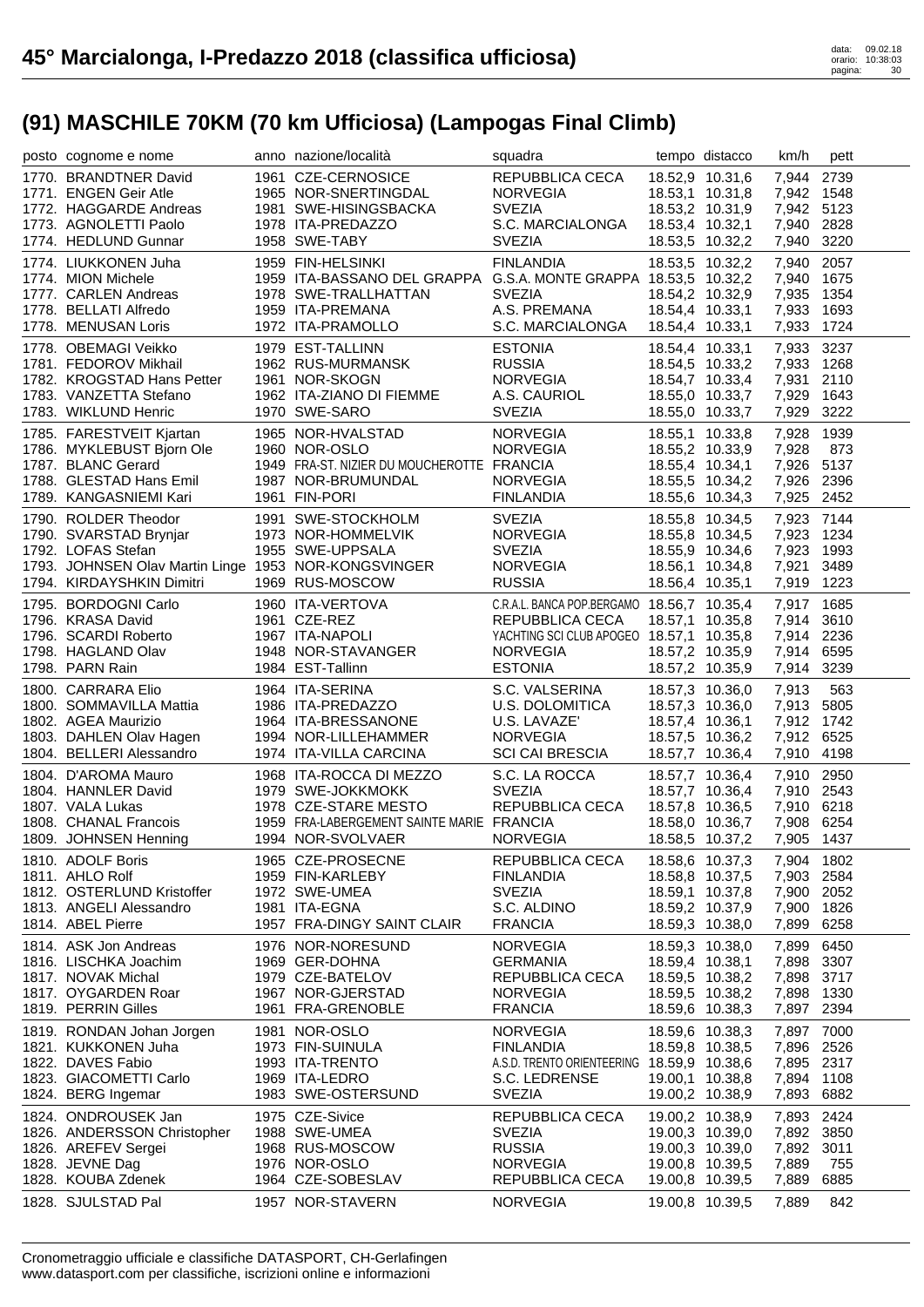| 1963 NOR-BODO<br><b>NORVEGIA</b><br>19.00,9 10.39,6<br>1831. HAUGLAND Sverre<br>7,888<br>1988 SWE-SUNDBYBERG<br><b>SVEZIA</b><br>1832. GUSTAFSSON Wilhelm<br>19.01,3 10.40,0<br><b>FINLANDIA</b><br>7,885<br>1832. HANNINEN Juha<br>1980 FIN-PRIKKALA<br>19.01,3 10.40,0<br>1834. MOCELLINI Nicolas<br>S.C. TEZZE VALSUGANA 19.01,4 10.40,1<br>1990 ITA-GRIGNO<br>1835. BJORHUSDAL Torstein<br>1958 NOR-NAMDALSEID<br><b>NORVEGIA</b><br>19.01,8 10.40,5<br>7,882<br>1836. HAFSTAD Tor Arne<br>1962 NOR-NANNESTAD<br><b>NORVEGIA</b><br>19.02,0 10.40,7<br>7,880<br>1836. KOCH Thomas<br>1964 GER-STRALSUND<br>GERMANIA<br>19.02,0 10.40,7<br>7,880<br>POLISP. VOBARNO<br>1838. CHERUBINI Luca<br>1973 ITA-BRESCIA<br>19.02,1 10.40,8<br>1993 ITA-MASI DI CAVALESE<br>1838. VINANTE Alessandro<br>U.S. CERMIS<br>19.02,1 10.40,8<br>1840. BJORK Thobias<br><b>SVEZIA</b><br>1976 SWE-SUNDBYBERG<br>19.02,2 10.40,9<br>1840. HANSEN Trond Strom<br>1971 NOR-HARSTAD<br>19.02,2 10.40,9<br><b>NORVEGIA</b><br>7,879<br>1842. ROALD Jon Arne<br>1960 NOR-OSLO<br><b>NORVEGIA</b><br>19.02,3 10.41,0<br>7,878<br>1988 NOR-OSLO<br>1843. ELSRUD Christopher<br><b>NORVEGIA</b><br>19.02,5 10.41,2<br>1844. BJERNUDD Tomas<br>1964 SWE-BROMMA<br><b>SVEZIA</b><br>7,875<br>19.02,8 10.41,5<br>1844. GERVASONI Dino<br>1973 ITA-RONCOBELLO<br>S.C. RONCOBELLO<br>19.02,8 10.41,5<br>7,875<br><b>SVEZIA</b><br>1846. THOMEE Hakan<br>1960 SWE-SPANGA<br>19.03,1 10.41,8<br>1990 ITA-PREDAZZO<br>U.S. DOLOMITICA<br>1847. DELLAGIACOMA Daniele<br>19.03,2 10.41,9<br>1848. NYMO Martin<br>1972 NOR-BARDUFOSS<br><b>NORVEGIA</b><br>19.03,3 10.42,0<br>7,871<br>1848. PAAVOLA Harry<br>1969 FIN-KOTKA<br><b>FINLANDIA</b><br>19.03,3 10.42,0<br>7,871<br>1970 EST-TALLIN<br><b>ESTONIA</b><br>1850. NARSKA Alger<br>19.03,5 10.42,2 | 653<br>7,885 3789<br>6608<br>7,885 2254<br>865<br>2691<br>1401<br>7,880 2276<br>7,880 5838<br>7,879 3819<br>6009<br>630<br>7,877 1251<br>2495<br>1093<br>7,873 3189<br>7,872 2816<br>5510<br>5728<br>7,870 6771<br>1841 |
|---------------------------------------------------------------------------------------------------------------------------------------------------------------------------------------------------------------------------------------------------------------------------------------------------------------------------------------------------------------------------------------------------------------------------------------------------------------------------------------------------------------------------------------------------------------------------------------------------------------------------------------------------------------------------------------------------------------------------------------------------------------------------------------------------------------------------------------------------------------------------------------------------------------------------------------------------------------------------------------------------------------------------------------------------------------------------------------------------------------------------------------------------------------------------------------------------------------------------------------------------------------------------------------------------------------------------------------------------------------------------------------------------------------------------------------------------------------------------------------------------------------------------------------------------------------------------------------------------------------------------------------------------------------------------------------------------------------------------------------------------------------------------------------------------------------------------|-------------------------------------------------------------------------------------------------------------------------------------------------------------------------------------------------------------------------|
|                                                                                                                                                                                                                                                                                                                                                                                                                                                                                                                                                                                                                                                                                                                                                                                                                                                                                                                                                                                                                                                                                                                                                                                                                                                                                                                                                                                                                                                                                                                                                                                                                                                                                                                                                                                                                           |                                                                                                                                                                                                                         |
|                                                                                                                                                                                                                                                                                                                                                                                                                                                                                                                                                                                                                                                                                                                                                                                                                                                                                                                                                                                                                                                                                                                                                                                                                                                                                                                                                                                                                                                                                                                                                                                                                                                                                                                                                                                                                           |                                                                                                                                                                                                                         |
|                                                                                                                                                                                                                                                                                                                                                                                                                                                                                                                                                                                                                                                                                                                                                                                                                                                                                                                                                                                                                                                                                                                                                                                                                                                                                                                                                                                                                                                                                                                                                                                                                                                                                                                                                                                                                           |                                                                                                                                                                                                                         |
|                                                                                                                                                                                                                                                                                                                                                                                                                                                                                                                                                                                                                                                                                                                                                                                                                                                                                                                                                                                                                                                                                                                                                                                                                                                                                                                                                                                                                                                                                                                                                                                                                                                                                                                                                                                                                           |                                                                                                                                                                                                                         |
| 1851. AUESTAD Magne<br>1964 NOR-KVERNALAND<br><b>NORVEGIA</b><br>19.03,8 10.42,5<br>7,868<br>1852. HALVORSEN Roger<br><b>NORVEGIA</b><br>19.03,9 10.42,6<br>1948 NOR-SORREISA<br>7,867<br>1852. SAUR Stian<br>1983 NOR-TROMSO<br><b>NORVEGIA</b><br>19.03,9 10.42,6<br>1960 ITA-BADIA CALAVENA<br>U.S. CAMPOFONTANA 19.04,0 10.42,7<br>1854. PELOSO Enrico<br>1982 NOR-RAHOLT<br>1854. STENSLI Tommy<br><b>NORVEGIA</b><br>19.04,0 10.42,7                                                                                                                                                                                                                                                                                                                                                                                                                                                                                                                                                                                                                                                                                                                                                                                                                                                                                                                                                                                                                                                                                                                                                                                                                                                                                                                                                                                | 3648<br>7.867 4419<br>7,867 1605<br>7,867 7210                                                                                                                                                                          |
| 1856. NESSE Knut<br>1967 NOR-BRYNE<br><b>NORVEGIA</b><br>19.04,1 10.42,8<br>1857. BERGINC Gorazd<br>1978 SLO-VRHNIKA<br><b>SLOVENIA</b><br>19.04,3 10.43,0<br>1857. PAVLOV Aleksandr<br>1953 RUS-POHVISTNEVO<br><b>RUSSIA</b><br>19.04,3 10.43,0<br>7,865<br>1859. CERVENKA Jakub<br>1973 CZE-Husinec<br>REPUBBLICA CECA<br>7,864<br>19.04,4 10.43,1<br>1860. PETROFF Boris<br>1949 FRA-IVRY SUR SEINE<br><b>FRANCIA</b><br>19.04,5 10.43,2                                                                                                                                                                                                                                                                                                                                                                                                                                                                                                                                                                                                                                                                                                                                                                                                                                                                                                                                                                                                                                                                                                                                                                                                                                                                                                                                                                               | 7,866 3641<br>7,865 1218<br>1817<br>3001<br>7,863 2981                                                                                                                                                                  |
| 1861. GJERDE Lars<br>1953 NOR-OMASTRAND<br><b>NORVEGIA</b><br>19.04,7 10.43,4<br>1862. SCHREITER Volker<br>1962 GER-MARIENBERG<br><b>GERMANIA</b><br>19.04,9 10.43,6<br>1863. BOGSETH Tor Ludwig<br>1950 NOR-NAMDALSEID<br><b>NORVEGIA</b><br>19.05,1 10.43,8<br>7,859<br>1864. ARNASON Olafur Thorlacius 1981 ISL-REYKJAVIK<br>7,858<br><b>ISLANDA</b><br>19.05,3 10.44,0<br>1864. KAENMAKI Juha<br>1964 FIN-SEINAJOKI<br><b>FINLANDIA</b><br>19.05,3 10.44,0                                                                                                                                                                                                                                                                                                                                                                                                                                                                                                                                                                                                                                                                                                                                                                                                                                                                                                                                                                                                                                                                                                                                                                                                                                                                                                                                                            | 7,862 2459<br>7,860 6262<br>1465<br>6657<br>7,858 6371                                                                                                                                                                  |
| 1864. THONSTAD Jarle<br>1951 NOR-LEKSVIK<br><b>NORVEGIA</b><br>19.05,3 10.44,0<br>7,858<br>REPUBBLICA CECA<br>1867. NAVRATIL Antonin<br>1953 CZE-OLOMOUC<br>19.05,4 10.44,1<br>1972 SWE-STUREFORS<br><b>SVEZIA</b><br>1868. MEIJER Patrik<br>19.05,5 10.44,2<br>1868. PALUSELLI Loris<br>1977 ITA-ZIANO DI FIEMME<br>A.S. CAURIOL<br>19.05,5 10.44,2<br>1868. WINTERLE Adriano<br>1963 ITA-POZZA DI FASSA<br>SKI TEAM FASSA<br>19.05,5 10.44,2                                                                                                                                                                                                                                                                                                                                                                                                                                                                                                                                                                                                                                                                                                                                                                                                                                                                                                                                                                                                                                                                                                                                                                                                                                                                                                                                                                            | 633<br>7,857 4738<br>7,856 3216<br>7,856 2824<br>7,856 1063                                                                                                                                                             |
| 1868. ZLOVIC Goran<br>1988 NOR-HONEFOSS<br><b>NORVEGIA</b><br>19.05,5 10.44,2<br>1872. MELERO-DIEZ Fidel<br>1978 ESP-PUIGCERDA<br><b>SPAGNA</b><br>19.05,8 10.44,5<br>1873. MYRBEKK Svein Age<br>1965 NOR-NORDRE TOTEN<br><b>NORVEGIA</b><br>19.06,4 10.45,1<br>1874. TUHKANEN Sami<br>1973 FIN-TUUSULA<br><b>FINLANDIA</b><br>19.06,9 10.45,6<br>G.S. COSTALTA A.S.D. 19.07,2 10.45,9<br>1875. BATTISTI Gianpaolo<br>1976 ITA-BASELGA DI PINE'                                                                                                                                                                                                                                                                                                                                                                                                                                                                                                                                                                                                                                                                                                                                                                                                                                                                                                                                                                                                                                                                                                                                                                                                                                                                                                                                                                           | 7,856 6948<br>7,854 1347<br>7,850 5130<br>7,847 7156<br>7,845 2287                                                                                                                                                      |
| 1876. BORCH Odd Jarl<br>1955 NOR-BODOE<br><b>NORVEGIA</b><br>19.07,3 10.46,0<br>7,844<br>1876. FOSSEN Haaken<br>1957 NOR-BLOMMENHOLM<br><b>NORVEGIA</b><br>19.07,3 10.46,0<br>7.844<br>1878. ULLBERG Nils<br>1980 SWE-FALUN<br><b>SVEZIA</b><br>19.07,4 10.46,1<br>1879. BECCHI Stefano<br>1977 ITA-ALBINEA<br>S.C. MARCIALONGA<br>19.07,7 10.46,4<br>7,841<br>1879. HELDAL Per Vetle<br>1966 NOR-SKIEN<br><b>NORVEGIA</b><br>19.07,7 10.46,4<br>7,841                                                                                                                                                                                                                                                                                                                                                                                                                                                                                                                                                                                                                                                                                                                                                                                                                                                                                                                                                                                                                                                                                                                                                                                                                                                                                                                                                                    | 1261<br>6318<br>7,843 2524<br>4643<br>2991                                                                                                                                                                              |
| 1881. SELJESETH Stig<br>1959 NOR-JAR<br><b>NORVEGIA</b><br>19.07,9 10.46,6<br>1882. TINGGAARD Soren<br>1969 DEN-RANDERS<br><b>DANIMARCA</b><br>19.08,3 10.47,0<br>7,837<br>1883. MOE Espen<br>1975 NOR-BODOE<br><b>NORVEGIA</b><br>19.08,6 10.47,3<br>7,835<br>1883. OSTLING Hans<br>1955 SWE-SMEDJEBACKEN<br><b>SVEZIA</b><br>19.08,6 10.47,3<br>7,835<br>1885. GRASPEUNTNER Michael<br>1968 GER-BERGEN<br><b>GERMANIA</b><br>19.08,7 10.47,4<br>7,834                                                                                                                                                                                                                                                                                                                                                                                                                                                                                                                                                                                                                                                                                                                                                                                                                                                                                                                                                                                                                                                                                                                                                                                                                                                                                                                                                                   | 7,840 3047<br>5142<br>1864<br>6936<br>3300                                                                                                                                                                              |
| 1886. WINTER Klaus<br>1967 GER-BERLIN<br><b>GERMANIA</b><br>19.09,0 10.47,7<br>7,832<br>1887. GEISLBERGER Uwe<br>1965 GER-MITTENWALDE<br><b>GERMANIA</b><br>19.09,1 10.47,8<br>1888. CELLA Carlo<br>1969 ITA-BERGAMO<br>S.C. UBI BANCA GOGGI A.S.D. 19.09,4 10.48,1<br>7,830<br>1889. FORS Tomas<br>1965 SWE-BORLANGE<br><b>SVEZIA</b><br>19.09,8 10.48,5<br>7,827<br><b>SVEZIA</b><br>1890. HUUVA Jonny<br>1980 SWE-SUNDERBYN<br>19.09,9 10.48,6<br>7,826<br>1890. LANGORGEN Sturla<br>1969 NOR-GIMSE<br><b>NORVEGIA</b><br>19.09,9 10.48,6<br>7,826                                                                                                                                                                                                                                                                                                                                                                                                                                                                                                                                                                                                                                                                                                                                                                                                                                                                                                                                                                                                                                                                                                                                                                                                                                                                     | 3207<br>7,832 4454<br>519<br>3205<br>6111<br>590                                                                                                                                                                        |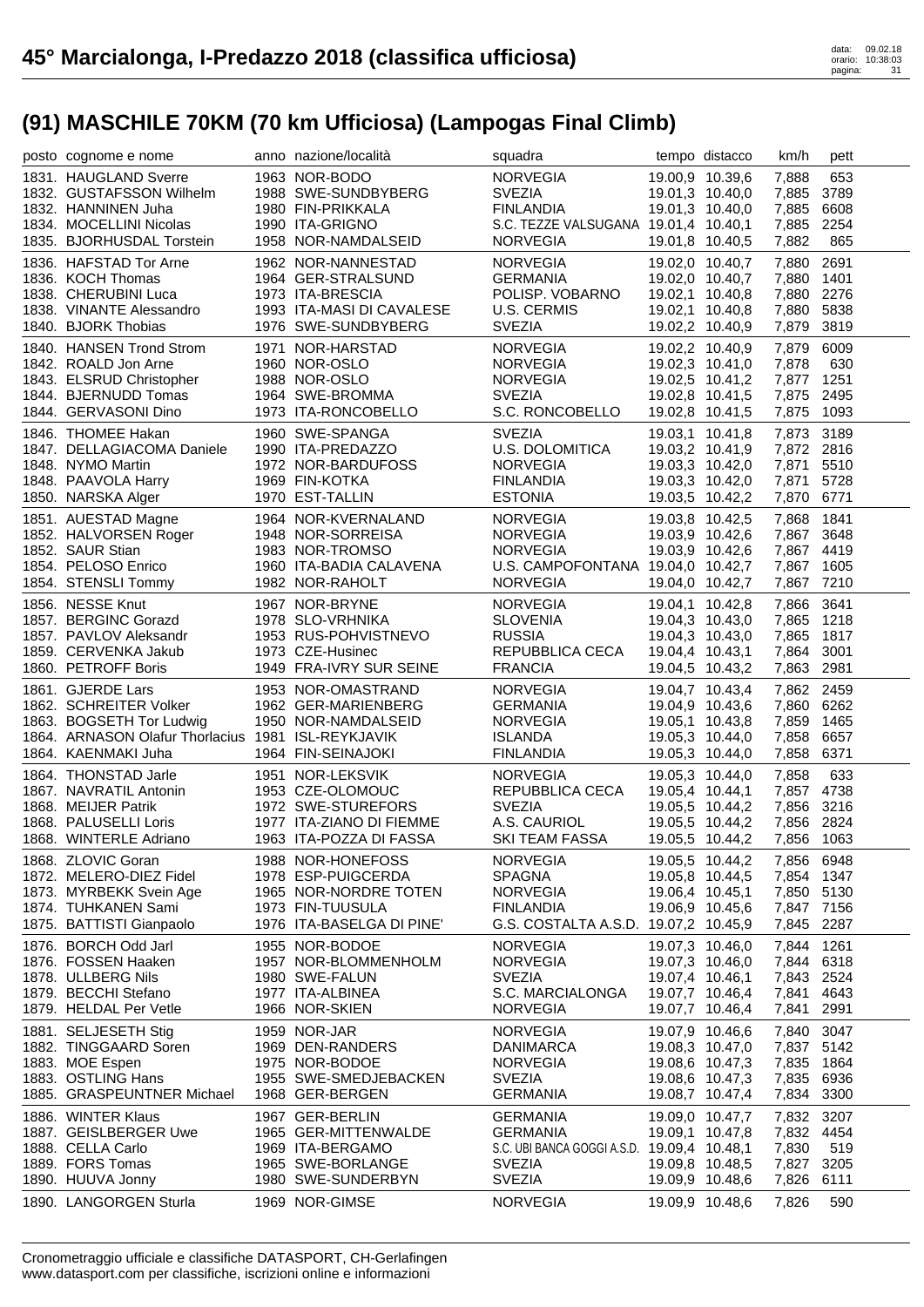| posto cognome e nome                                                                                                                               | anno nazione/località                                                                                                                                               | squadra                                                                                                       |                 | tempo distacco                                                                                                 | km/h                                                                   | pett                         |
|----------------------------------------------------------------------------------------------------------------------------------------------------|---------------------------------------------------------------------------------------------------------------------------------------------------------------------|---------------------------------------------------------------------------------------------------------------|-----------------|----------------------------------------------------------------------------------------------------------------|------------------------------------------------------------------------|------------------------------|
| 1892. JULKUNEN Joonas<br>1892. MICHAILOS Jean<br>1894. FAZZINI Filippo<br>1895. KLAUSEN Hans J.<br>1895. TOMECEK Karel                             | 1987 FIN-TAMPERE<br>1961 FRA-MEYLAN<br>1970 ITA-PREMANA<br>1951 NOR-HOLMENSTRAND<br>1983 CZE-PRAHA                                                                  | <b>FINLANDIA</b><br><b>FRANCIA</b><br>A.S. PREMANA<br><b>NORVEGIA</b><br>REPUBBLICA CECA                      |                 | 19.10,0 10.48,7<br>19.10,0 10.48,7<br>19.10,1 10.48,8<br>19.10,2 10.48,9<br>19.10,2 10.48,9                    | 7.826<br>7,826 4831<br>7,825 3312<br>7,824 2515<br>7,824 7024          | 1499                         |
| 1897. SCHOPFER Herve<br>1898. OPRANDI Simone<br>1899. LUKES Petr<br>1900. DESILVESTRO Claudio<br>1901. OLDANI Marco                                | 1953 SUI-CHATEAU D'OX<br>1990 ITA-SAN PELLEGRINO TERME U.S. SAN PELLEGRINO 19.10,5 10.49,2<br>1966 CZE-CERNOSICE<br>1961 ITA-POZZA DI FASSA<br>1975 ITA-CASTELLANZA | <b>SVIZZERA</b><br>REPUBBLICA CECA<br><b>BELA LADINIA</b><br>SCI NORDICO VARESE 19.11,0 10.49,7               |                 | 19.10,3 10.49,0<br>19.10,6 10.49,3<br>19.10,8 10.49,5                                                          | 7,824 1943<br>7,822 2211<br>7,822 2548<br>7,820 1625<br>7,819 1713     |                              |
| 1901. SYRJA Hakan<br>1903. TVEDT Magnus Broch Mathisen 1992 NOR-BERGEN<br>1903. VARESCO Enrico<br>1905. SELIN Lars Henry<br>1906. IVARSSON Fredrik | 1961 SWE-FALUN<br>1988 ITA-LAGO DI TESERO<br>1962 SWE-RESO<br>1986 SWE-STOCKHOLM                                                                                    | <b>SVEZIA</b><br><b>NORVEGIA</b><br><b>U.S. CORNACCI</b><br><b>SVEZIA</b><br><b>SVEZIA</b>                    | 19.11,4 10.50,1 | 19.11,0 10.49,7<br>19.11,1 10.49,8<br>19.11,1 10.49,8<br>19.11,3 10.50,0                                       | 7,819<br>7,818 4284<br>7,818 1033<br>7,817 3257<br>7,816 3249          | 3104                         |
| 1907. FREDRIKSSON Jonas<br>1907. SVENSSON Anders<br>1909. LAMMI Uki<br>1910. SJOBERG William<br>1911. GAOLE Cristian                               | 1972 SWE-MOLNDAL<br>1970 SWE-UDDEVALLA<br>1973 FIN-HELSINKI<br>1984 FIN-HELSINKI<br>1998 ITA-VELO VERONESE                                                          | <b>SVEZIA</b><br><b>SVEZIA</b><br><b>FINLANDIA</b><br><b>FINLANDIA</b><br>S.C. BOSCO                          |                 | 19.11,6 10.50,3<br>19.11,6 10.50,3<br>19.11,7 10.50,4<br>19.11,8 10.50,5<br>19.11,9 10.50,6                    | 7,815 2542<br>7,815 6773<br>7,814 3727<br>7,813 1537<br>7,813 2810     |                              |
| 1911. LUUKINEN Marko<br>1913. MATTEI Paolo<br>1914. VIALE Marco<br>1915. OLOFSSON Mikael<br>1915. PIEPENBRING Jacques                              | 1982 SWE-JOKKMOKK<br>1967 ITA-ALA<br>1957 ITA-BEGUDA BORGO SAN DALMAZZ S.C. VALLE STURA<br>1973 SWE-MARIESTAD<br>1965 FRA-GRENOBLE                                  | <b>SVEZIA</b><br>POLISP. LIZZANELLA 19.12,0 10.50,7<br><b>SVEZIA</b><br><b>FRANCIA</b>                        |                 | 19.11,9 10.50,6<br>19.12,1 10.50,8<br>19.12,3 10.51,0<br>19.12,3 10.51,0                                       | 7,813 1312<br>7,812 1640<br>7,811 2936<br>7,810 7010<br>7,810 4530     |                              |
| 1917. BIRKELAND Jon Arild<br>1918. MENGHINI Rinaldo<br>1919. SKAUGE Anders<br>1920. SCANZI Massimo<br>1921. OSTERHOLM Hakan                        | 1961 NOR-OSMARKA<br>1953 ITA-LAVIS<br>1971 NOR-OSLO<br>1986 ITA-ALMENNO SAN SALVATORE POLISPORTIVA TEAM BRIANZA A.S.D. 19.13,2 10.51,9<br>1953 FIN-LOHJA            | NORVEGIA<br>S.C. RABBI<br><b>NORVEGIA</b><br><b>FINLANDIA</b>                                                 |                 | 19.12,5 10.51,2<br>19.12,8 10.51,5<br>19.13,1 10.51,8<br>19.13,6 10.52,3                                       | 7,809<br>7,807 1718<br>7,805 6331<br>7,804 1609<br>7,801               | 1773<br>3314                 |
| 1921. WINBERG Curt Olof<br>1923. ZANARDO Diego<br>1924. NONES Michele<br>1925. MUKKALA Tuomo<br>1926. NILSEN Emil Brustad                          | 1971 SWE-STOCKHOLM<br>1978 ITA-COLFOSCO<br>1970 ITA-VARENA<br>1980 FIN-HYLLYKALLIO<br>1981 NOR-OSLO                                                                 | <b>SVEZIA</b><br>SCI C.A.I. CONEGLIANO 19.13,8 10.52,5<br>U.S. LAVAZE'<br><b>FINLANDIA</b><br>NORVEGIA        | 19.14,4 10.53,1 | 19.13,6 10.52,3<br>19.13,9 10.52,6<br>19.14,3 10.53,0                                                          | 7,801<br>7,800 2349<br>7,799<br>7,796 6373<br>7,796 6995               | 1891<br>1603                 |
| 1927. ARONSSON Torbjorn<br>1927. BAZZANA Lorenzo<br>1929. PFISTER Antti<br>1930. TUOMISTO Jari<br>1931. JYLHA Kari                                 | 1960 SWE-DALS ROSTOCK<br>1965 ITA-CREMONA<br>1985 SUI-HERRLIBERG<br>1958 FIN-HELSINKI<br>1953 FIN-HELSINKI                                                          | <b>SVEZIA</b><br>S.C. ADAMELLO ALTA VALCAM 19.14,6 10.53,3<br>SVIZZERA<br><b>FINLANDIA</b><br>FINLANDIA       |                 | 19.14,6 10.53,3<br>19.14,7 10.53,4<br>19.14,9 10.53,6<br>19.15,1 10.53,8                                       | 7,794<br>7,794 5965<br>7,794 3606<br>7,792 3722<br>7,791 1959          | 4865                         |
| 1931. MOLANDER Patrik<br>1931. VESELY Michal<br>1934. VALIS Jan<br>1935. STROEM Tor Villy<br>1936. TURSIC Denis                                    | 1977 SWE-LJUNGSBRO<br>1981 CZE-PRAHA<br>1971 CZE-SEZEMICE<br>1946 NOR-BODOE<br>1982 SLO-GRAHOVO                                                                     | <b>SVEZIA</b><br>REPUBBLICA CECA<br>REPUBBLICA CECA<br><b>NORVEGIA</b><br><b>SLOVENIA</b>                     |                 | 19.15,1 10.53,8<br>19.15,1 10.53,8<br>19.15,2 10.53,9<br>19.15,5 10.54,2<br>19.15,8 10.54,5                    | 7,791 1814<br>7,791<br>7,790<br>7,788<br>7,786                         | 2430<br>1801<br>1850<br>1201 |
| 1937. JERMSTAD Even<br>1937. LOULA Marek<br>1939. HENKE Axel<br>1940. POGACNIK Franc<br>1941. SCHOPFER Damien                                      | 1968 NOR-OSLO<br>1974 CZE-PRAHA<br>1967 GER-WEILER BEI BINGEN<br>1965 SLO-KLANJ<br>1986 SUI-LA TOUR DE PEILZ                                                        | <b>NORVEGIA</b><br>REPUBBLICA CECA<br><b>GERMANIA</b><br><b>SLOVENIA</b><br>SVIZZERA                          | 19.15,9 10.54,6 | 19.15,9 10.54,6<br>19.16,0 10.54,7<br>19.16,1 10.54,8<br>19.16,7 10.55,4                                       | 7,786<br>7,786<br>7,785 6173<br>7,784 1763<br>7,780                    | 6333<br>3896<br>2571         |
| 1942. CALESTAM Simon<br>1942. RUNDGREN Tomas<br>1944. AIME Danilo<br>1944. SOISALO Arto<br>1946. HOSTVEDT Ole                                      | 1988 SWE-SKOVDE<br>1974 SWE-JARBO<br>1963 ITA-BENE VAGIENNA<br>1976 FIN-ESPOO<br>1987 NOR-STAVANGER                                                                 | <b>SVEZIA</b><br><b>SVEZIA</b><br>S.C. VALLE PESIO<br><b>FINLANDIA</b><br><b>NORVEGIA</b>                     |                 | 19.17,0 10.55,7<br>19.17,0 10.55,7<br>19.17,1 10.55,8<br>19.17,1 10.55,8<br>19.17,2 10.55,9                    | 7,778<br>7,778<br>7,778<br>7,778 2742<br>7,777                         | 7023<br>1898<br>3479<br>2064 |
| 1947. MCKELVEY Daniel<br>1948. ONSHUUS Emil<br>1949. MULSTAD Jonny<br>1950. PELTOLA Petri<br>1951. KACI Rachid<br>1951. NURMINEN Juha              | 1996 SWE-ALINGSAS<br>1955 NOR-DRAMMEN<br>1952 NOR-MO I RANA<br>1968 FIN-KAUSTINEN<br>1961 FRA-VILLEURBANNE<br>1963 FIN-HELSINKI                                     | <b>SVEZIA</b><br><b>NORVEGIA</b><br><b>NORVEGIA</b><br><b>FINLANDIA</b><br><b>FRANCIA</b><br><b>FINLANDIA</b> |                 | 19.17,3 10.56,0<br>19.17,5 10.56,2<br>19.17,7 10.56,4<br>19.17,9 10.56,6<br>19.18,0 10.56,7<br>19.18,0 10.56,7 | 7,776<br>7,775<br>7,774 2614<br>7,772 6369<br>7,772 5136<br>7,772 2998 | 3164<br>4211                 |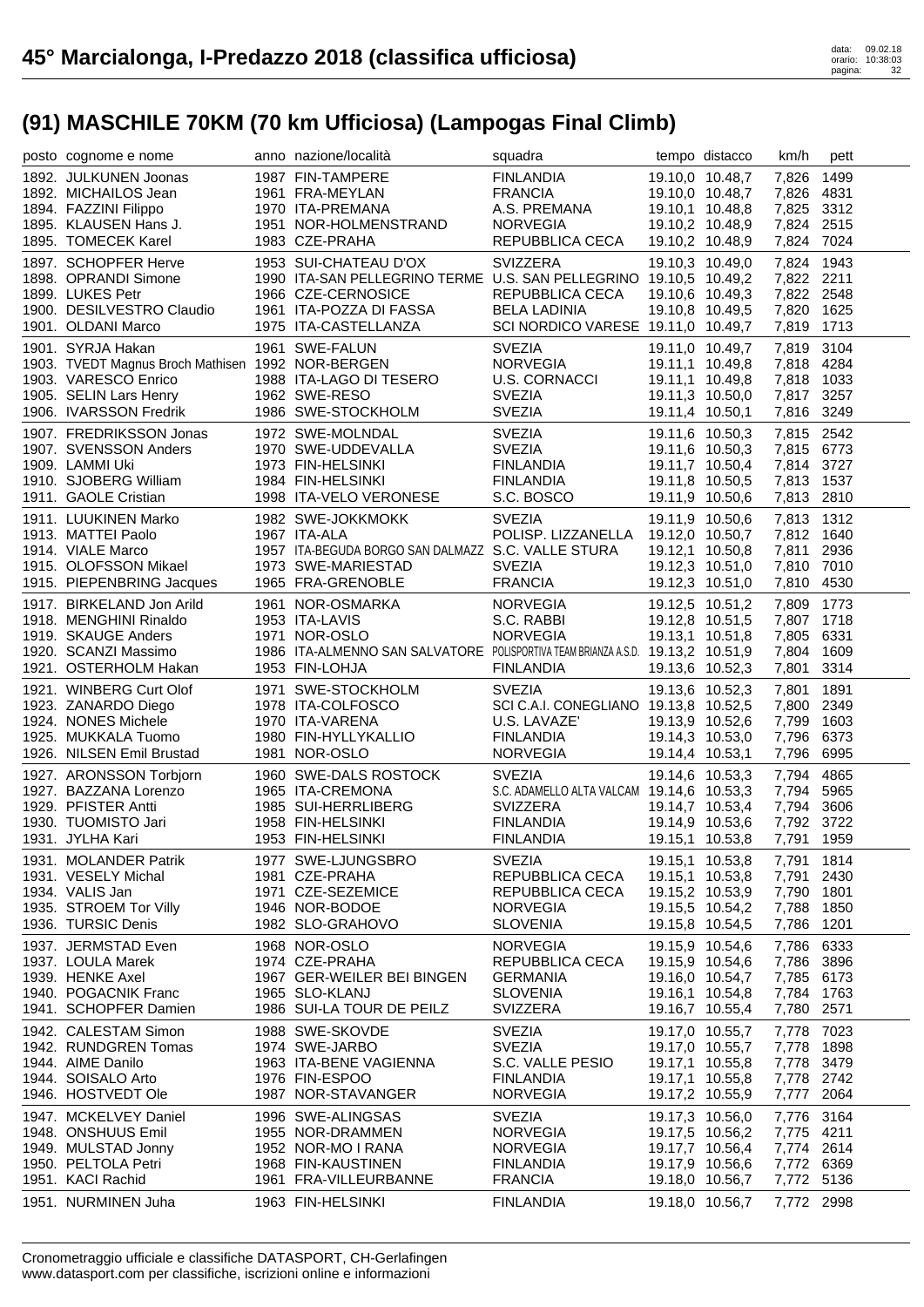| posto cognome e nome                                                                                                                 | anno nazione/località                                                                                                  | squadra                                                                                                                          |                                                                                             | tempo distacco                                                           | km/h                                                               | pett                                 |
|--------------------------------------------------------------------------------------------------------------------------------------|------------------------------------------------------------------------------------------------------------------------|----------------------------------------------------------------------------------------------------------------------------------|---------------------------------------------------------------------------------------------|--------------------------------------------------------------------------|--------------------------------------------------------------------|--------------------------------------|
| 1953. GRIMSTAD Arild<br>1953. RANGERT Andreas<br>1953. WEBER Hansjorg                                                                | 1961 NOR-TONSBERG<br>1968 SWE-HUSKVARNA<br>1954 SUI-VALCHAVA                                                           | <b>NORVEGIA</b><br><b>SVEZIA</b><br>SVIZZERA                                                                                     | 19.18,1 10.56,8                                                                             | 19.18,1 10.56,8<br>19.18,1 10.56,8                                       | 7,771<br>7,771<br>7,771                                            | 3891<br>3785<br>1515                 |
| 1956. BJORVIK Thomas<br>1956. LUPI Alberto                                                                                           | 1975 NOR-SANDEFJORD<br>1964 ITA-TORINO                                                                                 | <b>NORVEGIA</b><br>SCI C.A.I. UGET                                                                                               | 19.18,2 10.56,9<br>19.18,2 10.56,9                                                          |                                                                          | 7,770 7078<br>7,770 2898                                           |                                      |
| 1956. THURESSON Patrik<br>1959. MAKI Kimmo<br>1959. NAVJORD Christer<br>1961. NERDAL Jorgen<br>1961. VISNAPUU Tarmo                  | 1964 SWE-SWEDEN<br>1969 FIN-MUSTIO<br>1950 SWE-BORLANGE<br>1999 NOR-TROMSDALEN<br>1976 EST-PARNAMAE, VIIMSI            | <b>SVEZIA</b><br><b>FINLANDIA</b><br><b>SVEZIA</b><br><b>NORVEGIA</b><br><b>ESTONIA</b>                                          | 19.18,2 10.56,9<br>19.18,3 10.57,0<br>19.18,3 10.57,0<br>19.18,4 10.57,1<br>19.18,4 10.57,1 |                                                                          | 7,770 2433<br>7,770 2055<br>7,770 7061<br>7,769<br>7,769 3100      | 6781                                 |
| 1963. FREDRIKSSON Niklas<br>1964. COTTI Carlo<br>1964. PIRKKALAINEN Jouko<br>1966. BJORNDAL Johannes Lars<br>1966. BORGMASTARS Bernt | 1969 SWE-HOVAS<br>1960 ITA-PARMA<br>1963 FIN-JOUTSA<br>1956 NOR-OSLO<br>1962 FIN-ESSE                                  | <b>SVEZIA</b><br>KINO MANA<br><b>FINLANDIA</b><br><b>NORVEGIA</b><br><b>FINLANDIA</b>                                            | 19.18,9 10.57,6<br>19.18,9 10.57,6                                                          | 19.18,6 10.57,3<br>19.18,8 10.57,5<br>19.18,8 10.57,5                    | 7,767<br>7,766 4073<br>7,766 2042<br>7,765 4528<br>7,765           | 6648<br>1514                         |
| 1968. PAOLI Sergio<br>1969. HANNIKAINEN Mikko<br>1969. LARSSON Jonas<br>1971. KASPAR Jaroslav<br>1972. AANDALEN Geir                 | 1952 ITA-SANT'ORSOLA TERME<br>1953 FIN-VAAJAKOSKI<br>1967 SWE-MALUNGSFORS<br>1970 CZE-SUMPERK<br>1958 NOR-KJELLER      | G.S. COSTALTA A.S.D. 19.19,0 10.57,7<br><b>FINLANDIA</b><br><b>SVEZIA</b><br>REPUBBLICA CECA<br><b>NORVEGIA</b>                  | 19.19,1 10.57,8<br>19.19,4 10.58,1<br>19.19,5 10.58,2                                       | 19.19,1 10.57,8                                                          | 7,765 1726<br>7,764 2041<br>7,764 2654<br>7,762 3005<br>7,761      | 3075                                 |
| 1973. BERGGREN Anders<br>1973. VANZO Enzo<br>1975. BOJSEN-MOLLER Jens<br>1976. HERZOG Ernst<br>1977. SKJELVAN Stephan                | 1982 NOR-OSLO<br>1960 ITA-CAVALESE<br>1966 DEN-HUMLEBAEK<br>1963 AUT-HERMAGOR<br>1973 NOR-BODO                         | NORVEGIA<br>S.C. MARCIALONGA<br>DANIMARCA<br><b>AUSTRIA</b><br><b>NORVEGIA</b>                                                   | 19.19,8 10.58,5<br>19.20,3 10.59,0                                                          | 19.19,7 10.58,4<br>19.19,7 10.58,4<br>19.20,0 10.58,7                    | 7,760 6589<br>7,760 2232<br>7,759 2844<br>7,758 6260<br>7,756 4306 |                                      |
| 1977. SVACH Rudolf<br>1977. ZANON Paolo<br>1980. ANGELILLO Andre Vincenzo 1968 NOR-OSLO<br>1981. BARBISAN Federico                   | 1954 SVK-ZILINA<br>1960 ITA-VILLALAGARINA<br>1984 ITA-CASALECCHIO DI RENO S.C. AMICI DELLA NEVE 19.21,3 11.00,0        | <b>SLOVACCHIA</b><br>S.C. BESENELLO<br>NORVEGIA                                                                                  | 19.20,3 10.59,0                                                                             | 19.20,3 10.59,0<br>19.20,5 10.59,2                                       | 7,756 7346<br>7,756 1706<br>7,755 1245<br>7,749 2261               |                                      |
| 1981. DALAASEN Paal Erik                                                                                                             | 1967 NOR-MOSS                                                                                                          | <b>NORVEGIA</b>                                                                                                                  |                                                                                             | 19.21,3 11.00,0                                                          | 7,749 3912                                                         |                                      |
| 1981. NERDAL Steffen A<br>1984. BONVECCHIO Roberto<br>1984. COMINI Luciano<br>1984. RESSETH Asbjoern<br>1987. FLADEBY Anders         | 1985 NOR-BERGEN<br>1971 ITA-VIGOLO VATTARO<br>1950 ITA-PORTO MANTOVANO<br>1976 NOR-SKIEN<br>1987 NOR-HALDEN            | <b>NORVEGIA</b><br>S.C. VIGOLO VATTARO 19.21,4 11.00,1<br>SPORTIME MANTOVA 19.21,4 11.00,1<br><b>NORVEGIA</b><br><b>NORVEGIA</b> | 19.21,4 11.00,1<br>19.21,5 11.00,2                                                          | 19.21,3 11.00,0                                                          | 7,749<br>7,749 2804<br>7,749<br>7,749 3646<br>7,748 1884           | 2613<br>3485                         |
| 1988. BAKKEN Erling<br>1988. TIEFENTHALER Luca<br>1990. PASQUEREAU Simon<br>1991. HEDKVIST Lars<br>1992. FRASSONI Fabio              | 1964 NOR-RYKKINN<br>1989 ITA-VERLA DI GIOVO<br>1988 FRA-HAMBURG<br>1952 SWE-NORBERG<br>1967 ITA-SALO'                  | <b>NORVEGIA</b><br><b>GS FONDOMONADE</b><br><b>FRANCIA</b><br><b>SVEZIA</b><br>A.S.D. POLISPORTIVA VOBARNO 19.22,8 11.01,5       |                                                                                             | 19.22,0 11.00,7<br>19.22,0 11.00,7<br>19.22,3 11.01,0<br>19.22,5 11.01,2 | 7,745<br>7,745 6063<br>7,743 5529<br>7,741 3724<br>7,739 2958      | 3653                                 |
| 1992. PETTERSEN Tom<br>1994. PERINO Alberto<br>1994. SKJERVE Anders<br>1996. MAKELA Jarmo<br>1997. AKEFLO Per                        | 1973 NOR-BODOE<br>1971 ITA-CIRIE'<br>1958 NOR-MARKABYGDA<br>1968 FIN-SILTAKYLA<br>1969 SWE-HONO                        | <b>NORVEGIA</b><br>S.C. VALLI DI LANZO<br><b>NORVEGIA</b><br><b>FINLANDIA</b><br><b>SVEZIA</b>                                   | 19.22,8 11.01,5<br>19.22,9 11.01,6<br>19.22,9 11.01,6<br>19.23,1 11.01,8<br>19.23,3 11.02,0 |                                                                          | 7,739 3066<br>7,739<br>7,739<br>7,737<br>7,736                     | 6022<br>1835<br>1493<br>2058         |
| 1997. POLINI Denis<br>1999. VIRIK NILSEN Paal<br>2000. GABRIELLI Fabio<br>2000. GRANQVIST David<br>2002. BRASI William               | 1972 ITA-ALZANO LOMBARDO<br>1974 NOR-SANDEFJORD<br>1969 ITA-PREDAZZO<br>1994 SWE-FJALLBACKA<br>1979 ITA-PARRE          | LAME PERREL G.S.A. RANICA 19.23,3 11.02,0<br><b>NORVEGIA</b><br>U.S. DOLOMITICA<br><b>SVEZIA</b><br>S.C. PARRE                   | 19.23,5 11.02,2<br>19.23,7 11.02,4<br>19.23,7 11.02,4<br>19.23,8 11.02,5                    |                                                                          | 7,736<br>7,735<br>7,733<br>7,733<br>7,733                          | 3451<br>1955<br>1638<br>6677<br>2364 |
| 2003. BATIC FINZGAR Matjaz<br>2003. MARCHIORI Thomas<br>2005. NIEMI Olli<br>2006. RUD Carl Roger<br>2007. KAINULAINEN Heikki         | 1978 SLO-LJUBLIANA<br>1962 ITA-Villafranca di Verona<br>1979 FIN-PRIKKALA<br>1963 NOR-LILLEHAMMER<br>1961 FIN-HELSINKI | <b>SLOVENIA</b><br>GRONLAIT ORIENTEERING TEAM 19.23,9 11.02,6<br><b>FINLANDIA</b><br><b>NORVEGIA</b><br><b>FINLANDIA</b>         | 19.23,9 11.02,6<br>19.24,0 11.02,7<br>19.24,1 11.02,8<br>19.24,6 11.03,3                    |                                                                          | 7,732<br>7,732 1737<br>7,731<br>7,731<br>7,727                     | 1213<br>6607<br>4432<br>6357         |
| 2007. KULLANDER Klas<br>2007. LORENZI Antonio<br>2007. PUTZ Walter<br>2011. ANDERSEN Terje Sigurd<br>2011. MICKAL Mojmir             | 1966 SWE-UPPSALA<br>1965 ITA-VELO D'ASTICO<br>1960 AUT-SECKAU<br>1953 NOR-FAUSKE<br>1979 CZE-PROSTREDNI                | <b>SVEZIA</b><br>G.S.A. ZANE'<br><b>AUSTRIA</b><br><b>NORVEGIA</b><br>REPUBBLICA CECA                                            | 19.24,6 11.03,3<br>19.24,6 11.03,3<br>19.24,6 11.03,3<br>19.24,7 11.03,4<br>19.24,7 11.03,4 |                                                                          | 7,727<br>7,727<br>7,727<br>7,727 1904<br>7,727<br>7,723 2387       | 3068<br>2849<br>2562<br>3676         |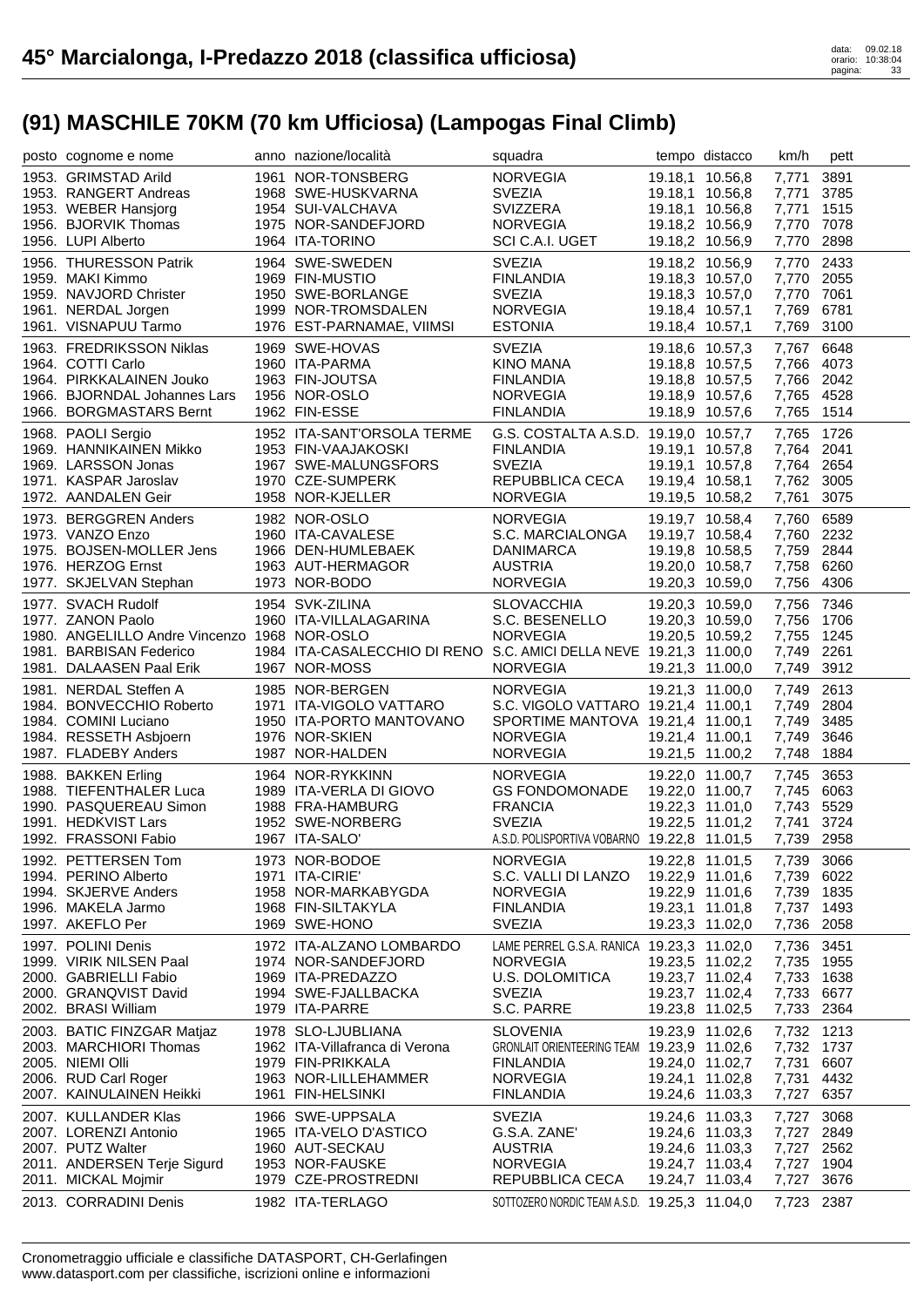| posto cognome e nome                                                                                                              | anno nazione/località                                                                                                             | squadra                                                                                                                      | tempo distacco                                                                              | km/h                                                               | pett                 |
|-----------------------------------------------------------------------------------------------------------------------------------|-----------------------------------------------------------------------------------------------------------------------------------|------------------------------------------------------------------------------------------------------------------------------|---------------------------------------------------------------------------------------------|--------------------------------------------------------------------|----------------------|
| 2014. NYFFENEGGER Christian<br>2015. SEBER Alessandro<br>2016. BERBU Tor Erik<br>2017. JOSEFSSON Daniel<br>2018. FAGGIO Armandino | 1967 SUI-ALLSCHWIL B/BASEL<br>1968 ITA-CASTELLO DI FIEMME<br>1948 NOR-STJORDAL<br>1986 SWE-LINDKOPING<br>1958 ITA-CHIUSA DI PESIO | SVIZZERA<br>G.S. CASTELLO DI FIEMME 19.25,7 11.04,4<br><b>NORVEGIA</b><br><b>SVEZIA</b><br>S.C. VALLE PESIO                  | 19.25,4 11.04,1<br>19.25,9 11.04,6<br>19.26,0 11.04,7<br>19.26,1 11.04,8                    | 7,722 1343<br>7,720 1025<br>7,719 1276<br>7,718 3902<br>7,718      | 470                  |
| 2019. VALSECCHI Alberto<br>2020. BRATBERG Nils<br>2021. ELIASSEN Nils Tore<br>2022. RYDEN Tommy<br>2023. ERIKSSON Jonas           | 1972 ITA-MENAGGIO<br>1958 NOR-RIDABU<br>1956 NOR-DROBAK<br>1971 SWE-ROSTANGA<br>1967 SWE-LIDINGO                                  | S.C. ARABBA<br><b>NORVEGIA</b><br><b>NORVEGIA</b><br><b>SVEZIA</b><br><b>SVEZIA</b>                                          | 19.26,3 11.05,0<br>19.26,5 11.05,2<br>19.26,6 11.05,3<br>19.26,7 11.05,4<br>19.27,0 11.05,7 | 7,716 3458<br>7,715 2468<br>7,714 2456<br>7,714 6931<br>7,712 4417 |                      |
| 2023. STRALIN Henrik<br>2025. RODIGARI Lorenzo<br>2026. HOEGETVEIT Tarjei<br>2027. JOHANSSON Albin<br>2027. LOEN Trond            | 1978 SWE-TRANGSUND<br>1960 ITA-LIVIGNO<br>1982 NOR-OSLO<br>1987 SWE-GOTEBORG<br>1970 NOR-PORSGRUNN                                | <b>SVEZIA</b><br>MARATHON CLUB LIVIGNO 19.27,5 11.06,2<br><b>NORVEGIA</b><br><b>SVEZIA</b><br><b>NORVEGIA</b>                | 19.27,0 11.05,7<br>19.27,7 11.06,4<br>19.27,8 11.06,5<br>19.27,8 11.06,5                    | 7,712 5016<br>7,708 6079<br>7,707 3052<br>7,706 3247<br>7,706 2463 |                      |
| 2029. PEKKINEN Jere<br>2029. SOERUM Joergen<br>2031. EKLUND Thomas<br>2032. LA CAMERA Vincenzo<br>2032. SJOBERG Borje             | 1986 FIN-KITEE<br>1993 NOR-OSLO<br>1967 SWE-NACKA<br>1946 ITA-NOVI LIGURE<br>1949 SWE-HOFORS                                      | <b>FINLANDIA</b><br><b>NORVEGIA</b><br><b>SVEZIA</b><br>SCI NORDICO SERRAVALLE S. 19.28,4 11.07,1<br><b>SVEZIA</b>           | 19.27,9 11.06,6<br>19.27,9 11.06,6<br>19.28,3 11.07,0<br>19.28,4 11.07,1                    | 7,706 2109<br>7,706 7051<br>7,703 6854<br>7,702 2203<br>7,702 3820 |                      |
| 2032. SORLI Odd Ivar<br>2035. JORSTADIUS Johan<br>2035. WIK Magnus<br>2037. MAYR Marian<br>2037. MOGNO Maurizio                   | 1960 NOR-MOELV<br>1986 SWE-GOTEBORG<br>1966 SWE-HAGERSTEN<br>1983 GER-LEHMRADE<br>1957 ITA-RUBANO                                 | <b>NORVEGIA</b><br><b>SVEZIA</b><br><b>SVEZIA</b><br><b>GERMANIA</b><br>SCI NORDICO TERME EUGANEE A.D. 19.28,7 11.07,4       | 19.28,4 11.07,1<br>19.28,6 11.07,3<br>19.28,6 11.07,3<br>19.28,7 11.07,4                    | 7,702 2759<br>7,701 2767<br>7,701 2706<br>7,700 6215<br>7,700 2315 |                      |
| 2037. NEUBURGER Michael<br>2040. RUNSVIK Hans<br>2041. FORNASARI Massimo<br>2042. KATZ Anders<br>2043. SEGALLA Roberto            | 1968 AUT-KARLSTIFT<br>1957 SWE-SUNDSVALL<br>1964 ITA-BOLOGNA<br>1987 SWE-SOLNA<br>1958 ITA-TRENTO                                 | <b>AUSTRIA</b><br><b>SVEZIA</b><br><b>TRIBO</b><br><b>SVEZIA</b><br>S.C. MARZOLA                                             | 19.28,7 11.07,4<br>19.28,9 11.07,6<br>19.29,0 11.07,7<br>19.29,1 11.07,8<br>19.29,2 11.07,9 | 7,700 6192<br>7,699 3885<br>7,698 6130<br>7,698 3841<br>7,697      | 1085                 |
| 2044. DAM Henrik Seidelin<br>2045. GEDDA Hakan<br>2046. VESCOVI Erik<br>2047. BEDDARI Knut<br>2048. STJENVALL Juhani              | 1973 DEN-COPENHAGEN<br>1965 SWE-HYLTEBRUK<br>1991 ITA-ROANA<br>1962 NOR-INNDYR<br>1977 FIN-SYSMA                                  | <b>DANIMARCA</b><br><b>SVEZIA</b><br>G.S.A. ASIAGO<br><b>NORVEGIA</b><br><b>FINLANDIA</b>                                    | 19.29,4 11.08,1<br>19.29,5 11.08,2<br>19.29,9 11.08,6<br>19.30,1 11.08,8<br>19.30,2 11.08,9 | 7,696<br>7,695 3252<br>7,692 2370<br>7,691<br>7,690 2530           | 1358<br>1856         |
| 2049. TOOMIK Alar<br>2050. SERNEKE Ola<br>2051. GILMOZZI Federico<br>2052. MJAALAND Jonas<br>2053. ROPPONEN Pasi                  | 1985 EST-TALLIN<br>1971 SWE-GOTEBORG<br>1986 ITA-CAVALESE<br>1980 NOR-KRISTIANSAND<br>1973 FIN-XXX                                | <b>ESTONIA</b><br><b>SVEZIA</b><br>U.S. CERMIS<br><b>NORVEGIA</b><br><b>FINLANDIA</b>                                        | 19.30,6 11.09,3<br>19.30,7 11.09,4<br>19.30,9 11.09,6<br>19.31,2 11.09,9<br>19.31,5 11.10,2 | 7,688 2034<br>7,687 2714<br>7,686 1659<br>7,684 6399<br>7,682 6697 |                      |
| 2054. ECKMAIER SEN. Gerhard<br>2054. FINK Stefan<br>2056. STREIDL Florian<br>2057. DE MONTE Severino<br>2057. OLLILA Leif         | 1952 AUT-Mariazell<br>1963 ITA-TERLANO<br>1966 GER-WAKERSBERG<br>1970 ITA-FORNI DI SOPRA<br>1955 NOR-STANVIK                      | <b>AUSTRIA</b><br>S.C. MARCIALONGA<br><b>GERMANIA</b><br>S.S. FORNESE<br><b>NORVEGIA</b>                                     | 19.31,7 11.10,4<br>19.31,7 11.10,4<br>19.32,0 11.10,7<br>19.32,3 11.11,0<br>19.32,3 11.11,0 | 7,681 1200<br>7.681<br>7,679 4987<br>7,677 6224<br>7,677           | 6676<br>3054         |
| 2059. FALT Tuomo<br>2059. ZURLI Massimiliano<br>2061. BERTAGNOLLI Nicola<br>2061. BRUNSELL Gard<br>2063. MICHELSEN Thorbjorn      | 1968 FIN-OULU<br>1971 ITA-ROVERETO<br>1973 ITA-CARANO<br>1966 NOR-LARVIK<br>1960 NOR-OSLO                                         | <b>FINLANDIA</b><br>SOTTOZERO NORDIC TEAM A.S.D. 19.32,4 11.11,1<br>U.S. STELLA ALPINA<br><b>NORVEGIA</b><br><b>NORVEGIA</b> | 19.32,4 11.11,1<br>19.32,6 11.11,3<br>19.32,6 11.11,3<br>19.32,7 11.11,4                    | 7,676 7161<br>7,676 2840<br>7,675<br>7,675<br>7,674                | 1632<br>6862<br>733  |
| 2063. MOGGIO Lorenzo<br>2065. JEBAVY Pavel<br>2066. BEZ Luciano<br>2066. BUZZOLAN Mauro<br>2066. FEDERER Karl                     | 1984 ITA-CLES<br>1965 CZE-Hostinne<br>1954 ITA-SEDICO<br>1957 ITA-SANTORSO<br>1961 ITA-FIE' ALLO SCILIAR                          | S.C. MARCIALONGA<br>REPUBBLICA CECA<br>VASABROKE POIANA<br>SCI C.A.I. SCHIO<br>S.C. FIE' - VOLS                              | 19.32,7 11.11,4<br>19.33,0 11.11,7<br>19.33,4 11.12,1<br>19.33,4 11.12,1<br>19.33,4 11.12,1 | 7,674<br>7,672 1199<br>7,670 2902<br>7,670 1652<br>7,670 4084      | 5803                 |
| 2066. JACOBSEN Patrik<br>2070. POBORIL Martin<br>2070. SAEVIG Jan                                                                 | 1982 NOR-OSLO<br>1979 CZE-ROZNOV POD RODHOSTEM REPUBBLICA CECA<br>1957 NOR-TRYSIL                                                 | <b>NORVEGIA</b><br><b>NORVEGIA</b>                                                                                           | 19.33,4 11.12,1<br>19.33,5 11.12,2<br>19.33,5 11.12,2                                       | 7,670<br>7,669<br>7,669                                            | 7047<br>1225<br>1849 |
| 2072. LILJA Hakan<br>2072. SAMI Andrea<br>2074. MURER Stefano                                                                     | 1970 SWE-KARLSTAD<br>1969 ITA-FAENZA<br>1972 ITA-Falcade                                                                          | <b>SVEZIA</b><br>SCI C.A.I. FAENZA<br>S.C. LA VALLE AGORDINA 19.34,8 11.13,5                                                 | 19.34,7 11.13,4<br>19.34,7 11.13,4                                                          | 7,661 7214<br>7,661<br>7,660 5907                                  | 2859                 |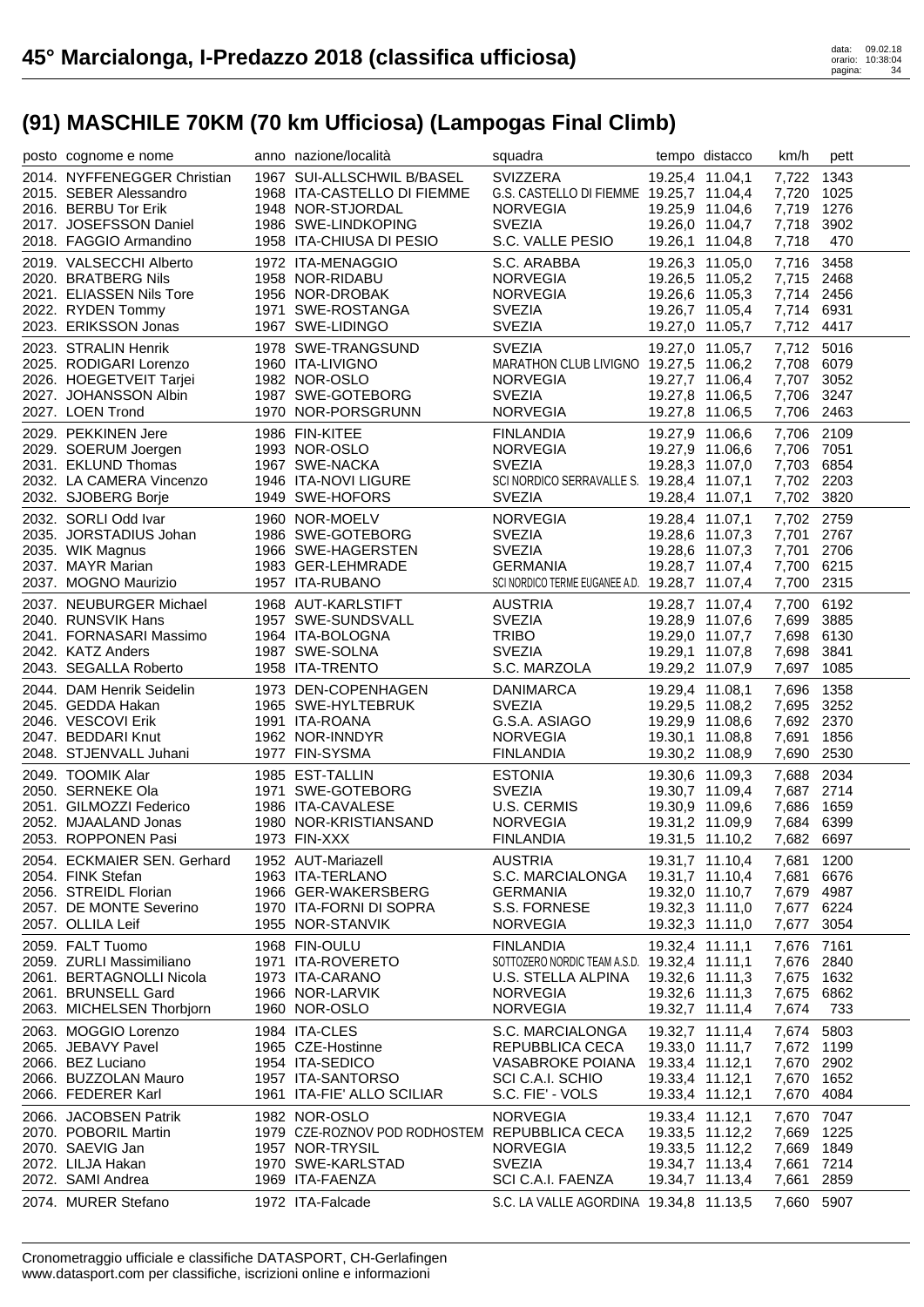| posto cognome e nome                                  | anno nazione/località                     | squadra                                   | tempo distacco                     | km/h                     | pett |
|-------------------------------------------------------|-------------------------------------------|-------------------------------------------|------------------------------------|--------------------------|------|
| 2075. ALNE Thomas                                     | 1981 NOR-TRONDHEIM                        | NORVEGIA                                  | 19.35,0 11.13,7                    | 7,659 7176               |      |
| 2075. KUUSISTO Marko                                  | 1978 FIN-TAMPERE                          | <b>FINLANDIA</b>                          | 19.35,0 11.13,7                    | 7,659                    | 5600 |
| 2077. MIDTSVEEN Trond                                 | 1953 NOR-HAMAR                            | NORVEGIA                                  | 19.35,2 11.13,9                    | 7,658 2044               |      |
| 2078. BRENTA Claudio                                  | 1982 ITA-FARIGLIANO                       | S.C. ALPI MARITT.ENTRAQUE 19.35,5 11.14,2 |                                    | 7,656 2334               |      |
| 2079. SORLIE Arnfinn                                  | 1955 NOR-SARPSBORG                        | <b>NORVEGIA</b>                           | 19.35,6 11.14,3                    | 7,655                    | 1237 |
| 2080. HOEM Kjell                                      | 1970 NOR-OSMARKA                          | <b>NORVEGIA</b>                           | 19.35,7 11.14,4                    | 7,655                    | 7026 |
| 2081. ANDERSSON Jonas                                 | 1974 SWE-JONKOPING                        | <b>SVEZIA</b>                             | 19.36,0 11.14,7                    | 7,653 3070               |      |
| 2082. VEZZARO Fabio                                   | 1967 ITA-THIENE                           | G.S.A. ZANE'                              | 19.36,1 11.14,8                    | 7,652 5954               |      |
| 2083. BEHUN Jan                                       | 1965 CZE-OLOMOUC                          | REPUBBLICA CECA                           | 19.36,2 11.14,9                    | 7,651 2112               |      |
| 2084. SIMION Dimitri                                  | 1969 ITA-MEZZANO DI PRIMIERO G.S. PAVIONE |                                           | 19.36,5 11.15,2                    | 7,649 3446               |      |
|                                                       |                                           |                                           |                                    |                          |      |
| 2085. GORGONI Massimiliano<br>2085. MOEN Ole Kristian | 1969 ITA-FIRENZE<br>1954 NOR-GEITHUS      | S.C. FIRENZE<br><b>NORVEGIA</b>           | 19.36,8 11.15,5                    | 7,647 4094<br>7.647 1892 |      |
| 2085. OIEN Frode                                      | 1973 NOR-LOVENSTAD                        | <b>NORVEGIA</b>                           | 19.36,8 11.15,5<br>19.36,8 11.15,5 | 7,647 2406               |      |
| 2088. JANSSON Michael                                 | 1971 SWE-NORRTALJE                        | <b>SVEZIA</b>                             | 19.37,1 11.15,8                    | 7,645 1470               |      |
| 2089. DYRBERG Morten                                  | 1972 NOR-BILLINGSTAD                      | <b>NORVEGIA</b>                           | 19.37,2 11.15,9                    | 7,645 2114               |      |
|                                                       |                                           |                                           |                                    |                          |      |
| 2090. BOTHE William                                   | 1958 USA-PARK CITY                        | U.S.A. STATI UNITI                        | 19.37,5 11.16,2                    | 7,643 1421               |      |
| 2091. RAVIDA' Lorenzo                                 | 1973 ITA-TRENTO                           | S.C. TRIDENTE                             | 19.37,7 11.16,4                    | 7,642 2894               |      |
| 2092. PANTZARE Jens                                   | 1965 SWE-HAMMARO                          | <b>SVEZIA</b>                             | 19.37,8 11.16,5                    | 7,641                    | 3605 |
| 2092. VAN DER MEULEN Jelmer                           | 1967 SUI-TEUFEN                           | <b>SVIZZERA</b>                           | 19.37,8 11.16,5                    | 7,641                    | 1341 |
| 2094. DONATI Fabrizio                                 | 1963 ITA-COMANO TERME                     | S.C. MARCIALONGA                          | 19.38,1 11.16,8                    | 7,639                    | 6014 |
| 2095. BAZO Gianfranco                                 | 1964 ITA-TRIESTE                          | SCI C.A.I. XXX OTTOBRE 19.38,2 11.16,9    |                                    | 7,638 1695               |      |
| 2095. BOSCHETTI Davide                                | 1995 ITA-PIEVE TESINO                     | SKI TEAM LAGORAI                          | 19.38,2 11.16,9                    | 7,638 3435               |      |
| 2097. LARSSON Lars Erik                               | 1962 SWE-LIDKOPING                        | <b>SVEZIA</b>                             | 19.38,4 11.17,1                    | 7,637                    | 761  |
| 2097. RANBY Anders                                    | 1962 SWE-STOCKHOLM                        | <b>SVEZIA</b>                             | 19.38,4 11.17,1                    | 7,637 3073               |      |
| 2099. HAMMERSMARK John                                | 1972 NOR-MOSS                             | <b>NORVEGIA</b>                           | 19.38,6 11.17,3                    | 7,636                    | 1780 |
| 2099. MASSARUTTO Claudio                              | 1988 ITA-PORTOGRUARO                      | S.C. PORTOGRUARO 19.38,6 11.17,3          |                                    | 7,636 4705               |      |
| 2101. TRUUSALU Priit                                  | 1963 EST-Tartu                            | <b>ESTONIA</b>                            | 19.38,7 11.17,4                    | 7,635 4858               |      |
| 2102. KEINANEN Jorma                                  | 1966 FIN-MUENCHEN                         | <b>FINLANDIA</b>                          | 19.39,0 11.17,7                    | 7,633 2451               |      |
| 2103. BERAN Jan                                       | 1983 CZE-POLICE NAD METUJI                | REPUBBLICA CECA                           | 19.39,1 11.17,8                    | 7,632 1762               |      |
| 2104. KLONTEIG Anders                                 | 1983 NOR-RJUKAN                           | <b>NORVEGIA</b>                           | 19.39,4 11.18,1                    | 7,630                    | 6537 |
| 2105. MOESTL Stefan                                   | 1962 GER-MUENCHEN                         | <b>GERMANIA</b>                           | 19.39,8 11.18,5                    | 7,628                    | 5019 |
| 2106. DAHLOF Hakan                                    | 1962 SWE-KARLSTAD                         | <b>SVEZIA</b>                             | 19.39,9 11.18,6                    | 7,627 3873               |      |
| 2106. MATRE Nils Hallgeir                             | 1953 NOR-STORD                            | <b>NORVEGIA</b>                           | 19.39,9 11.18,6                    | 7,627 1897               |      |
| 2108. DALHAMMER Anders                                | 1964 SWE-LJUNGSBRO                        | <b>SVEZIA</b>                             | 19.40,0 11.18,7                    | 7,627 6631               |      |
| 2109. NORDSKAR Helge                                  | 1954 NOR-HEIDAL                           | NORVEGIA                                  | 19.40,3 11.19,0                    | 7,625 2461               |      |
|                                                       | 1960 FRA-MIRIBEL LES ECHELLES FRANCIA     |                                           |                                    | 7,622 3584               |      |
| 2110. MONIN Didier<br>2111. BROLIN Per                | 1980 SWE-KARLSTAD                         | <b>SVEZIA</b>                             | 19.40,7 11.19,4<br>19.40,8 11.19,5 | 7,621 3123               |      |
| 2112. NYHUS Havard                                    | 1958 NOR-HOKKASEN                         | NORVEGIA                                  | 19.41,2 11.19,9                    | 7,619 1335               |      |
| 2113. ISAKSSON Erik                                   | 1978 SWE-SOLLENTUNA                       | <b>SVEZIA</b>                             | 19.41,5 11.20,2                    | 7,617 6973               |      |
| 2114. NASSIVERA Leopoldino                            | 1956 ITA-FORNI DI SOTTO                   | S.S. FORNESE                              | 19.41,6 11.20,3                    | 7,616 6223               |      |
|                                                       |                                           |                                           |                                    |                          |      |
| 2115. BORSUM Einar Johannes                           | 1965 NOR-OSLO                             | <b>NORVEGIA</b>                           | 19.42,0 11.20,7                    | 7,614 7041               |      |
| 2115. HOFMANN Matthias                                | 1963 GER-OBERHOF                          | <b>GERMANIA</b>                           | 19.42,0 11.20,7                    | 7,614 2652               |      |
| 2115. ZANCA Alessandro                                | 1985 ITA-BAGNATICA<br>1964 GER-DETTINGEN  | U.S. SAN PELLEGRINO TERME 19.42,0 11.20,7 |                                    | 7,614 1708               | 3042 |
| 2118. ALBER Frank<br>2119. MOLENDI Gianbattista       | 1958 ITA-LOVERE                           | <b>GERMANIA</b><br>S.C. SCHILPARIO        | 19.42,1 11.20,8<br>19.42,2 11.20,9 | 7,613<br>7,612 1656      |      |
|                                                       |                                           |                                           |                                    |                          |      |
| 2120. MANDLER Andreas                                 | 1975 ITA-FIRENZE                          | SCI C.A.I. FIRENZE                        | 19.42,3 11.21,0                    | 7,612 2912               |      |
| 2120. REUTER Emile                                    | 1951 LUX-BERELDANGE                       | <b>LUSSEMBURGO</b>                        | 19.42,3 11.21,0                    | 7,612 4885               |      |
| 2122. ASCHIM Lars Halvard                             | 1980 NOR-BRANDBU                          | <b>NORVEGIA</b>                           | 19.42,5 11.21,2                    | 7,610 2075               |      |
| 2122. JOHANSSON Erik                                  | 1964 SWE-EKSJO                            | <b>SVEZIA</b>                             | 19.42,5 11.21,2                    | 7,610                    | 1273 |
| 2124. RAHM Stefan                                     | 1968 SWE-STOCKHOLM                        | <b>SVEZIA</b>                             | 19.42,8 11.21,5                    | 7,609                    | 2016 |
| 2125. LUND Per Kristian                               | 1960 NOR-GJOVIK                           | <b>NORVEGIA</b>                           | 19.42,9 11.21,6                    | 7,608                    | 2405 |
| 2126. FIORI Alberto                                   | 1949 ITA-MODENA                           | S.C. PIANDELAGOTTI                        | 19.43,2 11.21,9                    | 7,606                    | 1083 |
| 2127. SUNDBERG Sture                                  | 1955 SWE-SKELLEFTEA                       | <b>SVEZIA</b>                             | 19.43,5 11.22,2                    | 7,604 2615               |      |
| 2128. HEITMANN Karl Arne                              | 1975 NOR-BODO                             | <b>NORVEGIA</b>                           | 19.43,6 11.22,3                    | 7,603                    | 1863 |
| 2128. NONINO Alberto                                  | 1969 ITA-PORCIA                           | S.C. MARCIALONGA                          | 19.43,6 11.22,3                    | 7,603                    | 3431 |
| 2130. TONNESEN Henrik                                 | 1986 NOR-MANDAL                           | <b>NORVEGIA</b>                           | 19.43,7 11.22,4                    | 7,603                    | 6426 |
| 2131. CAVASSI Tommaso                                 | 1991 ITA-RAVENNA                          | S.C. MARCIALONGA                          | 19.43,9 11.22,6                    | 7,601                    | 3616 |
| 2132. REILEV Christian                                | 1971 NOR-MANDAL                           | <b>NORVEGIA</b>                           | 19.44,0 11.22,7                    | 7,601                    | 6555 |
| 2133. SAGMO Jo Terje                                  | 1962 NOR-SKAGE                            | <b>NORVEGIA</b>                           | 19.44,2 11.22,9                    | 7,600                    | 588  |
| 2134. KRASA Stepan                                    | 1969 CZE-PRAHA                            | REPUBBLICA CECA                           | 19.44,6 11.23,3                    | 7,597                    | 4241 |
| 2134. LINDELL Peter                                   | 1954 SWE-STOCKHOLM                        | <b>SVEZIA</b>                             | 19.44,6 11.23,3                    | 7,597                    | 3807 |
|                                                       |                                           |                                           |                                    |                          |      |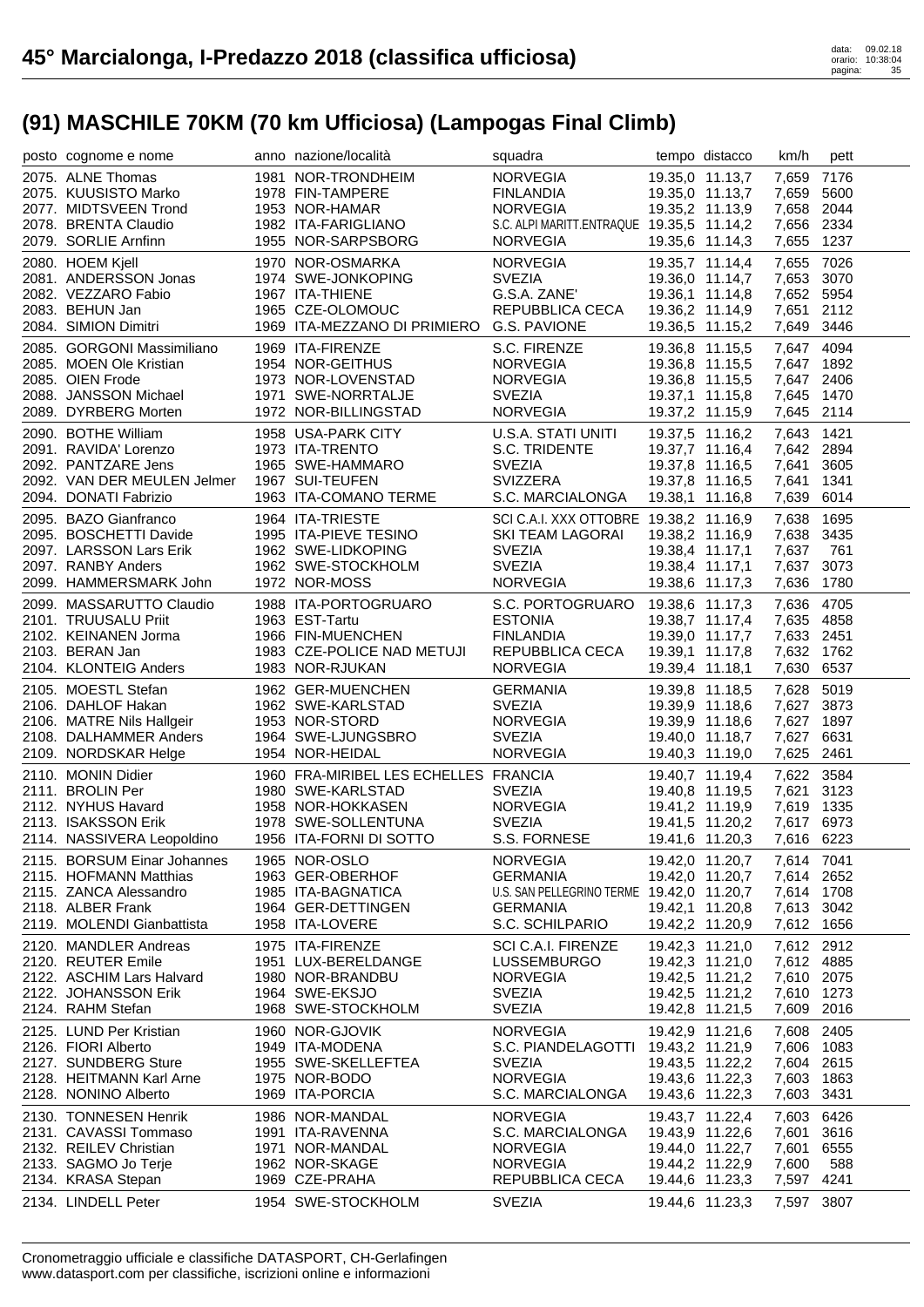| posto cognome e nome                                   | anno nazione/località                                             | squadra                                                          |                 | tempo distacco                     | km/h                     | pett |
|--------------------------------------------------------|-------------------------------------------------------------------|------------------------------------------------------------------|-----------------|------------------------------------|--------------------------|------|
| 2134. LINGEGARD Bengt                                  | 1955 SWE-VASTERLANDA                                              | <b>SVEZIA</b>                                                    |                 | 19.44,6 11.23,3                    | 7,597                    | 3095 |
| 2137. KLEMETSEN Tom Rune                               | 1970 NOR-OLSO                                                     | <b>NORVEGIA</b>                                                  |                 | 19.44,7 11.23,4                    | 7,596 3260               |      |
| 2137. MARCHINI Gianfranco                              | 1964 ITA-PAVULLO NEL FRIGNANO SCI FONDO PAVULLESE 19.44,7 11.23,4 |                                                                  |                 |                                    | 7,596 2255               |      |
| 2139. ANGSAS Per<br>2140. JOHANSSON Dag Ove Uno        | 1971 SWE-HUDDINGE<br>1954 FIN-MARIENHAMN-ALAND                    | <b>SVEZIA</b><br><b>FINLANDIA</b>                                |                 | 19.44,9 11.23,6<br>19.45,0 11.23,7 | 7,595 2712<br>7,594      | 3688 |
|                                                        |                                                                   |                                                                  |                 |                                    |                          |      |
| 2141. VARNERIN Oscar<br>2142. PARRINI Eliseo           | 1974 ITA-TOLMEZZO<br>1974 ITA-PERA DI FASSA                       | G.S. EDELWEISS VILLASANTI 19.45,4 11.24,1<br><b>BELA LADINIA</b> |                 | 19.45,5 11.24,2                    | 7,592 4674<br>7,591 1628 |      |
| 2143. MONSEN Gjert Edvard                              | 1958 NOR-MO I RANA                                                | <b>NORVEGIA</b>                                                  |                 | 19.46,0 11.24,7                    | 7,588 1365               |      |
| 2143. TALLERAAS Aasmund                                | 1987 NOR-OTTESTAD                                                 | <b>NORVEGIA</b>                                                  |                 | 19.46,0 11.24,7                    | 7,588                    | 2400 |
| 2145. CHLEBNA Milan                                    | 1962 CZE-DRIBRAM II                                               | REPUBBLICA CECA                                                  | 19.46,6 11.25,3 |                                    | 7,584 2660               |      |
| 2146. RELA Riccardo                                    | 1963 ITA-CANOVE DI ROANA                                          | G.S.A. ASIAGO                                                    |                 | 19.46,8 11.25,5                    | 7,583 6145               |      |
| 2147. OJA Lauri                                        | 1979 FIN-TAMPERE                                                  | <b>FINLANDIA</b>                                                 | 19.47,2 11.25,9 |                                    | 7,580 6566               |      |
| 2147. RISATTI Marco                                    | 1967 ITA-LEDRO                                                    | S.C. LEDRENSE                                                    | 19.47,2 11.25,9 |                                    | 7,580 2359               |      |
| 2149. ROLLBORN Erik                                    | 1950 SWE-VASTERVIK                                                | <b>SVEZIA</b>                                                    | 19.47,4 11.26,1 |                                    | 7,579                    | 715  |
| 2150. BUSCH Christian                                  | 1972 NOR-BERGEN                                                   | <b>NORVEGIA</b>                                                  |                 | 19.47,7 11.26,4                    | 7,577                    | 2696 |
| 2151. DAHL Torbjorn                                    | 1966 NOR-HAGAN                                                    | <b>NORVEGIA</b>                                                  |                 | 19.48,1 11.26,8                    | 7,575 4319               |      |
| 2151. JUST Alar<br>2153. DAPRA' Markus                 | 1969 EST-TALLINN<br>1981 ITA-CAMPITELLO DI FASSA                  | <b>ESTONIA</b><br><b>SKI TEAM FASSA</b>                          | 19.48,1 11.26,8 | 19.48,2 11.26,9                    | 7,575 1416<br>7,574 1106 |      |
| 2153. EVENSEN Tore                                     | 1957 NOR-BRUVOLL                                                  | <b>NORVEGIA</b>                                                  |                 | 19.48,2 11.26,9                    | 7,574 2717               |      |
| 2155. MARCHET Roberto                                  | 1962 ITA-FELTRE                                                   | SCI NORDICO SPORTFUL 19.48,3 11.27,0                             |                 |                                    | 7,573                    | 3567 |
| 2156. MICHELOTTO Giuseppe                              | 1956 ITA-PREDAZZO                                                 | U.S. DOLOMITICA                                                  | 19.48,4 11.27,1 |                                    | 7,573 2231               |      |
| 2157. REZAB Rostislav                                  | 1965 CZE-SEVETIN                                                  | REPUBBLICA CECA                                                  |                 | 19.48,5 11.27,2                    | 7,572 3232               |      |
| 2158. BEDDARI Roger                                    | 1964 NOR-STANVIK                                                  | <b>NORVEGIA</b>                                                  |                 | 19.48,6 11.27,3                    | 7,571                    | 2471 |
| 2159. BJORNHOLM Nikolaj                                | 1966 DEN-HELLERUP                                                 | <b>DANIMARCA</b>                                                 | 19.48,7 11.27,4 |                                    | 7,571 2567               |      |
| 2159. STENVALL Tony                                    | 1967 SWE-HEMAVAN                                                  | <b>SVEZIA</b>                                                    |                 | 19.48,7 11.27,4                    | 7,571                    | 3121 |
| 2161. HELLSTROM Anders                                 | 1972 SWE-UPPLANDS VASBY                                           | <b>SVEZIA</b>                                                    |                 | 19.48,8 11.27,5                    | 7,570 4504               |      |
| 2162. JIZBA Jan                                        | 1974 CZE-NEDELISTE                                                | REPUBBLICA CECA                                                  |                 | 19.48,9 11.27,6                    | 7,570 2004               |      |
| 2162. KNUESEL Markus                                   | 1955 SUI-NANIKON                                                  | <b>SVIZZERA</b>                                                  | 19.48,9 11.27,6 |                                    | 7,570 1174               |      |
| 2164. LINDH Fredrik                                    | 1970 SWE-VASTRA FROLUNDA                                          | <b>SVEZIA</b>                                                    |                 | 19.49,4 11.28,1                    | 7,566                    | 3030 |
|                                                        |                                                                   |                                                                  |                 |                                    |                          |      |
| 2165. SAVOI Fabio                                      | 1965 ITA-CEMBRA                                                   | S.C. VAL DI CEMBRA                                               | 19.49,5 11.28,2 |                                    | 7,566                    | 1153 |
| 2166. HENDRIK Karl                                     | 1961 GER-WERDAU                                                   | <b>GERMANIA</b>                                                  |                 | 19.49,6 11.28,3                    | 7,565 3798               |      |
| 2166. KOTLAN Viktor                                    | 1974 CZE-PRAHA                                                    | REPUBBLICA CECA                                                  |                 | 19.49,6 11.28,3                    | 7,565 2741               |      |
| 2168. COLO' Manuel                                     | 1982 ITA-LEDRO                                                    | S.C. LEDRENSE                                                    |                 | 19.49,7 11.28,4                    | 7,564 4139               |      |
| 2169. NURMINEN Mikko<br>2169. VALORZ Luciano           | 1983 FIN-HYVINKAA<br>1966 ITA-RABBI                               | <b>FINLANDIA</b><br>S.C. RABBI                                   | 19.49,8 11.28,5 | 19.49,8 11.28,5                    | 7,564 6360<br>7,564 3899 |      |
|                                                        |                                                                   |                                                                  |                 |                                    |                          |      |
| 2171. DE ZORZI Luca<br>2171. GEREVINI Alfonso Emilio   | 1967 ITA-LA VALLE AGORDINA<br>1963 ITA-BRESCIA                    | S.C. LA VALLE AGORDINA 19.49,9 11.28,6<br>S.C. MARCIALONGA       |                 | 19.49,9 11.28,6                    | 7,563 2376<br>7,563 5882 |      |
| 2173. LACHMANN Matej                                   | 1978 CZE-PRAHA                                                    | REPUBBLICA CECA                                                  |                 | 19.50,1 11.28,8                    | 7,562 2440               |      |
| 2174. HEISS Manfred                                    | 1971 ITA-SARENTINO                                                | S.C. SARENTINO - SARNTAL 19.50,2 11.28,9                         |                 |                                    | 7,561 5981               |      |
| 2175. GEIER Hermann                                    | 1944 GER-INZIGKOFEN                                               | GERMANIA                                                         |                 | 19.51,1 11.29,8                    | 7,556 4502               |      |
| 2176. HEDLUND Stefan                                   | 1962 SWE-ALFTA                                                    | <b>SVEZIA</b>                                                    | 19.51,4 11.30,1 |                                    | 7,554 2018               |      |
| 2177. CARRARA Elia                                     | 1958 ITA-SOVERE                                                   | G.S.A. SOVERE                                                    |                 | 19.51,5 11.30,2                    | 7,553 3515               |      |
| 2177. HOLMVIK Hans Henrik                              | 1954 NOR-FAUSKE                                                   | <b>NORVEGIA</b>                                                  |                 | 19.51,5 11.30,2                    | 7,553 3702               |      |
| 2179. LUESCHER Rolf                                    | 1967 SUI-RIGGISBERG                                               | <b>SVIZZERA</b>                                                  |                 | 19.52,7 11.31,4                    | 7,545 1767               |      |
| 2180. SOBAKKEN Finn                                    | 1957 NOR-LILLESTROM                                               | <b>NORVEGIA</b>                                                  |                 | 19.52,8 11.31,5                    | 7,545 6521               |      |
| 2181. DE VITO Vincenzo                                 | 1959 ITA-ORSENIGO                                                 | SCI C.A.I. CANTU'                                                | 19.52,9 11.31,6 |                                    | 7,544 2906               |      |
| 2182. BARLASSINA Giorgio                               | 1963 ITA-LISSONE<br>1990 NOR-OSLO                                 | S.C. LISSONE<br><b>NORVEGIA</b>                                  |                 | 19.53,0 11.31,7                    | 7,544<br>7,542 4332      | 1015 |
| 2183. SOLVIK Magnus<br>2184. GIACOMUZZI Francesco      | 1994 ITA-CAVALESE                                                 | <b>U.S. CERMIS</b>                                               | 19.53,4 11.32,1 | 19.53,3 11.32,0                    | 7,541                    | 1078 |
| 2184. HORNIK Lubos                                     | 1968 CZE-OSTROMER                                                 | REPUBBLICA CECA                                                  | 19.53,4 11.32,1 |                                    | 7,541                    | 3078 |
| 2186. BJORA Egil                                       | 1967 NOR-EVJE                                                     | <b>NORVEGIA</b>                                                  |                 | 19.53,5 11.32,2                    | 7,540                    | 3138 |
| 2187. LANG Jiri                                        | 1946 CZE-PRAHA                                                    | REPUBBLICA CECA                                                  |                 | 19.53,8 11.32,5                    | 7,538                    | 4931 |
| 2187. SEIDL Vladimir                                   | 1971 CZE-PRAHA                                                    | REPUBBLICA CECA                                                  |                 | 19.53,8 11.32,5                    | 7,538 4265               |      |
| 2189. NEJROTTI Andrea                                  | 1960 ITA-TORINO                                                   | SKI NORDICO TORINO 19.53,9 11.32,6                               |                 |                                    | 7,538 2257               |      |
| 2190. ELVEN Nils Robert                                | 1975 NOR-LILLESTROM                                               | <b>NORVEGIA</b>                                                  | 19.54,0 11.32,7 |                                    | 7,537 3089               |      |
| 2191. JOHANSSON Roland                                 | 1962 FIN-LUMPARLAND                                               | <b>FINLANDIA</b>                                                 | 19.54,2 11.32,9 |                                    | 7,536 2597               |      |
| 2192. CARNIELLO Massimo                                | 1957 ITA-Belluno                                                  | G.S. CASTIONESE                                                  | 19.54,3 11.33,0 |                                    | 7,535 1116               |      |
| 2192. KIKERPILL Lauri                                  | 1976 EST-Tartu                                                    | <b>ESTONIA</b><br><b>NORVEGIA</b>                                | 19.54,3 11.33,0 |                                    | 7,535 6409               |      |
| 2192. KJELLEVOLD Kjell Henning<br>2195. MANTOVANI Lino | 1949 NOR-STAVANGER<br>1956 ITA-Tregnago                           | S.C. ROVERE' VERONESE 19.54,4 11.33,1                            | 19.54,3 11.33,0 |                                    | 7,535 3227<br>7,535 6010 |      |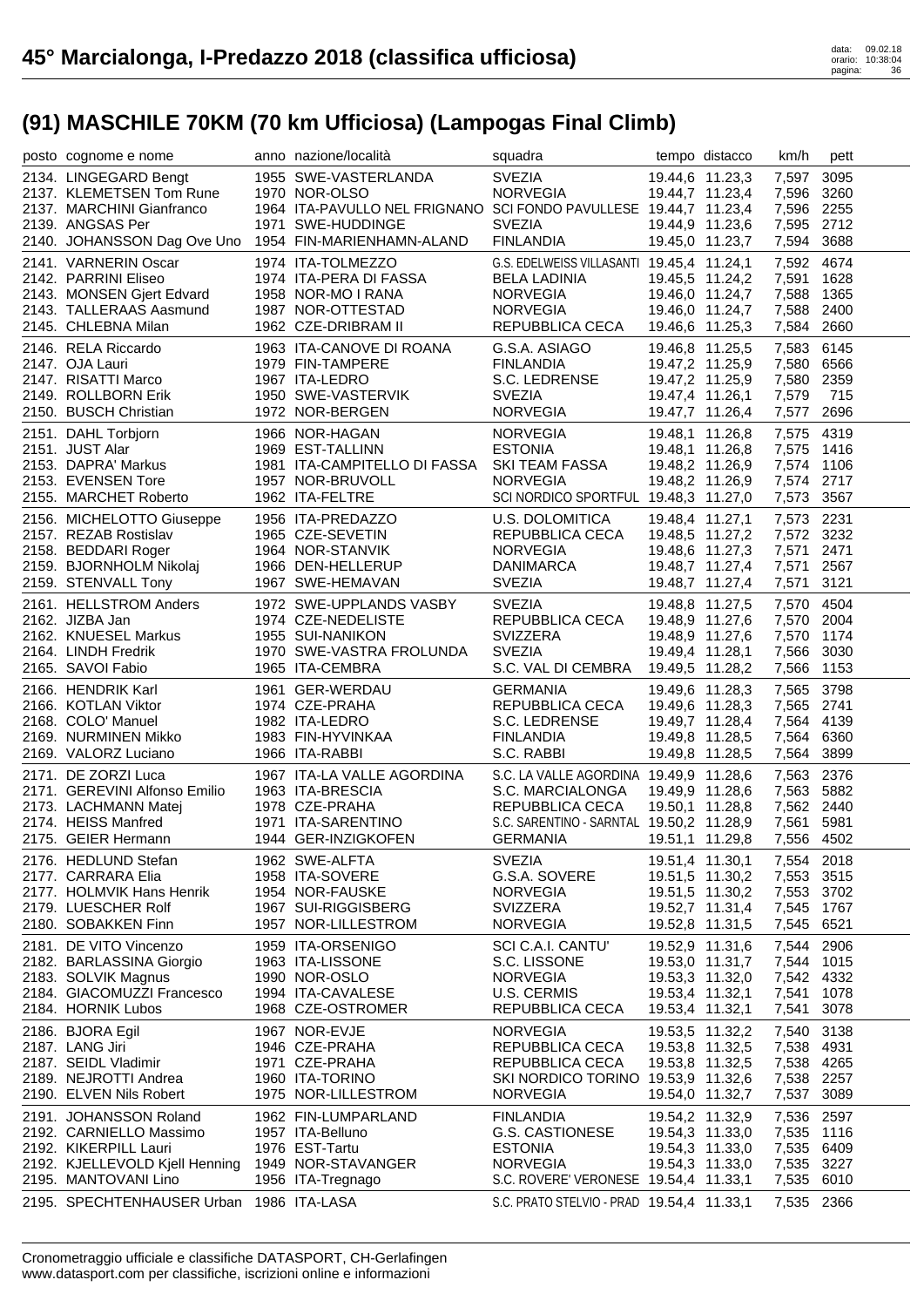| posto cognome e nome                               | anno nazione/località                                             | squadra                                  |                                    | tempo distacco                     | km/h                     | pett       |
|----------------------------------------------------|-------------------------------------------------------------------|------------------------------------------|------------------------------------|------------------------------------|--------------------------|------------|
| 2197. GJERDBAKKEN Geir                             | 1969 NOR-SNERTINGDAL                                              | <b>NORVEGIA</b>                          |                                    | 19.54,5 11.33,2                    | 7,534 6809               |            |
| 2198. JESSEN Knut Ove                              | 1976 NOR-OSLO                                                     | <b>NORVEGIA</b>                          |                                    | 19.54,7 11.33,4                    | 7,533 2582               |            |
| 2199. SYVERSEN Ole Johnny                          | 1959 NOR-ASKIM                                                    | <b>NORVEGIA</b>                          |                                    | 19.54,8 11.33,5                    | 7,532 5120               |            |
| 2200. GROSS Bruno                                  | 1971 BEL-ELSENBORN                                                | <b>BELGIO</b>                            |                                    | 19.55,0 11.33,7                    | 7,531 6205               |            |
| 2200. LANDSVAERK Erling                            | 1962 NOR-ASKER                                                    | <b>NORVEGIA</b>                          | 19.55,0 11.33,7                    |                                    | 7,531 1776               |            |
| 2202. ALBRICCI Bortolo                             | 1953 ITA-PREGNANA MILANESE                                        | <b>SCI CLUB GROMO</b>                    | 19.55,3 11.34,0                    |                                    | 7,529 2207               |            |
| 2203. HORBERG Jorgen                               | 1963 SWE-ALVKARLEBY                                               | <b>SVEZIA</b>                            | 19.55,4 11.34,1                    |                                    | 7,528 3845               |            |
| 2203. SARTORI Luca<br>2205. OSTLIE Jan Erik        | 1991 ITA-MOLINA DI LEDRO<br>1956 NOR-BLYSTADLIA                   | S.C. LEDRENSE<br><b>NORVEGIA</b>         |                                    | 19.55,4 11.34,1                    | 7,528 2917               |            |
| 2205. SCHUMANN Roberto                             | 1983 GER-LEIPZIG                                                  | <b>GERMANIA</b>                          |                                    | 19.55,5 11.34,2<br>19.55,5 11.34,2 | 7,528 7198<br>7,528 4233 |            |
|                                                    |                                                                   |                                          |                                    |                                    |                          |            |
| 2205. UURIKE Hans<br>2208. PAGANIN Michele         | 1985 EST-TALLINN<br>1965 ITA-GALLIO                               | <b>ESTONIA</b><br>G.S.A. ASIAGO          |                                    | 19.55,5 11.34,2                    | 7,528 3170               |            |
| 2209. HELLSTROM Christer                           | 1964 SWE-STOCKHOLM                                                | <b>SVEZIA</b>                            |                                    | 19.55,6 11.34,3<br>19.55,7 11.34,4 | 7,527 1746<br>7,526 3318 |            |
| 2209. ISACHSEN Tor                                 | 1960 NOR-KJOEPMANNSKJAER                                          | <b>NORVEGIA</b>                          |                                    | 19.55,7 11.34,4                    | 7,526 2458               |            |
| 2211. HAUGEN Kurt                                  | 1966 NOR-OSLO                                                     | <b>NORVEGIA</b>                          |                                    | 19.56,1 11.34,8                    | 7,524 3212               |            |
| 2212. AARVOLD Oystein                              | 1960 NOR-NESOYA                                                   | NORVEGIA                                 |                                    | 19.56,4 11.35,1                    | 7,522 2505               |            |
| 2212. JOHANSSON Goran                              | 1958 FIN-LUMPARLAND                                               | <b>FINLANDIA</b>                         |                                    | 19.56,4 11.35,1                    | 7,522 1963               |            |
| 2214. FARINI Federico                              | 1968 ITA-BARCO                                                    | S.C. MARCIALONGA                         | 19.56,5 11.35,2                    |                                    | 7,521 4178               |            |
| 2215. CAVAGNA Mauro                                | 1982 ITA-ALA                                                      | POLISP. LIZZANELLA                       |                                    | 19.56,6 11.35,3                    | 7,521 5914               |            |
| 2216. KAASA Arild                                  | 1958 NOR-OSLO                                                     | <b>NORVEGIA</b>                          | 19.56,8 11.35,5                    |                                    | 7,520 3192               |            |
| 2217. MARCINCIN Jakub                              | 1986 CZE-LETOHRAD                                                 | REPUBBLICA CECA                          |                                    | 19.56,9 11.35,6                    | 7,519 4228               |            |
| 2218. RANHEIM Helge                                | 1959 NOR-OSLO                                                     | <b>NORVEGIA</b>                          |                                    | 19.57,0 11.35,7                    | 7,518 3783               |            |
| 2218. TRENTINI Mariano                             | 1960 ITA-LEVICO TERME                                             | A.S.D. MADE2WIN TRENTEAM 19.57,0 11.35,7 |                                    |                                    | 7,518 5989               |            |
| 2220. BENDIKSEN Einar                              | 1961 NOR-BODOE                                                    | <b>NORVEGIA</b>                          |                                    | 19.57,1 11.35,8                    | 7,518 2487               |            |
| 2221. KVASOV Yaroslav                              | 1972 RUS-KRASNOGORSK                                              | <b>RUSSIA</b>                            |                                    | 19.57,2 11.35,9                    | 7,517 2051               |            |
| 2222. GUIDETTI Vincenzo                            | 1961 ITA-CENTO                                                    | ACQUADELA A.P.D.                         |                                    | 19.57,3 11.36,0                    | 7,516 2275               |            |
| 2222. SKJETNE Arnt Johan                           | 1944 NOR-BORSA                                                    | <b>NORVEGIA</b>                          |                                    | 19.57,3 11.36,0                    | 7,516 2409               |            |
| 2224. PERSSON Hakan<br>2225. TIOZZO Andrea         | 1958 SWE-BOLLNAS<br>1971 ITA-SAN GERMANO CHISONE S.C. MARCIALONGA | <b>SVEZIA</b>                            |                                    | 19.57,5 11.36,2<br>19.57,7 11.36,4 | 7,515 3809<br>7,514 5958 |            |
|                                                    |                                                                   |                                          |                                    | 19.57,9 11.36,6                    |                          | 7,513 2322 |
|                                                    |                                                                   |                                          |                                    |                                    |                          |            |
| 2226. CIGALOTTI Claudio                            | 1967 ITA-LEDRO                                                    | S.C. LEDRENSE                            |                                    |                                    |                          |            |
| 2226. SIMEK Tomas                                  | 1963 CZE-PRAHA                                                    | REPUBBLICA CECA                          |                                    | 19.57,9 11.36,6                    | 7,513 2765               |            |
| 2228. ERIKSSON Per                                 | 1964 NOR-LILLEHAMMER                                              | <b>NORVEGIA</b>                          |                                    | 19.58,0 11.36,7                    | 7,512 4971               |            |
| 2229. HAGGARDE Ingemar                             | 1954 SWE-KLIPPAN<br>1961 ITA-MACERATA                             | <b>SVEZIA</b>                            |                                    | 19.58,1 11.36,8                    | 7,511                    | 2608       |
| 2230. BARTOLI Enzo<br>2230. HUERTAS Elisardo       | 1965 ESP-Lleida                                                   | S.C. MARCIALONGA<br><b>SPAGNA</b>        | 19.58,9 11.37,6<br>19.58,9 11.37,6 |                                    | 7,506 2930<br>7,506 6471 |            |
| 2232. BRENA Carlo                                  | 1964 ITA-BERGAMO                                                  |                                          |                                    | 19.59,0 11.37,7                    |                          |            |
| 2233. LARSSON Mats Erik                            | 1964 SWE-LidkA¶ping                                               | S.C. SPEEDY SPORT<br><b>SVEZIA</b>       |                                    | 19.59,3 11.38,0                    | 7,506 1668<br>7,504 2611 |            |
| 2233. ONSTAD Knut                                  | 1947 NOR-NESODDTANGEN                                             | <b>NORVEGIA</b>                          |                                    | 19.59,3 11.38,0                    | 7,504 4274               |            |
| 2235. BRIGADOI Cristian                            | 1973 ITA-ZIANO DI FIEMME                                          | A.S. CAURIOL                             | 19.59,4 11.38,1                    |                                    | 7,503 1639               |            |
| 2235. ENQUIST Fredrik                              | 1969 SWE-BROMMA                                                   | SVEZIA                                   |                                    | 19.59,4 11.38,1                    | 7,503 1982               |            |
| 2237. KOIK Meelis                                  | 1974 EST-SAKU ALEVIK, HARJUMAA ESTONIA                            |                                          | 19.59,5 11.38,2                    |                                    | 7,503 4242               |            |
| 2237. PETITJEAN Robert                             | 1959 FRA-ST, BON TARENTAISE                                       | <b>FRANCIA</b>                           |                                    | 19.59,5 11.38,2                    | 7,503 6255               |            |
| 2239. HANSSON Nils Petter                          | 1968 NOR-OSLO                                                     | <b>NORVEGIA</b>                          | 19.59,8 11.38,5                    |                                    | 7,501 7044               |            |
| 2239. VEJRAZKA Stepan                              | 1971 CZE-LIBEREC                                                  | REPUBBLICA CECA                          | 19.59,8 11.38,5                    |                                    | 7,501                    | 3801       |
| 2241. SUNDBOE Kjell Isak                           | 1947 NOR-SKIEN                                                    | <b>NORVEGIA</b>                          | 19.59,9 11.38,6                    |                                    | 7,500                    | 1846       |
| 2242. MUSTAD Hans Holth                            | 1957 NOR-OSLO                                                     | <b>NORVEGIA</b>                          | 20.00,0 11.38,7                    |                                    | 7,500                    | 3764       |
| 2242. PARTEL Fabio                                 | 1960 ITA-ZIANO DI FIEMME                                          | A.S. CAURIOL                             | 20.00,0 11.38,7                    |                                    | 7,500                    | 1629       |
| 2242. ZACHAEUS Holger                              | 1964 GER-MARKLEEBERG                                              | <b>GERMANIA</b>                          | 20.00,0 11.38,7                    |                                    | 7,500 6828               |            |
| 2245. HOPLAND Ole<br>2246. SNERTING Roar           | 1972 NOR-OSLO<br>1957 NOR-INDEROY                                 | <b>NORVEGIA</b><br><b>NORVEGIA</b>       | 20.00,1 11.38,8<br>20.00,3 11.39,0 |                                    | 7,499 6730<br>7,498 6798 |            |
|                                                    |                                                                   |                                          |                                    |                                    |                          |            |
| 2247. STEVNING Vegard<br>2248. SOMMAVILLA Emanuele | 1963 NOR-SOFIEMYR<br>1970 ITA-MOENA                               | <b>NORVEGIA</b><br>U.S. MONTI PALLIDI    | 20.00,4 11.39,1<br>20.00,5 11.39,2 |                                    | 7,497<br>7,496 2853      | 1950       |
| 2249. FAJMON Lubos                                 | 1963 CZE-ZDAR NAD SAZAVOU                                         | REPUBBLICA CECA                          | 20.00,6 11.39,3                    |                                    | 7,496                    | 1899       |
| 2249. OLSEN Ulf                                    | 1953 NOR-STAVANGER                                                | <b>NORVEGIA</b>                          | 20.00,6 11.39,3                    |                                    | 7,496 2525               |            |
| 2251. GORNIK Jure                                  | 1951 SLO-RAKEK                                                    | <b>SLOVENIA</b>                          | 20.00,7 11.39,4                    |                                    | 7,495 2974               |            |
| 2252. MAZZEL Luca                                  | 1988 ITA-VIGO DI FASSA                                            | <b>BELA LADINIA</b>                      | 20.00,8 11.39,5                    |                                    | 7,495                    | 1022       |
| 2253. BOCCIA Gerardo                               | 1970 ITA-BOLOGNA                                                  | S.C. OPI                                 | 20.01,1 11.39,8                    |                                    | 7,493 2274               |            |
| 2254. FINTLAND Ole Ivar                            | 1968 NOR-TREUNGEN                                                 | <b>NORVEGIA</b>                          | 20.01,3 11.40,0                    |                                    | 7,491                    | 1376       |
| 2254. WENZEL Holm                                  | 1962 GER-JENA                                                     | <b>GERMANIA</b>                          | 20.01,3 11.40,0                    |                                    | 7,491                    | 6233       |
| 2256. KOPLAND Karsten<br>2257. BALLANGRUD Per      | 1988 NOR-VIKERSUND<br>1954 NOR-LUNNER                             | <b>NORVEGIA</b><br><b>NORVEGIA</b>       | 20.01,4 11.40,1<br>20.01,5 11.40,2 |                                    | 7,491<br>7,490 2076      | 1508       |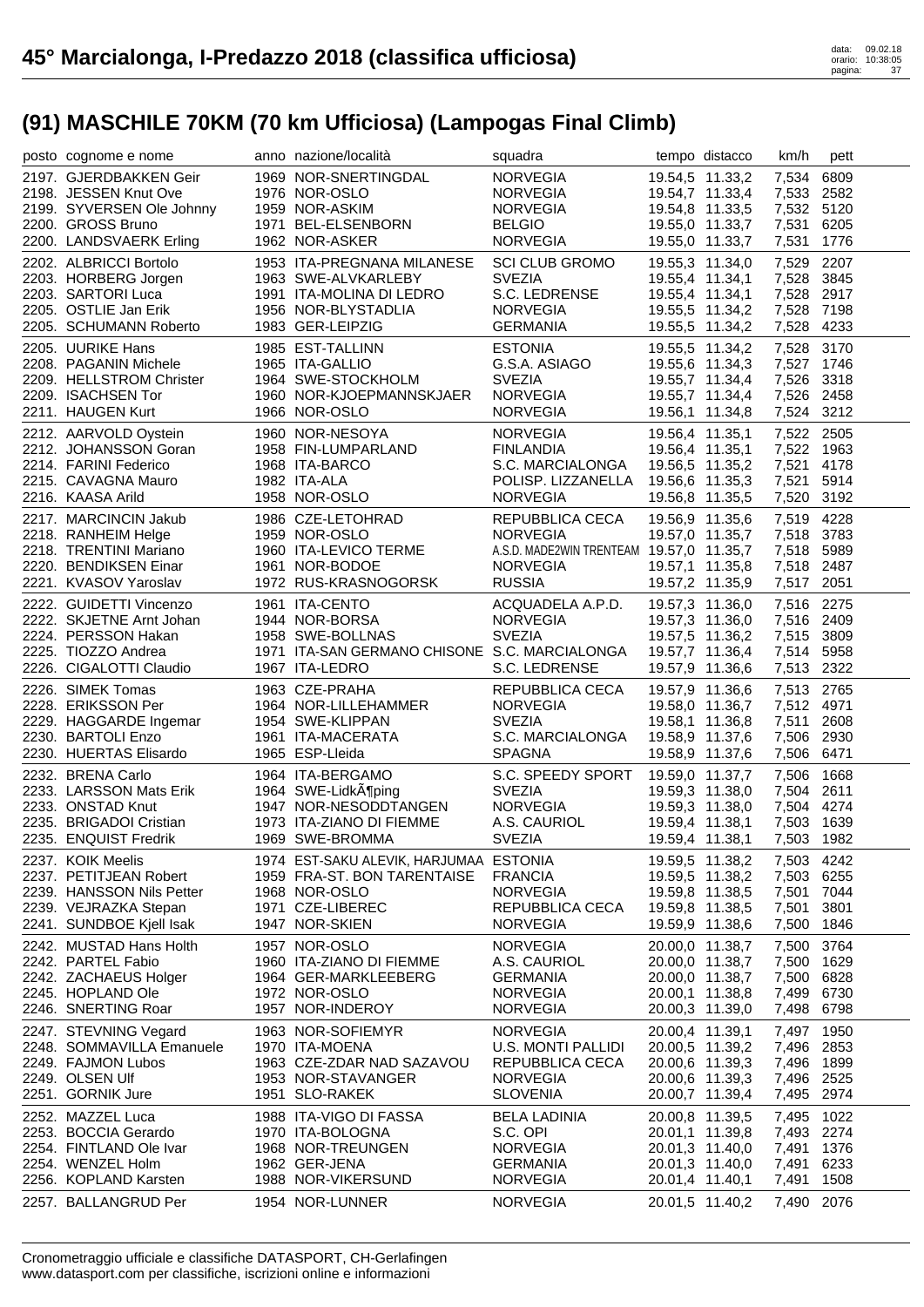| posto cognome e nome                             | anno nazione/località                                             | squadra                                       |                 | tempo distacco                     | km/h                     | pett |
|--------------------------------------------------|-------------------------------------------------------------------|-----------------------------------------------|-----------------|------------------------------------|--------------------------|------|
| 2257. GRABO Franz                                | 1976 GER-GARMISCH PARTENKIRCHEN GERMANIA                          |                                               |                 | 20.01,5 11.40,2                    | 7,490 2768               |      |
| 2259. VENERONI Carlo                             | 1974 ITA-NOVELLARA                                                | S.C. BAGNOLO                                  |                 | 20.01,6 11.40,3                    | 7,490 5202               |      |
| 2260. ZORZI Nicolo'                              | 1995 ITA-TESERO                                                   | S.C. MARCIALONGA                              |                 | 20.01,8 11.40,5                    | 7,488 4614               |      |
| 2261. RISBOL Gjert                               | 1958 NOR-HARSTAD                                                  | <b>NORVEGIA</b>                               |                 | 20.02,3 11.41,0                    | 7,485 4380               |      |
| 2261. SPIK Per                                   | 1964 SWE-LEKSAND                                                  | <b>SVEZIA</b>                                 |                 | 20.02,3 11.41,0                    | 7,485 2517               |      |
| 2263. DOLIANA Luca                               | 1976 ITA-PANCHIA'                                                 | U.S. LITEGOSA                                 |                 | 20.02,8 11.41,5                    | 7,482 1010               |      |
| 2264. FABIAN Sven                                | 1964 GER-Berlin                                                   | <b>GERMANIA</b>                               |                 | 20.02,9 11.41,6                    | 7,481 1830               |      |
| 2265. BRUSTAD Thorleif                           | 1961 NOR-HVAM                                                     | <b>NORVEGIA</b>                               |                 | 20.03,0 11.41,7                    | 7,481                    | 2026 |
| 2266. RAVNDAL Svein<br>2266. STAHLBERG Johan     | 1955 NOR-TAU<br>1981 SWE-GAVLE                                    | <b>NORVEGIA</b><br><b>SVEZIA</b>              |                 | 20.03,1 11.41,8<br>20.03,1 11.41,8 | 7,480<br>7,480 2446      | 2735 |
|                                                  |                                                                   |                                               |                 |                                    |                          |      |
| 2268. CIGALOTTI Paolo<br>2268. SUNDBY John Erik  | 1965 ITA-LEDRO                                                    | S.C. LEDRENSE                                 |                 | 20.03,3 11.42,0                    | 7,479<br>7,479 3256      | 3498 |
| 2270. ERIKSSON Olav                              | 1954 NOR-OSLO<br>1954 SWE-HARNOSAND                               | <b>NORVEGIA</b><br><b>SVEZIA</b>              |                 | 20.03,3 11.42,0<br>20.03,7 11.42,4 | 7,476 3126               |      |
| 2270. SARTORI Luca                               | 1978 ITA-CAVALESE                                                 | S.C. MARCIALONGA                              |                 | 20.03,7 11.42,4                    | 7,476 5692               |      |
| 2272. MONGARDI Salvatore                         | 1945 ITA-SAN LAZZARO DI SAVENA G.S.A. ZANE'                       |                                               |                 | 20.04,1 11.42,8                    | 7,474 2272               |      |
| 2272. MORRBY Lars                                | 1959 SWE-NORRTALJE                                                | <b>SVEZIA</b>                                 |                 | 20.04,1 11.42,8                    | 7,474 3794               |      |
| 2274. HELBIG Joachim                             | 1955 GER-MARIENBERG                                               | <b>GERMANIA</b>                               |                 | 20.04,4 11.43,1                    | 7,472 2980               |      |
| 2275. CROSTA Simone                              | 1989 ITA-CARDANO AL CAMPO                                         | S.C. GALLARATE                                |                 | 20.04,9 11.43,6                    | 7,469 3558               |      |
| 2275. TIMAKIN Alexander                          | 1988 RUS-Svetlanovskiy                                            | <b>RUSSIA</b>                                 |                 | 20.04,9 11.43,6                    | 7,469 4231               |      |
| 2277. BIDOGGIA Christof                          | 1968 SUI-SCHLATT                                                  | <b>SVIZZERA</b>                               |                 | 20.05,0 11.43,7                    | 7,468 3320               |      |
| 2278. DOLIANA Enzo                               | 1971 ITA-TESERO                                                   | SOTTOZERO NORDIC TEAM A.S.D. 20.05,1 11.43,8  |                 |                                    | 7,468 2230               |      |
| 2279. DALLAPOZZA Luciano                         | 1946 ITA-LIVIGNO                                                  | S.C. LIVIGNO                                  |                 | 20.05,7 11.44,4                    | 7,464 2353               |      |
| 2279. NORDEMAN Anders                            | 1960 SWE-ALINGSAS                                                 | <b>SVEZIA</b>                                 |                 | 20.05,7 11.44,4                    | 7,464 3903               |      |
| 2281. ZORZI Fulvio                               | 1954 ITA-MOLINA DI FIEMME                                         | POLISPORTIVA MOLINA DI FIEMME 20.05,9 11.44,6 |                 |                                    | 7,463                    | 707  |
| 2282. DELUCA Enzo                                | 1963 ITA-TRENTO                                                   | S.C. SAT TRENTO                               |                 | 20.06,1 11.44,8                    | 7,462 3525               |      |
| 2283. ANDERSSON Jonas                            | 1972 SWE-Vaxholm                                                  | <b>SVEZIA</b>                                 |                 | 20.06,6 11.45,3                    | 7,458                    | 4266 |
| 2283. FELIZIA Stefano                            | 1977 ITA-PINEROLO                                                 | S.C. PRALI                                    |                 | 20.06,6 11.45,3                    | 7,458 2845               |      |
| 2285. LAURELL Peter                              | 1958 SWE-DANDERYD                                                 | <b>SVEZIA</b>                                 |                 | 20.07,1 11.45,8                    | 7,455 4272               |      |
| 2286. HELLSVIK Erik                              | 1960 SWE-SKARA                                                    | <b>SVEZIA</b>                                 |                 | 20.07,5 11.46,2                    | 7,453                    | 862  |
| 2287. SLAKE Trygve                               | 1961 NOR-RADAL                                                    | <b>NORVEGIA</b>                               |                 | 20.08,1 11.46,8                    | 7,449                    | 4523 |
| 2288. LARSEN Thor Gunnar                         | 1991 NOR-HARSTAD                                                  | <b>NORVEGIA</b>                               |                 | 20.08,5 11.47,2                    | 7,447 6774               |      |
| 2288. PAGOLDH Karl                               | 1979 SWE-GOTEBORG                                                 | <b>SVEZIA</b>                                 |                 | 20.08,5 11.47,2                    | 7,447 5629               |      |
| 2290. DUSATKO Petr                               | 1957 CZE-HRADEC KRALOVE                                           | REPUBBLICA CECA                               |                 | 20.08,6 11.47,3                    | 7,446 2538               |      |
| 2291. GLONCAK David<br>2292. CABRINI Rossano     | 1976 CZE-BILOVEC<br>1972 ITA-PARRE PONTE SELVA                    | REPUBBLICA CECA<br>S.C. PARRE                 |                 | 20.08,7 11.47,4<br>20.08,8 11.47,5 | 7,446 7122<br>7,445 2289 |      |
|                                                  |                                                                   |                                               |                 |                                    |                          |      |
| 2292. CHRISTIANSEN Magnus<br>2294. ALDEN Nichlas | 1979 SWE-HUDDINGE<br>1969 SWE-DANDERYD                            | <b>SVEZIA</b><br><b>SVEZIA</b>                |                 | 20.08,8 11.47,5<br>20.08,9 11.47,6 | 7,445 2595<br>7,444 2634 |      |
| 2294. MENA Jose Ramon                            | 1973 ESP-CERDANYOLA DEL VALLES SPAGNA                             |                                               |                 | 20.08,9 11.47,6                    | 7,444 3681               |      |
| 2294. WERNELIND Ake                              | 1961 SWE-BROMMA                                                   | <b>SVEZIA</b>                                 |                 | 20.08,9 11.47,6                    | 7.444 5116               |      |
| 2297. CHIOCCHETTI Matthias                       | 1990 ITA-MOENA                                                    | S.C. MARCIALONGA                              |                 | 20.09,0 11.47,7 7,444 4070         |                          |      |
| 2298. KIRKEBOEN Sigurd                           | 1996 NOR-HEMSEDAL                                                 | <b>NORVEGIA</b>                               | 20.09,4 11.48,1 |                                    | 7,441                    | 6363 |
| 2299. KAHLROTH Jan                               | 1954 FIN-MARIEHAMN-ALAND                                          | <b>FINLANDIA</b>                              |                 | 20.09,6 11.48,3                    | 7,440                    | 3689 |
| 2300. OYE TVEIT Dag                              | 1971 NOR-SALHUS                                                   | <b>NORVEGIA</b>                               |                 | 20.09,8 11.48,5                    | 7,439                    | 6328 |
| 2301. DETTERFELT Jonas                           | 1966 SWE-LJUNGSBRO                                                | <b>SVEZIA</b>                                 |                 | 20.09,9 11.48,6                    | 7,438                    | 6405 |
| 2301. FOLLADOR Livio                             | 1955 ITA-FALCADE                                                  | S.C. VAL BIOIS                                |                 | 20.09,9 11.48,6                    | 7,438                    | 1683 |
| 2301. RELA Bruno                                 | 1959 ITA-ASIAGO                                                   | G.S.A. ASIAGO                                 |                 | 20.09,9 11.48,6                    | 7,438                    | 3486 |
| 2304. CATTONI Roldano                            | 1964 ITA-TRENTO                                                   | S.C. VIGOLO VATTARO 20.10,0 11.48,7           |                 |                                    | 7,438                    | 3493 |
| 2304. NYGARD OSTBY Birger                        | 1967 NOR-JAR                                                      | <b>NORVEGIA</b>                               |                 | 20.10,0 11.48,7                    | 7,438 1187               |      |
| 2306. DEFLORIAN Giovanni                         | 1995 ITA-SORAGA                                                   | S.S. 3 ESSE SORAGA 20.10,3 11.49,0            |                 |                                    | 7,436 2815               |      |
| 2307. SVENSSON Hakan                             | 1963 SWE-HUSKVARNA                                                | <b>SVEZIA</b>                                 |                 | 20.10,5 11.49,2                    | 7,434 1483               |      |
| 2308. KUZEL Martin                               | 1976 CZE-PRAGUE                                                   | REPUBBLICA CECA                               |                 | 20.10,6 11.49,3                    | 7,434                    | 6474 |
| 2308. TATRIK Ivo                                 | 1973 EST-KIILI                                                    | <b>ESTONIA</b>                                |                 | 20.10,6 11.49,3                    | 7,434 3019               |      |
| 2310. PUCCINI Dino                               | 1974 ITA-PAVULLO NEL FRIGNANO SCI FONDO PAVULLESE 20.10,7 11.49,4 |                                               |                 |                                    | 7,433 2212               |      |
| 2311. GOEGGEL Johann<br>2311. PERSSON Niklas     | 1953 GER-VERINGENSTADT<br>1972 SWE-JARVSO                         | <b>GERMANIA</b><br><b>SVEZIA</b>              |                 | 20.10,8 11.49,5<br>20.10,8 11.49,5 | 7,433 3865<br>7,433 3812 |      |
|                                                  |                                                                   |                                               |                 |                                    |                          |      |
| 2313. SKJEMSTAD Kjell Ivar<br>2314. KNAPP Stefan | 1946 NOR-GRUA<br>1983 ITA-APPIANO                                 | <b>NORVEGIA</b><br>S.C. MARCIALONGA           |                 | 20.10,9 11.49,6<br>20.11,0 11.49,7 | 7,432 2755<br>7,431      | 3146 |
| 2314. ZANDARIN Flavio                            | 1975 ITA-Tombolo                                                  | S.C. MARCIALONGA                              |                 | 20.11,0 11.49,7                    | 7,431                    | 5923 |
| 2316. PERSSON Peter                              | 1979 SWE-FALKOPING                                                | <b>SVEZIA</b>                                 | 20.11,3 11.50,0 |                                    | 7,430 6994               |      |
| 2317. DE MATTEIS Andrea                          | 1965 ITA-sampeyre                                                 | S.C. VALLE VARAITA                            | 20.11,4 11.50,1 |                                    | 7,429                    | 2383 |
| 2318. VESELOV Sergey                             | 1963 RUS-vozrogdeniy                                              | <b>RUSSIA</b>                                 |                 | 20.11,5 11.50,2                    | 7,428                    | 6580 |
|                                                  |                                                                   |                                               |                 |                                    |                          |      |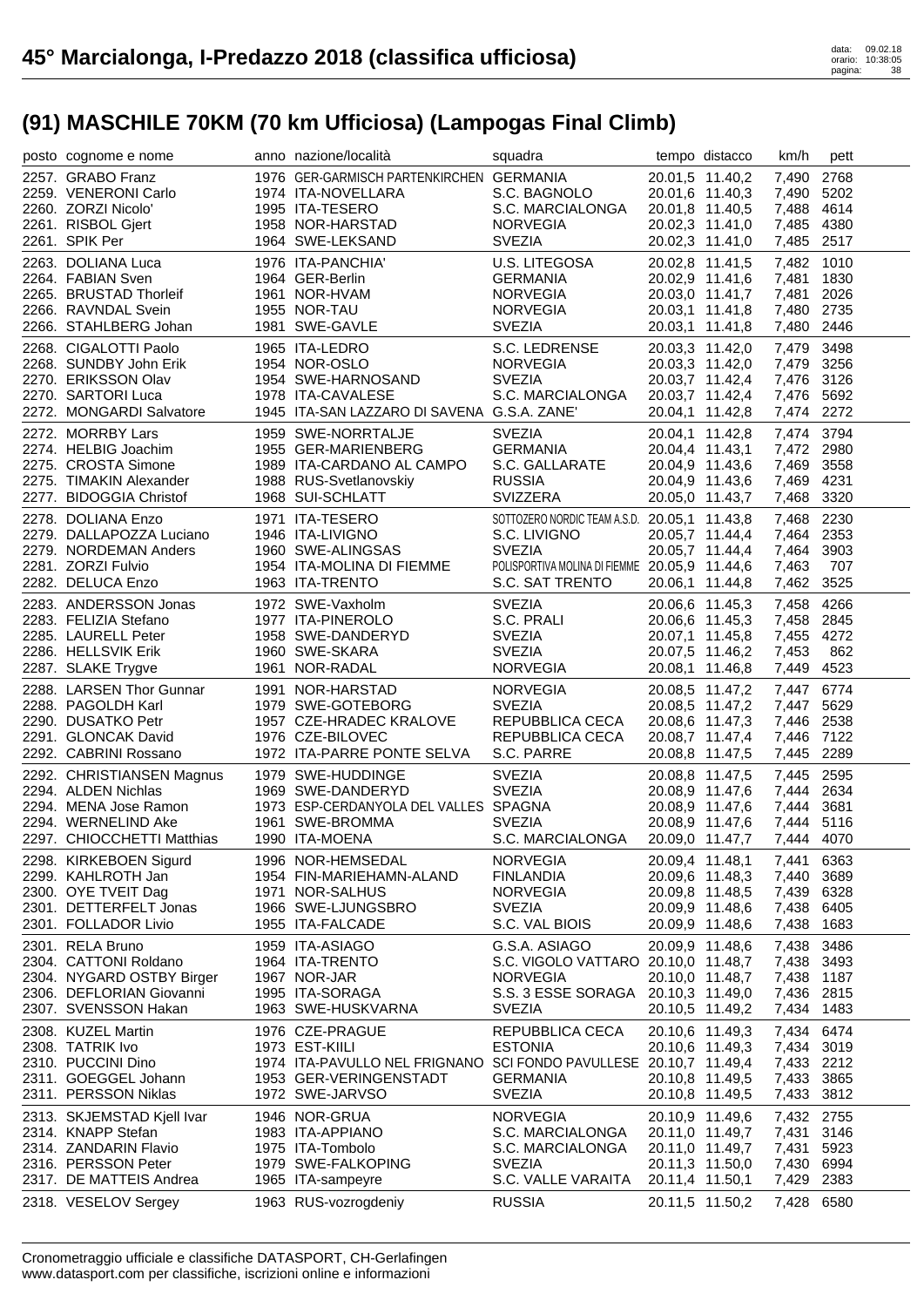| posto cognome e nome                                                                                                                                     | anno nazione/località                                                                                                  | squadra                                                                                                              |                                                                          | tempo distacco                                                                              | km/h                                                               | pett                         |
|----------------------------------------------------------------------------------------------------------------------------------------------------------|------------------------------------------------------------------------------------------------------------------------|----------------------------------------------------------------------------------------------------------------------|--------------------------------------------------------------------------|---------------------------------------------------------------------------------------------|--------------------------------------------------------------------|------------------------------|
| 2319. BRIGADOI Giuseppe<br>2320. SANG Marco<br>2321. KOLLER Steinar<br>2322. LEININGER Auguste<br>2322. MANGOLD Gerhard                                  | 1969 ITA-PANCHIA'<br>1965 EST-SUOMUSSALMI<br>1956 NOR-PORSGRUNN<br>1954 FRA-ERCKARTSWILER<br>1950 SUI-SCHMITTEN        | U.S. LITEGOSA<br><b>ESTONIA</b><br><b>NORVEGIA</b><br><b>FRANCIA</b><br>SVIZZERA                                     |                                                                          | 20.12,0 11.50,7<br>20.12,1 11.50,8<br>20.12,4 11.51,1<br>20.12,5 11.51,2<br>20.12,5 11.51,2 | 7,425<br>7,425 1216<br>7,423 1847<br>7,422 6257<br>7,422 3754      | 5747                         |
| 2324. BUDGINAS Jonas Algirdas<br>2325. HJELMAKER Josef<br>2325. JORDET Geir<br>2327. KHAYRULLIN Ramil<br>2328. HAGGLUND Joel                             | 1960 LTU-RIEKUVAS<br>1976 SWE-STEVENSVILLE, MI<br>1953 NOR-ELVERUM<br>1969 RUS-KAZAN<br>1977 FIN-BORGA                 | LITUANIA<br><b>SVEZIA</b><br><b>NORVEGIA</b><br><b>RUSSIA</b><br><b>FINLANDIA</b>                                    |                                                                          | 20.12,7 11.51,4<br>20.12,8 11.51,5<br>20.12,8 11.51,5<br>20.12,9 11.51,6<br>20.13,1 11.51,8 | 7,421<br>7,420 1981<br>7,420 6863<br>7,420 6434<br>7,419 2715      | 3142                         |
| 2328. HUNGERHOLDT HAUGSTAD Helge Christopher 1982 NOR-ROYSE<br>2330. FILKORN Roman<br>2331. LEEDER Hans<br>2332. OPSANGER Einar<br>2333. BIANCHINI Marco | 1983 CZE-STINA NAD VLARI<br>1963 GER-LEUTENBERG<br>1958 NOR-OYSTESE<br>1967 ITA-VIGOLO VATTARO                         | <b>NORVEGIA</b><br>REPUBBLICA CECA<br><b>GERMANIA</b><br><b>NORVEGIA</b><br>S.C. VIGOLO VATTARO 20.13,6 11.52,3      |                                                                          | 20.13,1 11.51,8<br>20.13,2 11.51,9<br>20.13,3 11.52,0<br>20.13,5 11.52,2                    | 7,419 1181<br>7,418 5140<br>7,417 7238<br>7,416 5566<br>7,415 1606 |                              |
| 2333. CROSARA Adriano<br>2335. CALDOGNETTO Diego<br>2335. MAGNETTO Luciano<br>2335. STORSVEEN Jan<br>2335. SWEDERUS Bjorn                                | 1959 ITA-ZANE'<br>1981 ITA-GARGALLO<br>1946 ITA-DEMONTE<br>1956 NOR-TORBERGET<br>1980 SWE-VASTERAS                     | G.S.A. ZANE'<br>S.C. MARCIALONGA<br>S.C. VALLE STURA<br><b>NORVEGIA</b><br><b>SVEZIA</b>                             |                                                                          | 20.13,6 11.52,3<br>20.13,7 11.52,4<br>20.13,7 11.52,4<br>20.13,7 11.52,4<br>20.13,7 11.52,4 | 7,415 1070<br>7,415 5350<br>7,415 2240<br>7,415 1188<br>7,415 6703 |                              |
| 2339. TRAVNICEK Martin<br>2340. DONATI Massimiliano<br>2341. JORDET Sindre<br>2342. HOLMGREN Hans<br>2343. KIRSCHEN Fred                                 | 1975 CZE-BRNO<br>1972 ITA-FROSINONE<br>1957 NOR-OTTESTAD<br>1966 FIN-SODERKULLA<br>1964 GER-MARIENBERG                 | REPUBBLICA CECA<br>S.C. MARCIALONGA<br><b>NORVEGIA</b><br><b>FINLANDIA</b><br>GERMANIA                               |                                                                          | 20.13,8 11.52,5<br>20.13,9 11.52,6<br>20.14,0 11.52,7<br>20.14,1 11.52,8<br>20.14,2 11.52,9 | 7,414 3294<br>7,414 4546<br>7,413 6871<br>7,412 4513<br>7,412 6265 |                              |
| 2344. MJAALAND Ola<br>2345. ISAKSSON Mats<br>2346. SALA Giovanni Luca<br>2347. PIZZINI Nicola<br>2348. JOHNSSON Magnus                                   | 1986 NOR-OSLO<br>1969 SWE-LJUNGSBRO<br>1968 ITA-FORNI DI SOTTO<br>1971 ITA-MEANO<br>1971 SWE-BJORKETORP                | NORVEGIA<br><b>SVEZIA</b><br>S.S. FORNESE<br>S.C. MARCIALONGA<br><b>SVEZIA</b>                                       | 20.14,8 11.53,5                                                          | 20.14,3 11.53,0<br>20.14,5 11.53,2<br>20.14,7 11.53,4<br>20.15,1 11.53,8                    | 7,411<br>7,410 6446<br>7,409 6222<br>7,408<br>7,406 3874           | 6410<br>4815                 |
| 2348. RAVAGNI Giancarlo<br>2350. STEPAN Jaroslav<br>2351. KANGAS David<br>2352. BUTTI Renato<br>2352. KONFRST Jiri                                       | 1967 ITA-ROVERETO<br>1970 CZE-LIBEREC<br>1975 SWE-TABY<br>1955 ITA-VALMADRERA<br>1975 CZE-PISEK                        | POLISP. LIZZANELLA<br>REPUBBLICA CECA<br><b>SVEZIA</b><br>S.C. O.S.A. VALMADRERA 20.15,7 11.54,4<br>REPUBBLICA CECA  | 20.15,1 11.53,8                                                          | 20.15,2 11.53,9<br>20.15,5 11.54,2<br>20.15,7 11.54,4                                       | 7,406 2952<br>7,406 3625<br>7,404<br>7,403 2253<br>7,403 2740      | 6586                         |
| 2354. BERGLERT Joachim<br>2354. FOUGNER Reidar<br>2356. HEMMINGSSON Bengt<br>2357. ANDERSSON Niklas<br>2357. KRISTIANSEN Svein Erik                      | 1965 SWE-VADERSTAD<br>1961 NOR-OSLO<br>1965 SWE-AS<br>1978 SWE-VASTRA FROLUNDA<br>1964 NOR-HOLTER                      | <b>SVEZIA</b><br><b>NORVEGIA</b><br><b>SVEZIA</b><br><b>SVEZIA</b><br>NORVEGIA                                       |                                                                          | 20.15,8 11.54,5<br>20.15,8 11.54,5<br>20.16,0 11.54,7<br>20.16,1 11.54,8<br>20.16,1 11.54,8 | 7,402 2596<br>7,402 7398<br>7,401 1956<br>7.400 7129<br>7,400 2023 |                              |
| 2357. WESTLUND Anders<br>2360. BRISSMAN David<br>2361. LILLEBY Oyvind<br>2362. BORDUKOV Konstantin<br>2363. CASOLLA Sergio                               | 1953 SWE-FALUN<br>1980 SWE-VALLENTUNA<br>1958 NOR-INDEROY<br>1975 RUS-SAINT-PETERSBURG<br>1967 ITA-LEDRO               | <b>SVEZIA</b><br><b>SVEZIA</b><br><b>NORVEGIA</b><br><b>RUSSIA</b><br>S.C. LEDRENSE                                  | 20.16,4 11.55,1                                                          | 20.16,1 11.54,8<br>20.16,3 11.55,0<br>20.16,6 11.55,3<br>20.16,8 11.55,5                    | 7,400 1283<br>7,399 4436<br>7,398 6797<br>7,397 2445<br>7,396 2918 |                              |
|                                                                                                                                                          |                                                                                                                        |                                                                                                                      |                                                                          |                                                                                             |                                                                    |                              |
| 2363. SELEZNEV Mikhail<br>2365. DA ROS Stefano<br>2365. WIGHOLM Andreas<br>2367. GRONDAHL Olav<br>2368. HERMET Jarno                                     | 1967 RUS-KRASNOGORSK<br>1963 ITA-BELLUNO<br>1978 SWE-BROMMA<br>1964 NOR-LILLESTROM<br>1972 EST-Tartu                   | <b>RUSSIA</b><br>VASABROKE POIANA<br><b>SVEZIA</b><br><b>NORVEGIA</b><br><b>ESTONIA</b>                              | 20.16,8 11.55,5<br>20.16,9 11.55,6<br>20.17,1 11.55,8                    | 20.16,9 11.55,6<br>20.17,0 11.55,7                                                          | 7,396<br>7,395<br>7,395 2718<br>7,395 2484<br>7,394                | 1806<br>1139<br>3603         |
| 2368. MAZZEL Giorgio<br>2370. HANSSEN Arnulf R.<br>2370. JURACKA Vojtech<br>2372. MIDJO Bjorn Ivar<br>2373. PELLIZZARI Adriano                           | 1960 ITA-VIGO DI FASSA<br>1947 NOR-SILSAND<br>1954 CZE-SEZEMICE<br>1971 NOR-TRONDHEIM<br>1952 ITA-PREONE               | SKI TEAM FASSA<br><b>NORVEGIA</b><br>REPUBBLICA CECA<br><b>NORVEGIA</b><br>G.S. EDELWEISS VILLASANTI 20.17,5 11.56,2 | 20.17,1 11.55,8<br>20.17,2 11.55,9<br>20.17,2 11.55,9<br>20.17,4 11.56,1 |                                                                                             | 7,394<br>7,394<br>7,394 7240<br>7,392 2404<br>7,392 2866           | 1126<br>3654                 |
| 2374. SIITONEN Jouni<br>2375. KLEFBECK Mattias<br>2376. VODICKA Jiri<br>2377. CARLSSON Stefan<br>2378. ALMAS Johannes<br>2378. MARINONI Stefano          | 1958 FIN-PUUMALA<br>1977 SWE-TABY<br>1977 CZE-BEROUN<br>1957 SWE-STOCKHOLM<br>1971 NOR-BRUMUNDDAL<br>1975 ITA-CADORAGO | <b>FINLANDIA</b><br><b>SVEZIA</b><br>REPUBBLICA CECA<br><b>SVEZIA</b><br><b>NORVEGIA</b><br>SCI C.A.O. COMO          | 20.18,1 11.56,8<br>20.18,2 11.56,9<br>20.18,2 11.56,9                    | 20.17,6 11.56,3<br>20.17,8 11.56,5<br>20.18,0 11.56,7                                       | 7,391<br>7,390<br>7,389<br>7,388 5553<br>7,387 2982<br>7,387       | 2116<br>3099<br>2434<br>2888 |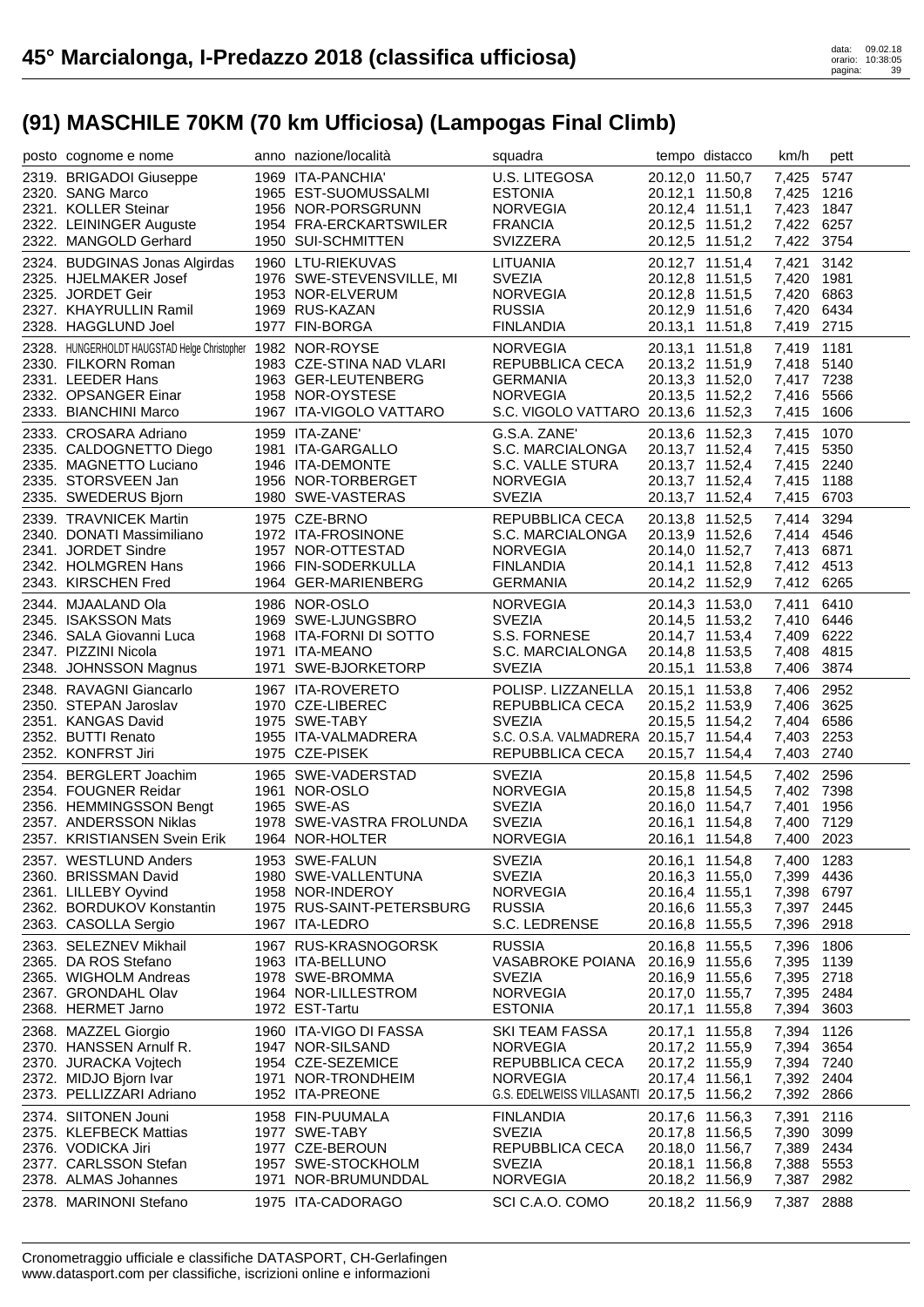| posto cognome e nome                              | anno nazione/località                              | squadra                                           |                                    | tempo distacco  | km/h                     | pett         |
|---------------------------------------------------|----------------------------------------------------|---------------------------------------------------|------------------------------------|-----------------|--------------------------|--------------|
| 2380. COSTANTIN Costantino                        | 1948 ITA-FORNO DI ZOLDO                            | S.C. VAL ZOLDANA                                  | 20.18,6 11.57,3                    |                 | 7,385                    | 201          |
| 2381. MATTSSON Johan                              | 1976 SWE-FALUN                                     | <b>SVEZIA</b>                                     | 20.18,7 11.57,4                    |                 | 7,384                    | 3097         |
| 2381. MEZZENA Matteo                              | 1966 ITA-MONCLASSICO                               | S.C. RABBI                                        | 20.18,7 11.57,4                    |                 | 7,384 1006               |              |
| 2383. SKJELVAN Iver Eivind                        | 1994 NOR-TRONDHEIM                                 | <b>NORVEGIA</b>                                   | 20.18,8 11.57,5                    |                 | 7,384                    | 6479         |
| 2384. GJOLGA Knut                                 | 1967 NOR-INDEROY                                   | <b>NORVEGIA</b>                                   | 20.19,2 11.57,9                    |                 | 7,381                    | 1837         |
| 2385. ORLER Andrea                                | 1993 ITA-MEZZANO DI PRIMIERO                       | U.S. PRIMIERO A.S.D.                              | 20.19,4 11.58,1                    |                 | 7,380                    | 2258         |
| 2386. HALLGREN Anders                             | 1961 SWE-TABY                                      | <b>SVEZIA</b>                                     | 20.19,8 11.58,5                    |                 | 7,378 1921               |              |
| 2387. FJELDHEIM Vegard                            | 1977 NOR-KOLBOTN                                   | <b>NORVEGIA</b>                                   |                                    | 20.20,0 11.58,7 | 7,377 6277               |              |
| 2388. SODERHOLM Erik<br>2389. COMINI Filippo      | 1971 SWE-SEGETORP<br>1992 ITA-PORTO MANTOVANO      | <b>SVEZIA</b><br>SPORTIME MANTOVA 20.20,2 11.58,9 | 20.20,1 11.58,8                    |                 | 7,376<br>7,375 2863      | 3761         |
|                                                   |                                                    |                                                   |                                    |                 |                          |              |
| 2390. LOBANOV Evgeny                              | 1988 RUS-ODINTSOVO                                 | <b>RUSSIA</b><br><b>SVEZIA</b>                    | 20.20,5 11.59,2                    |                 | 7,374 1217               |              |
| 2391. JALKENAS Henrik<br>2392. FACCIN Fabiano     | 1968 SWE-FALUN<br>1964 ITA-PEDEROBBA               | S.C. AMICI DELLA NEVE 20.20,8 11.59,5             |                                    | 20.20,7 11.59,4 | 7,372 2663<br>7,372 1122 |              |
| 2393. BONELLI Samuele                             | 1999 ITA-CARANO                                    | U.S. STELLA ALPINA                                | 20.21,0 11.59,7                    |                 | 7,371                    | 1037         |
| 2393. KIRKENG Bent Cato                           | 1986 NOR-RAKKESTAD                                 | <b>NORVEGIA</b>                                   | 20.21,0 11.59,7                    |                 | 7,371                    | 2993         |
| 2395. MERCIER Oliver                              | 1974 FRA-STOCKOLM                                  | <b>FRANCIA</b>                                    | 20.21,1 11.59,8                    |                 | 7,370                    | 6982         |
| 2396. WOIEN Halvor                                | 1956 NOR-ASKER                                     | <b>NORVEGIA</b>                                   | 20.21,2 11.59,9                    |                 | 7,369                    | 1966         |
| 2397. PRANZINI Giordano                           | 1952 ITA-CASALECCHIO DI RENO ACQUADELA A.P.D.      |                                                   | 20.21,3 12.00,0                    |                 | 7,369                    | 4004         |
| 2398. CARLSON Thomas                              | 1963 SWE-KLIPPAN                                   | <b>SVEZIA</b>                                     | 20.21,6 12.00,3                    |                 | 7,367 4505               |              |
| 2398. WUCHERPFENNIG Hagen                         | 1977 GER-DRESDEN                                   | <b>GERMANIA</b>                                   | 20.21,6 12.00,3                    |                 | 7,367                    | 4503         |
| 2400. SYDSKOGEN Trond                             | 1966 NOR-HALDEN                                    | <b>NORVEGIA</b>                                   | 20.21,7 12.00,4                    |                 | 7,366                    | 2509         |
| 2401. KOLOSHIN Vladimir                           | 1966 RUS-MOSCOW                                    | <b>RUSSIA</b>                                     | 20.22,0 12.00,7                    |                 | 7,364 1984               |              |
| 2402. GRORUD Christian                            | 1960 NOR-OSLO                                      | <b>NORVEGIA</b>                                   | 20.22,3 12.01,0                    |                 | 7,363                    | 1472         |
| 2402. PETISKA Eduard                              | 1971 CZE-Jaromer                                   | REPUBBLICA CECA                                   | 20.22,3 12.01,0                    |                 | 7,363                    | 6430         |
| 2404. BENETELLO Mirco                             | 1970 ITA-BOLZANO                                   | SOTTOZERO NORDIC TEAM A.S.D. 20.22,4 12.01,1      |                                    |                 | 7,362 1654               |              |
| 2404. ZENI Giorgio                                | 1959 ITA-TRENTO                                    | S.C. SAT TRENTO                                   | 20.22,4 12.01,1                    |                 | 7,362                    | 702          |
| 2406. CUSTODERO Alberto                           | 1962 ITA-CUMIANA                                   | S.C. GIORNALISTI ITALIANI 20.22,5 12.01,2         |                                    |                 | 7,361                    | 2493         |
| 2406. FLORIS Giancarlo                            | 1965 ITA-DEMONTE                                   | S.C. VALLE STURA                                  | 20.22,5 12.01,2                    |                 | 7,361                    | 1157         |
| 2408. GENTILE Mauro                               | 1971 ITA-PERGINE VALSUGANA                         | S.C. VAL BIOIS                                    | 20.22,7 12.01,4                    |                 | 7,360                    | 2318         |
| 2408. THERMAN Mattias                             | 1974 FIN-HELSINKI                                  | <b>FINLANDIA</b>                                  | 20.22,7 12.01,4                    |                 | 7,360                    | 3037         |
|                                                   |                                                    |                                                   |                                    |                 |                          |              |
| 2410. PETTERSSON Jonas                            | 1971 SWE-LJUNGBYHED                                | <b>SVEZIA</b>                                     | 20.22,9 12.01,6                    |                 | 7,359                    | 6930         |
| 2411. ROKEBERG Nils Terje                         | 1977 NOR-STEINBERG                                 | <b>NORVEGIA</b>                                   | 20.23,1 12.01,8                    |                 | 7,358 6323               |              |
| 2412. POLLAZZON Patrick                           | 1989 ITA-CANALE D'AGORDO                           | S.C. CANALE D'AGORDO 20.23,2 12.01,9              |                                    |                 | 7,357                    | 6083         |
| 2413. BORE Stig Asbjorn                           | 1967 NOR-JAR                                       | <b>NORVEGIA</b>                                   | 20.23,3 12.02,0                    |                 | 7,357                    | 6303         |
| 2413. BUOEN Roar                                  | 1962 NOR-OSLO                                      | <b>NORVEGIA</b>                                   | 20.23,3 12.02,0                    |                 | 7,357                    | 6404         |
| 2415. ONGARO Marco                                | 1964 ITA-GANDINO                                   | SCI CLUB VALGANDINO 20.23,6 12.02,3               |                                    |                 | 7,355                    | 1661         |
| 2416. NORLUND Olof                                | 1975 ITA-CENTO                                     | ACQUADELA A.P.D.                                  | 20.23,8 12.02,5                    |                 | 7,354 1680               |              |
| 2416. REDOLFI Filippo                             | 1984 ITA-CANAZEI                                   | S.C. MARCIALONGA                                  | 20.23,8 12.02,5                    |                 | 7,354 5812               |              |
| 2418. PAGMEN Fredrik                              | 1975 SWE-TULLINGE                                  | <b>SVEZIA</b>                                     | 20.23,9 12.02,6                    |                 | 7,353 3162               |              |
| 2419. MICHELETTI Luciano                          | 1956 ITA-CALUSCO D'ADDA                            | U.S. SAN PELLEGRINO TERME 20.24,1 12.02,8         |                                    |                 | 7,352 2920               |              |
| 2419. POLINI luri                                 | 1976 ITA-PONTERANICA                               | LAME PERREL G.S.A. RANICA 20.24,1 12.02,8         |                                    |                 | 7,352 2251               |              |
| 2421. ROD Arnstein                                | 1974 NOR-PARADIS                                   | <b>NORVEGIA</b>                                   | 20.24,5 12.03,2                    |                 | 7,349 7042               |              |
| 2422. MARANGON Filippo<br>2422. WILLIBALD Josef   | 1968 ITA-THIENE<br>1968 GER-WAKERSBERG             | SCI C.A.I. SCHIO<br><b>GERMANIA</b>               | 20.24,9 12.03,6                    |                 | 7,347 4701               | 3574         |
| 2424. KERVRAN Laurent                             | 1970 FRA-ENTRE DEUX GUIERS                         | <b>FRANCIA</b>                                    | 20.24,9 12.03,6<br>20.25,0 12.03,7 |                 | 7,347<br>7,346 3585      |              |
|                                                   |                                                    |                                                   |                                    |                 |                          |              |
| 2425. HELMIKSTOL Mikal<br>2426. LUNDSTEDT Patrick | 1994 NOR-4120<br>1963 SWE-BROMMA                   | <b>NORVEGIA</b><br><b>SVEZIA</b>                  | 20.25,1 12.03,8<br>20.25,2 12.03,9 |                 | 7,346<br>7,345           | 6504<br>1923 |
| 2426. SYVERTSEN Simon                             | 1995 NOR-SANDNES                                   | <b>NORVEGIA</b>                                   | 20.25,2 12.03,9                    |                 | 7,345 5530               |              |
| 2428. SINGDAHLSEN Karl Filip                      | 1988 NOR-OSLO                                      | <b>NORVEGIA</b>                                   | 20.25,3 12.04,0                    |                 | 7,345 3215               |              |
| 2429. COMPAGNONI Federico                         | 1993 ITA-VALFURVA                                  | S.C. MARCIALONGA                                  | 20.25,4 12.04,1                    |                 | 7,344                    | 6154         |
| 2430. ZANARDI Alessandro                          | 1953 ITA-CALUSCO D'ADDA                            | U.S. SAN PELLEGRINO TERME                         | 20.25,5 12.04,2                    |                 | 7,343                    | 1115         |
| 2431. BERTONI Stefano                             | 1965 ITA-CAVEDINE                                  | A.S.D. MADE2WIN TRENTEAM 20.25,7 12.04,4          |                                    |                 | 7,342 3570               |              |
| 2432. TEBALDI Rocco                               | 1984 ITA-SAN MARTINO BUON ALBERGO S.C. MARCIALONGA |                                                   | 20.26,8 12.05,5                    |                 | 7,336 4150               |              |
| 2433. REZAC Stanislav                             | 1971 CZE-HODKOVICE N. MOH.                         | REPUBBLICA CECA                                   | 20.26,9 12.05,6                    |                 | 7,335 2748               |              |
| 2434. VANHAMAKI Taisto                            | 1960 FIN-EVITSKOG                                  | <b>FINLANDIA</b>                                  | 20.27,2 12.05,9                    |                 | 7,333                    | 3039         |
| 2435. HALLIN Peter                                | 1970 SWE-AKERSBERG                                 | <b>SVEZIA</b>                                     | 20.27,5 12.06,2                    |                 | 7,331                    | 1985         |
| 2435. JACOBSSON Oskar                             | 1971 ISL-REYKJAVIK                                 | <b>ISLANDA</b>                                    | 20.27,5 12.06,2                    |                 | 7,331                    | 2728         |
| 2437. LOKKEN Roar Inge                            | 1966 NOR-MELHUS                                    | <b>NORVEGIA</b>                                   | 20.27,6 12.06,3                    |                 | 7,331                    | 1193         |
| 2438. UHERKA David                                | 1978 CZE-ZDAR NAD SAZAVOU                          | REPUBBLICA CECA                                   | 20.27,7 12.06,4                    |                 | 7,330                    | 4420         |
| 2439. GORDEEV Mikhail<br>2439. HEGER Zbynek       | 1973 RUS-MURMANSK<br>1966 CZE-ZAMBERK              | <b>RUSSIA</b><br>REPUBBLICA CECA                  | 20.27,8 12.06,5<br>20.27,8 12.06,5 |                 | 7,330<br>7,330           | 1792<br>1799 |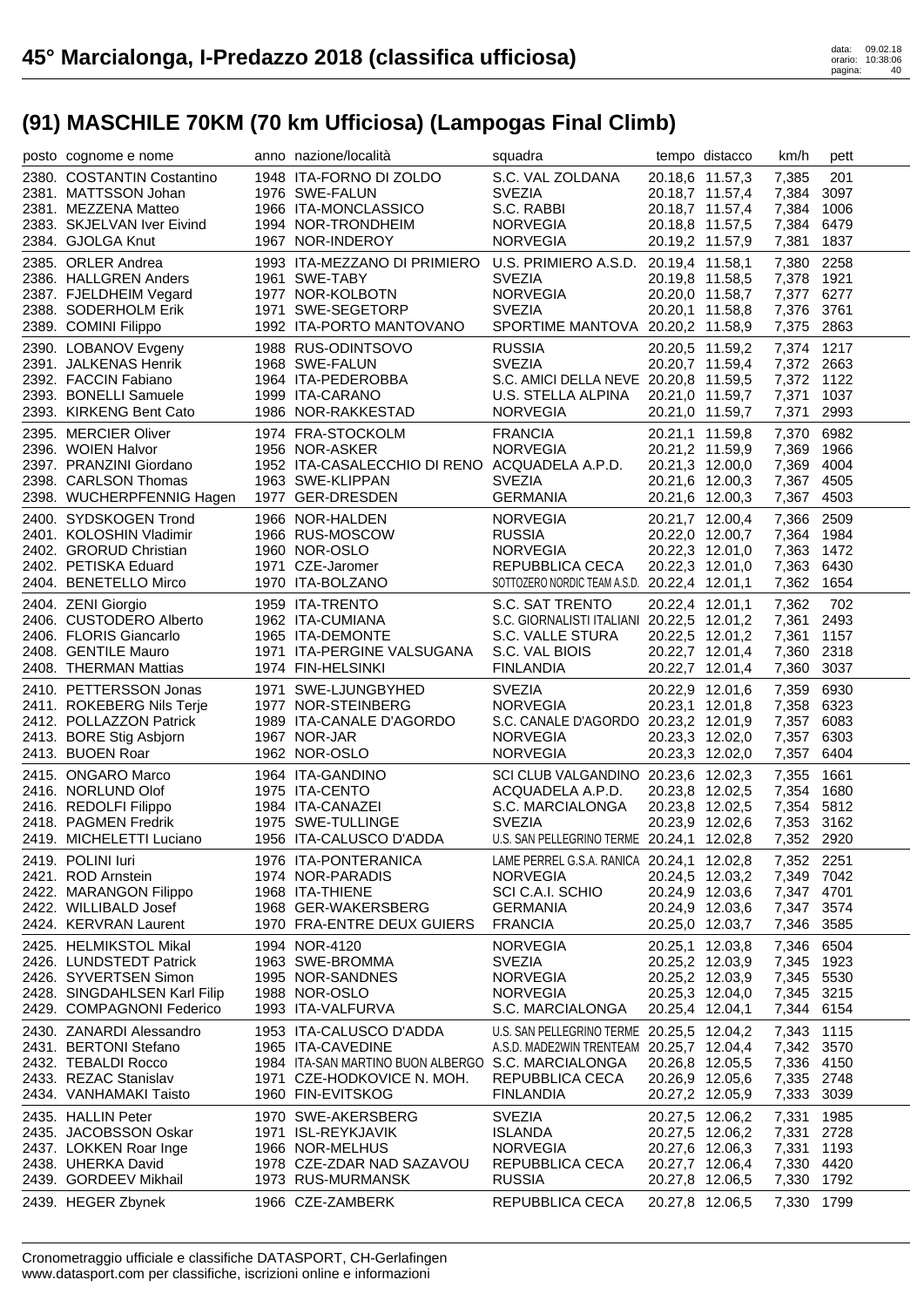| posto cognome e nome                              | anno nazione/località                                                            | squadra                                                     |                                    | tempo distacco                     | km/h                     | pett         |
|---------------------------------------------------|----------------------------------------------------------------------------------|-------------------------------------------------------------|------------------------------------|------------------------------------|--------------------------|--------------|
| 2441. AARESKJOLD Arne                             | 1947 NOR-SANDNES                                                                 | <b>NORVEGIA</b>                                             |                                    | 20.28,0 12.06,7                    | 7,328                    | 4547         |
| 2441. HOLUM Rolf                                  | 1964 NOR-NITTEDAL                                                                | <b>NORVEGIA</b>                                             |                                    | 20.28,0 12.06,7                    | 7,328 6772               |              |
| 2441. NAKKI Jukka                                 | 1962 FIN-HEITUINLAHTI                                                            | <b>FINLANDIA</b>                                            |                                    | 20.28,0 12.06,7                    | 7,328 3208               |              |
| 2444. ADOLFSEN Kai Ove                            | 1977 NOR-MO I RANA                                                               | <b>NORVEGIA</b>                                             | 20.28,1 12.06,8                    |                                    | 7,328                    | 6453         |
| 2444. MADRAZO BACA German                         | 1974 MEX-MCALLEN TX                                                              | <b>MESSICO</b>                                              | 20.28,1 12.06,8                    |                                    | 7,328 3313               |              |
| 2446. BONOMI Silvano                              | 1959 ITA-TIONE DI TRENTO                                                         | <b>ATLETICA TIONE</b>                                       | 20.28,2 12.06,9                    |                                    | 7,327 2378               |              |
| 2446. VOLCAN Marco                                | 1947 ITA-TESERO                                                                  | G.S. CASTELLO DI FIEMME 20.28,2 12.06,9                     |                                    |                                    | 7,327 1104               |              |
| 2448. NIKOLAEV Alexander                          | 1982 RUS-Moscow                                                                  | <b>RUSSIA</b>                                               | 20.28,4 12.07,1                    |                                    | 7,326 3631               |              |
| 2449. FANTINI Marco                               | 1966 ITA-MASI DI CAVALESE                                                        | S.C. MARCIALONGA                                            | 20.28,6 12.07,3                    |                                    | 7,325 4033               |              |
| 2450. CADEK Jiri                                  | 1962 CZE-PRAHA                                                                   | REPUBBLICA CECA                                             | 20.28,7 12.07,4                    |                                    | 7,324 4147               |              |
| 2450. DELUGAN Mauro                               | 1955 ITA-TIONE DI TRENTO                                                         | S.C. BOLBENO                                                | 20.28,7 12.07,4                    |                                    | 7,324 2266               |              |
| 2452. GIUSTI Leucio                               | 1968 ITA-ROCCA DI MEZZO                                                          | SKI TEAM LE ROCCHE 20.28,8 12.07,5                          |                                    |                                    | 7,324 6041               |              |
| 2452. JONSSON Krister                             | 1964 SWE-TRELLEBORG                                                              | <b>SVEZIA</b>                                               | 20.28,8 12.07,5                    |                                    | 7,324 6526               |              |
| 2454. VESTERHUS Oystein<br>2455. STEINER Markus   | 1948 NOR-KRISTIANSAND<br>1974 GER-Munchen                                        | <b>NORVEGIA</b><br><b>GERMANIA</b>                          |                                    | 20.29,0 12.07,7<br>20.29,2 12.07,9 | 7,323 1240<br>7,321      | 2414         |
|                                                   |                                                                                  |                                                             |                                    |                                    |                          |              |
| 2456. BRATLIE Ola                                 | 1973 NOR-TROMSDALEN                                                              | <b>NORVEGIA</b>                                             | 20.29,3 12.08,0                    |                                    | 7,321                    | 6942         |
| 2457. BERTOLO Andrea<br>2457. LANCINI Stefano     | 1964 ITA-PADOVA<br>1960 ITA-BERGAMO                                              | SCI NORDICO TERME EUGANEE A.D. 20.29,4 12.08,1              | 20.29,4 12.08,1                    |                                    | 7,320 2328<br>7,320 2341 |              |
| 2457. LARM Johan                                  | 1962 SWE-OSTERSUND                                                               | SCI C.A.I. BERGAMO<br><b>SVEZIA</b>                         | 20.29,4 12.08,1                    |                                    | 7,320 4448               |              |
| 2457. VEJSICKY Bohumil                            | 1981 CZE-RALSKO                                                                  | REPUBBLICA CECA                                             | 20.29,4 12.08,1                    |                                    | 7,320 6194               |              |
|                                                   |                                                                                  |                                                             |                                    |                                    |                          |              |
| 2461. JENSEN Oistein                              | 1972 NOR-NESTTUN                                                                 | <b>NORVEGIA</b>                                             | 20.29,7 12.08,4                    |                                    | 7,318                    | 738          |
| 2462. SONZOGNI Valter<br>2462. STRANDBERG Max     | 1953 ITA-MOZZO<br>1953 SWE-INGARO                                                | S.C. SPEEDY SPORT<br><b>SVEZIA</b>                          |                                    | 20.30,0 12.08,7<br>20.30,0 12.08,7 | 7,317 1735<br>7,317 4890 |              |
| 2464. HOSTETTLER Markus                           | 1970 SUI-RUESCHEGG HEUBACJ SVIZZERA                                              |                                                             | 20.30,3 12.09,0                    |                                    | 7,315 6235               |              |
| 2465. URSIN Bjorn                                 | 1960 NOR-OSLO                                                                    | <b>NORVEGIA</b>                                             | 20.30,4 12.09,1                    |                                    | 7,314 3108               |              |
|                                                   |                                                                                  |                                                             |                                    |                                    |                          |              |
| 2466. ZINI Floriano                               | 1969 ITA-BOLOGNA<br>1942 NOR-SELBU                                               | A.S.D. MADE2WIN TRENTEAM 20.30,5 12.09,2<br><b>NORVEGIA</b> |                                    |                                    | 7,314 2278<br>7,312 3033 |              |
| 2467. SIRAAS Per Magne<br>2468. ARNSEN Arne Kjell | 1948 NOR-BODOE                                                                   | <b>NORVEGIA</b>                                             | 20.30,8 12.09,5                    | 20.30,7 12.09,4                    | 7,312 2726               |              |
| 2469. LARSSEN Ulf                                 | 1957 NOR-STOKMARKNES                                                             | <b>NORVEGIA</b>                                             | 20.30,9 12.09,6                    |                                    | 7,311 1842               |              |
| 2470. EHN Jorgen                                  | 1964 SWE-VARA                                                                    | <b>SVEZIA</b>                                               | 20.31,0 12.09,7                    |                                    | 7,311                    | 3180         |
|                                                   |                                                                                  |                                                             |                                    |                                    |                          |              |
|                                                   |                                                                                  |                                                             |                                    |                                    |                          |              |
| 2471. HELIN Markku                                | <b>1970 FIN-XXX</b>                                                              | <b>FINLANDIA</b>                                            | 20.31,1 12.09,8                    |                                    | 7,310 3726               |              |
| 2472. FUREHED Jan Olof                            | 1964 SWE-HAGERSTEN                                                               | <b>SVEZIA</b>                                               | 20.31,2 12.09,9                    |                                    | 7,309 2711               |              |
| 2473. CAPELLI Gianluca                            | 1970 ITA-PARRE PONTE SELVA                                                       | S.C. PARRE                                                  | 20.31,3 12.10,0                    |                                    | 7,309                    | 1720         |
| 2474. MARTINELLI Luigi                            | 1986 ITA-PORTO MANTOVANO                                                         | SPORTIME MANTOVA 20.31,5 12.10,2                            |                                    |                                    | 7,308                    | 4661         |
| 2475. HAUGEN Nils                                 | 1957 NOR-LIER                                                                    | <b>NORVEGIA</b>                                             | 20.31,8 12.10,5                    |                                    | 7,306                    | 1506         |
| 2475. NILSEN Ulf Sander                           | 1961 NOR-SNAROYA                                                                 | <b>NORVEGIA</b>                                             |                                    | 20.31,8 12.10,5                    | 7,306 4398               |              |
| 2477. GRAN Einar                                  | 1958 NOR-OSLO                                                                    | <b>NORVEGIA</b>                                             |                                    | 20.31,9 12.10,6                    | 7,305 4933               |              |
| 2477. KIHLEN Robin<br>2477. ZANETTI Nicola        | 1988 SWE-SOLNA<br>1976 ITA-MONTEBELLUNA                                          | <b>SVEZIA</b>                                               |                                    | 20.31,9 12.10,6                    | 7,305 3179               |              |
| 2480. SKIFTENES Arne Kristian                     | 1945 NOR-GRIMSTAD                                                                | S.C. MONTEBELLUNA 20.31,9 12.10,6<br><b>NORVEGIA</b>        |                                    | 20.32,4 12.11,1                    | 7,305 4170<br>7,302 3044 |              |
|                                                   |                                                                                  |                                                             |                                    |                                    |                          |              |
| 2481. CORSI Adolfo                                | 1961 ITA-MARINA DI CARRARA                                                       | SKI TEAM FASSA                                              | 20.32,6 12.11,3                    |                                    | 7,301                    | 3518         |
| 2482. AHLIN Tommy<br>2482. HILTON George          | 1966 SWE-JARFALLA<br>1986 GBR-LONDON                                             | <b>SVEZIA</b><br><b>GRAN BRETAGNA</b>                       | 20.32,7 12.11,4<br>20.32,7 12.11,4 |                                    | 7,301<br>7,301           | 2672<br>6927 |
| 2484. LAAMANEN Kari                               | 1961 FIN-MIKKELI                                                                 | <b>FINLANDIA</b>                                            | 20.33,0 12.11,7                    |                                    | 7,299                    | 3025         |
| 2485. BAUMGARTNER Thomas                          | 1982 AUT-RUHPOLDING                                                              | <b>AUSTRIA</b>                                              | 20.33,1 12.11,8                    |                                    | 7,298                    | 1820         |
| 2486. ANDERSSON Jonny                             | 1962 NOR-OSLO                                                                    | <b>NORVEGIA</b>                                             | 20.33,3 12.12,0                    |                                    | 7,297 2466               |              |
| 2487. FORZATTI Carlo                              | 1948 ITA-MONZA                                                                   | S.C. AMICI DELLA MONTAGNA 20.33,4 12.12,1                   |                                    |                                    | 7,296                    | 1002         |
| 2488. ROTA Giuliano                               | 1983 ITA-ALMENNO SAN SALVATORE S.C. COMUNITA' MONTANA VALSASSINA 20.33,5 12.12,2 |                                                             |                                    |                                    | 7,296 3521               |              |
| 2489. KUSSINGER Andreas                           | 1985 GER-Regensburg                                                              | <b>GERMANIA</b>                                             | 20.33,8 12.12,5                    |                                    | 7,294 3007               |              |
| 2490. DELLANTONIO Marco                           | 1983 ITA-PREDAZZO                                                                | U.S. DOLOMITICA                                             | 20.34,0 12.12,7                    |                                    | 7,293                    | 2827         |
| 2490. GHISLAIN Albert                             | 1953 BEL-MALMEDY                                                                 | <b>BELGIO</b>                                               | 20.34,0 12.12,7                    |                                    | 7,293                    | 2666         |
| 2490. PEKKINEN Jukka                              | 1955 FIN-KITEE                                                                   | <b>FINLANDIA</b>                                            | 20.34,0 12.12,7                    |                                    | 7,293                    | 1165         |
| 2490. ULVOY Frode                                 | 1970 NOR-OPPEGARD                                                                | <b>NORVEGIA</b>                                             | 20.34,0 12.12,7                    |                                    | 7,293                    | 5017         |
| 2494. WAHLSTEDT Jonas                             | 1977 SWE-ENKOPING                                                                | <b>SVEZIA</b>                                               | 20.34,5 12.13,2                    |                                    | 7,290                    | 6702         |
| 2495. RIZZI Mansueto                              | 1947 ITA-SCHILPARIO                                                              | S.C. SCHILPARIO                                             | 20.35,2 12.13,9                    |                                    | 7,286                    | 2356         |
| 2496. BERE Orjan Dahl                             | 1973 NOR-TRONDHEIM                                                               | <b>NORVEGIA</b>                                             | 20.35,6 12.14,3                    |                                    | 7,283                    | 3759         |
| 2496. FRACASSO Sergio                             | 1959 ITA-ARZIGNANO                                                               | S.C. CHIAMPO                                                | 20.35,6 12.14,3                    |                                    | 7,283                    | 1658         |
| 2498. WESTON Luciano                              | 1985 ITA-LONDON                                                                  | S.C. MARCIALONGA                                            | 20.35,7 12.14,4                    |                                    | 7,283                    | 4529         |
| 2499. ROMANENKOV Valeriy                          | 1964 RUS-Moscow-117519                                                           | <b>RUSSIA</b>                                               | 20.36,2 12.14,9                    |                                    | 7,280 1210               |              |
| 2500. HYVONEN Antero<br>2501. PASCAL Ivan         | 1968 FIN-HYVINKAA<br>1991 ITA-PRALI                                              | <b>FINLANDIA</b><br>S.C. PRALI                              | 20.36,4 12.15,1<br>20.37,1 12.15,8 |                                    | 7,279<br>7,275 2386      | 6413         |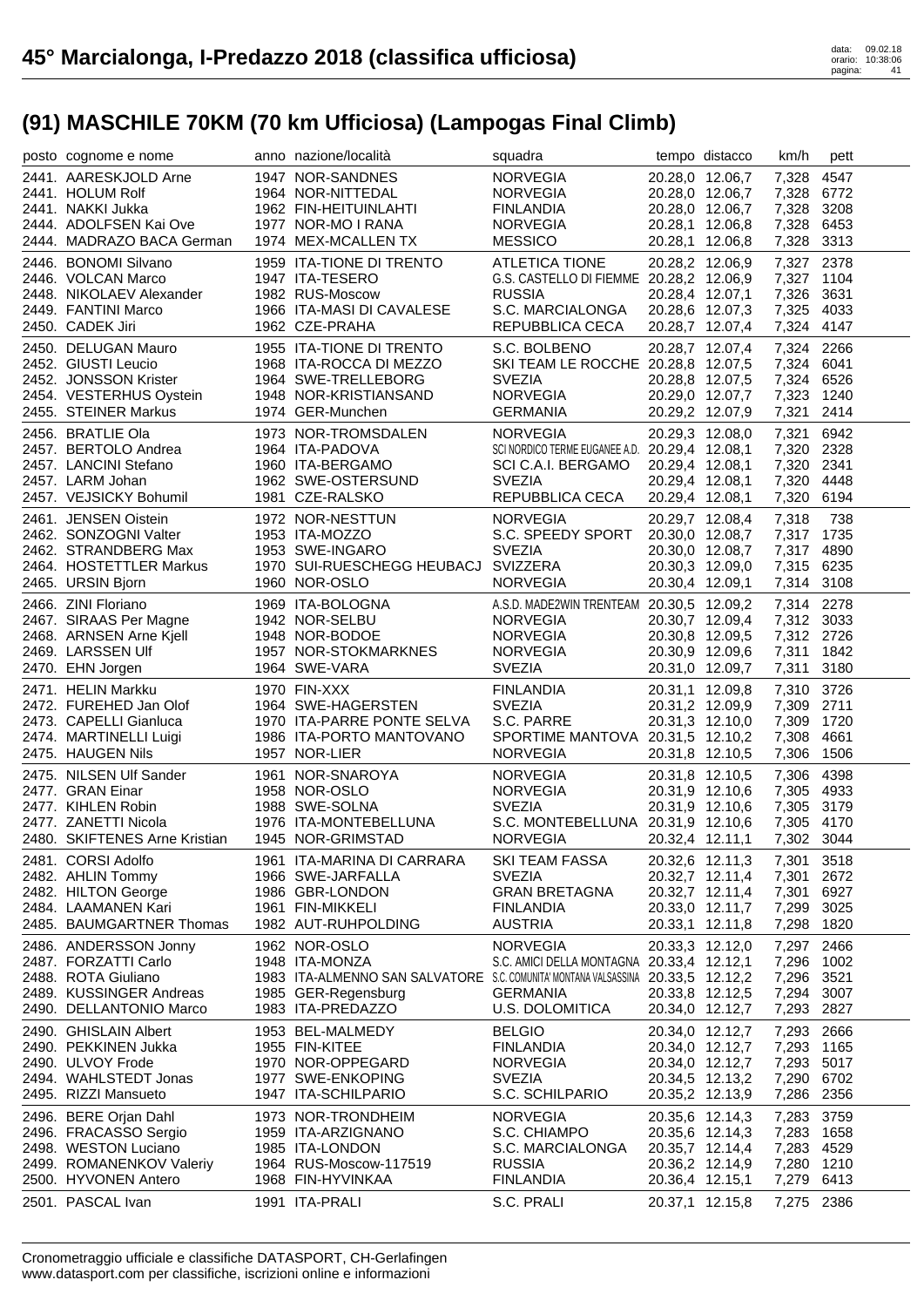| posto cognome e nome                              | anno nazione/località                         | squadra                                  |                                    | tempo distacco  | km/h                | pett |
|---------------------------------------------------|-----------------------------------------------|------------------------------------------|------------------------------------|-----------------|---------------------|------|
| 2502. QUALIZZA Stefano                            | 1965 ITA-PUOS D'ALPAGO                        | S.C. MARCIALONGA                         | 20.37,2 12.15,9                    |                 | 7,274 4725          |      |
| 2503. MARYSKA Ondrej                              | 1976 CZE-SELEZNY BROD                         | REPUBBLICA CECA                          | 20.37,3 12.16,0                    |                 | 7,273 7341          |      |
| 2504. CARDANI Matteo                              | 1965 ITA-RHO                                  | S.C. PASSO DOPO PASSO 20.37,6 12.16,3    |                                    |                 | 7,272 2201          |      |
| 2504. TELEPOVSKY Michal                           | 1957 SVK-KOSICE                               | <b>SLOVACCHIA</b>                        | 20.37,6 12.16,3                    |                 | 7,272 6802          |      |
| 2506. JELINEK Milan                               | 1955 CZE-SYCHROV                              | REPUBBLICA CECA                          | 20.37,8 12.16,5                    |                 | 7,270 2535          |      |
| 2507. SKRETA Vladimir                             | 1964 CZE-LIBEREC                              | REPUBBLICA CECA                          | 20.38,0 12.16,7                    |                 | 7,269               | 3718 |
| 2508. VACCARI Claudio                             | 1956 ITA-REGGIO EMILIA                        | S.C. BAGNOLO                             | 20.38,4 12.17,1                    |                 | 7,267 2303          |      |
| 2509. GAETANI Paolo                               | 1967 ITA-SEGRATE                              | S.C. MARCIALONGA                         | 20.38,5 12.17,2                    |                 | 7,266 2931          |      |
| 2510. FERRARI Emiliano                            | 1975 ITA-VELO VERONESE                        | S.C. ORSI BIANCHI                        | 20.38,6 12.17,3                    |                 | 7,266 2813          |      |
| 2510. MENOTTI Ivano                               | 1963 ITA-TENNO                                | S.C. FIAVE'                              | 20.38,6 12.17,3                    |                 | 7,266 2872          |      |
| 2512. TANGEN Ronny                                | 1969 NOR-BODOE                                | <b>NORVEGIA</b>                          | 20.38,7 12.17,4                    |                 | 7,265               | 1266 |
| 2512. TINMANNSVIK Svein Olav                      | 1952 NOR-JONSVATNET                           | <b>NORVEGIA</b>                          |                                    | 20.38,7 12.17,4 | 7,265 1844          |      |
| 2514. GARDELLI Luca                               | 1971 ITA-FORLI'                               | G.P. AVIS FORLI'                         |                                    | 20.38,9 12.17,6 | 7,264 1052          |      |
| 2515. HOSTBJOR Einar                              | 1955 NOR-SARPSBORG                            | <b>NORVEGIA</b>                          |                                    | 20.39,0 12.17,7 | 7,263               | 1937 |
| 2515. MARTINI Roberto                             | 1941 ITA-ASIAGO                               | G.S.A. ASIAGO                            | 20.39,0 12.17,7                    |                 | 7,263               | 1091 |
| 2517. HOLT Terje                                  | 1954 NOR-KONGSVINGER                          | <b>NORVEGIA</b>                          | 20.39,6 12.18,3                    |                 | 7,260 3752          |      |
| 2518. PUSTOVALOV Pavel                            | 1958 RUS-SAINT PETERSBURG                     | <b>RUSSIA</b>                            | 20.39,7 12.18,4                    |                 | 7,259 2020          |      |
| 2519. DAHLGREN Jimmy                              | 1982 SWE-STOCKHOLM                            | <b>SVEZIA</b>                            | 20.39,9 12.18,6                    |                 | 7,258 7315          |      |
| 2520. LOTVEDT Lars Jakob                          | 1961 NOR-SANDSLI                              | <b>NORVEGIA</b>                          | 20.40,0 12.18,7                    |                 | 7,258 1184          |      |
| 2521. FERRARI Stefano                             | 1972 ITA-LEDRO                                | S.C. LEDRENSE                            | 20.40,1 12.18,8                    |                 | 7,257               | 1127 |
| 2522. FROEYSAA Knut Viggo                         | 1968 NOR-KRISTIANSAND                         | <b>NORVEGIA</b>                          | 20.40,2 12.18,9                    |                 | 7,256               | 4206 |
| 2523. ZONTA Giandomenico                          | 1958 ITA-GARGNANO                             | POLISP. VOBARNO                          | 20.40,3 12.19,0                    |                 | 7,256 1061          |      |
| 2524. LUTHI Serge                                 | 1962 SUI-CHATEAU D'OX                         | <b>SVIZZERA</b>                          | 20.40,6 12.19,3                    |                 | 7,254 6216          |      |
| 2525. JOHANSEN Svein Rune                         | 1955 NOR-KONGSVINGER                          | <b>NORVEGIA</b>                          | 20.40,8 12.19,5                    |                 | 7,253 3149          |      |
| 2526. PETTERSEN Raimond                           | 1969 NOR-JAR                                  | <b>NORVEGIA</b>                          | 20.40,9 12.19,6                    |                 | 7,252 1771          |      |
| 2526. TORP Stein Borre                            | 1954 NOR-TRONDHEIM                            | <b>NORVEGIA</b>                          | 20.40,9 12.19,6                    |                 | 7,252 3045          |      |
| 2528. MATTEI Rudi                                 | 1959 ITA-VERLA DI GIOVO                       | S.C. MARCIALONGA                         |                                    | 20.41,0 12.19,7 | 7,252 3510          |      |
| 2529. MARINO Luigi                                | 1964 ITA-VITTORIO VENETO                      | S.C. ORSAGO                              | 20.41,4 12.20,1                    |                 | 7,249 1655          |      |
| 2530. PARISI Andrea                               | 1973 ITA-RIVA DEL GARDA                       | S.C. LEDRENSE                            | 20.41,9 12.20,6                    |                 | 7,246               | 3501 |
| 2531. GRANQVIST Ingemar                           | 1959 SWE-FJALLBACKA                           | <b>SVEZIA</b>                            | 20.42,1 12.20,8                    |                 | 7,245               | 1304 |
|                                                   |                                               |                                          |                                    |                 |                     |      |
| 2531. HEDSTAD Erik                                | 1976 SWE-ENKOPING                             | <b>SVEZIA</b>                            | 20.42,1 12.20,8                    |                 | 7,245 3773          |      |
| 2531. TRUZZI Stefano                              | 1959 ITA-MANTOVA                              | <b>SCI CLUB 1 FISSO</b>                  | 20.42,1 12.20,8                    |                 | 7,245 1612          |      |
| 2534. PANCHER Michael                             | 1986 ITA-MEZZOCORONA                          | S.C. MARCIALONGA                         | 20.42,3 12.21,0                    |                 | 7,244               | 4089 |
| 2534. TIBONI Matteo                               | 1987 ITA-LEDRO                                | S.C. LEDRENSE                            | 20.42,3 12.21,0                    |                 | 7,244               | 4158 |
| 2536. EDWALL Axel                                 | 1986 SWE-GOTEBORG                             | <b>SVEZIA</b>                            | 20.42,4 12.21,1                    |                 | 7,244               | 2689 |
| 2537. FERRARI Emilio                              | 1971 ITA-DARFO BOARIO TERME S.C. DARFO BOARIO |                                          | 20.42,6 12.21,3                    |                 | 7,242 3447          |      |
| 2537. REVELANT Luca                               | 1973 ITA-DEMONTE                              | S.C. VALLE STURA                         | 20.42,6 12.21,3                    |                 | 7,242 5865          |      |
| 2539. ROUBAL Pavel                                | 1975 CZE-BRNO                                 | REPUBBLICA CECA                          | 20.42,9 12.21,6                    |                 | 7,241 7351          |      |
| 2540. GASTAGER Alexander                          | 1980 AUT-INNSBRUCK                            | <b>AUSTRIA</b>                           | 20.43,1 12.21,8                    |                 | 7,239               | 3003 |
| 2540. KOKKO Aarne                                 | 1958 FIN-HELSINKI                             | <b>FINLANDIA</b>                         |                                    | 20.43,1 12.21,8 | 7,239 2043          |      |
| 2542. LINDGREN Anders                             | 1968 SWE-NACKA                                | <b>SVEZIA</b>                            | 20.43,2 12.21,9                    |                 | 7,239 7374          |      |
| 2543. BERLIN Anders Sune                          | 1959 SWE-STORVRETA                            | <b>SVEZIA</b>                            | 20.43,3 12.22,0                    |                 | 7,238 3013          |      |
| 2544. MUELLER Leandro                             | 1986 ITA-MEZZOCORONA                          | S.C. MEZZOCORONA                         | 20.43,8 12.22,5                    |                 | 7,235 1130          |      |
| 2544. RIISER Petter                               | 1948 NOR-ASKER                                | <b>NORVEGIA</b>                          | 20.43,8 12.22,5                    |                 | 7,235               | 3114 |
| 2546. LEHTINEN Jussi                              | 1971 FIN-HELSINKI                             | <b>FINLANDIA</b>                         | 20.43,9 12.22,6                    |                 | 7,235 2668          |      |
| 2547. CAESAR Mikael                               | 1970 SWE-TJALMO                               | <b>SVEZIA</b>                            | 20.44,2 12.22,9                    |                 | 7,233               | 6632 |
| 2548. VALORZ Claudio                              | 1958 ITA-RABBI                                | S.C. RABBI                               | 20.44,3 12.23,0                    |                 | 7,232               | 2879 |
| 2549. JOHANSSON Brage                             | 1967 NOR-TRONDHEIM                            | <b>NORVEGIA</b>                          | 20.44,5 12.23,2                    |                 | 7,231               | 6340 |
| 2549. KARLEN Anders                               | 1941 SWE-NORBERG                              | <b>SVEZIA</b>                            | 20.44,5 12.23,2                    |                 | 7,231               | 3725 |
| 2551. BOSTROM Pontus                              | 1964 SWE-Linkoping-582                        | <b>SVEZIA</b>                            | 20.45,0 12.23,7                    |                 | 7,228               | 3613 |
| 2551. GRAZIOTTI Gianfranco                        | 1961 ITA-CAPOVALLE                            | POLISP. VOBARNO                          | 20.45,0 12.23,7                    |                 | 7,228               | 696  |
| 2551. LAEGREID Dag Kjetil                         | 1960 NOR-STORD                                | <b>NORVEGIA</b>                          | 20.45,0 12.23,7                    |                 | 7,228               | 1853 |
| 2551. NOVAK Libor                                 | 1965 CZE-BRASKOV                              | REPUBBLICA CECA                          | 20.45,0 12.23,7                    |                 | 7,228               | 2537 |
| 2555. JOHANSEN Thor Einar                         | 1962 NOR-OSLO                                 | <b>NORVEGIA</b>                          | 20.45,3 12.24,0                    |                 | 7,227               | 3213 |
| 2555. NEVRLY Ivo                                  | 1979 CZE-OPAVA                                | REPUBBLICA CECA                          | 20.45,3 12.24,0                    |                 | 7,227 4247          |      |
| 2557. CAINELLI Claudio                            | 1967 ITA-VOLANO                               | A.S.D. MADE2WIN TRENTEAM 20.45,4 12.24,1 |                                    |                 | 7,226 2280          |      |
| 2557. SONNA Giovanni                              | 1983 ITA-CROVIANA                             | G.S. MONTE GINER A.S.D. 20.45,4 12.24,1  |                                    |                 | 7,226 4141          |      |
| 2559. TOD Markus                                  | 1977 AUT-ST. SEBASTIAN                        | <b>AUSTRIA</b>                           | 20.45,6 12.24,3                    |                 | 7,225               | 5927 |
| 2559. WOLF Armin                                  | 1970 GER-BRETTEN                              | <b>GERMANIA</b>                          | 20.45,6 12.24,3                    |                 | 7,225 6207          |      |
| 2561. KIRKENG Hans Olaf<br>2562. KHORAYKIN Maksim | 1957 NOR-RAKKESTAD<br>1983 RUS-Moscow         | <b>NORVEGIA</b><br><b>RUSSIA</b>         | 20.45,8 12.24,5<br>20.46,0 12.24,7 |                 | 7,224 4215<br>7,223 | 1809 |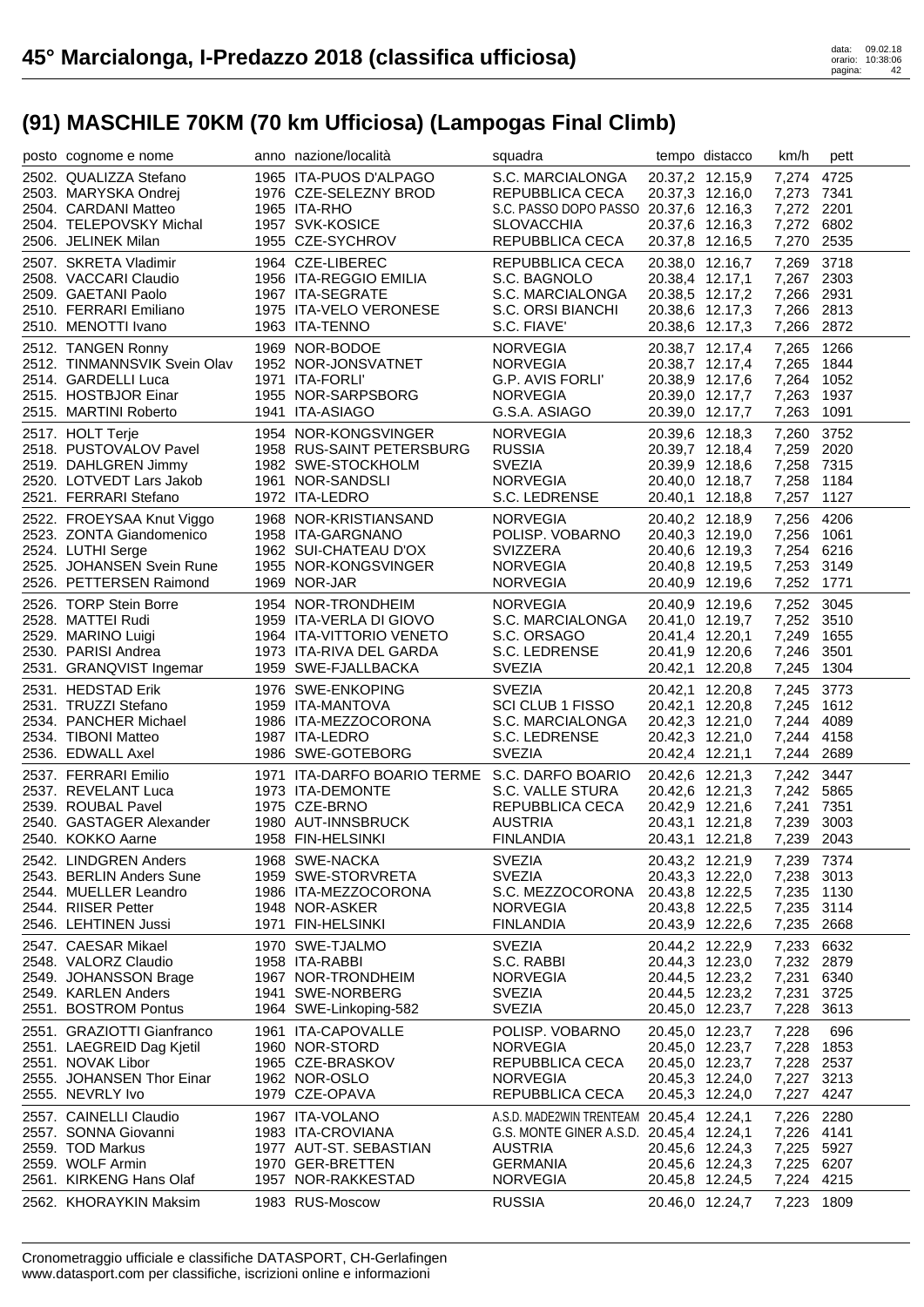| posto cognome e nome                                                                                                                                 | anno nazione/località                                                                                                                                    | squadra                                                                                                                              |                                                                                             | tempo distacco                                                                              | km/h                                                                   | pett                                 |
|------------------------------------------------------------------------------------------------------------------------------------------------------|----------------------------------------------------------------------------------------------------------------------------------------------------------|--------------------------------------------------------------------------------------------------------------------------------------|---------------------------------------------------------------------------------------------|---------------------------------------------------------------------------------------------|------------------------------------------------------------------------|--------------------------------------|
| 2563. SAUER Filip<br>2564. SOLA Kenneth<br>2564. TOMASEK Jiri<br>2566. ZORZI Ivan                                                                    | 1986 SWE-STOCKHOLM<br>1962 FIN-BORGA<br>1964 CZE-Slatinice<br>1983 ITA-ZIANO DI FIEMME                                                                   | <b>SVEZIA</b><br><b>FINLANDIA</b><br>REPUBBLICA CECA<br>S.C. MARCIALONGA                                                             | 20.46,2 12.24,9<br>20.46,7 12.25,4                                                          | 20.46,1 12.24,8<br>20.46,2 12.24,9                                                          | 7,222 3245<br>7,221<br>7,221<br>7,219 2858                             | 2716<br>3617                         |
| 2567. PESKAR Vaclav<br>2568. MATTSSON Mattias<br>2569. CATELLANI Paolo<br>2569. SAND Trond Harald<br>2571. DEGIAMPIETRO Marco<br>2571. FOSSEDAL Lars | 1984 CZE-Letohrad<br>1974 SWE-GUNNARSKOG<br>1978 ITA-POZZA DI FASSA<br>1975 NOR-LILLEHAMMER<br>1987 ITA-CAVALESE<br>1985 NOR-OSLO                        | REPUBBLICA CECA<br><b>SVEZIA</b><br>S.C. MARCIALONGA<br><b>NORVEGIA</b><br>U.S. CERMIS<br><b>NORVEGIA</b>                            | 20.46,9 12.25,6                                                                             | 20.47,0 12.25,7<br>20.47,2 12.25,9<br>20.47,2 12.25,9<br>20.47,3 12.26,0<br>20.47,3 12.26,0 | 7,217 4227<br>7,217<br>7,216 4020<br>7,216 1248<br>7,215 3425<br>7,215 | 6524<br>712                          |
| 2573. LINDEN Bengt<br>2574. CERANA Emiliano<br>2574. KRISTENSEN Knut<br>2574. LAGANA' Davide<br>2577. CASADEI Giovanni                               | 1959 SWE-STOCKHOLM<br>1968 ITA-MARNATE<br>1964 NOR-TRONDHEIM<br>1988 ITA-PREDAZZO<br>1963 ITA-FORLI                                                      | <b>SVEZIA</b><br>S.C. CUNARDO<br><b>NORVEGIA</b><br>S.C. MARCIALONGA<br>S.C. MARCIALONGA                                             | 20.47,4 12.26,1<br>20.47,8 12.26,5                                                          | 20.47,7 12.26,4<br>20.47,7 12.26,4<br>20.47,7 12.26,4                                       | 7,215<br>7,213 2337<br>7,213 3756<br>7,213<br>7,212                    | 1385<br>5839<br>701                  |
| 2578. LANFRANCHI Giovanni<br>2579. DAHLBERG Matz<br>2579. PIZZOLOTTO Ezio<br>2581. EKELUND Bjorn<br>2581. OLSEN Jorn                                 | 1957 ITA-LEFFE<br>1966 SWE-UPPSALA<br>1970 ITA-CORTINA D'AMPEZZO<br>1980 SWE-TANUMSHEDE<br>1956 NOR-OSLO                                                 | SCI CLUB VALGANDINO 20.47,9 12.26,6<br><b>SVEZIA</b><br>S.C. MARCIALONGA<br><b>SVEZIA</b><br><b>NORVEGIA</b>                         | 20.48,3 12.27,0                                                                             | 20.48,1 12.26,8<br>20.48,1 12.26,8<br>20.48,3 12.27,0                                       | 7,212 2897<br>7,210 4479<br>7,210 2921<br>7,209 6983<br>7,209          | 3588                                 |
| 2583. BORG Tomas<br>2584. SJOBERG Andreas<br>2584. TUULIK Taivo<br>2586. KJERSEM Arnt<br>2587. GERHARD Huber                                         | 1959 SWE-VALLINGBY<br>1971 SWE-FALUN<br>1982 EST-VIIMSI VALD<br>1948 NOR-TRESFJORD<br>1955 AUT-ST, ANDRAE                                                | <b>SVEZIA</b><br><b>SVEZIA</b><br><b>ESTONIA</b><br><b>NORVEGIA</b><br><b>AUSTRIA</b>                                                |                                                                                             | 20.48,6 12.27,3<br>20.48,7 12.27,4<br>20.48,7 12.27,4<br>20.48,8 12.27,5<br>20.49,0 12.27,7 | 7,208 7084<br>7,207 2518<br>7,207 4481<br>7,206 1782<br>7,205 2391     |                                      |
| 2587. SHULGA Andrey<br>2589. TSAKOEV Alexander<br>2590. FARINA Alessandro<br>2591. CHMELAR Pavel<br>2592. BISOFFI Tiziano                            | 1963 RUS-KHABAROVSK<br>1980 RUS-Moscow<br>1985 ITA-FIAVE'<br>1964 CZE-DESTNE V ORLICKTCH HORACH REPUBBLICA CECA<br>1961 ITA-CALDONAZZO                   | <b>RUSSIA</b><br><b>RUSSIA</b><br>S.C. FIAVE'<br>S.C. MARCIALONGA                                                                    | 20.49,4 12.28,1<br>20.49,6 12.28,3<br>20.49,7 12.28,4                                       | 20.49,0 12.27,7<br>20.49,1 12.27,8                                                          | 7,205<br>7,205 1536<br>7,203 2955<br>7,202 6642<br>7,201               | 1840<br>6161                         |
| 2592. FERRANDI Giuseppe<br>2594. VOTYPKA Jan<br>2595. FLOBERG Leif<br>2596. INSULANDER Mathias<br>2596. KAASIK Tonis                                 | 1963 ITA-MORI<br>1963 CZE-LIBEREC<br>1960 SWE-BORAS<br>1969 SWE-MARIEFRED<br>1992 EST-HAGERI                                                             | S.C. BESENELLO<br>REPUBBLICA CECA<br><b>SVEZIA</b><br><b>SVEZIA</b><br><b>ESTONIA</b>                                                |                                                                                             | 20.49,7 12.28,4<br>20.49,8 12.28,5<br>20.50,0 12.28,7<br>20.50,1 12.28,8<br>20.50,1 12.28,8 | 7,201<br>7,201<br>7,200<br>7,199<br>7,199                              | 2309<br>3696<br>7005<br>6970<br>2604 |
| 2598. RE Ruggero<br>2599. DE CARLO Marco<br>2599. JANZON Ulf<br>2601. STORM LARSEN Andre<br>2602. BITEN Adam                                         | 1958 ITA-MARTIGNANO<br>1956 ITA-CORDIGNANO<br>1956 SWE-TABY<br>1969 NOR-OSLO<br>1977 SWE-SKELLEFTEA                                                      | G.S.A. POVO<br>S.C. ORSAGO<br><b>SVEZIA</b><br><b>NORVEGIA</b><br><b>SVEZIA</b>                                                      | 20.51,1 12.29,8<br>20.51,2 12.29,9                                                          | 20.50,2 12.28,9<br>20.50,7 12.29,4<br>20.50,7 12.29,4                                       | 7,198<br>7,195 2942<br>7,195 4488<br>7,193 6539<br>7,193 6894          | 3524                                 |
| 2603. CACCIA Giuseppe<br>2604. DOCEKAL Lubos<br>2605. DELVAI Patrick<br>2606. MOSS Flemming<br>2607. MEZZARI Gianpietro                              | 1973 ITA-CASNIGO<br>1967 CZE-CHOTEBOR<br>2000 ITA-CARANO<br>1962 DEN-VEDBAEK<br>1957 ITA-MONTECCHIO MAGGIORE SCICAI. MONTECCHIO MAGGIORE 20.52,7 12.31,4 | S.C. MARCIALONGA<br>REPUBBLICA CECA<br>U.S. STELLA ALPINA<br><b>DANIMARCA</b>                                                        | 20.51,4 12.30,1<br>20.51,6 12.30,3<br>20.52,0 12.30,7<br>20.52,4 12.31,1                    |                                                                                             | 7,191 5283<br>7,190 3106<br>7,188 2626<br>7,186 3175<br>7,184 1749     |                                      |
| 2608. SEIFERT Roland<br>2609. FRANCESCHI Giuseppe<br>2609. VESTERINEN Kimmo<br>2611. ERIKSSON Tommy<br>2612. BONISCH Radek                           | 1949 GER-EICHENZELL<br>1951 ITA-FORNACE<br>1967 FIN-JYVASKYLA<br>1980 SWE-UMEA<br>1977 CZE-PRAHA                                                         | <b>GERMANIA</b><br>TRIATHLON TRENTINO 20.53,5 12.32,2<br><b>FINLANDIA</b><br><b>SVEZIA</b><br>REPUBBLICA CECA                        | 20.53,1 12.31,8<br>20.53,5 12.32,2<br>20.53,8 12.32,5<br>20.54,8 12.33,5                    |                                                                                             | 7,182 7030<br>7,179<br>7,179 6563<br>7,178<br>7,172                    | 2900<br>7180<br>6187                 |
| 2613. JOHANSSON Ulf<br>2614. GELMINI Lorenzo<br>2614. JONSSON Peter<br>2616. ANDERSSON Stefan M.<br>2617. FONTANA Ivano                              | 1963 SWE-TABY<br>1961 ITA-BERGAMO<br>1966 SWE-SKELLEFTEA<br>1964 SWE-HAGFORS<br>1964 ITA-LAVIS                                                           | <b>SVEZIA</b><br>S.C. UBI BANCA GOGGI A.S.D. 20.55,1 12.33,8<br><b>SVEZIA</b><br><b>SVEZIA</b><br>TRIATHLON TRENTINO 20.55,3 12.34,0 | 20.55,0 12.33,7<br>20.55,1 12.33,8<br>20.55,2 12.33,9                                       |                                                                                             | 7,171<br>7,170<br>7,170 3315<br>7,170<br>7,169                         | 7058<br>2895<br>1272<br>1066         |
| 2617. SARA Mikkel Per<br>2619. HANSEN Andreas Strom<br>2619. HUBSCH Kalle<br>2621. LINDSJO Johan<br>2622. BOERIIS Jan Olav                           | 1956 NOR-BORKENES<br>1999 NOR-HARSTAD<br>1979 SWE-BJARRED<br>1969 SWE-UPPSALA<br>1958 SWE-BUCHS                                                          | <b>NORVEGIA</b><br><b>NORVEGIA</b><br><b>SVEZIA</b><br><b>SVEZIA</b><br><b>SVEZIA</b>                                                | 20.55,3 12.34,0<br>20.55,4 12.34,1<br>20.55,4 12.34,1<br>20.55,6 12.34,3<br>20.55,9 12.34,6 |                                                                                             | 7,169<br>7,169<br>7,169<br>7,167<br>7,166                              | 3913<br>6923<br>3780<br>3877<br>6806 |
| 2622. GILMOZZI Fabio                                                                                                                                 | 1960 ITA-PANCHIA'                                                                                                                                        | U.S. LITEGOSA                                                                                                                        | 20.55,9 12.34,6                                                                             |                                                                                             | 7,166                                                                  | 4040                                 |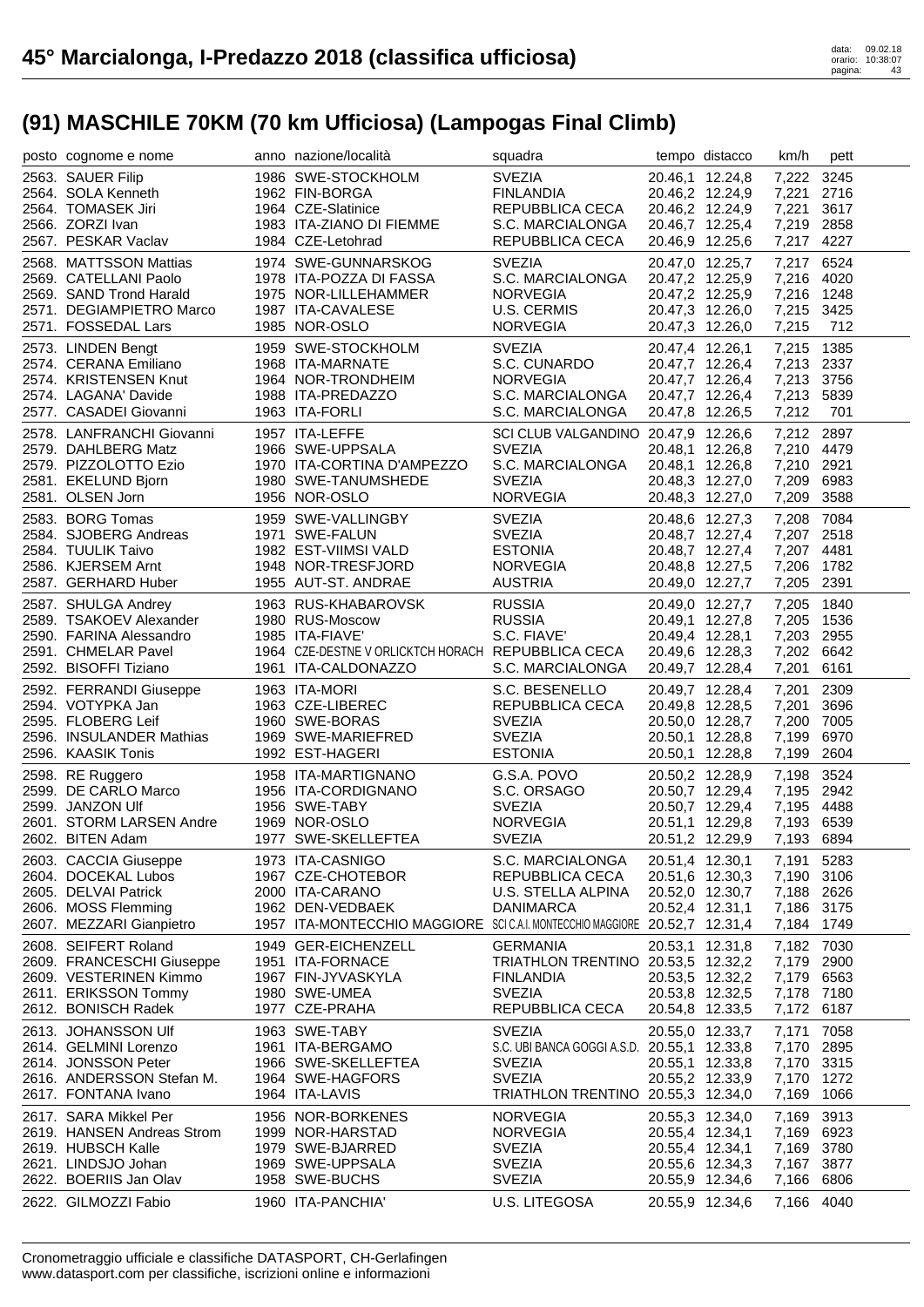| posto cognome e nome                                                                                                                                         | anno nazione/località                                                                                                                                     | squadra                                                                                                                                                                      |                 | tempo distacco                                                                              | km/h                                                                             | pett                 |
|--------------------------------------------------------------------------------------------------------------------------------------------------------------|-----------------------------------------------------------------------------------------------------------------------------------------------------------|------------------------------------------------------------------------------------------------------------------------------------------------------------------------------|-----------------|---------------------------------------------------------------------------------------------|----------------------------------------------------------------------------------|----------------------|
| 2622. PELLISSIER Diego<br>2625. BACKMAN Peder<br>2626. THORESEN Wenche<br>2627. SOLBERG Magne<br>2628. ERIKSEN Remi                                          | 1965 ITA-SAINT NICOLAS<br>1960 SWE-OCKERO<br>1979 NOR-TRONDHEIM<br>1969 NOR-SLEPENDEN<br>1967 NOR-BORGEN                                                  | S.C. GRAN PARADISO 20.55,9 12.34,6<br><b>SVEZIA</b><br><b>NORVEGIA</b><br><b>NORVEGIA</b><br><b>NORVEGIA</b>                                                                 |                 | 20.56,0 12.34,7<br>20.56,1 12.34,8<br>20.56,2 12.34,9<br>20.56,3 12.35,0                    | 7,166<br>7,165 4366<br>7,165 6815<br>7,164 2769<br>7,163                         | 2907<br>3046         |
| 2628. GRUBEN Oyvind<br>2628. KARLSSON Tomas<br>2631. KROKSTAD Jon Anders<br>2632. CASALI Ernesto<br>2633. FONTANA Francesco                                  | 1971 NOR-MO I RANA<br>1972 SWE-KARLSTAD<br>1979 NOR-TRONDHEIM<br>1964 ITA-PANTIGLIATE<br>1969 ITA-MILANO                                                  | <b>NORVEGIA</b><br><b>SVEZIA</b><br><b>NORVEGIA</b><br>S.C. MARCIALONGA<br>S.C. MARCIALONGA                                                                                  |                 | 20.56,3 12.35,0<br>20.56,3 12.35,0<br>20.56,4 12.35,1<br>20.56,6 12.35,3<br>20.56,8 12.35,5 | 7,163 2480<br>7,163<br>7,163 6816<br>7,162 3629<br>7,161 4729                    | 3868                 |
| 2633. GUSTAFSSON Goran<br>2633. WIIK John<br>2636. HOLMQVIST UIf<br>2637. KAUFMANN Michael<br>2638. KOVARIK Miroslav                                         | 1957 SWE-LIDKOPING<br>1949 NOR-RAADAL<br>1958 SWE-UMEA<br>1957 SWE-LIDKOPING<br>1983 CZE-CHOMUTOV                                                         | <b>SVEZIA</b><br><b>NORVEGIA</b><br><b>SVEZIA</b><br><b>SVEZIA</b><br>REPUBBLICA CECA                                                                                        |                 | 20.56,8 12.35,5<br>20.56,8 12.35,5<br>20.57,0 12.35,7<br>20.57,1 12.35,8<br>20.57,2 12.35,9 | 7,161<br>7,161 3714<br>7,159 3763<br>7,159<br>7,158 7343                         | 3777<br>2610         |
| 2638. ZANNI Fabio<br>2640. SMETVEIT Rolf Aksel<br>2641. DAGOSTIN Emanuele<br>2642. RANSTORP TVETER Even 1988 NOR-HOBOL<br>2643. FONTANA Roberto              | 1967 ITA-VOBARNO<br>1974 NOR-OSLO<br>1990 ITA-DAIANO<br>1995 ITA-LAVIS                                                                                    | POLISP. VOBARNO<br><b>NORVEGIA</b><br>U.S. LA ROCCA<br><b>NORVEGIA</b><br>TRIATHLON TRENTINO 20.57,7 12.36,4                                                                 |                 | 20.57,2 12.35,9<br>20.57,3 12.36,0<br>20.57,5 12.36,2<br>20.57,6 12.36,3                    | 7,158<br>7,158 6920<br>7,157 3424<br>7,156 2621<br>7,155                         | 415<br>1065          |
| 2644. BREDVIG Soren<br>2645. TRINCHIERI Paolo<br>2646. NATALE Giovanni<br>2647. DVORAK Frantisek<br>2648. DELLAFIOR Corrado                                  | 1969 DEN-HORSHOLM<br>1959 ITA-APRILIA<br>1961 ITA-TORINO<br>1947 CZE-CVIKOV<br>1973 ITA-MASI DI CAVALESE                                                  | <b>DANIMARCA</b><br>S.C. BANCA DI ROMA 20.58,0 12.36,7<br>SCI C.A.I. UGET<br>REPUBBLICA CECA<br>U.S. CERMIS                                                                  | 20.58,4 12.37,1 | 20.57,9 12.36,6<br>20.58,2 12.36,9<br>20.58,5 12.37,2                                       | 7,154 6867<br>7,154 5416<br>7,153 2887<br>7,151<br>7,151                         | 716<br>2229          |
| 2649. NILSSON Goran<br>2650. CASAGRANDA Ivo<br>2650. CIVERA Massimo<br>2652. OSTLUND Andreas<br>2653. INNO Ain                                               | 1956 SWE-HUDDINGE<br>1961 ITA-BRUSAGO DI BEDOLLO A.S.D. BEDOLLO NORDIC SKI 20.58,8 12.37,5<br>1966 ITA-orbassano<br>1980 SWE-Stockholm<br>1964 EST-SOMERU | <b>SVEZIA</b><br>S.C. MARCIALONGA<br><b>SVEZIA</b><br><b>ESTONIA</b>                                                                                                         |                 | 20.58,7 12.37,4<br>20.58,8 12.37,5<br>20.58,9 12.37,6<br>20.59,0 12.37,7                    | 7,150<br>7,149 2919<br>7,149 2259<br>7,149<br>7,148                              | 6853<br>3620<br>1804 |
| 2653. OLSSON Robert<br>2655. TURCI Paolo                                                                                                                     | 1971 SWE-ALMHULT<br>1961 ITA-GENOVA                                                                                                                       | <b>SVEZIA</b><br>S.C. GENOVA CAI SEZ.LIGURE 20.59,1 12.37,8                                                                                                                  |                 | 20.59,0 12.37,7                                                                             | 7,148<br>7,147 4773                                                              | 3029                 |
| 2656. IHAMAKI Risto<br>2657. GALVAGNINI Guido<br>2657. OS Rasmus                                                                                             | 1949 FIN-VIIALA<br>1971 ITA-VERONA<br>1981 NOR-OSLO                                                                                                       | <b>FINLANDIA</b><br>SKI CLUB VERONA<br><b>NORVEGIA</b>                                                                                                                       |                 | 20.59,2 12.37,9<br>20.59,6 12.38,3<br>20.59,6 12.38,3                                       | 7,147<br>7,145<br>7,145 6997                                                     | 3102<br>4192         |
| 2659. FORSBY Mikael<br>2660. OSTLUND Anders<br>2661. HUBACEK Martin<br>2661. LARFARS Jan<br>2663. GANTER Oswald                                              | 1964 SWE-SAVEDALEN<br>1956 SWE-Angelholm<br>1970 CZE-PROSTEJOV<br>1953 SWE-LEKSAND<br>1959 GER-HINTERZARTEN                                               | <b>SVEZIA</b><br><b>SVEZIA</b><br>REPUBBLICA CECA<br><b>SVEZIA</b><br><b>GERMANIA</b>                                                                                        |                 | 21.00,0 12.38,7<br>21.00,1 12.38,8<br>21.00,2 12.38,9<br>21.00,2 12.38,9<br>21.00,3 12.39,0 | 7,142 1442<br>7,142 3023<br>7,141 1902<br>7,141<br>7,141 5141                    | 3255                 |
| 2664. SAGELV Edvard<br>2665. SCHIAVI Antonio<br>2666. URDAL Petter<br>2667. DAHLOF Martin<br>2668. NOVOTNY Radko                                             | 1992 NOR-STORSTEINNES<br>1978 ITA-ONORE<br>1977 NOR-KOLBOTN<br>1966 SWE-GOTEBORG<br>1955 CZE-HORNI MARSOV                                                 | <b>NORVEGIA</b><br>S.C. 13 CLUSONE<br><b>NORVEGIA</b><br><b>SVEZIA</b><br>REPUBBLICA CECA                                                                                    |                 | 21.00,4 12.39,1<br>21.00,6 12.39,3<br>21.00,7 12.39,4<br>21.00,9 12.39,6<br>21.01,2 12.39,9 | 7,140 7265<br>7,139 6108<br>7,138 6300<br>7,137<br>7,136 2973                    | 3872                 |
| 2669. BOGESTEN Andreas<br>2669. MINDE Nils Morten<br>2671. BAARDSON Per Alte<br>2672. DE PASCALE Simone<br>2673. PANFILOV Alexey                             | 1975 SWE-ANDERSTORP<br>1958 NOR-KOLSAS<br>1957 NOR-TVEDESTRAND<br>1985 ITA-APPIANO<br>1972 RUS-MOSCOW                                                     | <b>SVEZIA</b><br><b>NORVEGIA</b><br><b>NORVEGIA</b><br>S.C. MARCIALONGA<br><b>RUSSIA</b>                                                                                     |                 | 21.01,5 12.40,2<br>21.01,5 12.40,2<br>21.01,6 12.40,3<br>21.02,0 12.40,7<br>21.02,2 12.40,9 | 7,134 1482<br>7,134 2462<br>7,133 1998<br>7,131<br>7,130                         | 5434<br>3209         |
| 2674. HARALDSEN Anders<br>2675. RAMNEFJELL Per Espen<br>2676. LARSEN Terje<br>2677. CERMAK Martin<br>2678. BULL Bendik                                       | 1969 NOR-SON<br>1970 NOR-OSLO<br>1962 NOR-TVERLANDET<br>1973 CZE-PRAHA<br>1985 NOR-OSLO                                                                   | <b>NORVEGIA</b><br><b>NORVEGIA</b><br><b>NORVEGIA</b><br>REPUBBLICA CECA<br><b>NORVEGIA</b>                                                                                  |                 | 21.02,3 12.41,0<br>21.02,4 12.41,1<br>21.02,7 12.41,4<br>21.02,8 12.41,5<br>21.04,0 12.42,7 | 7,129<br>7,129 4952<br>7,127 6463<br>7,127 3157<br>7,120 7226                    | 6857                 |
| 2678. FONTANIVE Riccardo<br>2680. FIORI Fausto<br>2681. HVIDSTEN Nils Olav<br>2682. DAL SASSO Francesco<br>2683. HOLMBERG Axel<br>2684. COSTANTINI Francesco | 1967 ITA-SEDICO<br>1966 ITA-FORMIGINE<br>1982 NOR-HOLMENSTRAND<br>1970 ITA-FELTRE<br>1983 SWE-GOTEBORG<br>1977 ITA-CARANO                                 | SCI NORDICO SPORTFUL 21.04,0 12.42,7<br>S.C. PIANDELAGOTTI 21.04,4 12.43,1<br><b>NORVEGIA</b><br>SCI NORDICO SPORTFUL 21.05,0 12.43,7<br><b>SVEZIA</b><br>U.S. STELLA ALPINA |                 | 21.04,6 12.43,3<br>21.05,1 12.43,8<br>21.05,2 12.43,9                                       | 7,120 2877<br>7,118 1004<br>7,116 4878<br>7,114 3504<br>7,114 5126<br>7,113 2331 |                      |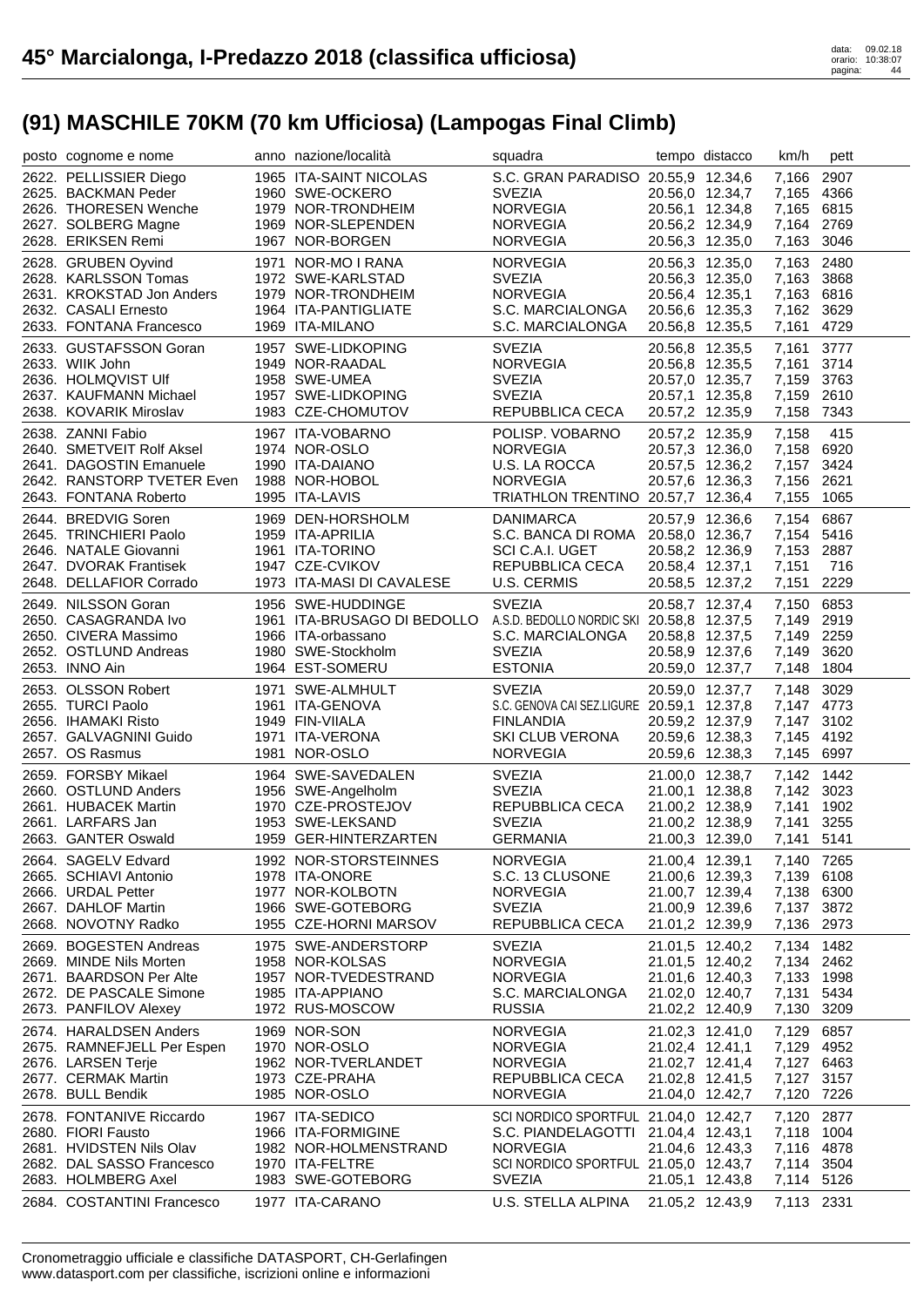| posto cognome e nome                                                                                                                          | anno nazione/località                                                                                                                  | squadra                                                                                                                                    |                                                                                             | tempo distacco                                                                              | km/h                                                                   | pett                 |
|-----------------------------------------------------------------------------------------------------------------------------------------------|----------------------------------------------------------------------------------------------------------------------------------------|--------------------------------------------------------------------------------------------------------------------------------------------|---------------------------------------------------------------------------------------------|---------------------------------------------------------------------------------------------|------------------------------------------------------------------------|----------------------|
| 2684. DRAGSTEN Arnt Olav<br>2684. FORSBERG Anders<br>2687. GIANNINA Italo Giuseppe<br>2688. MAGE Kjell<br>2689. LAURITSEN Soren               | 1949 NOR-STJORDAL<br>1965 SWE-GOTEBORG<br>1949 ITA-ARSIE'<br>1965 NOR-OLVE<br>1967 DEN-CHARLOTTENLUND                                  | <b>NORVEGIA</b><br><b>SVEZIA</b><br>SCI NORDICO SPORTFUL 21.05,3 12.44,0<br><b>NORVEGIA</b><br><b>DANIMARCA</b>                            | 21.05,2 12.43,9<br>21.05,4 12.44,1                                                          | 21.05,2 12.43,9<br>21.05,5 12.44,2                                                          | 7,113 1877<br>7,113 6139<br>7,112 1674<br>7,112 5561<br>7,111          | 6866                 |
| 2690. GLOSEN Edvard J<br>2691. PIOTTI Odillo<br>2692. LJOSTAD Eivind<br>2693. OSTREYKO Sergey<br>2694. DRAHOS Jan                             | 1956 NOR-MO I RANA<br>1943 ITA-GARDONE VAL TROMPIA POLISP. VOBARNO<br>1967 NOR-KRISTIANSAND<br>1965 RUS-Rzhev<br>1973 CZE-KARLOVY VARY | <b>NORVEGIA</b><br><b>NORVEGIA</b><br><b>RUSSIA</b><br>REPUBBLICA CECA                                                                     |                                                                                             | 21.05,6 12.44,3<br>21.05,7 12.44,4<br>21.05,8 12.44,5<br>21.06,1 12.44,8<br>21.06,2 12.44,9 | 7,111<br>7,110<br>7,110 6398<br>7,108 4249<br>7,107 3905               | 5481<br>207          |
| 2695. RYSST Jon<br>2696. DAHLIN Bjorn<br>2697. FREDLUND John<br>2698. KARBERG Andreas<br>2699. SIGURJONSSON Petur                             | 1957 NOR-BEKKESTUA<br>1965 SWE-SODERTALJE<br>1962 SWE-STOCKHOLM<br>1968 DEN-CHARLOTTENLUND<br>1981 ISL-STOCKHOLM                       | <b>NORVEGIA</b><br><b>SVEZIA</b><br><b>SVEZIA</b><br><b>DANIMARCA</b><br><b>ISLANDA</b>                                                    |                                                                                             | 21.06,3 12.45,0<br>21.06,4 12.45,1<br>21.06,6 12.45,3<br>21.06,7 12.45,4<br>21.06,8 12.45,5 | 7,107 6888<br>7,106 3844<br>7,105 3261<br>7,105 3174<br>7,104 3678     |                      |
| 2700. DJUPVIK Henry<br>2700. JOHANSEN HAAKE Torbjorn 1968 NOR-BODOE<br>2702. FELICETTI Edoardo<br>2703. FURLAN Gianluigi<br>2703. KUPAN Timur | 1961 NOR-STOL KARMOY<br>1985 ITA-MOENA<br>1960 ITA-ALANO DI PIAVE<br>1977 RUS-KAZAN                                                    | <b>NORVEGIA</b><br><b>NORVEGIA</b><br>S.C. MARCIALONGA<br>SCI NORDICO SPORTFUL 21.07,2 12.45,9<br><b>RUSSIA</b>                            |                                                                                             | 21.06,9 12.45,6<br>21.06,9 12.45,6<br>21.07,0 12.45,7<br>21.07,2 12.45,9                    | 7,103 4486<br>7,103 3665<br>7,103 4035<br>7,102 4106<br>7,102 2473     |                      |
| 2705. SEPPALA Ilari<br>2706. DROBNY Tomas<br>2707. STANGER Hans Jorgen<br>2708. HAABMA Alar<br>2709. LANTZ Mats Ake                           | 1954 FIN-VIKBY<br>1978 CZE-KOSTELNI LHOTA<br>1976 NOR-HOLMESTRAND<br>1960 EST-KOHILA VALD<br>1951 SWE-SUNDSVALL                        | <b>FINLANDIA</b><br>REPUBBLICA CECA<br><b>NORVEGIA</b><br><b>ESTONIA</b><br><b>SVEZIA</b>                                                  |                                                                                             | 21.07,3 12.46,0<br>21.07,4 12.46,1<br>21.07,6 12.46,3<br>21.07,7 12.46,4<br>21.07,8 12.46,5 | 7,101 2763<br>7,101<br>7,100 2511<br>7,099 5618<br>7,098 5502          | 6554                 |
| 2710. RONNESTRAND Per Erik<br>2711. SJOGREN Georg<br>2712. JAKOBSSON Stefan<br>2713. MIDHAMRE Mats<br>2714. CAO Sergio                        | 1964 SWE-AS<br>1976 FIN-ESPOO<br>1973 FIN-MARIENHAMN-ALAND<br>1961 SWE-NACKA<br>1959 ITA-NOVI LIGURE                                   | <b>SVEZIA</b><br><b>FINLANDIA</b><br><b>FINLANDIA</b><br><b>SVEZIA</b><br>SCI NORDICO SERRAVALLE S. 21.08,6 12.47,3                        |                                                                                             | 21.08,0 12.46,7<br>21.08,2 12.46,9<br>21.08,4 12.47,1<br>21.08,5 12.47,2                    | 7,097 1332<br>7,096 3639<br>7,095 3687<br>7,094 1487<br>7,094 5391     |                      |
| 2715. SAARNI Teemu<br>2715. SCHENA Dino Nicola<br>2717. TRAVAGLIA Domenico<br>2718. LOVDAL Oscar<br>2719. ECCHER Tiziano                      | 1976 FIN-LOHJA<br>1976 ITA-VERONA<br>1960 ITA-CAVEDINE<br>1953 NOR-OSLO<br>1987 ITA-POZZA DI FASSA                                     | <b>FINLANDIA</b><br>S.C. SAN ZENO DI MONTAGNA 21.08,7 12.47,4<br>TRIATHLON TRENTINO 21.08,8 12.47,5<br><b>NORVEGIA</b><br>S.C. MARCIALONGA |                                                                                             | 21.08,7 12.47,4<br>21.09,6 12.48,3<br>21.10,6 12.49,3                                       | 7,093 3041<br>7,093 1727<br>7,093 2883<br>7,088<br>7,083 2822          | 6557                 |
| 2720. FRANSSON Ulf<br>2721. MARTA Franco<br>2722. BACKSTROM Per<br>2723. VEPSALAINEN Tuomas<br>2724. PERBJORS Hans                            | 1962 SWE-LIDINGO<br>1973 ITA-ZIANO DI FIEMME<br>1962 SWE-GAVLE<br>1970 FIN-TAMPERE<br>1961 SWE-SOLNA                                   | <b>SVEZIA</b><br>U.S. DOLOMITICA<br><b>SVEZIA</b><br><b>FINLANDIA</b><br><b>SVEZIA</b>                                                     | 21.11,4 12.50,1                                                                             | 21.10,7 12.49,4<br>21.10,9 12.49,6<br>21.11,0 12.49,7<br>21.11,6 12.50,3                    | 7,082 6967<br>7,081<br>7,081<br>7,078 6615<br>7,077 6638               | 5122<br>6531         |
| 2725. VALAPKA Peter<br>2726. OLSSON Gunnar<br>2726. SANDQUIST Per<br>2728. REINNES Harry<br>2729. DALDOSS Adalberto                           | 1961 CZE-MIMON<br>1938 SWE-BORLANGE<br>1957 SWE-BROMMA<br>1964 NOR-TROMSDALEN<br>1951 ITA-PELLIZZANO                                   | REPUBBLICA CECA<br><b>SVEZIA</b><br><b>SVEZIA</b><br><b>NORVEGIA</b><br>G.S.A. POVO                                                        | 21.13,4 12.52,1<br>21.13,5 12.52,2                                                          | 21.11,9 12.50,6<br>21.12,2 12.50,9<br>21.12,2 12.50,9                                       | 7,076 6217<br>7,074 3611<br>7,074 3299<br>7,067 6432<br>7,067 2297     |                      |
| 2729. GRECO Giuliano<br>2731. HERLITZ Alban<br>2731. MALMGREN Peter<br>2733. LANGER Achim<br>2734. FELICETTI Marco                            | 1971 ITA-MUZZANO<br>1971 SWE-HOVAS<br>1966 SWE-TRELLEBORG<br>1976 BEL-ELSENBORN<br>1985 ITA-MOENA                                      | POLISP. VOBARNO<br><b>SVEZIA</b><br><b>SVEZIA</b><br><b>BELGIO</b><br>S.C. MARCIALONGA                                                     | 21.13,5 12.52,2<br>21.13,8 12.52,5<br>21.14,8 12.53,5                                       | 21.13,8 12.52,5<br>21.14,7 12.53,4                                                          | 7,067 1155<br>7,065 7313<br>7,065 3692<br>7,060 6214<br>7,059          | 6878                 |
| 2734. MIORELLI Federico<br>2736. SCHRODER Sten<br>2737. ENACHE Mihai Daniel<br>2738. DELLBORG Henrik<br>2739. GABRIELLI Luca                  | 1994 ITA-USSEGLIO<br>1962 SWE-BROMMA<br>1981 ITA-PRIMIERO SAN MARTINO S.C. MARCIALONGA<br>1954 SWE-KULLAVIK<br>1976 ITA-PREDAZZO       | S.C. PRALI<br><b>SVEZIA</b><br><b>SVEZIA</b><br>S.C. MARCIALONGA                                                                           | 21.15,0 12.53,7<br>21.15,8 12.54,5<br>21.16,0 12.54,7                                       | 21.14,8 12.53,5<br>21.14,9 12.53,6                                                          | 7,059<br>7,059<br>7,058<br>7,054 1357<br>7,053 4822                    | 1670<br>3305<br>4080 |
| 2740. GAMME Paul<br>2740. MONSEN Ole<br>2742. DAHLSTROM Bjorn<br>2742. ELIASSON Johan<br>2744. FELCMAN Tomas<br>2745. JANSSON Kim             | 1970 NOR-GRAN<br>1954 NOR-TROMSO<br>1963 SWE-GAVLE<br>1964 SWE-HARNOSAND<br>1967 CZE-HradecKralove<br>1972 FIN-HELSINKI                | <b>NORVEGIA</b><br><b>NORVEGIA</b><br><b>SVEZIA</b><br><b>SVEZIA</b><br>REPUBBLICA CECA<br><b>FINLANDIA</b>                                | 21.16,1 12.54,8<br>21.16,2 12.54,9<br>21.16,2 12.54,9<br>21.16,3 12.55,0<br>21.16,4 12.55,1 | 21.16,1 12.54,8                                                                             | 7,052 7397<br>7,052 1973<br>7,052 4489<br>7,052 4941<br>7,051<br>7,051 | 3018<br>1450         |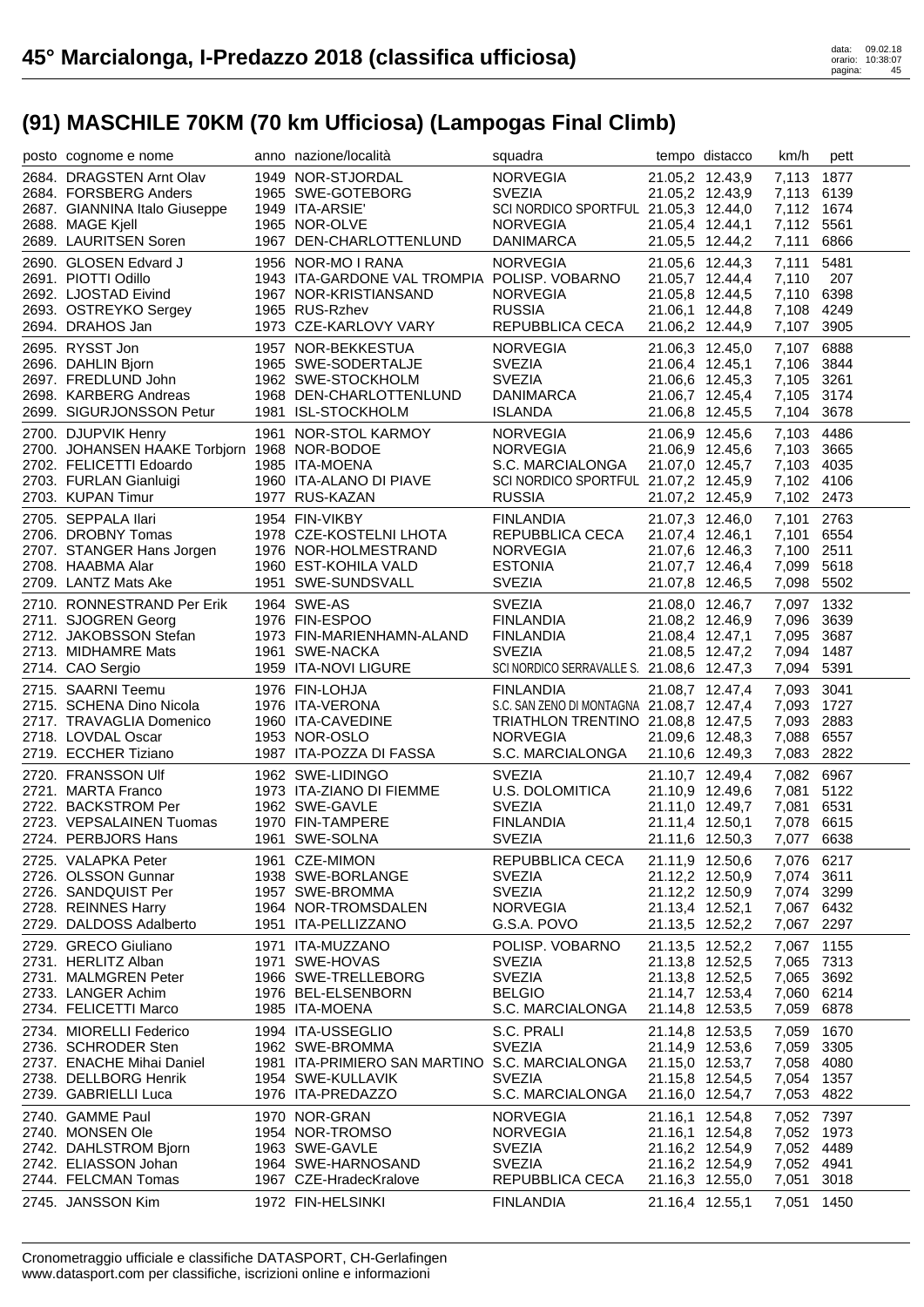| posto cognome e nome                           | anno nazione/località                  | squadra                                 |                 | tempo distacco                     | km/h                     | pett         |
|------------------------------------------------|----------------------------------------|-----------------------------------------|-----------------|------------------------------------|--------------------------|--------------|
| 2746. PERSSON Goran                            | 1955 SWE-JARVSO                        | <b>SVEZIA</b>                           |                 | 21.16,5 12.55,2                    | 7.050                    | 3067         |
| 2747. VILANEN Petteri                          | 1972 FIN-HELSINKI                      | <b>FINLANDIA</b>                        |                 | 21.16,8 12.55,5                    | 7,048 6696               |              |
| 2748. DI CORPO Venturino                       | 1963 ITA-ROCCA DI MEZZO                | S.C. LA ROCCA                           |                 | 21.16,9 12.55,6                    | 7,048 2960               |              |
| 2749. VANIN Anton                              | 1989 RUS-MOSCOW                        | <b>RUSSIA</b>                           |                 | 21.17,0 12.55,7                    | 7,047 5756               |              |
| 2750. WESTERLIND Lars                          | 1948 SWE-GOTEBORG                      | <b>SVEZIA</b>                           |                 | 21.17,1 12.55,8                    | 7,047 4184               |              |
| 2751. GANDER Paolo                             | 1944 ITA-BRUNATE                       | SCI C.A.O. COMO                         |                 | 21.17,8 12.56,5                    | 7,043                    | 3545         |
| 2752. MINATI Paolo                             | 1966 ITA-BORGO VALSUGANA               | S.C. TEZZE VALSUGANA 21.17,9 12.56,6    |                 |                                    | 7,042 4091               |              |
| 2753. BALLETTI Alberto                         | 1974 ITA-BARICELLA                     | S.C. MARCIALONGA                        |                 | 21.18,1 12.56,8                    | 7.041                    | 4556         |
| 2754. TAREBY Peter                             | 1968 SWE-MOLNDAL                       | <b>SVEZIA</b>                           | 21.18,4 12.57,1 |                                    | 7,040 4439               |              |
| 2754. VIEBKE Gert                              | 1960 SWE-BILLDAL                       | <b>SVEZIA</b>                           | 21.18,4 12.57,1 |                                    | 7,040 4291               |              |
| 2756. BALDESSARI Giovanni                      | 1965 ITA-PREDAZZO                      | S.C. MARCIALONGA                        |                 | 21.18,8 12.57,5                    | 7,037                    | 2892         |
| 2757. REDIN Sven Inge                          | 1968 SWE-TABY                          | <b>SVEZIA</b>                           |                 | 21.19,6 12.58,3                    | 7,033 5031               |              |
| 2757. SCHYLANDER Henrik                        | 1978 SWE-ALVSJO                        | <b>SVEZIA</b>                           |                 | 21.19,6 12.58,3                    | 7,033 6976               |              |
| 2759. VANZETTA Roberto                         | 1998 ITA-TESERO                        | <b>U.S. CORNACCI</b>                    |                 | 21.19,7 12.58,4                    | 7,032 1097               |              |
| 2760. GAETANI Giulio                           | 1965 ITA-SEGRATE                       | S.C. MARCIALONGA                        |                 | 21.19,8 12.58,5                    | 7,032 2327               |              |
| 2760. SANTI Giulio                             | 1979 ITA-CONCEI                        | S.C. LEDRENSE                           |                 | 21.19,8 12.58,5                    | 7,032 6002               |              |
| 2762. JOHANSSON Ulf                            | 1960 SWE-TORUP                         | <b>SVEZIA</b>                           |                 | 21.20,3 12.59,0                    | 7,029                    | 3843         |
| 2763. ZORZI Diego                              | 1943 ITA-VILLAZZANO                    | U.S. PRIMIERO A.S.D. 21.20,5 12.59,2    |                 |                                    | 7,028 2839               |              |
| 2764. GHISLENI Ernesto                         | 1953 ITA-PONTE SAN PIETRO              | SCI C.A.I. BERGAMO                      |                 | 21.20,6 12.59,3                    | 7,027 3520               |              |
| 2765. GREGART Claes                            | 1969 SWE-UDDEVALLA                     | <b>SVEZIA</b>                           |                 | 21.20,8 12.59,5                    | 7,026                    | 3217         |
|                                                |                                        |                                         |                 |                                    |                          |              |
| 2766. GUEDON Bernard                           | 1954 FRA-ST. ALAN D'HURTIERES FRANCIA  |                                         |                 | 21.21,0 12.59,7                    | 7,025 6253<br>7,025 2606 |              |
| 2767. MIKA Radomir<br>2767. OVERVAAG Christian | 1965 CZE-KLIMKOVICE<br>1968 NOR-TROMSO | REPUBBLICA CECA<br><b>NORVEGIA</b>      |                 | 21.21,1 12.59,8<br>21.21,1 12.59,8 | 7,025 5135               |              |
| 2767. PARTEL Roberto                           | 1996 ITA-ZIANO DI FIEMME               | A.S. CAURIOL                            |                 |                                    | 7,025 2221               |              |
| 2770. CHINESE Mauro                            | 1946 ITA-FORNI DI SOTTO                | S.S. FORNESE                            |                 | 21.21,1 12.59,8<br>21.21,4 13.00,1 | 7,023 6221               |              |
|                                                |                                        |                                         |                 |                                    |                          |              |
| 2771. CAVADA Sergio                            | 1953 ITA-CASTELLO DI FIEMME            | G.S. CASTELLO DI FIEMME 21.21,5 13.00,2 |                 |                                    | 7,023                    | 1040         |
| 2772. MAKI-RUNSAS Jari                         | 1971 FIN-OULU                          | <b>FINLANDIA</b>                        |                 | 21.21,7 13.00,4                    | 7,021 7034               |              |
| 2772. MILESI Francesco                         | 1981 ITA-BERGAMO                       | S.C. RONCOBELLO                         |                 | 21.21,7 13.00,4                    | 7,021                    | 2291         |
| 2774. KARLSSON Ola                             | 1968 SWE-URSHULT                       | <b>SVEZIA</b>                           |                 | 21.22,0 13.00,7                    | 7,020                    | 3161         |
| 2775. NORTHUG John                             | 1957 NOR-MOSVIK                        | <b>NORVEGIA</b>                         |                 | 21.22,1 13.00,8                    | 7,019                    | 3918         |
| 2776. JOESTE Tarvo                             | 1970 EST-TALLINN                       | <b>ESTONIA</b>                          |                 | 21.22,3 13.01,0                    | 7,018                    | 4235         |
| 2777. MENARDI Giovanni                         | 1972 ITA-CORTINA D'AMPEZZO             | S.C. CORTINA                            | 21.22,4 13.01,1 |                                    | 7,018 2325               |              |
| 2777. MUSIL Jiri                               | 1962 CZE-NOVE HRADY                    | REPUBBLICA CECA                         | 21.22,4 13.01,1 |                                    | 7,018 7339               |              |
| 2779. ADRIANSON Lars                           | 1961 SWE-TRANGSUND                     | <b>SVEZIA</b>                           |                 | 21.22,5 13.01,2                    | 7,017 3254               |              |
| 2780. MANNBERG Niklas                          | 1964 SWE-SKELLEFTEA                    | <b>SVEZIA</b>                           |                 | 21.22,6 13.01,3                    | 7,016 6899               |              |
| 2781. MORGNER Robert                           | 1981 GER-Lichtentanne                  | <b>GERMANIA</b>                         |                 | 21.22,8 13.01,5                    | 7,015 4256               |              |
| 2782. THUNHOLM Johan                           | 1968 SWE-VAXJO                         | <b>SVEZIA</b>                           |                 | 21.22,9 13.01,6                    | 7,015 5574               |              |
| 2783. LANGSETH Erik                            | 1955 NOR-FINSTADJORDET                 | <b>NORVEGIA</b>                         |                 | 21.23,0 13.01,7                    | 7,014 2620               |              |
| 2784. WICKSELL Kjell                           | 1957 SWE-GUSTAVSBERG                   | <b>SVEZIA</b>                           |                 | 21.23,1 13.01,8                    | 7,014 3144               |              |
| 2785. BOGDANOV Denis                           | 1975 RUS-SANKT-PETERBURG               | <b>RUSSIA</b>                           | 21.23,4 13.02,1 |                                    | 7,012 3056               |              |
| 2785. HOEMSNES Jonas                           | 1987 NOR-OSLO                          | <b>NORVEGIA</b>                         | 21.23,4 13.02,1 |                                    | 7,012 7384               |              |
| 2787. WIKSTROM Jan                             | 1961 SWE-DYRON                         | <b>SVEZIA</b>                           |                 | 21.23,5 13.02,2                    | 7,012 3894               |              |
| 2788. ARST Alar                                | 1962 EST-Tartu                         | <b>ESTONIA</b>                          |                 | 21.23,7 13.02,4                    | 7,010 4861               |              |
| 2789. MILLEFIORINI Michele                     | 1972 ITA-SUBIACO                       | S.C. VAZIA A.D. RI03                    | 21.24,1 13.02,8 |                                    | 7,008                    | 6064         |
| 2790. LINDGREN Jan                             | 1957 FIN-SALTVIK                       | <b>FINLANDIA</b>                        |                 | 21.24,2 13.02,9                    | 7,008                    | 3682         |
| 2791. JENSEN Bjornar                           | 1970 NOR-KUESNACHT/ZH                  | <b>NORVEGIA</b>                         | 21.24,3 13.03,0 |                                    | 7,007 1941               |              |
| 2792. MADERTHANER Erwin                        | 1952 AUT-WEYER                         | <b>AUSTRIA</b>                          | 21.24,4 13.03,1 |                                    | 7,007                    | 2310         |
| 2793. JANSRUD Are                              | 1966 NOR-FURNES                        | <b>NORVEGIA</b>                         |                 | 21.24,5 13.03,2                    | 7,006                    | 4207         |
| 2794. BARBERI Luigi                            | 1952 ITA-AREZZO                        | <b>SKI TEAM FASSA</b>                   |                 | 21.24,6 13.03,3                    | 7,006                    | 5878         |
| 2795. TERZI Daniele                            | 1983 ITA-MELZO                         | ADS TEAM BIKE SEGRATE 21.25,2 13.03,9   |                 |                                    | 7,002                    | 3462         |
| 2796. DELONG Michal                            | 1980 CZE-LIBEREC                       | REPUBBLICA CECA                         | 21.25,5 13.04,2 |                                    | 7,001                    | 3697         |
| 2796. TIMM Alexander                           | 1973 GER-OSLO                          | <b>GERMANIA</b>                         |                 | 21.25,5 13.04,2                    | 7,001                    | 7066         |
| 2798. KALLSTROM Glenn                          | 1988 SWE-ENKOPING                      | <b>SVEZIA</b>                           |                 | 21.25,6 13.04,3                    | 7,000                    | 1976         |
| 2799. HASFJORD Christian                       | 1975 NOR-STJORDAL                      | <b>NORVEGIA</b>                         |                 | 21.25,8 13.04,5                    | 6,999                    | 7052         |
| 2800. ALLARD Jan                               | 1961 SWE-SOLLENTUNA                    | <b>SVEZIA</b>                           |                 | 21.26,0 13.04,7                    | 6,998                    | 1873         |
| 2800. ANDERSSON Mats                           | 1961 SWE-UDDEVALLA                     | <b>SVEZIA</b>                           |                 | 21.26,0 13.04,7                    | 6,998                    | 1463         |
|                                                |                                        |                                         |                 |                                    |                          |              |
|                                                |                                        |                                         |                 |                                    |                          |              |
| 2802. ISMAGILOV Aidar                          | 1978 RUS-KAZAN                         | <b>RUSSIA</b>                           |                 | 21.26,1 13.04,8                    | 6,997 6436               |              |
| 2803. OLOFSSON Ulf<br>2804. TOLONEN Jarmo      | 1965 SWE-DUVED<br>1966 FIN-SUOMUSSALMI | <b>SVEZIA</b><br><b>FINLANDIA</b>       |                 | 21.26,2 13.04,9<br>21.26,7 13.05,4 | 6,997<br>6,994           | 5034<br>6197 |
| 2805. PETR David                               | 1981 CZE-KLADNO                        | REPUBBLICA CECA                         |                 | 21.26,9 13.05,6                    | 6,993                    | 5926         |
| 2806. KRENEK Lubomir                           | 1969 CZE-VALASSKA BYSTRICE             | REPUBBLICA CECA                         |                 | 21.27,2 13.05,9                    | 6,991                    | 4870         |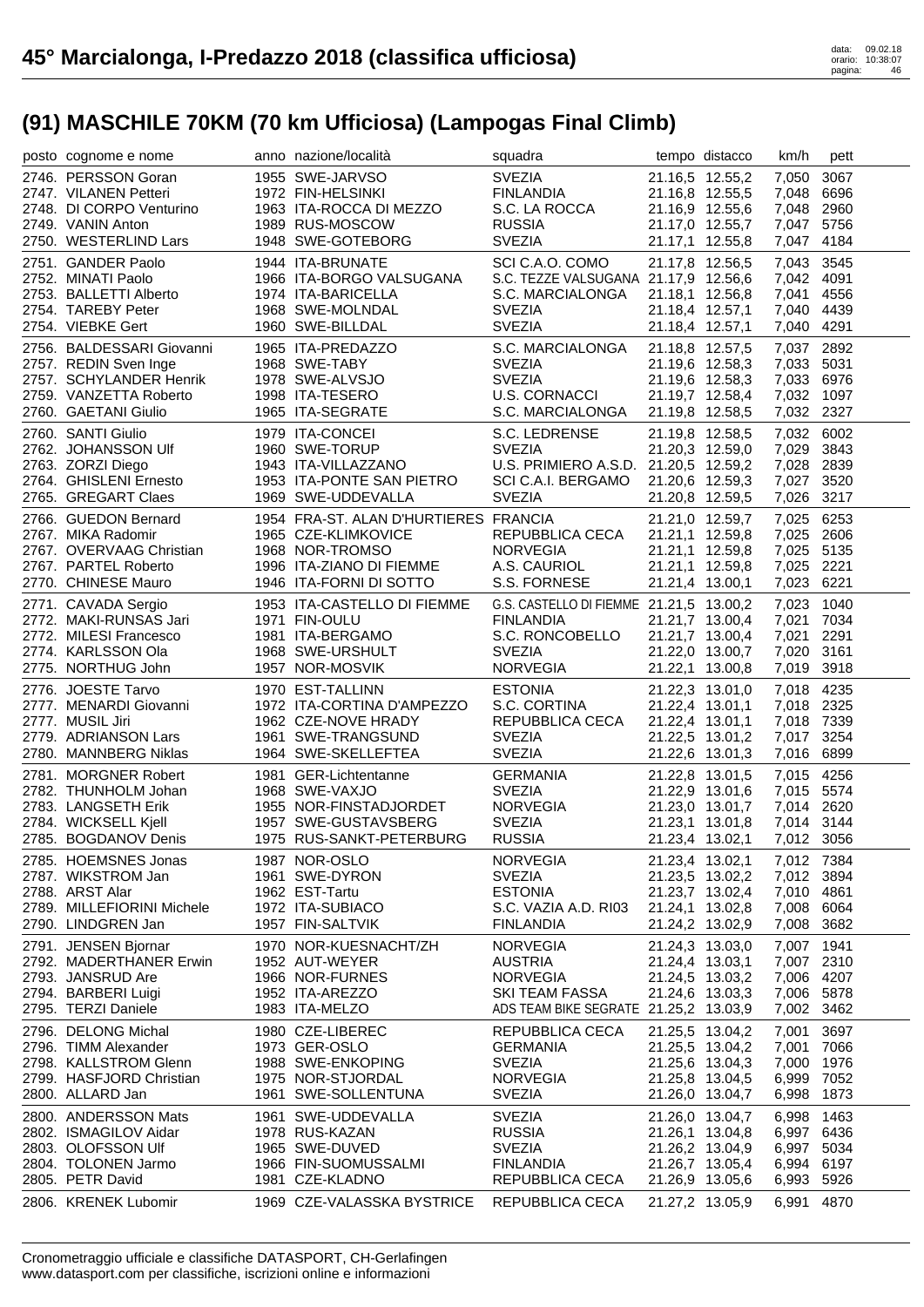| posto cognome e nome                             | anno nazione/località                                                      | squadra                                           |                                    | tempo distacco | km/h           | pett         |
|--------------------------------------------------|----------------------------------------------------------------------------|---------------------------------------------------|------------------------------------|----------------|----------------|--------------|
| 2806. SANDER Per                                 | 1963 SWE-LERUM                                                             | <b>SVEZIA</b>                                     | 21.27,2 13.05,9                    |                | 6,991          | 3621         |
| 2808. PONZA Fernando                             | 1960 ITA-VALDAGNO                                                          | G.S.A. ZANE'                                      | 21.27,4 13.06,1                    |                | 6,990 2249     |              |
| 2809. BASSO Enrico                               | 1978 ITA-MONASTERO VASCO                                                   | S.C. VALLE PESIO                                  | 21.27,7 13.06,4                    |                | 6,989          | 1705         |
| 2809. ROSET Stein Kristian                       | 1978 NOR-SPARBU                                                            | <b>NORVEGIA</b>                                   | 21.27,7 13.06,4                    |                | 6,989          | 1836         |
| 2811. ENGH Petter                                | 1958 NOR-OSLO                                                              | <b>NORVEGIA</b>                                   | 21.27,8 13.06,5                    |                | 6,988          | 1906         |
| 2812. FUGLESANG Anders                           | 1980 DEN-OSLO                                                              | <b>DANIMARCA</b>                                  | 21.28,0 13.06,7                    |                | 6,987          | 5405         |
| 2813. SOLHED Johan                               | 1965 SWE-TABY                                                              | <b>SVEZIA</b>                                     | 21.28,1 13.06,8                    |                | 6,987 3741     |              |
| 2814. HEGLAND Knut                               | 1960 NOR-STROMMEN                                                          | <b>NORVEGIA</b>                                   | 21.28,2 13.06,9                    |                | 6,986 2734     |              |
| 2814. LUNDGREN Mikael                            | 1972 SWE-FORSA                                                             | <b>SVEZIA</b>                                     | 21.28,2 13.06,9                    |                | 6,986 3111     |              |
| 2816. HAKL Daniel                                | 1971 CZE-SEZEMICE                                                          | REPUBBLICA CECA                                   | 21.28,4 13.07,1                    |                | 6,985 3101     |              |
| 2817. SIGHEL Daniele                             | 1975 ITA-MIOLA DI PINE'                                                    | G.S. COSTALTA A.S.D. 21.28,5 13.07,2              |                                    |                | 6,984          | 3536         |
| 2818. OWESEN Petter                              | 1971 NOR-HEMSEDAL                                                          | <b>NORVEGIA</b>                                   | 21.28,7 13.07,4                    |                | 6,983 6365     |              |
| 2819. FRIDRIKSSON Haukur                         | 1956 ISL-REYKJAVIK                                                         | <b>ISLANDA</b>                                    | 21.28,8 13.07,5                    |                | 6,983 6633     |              |
| 2820. MORA Maurizio                              | 1978 ITA-LEDRO                                                             | S.C. LEDRENSE                                     | 21.29,0 13.07,7                    |                | 6,982 2321     |              |
| 2821. KREEKMAN Kalev                             | 1968 EST-TALLINN                                                           | <b>ESTONIA</b>                                    | 21.29,4 13.08,1                    |                | 6,979          | 2997         |
| 2821. MAKINEN Teemu                              | 1977 FIN-RAUMA                                                             | <b>FINLANDIA</b>                                  | 21.29,4 13.08,1                    |                | 6,979          | 6385         |
| 2823. GRASSO Raffaele                            | 1987 ITA-FOSSANO                                                           | S.C. VALLE PESIO                                  | 21.29,9 13.08,6                    |                | 6,977          | 464          |
| 2823. KARVIK Tom Andre                           | 1967 NOR-OSLO                                                              | <b>NORVEGIA</b>                                   | 21.29,9 13.08,6                    |                | 6,977          | 3092         |
| 2825. LAZAREV Dmitry                             | 1972 RUS-RIGA                                                              | <b>RUSSIA</b>                                     | 21.30,0 13.08,7                    |                | 6,976 4970     |              |
| 2826. AXELSSON Ulf                               | 1969 SWE-AKERSBERGA                                                        | <b>SVEZIA</b>                                     | 21.30,3 13.09,0                    |                | 6,975 3117     |              |
| 2826. VANZO Aldo                                 | 1968 ITA-ZIANO DI FIEMME                                                   | A.S. CAURIOL                                      | 21.30,3 13.09,0                    |                | 6,975 1807     |              |
| 2828. SARTORI Angelo                             | 1966 ITA-LEDRO                                                             | S.C. LEDRENSE                                     | 21.30,6 13.09,3                    |                | 6,973 6003     |              |
| 2828. ZOLOTAREV Konstantin                       | 1986 RUS-Krasnoarmeisk                                                     | <b>RUSSIA</b>                                     | 21.30,6 13.09,3                    |                | 6,973 2443     |              |
| 2830. GORANSSON Bo                               | 1956 SWE-SVENSTAVIK                                                        | <b>SVEZIA</b>                                     | 21.30,7 13.09,4                    |                | 6,972 2646     |              |
| 2831. ROSEN Anders                               | 1964 SWE-UMEA                                                              | <b>SVEZIA</b>                                     | 21.30,9 13.09,6                    |                | 6,971          | 6733         |
| 2832. CIMURRI Giorgio                            | 1948 ITA-REGGIO EMILIA                                                     | S.C. BAGNOLO                                      | 21.31,0 13.09,7                    |                | 6,971          | 3158         |
| 2832. WILLEN Erik                                | 1969 SWE-UPPSALA                                                           | <b>SVEZIA</b>                                     | 21.31,0 13.09,7                    |                | 6,971          | 3708         |
| 2834. JONSSON Lars                               | 1968 SWE-SUNDSVALL                                                         | <b>SVEZIA</b>                                     | 21.31,3 13.10,0                    |                | 6,969          | 5573         |
| 2835. BASSI Giangiuseppe                         | 1975 ITA-ROCCA DI MEZZO                                                    | S.C. LA ROCCA SERRACANDIDA A.S.D. 21.31,9 13.10,6 |                                    |                | 6,966 2890     |              |
| 2836. ZANON Nicola                               | 1967 ITA-ZIANO DI FIEMME                                                   | A.S. CAURIOL                                      | 21.32,0 13.10,7                    |                | 6,965          | 2241         |
| 2837. BONELLI Alessio                            | 1972 ITA-CARANO                                                            | U.S. STELLA ALPINA                                | 21.32,1 13.10,8                    |                | 6,965          | 1067         |
| 2838. STRAZZER Giovanni                          | 1965 ITA-ZEVIO                                                             | TRAGUARDO VOLANTE RACING 21.32,5 13.11,2          |                                    |                | 6,963 6174     |              |
| 2839. MADSEN Einar Lier                          | 1952 NOR-BODOE                                                             | <b>NORVEGIA</b>                                   | 21.32,6 13.11,3                    |                | 6,962 3668     |              |
| 2840. DI BARTOLOMEO Sergio                       | 1967 ITA-SAN DONATO MILANESE G.S. ZELOFORAMAGNO 21.32,8 13.11,5            |                                                   |                                    |                | 6,961          | 5542         |
| 2840. FANTON Marco                               | 1993 ITA-MASI DI CAVALESE                                                  | U.S. CERMIS                                       | 21.32,8 13.11,5                    |                | 6,961          | 4075         |
|                                                  |                                                                            |                                                   |                                    |                |                | 1852         |
|                                                  |                                                                            |                                                   |                                    |                | 6,961          |              |
| 2840. SVEUM Bjorn                                | 1966 NOR-OSLO<br>1977 ITA-LUCCA                                            | <b>NORVEGIA</b><br>S.C. MARCIALONGA               | 21.32,8 13.11,5                    |                | 6,961          | 4177         |
| 2843. MATTEUCCI Giorgio<br>2844. OGREN Mats Olov | 1958 SWE-UMEA                                                              | <b>SVEZIA</b>                                     | 21.32,9 13.11,6<br>21.33,0 13.11,7 |                | 6,960 2578     |              |
| 2844. TAREBY Anders                              | 1974 SWE-STENINGE                                                          | <b>SVEZIA</b>                                     | 21.33,0 13.11,7                    |                | 6,960 6972     |              |
| 2846. MANDLER Dietrich                           | 1948 ITA-FIRENZE                                                           | SCI C.A.I. FIRENZE                                | 21.33,1 13.11,8                    |                | 6,960 2913     |              |
| 2847. HEDIN Andreas                              | 1983 SWE-STOCKHOLM                                                         | <b>SVEZIA</b>                                     | 21.33,3 13.12,0                    |                | 6,958 4506     |              |
| 2848. HAARKLOU Elon                              | 1963 NOR-FJELLHAMAR                                                        | <b>NORVEGIA</b>                                   | 21.33,6 13.12,3                    |                | 6,957 7229     |              |
| 2849. FOLKELID Anders                            | 1974 SWE-TENHULT                                                           | <b>SVEZIA</b>                                     | 21.33,7 13.12,4                    |                | 6,956 7282     |              |
| 2849. KOVAL Valeriy                              | 1964 RUS-EKATERINBURG                                                      | <b>RUSSIA</b>                                     | 21.33,7 13.12,4                    |                | 6,956          | 3662         |
| 2851. ANNILO Mihkel                              | 1992 EST-TALLINN                                                           | <b>ESTONIA</b>                                    | 21.33,8 13.12,5                    |                | 6,956          | 2605         |
| 2851. BENDELI Nicolas                            | 1952 AUS-BLACKETT CRESCENT                                                 | <b>AUSTRALIA</b>                                  | 21.33,8 13.12,5                    |                | 6,956          | 4804         |
| 2853. MITTAG Jens                                | 1966 GER-BERLIN                                                            | <b>GERMANIA</b>                                   | 21.33,9 13.12,6                    |                | 6,955          | 4456         |
| 2854. AMBROSIONI Guerrino                        | 1947 ITA-PREMANA                                                           | A.S. PREMANA                                      | 21.34,0 13.12,7                    |                | 6,955 2923     |              |
| 2855. ROSNES Lasse                               | 1973 NOR-OSLO                                                              | <b>NORVEGIA</b>                                   | 21.34,2 13.12,9                    |                | 6,954          | 6367         |
| 2856. FORMO Anders                               | 1965 NOR-SEL                                                               | <b>NORVEGIA</b>                                   | 21.34,3 13.13,0                    |                | 6,953          | 2460         |
| 2857. KUKKANIEMI Pekka                           | 1965 FIN-SEINAJOKI                                                         | <b>FINLANDIA</b>                                  | 21.34,4 13.13,1                    |                | 6,953          | 5111         |
| 2858. ERLICHER Marco                             | 1964 ITA-COREDO                                                            | SOTTOZERO NORDIC TEAM A.S.D. 21.34,5 13.13,2      |                                    |                | 6,952 1177     |              |
| 2859. SPETS Daniel                               | 1967 SWE-VARBERG                                                           | <b>SVEZIA</b>                                     | 21.34,8 13.13,5                    |                | 6,950          | 2631         |
| 2859. SVENSSON Ola                               | 1970 SWE-Arsta                                                             | <b>SVEZIA</b>                                     | 21.34,8 13.13,5                    |                | 6,950          | 6383         |
| 2861. SUNDELL Stefan                             | 1969 SWE-STOCKHOLM                                                         | <b>SVEZIA</b>                                     | 21.35,1 13.13,8                    |                | 6,949          | 2541         |
| 2862. LINDEN Martin                              | 1964 SWE-TRANAS                                                            | <b>SVEZIA</b>                                     | 21.35,2 13.13,9                    |                | 6,948          | 6407         |
| 2863. MILANI Marzio                              | 1973 ITA-FALCADE                                                           | S.C. VAL BIOIS                                    | 21.35,5 13.14,2                    |                | 6,947          | 1144         |
| 2864. TURESSON Simon                             | 1992 SWE-GOTEBORG                                                          | <b>SVEZIA</b>                                     | 21.35,9 13.14,6                    |                | 6,944          | 3786         |
| 2865. MACULAN Marco                              | 1960 ITA-MONTECCHIO MAGGIORE SCINORDICO TERME EUGANEE A.D. 21.36,2 13.14,9 |                                                   |                                    |                | 6,943          | 4491         |
| 2866. SEGALLA Sergio<br>2867. LOVSTAD Magnus     | 1993 ITA-LEDRO<br>1985 NOR-OSLO                                            | S.C. LEDRENSE<br><b>NORVEGIA</b>                  | 21.36,5 13.15,2<br>21.36,9 13.15,6 |                | 6,941<br>6,939 | 2915<br>1403 |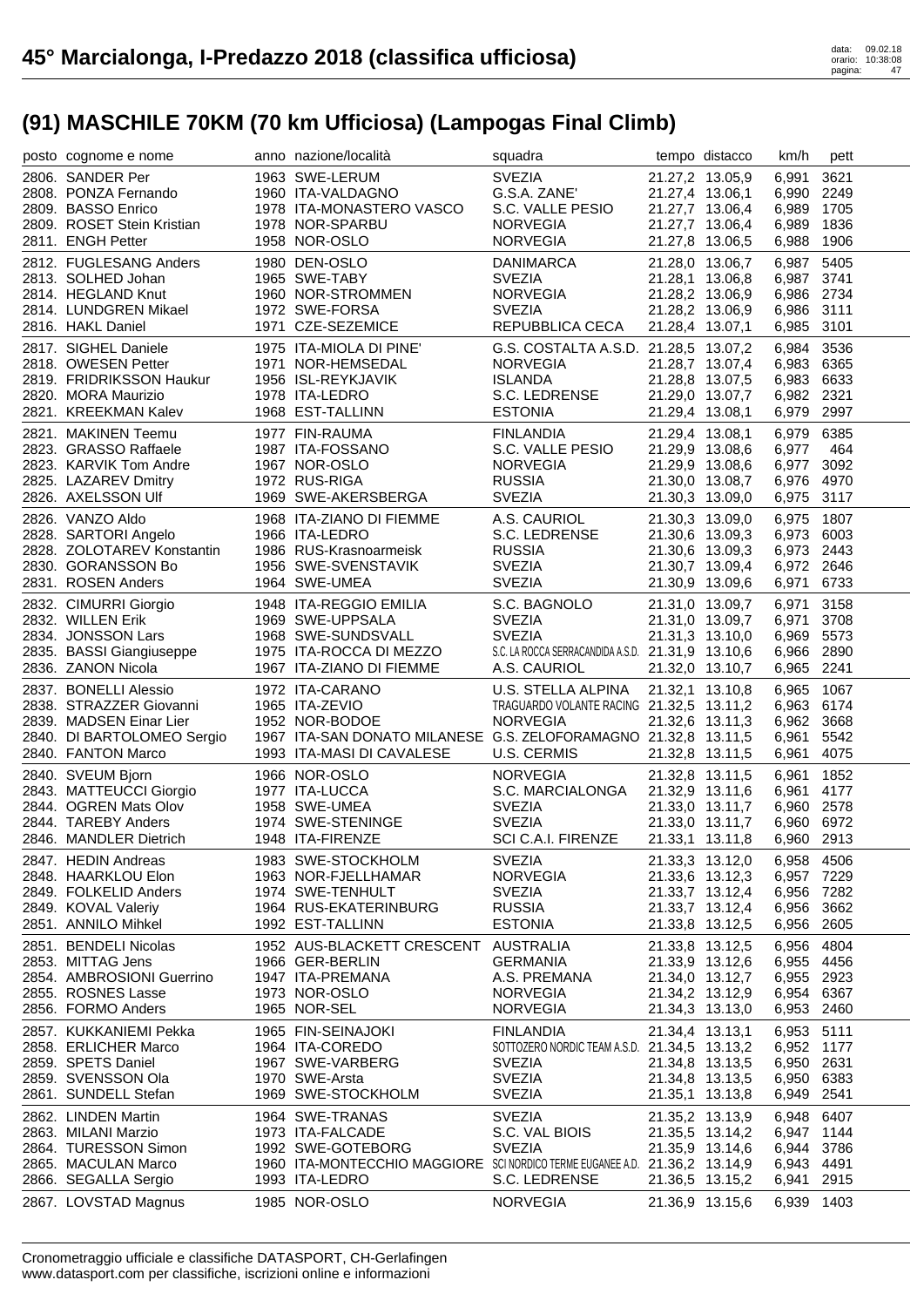| posto cognome e nome                                     | anno nazione/località                         | squadra                                                  |                                    | tempo distacco  | km/h                     | pett |
|----------------------------------------------------------|-----------------------------------------------|----------------------------------------------------------|------------------------------------|-----------------|--------------------------|------|
| 2868. AARSTAD Kjell                                      | 1958 NOR-EGERSUND                             | <b>NORVEGIA</b>                                          |                                    | 21.37,0 13.15,7 | 6,939                    | 7035 |
| 2868. BILLSTROM Anders                                   | 1972 SWE-HINDAS                               | <b>SVEZIA</b>                                            |                                    | 21.37,0 13.15,7 | 6,939 5706               |      |
| 2870. MUELLER Thomas                                     | 1979 GER-MARIENBERG                           | <b>GERMANIA</b>                                          |                                    | 21.37,2 13.15,9 | 6,938 2979               |      |
| 2871. EMMOTH Ola                                         | 1967 SWE-FALUN                                | <b>SVEZIA</b>                                            |                                    | 21.37,3 13.16,0 | 6,937 3116               |      |
| 2871. HESSELBERG MEYER Fredrik 1983 NOR-NESOYA           |                                               | <b>NORVEGIA</b>                                          |                                    | 21.37,3 13.16,0 | 6,937 6451               |      |
| 2871. TATTI Tonino                                       | 1976 ITA-OPI                                  | S.C. OPI                                                 |                                    | 21.37,3 13.16,0 | 6,937                    | 6008 |
| 2874. JETLUND Olav                                       | 1950 NOR-OSLO                                 | <b>NORVEGIA</b>                                          |                                    | 21.37,6 13.16,3 | 6,935                    | 3664 |
| 2875. RIZZI Fausto                                       | 1975 ITA-PREMANA                              | A.S.PREMANA                                              |                                    | 21.37,8 13.16,5 | 6,934                    | 5963 |
| 2875. VARIK Veiko                                        | 1975 EST-TALLINN                              | <b>ESTONIA</b>                                           |                                    | 21.37,8 13.16,5 | 6,934 4480               |      |
| 2877. TURESSON Roland                                    | 1963 SWE-VARBERG                              | <b>SVEZIA</b>                                            |                                    | 21.38,0 13.16,7 | 6,933 2630               |      |
| 2878. MOLIN PRADEL Rudi                                  | 1967 ITA-STRA                                 | S.C. CANALE D'AGORDO 21.38,1 13.16,8                     |                                    |                 | 6,933 2601               |      |
| 2879. ANTIKAINEN Teemu                                   | 1977 FIN-TUOMIKYLA                            | <b>FINLANDIA</b>                                         |                                    | 21.38,5 13.17,2 | 6.931                    | 6376 |
| 2879. BARTH-HEYERDAHL Oystein 1972 NOR-TROMSO            |                                               | <b>NORVEGIA</b>                                          |                                    | 21.38,5 13.17,2 | 6,931                    | 1366 |
| 2879. VALLE Simone                                       | 1993 ITA-ZIANO DI FIEMME                      | A.S. CAURIOL                                             |                                    | 21.38,5 13.17,2 | 6,931                    | 4018 |
| 2882. RIEBSAMEN Roland                                   | 1959 GER-PFULLENDORF                          | <b>GERMANIA</b>                                          |                                    | 21.38,7 13.17,4 | 6,930                    | 3866 |
| 2883. FREDRIKSSON Bjorn                                  | 1968 SWE-HUDIKSVALL                           | <b>SVEZIA</b>                                            | 21.38,8 13.17,5                    |                 | 6,929                    | 7038 |
| 2883. MORRIONE Maurizio                                  | 1955 ITA-BOLZANO                              | G.S. SCI NORDICO BOLZANO 21.38,8 13.17,5                 |                                    |                 | 6,929                    | 3502 |
| 2883. ROSEID Torkil                                      | 1967 NOR-ARNES                                | <b>NORVEGIA</b>                                          |                                    | 21.38,8 13.17,5 | 6,929                    | 4476 |
| 2886. DELLA PIETRA John Francis 1955 ITA-CANALE D'AGORDO |                                               | S.C. CANALE D'AGORDO 21.39,2 13.17,9                     |                                    |                 | 6,927 2969               |      |
| 2887. VANZETTA Enrico                                    | 1985 ITA-ZIANO DI FIEMME                      | A.S. CAURIOL                                             | 21.39,4 13.18,1                    |                 | 6,926 5229               |      |
| 2888. KALVIK Lauri                                       | 1969 EST-TARTU                                | <b>ESTONIA</b>                                           |                                    | 21.39,6 13.18,3 | 6,925 3280               |      |
| 2888. VANZETTA Gabriele                                  | 1990 ITA-ZIANO DI FIEMME                      | A.S. CAURIOL                                             |                                    | 21.39,6 13.18,3 | 6,925 5230               |      |
| 2890. GULLANS Patrick                                    | 1966 SWE-TYRESO                               | <b>SVEZIA</b>                                            |                                    | 21.39,8 13.18,5 | 6,924 5752               |      |
| 2891. BAKKE Jorn Harald                                  | 1972 NOR-OYER                                 | <b>NORVEGIA</b>                                          |                                    | 21.40,0 13.18,7 | 6,923 6606               |      |
| 2892. BRIDI Luca                                         | 1972 ITA-PREDAZZO                             | S.C. MARCIALONGA                                         |                                    | 21.40,1 13.18,8 | 6,922 3416               |      |
| 2892. FERRI Piergiuseppe                                 | 1955 ITA-CREMONA                              | CREMONA SKI TEAM 21.40,1 13.18,8                         |                                    |                 | 6,922 3474               |      |
| 2892. FERRONATO Marco                                    | 1957 ITA-CITTADELLA                           | S.C. MARCIALONGA                                         |                                    | 21.40,1 13.18,8 | 6,922 2893               |      |
| 2895. BOLOGNINI Giorgio                                  | 1956 ITA-INDUNO OLONA                         | SCI NORDICO VARESE 21.40,4 13.19,1                       |                                    |                 | 6,920 4163               |      |
| 2895. GALATINI Riccardo                                  | 1970 ITA-SASSELLO                             | S.C. SASSELLO                                            | 21.40,4 13.19,1                    |                 | 6,920 2843               |      |
| 2897. KOLSTAD Frode                                      | 1960 NOR-SOFIEMYR                             | <b>NORVEGIA</b>                                          | 21.40,5 13.19,2                    |                 | 6,920                    | 6285 |
| 2897. WISTRAND Filip                                     | 1983 SWE-STOCKHOLM                            | <b>SVEZIA</b>                                            |                                    | 21.40,5 13.19,2 | 6,920                    | 7280 |
| 2899. BALTIERREZ Jordi                                   | 1949 AND-EL TARTER                            | ANDORRA                                                  |                                    | 21.40,7 13.19,4 | 6,919 5068               |      |
| 2900. MACKAL Jiri                                        | 1949 AND-LL<br>1971 CZE-TRHOVE SVINY          | REPUBBLICA CECA                                          |                                    | 21.40,9 13.19,6 | 6,918 4373               |      |
| 2901. GAMBERONI Gianluca                                 | 1970 ITA-BERGAMO                              | S.C. ALTITUDE                                            |                                    | 21.41,0 13.19,7 | 6,917                    | 6076 |
| 2901. VENTURI Giuseppe                                   | 1971 ITA-MEZZANE DI SOTTO                     | S.C. ROVERE' VERONESE 21.41,0 13.19,7                    |                                    |                 | 6,917                    | 3407 |
| 2903. LANSBERG Oscar                                     | 1986 SWE-HOVAS                                | <b>SVEZIA</b>                                            |                                    | 21.41,2 13.19,9 | 6,916 3839               |      |
| 2904. TURLAN Patrice                                     | 1956 FRA-PARIS                                | <b>FRANCIA</b>                                           |                                    | 21.41,5 13.20,2 | 6,915 5677               |      |
| 2905. VASTLUND Magnus                                    |                                               |                                                          |                                    |                 |                          |      |
|                                                          |                                               |                                                          |                                    |                 |                          |      |
|                                                          | 1966 SWE-OSTERSUND                            | <b>SVEZIA</b>                                            | 21.41,6 13.20,3                    |                 | 6,914 4450               |      |
| 2906. SVEC Marek                                         | 1988 CZE-Usti nad Orlici                      | REPUBBLICA CECA<br><b>NORVEGIA</b>                       | 21.42,8 13.21,5                    |                 | 6,908 3600               |      |
| 2907. GEHIN Jean Francois                                | 1956 NOR-NORDRE TOTEN                         |                                                          |                                    | 21.42,9 13.21,6 | 6,907 1226               |      |
| 2907. GRAN Bjorn Aksel                                   | 1968 NOR-HALDEN                               | <b>NORVEGIA</b>                                          |                                    | 21.42,9 13.21,6 | 6,907 3088               |      |
| 2909. ANDERSSON Bjorn                                    | 1967 SWE-LINDKOPING                           | <b>SVEZIA</b><br><b>SVEZIA</b>                           |                                    | 21.43,2 13.21,9 | 6,906 3776               |      |
| 2909. WERNER Ludvig<br>2911. KALAB Tomas                 | 1965 SWE-SATTSJO BOO<br>1983 CZE-BRNO         | REPUBBLICA CECA                                          |                                    | 21.43,2 13.21,9 | 6,906 5118<br>6,905 2489 |      |
| 2912. FREYSTEIN Reimund                                  | 1958 GER-TANNE                                | <b>GERMANIA</b>                                          | 21.43,3 13.22,0<br>21.43,4 13.22,1 |                 | 6,905 2106               |      |
| 2912. TIEFENTHALER Andrea                                | 1987 ITA-SAN MICHELE ALL'ADIGE GS FONDOMONADE |                                                          |                                    |                 |                          | 2968 |
| 2914. HEIER Dag Erik                                     | 1963 NOR-KRISTIANSAND                         | <b>NORVEGIA</b>                                          | 21.43,4 13.22,1                    | 21.43,5 13.22,2 | 6,905<br>6,904 2520      |      |
| 2915. TORLEN Kjell                                       | 1952 SWE-NACKA                                | <b>SVEZIA</b>                                            |                                    | 21.43,7 13.22,4 | 6,903 3796               |      |
| 2916. DOBES Martin                                       | 1963 CZE-Tachlovice                           | REPUBBLICA CECA                                          |                                    | 21.43,8 13.22,5 | 6,902 3609               |      |
| 2916. KOZLOV Alexander                                   | 1977 RUS-MOSCOW                               | <b>RUSSIA</b>                                            | 21.43,8 13.22,5                    |                 | 6,902 2423               |      |
| 2916. MYLLYLA Markku                                     | 1949 FIN-INKEROINEN                           | <b>FINLANDIA</b>                                         |                                    | 21.43,8 13.22,5 | 6,902 3711               |      |
| 2919. NIRGI Ailar                                        | 1966 EST-TALLINN                              | <b>ESTONIA</b>                                           |                                    | 21.44,0 13.22,7 | 6,901 7142               |      |
| 2920. ANDERSSON Johan                                    | 1965 SWE-TRELLEBORG                           | <b>SVEZIA</b>                                            |                                    | 21.44,2 13.22,9 | 6,900 3693               |      |
| 2921. CARRARA Claudio                                    | 1968 ITA-PRADALUNGA                           | S.C. SCHILPARIO                                          | 21.44,3 13.23,0                    |                 | 6,900 2946               |      |
| 2922. SVENSSON Ola                                       | 1973 SWE-BORLANGE                             | <b>SVEZIA</b>                                            |                                    | 21.45,0 13.23,7 | 6,896 7234               |      |
| 2923. WOLESKY Ivo                                        | 1967 CZE-PRAHA                                |                                                          |                                    |                 |                          |      |
|                                                          |                                               | REPUBBLICA CECA                                          | 21.45,1 13.23,8                    |                 | 6,896                    | 3107 |
| 2924. TRONCHIN Roberto<br>2925. MANAS Martin             | 1992 ITA-COVOLO<br>1974 CZE-VRACOV            | S.C. AMICI DELLA NEVE 21.45,2 13.23,9<br>REPUBBLICA CECA | 21.45,4 13.24,1                    |                 | 6,895 2943<br>6,894 1756 |      |
| 2925. NORVANG Kato                                       | 1975 NOR-KARASJOK                             | <b>NORVEGIA</b>                                          | 21.45,4 13.24,1                    |                 | 6,894 1429               |      |
| 2927. KRISTOFFERSEN Oyvind                               | 1971 NOR-MOLDE                                | <b>NORVEGIA</b>                                          |                                    | 21.45,7 13.24,4 | 6,892 3587               |      |
| 2927. SORENSEN Terje                                     | 1955 NOR-BUVIKA                               | <b>NORVEGIA</b>                                          |                                    | 21.45,7 13.24,4 | 6,892 3598               |      |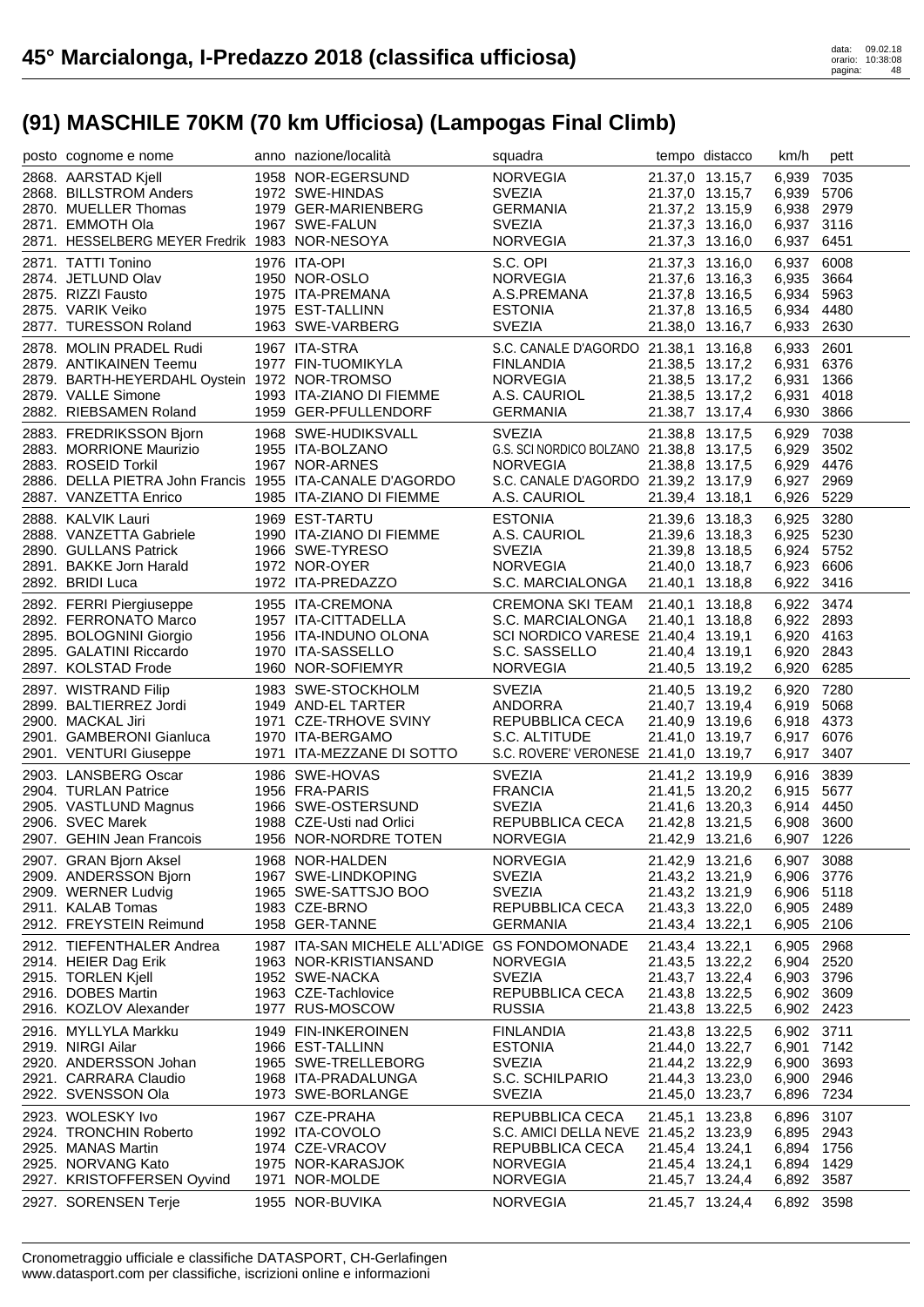| posto cognome e nome                                                                                                                                   | anno nazione/località                                                                                                             | squadra                                                                                                               |                                    | tempo distacco                                                                              | km/h                                                               | pett                         |
|--------------------------------------------------------------------------------------------------------------------------------------------------------|-----------------------------------------------------------------------------------------------------------------------------------|-----------------------------------------------------------------------------------------------------------------------|------------------------------------|---------------------------------------------------------------------------------------------|--------------------------------------------------------------------|------------------------------|
| 2929. NOOR Mihkel<br>2929. SELIVANOV Andrey<br>2931. JOKINEN Mikko<br>2931. SKALMERUD Jan Terje<br>2933. RONZONI Emilio                                | 1984 EST-TALLINN<br>1973 RUS-SAINT PETERSBURG<br>1954 FIN-LAHTI<br>1968 NOR-OSLO<br>1962 ITA-PIAZZA BREMBANA                      | <b>ESTONIA</b><br><b>RUSSIA</b><br><b>FINLANDIA</b><br><b>NORVEGIA</b><br>S.C. RONCOBELLO                             | 21.46,4 13.25,1                    | 21.46,3 13.25,0<br>21.46,3 13.25,0<br>21.46,4 13.25,1<br>21.47,0 13.25,7                    | 6,889<br>6,889<br>6,889<br>6,889 3592<br>6,885                     | 3238<br>2588<br>3214<br>3437 |
| 2934. TITOV Edward<br>2935. KARLSSON Par<br>2936. FRICK Mikael<br>2937. MICH Alessandro<br>2938. ZENDRON Maurizio                                      | 1972 RUS-OREL<br>1964 SWE-TABY<br>1957 SWE-MOLNLYCKE<br>1978 ITA-POZZA DI FASSA<br>1951 ITA-TRENTO                                | <b>RUSSIA</b><br><b>SVEZIA</b><br><b>SVEZIA</b><br>POLISPORTIVA MOLINA DI FIEMME 21.48,2 13.26,9<br>G.S.A. POVO       | 21.48,4 13.27,1                    | 21.47,2 13.25,9<br>21.47,8 13.26,5<br>21.48,0 13.26,7                                       | 6,884<br>6,881<br>6,880<br>6,879 5105<br>6,878 1666                | 6445<br>3805<br>5048         |
| 2939. PERSSON Bo<br>2940. HELBICH Robert<br>2941. HJALTE Stefan<br>2942. CEOL Matteo<br>2943. BELLANTE Jacopo                                          | 1953 SWE-JARVSO<br>1974 CZE-BRNO<br>1959 SWE-TABY<br>1989 ITA-VARENA<br>1988 ITA-TESERO                                           | <b>SVEZIA</b><br>REPUBBLICA CECA<br><b>SVEZIA</b><br>U.S. LAVAZE'<br>S.C. MARCIALONGA                                 |                                    | 21.48,7 13.27,4<br>21.49,0 13.27,7<br>21.49,1 13.27,8<br>21.49,5 13.28,2<br>21.49,6 13.28,3 | 6,877 4311<br>6,875 3895<br>6,874 3792<br>6,872 3917<br>6,872 4025 |                              |
| 2944. SCHACHER Riccardo<br>2945. LYNGBORG CARLSEN Anders 1974 DEN-KOBENHAVN<br>2945. ROBERG Patrik<br>2947. TOFFOLI Gabriele<br>2948. FRIZZO Sebastian | 1967 ITA-MOENA<br>1971 SWE-STOCKHOLM<br>1976 ITA-CENCENIGHE AGORDINO S.C. LA VALLE AGORDINA 21.50,4 13.29,1<br>1979 SWE-SALTSJOBO | S.C. MARCIALONGA<br>DANIMARCA<br><b>SVEZIA</b><br><b>SVEZIA</b>                                                       | 21.49,8 13.28,5                    | 21.50,1 13.28,8<br>21.50,1 13.28,8<br>21.50,6 13.29,3                                       | 6,871<br>6,869 6913<br>6,869 4402<br>6,868 6143<br>6,867 4532      | 5828                         |
| 2949. GUZINSKI Andrzej<br>2949. HUNHAMMAR Sven<br>2949. INGVARSSON Baldur<br>2949. ZAFFARONI Marco<br>2953. BRUUN Olsen Anders                         | 1964 POL-GDANSK<br>1964 SWE-BROMMA<br>1980 ISL-KOPAVOGUR<br>1962 ITA-CESATE<br>1960 NOR-HOSLE                                     | <b>POLONIA</b><br><b>SVEZIA</b><br><b>ISLANDA</b><br>S.C. SKI TEAM VALSESIA A.S.D. 21.50,8 13.29,5<br><b>NORVEGIA</b> |                                    | 21.50,8 13.29,5<br>21.50,8 13.29,5<br>21.50,8 13.29,5<br>21.50,9 13.29,6                    | 6,866 2425<br>6,866 5056<br>6,866 6663<br>6,866 2953<br>6,865 7077 |                              |
| 2953. ESPOSITO Maurizio<br>2955. KALOUSEK Rudolf<br>2955. OLOFSSON Bengt Ake<br>2955. ORLANDI Luca<br>2958. LOVSTAD Morten                             | 1959 ITA-PORTE DI RENDENA<br>1986 CZE-Dolni Dobrouc<br>1959 SWE-LUND<br>1984 ITA-TRENTO<br>1960 NOR-OSLO                          | S.C. BRENTA TEAM<br>REPUBBLICA CECA<br><b>SVEZIA</b><br>S.C. MARZOLA<br><b>NORVEGIA</b>                               | 21.51,2 13.29,9                    | 21.50,9 13.29,6<br>21.51,2 13.29,9<br>21.51,2 13.29,9<br>21.51,3 13.30,0                    | 6,865 2871<br>6,863 4226<br>6,863 3119<br>6,863<br>6,863 3210      | 4694                         |
| 2959. DULLIA Mario<br>2960. DELUCA Stefano<br>2961. CASERIO Paolo<br>2961. SVARTVATN Mikael<br>2963. HOYER Andreas                                     | 1965 ITA-BERGAMO<br>1956 ITA-TRENTO<br>1976 ITA-PREDAZZO<br>1989 NOR-MO I RANA<br>1982 NOR-TROMSO                                 | S.C. CLAN 2<br>TRIATHLON TRENTINO 21.51,6 13.30,3<br>U.S. DOLOMITICA<br><b>NORVEGIA</b><br>NORVEGIA                   |                                    | 21.51,5 13.30,2<br>21.51,8 13.30,5<br>21.51,8 13.30,5<br>21.52,2 13.30,9                    | 6,862 2245<br>6,861<br>6,860<br>6,860<br>6,858                     | 2252<br>3414<br>6358<br>7325 |
| 2964. LYNGMO Ingar Hugo<br>2965. SVENDSEN Lasse<br>2966. BURVIS Girts<br>2966. DAAE Petter<br>2968. VELANDER Mats                                      | 1954 NOR-ORDERDALEN<br>1989 NOR-OSLO<br>1962 LAT-RIGA<br>1966 NOR-TROMSO<br>1957 SWE-GOTEBORG                                     | <b>NORVEGIA</b><br><b>NORVEGIA</b><br><b>LETTONIA</b><br><b>NORVEGIA</b><br><b>SVEZIA</b>                             |                                    | 21.52,3 13.31,0<br>21.53,1 13.31,8<br>21.53,8 13.32,5<br>21.53,8 13.32,5<br>21.54,3 13.33,0 | 6,858 3666<br>6,854 6329<br>6,850 3766<br>6,850 3182<br>6,847 2103 |                              |
| 2969. BJERLOW Lars<br>2969. FUKSA Ivan<br>2971. ANDERSSON Melker<br>2972. OSS PEGORAR Mauro<br>2973. TOMASI Renato                                     | 1970 SWE-MOTALA<br>1963 CZE-DRIBRAM II<br>1962 SWE-OSTHAMMAR<br>1977 ITA-PERGINE VALSUGANA<br>1974 ITA-DAIANO                     | <b>SVEZIA</b><br>REPUBBLICA CECA<br><b>SVEZIA</b><br>G.S. FRAVEGGIO<br>U.S. LA ROCCA                                  | 21.54,4 13.33,1<br>21.54,4 13.33,1 | 21.54,6 13.33,3<br>21.54,9 13.33,6<br>21.55,0 13.33,7                                       | 6,847 7085<br>6,847 4460<br>6,846 2554<br>6,844<br>6,844 1071      | 4051                         |
| 2974. VAIA Paolo<br>2975. D'INCAU Gianmarco<br>2976. GERASIMOV Vyacheslav<br>2977. MECCHIA Leonardo<br>2977. SALVAGNO Roberto                          | 1958 ITA-CAVALESE<br>1977 ITA-PERO<br>1947 RUS-KOSTROMA<br>1962 ITA-PRATO CARNICO<br>1968 ITA-CHIUSA DI PESIO                     | U.S. CERMIS<br>POLISP. SOVRAMONTE 21.55,2 13.33,9<br><b>RUSSIA</b><br>S.S. MLADINA<br>S.C. VALLE PESIO                | 21.55,1 13.33,8                    | 21.55,3 13.34,0<br>21.55,6 13.34,3<br>21.55,6 13.34,3                                       | 6,843<br>6,843 2339<br>6,842 6879<br>6,840<br>6,840                | 4039<br>1757<br>6175         |
| 2979. REITEN Oddvar<br>2980. PELLICCIARI Luca<br>2981. KAMYSHNI Mikhail<br>2982. HELDE Falk Jonas<br>2983. TRON Manuel                                 | 1989 NOR-OSLO<br>1983 ITA-REGGIO EMILIA<br>1971 RUS-MOSCOW<br>1964 SWE-KUNGSBACKA<br>1994 ITA-PRALI                               | <b>NORVEGIA</b><br>S.C. BAGNOLO<br><b>RUSSIA</b><br><b>SVEZIA</b><br>S.C. PRALI                                       | 21.56,4 13.35,1                    | 21.55,9 13.34,6<br>21.56,0 13.34,7<br>21.56,1 13.34,8<br>21.56,9 13.35,6                    | 6,839<br>6,838 2846<br>6,838 3847<br>6,836<br>6,834 1672           | 6332<br>3240                 |
| 2984. KARLSSON Ingemar<br>2985. PIZZATO Gianni<br>2986. ROVISI Davide<br>2987. SVENDSEN Alf Morten<br>2988. KARLSSON Leif<br>2989. TORP Jon Ole        | 1950 SWE-MARIEHOLMSBRUK<br>1990 ITA-TRENTO<br>1990 ITA-MOENA<br>1949 NOR-NESOYA<br>1953 SWE-HARRYDA<br>1957 NOR-HALDEN            | <b>SVEZIA</b><br>S.C. MARCIALONGA<br>S.C. MARCIALONGA<br><b>NORVEGIA</b><br><b>SVEZIA</b><br><b>NORVEGIA</b>          | 21.57,3 13.36,0                    | 21.57,0 13.35,7<br>21.57,2 13.35,9<br>21.57,9 13.36,6<br>21.58,0 13.36,7<br>21.58,1 13.36,8 | 6,833<br>6,832 5455<br>6,832 4001<br>6,829<br>6,828<br>6,828       | 3901<br>6452<br>7009<br>3703 |
|                                                                                                                                                        |                                                                                                                                   |                                                                                                                       |                                    |                                                                                             |                                                                    |                              |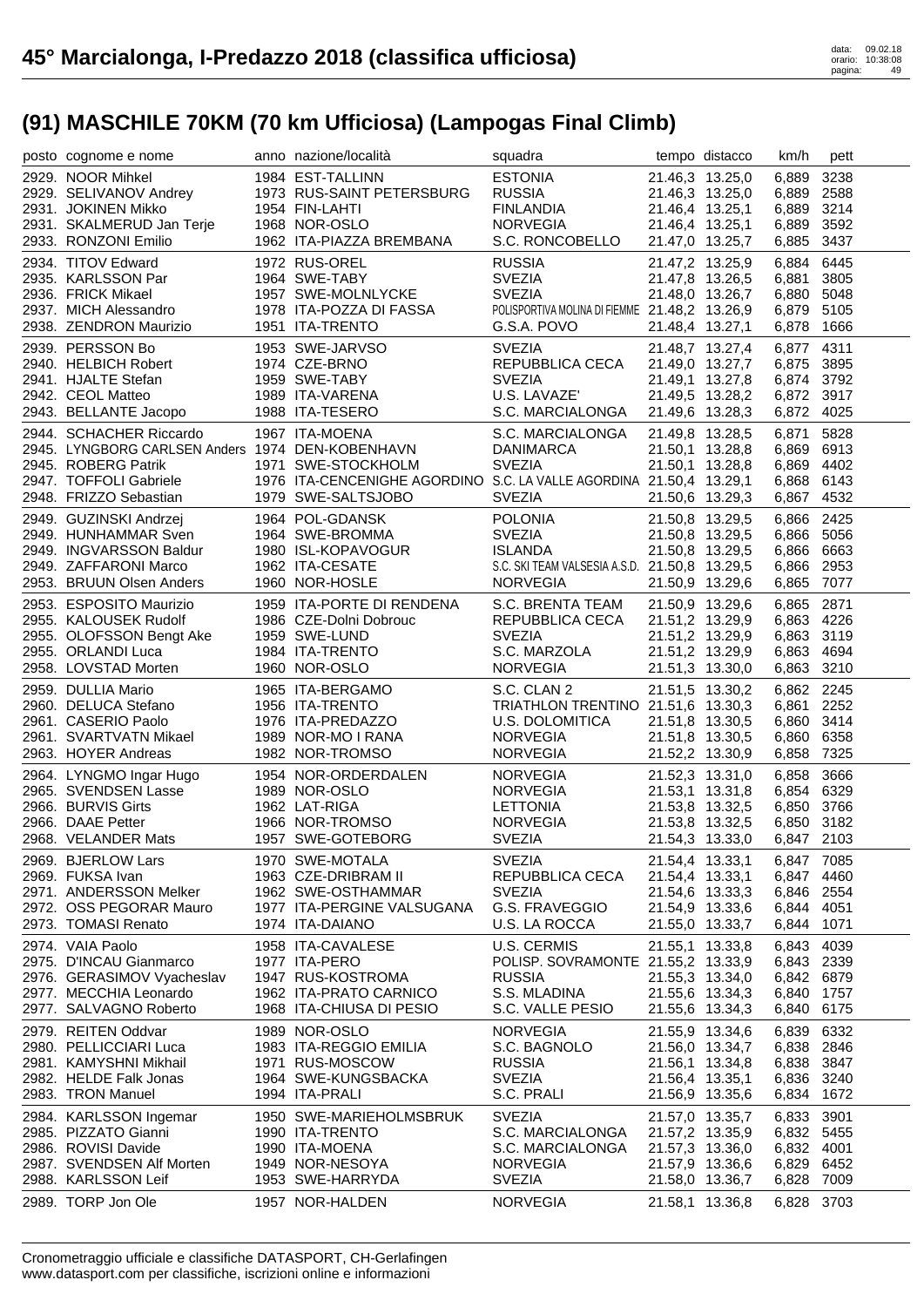| posto cognome e nome                               | anno nazione/località                                                          | squadra                                                      |                 | tempo distacco  | km/h                     | pett |
|----------------------------------------------------|--------------------------------------------------------------------------------|--------------------------------------------------------------|-----------------|-----------------|--------------------------|------|
| 2990. DALLAPOZZA Simone                            | 1982 ITA-POZZA DI FASSA                                                        | S.C. MARCIALONGA                                             | 21.58,3 13.37,0 |                 | 6,826                    | 4037 |
| 2991. JOHANSSON Nils                               | 1960 SWE-NACKA                                                                 | <b>SVEZIA</b>                                                |                 | 21.59,0 13.37,7 | 6,823 2047               |      |
| 2991. NILSSON Magnus                               | 1968 SWE-ROSTANGA                                                              | <b>SVEZIA</b>                                                |                 | 21.59,0 13.37,7 | 6,823 6932               |      |
| 2991. REANI Luca                                   | 1959 ITA-VERONA                                                                | <b>G.S. MAINETTI SCI</b>                                     |                 | 21.59,0 13.37,7 | 6,823 4753               |      |
| 2994. JOHANSSON Agne                               | 1954 SWE-OSTRA FROLUNDA                                                        | <b>SVEZIA</b>                                                | 21.59,1 13.37,8 |                 | 6,822 3223               |      |
| 2994. MARTINEZ Carl                                | 1956 SWE-ALNO                                                                  | <b>SVEZIA</b>                                                | 21.59,1 13.37,8 |                 | 6,822 3285               |      |
| 2994. POLETTI Renzo                                | 1963 ITA-LAMON<br>1970 ITA-TOLLEGNO                                            | SCI NORDICO SPORTFUL 21.59,1 13.37,8                         |                 |                 | 6,822 2884               |      |
| 2997. STRAUDI Paolo                                |                                                                                | G.S.A. NUCLEO POLLONE 21.59,9 13.38,6                        |                 |                 | 6,818 5978               |      |
| 2997. TIMLAND Eigil                                | 1970 NOR-SKIEN                                                                 | <b>NORVEGIA</b>                                              | 21.59,9 13.38,6 |                 | 6,818 1377               |      |
| 2997. UNNEBERG Martin Gunnerius 1990 NOR-OSLO      |                                                                                | <b>NORVEGIA</b>                                              | 21.59,9 13.38,6 |                 | 6,818 1931               |      |
| 3000. SELJEVIK Per                                 | 1969 NOR-OSLO                                                                  | <b>NORVEGIA</b>                                              |                 | 22.00,5 13.39,2 | 6,815 4925               |      |
| 3001. FIALA Petr                                   | 1978 CZE-PRAHA                                                                 | REPUBBLICA CECA                                              | 22.00,8 13.39,5 |                 | 6,814 4846               |      |
| 3002. HEXEBERG Terje                               | 1956 NOR-STROMMEN                                                              | <b>NORVEGIA</b>                                              | 22.01,2 13.39,9 |                 | 6,811 7361               |      |
| 3002. KUO Wen Shing                                | 1968 SWE-LULEA                                                                 | <b>SVEZIA</b>                                                | 22.01,2 13.39,9 |                 | 6,811                    | 4966 |
| 3004. BONOMI Fabrizio                              | 1979 ITA-EGNA                                                                  | S.C. MARCIALONGA                                             |                 | 22.02,0 13.40,7 | 6,807                    | 3450 |
| 3005. VANZO Simone                                 | 1999 ITA-CAVALESE                                                              | S.C. MARCIALONGA                                             | 22.02,1 13.40,8 |                 | 6,807 5936               |      |
| 3006. SEGALLA Alessandro                           | 1986 ITA-LEDRO                                                                 | S.C. LEDRENSE                                                |                 | 22.02,6 13.41,3 | 6,804 2896               |      |
| 3007. MARTINELLI Marco                             | 1974 ITA-ROMA                                                                  | SCI C.A.I. ROMA                                              | 22.02,8 13.41,5 |                 | 6,803 4121               |      |
| 3008. ZAMBOTTI Stefano Andrea                      | 1966 ITA-MILANO                                                                | UISP - SOCIO INDIVIDUALE 22.02,9 13.41,6                     |                 |                 | 6,803 2925               |      |
| 3009. AURAEN Arnstein                              | 1952 NOR-SKIEN                                                                 | <b>NORVEGIA</b>                                              |                 | 22.03,0 13.41,7 | 6,802 4515               |      |
| 3010. CAPIZZI Alessandro                           | 1982 ITA-Milano                                                                | S.C. MARCIALONGA                                             | 22.03,3 13.42,0 |                 | 6,801                    | 4605 |
| 3011. CASTELLANI Paolo                             | 1977 ITA-SAN ZENO DI MONTAGNA S.C. SAN ZENO DI MONTAGNA 22.03,6 13.42,3        |                                                              |                 |                 | 6,799 5427               |      |
| 3011. STRUTZ Frank                                 | 1961 GER-WIESBADEN                                                             | <b>GERMANIA</b>                                              |                 | 22.03,6 13.42,3 | 6,799 5514               |      |
| 3013. FINNIE James                                 | 1951 AUS-WHITEBRIDGE                                                           | AUSTRALIA                                                    |                 | 22.04,0 13.42,7 | 6,797 5500               |      |
| 3014. MICHELSON Ulo                                | 1972 EST-Tartu                                                                 | <b>ESTONIA</b>                                               | 22.04,4 13.43,1 |                 | 6,795 5517               |      |
| 3014. SACCOMAN Daniele                             | 1979 ITA-GARDOLO                                                               | I GUFI DI TRENTO                                             | 22.04,4 13.43,1 |                 | 6,795 4646               |      |
| 3016. VETLESEN Kristian                            | 1952 NOR-OSLO                                                                  | <b>NORVEGIA</b>                                              | 22.04,9 13.43,6 |                 | 6,792 6791               |      |
| 3017. EHAVEE Anders                                | 1974 EST-KILINGI NOMME                                                         | <b>ESTONIA</b>                                               |                 | 22.05,0 13.43,7 | 6,792 7143               |      |
| 3018. HAGELUND Steinar                             | 1971 NOR-STAVSJO                                                               | <b>NORVEGIA</b>                                              | 22.05,2 13.43,9 |                 | 6,791                    | 6953 |
| 3019. CAJANUS Juhana                               | 1959 FIN-YLIVIESKA                                                             | <b>FINLANDIA</b>                                             | 22.05,4 13.44,1 |                 | 6,790 7271               |      |
|                                                    |                                                                                |                                                              |                 |                 |                          |      |
|                                                    | 1971 NOR-BODOE                                                                 | <b>NORVEGIA</b>                                              |                 |                 | 6,789                    | 4901 |
| 3020. JENSEN Geir Are                              | 1962 ITA-PAVIA                                                                 |                                                              | 22.05,5 13.44,2 |                 |                          |      |
| 3021. RIMAROLI Claudio<br>3022. GIACOMUZZI Michele | 1991 ITA-ZIANO DI FIEMME                                                       | SOTTOZERO NORDIC TEAM A.S.D. 22.05,8 13.44,5<br>A.S. CAURIOL | 22.05,9 13.44,6 |                 | 6,788 4720<br>6,787      | 5831 |
|                                                    | 1955 ITA-DEMONTE                                                               |                                                              |                 |                 |                          | 3461 |
| 3023. SPIGHELLI Sergio<br>3024. KHAYRULLIN Aibulat | 1997 RUS-KAZAN                                                                 | S.C. VALLE STURA<br><b>RUSSIA</b>                            | 22.06,1 13.44,8 | 22.06,2 13.44,9 | 6,786<br>6,786 6437      |      |
|                                                    |                                                                                |                                                              |                 |                 |                          |      |
| 3025. RAISKIO Pasi<br>3026. ORDE Jonas             | 1971 FIN-YLOJARVI<br>1985 SWE-UPPSALA                                          | FINLANDIA<br><b>SVEZIA</b>                                   |                 | 22.06,5 13.45,2 | 6,784 4330               |      |
| 3027. MENONI Alessio                               | 1975 ITA-PIEVEPELAGO                                                           | S.C. S.ANNAPELAGO                                            |                 | 22.06,8 13.45,5 | 6,783 7283<br>6,782 1711 |      |
| 3028. GUERINI Silvio                               | 1968 ITA-Nave                                                                  | <b>SCI CAI BRESCIA</b>                                       | 22.07,1 13.45,8 | 22.06,9 13.45,6 | 6,781                    | 5984 |
| 3029. RICCI Umberto                                | 1961 ITA-ROCCA DI MEZZO                                                        | S.C. LA ROCCA                                                | 22.07,2 13.45,9 |                 | 6,781 2237               |      |
| 3030. MASSA Massimo                                | 1962 ITA-CONCORDIA SULLA SECCHIA CENTRO EMILIA NORDIC SKI TEAM 22.07,3 13.46,0 |                                                              |                 |                 | 6,780 4174               |      |
| 3031. NYGAARD Per Aage                             | 1959 NOR-BERGEN                                                                | <b>NORVEGIA</b>                                              | 22.07,9 13.46,6 |                 | 6,777 4339               |      |
| 3032. TRIBOULOT Jean Marie                         | 1967 FRA-GERARDMER                                                             | <b>FRANCIA</b>                                               | 22.08,3 13.47,0 |                 | 6,775 6259               |      |
| 3033. KESALAINEN Petri                             | 1969 FIN-KELLOKOSKI                                                            | <b>FINLANDIA</b>                                             | 22.08,5 13.47,2 |                 | 6,774                    | 4279 |
| 3034. ALERYDH Mikael                               | 1963 SWE-VAXHOLM                                                               | <b>SVEZIA</b>                                                | 22.08,9 13.47,6 |                 | 6,772 3742               |      |
| 3035. CHRISTOFFERSON UIf                           | 1964 SWE-BORAS                                                                 | <b>SVEZIA</b>                                                | 22.09,0 13.47,7 |                 | 6,772 3781               |      |
| 3036. GUENTHER Ingo                                | 1967 GER-BOCKAU                                                                | <b>GERMANIA</b>                                              | 22.09,2 13.47,9 |                 | 6,770                    | 7029 |
| 3037. FRANSSON Joakim                              | 1972 SWE-FALUN                                                                 | <b>SVEZIA</b>                                                | 22.09,3 13.48,0 |                 | 6,770                    | 4340 |
| 3038. STEINERT Svein Ragnar                        | 1953 NOR-TROMSO                                                                | <b>NORVEGIA</b>                                              | 22.09,5 13.48,2 |                 | 6,769                    | 2987 |
| 3039. DOLZANI Fabrizio                             | 1956 ITA-FLAVON                                                                | SOTTOZERO NORDIC TEAM A.S.D. 22.09,6 13.48,3                 |                 |                 | 6,768                    | 3453 |
| 3040. BAZZI Fabrizio                               | 1955 ITA-SAN GIACOMO RONCOLE S.C. NUOVI ORIZZONTI A.S.D. 22.09,7 13.48,4       |                                                              |                 |                 | 6,768                    | 3467 |
| 3040. LARSSEN Oyvind                               | 1960 NOR-OSLO                                                                  | <b>NORVEGIA</b>                                              | 22.09,7 13.48,4 |                 | 6,768 2688               |      |
| 3040. YAROSHENKO Ilya                              | 1971 RUS-MOSCOW                                                                | <b>RUSSIA</b>                                                | 22.09,7 13.48,4 |                 | 6,768                    | 1512 |
| 3043. SCHMIDT Mikael                               | 1958 SWE-LIDINGO                                                               | <b>SVEZIA</b>                                                | 22.09,8 13.48,5 |                 | 6,767 2338               |      |
| 3043. THORKILDSEN RONVIK Marius 1980 NOR-MOSS      |                                                                                | <b>NORVEGIA</b>                                              | 22.09,8 13.48,5 |                 | 6,767 6345               |      |
| 3045. RANALDI Marco                                | 1972 ITA-LAINATE                                                               | G.S. I CAMOSCI                                               | 22.10,1 13.48,8 |                 | 6,766                    | 1725 |
| 3045. ZATTONI Luca                                 | 1970 ITA-MASI DI CAVALESE                                                      | U.S. CERMIS                                                  | 22.10,1 13.48,8 |                 | 6,766 4149               |      |
| 3047. OIE Leif                                     | 1966 NOR-SLEPENDEN                                                             | <b>NORVEGIA</b>                                              | 22.10,2 13.48,9 |                 | 6,765                    | 3699 |
| 3048. GERHARDSSON Jan                              | 1965 SWE-MOTALA                                                                | <b>SVEZIA</b>                                                | 22.10,3 13.49,0 |                 | 6,765 7086               |      |
| 3049. HENNINGSSON Mikael<br>3050. GIUSTI Luca      | 1967 SWE-NACKA<br>1961 ITA-FELTRE                                              | <b>SVEZIA</b><br>E.N.A.L. SPORT VILLAGA 22.10,7 13.49,4      | 22.10,4 13.49,1 |                 | 6,764<br>6,763 4136      | 6576 |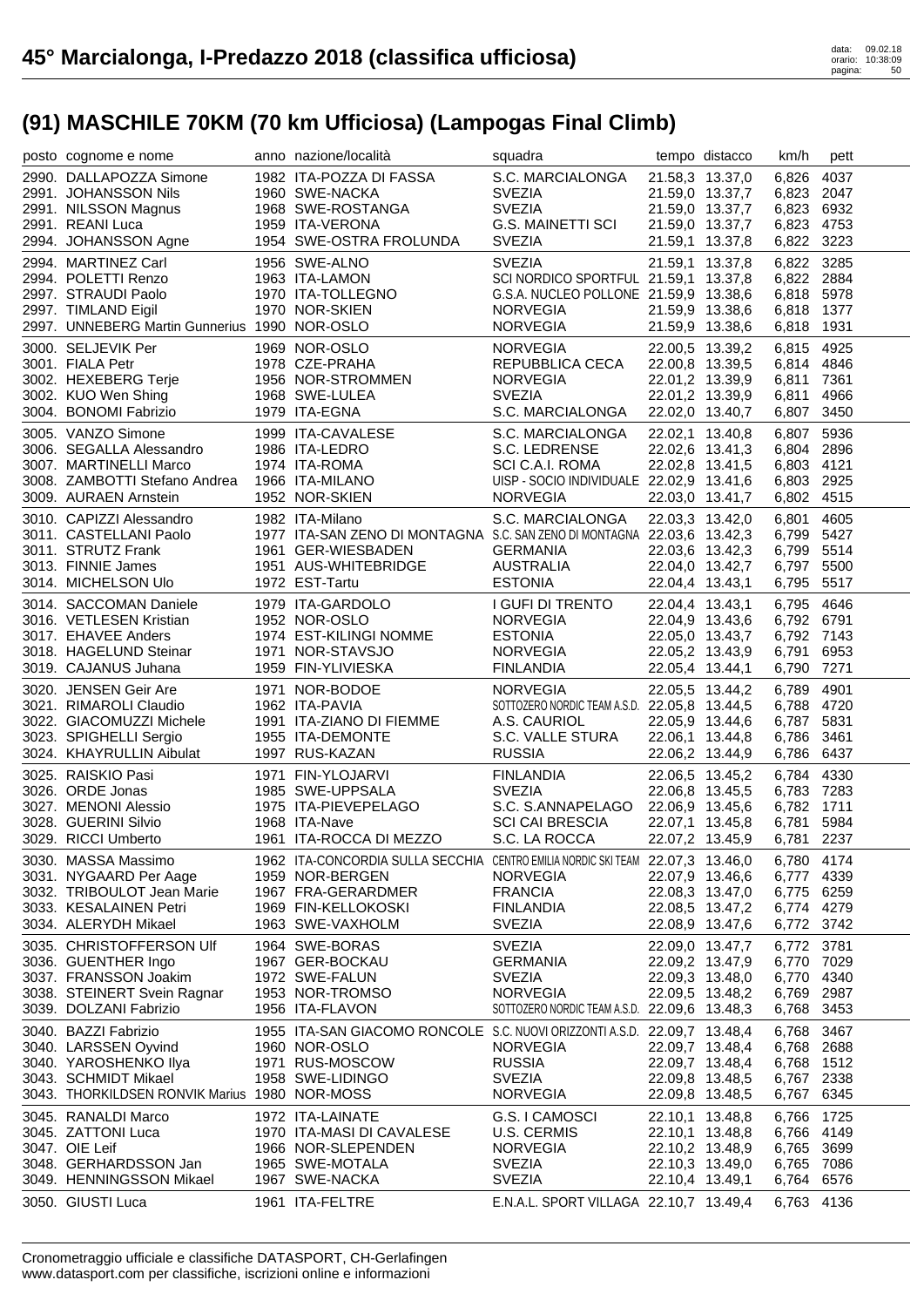| posto cognome e nome                                                                                                                 | anno nazione/località                                                                                                                                          | squadra                                                                                                                                         |                                                                          | tempo distacco                                                                              | km/h                                                               | pett                 |
|--------------------------------------------------------------------------------------------------------------------------------------|----------------------------------------------------------------------------------------------------------------------------------------------------------------|-------------------------------------------------------------------------------------------------------------------------------------------------|--------------------------------------------------------------------------|---------------------------------------------------------------------------------------------|--------------------------------------------------------------------|----------------------|
| 3050. HENNINGSSON Christer<br>3050. HENNINGSSON Stefan<br>3053. HILTUNEN Kari<br>3054. GORNIK Milan<br>3055. HAKANSSON Daniel        | 1963 SWE-HUSKVARNA<br>1971 SWE-OSTERSKAR<br>1952 FIN-KONTIOLAHTI AS<br>1961 SLO-GRAHOVO<br>1971 SWE-TENHULT                                                    | <b>SVEZIA</b><br><b>SVEZIA</b><br><b>FINLANDIA</b><br><b>SLOVENIA</b><br><b>SVEZIA</b>                                                          |                                                                          | 22.10,7 13.49,4<br>22.10,7 13.49,4<br>22.10,9 13.49,6<br>22.11,0 13.49,7<br>22.11,2 13.49,9 | 6,763<br>6,763 6602<br>6,762 5719<br>6,761<br>6,760                | 6534<br>1164<br>2067 |
| 3056. JOHANSSON Mikael<br>3057. CARLONI Francesco<br>3058. FERRARI Erik<br>3059. LUMASSI Fabrizio<br>3059. SVEFORS Jonas             | 1972 SWE-GLOMMERSTROSK<br>1993 ITA-BERGAMO<br>1989 ITA-LEDRO<br>1957 ITA-CAPIZZONE<br>1972 SWE-LERDALA                                                         | <b>SVEZIA</b><br>S.C. CLAN 2<br>S.C. LEDRENSE<br>S.C. UBI BANCA GOGGI A.S.D. 22.12,5 13.51,2<br><b>SVEZIA</b>                                   |                                                                          | 22.11,3 13.50,0<br>22.11,6 13.50,3<br>22.12,0 13.50,7<br>22.12,5 13.51,2                    | 6,760<br>6,758 5922<br>6,756 6305<br>6,754 4119<br>6,754 7355      | 4451                 |
| 3061. MORA Roberto<br>3062. INGVARSSON Thoroddur<br>3063. GRAUSO Giuseppe<br>3064. AMERIO Andrea<br>3065. WESTBERG Lennart           | 1965 ITA-BAGNOLO IN PIANO<br>1978 ISL-LILLEHAMMER<br>1966 ITA-BUSTO ARSIZIO<br>1960 ITA-TORINO<br>1958 SWE-Molback                                             | S.C. BAGNOLO<br><b>ISLANDA</b><br>S.C. CUNARDO<br>POD.TRANESE UNIONE INDUSTRIALE 22.13,5 13.52,2<br><b>SVEZIA</b>                               |                                                                          | 22.12,7 13.51,4<br>22.13,1 13.51,8<br>22.13,2 13.51,9<br>22.13,6 13.52,3                    | 6,753 5312<br>6.751<br>6,750 4792<br>6,749 4168<br>6,748 4246      | 6485                 |
| 3066. LARSSON Martin<br>3067. HOLMSTROM Fredrik<br>3068. OVREBO Arvid<br>3069. ARCHETTI Giuseppe<br>3070. ERVAST Jari                | 1978 SWE-GOTEBORG<br>1975 SWE-UMEA<br>1938 NOR-OSLO<br>1949 ITA-GANDELLINO<br>1960 FIN-PORVOO                                                                  | <b>SVEZIA</b><br><b>SVEZIA</b><br><b>NORVEGIA</b><br>S.C. LEFFE<br><b>FINLANDIA</b>                                                             | 22.14,7 13.53,4                                                          | 22.13,9 13.52,6<br>22.14,0 13.52,7<br>22.14,5 13.53,2<br>22.14,6 13.53,3                    | 6,747 2098<br>6,746 6739<br>6,744 6784<br>6,743 1694<br>6,743 3277 |                      |
| 3070. VAAJE Lars Peder<br>3072. FORNANDER Johan<br>3073. FOSSATI Maurizio<br>3074. KROGSTAD Inge<br>3075. SVENSSON Roger             | 1960 NOR-BJELLAND<br>1985 SWE-HAGERSTEN<br>1971 ITA-CANTU'<br>1970 NOR-GIMSE<br>1960 SWE-LINDOME                                                               | <b>NORVEGIA</b><br><b>SVEZIA</b><br>SCI C.A.I. CANTU'<br><b>NORVEGIA</b><br><b>SVEZIA</b>                                                       | 22.15,2 13.53,9<br>22.15,4 13.54,1                                       | 22.14,7 13.53,4<br>22.14,8 13.53,5<br>22.15,3 13.54,0                                       | 6,743 1280<br>6,742 7211<br>6,740 3497<br>6,740 4218<br>6,739 1977 |                      |
| 3076. BARZIO Franco<br>3077. WIBERG Anders<br>3078. JOHANSSON Olof<br>3079. MANNUCCI Gregorio<br>3080. EIRANSON Leif                 | 1947 ITA-BELLUSCO<br>1960 SWE-BANDHAGEN<br>1960 SWE-OSTERSKAR<br>1956 ITA-MONZA<br>1962 SWE-VISBY                                                              | U.O.E.I. PELL E OSS<br><b>SVEZIA</b><br><b>SVEZIA</b><br>S.C. AMICI DELLA MONTAGNA 22.16,5 13.55,2<br><b>SVEZIA</b>                             |                                                                          | 22.15,7 13.54,4<br>22.15,8 13.54,5<br>22.16,3 13.55,0<br>22.16,6 13.55,3                    | 6,738<br>6,737 4468<br>6,735 2499<br>6,734 4057<br>6,733 7181      | 4167                 |
| 3080. ROSENHOFF Victor<br>3082. HAGGBLOM Per<br>3082. ZUCOL Davide<br>3084. BROCHETTI Luigi<br>3085. CHIARI Paolo                    | 1988 SWE-STOCKHOLM<br>1951 SWE-UPPSALA<br>1991 ITA-MEZZOCORONA<br>1955 ITA-ARCO<br>1956 ITA-SESTO SAN GIOVANNI                                                 | <b>SVEZIA</b><br><b>SVEZIA</b><br>S.C. MEZZOCORONA 22.17,5 13.56,2<br>S.C. FIAVE'<br>S.C. PASSO DOPO PASSO 22.18,7 13.57,4                      | 22.18,4 13.57,1                                                          | 22.16,6 13.55,3<br>22.17,5 13.56,2                                                          | 6,733 5710<br>6,728 6734<br>6,728 5896<br>6,724 3523<br>6,722 4176 |                      |
| 3085. ROSENLUND Torbjorn<br>3087. BONELLI Nicola<br>3088. JAKOBSEN Arne Martin<br>3089. CHROMINSKI Grzegorz<br>3090. BERNARDI Andrea | 1974 SWE-MOTALA<br>1943 ITA-CARANO<br>1961 NOR-BODOE<br>1968 POL-ÅÃ3dź<br>1965 ITA-BASELGA DI PINE'                                                            | <b>SVEZIA</b><br>U.S. STELLA ALPINA<br><b>NORVEGIA</b><br><b>POLONIA</b><br>G.S. COSTALTA A.S.D. 22.19,3 13.58,0                                | 22.18,8 13.57,5<br>22.19,1 13.57,8                                       | 22.18,7 13.57,4<br>22.19,0 13.57,7                                                          | 6,722 5079<br>6,722 2830<br>6,721<br>6,720 4866<br>6,719 3533      | 6317                 |
| 3091. BYCHKOV Igor<br>3092. PUKKINEN Antti<br>3093. SJOMALING Jan Ake<br>3094. SIKANOV Vladislav<br>3095. JOHANSEN Einar Tore        | 1967 RUS-Shuya<br>1981 FIN-Helsinki<br>1964 SWE-AS<br>1973 RUS-KRASNODAR<br>1974 NOR-BODOE                                                                     | <b>RUSSIA</b><br><b>FINLANDIA</b><br><b>SVEZIA</b><br><b>RUSSIA</b><br><b>NORVEGIA</b>                                                          | 22.19,4 13.58,1<br>22.19,8 13.58,5                                       | 22.19,5 13.58,2<br>22.19,6 13.58,3<br>22.19,7 13.58,4                                       | 6,719 4254<br>6,718 2743<br>6,718 4314<br>6,717 1983<br>6,717      | 4343                 |
| 3096. ELDBY Jorn<br>3096. KARLSEN Per Ivar<br>3098. PERS Nils<br>3099. SEBER Stefano<br>3100. BRATCHIKOV Kostantin                   | 1961 NOR-NARVIK<br>1964 NOR-SKEDSMOKORSET<br>1960 SWE-NACKA<br>1966 ITA-CASTELLO DI FIEMME<br>1964 ISR-NETANYA                                                 | <b>NORVEGIA</b><br><b>NORVEGIA</b><br><b>SVEZIA</b><br>G.S. CASTELLO DI FIEMME 22.21,0 13.59,7<br><b>ISRAELE</b>                                | 22.21,1 13.59,8                                                          | 22.20,7 13.59,4<br>22.20,7 13.59,4<br>22.20,8 13.59,5                                       | 6,712 2581<br>6,712 2491<br>6,712 3691<br>6,711<br>6,710 7138      | 2284                 |
| 3100. SOLAINI Matteo<br>3102. CASELLA Enrico<br>3102. METROPOLSKIY Nikita<br>3104. HAKONSEN Borge<br>3105. FERRARIO Stefano          | 1978 ITA-RAVENNA<br>1968 ITA-GENOVA<br>1982 RUS-MOSCOW<br>1982 NOR-BODOE<br>1963 ITA-BUSTO ARSIZIO                                                             | S.C. PEDALE BIANCONERO A.S.D. 22.21,1 13.59,8<br>S.C. GENOVA CAI SEZ.LIGURE 22.21,2 13.59,9<br><b>RUSSIA</b><br><b>NORVEGIA</b><br>S.C. CUNARDO | 22.21,6 14.00,3<br>22.22,0 14.00,7                                       | 22.21,2 13.59,9                                                                             | 6,710<br>6,710 5973<br>6,710 6442<br>6,708<br>6,706                | 6123<br>6460<br>4805 |
| 3106. NAIDON Claudio<br>3107. SEGHEZZI Giorgio<br>3108. VALLARSA Valentino<br>3109. BRATTAKER Ove<br>3109. MASSA Giacomo             | 1964 ITA-TRENTO<br>1968 ITA-CARANO<br>1958 ITA-ARZIGNANO<br>1975 NOR-YTTEROY<br>1999 ITA-CONCORDIA SULLA SECCHIA CENTRO EMILIA NORDIC SKI TEAM 22.23,2 14.01,9 | S.C. RUJOCH<br>U.S. STELLA ALPINA<br>S.C. CHIAMPO<br><b>NORVEGIA</b>                                                                            | 22.22,3 14.01,0<br>22.22,6 14.01,3<br>22.22,8 14.01,5<br>22.23,2 14.01,9 |                                                                                             | 6,704<br>6,703 2836<br>6,702<br>6,700 2576<br>6,700                | 4641<br>2881<br>4175 |
| 3111. THORESEN Brage                                                                                                                 | 1967 NOR-SOFIEMYR                                                                                                                                              | <b>NORVEGIA</b>                                                                                                                                 | 22.23,4 14.02,1                                                          |                                                                                             | 6,699                                                              | 3264                 |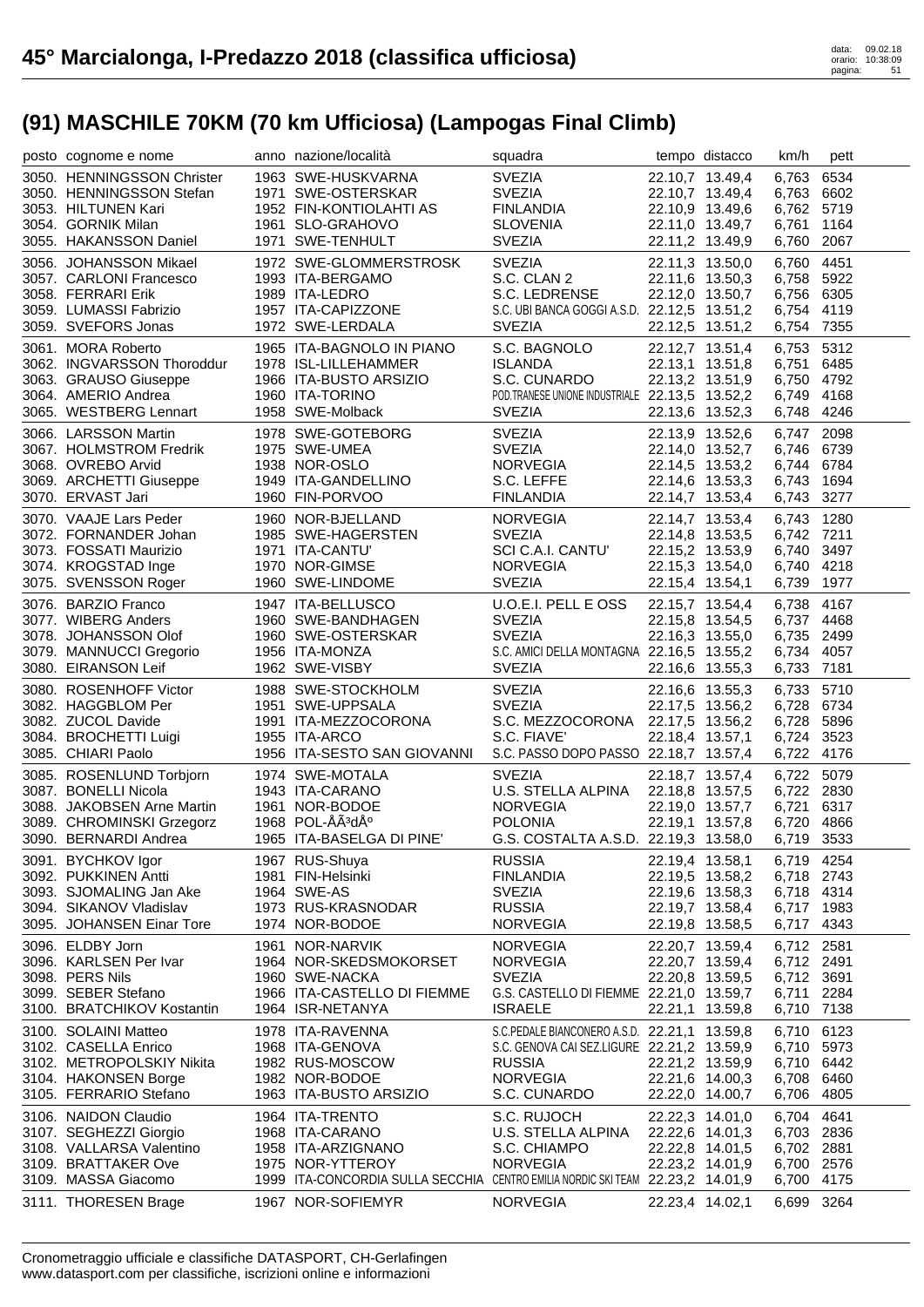| posto cognome e nome                         | anno nazione/località                            | squadra                                                       |                 | tempo distacco                     | km/h           | pett         |
|----------------------------------------------|--------------------------------------------------|---------------------------------------------------------------|-----------------|------------------------------------|----------------|--------------|
| 3112. PALLISER Robert                        | 1946 CAN-STIRLING, ONTARIO                       | <b>CANADA</b>                                                 |                 | 22.23,6 14.02,3                    | 6,698 2713     |              |
| 3113. THOMASSEN Jokim Vangen 1995 NOR-BODOE  |                                                  | <b>NORVEGIA</b>                                               |                 | 22.23,9 14.02,6                    | 6,696 6473     |              |
| 3114. POGORZELSKI Marek                      | 1966 POL-Warszawa                                | <b>POLONIA</b>                                                |                 | 22.24,0 14.02,7                    | 6,696 4243     |              |
| 3114. TRAULLE Olivier                        | 1964 FRA-FONSORBES                               | <b>FRANCIA</b>                                                |                 | 22.24,0 14.02,7                    | 6,696 1176     |              |
| 3116. DORN Robert                            | 1979 SWE-HEMAVAN                                 | <b>SVEZIA</b>                                                 |                 | 22.24,1 14.02,8                    | 6,695 6751     |              |
| 3117. BAFFICO Dino                           | 1960 ITA-MILANO                                  | S.C. MARCIALONGA                                              |                 | 22.24,3 14.03,0                    | 6,694          | 4784         |
| 3117. BYTENSKIY Aleksandr                    | 1978 RUS-Saint-Petersburg                        | <b>RUSSIA</b>                                                 |                 | 22.24,3 14.03,0                    | 6,694 4298     |              |
| 3119. HOLMDAHL Fredrik                       | 1974 SWE-LIDKOPING                               | <b>SVEZIA</b>                                                 |                 | 22.24,6 14.03,3                    | 6,693 2607     |              |
| 3119. LINDBY Thomas                          | 1969 SWE-SALTSJO-BOO                             | <b>SVEZIA</b>                                                 |                 | 22.24,6 14.03,3                    | 6,693 5695     |              |
| 3121. WAAS Anders                            | 1957 SWE-XXX                                     | <b>SVEZIA</b>                                                 |                 | 22.24,7 14.03,4                    | 6,692 6694     |              |
| 3122. HAGGBLOM Lars                          | 1953 SWE-KARLSTAD                                | <b>SVEZIA</b>                                                 |                 | 22.24,8 14.03,5                    | 6,692 3740     |              |
| 3122. RONNLUND Christer                      | 1956 FIN-BERTBY                                  | <b>FINLANDIA</b>                                              |                 | 22.24,8 14.03,5                    | 6,692 3286     |              |
| 3124. VENTURINI Roberto                      | 1978 ITA-OSPEDALETTO LODIGIANO S.C. GALLARATE    |                                                               |                 | 22.26,1 14.04,8                    | 6,685 5916     |              |
| 3125. DEZI Massimiliano                      | 1972 ITA-CLOZ                                    | S.C. FONDO VAL DI SOLE 22.26,2 14.04,9                        |                 |                                    | 6,685 4058     |              |
| 3125. KOBR Drahoslav                         | 1956 CZE-ROKYTNICE NAD JIZEROU REPUBBLICA CECA   |                                                               | 22.26,2 14.04,9 |                                    | 6,685 1764     |              |
| 3125. VASARA Sauli                           | 1955 SWE-SUNDERBYN                               | <b>SVEZIA</b>                                                 | 22.26,2 14.04,9 |                                    | 6,685 7260     |              |
| 3128. SCHNEIDER Ralph                        | 1971 GER-ZELLA-MEHLIS/THUR.                      | GERMANIA                                                      |                 | 22.26,6 14.05,3                    | 6,683 3235     |              |
| 3129. GAJO Antonio                           | 1992 ITA-MONTEBELLUNA                            | S.C. MONTEBELLUNA 22.26,8 14.05,5                             |                 |                                    | 6,682 4152     |              |
| 3130. SORAGNI Gabriele                       | 1957 ITA-REGGIO EMILIA                           | SCI CLUB CUSNA A.S.D. 22.27,2 14.05,9                         |                 |                                    | 6,680 6127     |              |
| 3131. COSSARO Enzo                           | 1942 ITA-UDINE                                   | S.S. MLADINA                                                  |                 | 22.27,7 14.06,4                    | 6,678 2205     |              |
| 3132. AVAMPI Roberto                         | 1975 ITA-CUTIGLIANO                              | SCI MONTAGNA PISTOIESE MARESCA 22.27,8 14.06,5                |                 |                                    | 6,677 3554     |              |
| 3133. BREISTRAND Jon                         | 1952 NOR-SPILLUM                                 | <b>NORVEGIA</b>                                               |                 | 22.27,9 14.06,6                    | 6,677          | 2410         |
| 3134. TESSARI Enrico                         | 1954 ITA-ASIAGO                                  | G.S.A. ASIAGO                                                 | 22.28,2 14.06,9 |                                    | 6,675 4770     |              |
| 3135. MARTINELLI Lorenzo                     | 1958 ITA-RAVINA DI TRENTO                        | S.C. SAT TRENTO                                               | 22.28,3 14.07,0 |                                    | 6,675 5326     |              |
| 3135. OPRANDI Maurizio                       | 1958 ITA-PIAZZATORRE                             | A.S.D. PIAZZATORRE VALLE BREMBANA 22.28,3 14.07,0             |                 |                                    | 6,675 1016     |              |
| 3135. ROSENBERG Anders                       | 1956 SWE-OJERSJO                                 | <b>SVEZIA</b>                                                 |                 |                                    | 6,675 3279     |              |
| 3138. SEDLAK Marek                           | 1978 CZE-Vracov                                  | REPUBBLICA CECA                                               |                 | 22.28,3 14.07,0<br>22.28,6 14.07,3 | 6,673 3618     |              |
| 3139. CORAZZA Luigi Carlo                    | 1963 ITA-AGORDO                                  | S.C. LA VALLE AGORDINA 22.28,7 14.07,4                        |                 |                                    | 6,673 4088     |              |
| 3140. TELAROLI Paolo                         | 1965 ITA-LIDO DI VENEZIA                         | S.C. SERENISSIMA                                              |                 | 22.28,8 14.07,5                    | 6,672 2585     |              |
| 3141. RAMEL Ove                              | 1951 SWE-GUSTAVSBERG                             | <b>SVEZIA</b>                                                 |                 | 22.28,9 14.07,6                    | 6,672 4376     |              |
|                                              |                                                  |                                                               |                 |                                    |                |              |
|                                              |                                                  |                                                               |                 |                                    |                |              |
| 3142. TOMES Jiri                             | 1958 CZE-PRAHA                                   | REPUBBLICA CECA                                               | 22.29,1 14.07,8 |                                    | 6.671          | 4930         |
| 3143. DRLY Ales                              | 1968 CZE-JICIN                                   | REPUBBLICA CECA                                               |                 | 22.29,2 14.07,9                    | 6,670 6755     |              |
| 3144. BORTOLOTTI Lorenzo                     | 1978 ITA-BASELGA DI PINE'                        | G.S. COSTALTA A.S.D. 22.29,4 14.08,1                          |                 |                                    | 6,669          | 2346         |
| 3145. SOMMAVILLA Koris                       | 1982 ITA-MOENA                                   | S.C. MARCIALONGA                                              | 22.29,5 14.08,2 |                                    | 6,669 5847     |              |
| 3146. JECH Jan                               | 1955 CZE-PRAHA                                   | REPUBBLICA CECA                                               |                 | 22.29,6 14.08,3                    | 6,668 3904     |              |
| 3146. SCHACK Jesper Gudmund                  | 1960 DEN-HELLERUP                                | <b>DANIMARCA</b>                                              |                 | 22.29,6 14.08,3                    | 6,668 5658     |              |
| 3148. SALMINEN Tero                          | 1975 FIN-ESPOO                                   | <b>FINLANDIA</b>                                              |                 | 22.29,8 14.08,5                    | 6,667 6618     |              |
| 3149. ZANELLA Pietro                         | 1954 ITA-SANTORSO                                | SCI C.A.I. SCHIO                                              |                 | 22.29,9 14.08,6                    | 6,667 2264     |              |
| 3150. WIDMARK Alf                            | 1957 SWE-NACKA                                   | <b>SVEZIA</b>                                                 |                 | 22.30,0 14.08,7                    | 6,666 5065     |              |
| 3151. MATTSSON Johan                         | 1974 SWE-MOTALA                                  | <b>SVEZIA</b>                                                 |                 | 22.30,1 14.08,8                    | 6,666 5078     |              |
| 3152. ANTONSSON Tobias                       | 1980 SWE-BJARRED                                 | <b>SVEZIA</b>                                                 |                 | 22.30,5 14.09,2                    | 6,664 2619     |              |
| 3152. FURINI Mario                           | 1965 ITA-SAN GIORGIO DI MANTOVA SCI CLUB 1 FISSO |                                                               |                 | 22.30,5 14.09,2                    | 6,664 4007     |              |
| 3154. DAHL Per Erling                        | 1952 NOR-TROMSO                                  | <b>NORVEGIA</b>                                               |                 | 22.30,8 14.09,5                    | 6,662 6488     |              |
| 3155. GRIM Oddvar                            | 1964 NOR-SPIKKESTAD                              | <b>NORVEGIA</b>                                               |                 | 22.30,9 14.09,6                    | 6,662 6545     |              |
| 3155. NILSSON Mats                           | 1960 SWE-KARLSTAD                                | <b>SVEZIA</b>                                                 |                 | 22.30,9 14.09,6                    | 6,662 3244     |              |
| 3157. ACQUADERNI Andrea                      | 1953 ITA-BOLOGNA                                 | ACQUADELA A.P.D.                                              | 22.31,5 14.10,2 |                                    | 6,659 4064     |              |
| 3157. VENTURA Samuel                         | 1988 ITA-CARANO                                  | U.S. STELLA ALPINA                                            | 22.31,5 14.10,2 |                                    | 6,659 2819     |              |
| 3159. BOZZETTI Giovanni                      | 1973 ITA-RIVAROLO DEL RE                         | CREMONA SKI TEAM                                              | 22.31,6 14.10,3 |                                    | 6,658 3482     |              |
| 3160. BERGLI Geir                            | 1968 NOR-SNERTINGDAL                             | <b>NORVEGIA</b>                                               |                 | 22.31,7 14.10,4                    | 6,658          | 6808         |
| 3160. DAHLBERG Hans                          | 1944 FIN-INGA ST                                 | <b>FINLANDIA</b>                                              |                 | 22.31,7 14.10,4                    | 6,658 6884     |              |
| 3160. JOHANSEN John Erling                   | 1973 NOR-AMOT                                    | <b>NORVEGIA</b>                                               |                 | 22.31,7 14.10,4                    | 6,658          | 4883         |
| 3160. MELIN Hans                             | 1962 SWE-MOLNLYCKE                               | <b>SVEZIA</b>                                                 |                 | 22.31,7 14.10,4                    | 6,658 2670     |              |
| 3164. SPONBERG Hilding                       | 1936 NOR-TRYSIL                                  | <b>NORVEGIA</b>                                               | 22.31,9 14.10,6 |                                    | 6,657 5088     |              |
| 3165. FOLLADORI Aldo                         | 1955 ITA-PIURO                                   | S.C. MARCIALONGA                                              | 22.32,1 14.10,8 |                                    | 6,656 2965     |              |
| 3166. PERUZZO Daniele                        | 1959 ITA-S Gregorio nelle Alpi                   | SCI NORDICO SPORTFUL 22.32,4 14.11,1                          |                 |                                    | 6,654 2903     |              |
| 3167. MICH Claudio                           | 1987 ITA-VARENA                                  | U.S. CERMIS                                                   |                 | 22.32,6 14.11,3                    | 6,653 5849     |              |
| 3168. SVENDGARD Stale                        | 1973 NOR-MARKABYGDA                              | <b>NORVEGIA</b>                                               |                 | 22.32,7 14.11,4                    | 6,653 6346     |              |
| 3169. SERVALLI Alessio                       | 1980 ITA-Gandino                                 | S.C. MARCIALONGA                                              | 22.32,9 14.11,6 |                                    | 6,652 4771     |              |
| 3170. HAUGSTAD Kristian                      | 1959 NOR-SOR FRON                                | <b>NORVEGIA</b>                                               |                 | 22.33,0 14.11,7                    | 6,651          | 4216         |
| 3170. PATOCKA Marek<br>3172. CAPURRO Roberto | 1986 CZE-LETOHRAD<br>1972 ITA-GENOVA             | REPUBBLICA CECA<br>S.C. GENOVA CAI SEZ.LIGURE 22.33,1 14.11,8 | 22.33,0 14.11,7 |                                    | 6,651<br>6,651 | 4229<br>5977 |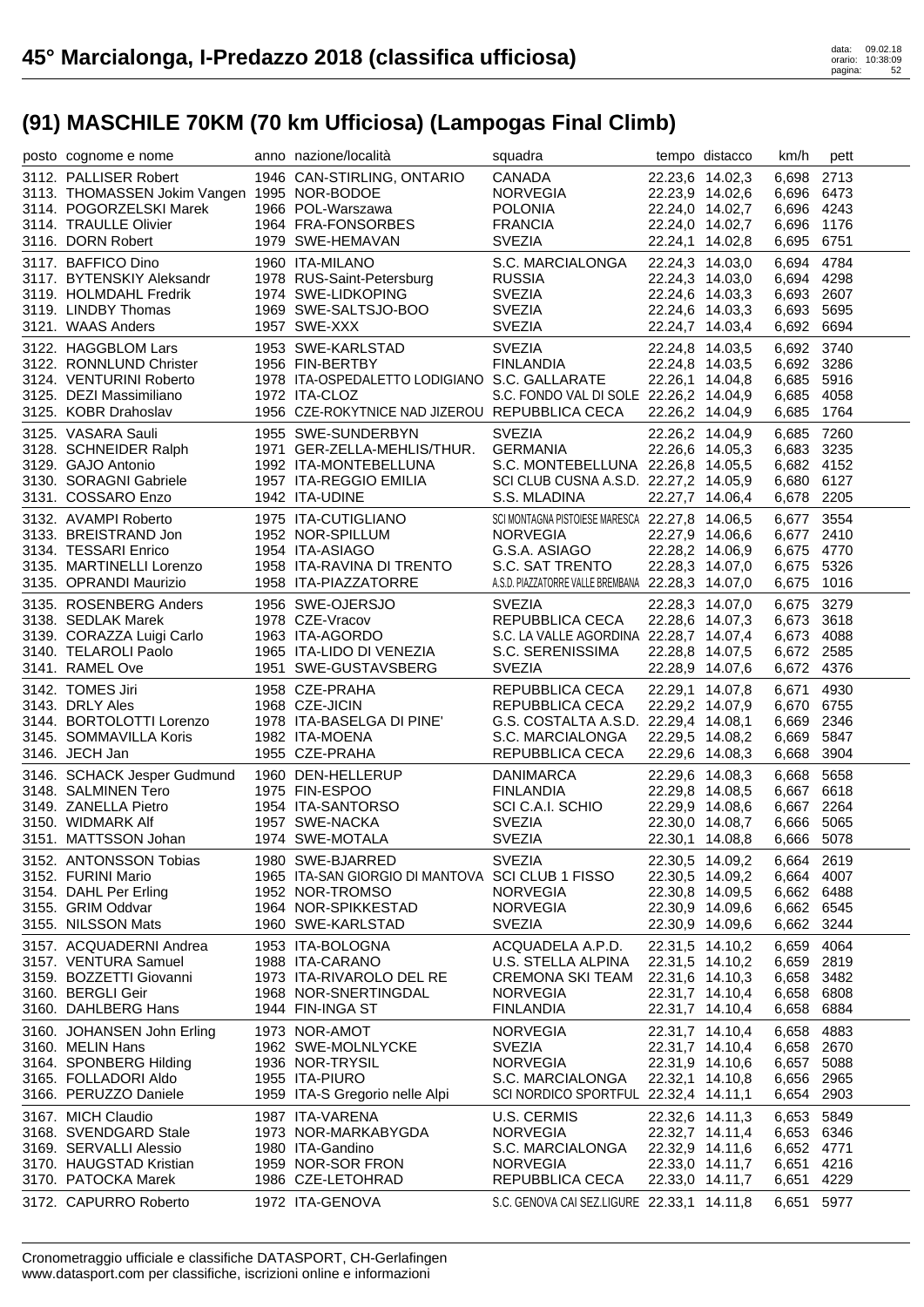| posto cognome e nome      | anno nazione/località        | squadra                                   |                 | tempo distacco  | km/h       | pett |
|---------------------------|------------------------------|-------------------------------------------|-----------------|-----------------|------------|------|
| 3173. KOSONEN Henrik      | 1969 FIN-Naarajarvi          | <b>FINLANDIA</b>                          |                 | 22.33.4 14.12.1 | 6,649      | 3632 |
| 3174. PIMENOV Aleksander  | 1958 EST-JYHVI               | <b>ESTONIA</b>                            |                 | 22.34,0 14.12,7 | 6,646 3767 |      |
| 3175. KEMPE Andreas       | 1959 GER-DRESDEN             | <b>GERMANIA</b>                           |                 | 22.34,1 14.12,8 | 6,646 2650 |      |
| 3176. KIRBITS Janis       | 1981 EST-OTEPAA              | <b>ESTONIA</b>                            |                 | 22.34,2 14.12,9 | 6,645 5525 |      |
| 3177. VEZZANI Mirco       | 1974 ITA-REGGIO EMILIA       | S.C. BAGNOLO                              |                 | 22.34,7 14.13,4 | 6,643      | 2847 |
| 3178. JORGENSEN Rune      | 1970 NOR-MOLDJORD            | <b>NORVEGIA</b>                           |                 | 22.34,8 14.13,5 | 6,643      | 4908 |
| 3179. CACCIANI Alberto    | 1958 ITA-PARMA               | S.C. CARIPARMA & PIACENZA 22.35,2 14.13,9 |                 |                 | 6,641      | 4076 |
| 3180. WIBERG Lars Anders  | 1952 SWE-HUDIKSVALL          | <b>SVEZIA</b>                             |                 | 22.35,4 14.14,1 | 6,640      | 6903 |
| 3181. HAGEN Paal          | 1966 NOR-BRUMUNDDAL          | <b>NORVEGIA</b>                           |                 | 22.35,7 14.14,4 | 6,638 3195 |      |
| 3181. SONZOGNI Pietro     | 1960 ITA-ZOGNO               | S.C. ZOGNO                                |                 | 22.35,7 14.14,4 | 6,638      | 4696 |
| 3183. PELLICHERO Giovanni | 1952 ITA-CORNEDO VICENTINO   | S.C. RECOARO                              |                 | 22.35,8 14.14,5 | 6,638 2234 |      |
| 3184. BORJESSON Stig      | 1947 SWE-SVANESUND           | <b>SVEZIA</b>                             |                 | 22.35,9 14.14,6 | 6,637 2001 |      |
| 3185. GIACOMELLI Giovanni | 1949 ITA-VALEGGIO SUL MINCIO | S.C. SAN ZENO DI MONTAGNA 22.36,0 14.14,7 |                 |                 | 6,637 2271 |      |
| 3186. SPONGBERG Lars      | 1945 SWE-SARO                | <b>SVEZIA</b>                             |                 | 22.36,2 14.14,9 | 6,636 1265 |      |
| 3187. SELMER Lorentz      | 1949 NOR-OSLO                | <b>NORVEGIA</b>                           |                 | 22.36,3 14.15,0 | 6,635 4934 |      |
| 3188. VICENTINI Marco     | 1967 ITA-RODENGO SAIANO      | S.C. MARCIALONGA                          | 22.36,5 14.15,2 |                 | 6,634 4754 |      |
| 3189. BARTOLI Matteo      | 1980 ITA-LEDRO               | S.C. LEDRENSE                             |                 | 22.36,6 14.15,3 | 6,634 6017 |      |
| 3190. GIACOMUZZI Paolo    | 1999 ITA-CAVALESE            | U.S. CERMIS                               |                 | 22.36,7 14.15,4 | 6,633 5921 |      |
| 3191. LARSSON Staffan     | 1947 SWE-NOSSEBRO            | <b>SVEZIA</b>                             |                 | 22.36,9 14.15,6 | 6,632 3188 |      |
| 3192. FERNQVIST Filip     | 1988 SWE-STOCKHOLM           | <b>SVEZIA</b>                             |                 | 22.37,0 14.15,7 | 6,632 4522 |      |
| 3192. SOGN Erlend         | 1964 NOR-OSLO                | <b>NORVEGIA</b>                           |                 | 22.37,0 14.15,7 | 6,632 5134 |      |
| 3194. FERRANTE Marco      | 1972 ITA-FROSINONE           | S.C. MARCIALONGA                          |                 | 22.37,3 14.16,0 | 6,630 4548 |      |
| 3195. HOLEN Alexander     | 1996 NOR-BRARUD              | <b>NORVEGIA</b>                           |                 | 22.37,4 14.16,1 | 6,630 6362 |      |
| 3196. ZAMECNIK Pavel      | 1964 CZE-Hradec Kralove      | REPUBBLICA CECA                           |                 | 22.37,5 14.16,2 | 6,629      | 3002 |
| 3197. DAHL Torstein       | 1967 NOR-TRONDHEIM           | <b>NORVEGIA</b>                           |                 | 22.37,6 14.16,3 | 6,629 5633 |      |
| 3197. FORBORD Jon Olav    | 1953 NOR-SKATVAL             | <b>NORVEGIA</b>                           |                 | 22.37,6 14.16,3 | 6,629      | 3082 |
| 3199. COMINI Franco       | 1954 ITA-PORTO MANTOVANO     | ATL. BANCOLE                              |                 | 22.37,9 14.16,6 | 6,627 2909 |      |
| 3200. PUNGA Rainer        | 1986 EST-TARTU               | <b>ESTONIA</b>                            |                 | 22.38,2 14.16,9 | 6,626 3171 |      |
| 3200. SANDTRO Bard        | 1975 NOR-TRONDHEIM           | <b>NORVEGIA</b>                           |                 | 22.38,2 14.16,9 | 6,626 4463 |      |
| 3200. TRULSRUD Jostein    | 1974 NOR-LOMMEDALEN          | <b>NORVEGIA</b>                           |                 | 22.38,2 14.16,9 | 6,626 7399 |      |
| 3203. GROTERUD Niklas     | 1990 NOR-SNERTINGDAL         | <b>NORVEGIA</b>                           |                 | 22.38,3 14.17,0 | 6,625 6343 |      |
| 3204. KALL Staffan        | 1960 SWE-ALMHULT             | <b>SVEZIA</b>                             |                 | 22.38,5 14.17,2 | 6,624 3815 |      |
| 3205. SVANGREN Sten       | 1952 SWE-OJE                 | <b>SVEZIA</b>                             |                 | 22.38,7 14.17,4 | 6,623      | 3848 |
| 3206. GUALTIERI Giancarlo | 1962 ITA-CORREGGIO           | S.C. BAGNOLO                              |                 | 22.38,8 14.17,5 | 6,623 4689 |      |
| 3207. HOLTE Johan         | 1975 NOR-KRISTIANSAND        | <b>NORVEGIA</b>                           |                 | 22.39,0 14.17,7 | 6,622 6397 |      |
| 3207. MANGILI Ivo         | 1968 ITA-MADONE              | S.C. MARCIALONGA                          |                 | 22.39,0 14.17,7 | 6,622 4164 |      |
| 3209. PAKULIN Sergey      | 1959 RUS-SAINT PETERSBURG    | <b>RUSSIA</b>                             |                 | 22.39,3 14.18,0 | 6,621      | 2475 |
| 3210. FROSING Mattias     | 1987 SWE-GOTEBORG            | <b>SVEZIA</b>                             |                 | 22.39,6 14.18,3 | 6,619 7169 |      |
| 3211. OJALA Perttu        | 1975 FIN-ESPOO               | <b>FINLANDIA</b>                          |                 | 22.39,7 14.18,4 | 6,619 1449 |      |
| 3212. HUUVA Petter        | 1976 SWE-LULEA               | <b>SVEZIA</b>                             |                 | 22.40,1 14.18,8 | 6,617 6695 |      |
| 3212. MARCOMINI Mauro     | 1951 ITA-FOLGARIA            | TRIATHLON TRENTINO 22.40,1 14.18,8        |                 |                 | 6,617 1657 |      |
| 3212. MATHIASSEN Jan Olav | 1977 NOR-LANGHUS             | <b>NORVEGIA</b>                           |                 | 22.40,1 14.18,8 | 6,617 3748 |      |
| 3215. BERNARD Pietro      | 1974 ITA-POZZA DI FASSA      | SKI TEAM FASSA                            |                 | 22.40,3 14.19,0 | 6,616 4743 |      |
| 3216. GROSS Fabrizio      | 1971 ITA-CANAZEI             | SKI TEAM FASSA                            |                 | 22.40,6 14.19,3 | 6,614 4022 |      |
| 3216. JOERGENSEN Finn     | 1960 DEN-Bagsvaerd           | <b>DANIMARCA</b>                          |                 | 22.40,6 14.19,3 | 6,614 2600 |      |
| 3216. ODDSSON Solvi       | 1972 ISL-REYKJAVIK           | <b>ISLANDA</b>                            |                 | 22.40,6 14.19,3 | 6,614 3887 |      |
| 3219. ASPELIN Urban       | 1969 SWE-TYRESO              | <b>SVEZIA</b>                             |                 | 22.40,9 14.19,6 | 6,613 7087 |      |
| 3219. TUOVINEN Veikko     | 1956 FIN-JYVASKYLA           | <b>FINLANDIA</b>                          |                 | 22.40,9 14.19,6 | 6,613 2084 |      |
| 3221. GALLINA Guglielmo   | 1976 ITA-MONTEBELLUNA        | ACQUADELA A.P.D.                          |                 | 22.41,0 14.19,7 | 6,612 6103 |      |
| 3222. RONCHETTI Alexander | 1979 ITA-SCANDIANO           | S.C. MARCIALONGA                          |                 | 22.41,1 14.19,8 | 6,612 6140 |      |
| 3223. SCHMIDT Tobias Pran | 1990 NOR-OSLO                | <b>NORVEGIA</b>                           |                 | 22.41,2 14.19,9 | 6,611      | 4331 |
| 3224. FORTI Enzo          | 1958 ITA-ALDENO              | S.C. MARCIALONGA                          |                 | 22.41,3 14.20,0 | 6,611      | 5832 |
| 3225. ZUCCATO Massimo     | 1961 ITA-TORREBELVICINO      | SCI C.A.I. SCHIO                          |                 | 22.41,6 14.20,3 | 6,609      | 4801 |
| 3226. CROCE Giulio        | 1965 ITA-POZZA DI FASSA      | SKI TEAM FASSA                            |                 | 22.41,7 14.20,4 | 6,609      | 3544 |
| 3227. MUR Johannes        | 1967 ITA-NAZ SCIAVES         | TELMEKOM TEAM SUDTIROL 22.42,1 14.20,8    |                 |                 | 6,607 5104 |      |
| 3228. WALLIN Mats         | 1961 SWE-TABY                | <b>SVEZIA</b>                             |                 | 22.42,3 14.21,0 | 6,606      | 4334 |
| 3229. HANSEN Geir         | 1974 NOR-BODOE               | <b>NORVEGIA</b>                           |                 | 22.42,5 14.21,2 | 6,605      | 4898 |
| 3230. BUTTI Jacopo        | 1990 ITA-ABBADIA LARIANA     | AGONISTICA VALSASSINA 22.42,6 14.21,3     |                 |                 | 6,605 2374 |      |
| 3230. CHECUZ Giorgio      | 1955 ITA-CORNUDA             | S.C. AMICI DELLA NEVE 22.42,6 14.21,3     |                 |                 | 6,605 2351 |      |
| 3232. HOLMEN Kasper       | 1956 NOR-OTEREN              | <b>NORVEGIA</b>                           |                 | 22.42,8 14.21,5 | 6,604      | 4961 |
|                           |                              |                                           |                 |                 |            |      |
| 3232. TRAININI Pierluigi  | 1968 ITA-LODRINO             | S.C. PEZZORO                              |                 | 22.42,8 14.21,5 | 6,604 4002 |      |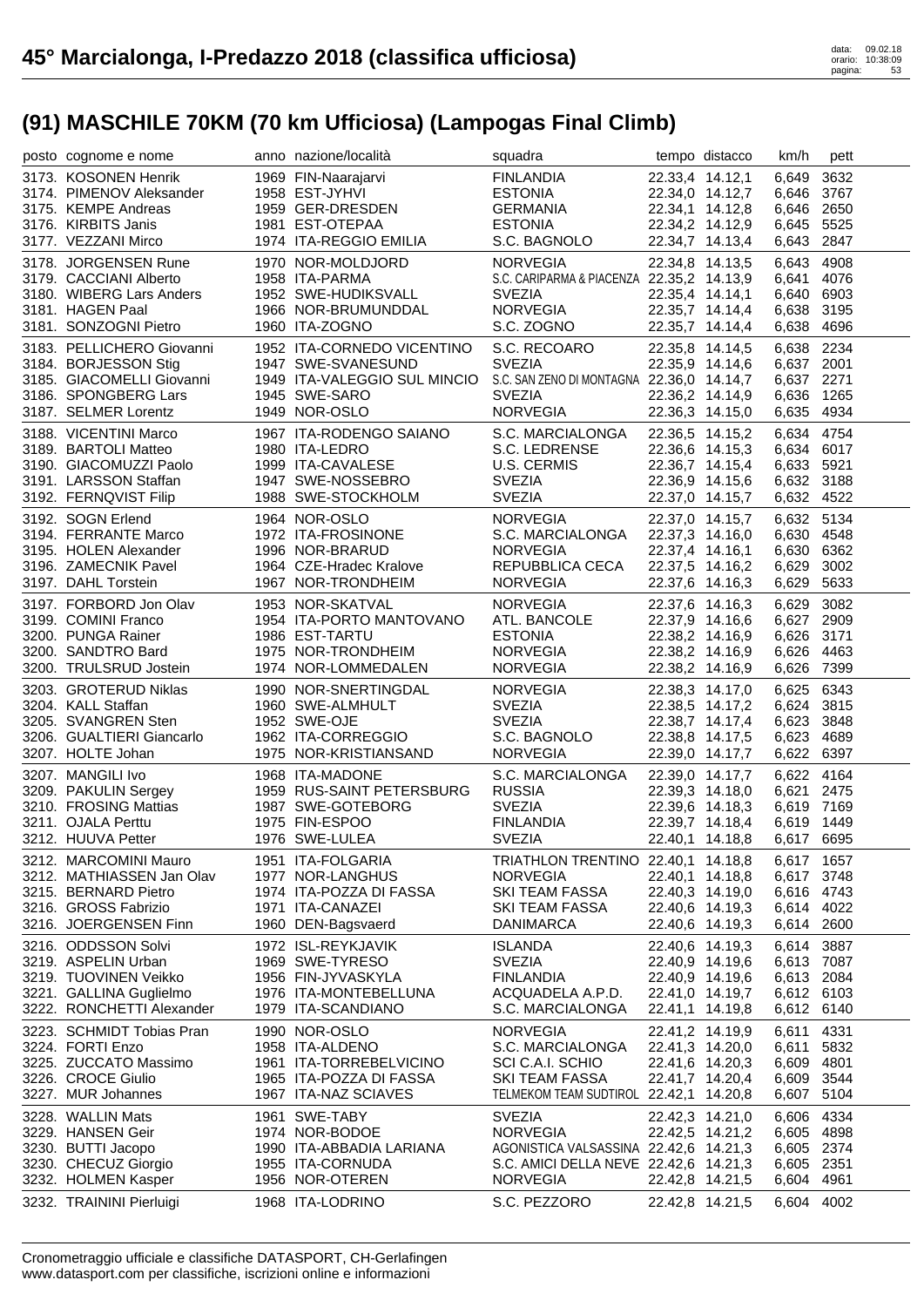| posto cognome e nome                                                                                                                            | anno nazione/località                                                                                                                      | squadra                                                                                                                                  |                                                                                             | tempo distacco                     | km/h                                                               | pett                                 |
|-------------------------------------------------------------------------------------------------------------------------------------------------|--------------------------------------------------------------------------------------------------------------------------------------------|------------------------------------------------------------------------------------------------------------------------------------------|---------------------------------------------------------------------------------------------|------------------------------------|--------------------------------------------------------------------|--------------------------------------|
| 3234. SEBASTIANUTTI Sisto<br>3235. PIAZZA Luca<br>3236. FORSELL Lars<br>3236. LEMINGER Jan<br>3238. DAHL Jonas                                  | 1950 ITA-TRICESIMO<br>1965 ITA-CASTIONE BRENTONICO G.S. BRENTONICO<br>1962 SWE-SKELLEFTEA<br>1953 CZE-CESKE BUDEJOVICE<br>1984 FIN-KARLEBY | G.S.A. UDINE<br><b>SVEZIA</b><br>REPUBBLICA CECA<br><b>FINLANDIA</b>                                                                     | 22.43,4 14.22,1<br>22.43,5 14.22,2<br>22.44,0 14.22,7                                       | 22.43,0 14.21,7<br>22.43,5 14.22,2 | 6,603<br>6,601<br>6,600 4540<br>6,600 4514<br>6,598 2591           | 4606<br>2323                         |
| 3239. HAGENSEN Thomas<br>3240. PIACINI Egon<br>3241. BUDIK Milos<br>3242. DIVAN Dario<br>3243. WANNERSKOG Goran                                 | 1979 NOR-ROMEDAL<br>1980 ITA-TRENTO<br>1955 CZE-BRNO<br>1970 ITA-SPILIMBERGO<br>1952 SWE-GOTEBORG                                          | <b>NORVEGIA</b><br>S.C. MARCIALONGA<br>REPUBBLICA CECA<br>S.C. PANORAMA<br><b>SVEZIA</b>                                                 | 22.44,2 14.22,9<br>22.44,3 14.23,0<br>22.44,5 14.23,2<br>22.44,6 14.23,3<br>22.44,9 14.23,6 |                                    | 6,597 6281<br>6,596 5820<br>6,595 5125<br>6,595 2963<br>6,593 5033 |                                      |
| 3244. LOBERG Ole Marius<br>3244. LOVDEN Magnus<br>3244. PATRNY Vojtech<br>3247. FRITZSON Thomas<br>3247. PUTTONEN Jorma                         | 1983 NOR-BODOE<br>1970 SWE-SALTSJOBADEN<br>1984 CZE-LIBEZNICE<br>1953 SWE-ULRICEHAMN<br>1947 FIN-JYVASKYLA                                 | <b>NORVEGIA</b><br><b>SVEZIA</b><br>REPUBBLICA CECA<br><b>SVEZIA</b><br><b>FINLANDIA</b>                                                 | 22.45,2 14.23,9<br>22.45,2 14.23,9<br>22.45,2 14.23,9<br>22.45,4 14.24,1<br>22.45,4 14.24,1 |                                    | 6,592 6480<br>6,592 3151<br>6,592 6949<br>6,591<br>6,591           | 2653<br>5139                         |
| 3249. ENGESETH Kolbjorn<br>3250. PETTERSSON Sven<br>3251. STURESSON Christer<br>3251. SUONIEMI Tuukka<br>3253. SORAKER Geir Horst               | 1958 NOR-TROMSO<br>1949 SWE-LJUNGBYHED<br>1961 SWE-ANDERSTORP<br>1978 FIN-TAMPERE<br>1957 NOR-TVEDESTRAND                                  | <b>NORVEGIA</b><br><b>SVEZIA</b><br><b>SVEZIA</b><br><b>FINLANDIA</b><br><b>NORVEGIA</b>                                                 | 22.45,8 14.24,5<br>22.46,1 14.24,8<br>22.46,1 14.24,8<br>22.46,2 14.24,9                    | 22.46,0 14.24,7                    | 6,589<br>6,588 3880<br>6,588 2707<br>6,588<br>6,587                | 3675<br>6562<br>3202                 |
| 3254. POSTAL Daniele<br>3255. HALLBERG Ulf<br>3255. LINGMERTH Peter<br>3257. FEOFANOV Anton<br>3258. PIAZZI Luigi                               | 1991 ITA-MEZZOCORONA<br>1961 SWE-BORAS<br>1967 SWE-TABY<br>1979 RUS-SAINT PETERSBOURG RUSSIA<br>1963 ITA-CASTELLO DI FIEMME                | S.C. MARCIALONGA<br><b>SVEZIA</b><br><b>SVEZIA</b><br>G.S. CASTELLO DI FIEMME 22.47,4 14.26,1                                            | 22.46,4 14.25,1<br>22.46,5 14.25,2<br>22.46,7 14.25,4                                       | 22.46,5 14.25,2                    | 6,586 5894<br>6,586 6998<br>6,586 4438<br>6,585 4408<br>6,581 4030 |                                      |
| 3259. FYRQVIST Tage<br>3260. FOLMO Ole Bjarne<br>3260. LUNDIN Fredrik<br>3262. SCHLOTTIG Bernd                                                  | 1954 FIN-GOTTBY<br>1948 NOR-ARNES<br>1966 SWE-TABY<br>1950 GER-MARIENBERG<br>1973 ITA-DAIANO                                               | <b>FINLANDIA</b><br><b>NORVEGIA</b><br><b>SVEZIA</b><br><b>GERMANIA</b>                                                                  | 22.47,6 14.26,3<br>22.47,8 14.26,5<br>22.47,8 14.26,5<br>22.47,9 14.26,6<br>22.48,3 14.27,0 |                                    | 6,580<br>6,579 3823<br>6,579<br>6,579 2393<br>6,577                | 3173<br>5675<br>5009                 |
| 3263. DAGOSTIN Luigi                                                                                                                            |                                                                                                                                            | U.S. LA ROCCA                                                                                                                            |                                                                                             |                                    |                                                                    |                                      |
| 3263. GRASSO SILVESTRO Claudio 1973 ITA-FORMIGINE<br>3265. MERLER Tiziano<br>3266. FURCH Josef<br>3266. PELLEGRIN Paolo<br>3268. HORTEN Ulrik   | 1977 ITA-TRENTO<br>1986 ITA-REGGELLO<br>1955 ITA-SORAGA<br>1979 DEN-Gentofte                                                               | OLIMPIA AMATORI RIMINI 22.48,3 14.27,0<br>S.C. BRENTA TEAM<br>S.C. MARCIALONGA<br>S.S. 3 ESSE SORAGA 22.48,7 14.27,4<br><b>DANIMARCA</b> | 22.48,6 14.27,3<br>22.48,7 14.27,4<br>22.48,8 14.27,5                                       |                                    | 6,577 1679<br>6,576 7207<br>6,575 5932<br>6,575<br>6,575 4864      | 1013                                 |
| 3269. BALDESSARI Mauro<br>3269. BERNARDELLI Amedeo<br>3271. SANNA Ove<br>3272. GODENZINI Stefano<br>3273. MILAZZI Sergio                        | 1977 ITA-TRENTO<br>1968 ITA-LISSONE<br>1960 NOR-GAMLE FREDRIKSTAD NORVEGIA<br>1961 ITA-COSSATO<br>1953 ITA-WERNBERG                        | S.C. BRENTA TEAM<br>POLISPORTIVA TEAM BRIANZA A.S.D. 22.48,9 14.27,6<br>S.C. BIELLA<br>S.C. MARCIALONGA                                  | 22.49,2 14.27,9<br>22.49,3 14.28,0<br>22.49,5 14.28,2                                       | 22.48,9 14.27,6                    | 6,574 7219<br>6,574 2344<br>6,573 1415<br>6,572 6077<br>6,571 2308 |                                      |
| 3274. JOHANNESSON Helgi<br>3274. SOLBERG Thomas<br>3276. NEGRI Andrea<br>3277. BERTRANDA Mario<br>3277. LARBO Goran                             | 1979 ISL-Akureyri<br>1976 NOR-KODAL<br>1983 ITA-ALBIANO<br>1953 ITA-SALUZZO<br>1945 SWE-SOLLENTUNA                                         | <b>ISLANDA</b><br><b>NORVEGIA</b><br>S.C. BRENTA TEAM<br>S.C. BUSCA<br><b>SVEZIA</b>                                                     | 22.49,6 14.28,3<br>22.49,6 14.28,3<br>22.49,7 14.28,4<br>22.49,9 14.28,6<br>22.49,9 14.28,6 |                                    | 6,571<br>6,571<br>6,570 7217<br>6,569<br>6,569                     | 6672<br>4884<br>4082<br>3852         |
| 3279. ZANEI Matteo<br>3280. LUNDBY Lars<br>3281. LODINI Giampiero<br>3282. COLABELLO Luigi<br>3283. SOLFJELD Asbjoern Nicolai                   | 1977 ITA-BASELGA DI PINE'<br>1975 NOR-OSLO<br>1952 ITA-NOVELLARA<br>1964 ITA-TORGNON<br>1959 NOR-TVEDESTRAND                               | G.S. COSTALTA A.S.D. 22.50,1 14.28,8<br><b>NORVEGIA</b><br>S.C. BAGNOLO<br>S.C. TORGNON<br><b>NORVEGIA</b>                               | 22.50,3 14.29,0<br>22.50,4 14.29,1<br>22.50,5 14.29,2<br>22.50,8 14.29,5                    |                                    | 6,568<br>6,567<br>6,567<br>6,566<br>6,565                          | 3537<br>6921<br>1667<br>6177<br>3206 |
| 3283. SORAKER Rolf Horst<br>3285. BARBOLINI Marco<br>3286. TOENNESEN Erik Edward<br>3287. DEGASPERI Silvano<br>3288. BARBOLINI Roberto          | 1960 NOR-TVEDESTRAND<br>1994 ITA-LAGO DI TESERO<br>1958 NOR-MANDAL<br>1958 ITA-Lavis<br>1965 ITA-LAGO DI TESERO                            | <b>NORVEGIA</b><br>S.C. MARCIALONGA<br><b>NORVEGIA</b><br>S.C. VAL DI CEMBRA<br><b>U.S. CORNACCI</b>                                     | 22.50,8 14.29,5<br>22.51,4 14.30,1<br>22.51,6 14.30,3<br>22.51,7 14.30,4<br>22.51,8 14.30,5 |                                    | 6,565<br>6,562 5279<br>6,561<br>6,561<br>6,560                     | 3201<br>4288<br>4301<br>5466         |
| 3289. FADANELLI Paolo<br>3289. HALJAK Antti<br>3291. LUND Jan<br>3291. MARTINSEN Joran<br>3291. STEINFEST Stepan<br>3294. FERNQVIST Carl Magnus | 1977 ITA-MEZZOCORONA<br>1978 EST-TALLINN<br>1948 SWE-FALUN<br>1967 NOR-BOVERBRU<br>1972 CZE-LIBEREC<br>1987 SWE-STOCKHOLM                  | SOTTOZERO NORDIC TEAM A.S.D. 22.51,9 14.30,6<br><b>ESTONIA</b><br><b>SVEZIA</b><br><b>NORVEGIA</b><br>REPUBBLICA CECA<br><b>SVEZIA</b>   | 22.51,9 14.30,6<br>22.52,1 14.30,8<br>22.52,1 14.30,8<br>22.52,1 14.30,8<br>22.52,4 14.31,1 |                                    | 6,560<br>6,560 6793<br>6,559 3233<br>6,559 2990<br>6,559<br>6,557  | 3454<br>3105<br>3884                 |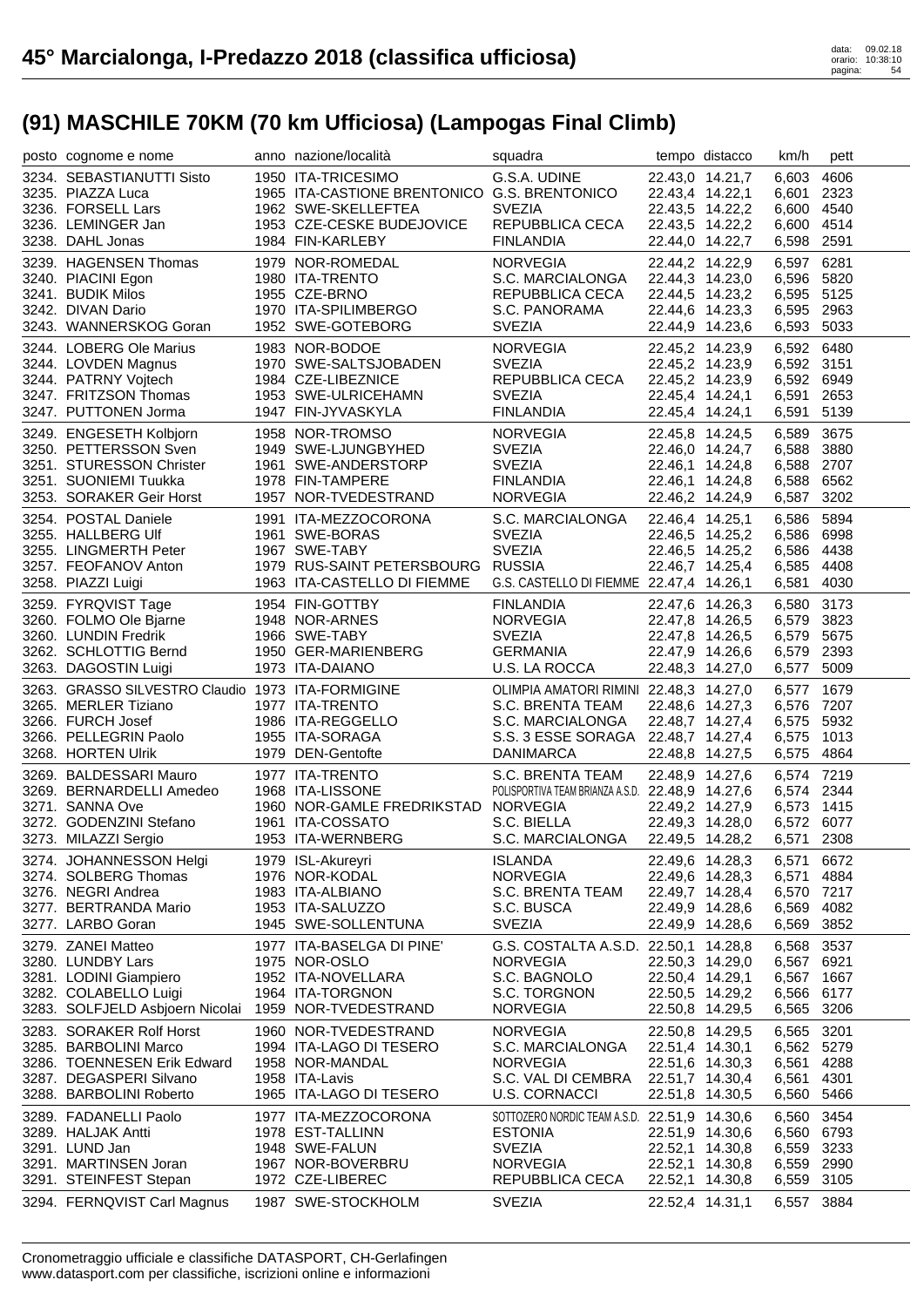| posto cognome e nome                                                                                                                           | anno nazione/località                                                                                                                                 | squadra                                                                                                         |                                                                                                                | tempo distacco                     | km/h                                                                   | pett                                 |
|------------------------------------------------------------------------------------------------------------------------------------------------|-------------------------------------------------------------------------------------------------------------------------------------------------------|-----------------------------------------------------------------------------------------------------------------|----------------------------------------------------------------------------------------------------------------|------------------------------------|------------------------------------------------------------------------|--------------------------------------|
| 3295. CORAZZA Zeno<br>3296. GUDJONSSON Stefan<br>3297. GLOMSROD Erik<br>3297. INGEBRIGTSEN Tor<br>3299. FACCHINI Mario                         | 1968 ITA-PASTRENGO<br>1971 ISL-GARDABAER<br>1992 NOR-HALDEN<br>1963 NOR-TROMSO<br>1959 ITA-PORRETTA TERME                                             | U.S. LA ROCCA<br><b>ISLANDA</b><br><b>NORVEGIA</b><br><b>NORVEGIA</b><br>ACQUADELA A.P.D.                       | 22.52,6 14.31,3<br>22.52,8 14.31,5<br>22.52,8 14.31,5<br>22.53,1 14.31,8                                       | 22.52,5 14.31,2                    | 6,557<br>6,556 1507<br>6,555 4326<br>6,555 6943<br>6,554               | 3402<br>4602                         |
| 3299. STRAKENSJO Hakan<br>3301. SOMMERSETH Kjell<br>3302. LARSSON Per<br>3303. AMBROSINI Sergio<br>3304. PAULSSON Leif                         | 1948 SWE-MULLSJO<br>1970 NOR-JAR<br>1954 SWE-VARA<br>1950 ITA-TORREBELVICINO<br>1963 SWE-UPPLANDS VASBY                                               | <b>SVEZIA</b><br><b>NORVEGIA</b><br><b>SVEZIA</b><br>SCI C.A.I. SCHIO<br><b>SVEZIA</b>                          | 22.53,1 14.31,8<br>22.53,5 14.32,2<br>22.53,8 14.32,5<br>22.54,1 14.32,8                                       | 22.54,5 14.33,2                    | 6,554 3799<br>6,552 3593<br>6,551<br>6,549 3460<br>6,547 7201          | 5003                                 |
| 3305. MORANDER Lars<br>3306. CLOT VARIZIA Fabio<br>3306. DANIELSEN Jan Erik<br>3308. HOLEN Tor Olav<br>3309. BAJER Jaroslav                    | 1951 SWE-MORA<br>1983 ITA-PERRERO<br>1952 NOR-OSLO<br>1976 NOR-KRISTIANSAND<br>1965 CZE-PLUMLOV                                                       | <b>SVEZIA</b><br>S.C. PRALI<br>NORVEGIA<br><b>NORVEGIA</b><br>REPUBBLICA CECA                                   | 22.54,8 14.33,5<br>22.55,1 14.33,8<br>22.55,1 14.33,8<br>22.55,2 14.33,9<br>22.55,4 14.34,1                    |                                    | 6,546 3851<br>6.544 5856<br>6,544 6945<br>6,544 7056<br>6,543 6052     |                                      |
| 3310. BUCCI Andrea<br>3311. MARTIN Gioacchino<br>3312. LARSSON Erik Henning<br>3313. OLSSON Bo<br>3314. CHEBUNIN Roman                         | 1969 ITA-IMOLA<br>1953 ITA-FELETTO UMBERTO<br>1969 NOR-TROMSDALEN<br>1957 SWE-GRYCKSBO<br>1982 RUS-MOSCOW                                             | S.C. MARCIALONGA<br>G.S.A. UDINE<br><b>NORVEGIA</b><br><b>SVEZIA</b><br><b>RUSSIA</b>                           | 22.55,6 14.34,3<br>22.55,8 14.34,5<br>22.55,9 14.34,6<br>22.56,4 14.35,1                                       | 22.56,0 14.34,7                    | 6,542 5285<br>6,541<br>6,541<br>6,540 4400<br>6,538 2102               | 3404<br>2989                         |
| 3315. BONENTI Gianpietro<br>3316. SOMMARIVA Jose'<br>3317. MALLORY Dan<br>3317. ROKKE Morten<br>3319. COMETTI Giorgio                          | 1951 ITA-SELLA GIUDICARIE<br>1974 ITA-SORAGA<br>1951 CAN-BARRIE<br>1960 NOR-LILLEHAMMER<br>1956 ITA-ROCCAPIETRA                                       | S.C. MARCIALONGA<br>S.C. MARCIALONGA<br>CANADA<br><b>NORVEGIA</b><br>S.C. PASSO DOPO PASSO 22.56,8 14.35,5      | 22.56,5 14.35,2<br>22.56,7 14.35,4<br>22.56,7 14.35,4                                                          | 22.56,6 14.35,3                    | 6,538 3564<br>6,537 4011<br>6,537 5625<br>6,537 6308<br>6,536 4760     |                                      |
| 3319. DAHL Arne Helge<br>3321. TORNQVIST Johan<br>3322. BORGSTROM Victor<br>3322. WESTERBOTN Geir<br>3324. ALLEN Eric                          | 1953 NOR-TRONDHEIM<br>1968 SWE-ANDERSTORP<br>1992 NOR-TROMSO<br>1962 NOR-STORSTEINNES<br>1954 CAN-INNISFIL                                            | <b>NORVEGIA</b><br><b>SVEZIA</b><br>NORVEGIA<br><b>NORVEGIA</b><br>CANADA                                       | 22.56,8 14.35,5<br>22.57,0 14.35,7<br>22.57,3 14.36,0                                                          | 22.56,9 14.35,6<br>22.57,0 14.35,7 | 6,536 6394<br>6,536 4500<br>6,535 7133<br>6,535 7266<br>6,534 7252     |                                      |
|                                                                                                                                                |                                                                                                                                                       |                                                                                                                 |                                                                                                                |                                    |                                                                        |                                      |
| 3325. AALTONEN Markku<br>3325. GOTTARDI Fabio<br>3327. SCHALLER Klaus<br>3328. MACZYNSKI Czeslaw<br>3329. GILIOLI Carlo                        | 1969 FIN-ESPOO<br>1959 ITA-SALORNO<br>1943 AUT-SOLLENAU<br>1952 POL-SLUPNO<br>1960 ITA-SCANDIANO                                                      | <b>FINLANDIA</b><br>S.C. SALORNO RAIFFEISEN 22.57,8 14.36,5<br><b>AUSTRIA</b><br><b>POLONIA</b><br>S.C. BAGNOLO | 22.57,9 14.36,6<br>22.58,2 14.36,9<br>22.58,3 14.37,0                                                          | 22.57,8 14.36,5                    | 6,532 3040<br>6,532 2922<br>6,531<br>6,530 3297<br>6,529               | 5864<br>3473                         |
| 3330. HOFF Sveinar<br>3331. EINES Olav<br>3332. RUZICKA Karel<br>3333. ANDERSSON Johan<br>3333. DELLANTONIO Danilo                             | 1962 NOR-MAURA<br>1946 NOR-AURE<br>1955 CZE-PLZEN<br>1978 SWE-GOTEBORG<br>1994 ITA-PREDAZZO                                                           | <b>NORVEGIA</b><br><b>NORVEGIA</b><br>REPUBBLICA CECA<br><b>SVEZIA</b><br>U.S. DOLOMITICA                       | 22.58,7 14.37,4<br>22.59,1 14.37,8<br>22.59,2 14.37,9                                                          | 22.58,5 14.37,2                    | 6,528<br>6,527<br>6,525 5750<br>6,525 4721<br>6,525 4023               | 3838<br>3077                         |
| 3333. DESTRO Renato<br>3336. RUGGI Paolo<br>3337. OSOJNIK Borut<br>3338. BAZZANELLA Alessio<br>3338. NATERSTAD Torkjell                        | 1986 ITA-CERNUSCO SUL NAVIGLIO SKI1 TEAM<br>1982 ITA-Barigazzo<br>1970 SLO-LJUBLIANA<br>1992 ITA-ALA<br>1964 NOR-KROKELVDALEN                         | A.S. OLIMPIC LAMA SCI 22.59,6 14.38,3<br><b>SLOVENIA</b><br>POLISP. LIZZANELLA<br><b>NORVEGIA</b>               | 22.59,2 14.37,9<br>22.59,2 14.37,9<br>22.59,8 14.38,5<br>22.59,9 14.38,6<br>22.59,9 14.38,6                    |                                    | 6,525 3484<br>6,523 3429<br>6,522 3628<br>6,522 4648<br>6,522          | 4424                                 |
| 3340. KARES Olli<br>3340. LANDI Marco<br>3340. RAVANELLI Silvio<br>3340. VICENTINI Gabriele<br>3344. LEITVOLL Stale                            | 1949 FIN-EURAJOKI<br>1960 ITA-SUBBIANO<br>1956 ITA-ALBIANO<br>1962 ITA-ALTAVILLA VICENTINA<br>1963 NOR-BODOE                                          | <b>FINLANDIA</b><br>SKI TEAM FASSA<br>S.C. VAL DI CEMBRA<br>S.C. CHIAMPO<br><b>NORVEGIA</b>                     | 23.00,0 14.38,7<br>23.00,0 14.38,7<br>23.00,0 14.38,7<br>23.00,0 14.38,7<br>23.00,2 14.38,9                    |                                    | 6,521<br>6,521<br>6,521<br>6,521<br>6,520                              | 7032<br>5877<br>2885<br>4151<br>3063 |
| 3345. GAUDE Gioachino<br>3346. ENGELSTAD Arne<br>3347. ASGARDH Lars<br>3348. BIRKELAND Morten<br>3349. BONAZZI Luigi                           | 1944 ITA-TORINO<br>1951 NOR-MAURA<br>1965 SWE-ENEBYBERG<br>1973 NOR-OSLO<br>1967 ITA-BELLAGUARDA DI VIADANA S.C. GUASTALLA AGONISTICA 23.01,4 14.40,1 | S.C. TORINO<br><b>NORVEGIA</b><br><b>SVEZIA</b><br><b>NORVEGIA</b>                                              | 23.00,3 14.39,0<br>23.00,6 14.39,3<br>23.00,9 14.39,6<br>23.01,3 14.40,0                                       |                                    | 6,520<br>6,518<br>6,517 4449<br>6,515 7220<br>6,515 1660               | 5383<br>3298                         |
| 3350. NILSEN Jens Weme<br>3351. HOLUB Karel<br>3352. STAFFLER Andreas<br>3353. BERTRAM Frenzel<br>3354. STEENBERG Niklas<br>3355. SEIDEL Andre | 1948 NOR-DROBAK<br>1987 ITA-LECCO<br>1970 ITA-TRANSACQUA<br>1972 GER-FURTH<br>1964 SWE-SALTSJOBO<br>1970 GER-MARIENBERG                               | <b>NORVEGIA</b><br>S.C. MARCIALONGA<br>S.C. MARCIALONGA<br><b>GERMANIA</b><br><b>SVEZIA</b><br><b>GERMANIA</b>  | 23.01,5 14.40,2<br>23.01,7 14.40,4<br>23.01,8 14.40,5<br>23.01,9 14.40,6<br>23.02,2 14.40,9<br>23.02,3 14.41,0 |                                    | 6,514<br>6,513 5913<br>6,513 2262<br>6,512 4844<br>6,511<br>6,510 6263 | 3133<br>4531                         |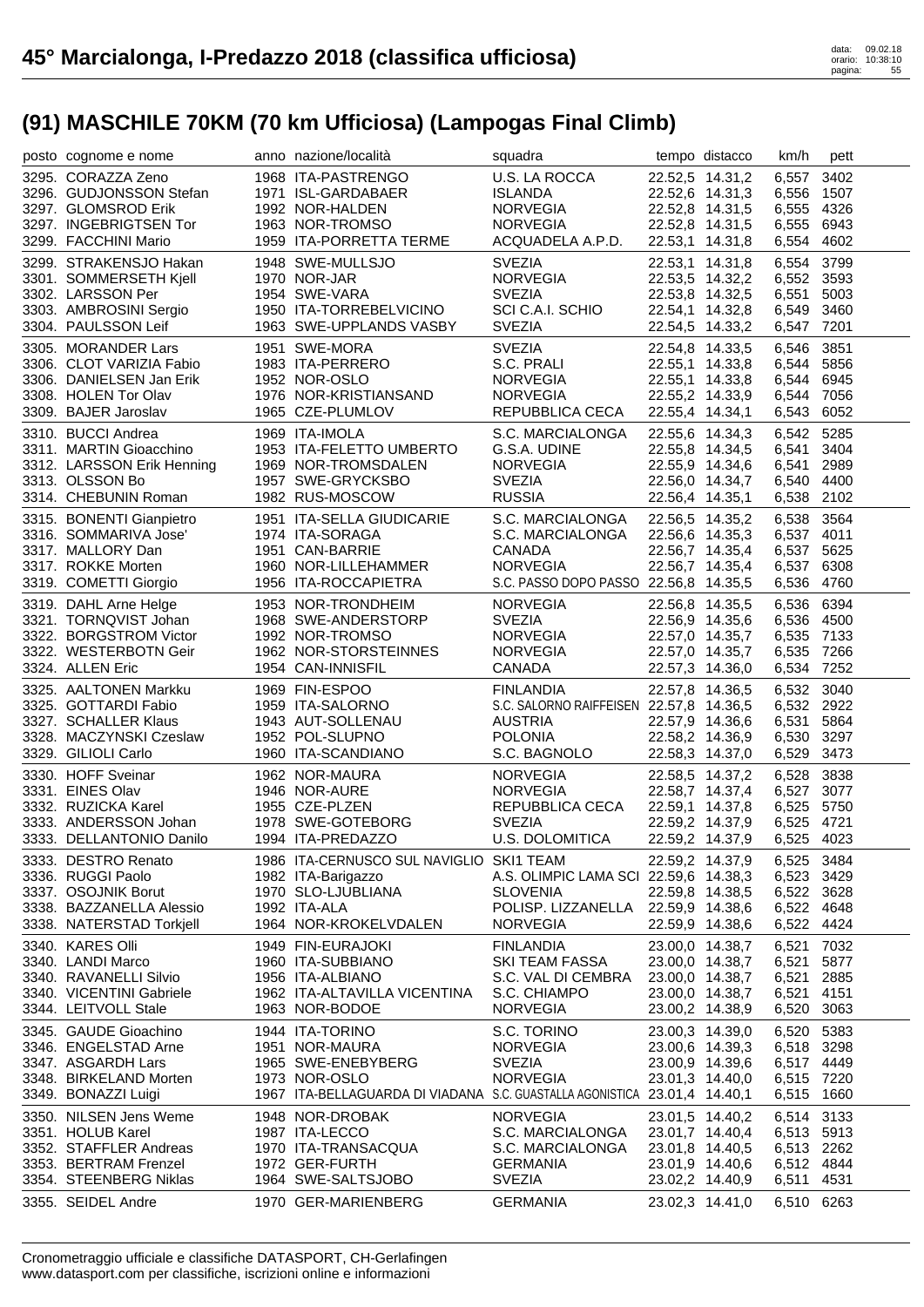| posto cognome e nome                                                            | anno nazione/località                                                                                             | squadra                                                                                         |                 | tempo distacco                                        | km/h                                   | pett                 |
|---------------------------------------------------------------------------------|-------------------------------------------------------------------------------------------------------------------|-------------------------------------------------------------------------------------------------|-----------------|-------------------------------------------------------|----------------------------------------|----------------------|
| 3356. MELBY Geir<br>3357. FASSELAND Jan Erik                                    | 1973 NOR-MANSTAD<br>1954 NOR-SOR-AUDNEDAL                                                                         | <b>NORVEGIA</b><br><b>NORVEGIA</b>                                                              |                 | 23.02,5 14.41,2<br>23.02,6 14.41,3                    | 6,509<br>6,509 3747                    | 7359                 |
| 3358. LONG Matteo<br>3359. RESPONDEK Steffen<br>3360. EROV Nikolai              | 1990 ITA-PRAMOLLO<br>1961 GER-WACHSENBURGGEMEINDE GERMANIA<br>1983 RUS-Shuya                                      | ASD TEAM NUOVI TRAGUARDI 23.03,2 14.41,9<br><b>RUSSIA</b>                                       | 23.03,4 14.42,1 | 23.03,3 14.42,0                                       | 6,506 1723<br>6,506 4309<br>6,505 2436 |                      |
| 3360. LINDBERG Elias<br>3360. WALDERHAUG John                                   | 1987 SWE-BROMMA<br>1967 NOR-AALESUND                                                                              | <b>SVEZIA</b><br><b>NORVEGIA</b>                                                                |                 | 23.03,4 14.42,1<br>23.03,4 14.42,1                    | 6,505 4433<br>6,505 6341               |                      |
| 3363. SODERSTROM Bjorn<br>3364. JOHANNSSON Hinrik<br>3364. THORESEN Bernt       | 1953 SWE-UPPSALA<br>1974 ISL-Reykjavik<br>1974 NOR-KRISTIANSAND                                                   | <b>SVEZIA</b><br><b>ISLANDA</b><br>NORVEGIA                                                     |                 | 23.03,9 14.42,6<br>23.04,0 14.42,7<br>23.04,0 14.42,7 | 6,503 4443<br>6,502 2427<br>6,502 3713 |                      |
| 3366. RISVIK Arild<br>3367. UPRYAMOV Yuriy<br>3368. GULLERUD Daniel             | 1970 NOR-OPPHAUG<br>1985 RUS-SAINT-PETERSBURG<br>1985 NOR-LILLESTROM                                              | <b>NORVEGIA</b><br><b>RUSSIA</b><br><b>NORVEGIA</b>                                             |                 | 23.04,2 14.42,9<br>23.04,4 14.43,1<br>23.05,0 14.43,7 | 6,501 4220<br>6,501 4855<br>6,498 7360 |                      |
| 3368. MARTINUCCI Enrico<br>3370. RACCANELLI Fabio                               | 1967 ITA-PRATA CAMPORTACCIO SKI CLUB CHIAVENNA 23.05,0 14.43,7<br>1961 ITA-VERONA                                 | S.C. MARCIALONGA                                                                                |                 | 23.05,2 14.43,9                                       | 6,498 6170<br>6,497 4788               |                      |
| 3371. LIETSCH Tino<br>3371. NORDAL Torstein<br>3373. JENSEN Mats                | 1977 GER-SYKE<br>1960 NOR-BRUMUNDDAL<br>1985 NOR-OSLO                                                             | <b>GERMANIA</b><br><b>NORVEGIA</b><br><b>NORVEGIA</b>                                           | 23.05,4 14.44,1 | 23.05,4 14.44,1<br>23.05,8 14.44,5                    | 6,496 2649<br>6,496 1987<br>6,494 3831 |                      |
| 3374. BORSUM Eldar<br>3375. STEINEGER Jan                                       | 1947 NOR-OSLO<br>1957 NOR-SOREIDGREND- BERGEN NORVEGIA                                                            | <b>NORVEGIA</b>                                                                                 |                 | 23.05,9 14.44,6<br>23.06,0 14.44,7                    | 6,493 6104<br>6,493 7119               |                      |
| 3376. MORANDI Mauro<br>3377. KARLBERG Kenneth<br>3378. BELOTTI Paolo            | 1977 ITA-BOVEZZO<br>1954 SWE-OREBRO<br>1961 ITA-ALBANO SANT' ALESSANDRO S.C. SPEEDY SPORT                         | <b>SCI CAI BRESCIA</b><br><b>SVEZIA</b>                                                         |                 | 23.06,1 14.44,8<br>23.06,5 14.45,2                    | 6,493 5460<br>6,491<br>6,489 4079      | 3842                 |
| 3378. SARBORARIA Franco<br>3380. KRISTOFFERSON Jonas                            | 1960 ITA-TORINO<br>1990 SWE-OSLO                                                                                  | S.C. MARCIALONGA<br><b>SVEZIA</b>                                                               |                 | 23.06,8 14.45,5<br>23.06,8 14.45,5<br>23.06,9 14.45,6 | 6,489 4782<br>6,489 6494               |                      |
| 3381. BERTUZZI Davide<br>3381. PIAZZA Marco                                     | 1983 ITA-SAREZZO<br>1969 ITA-FAENZA                                                                               | <b>SCI CAI BRESCIA</b><br>UOEI FAENZA<br>S.C. TORGNON                                           |                 | 23.07,1 14.45,8<br>23.07,1 14.45,8                    | 6,488<br>6,488 7401                    | 4652                 |
| 3383. MILANO Dario<br>3384. ZANETTI Virgilio<br>3385. HANSSON Svante            | 1970 ITA-CHIVASSO<br>1946 ITA-SAN ZENO DI MONTAGNA S.C. SAN ZENO DI MONTAGNA 23.07,6 14.46,3<br>1971 SWE-BORLANGE | <b>SVEZIA</b>                                                                                   |                 | 23.07,2 14.45,9<br>23.08,0 14.46,7                    | 6,487 4671<br>6,486 4767<br>6,484 7008 |                      |
| 3386. DINI Fabrizio<br>3387. FRANCESCHINI Massimo<br>3387. PEROSSI Alessandro   | 1962 ITA-TRIBIANO<br>1956 ITA-TRENTO<br>1980 ITA-VALMADRERA                                                       | S.C. BRUSSON<br>TRIATHLON TRENTINO 23.08,5 14.47,2<br>S.C. CREDITO VALTELLINESE 23.08,5 14.47,2 |                 | 23.08,1 14.46,8                                       | 6,483<br>6,481                         | 4093<br>1653<br>4790 |
| 3389. JURVA Jussi<br>3390. LEHTINEN Janne                                       | 1977 FIN-TUOMIKYLA<br>1973 FIN-SYSMA                                                                              | <b>FINLANDIA</b><br><b>FINLANDIA</b>                                                            |                 | 23.08,8 14.47,5<br>23.09,3 14.48,0                    | 6,481<br>6,480 6374<br>6,478 2513      |                      |
| 3390. VENGUST Bozidar<br>3392. KALA Steve                                       | 1951 SLO-RAKEK<br>1958 FIN-KARLEBY                                                                                | SLOVENIA<br>FINLANDIA                                                                           |                 | 23.09,3 14.48,0<br>23.09,4 14.48,1                    | 6,478 5494<br>6,477 6883               |                      |
| 3393. GARPESTAD Odd Ingve<br>3393. TERRAGNOLO Walter<br>3395. LARGAIOLLI Mirko  | 1964 NOR-STAVANGER<br>1962 ITA-TRENTO<br>1962 ITA-TRENTO<br>1986 ITA-DIMARO FOLGARIDA                             | NORVEGIA<br>G.S.A. POVO<br>S.C. RABBI                                                           |                 | 23.09,5 14.48,2<br>23.09,5 14.48,2<br>23.09,8 14.48,5 | 6,477 6891<br>6,477 2313<br>6,475 1114 |                      |
| 3396. TONDELLI Davide<br>3397. GRONDAHL Anders                                  | 1964 ITA-NOVELLARA<br>1950 NOR-KONGSVINGER                                                                        | S.C. BAGNOLO<br><b>NORVEGIA</b>                                                                 |                 | 23.09,9 14.48,6<br>23.10,4 14.49,1                    | 6,475 4664<br>6,472 4383               |                      |
| 3397. SODERBERG Jan<br>3399. ISENMANN Jean Claude<br>3400. SCHILLING Kurt       | 1967 SWE-HUDIKSVALL<br>1953 FRA-ILLKIRCH-GRAFFENSTADEN FRANCIA<br>1950 CZE-DESNA V JIZ. HORACH REPUBBLICA CECA    | <b>SVEZIA</b>                                                                                   |                 | 23.10,4 14.49,1<br>23.10,5 14.49,2<br>23.11,0 14.49,7 | 6,472 3772<br>6,472 6256<br>6,470      | 3081                 |
| 3401. SCUTARI Daniele<br>3402. STURZ Walter                                     | 1982 ITA-ALESSANDRIA<br>1959 ITA-TESERO                                                                           | S.C. VERDEFONDO<br>S.C. MARCIALONGA                                                             |                 | 23.11,1 14.49,8<br>23.11,4 14.50,1                    | 6,469<br>6,468 2826                    | 4821                 |
| 3403. FROSTAD Ingvar<br>3403. JAKOBSSON Jakob Einar<br>3405. JOHANSSON Christer | 1960 NOR-BERGEN<br>1983 ISL-REYKJAVIK<br>1958 SWE-TRANAS                                                          | <b>NORVEGIA</b><br><b>ISLANDA</b><br><b>SVEZIA</b>                                              |                 | 23.11,8 14.50,5<br>23.11,8 14.50,5<br>23.12,4 14.51,1 | 6,466 4953<br>6,466 6486<br>6,463      | 7286                 |
| 3406. TOPPEN Jon Olav<br>3407. CHRISTOFFERSEN Kaare                             | 1955 NOR-GJOVIK<br>1947 NOR-STAVERN                                                                               | <b>NORVEGIA</b><br><b>NORVEGIA</b>                                                              |                 | 23.12,9 14.51,6<br>23.13,2 14.51,9                    | 6,461<br>6,459                         | 3154<br>3090         |
| 3408. STAKKEVOLD Tor Ivar<br>3409. HOFFMANN Bjarne<br>3410. KLEV Jan Bremner    | 1952 NOR-NAMSOS<br>1969 DEN-Hobro<br>1953 NOR-TROMSO                                                              | <b>NORVEGIA</b><br>DANIMARCA<br><b>NORVEGIA</b>                                                 |                 | 23.13,3 14.52,0<br>23.13,6 14.52,3<br>23.13,7 14.52,4 | 6,459 6348<br>6,458 6375<br>6,457 5011 |                      |
| 3410. TONINI Vittorio                                                           | 1963 ITA-TRENTO                                                                                                   | S.C. SAT TRENTO                                                                                 |                 | 23.13,7 14.52,4                                       | 6,457                                  | 3496                 |
| 3412. ARNTZEN Ken Charles<br>3413. HAGEN Leif                                   | 1968 NOR-BODOE<br>1961 NOR-ARNES                                                                                  | <b>NORVEGIA</b><br><b>NORVEGIA</b>                                                              |                 | 23.13,8 14.52,5<br>23.13,9 14.52,6                    | 6,457 6783<br>6,456 7145               |                      |
| 3414. BENTIVOGLIO Mauro<br>3415. LONSKY Lubos                                   | 1976 ITA-SOVERE<br>1964 SVK-ORAVSAY PODZANOK                                                                      | G.S.A. SOVERE<br><b>SLOVACCHIA</b>                                                              |                 | 23.14,2 14.52,9<br>23.14,3 14.53,0                    | 6,455 4100<br>6,454 6210               |                      |
| 3416. RIIS Peo                                                                  | 1963 SWE-GAMLEBY                                                                                                  | <b>SVEZIA</b>                                                                                   |                 | 23.14,6 14.53,3                                       | 6,453 4325                             |                      |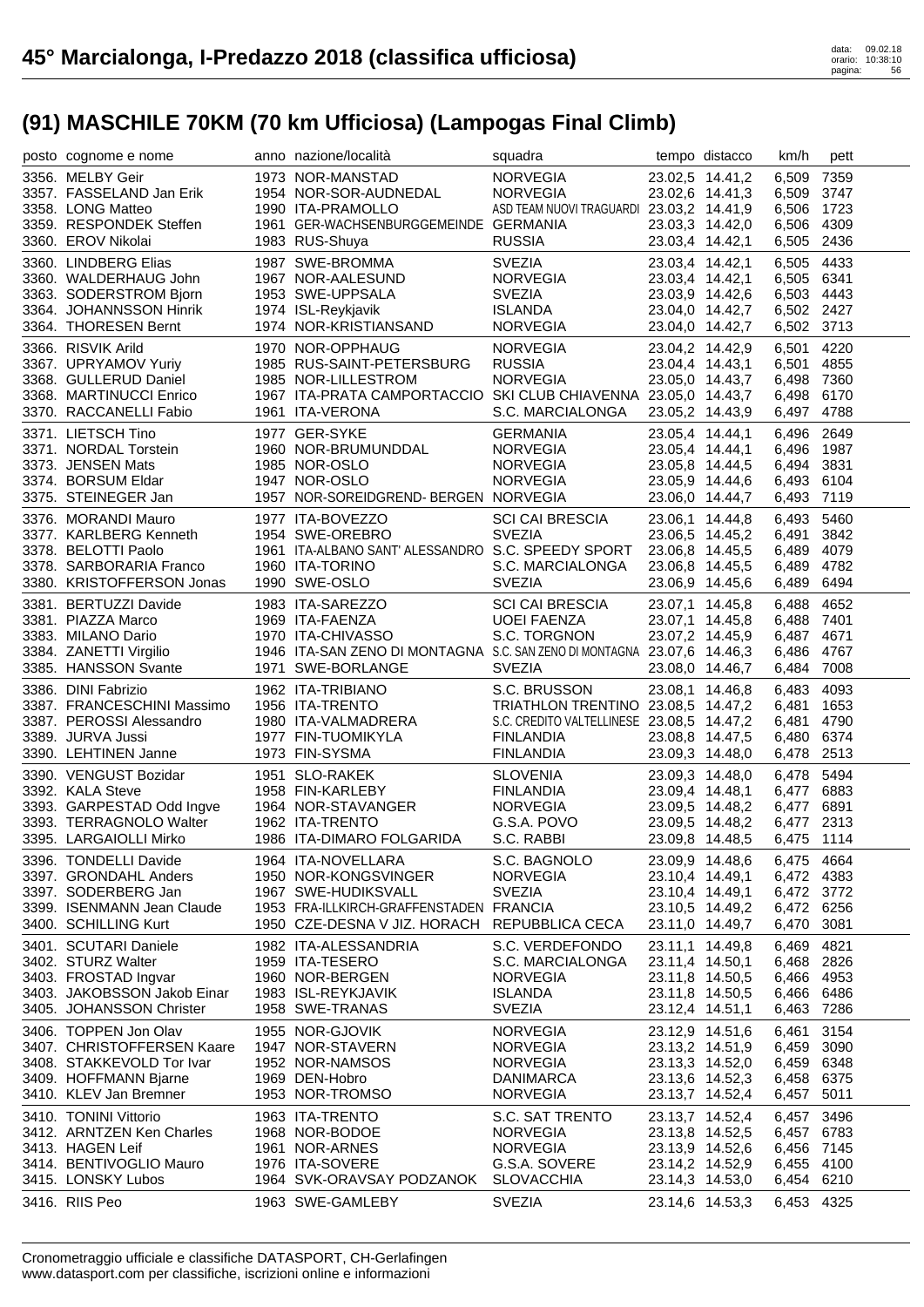| posto cognome e nome                             | anno nazione/località                                                   | squadra                                              |                                    | tempo distacco  | km/h                     | pett |
|--------------------------------------------------|-------------------------------------------------------------------------|------------------------------------------------------|------------------------------------|-----------------|--------------------------|------|
| 3417. GROM Zoran                                 | 1965 SLO-VRHNIKA                                                        | <b>SLOVENIA</b>                                      |                                    | 23.14,7 14.53,4 | 6,453 5109               |      |
| 3418. STALHOS Jan Olof                           | 1965 SWE-SKELLEFTEHAMN                                                  | <b>SVEZIA</b>                                        |                                    | 23.14,9 14.53,6 | 6,452 6898               |      |
| 3419. DEFLORIAN Flavio                           | 1963 ITA-SORAGA                                                         | S.S. 3 ESSE SORAGA 23.15,0 14.53,7                   |                                    |                 | 6,451                    | 3413 |
| 3420. PIASER Roberto                             | 1948 ITA-SAN BIAGIO DI CALLALTA SCI FONDO TREVISO 23.15,3 14.54,0       |                                                      |                                    |                 | 6,450 2802               |      |
| 3420. RANDO Sui                                  | 1981 EST-TALLINN                                                        | <b>ESTONIA</b>                                       | 23.15,3 14.54,0                    |                 | 6,450 3808               |      |
| 3420. TUOMAALA Juhani                            | 1954 FIN-KOKKOLA                                                        | <b>FINLANDIA</b>                                     | 23.15,3 14.54,0                    |                 | 6,450                    | 7153 |
| 3423. PETREYKIN Arkadiy                          | 1963 RUS-ISTRA, MOSCOW REGION RUSSIA                                    |                                                      | 23.15,4 14.54,1                    |                 | 6,449                    | 3612 |
| 3424. BONAFINI Sergio                            | 1947 ITA-SAN ZENO DI MONTAGNA S.C. SAN ZENO DI MONTAGNA 23.15,5 14.54,2 |                                                      |                                    |                 | 6,449                    | 6025 |
| 3424. TOIEN Per                                  | 1955 NOR-OSLO                                                           | <b>NORVEGIA</b>                                      | 23.15,5 14.54,2                    |                 | 6,449                    | 5727 |
| 3426. STACCHIOTTI Mario                          | 1951 ITA-RECANATI                                                       | S.C. MARCIALONGA                                     | 23.15,6 14.54,3                    |                 | 6,448 2868               |      |
| 3427. AGOSTINI Nevio                             | 1962 ITA-FORLI'                                                         | S.C. MARCIALONGA                                     | 23.15,7 14.54,4                    |                 | 6,448                    | 2243 |
| 3427. ANDERSSON Benny                            | 1968 SWE-SODERHAMN                                                      | <b>SVEZIA</b>                                        |                                    | 23.15,7 14.54,4 | 6,448 5047               |      |
| 3429. LANFRANCHI Giuseppe                        | 1964 ITA-GANDINO                                                        | SCI CLUB VALGANDINO 23.16,0 14.54,7                  |                                    |                 | 6,446                    | 3490 |
| 3430. VANZO Fabrizio<br>3431. HONKASALO Eero     | 1959 ITA-SAN GIACOMO<br>1961 SWE-ENANGER                                | A.S. FONDO BIATHLON 23.16,2 14.54,9<br><b>SVEZIA</b> |                                    |                 | 6,446 4069               |      |
|                                                  |                                                                         |                                                      | 23.16,3 14.55,0                    |                 | 6,445 1918               |      |
| 3432. BURSIK Pavel                               | 1962 CZE-PISEK                                                          | REPUBBLICA CECA                                      | 23.16,4 14.55,1                    |                 | 6,445 5103               |      |
| 3432. VAINIO Asko                                | 1961 FIN-MYNAMAKI                                                       | <b>FINLANDIA</b><br><b>LIECHTENSTEIN</b>             | 23.16,4 14.55,1                    |                 | 6,445                    | 3853 |
| 3434. OBERLI Thomas<br>3435. JAN Marko           | 1965 LIE-BALZERS<br>1971 SVK-ZVOLEN                                     | <b>SLOVACCHIA</b>                                    | 23.16,5 14.55,2                    |                 | 6,444<br>6,444 6208      | 3152 |
| 3436. BRATVEIT Anders                            | 1992 NOR-JÃ rpeland                                                     | <b>NORVEGIA</b>                                      | 23.16,6 14.55,3<br>23.16,9 14.55,6 |                 | 6,442 6422               |      |
|                                                  |                                                                         |                                                      |                                    |                 |                          |      |
| 3436. FARINA Guido<br>3436. OLSSON Bjorn         | 1945 ITA-BLEGGIO SUPERIORE<br>1959 SWE-LIMHAMN                          | S.C. SAT TRENTO<br><b>SVEZIA</b>                     | 23.16,9 14.55,6                    | 23.16,9 14.55,6 | 6,442 2867<br>6,442 5732 |      |
| 3439. FONTANILI Angelo                           | 1961 ITA-VEZZANO SUL CROSTOLO ASD SAMPOLESE                             |                                                      | 23.17,1 14.55,8                    |                 | 6,441                    | 4807 |
| 3440. AASLAND Henrick                            | 1967 NOR-LIER                                                           | <b>NORVEGIA</b>                                      | 23.17,2 14.55,9                    |                 | 6,441                    | 4171 |
| 3440. WALLIN Kristoffer                          | 1987 SWE-SKONDAL                                                        | <b>SVEZIA</b>                                        | 23.17,2 14.55,9                    |                 | 6,441                    | 6743 |
| 3442. BLEIMUTH Manfred                           | 1960 AUT-FROHNLEITEN                                                    | <b>AUSTRIA</b>                                       | 23.17,4 14.56,1                    |                 | 6,440                    | 4853 |
| 3442. LOTRE Borge                                | 1971 NOR-OSLO                                                           | NORVEGIA                                             | 23.17,4 14.56,1                    |                 | 6,440 3779               |      |
| 3444. ENGER Tom                                  | 1967 NOR-OTTA                                                           | <b>NORVEGIA</b>                                      | 23.18,4 14.57,1                    |                 | 6,435 3645               |      |
| 3445. SOUREK Milan                               | 1956 CZE-VELKE HAMRY                                                    | REPUBBLICA CECA                                      | 23.18,6 14.57,3                    |                 | 6,435 6072               |      |
| 3445. STRANDBERG Lennart                         | 1958 SWE-ORNSKOLDSVIK                                                   | <b>SVEZIA</b>                                        | 23.18,6 14.57,3                    |                 | 6,435 4374               |      |
| 3447. BERG JENSEN Tore                           | 1976 NOR-BODOE                                                          | <b>NORVEGIA</b>                                      | 23.18,8 14.57,5                    |                 | 6,434                    | 3672 |
| 3447. THOMSEN Soren Thomas                       | 1944 DEN-LYNGBY                                                         | DANIMARCA                                            | 23.18,8 14.57,5                    |                 | 6,434 6924               |      |
| 3449. PURTOV lurii                               | 1970 RUS-NADYM                                                          | <b>RUSSIA</b>                                        |                                    | 23.19,5 14.58,2 | 6,430 3813               |      |
| 3450. BOUTERAON Michel                           | 1956 FRA-LES ROUSSES                                                    | <b>FRANCIA</b>                                       | 23.19,6 14.58,3                    |                 | 6,430 2749               |      |
| 3450. GHILARDI Roberto                           | 1967 ITA-GORLAGO                                                        | S.C. ENTRATICO                                       | 23.19,6 14.58,3                    |                 | 6,430 3559               |      |
|                                                  |                                                                         |                                                      |                                    |                 |                          |      |
| 3452. FALCHETTI Emanuele                         | 1969 ITA-BERGAMO                                                        | S.C. MARCIALONGA                                     |                                    | 23.19,7 14.58,4 | 6,429 4691               |      |
| 3453. KJELLIN Ulf                                | 1962 SWE-SKURUP                                                         | <b>SVEZIA</b>                                        | 23.19,8 14.58,5                    |                 | 6,429 5590               |      |
| 3454. KNUDSEN Mats                               | 1986 NOR-RASTA                                                          | <b>NORVEGIA</b>                                      |                                    | 23.20,0 14.58,7 | 6,428 5601               |      |
| 3455. AUKEE Harri                                | 1965 FIN-LEMPAALA                                                       | <b>FINLANDIA</b>                                     | 23.20,3 14.59,0                    |                 | 6.427 2516               |      |
| 3455. TOSELLI Maurizio                           | 1968 ITA-TRENTO                                                         | S.C. GRAN PARADISO 23.20,3 14.59,0                   |                                    |                 | 6,427 4114               |      |
| 3457. GOSTSOLLO Henri                            | 1985 EST-TALLINN                                                        | <b>ESTONIA</b>                                       | 23.20.7 14.59.4                    |                 | 6,425 3829               |      |
| 3458. RECALCATI Massimiliano                     | 1967 ITA-LISSONE                                                        | POLISPORTIVA TEAM BRIANZA A.S.D. 23.20,9 14.59,6     |                                    |                 | 6,424 2861               |      |
| 3459. KATZER Ladislav                            | 1949 CZE-PARDUBICE                                                      | REPUBBLICA CECA                                      | 23.21,7 15.00,4                    |                 | 6,420 4850               |      |
| 3460. JOHANSSON Anders                           | 1951 SWE-TRANAS                                                         | <b>SVEZIA</b>                                        | 23.21,9 15.00,6                    |                 | 6,419 3172               |      |
| 3461. ARFWEDSON Hakan                            | 1957 SWE-STOCKHOLM                                                      | <b>SVEZIA</b>                                        | 23.22,0 15.00,7                    |                 | 6,419 7060               |      |
| 3462. STENSTAVOLD Jan                            | 1958 USA-BASALT                                                         | <b>U.S.A. STATI UNITI</b>                            | 23.22,1 15.00,8                    |                 | 6,418                    | 6910 |
| 3463. LUNDKVIST Joakim                           | 1973 SWE-MILANO                                                         | <b>SVEZIA</b>                                        | 23.22,3 15.01,0                    |                 | 6,418 5594               |      |
| 3464. BUBOLA Oscar                               | 1953 ITA-CORNUDA                                                        | S.C. AMICI DELLA NEVE 23.22,5 15.01,2                |                                    |                 | 6,417 3538               |      |
| 3464. LINDEN Kjell                               | 1956 SWE-HAGERSTEN                                                      | <b>SVEZIA</b>                                        | 23.22,5 15.01,2                    |                 | 6,417 2639               |      |
| 3464. NORDBOTN Nils                              | 1975 NOR-STJORDAL                                                       | <b>NORVEGIA</b>                                      | 23.22,5 15.01,2                    |                 | 6,417                    | 4462 |
| 3467. MAGNUSSON Thomas                           | 1960 SWE-LUND                                                           | <b>SVEZIA</b>                                        | 23.22,8 15.01,5                    |                 | 6,415                    | 4352 |
| 3467. REICHL Marek                               | 1970 CZE-PLZEN                                                          | REPUBBLICA CECA                                      | 23.22,8 15.01,5                    |                 | 6,415 5749               |      |
| 3469. PLEBANI Osvaldo                            | 1969 ITA-ADRARA SAN MARTINO A.S.D. TEAM ZETA                            |                                                      | 23.22,9 15.01,6                    |                 | 6,415 1630               |      |
| 3470. LOHRE Trond                                | 1967 NOR-OSLO                                                           | <b>NORVEGIA</b>                                      | 23.23,0 15.01,7                    |                 | 6,414 4921               |      |
| 3471. PEDERSEN Morten Gammelgard 1971 NOR-TROMSO |                                                                         | <b>NORVEGIA</b>                                      | 23.23,2 15.01,9                    |                 | 6,413 1970               |      |
| 3472. HVIDSTEN Svein                             | 1942 NOR-HOLMESTRAND                                                    | <b>NORVEGIA</b>                                      | 23.23,3 15.02,0                    |                 | 6,413                    | 3640 |
| 3473. SUTRO Paul                                 | 1961 USA-CARBONDALE                                                     | U.S.A. STATI UNITI                                   | 23.23,4 15.02,1                    |                 | 6,412 6907               |      |
| 3474. BONELLI Patrik<br>3474. PRETTO Enrico      | 1991 ITA-MOLINA DI FIEMME                                               | POLISPORTIVA MOLINA DI FIEMME 23.24,1 15.02,8        |                                    |                 | 6,409                    | 2235 |
| 3476. WADSTROM Joakim                            | 1968 ITA-SCHIO<br>1973 SWE-ALLINGSAS                                    | SCI C.A.I. SCHIO<br><b>SVEZIA</b>                    | 23.24,1 15.02,8<br>23.24,3 15.03,0 |                 | 6,409 2945<br>6,408      | 4390 |
| 3477. TAREBY Magnus                              | 1968 SWE-BRAMHULT                                                       | <b>SVEZIA</b>                                        | 23.24,4 15.03,1                    |                 | 6,408 6971               |      |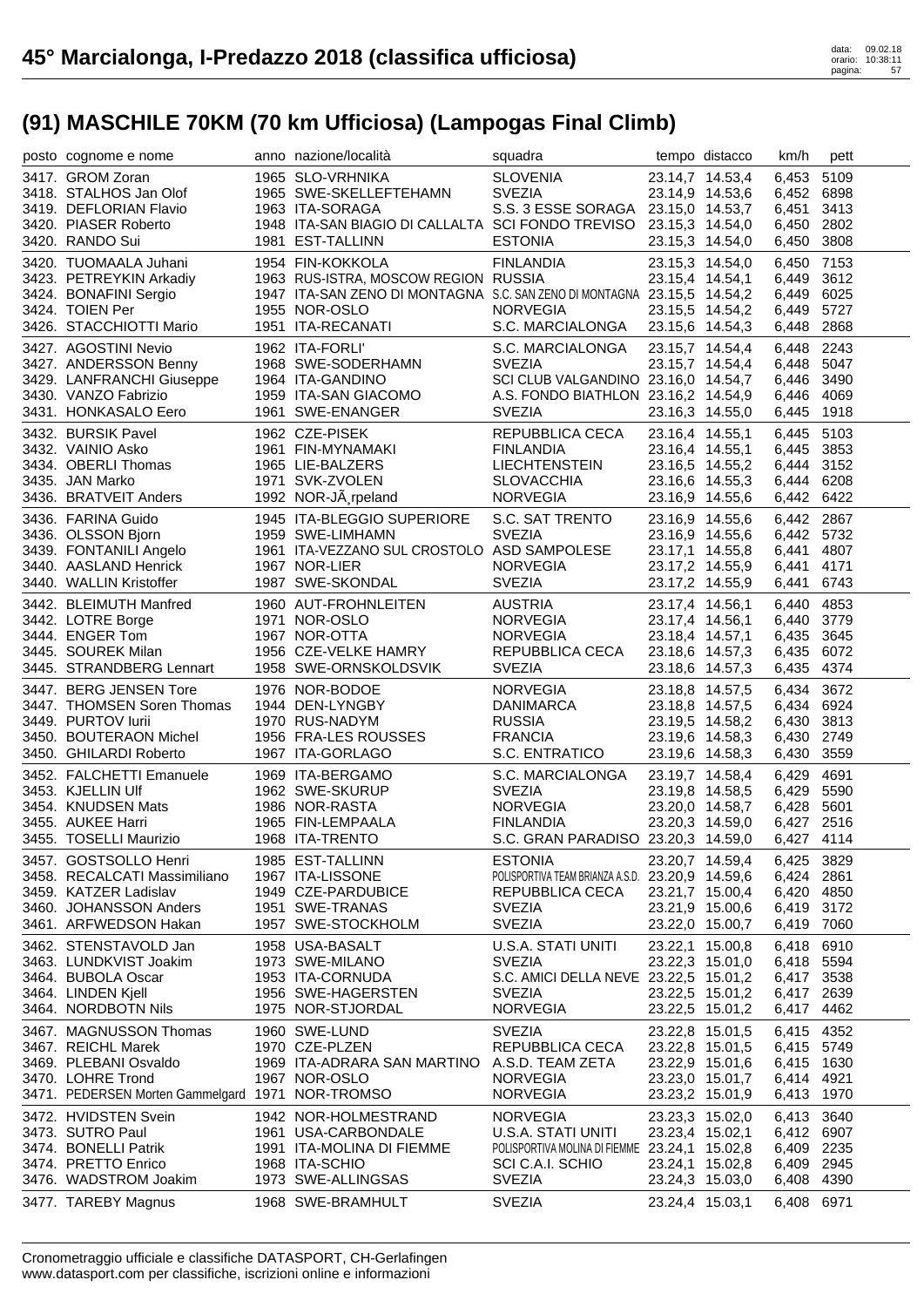| posto cognome e nome                                                                           | anno nazione/località                                                                                  | squadra                                                                                               |                                    | tempo distacco                                        | km/h                                   | pett |
|------------------------------------------------------------------------------------------------|--------------------------------------------------------------------------------------------------------|-------------------------------------------------------------------------------------------------------|------------------------------------|-------------------------------------------------------|----------------------------------------|------|
| 3478. LOSKA Romuald<br>3479. SANTOJANNI Marco<br>3480. DE COL Raffaele                         | 1955 POL-KATOWICE<br>1973 ITA-PARMA<br>1964 ITA-MARTIGNANO                                             | <b>POLONIA</b><br>S.C. MARCIALONGA<br>S.C. MARCIALONGA                                                | 23.25,2 15.03,9                    | 23.25,1 15.03,8<br>23.25,3 15.04,0                    | 6,405<br>6,404 7297<br>6,404 2488      | 4251 |
| 3480. WISTH Tor Einar<br>3482. ANDERSSON Torbjorn                                              | 1964 NOR-BODOE<br>1966 SWE-SKELLEFTEA                                                                  | <b>NORVEGIA</b><br><b>SVEZIA</b>                                                                      |                                    | 23.25,3 15.04,0<br>23.25,6 15.04,3                    | 6,404 3671<br>6,402 6897               |      |
| 3483. FRAU Ruggero<br>3484. MARCH Graziano<br>3485. MORANDINI Luigi                            | 1962 ITA-CAVALESE<br>1955 ITA-CARANO<br>1955 ITA-PREDAZZO                                              | A.S.D. ARETE CLUB<br>U.S. LAVAZE'<br>U.S. DOLOMITICA                                                  | 23.26,4 15.05,1                    | 23.26,6 15.05,3<br>23.27,1 15.05,8                    | 6,399<br>6,398 2807<br>6,396 4045      | 3529 |
| 3485. PATELLI Luigi<br>3487. MORANO Piero                                                      | 1958 ITA-GORLAGO<br>1949 ITA-BORGO SAN DALMAZZO SKI AVIS BORGO LIBERTAS ASD 23.27,3 15.06,0            | G.S.A. SOVERE                                                                                         |                                    | 23.27,1 15.05,8                                       | 6,396 3560<br>6,395 5314               |      |
| 3487. RAGNARSSON Runar Marino 1972 ISL-REYKJAVIK<br>3489. ROVISI Paolo<br>3490. QUADRIO Davide | 1985 ITA-MOENA<br>1974 ITA-BRUGHERIO                                                                   | <b>ISLANDA</b><br><b>U.S. MONTI PALLIDI</b><br>S.C. MARCIALONGA                                       | 23.27,5 15.06,2                    | 23.27,3 15.06,0<br>23.27,4 15.06,1                    | 6,395 4524<br>6,394 4072<br>6,394 3448 |      |
| 3491. FINN Mats<br>3491. LONSTAD Arne                                                          | 1962 SWE-FJALLBACKA<br>1964 NOR-GJOVIK                                                                 | <b>SVEZIA</b><br><b>NORVEGIA</b>                                                                      |                                    | 23.27,6 15.06,3<br>23.27,6 15.06,3                    | 6,393 5070<br>6,393 6322               |      |
| 3493. JIRASEK Miroslav<br>3494. HODDEVIK Kjell Gunnar<br>3495. BROMSETH Ove                    | 1947 CZE-NACHOD<br>1965 NOR-ALESUND<br>1958 NOR-MO I RANA                                              | REPUBBLICA CECA<br><b>NORVEGIA</b><br><b>NORVEGIA</b>                                                 |                                    | 23.27,7 15.06,4<br>23.28,3 15.07,0<br>23.28,5 15.07,2 | 6,393 6186<br>6,390 5641<br>6,389 3181 |      |
| 3495. FREMSTAD Havard<br>3497. RUZICKA Miloslav                                                | 1968 NOR-GJOVIK<br>1961 CZE-HOLESOV                                                                    | <b>NORVEGIA</b><br>REPUBBLICA CECA                                                                    |                                    | 23.28,5 15.07,2<br>23.28,6 15.07,3                    | 6,389 6319<br>6,389                    | 4869 |
| 3498. LANG Jan<br>3499. BARISON Stefano<br>3500. LORENZI Renato                                | 1957 FIN-ESPOO<br>1964 ITA-BOLZANO<br>1954 ITA-ARZIGNANO<br>1954 ITA-ARZIGNANO<br>1970 ITA-RAPALLO     | <b>FINLANDIA</b><br>SOTTOZERO NORDIC TEAM A.S.D. 23.29,0 15.07,7<br>SCI FONDO RECOARO 23.29,2 15.07,9 |                                    | 23.28,9 15.07,6                                       | 6,387 4280<br>6,387<br>6,386 3550      | 3540 |
| 3501. LEONARDINI Vittorio<br>3502. PEDROCCHI Stefano                                           | 1970 ITA-RAPALLO<br>1972 ITA-PARRE PONTE SELVA                                                         | S.C. CALDIROLA<br>S.C. PARRE                                                                          |                                    | 23.29,3 15.08,0<br>23.29,5 15.08,2                    | 6,386 4662<br>6,385 4169               |      |
| 3503. FRUSCA Enio<br>3503. WULLT Niclas<br>3505. VOZZA Italo                                   | 1946 ITA-BOLZANO<br>1966 SWE-LIDINGO<br>1960 ITA-PORTO MANTOVANO                                       | A.S.D. DRIBBLING<br><b>SVEZIA</b><br>SPORTIME MANTOVA 23.29,8 15.08,5                                 |                                    | 23.29,6 15.08,3<br>23.29,6 15.08,3                    | 6,384<br>6,384 4446<br>6,383 5738      | 4620 |
| 3506. KOCH Klaus Dieter<br>3507. MOKVIST Fredrik                                               | 1943 GER-MAGDEBURG<br>1974 SWE-ENSKEDE                                                                 | <b>GERMANIA</b><br><b>SVEZIA</b>                                                                      | 23.30,1 15.08,8<br>23.30,5 15.09,2 |                                                       | 6,382 4501<br>6,380                    | 4364 |
| 3508. RIZZARDI Andrea<br>3509. COMIS Tiziano<br>3510. DEGIAMPIETRO Renato                      | 1999 ITA-CASTELLO DI FIEMME<br>1966 ITA-SANTO STEFANO DI CADORE TEAM FUTURA<br>1963 ITA-LAGO DI TESERO | G.S. CASTELLO DI FIEMME 23.30,6 15.09,3<br>U.S. LITEGOSA                                              |                                    | 23.30,7 15.09,4<br>23.30,9 15.09,6                    | 6,380 1702<br>6,379 1089<br>6,378 2228 |      |
| 3510. HAZARD Andre<br>3512. MARCHINI Adriano                                                   | 1953 BEL-EMBOURG<br>1959 ITA-PAVULLO NEL FRIGNANO SCI FONDO PAVULLESE 23.31,1 15.09,8                  | <b>BELGIO</b>                                                                                         |                                    | 23.30,9 15.09,6                                       | 6,378 3218<br>6,378                    | 4054 |
| 3513. ARMANNSSON Oskar<br>3513. NYGARD Anders<br>3515. BARBOLINI Mirko                         | 1964 ISL-REYKJAVIK<br>1974 FIN-KOIVULAHTI<br>1970 ITA-TESERO                                           | <b>ISLANDA</b><br><b>FINLANDIA</b><br>S.C. MARCIALONGA                                                |                                    | 23.31,6 15.10,3<br>23.31,6 15.10,3<br>23.31,7 15.10,4 | 6,375 5526<br>6,375 3035<br>6,375 5836 |      |
| 3516. FONTANARI Alessandro<br>3517. NAUDO Josep                                                | 1970 ITA-PERGINE VALSUGANA<br>1969 ESP-Coma-ruga                                                       | S.C. SAT TRENTO<br>SPAGNA                                                                             |                                    | 23.32,0 15.10,7<br>23.32,1 15.10,8                    | 6,373 4130<br>6,373 6511               |      |
| 3517. RECALCATI Mario Nicola<br>3519. CARRARO Emilio                                           | 1961 ITA-LISSONE<br>1971 ITA-BOLZANO                                                                   | POLISPORTIVA TEAM BRIANZA A.S.D. 23.32,1 15.10,8<br>SOTTOZERO NORDIC TEAM A.S.D. 23.32,3 15.11,0      |                                    |                                                       | 6,373 3449<br>6,372 2380               |      |
| 3519. FALK Roland<br>3519. HILTUNEN Jari<br>3519. MARTINELLI Daniele                           | 1954 SWE-NORRTALJE<br>1960 FIN-JOENSUU<br>1977 ITA-CAVALESE                                            | <b>SVEZIA</b><br><b>FINLANDIA</b><br>S.C. MARCIALONGA                                                 | 23.32,3 15.11,0<br>23.32,3 15.11,0 | 23.32,3 15.11,0                                       | 6,372 3156<br>6,372 3265<br>6,372 5853 |      |
| 3523. MATTEI Attilio<br>3524. GRUNEWALD Niclas                                                 | 1964 ITA-ALA<br>1964 SWE-LIDINGO                                                                       | POLISP. LIZZANELLA<br><b>SVEZIA</b>                                                                   | 23.32,8 15.11,5                    | 23.33,0 15.11,7                                       | 6,370 2269<br>6,369 7170               |      |
| 3525. JEDRZEJEWSKI Pawel<br>3526. MATERAZZI Stefano<br>3527. GRUDEN Srecko                     | 1963 POL-LOMIANKI<br>1965 ITA-CAMERINO<br>1962 SLO-CERKNICA                                            | <b>POLONIA</b><br>C.U.S. CAMERINO<br><b>SLOVENIA</b>                                                  | 23.33,8 15.12,5<br>23.34,1 15.12,8 | 23.33,7 15.12,4                                       | 6,366 2508<br>6,365 4998<br>6,364 7353 |      |
| 3527. GRYTTING Stein<br>3529. PORTA Roberto                                                    | 1949 NOR-SANDEFJORD<br>1968 ITA-PARABIAGO                                                              | <b>NORVEGIA</b><br>S.C. LA VALLETTA                                                                   | 23.34,1 15.12,8<br>23.34,2 15.12,9 |                                                       | 6,364 3167<br>6,364 2250               |      |
| 3530. LOBARCO Francesco<br>3531. NISES Marcus<br>3532. SVENSSON Bo Goran                       | 1982 ITA-POLICORO<br>1999 SWE-GAVLE<br>1946 SWE-FALKENBERG                                             | S.C. TERRANOVA DI POLLINO 23.34,6 15.13,3<br><b>SVEZIA</b><br><b>SVEZIA</b>                           | 23.34,8 15.13,5<br>23.34,9 15.13,6 |                                                       | 6,362 4550<br>6,361 7147<br>6,360 7093 |      |
| 3533. VLCEK Jan<br>3534. DEGASPERI Sergio                                                      | 1965 CZE-PARDUBICE<br>1950 ITA-MARTIGNANO                                                              | REPUBBLICA CECA<br>SOTTOZERO NORDIC TEAM A.S.D. 23.35,5 15.14,2                                       | 23.35,1 15.13,8                    |                                                       | 6,359<br>6,358 2904                    | 3071 |
| 3534. GUSTAFSON Pierre<br>3536. BONALDI Giuseppe<br>3537. HAUGLID Vidar                        | 1961 SWE-LERUM<br>1946 ITA-GORLE<br>1961 NOR-STORSTEINNES                                              | <b>SVEZIA</b><br>S.C. VALSERINA<br><b>NORVEGIA</b>                                                    | 23.35,5 15.14,2<br>23.35,8 15.14,5 | 23.35,6 15.14,3                                       | 6,358 3148<br>6,357 4685<br>6,356 3878 |      |
| 3538. SIMI Romano                                                                              | 1948 ITA-MASSAROSA                                                                                     | ESCAPE TUSCANY TRIATHLON 23.35.9 15.14.6                                                              |                                    |                                                       | 6,356 6057                             |      |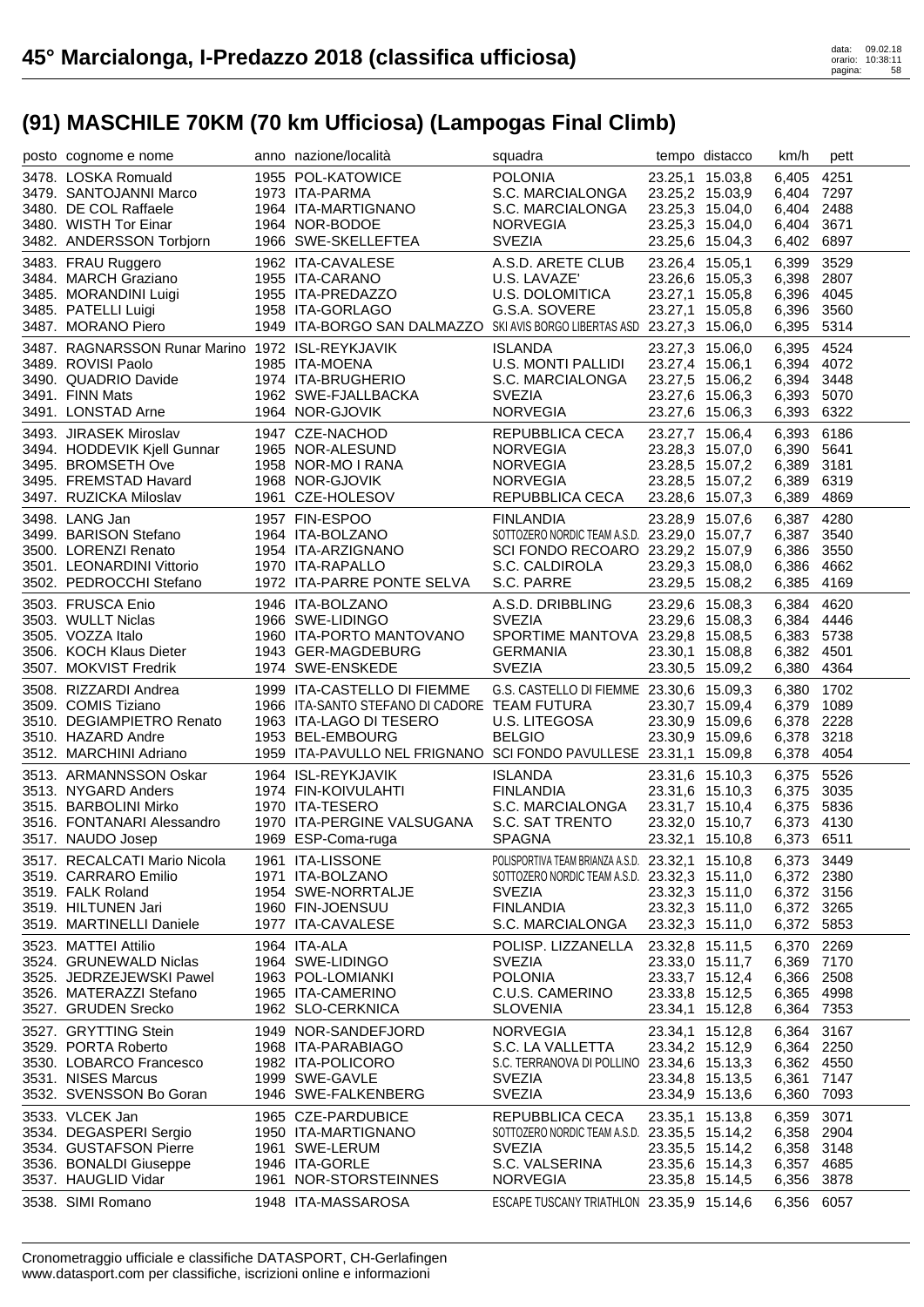| posto cognome e nome                                                                                                                                | anno nazione/località                                                                                                                                    | squadra                                                                                                                                                                  |                 | tempo distacco                                                                              | km/h                                                               | pett                         |
|-----------------------------------------------------------------------------------------------------------------------------------------------------|----------------------------------------------------------------------------------------------------------------------------------------------------------|--------------------------------------------------------------------------------------------------------------------------------------------------------------------------|-----------------|---------------------------------------------------------------------------------------------|--------------------------------------------------------------------|------------------------------|
| 3539. RUGGERI Ettore<br>3540. TONNE Raivo<br>3541. CARLINI Giovanni<br>3542. BURSI Massimo<br>3543. TROMMLER Markus                                 | 1964 ITA-ZOGNO<br>1969 EST-TARTUMAA<br>1963 ITA-PAVULLO NEL FRIGNANO SCI FONDO PAVULLESE 23.36,3 15.15,0<br>1963 ITA-BUTTAPIETRA<br>1981 GER-SCHNAITTACH | S.C. ZOGNO<br><b>ESTONIA</b><br>S.C. ROVERE' VERONESE 23.36,7 15.15,4<br><b>GERMANIA</b>                                                                                 |                 | 23.36,0 15.14,7<br>23.36,2 15.14,9<br>23.36,9 15.15,6                                       | 6,355<br>6,355<br>6,354 4063<br>6,352 4060<br>6,351                | 6776<br>4975<br>6191         |
| 3544. WILHELMSSON Lasse<br>3545. DAHL Fredrik<br>3546. MOKKELGARD Atle Johnsen 1991 NOR-SKI<br>3547. CRETIN MAITENAZ Olivier<br>3547. NYHLIN Johnny | 1973 SWE-STOCKHOLM<br>1967 SWE-TALLINN<br>1965 FRA-EPAGNY<br>1953 SWE-FALUN                                                                              | <b>SVEZIA</b><br><b>SVEZIA</b><br>NORVEGIA<br><b>FRANCIA</b><br><b>SVEZIA</b>                                                                                            |                 | 23.37,2 15.15,9<br>23.37,3 15.16,0<br>23.37,5 15.16,2<br>23.38,0 15.16,7<br>23.38,0 15.16,7 | 6,350<br>6,350 4394<br>6,349<br>6,346 6252<br>6,346                | 2551<br>4085<br>3087         |
| 3547. SCREMIN Mirco<br>3550. DONANZAN Lorenzo<br>3550. NIJHUIS Paul<br>3552. BRUNETTI Enrico<br>3553. LIE Torbjorn                                  | 1960 ITA-SANDRIGO<br>1980 ITA-STRIGNO<br>1959 NED-LAREN<br>1973 ITA-BOLOGNA<br>1974 NOR-FETSUND                                                          | G.S. ALPINI VICENZA 23.38,0 15.16,7<br>S.C. VAL CAMPELLE<br><b>PAESI BASSI</b><br>ACQUADELA A.P.D.<br><b>NORVEGIA</b>                                                    |                 | 23.38,3 15.17,0<br>23.38,3 15.17,0<br>23.38,6 15.17,3<br>23.38,7 15.17,4                    | 6.346<br>6,345<br>6,345 4392<br>6,344 4204<br>6,343                | 4655<br>3511<br>2667         |
| 3554. AALBERGSJO Kjell Magne<br>3554. BANACKI Slawomir<br>3554. MOGGIO Roberto<br>3554. OK Kristjan<br>3558. FANTONI Marco                          | 1955 NOR-OSLO<br>1972 POL-WARSAW<br>1954 ITA-CLES<br>1984 EST-SAUE VALD<br>1964 ITA-BOLOGNA                                                              | <b>NORVEGIA</b><br><b>POLONIA</b><br>S.C. MARCIALONGA<br><b>ESTONIA</b><br>ACQUADELA A.P.D.                                                                              |                 | 23.38,8 15.17,5<br>23.38,8 15.17,5<br>23.38,8 15.17,5<br>23.38,8 15.17,5<br>23.38,9 15.17,6 | 6,343 4498<br>6,343 1883<br>6,343 6249<br>6,343<br>6,342 4713      | 4977                         |
| 3558. JOHNSSON Tommy<br>3560. ABUSDAL Ole Tom<br>3561. ARDUINI Marco<br>3561. PRIGOL Nicola<br>3563. GUDMUNDSEN Kristoffer                          | 1957 SWE-VERBERG<br>1971 NOR-HORNNES<br>1966 ITA-VIANO<br>1983 ITA-FELTRE<br>1949 NOR-KARMSUND                                                           | <b>SVEZIA</b><br><b>NORVEGIA</b><br>S.C. BAGNOLO<br>E.N.A.L. SPORT VILLAGA 23.39,6 15.18,3<br><b>NORVEGIA</b>                                                            |                 | 23.38,9 15.17,6<br>23.39,0 15.17,7<br>23.39,6 15.18,3<br>23.39,7 15.18,4                    | 6,342 3128<br>6,342 6770<br>6,339<br>6,339 6605<br>6,339 3710      | 3445                         |
| 3564. ABBEDISSEN Frode<br>3564. PETTERSEN Tore<br>3566. ALEXANDERSEN Age<br>3566. CHIZHIKOV Igor<br>3566. LISBORG Thomas Dahlin                     | 1970 NOR-MJONDALEN<br>1958 NOR-TROMSO<br>1970 NOR-TROMSO<br>1973 RUS-MOSCOW<br>1972 DEN-NAERUM                                                           | <b>NORVEGIA</b><br>NORVEGIA<br><b>NORVEGIA</b><br><b>RUSSIA</b><br>DANIMARCA                                                                                             |                 | 23.39,9 15.18,6<br>23.39,9 15.18,6<br>23.40,0 15.18,7<br>23.40,0 15.18,7<br>23.40,0 15.18,7 | 6,338<br>6,338 5007<br>6,338 6306<br>6,338<br>6,338                | 6288<br>6352<br>4999         |
| 3566. MUSTAKANGAS Matti<br>3570. JANHALL Nils<br>3571. BLOMKVIST Gunnar<br>3572. ZILLI Alberto<br>3573. BONELLI Gianni                              | 1977 FIN-NUMMELA<br>1971 SWE-ASKIM<br>1955 SWE-ASKIM<br>1969 ITA-APPARIZIONE<br>1975 ITA-Varena                                                          | <b>FINLANDIA</b><br><b>SVEZIA</b><br><b>SVEZIA</b><br>S.C. GENOVA CAI SEZ.LIGURE 23.40,4 15.19,1<br>U.S. LAVAZE'                                                         |                 | 23.40,0 15.18,7<br>23.40,2 15.18,9<br>23.40,3 15.19,0<br>23.40,6 15.19,3                    | 6,338<br>6,337 4425<br>6,336 3283<br>6,336 5976<br>6,335           | 1886<br>4108                 |
| 3574. MLADEK Jiri<br>3575. JOHANSSON Oskar<br>3576. SEGERROS BLAD Per<br>3577. HELLDEN Jonathan<br>3578. ROOS Carl Jerker                           | 1961 CZE-PRAHA<br>1977 SWE-TORSLANDA<br>1986 SWE-UPPSALA<br>1994 SWE-BRALANDA<br>1977 SWE-LUDVIKA                                                        | REPUBBLICA CECA<br><b>SVEZIA</b><br><b>SVEZIA</b><br><b>SVEZIA</b><br><b>SVEZIA</b>                                                                                      |                 | 23.40,7 15.19,4<br>23.41,0 15.19,7<br>23.41,1 15.19,8<br>23.41,7 15.20,4<br>23.41,8 15.20,5 | 6,334<br>6,333 3248<br>6,333<br>6,330 2534<br>6,330                | 3623<br>3790<br>3163         |
| 3579. JACOBSSON Haakan<br>3580. DALLAPOZZA Giancarlo<br>3581. VANZO Patrizio<br>3582. BROMBOSZCZ Karol<br>3583. BACKLUND Gunnar                     | 1954 SWE-MULLSJO<br>1958 ITA-POZZA DI FASSA<br>1965 ITA-ZIANO DI FIEMME<br>1957 POL-Katowice<br>1952 SWE-VEDDINGE                                        | <b>SVEZIA</b><br>GRUPPO C.R.I. VAL DI FASSA 23.42,8 15.21,5<br>A.S. CAURIOL<br><b>POLONIA</b><br><b>SVEZIA</b>                                                           | 23.43,4 15.22,1 | 23.42,5 15.21,2<br>23.42,9 15.21,6<br>23.43,5 15.22,2                                       | 6,326 4455<br>6,325 4639<br>6,325 3419<br>6,322 5519<br>6,322 4338 |                              |
| 3583. LAAMANEN Juuso<br>3585. SOLLID Torgrim<br>3586. RAA Priit<br>3586. RONCARI Giuseppe<br>3588. VALLIMAE Valmar                                  | 1990 FIN-MIKKELI<br>1981 NOR-TROMSO<br>1973 EST-TARTU<br>1949 ITA-SELVA DI PROGNO<br>1974 EST-TARTU                                                      | <b>FINLANDIA</b><br><b>NORVEGIA</b><br><b>ESTONIA</b><br>U.S. CAMPOFONTANA 23.43,9 15.22,6<br><b>ESTONIA</b>                                                             |                 | 23.43,5 15.22,2<br>23.43,7 15.22,4<br>23.43,9 15.22,6<br>23.44,1 15.22,8                    | 6,322 6619<br>6,321<br>6,320<br>6,320<br>6,319                     | 6302<br>4852<br>4008<br>4859 |
| 3589. NEMBRINI Roberto<br>3590. DEBIASI Livio<br>3591. OBERHOLLER Rainald<br>3592. MOLTENI Pierangelo<br>3593. BENATI Luciano                       | 1967 ITA-CURSOLO-ORASSO<br>1951 ITA-ALA<br>1975 ITA-SARENTINO<br>1952 ITA-COSTA DI MEZZATE<br>1953 ITA-BOLOGNA                                           | A.S.D. POLISPORTIVA VOBARNO 23.44,4 15.23,1<br>POLISP. LIZZANELLA<br>S.C. SARENTINO - SARNTAL 23.44,9 15.23,6<br>U.S. SAN PELLEGRINO 23.45,0 15.23,7<br>ACQUADELA A.P.D. |                 | 23.44,7 15.23,4<br>23.45,1 15.23,8                                                          | 6,318<br>6,317 3466<br>6,316 6035<br>6,315 2842<br>6,315 4005      | 5464                         |
| 3593. CASAROTTO Christian<br>3595. GRIMSRUD Christian<br>3595. MENAPACE Sandro<br>3597. EHRIG Simeon<br>3598. ARNEBERG JENSEN Skjalg                | 1975 ITA-ALTOPIANO DELLA VIGOLANA S.C. MARCIALONGA<br>1970 NOR-OSLO<br>1963 ITA-PINETA DI LAIVES<br>1993 GER-MARIENBERG<br>1967 NOR-MO I RANA            | <b>NORVEGIA</b><br>SOTTOZERO NORDIC TEAM A.S.D. 23.45,3 15.24,0<br><b>GERMANIA</b><br><b>NORVEGIA</b>                                                                    | 23.45,4 15.24,1 | 23.45,1 15.23,8<br>23.45,3 15.24,0<br>23.45,5 15.24,2                                       | 6,315 4137<br>6,314 4525<br>6,314 1673<br>6,314 6264<br>6,313      | 4893                         |
| 3599. JEDENIUS Erik                                                                                                                                 | 1956 SWE-GOTEBORG                                                                                                                                        | <b>SVEZIA</b>                                                                                                                                                            |                 | 23.45,9 15.24,6                                                                             | 6,311                                                              | 4516                         |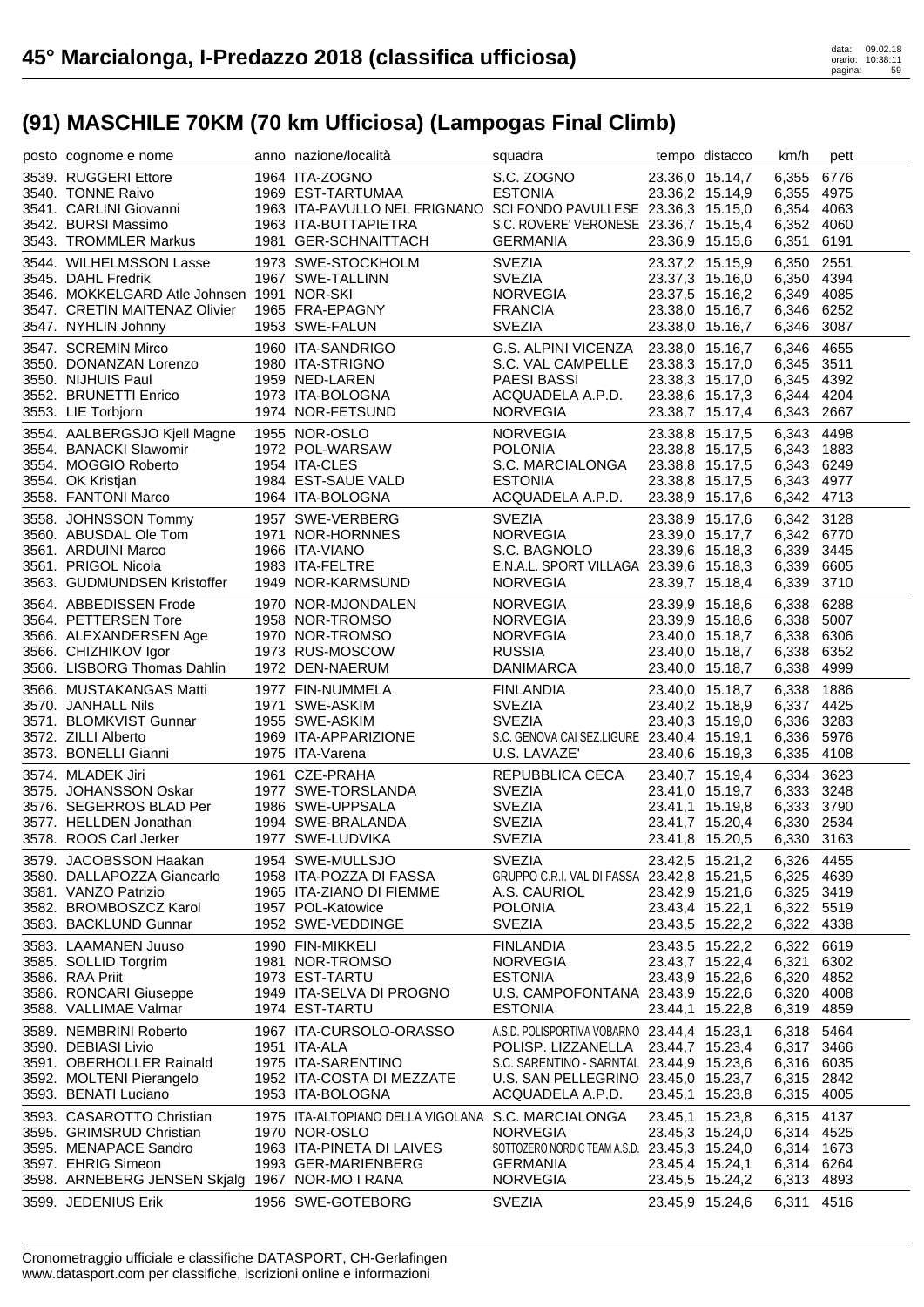| posto cognome e nome                                           | anno nazione/località                                                            | squadra                                       |                 | tempo distacco                     | km/h                     | pett |
|----------------------------------------------------------------|----------------------------------------------------------------------------------|-----------------------------------------------|-----------------|------------------------------------|--------------------------|------|
| 3599. PIOVACCARI Fabio                                         | 1974 ITA-FORLI'                                                                  | S.C. MARCIALONGA 23.45,9 15.24,6              |                 |                                    | 6,311                    | 5215 |
| 3601. KOCHETOV Vladimir                                        | 1957 RUS-MOSCOW                                                                  | <b>RUSSIA</b>                                 |                 | 23.46,0 15.24,7                    | 6,311                    | 1369 |
| 3602. RAMUS Franco                                             | 1967 ITA-MOENA                                                                   | S.C. MARCIALONGA                              |                 | 23.46,1 15.24,8                    | 6,310 4632               |      |
| 3603. BERI Giovanni                                            | 1958 ITA-COLICO                                                                  | AGONISTICA VALSASSINA 23.46,2 15.24,9         |                 |                                    | 6,310 4811               |      |
| 3604. BOHM Stefan                                              | 1955 SWE-DELSBO                                                                  | <b>SVEZIA</b>                                 |                 | 23.46,3 15.25,0                    | 6,310 3120               |      |
| 3605. DAL BEN Andrea                                           | 1969 ITA-PANCHIA'                                                                | SOTTOZERO NORDIC TEAM A.S.D. 23.47,0 15.25,7  |                 |                                    | 6,306 4617               |      |
| 3606. JONES Thomas                                             | 1951 CAN-Calgary                                                                 | CANADA                                        |                 | 23.47,1 15.25,8                    | 6,306                    | 3622 |
| 3607. ANDERSSON Olof                                           | 1947 SWE-HUDIKSVALL                                                              | <b>SVEZIA</b>                                 |                 | 23.47,2 15.25,9                    | 6,306 2555               |      |
| 3608. AIROLDI Matteo                                           | 1990 ITA-SCANZOROSCIATE                                                          | S.C. MARCIALONGA                              |                 | 23.47,5 15.26,2                    | 6,304                    | 3576 |
| 3608. NYBERG Ake                                               | 1954 SWE-GISLAVED                                                                | <b>SVEZIA</b>                                 |                 | 23.47,5 15.26,2                    | 6,304 7237               |      |
|                                                                |                                                                                  |                                               |                 |                                    |                          |      |
| 3610. FINELLI Giovanni<br>3610. LINDE Carl<br>3610. LINDE Carl | 1972 ITA-BOLOGNA<br>1950 SWE-LIDINGO                                             | S.C. MARCIALONGA<br><b>SVEZIA</b>             |                 | 23.47,7 15.26,4<br>23.47,7 15.26,4 | 6,303 5356<br>6,303 5029 |      |
| 3612. HERMANSSON Anders                                        | 1972 SWE-NASSJO                                                                  | <b>SVEZIA</b>                                 |                 | 23.47,8 15.26,5                    | 6,303 6585               |      |
| 3613. ENQVIST Samuel                                           | 1960 SWE-SILJASNAS                                                               | <b>SVEZIA</b>                                 |                 | 23.48,1 15.26,8                    | 6,302 3262               |      |
| 3614. GOLDMAN Saul                                             | 1954 CAN-TORONTO                                                                 | CANADA                                        |                 | 23.48,3 15.27,0                    | 6,301                    | 3870 |
|                                                                |                                                                                  |                                               |                 |                                    |                          |      |
| 3614. TVEDT Andre'                                             | 1974 NOR-AROS                                                                    | <b>NORVEGIA</b>                               |                 | 23.48,3 15.27,0                    | 6,301 1848               |      |
| 3616. ABERG Niklas                                             | 1967 SWE-VASTERAS                                                                | <b>SVEZIA</b>                                 |                 | 23.49,1 15.27,8                    | 6,297 4312               |      |
| 3617. MORINI Massimo                                           | 1967 ITA-FROSINONE                                                               | S.C. FROSINONE A.S.D. 23.50,1 15.28,8         |                 |                                    | 6,293 5295               |      |
| 3618. REFSDAL Tore Fosse                                       | 1960 NOR-FROGNER                                                                 | <b>NORVEGIA</b>                               |                 | 23.50,8 15.29,5                    | 6,290 6354               |      |
| 3619. PIZZATO Dario                                            | 1969 ITA-LUSIANA                                                                 | G.C.FREZZA ARREDAMENTI 23.50,9 15.29,6        |                 |                                    | 6,289 4756               |      |
| 3620. BOTTOLI Francesco                                        | 1971 ITA-MANTOVA<br>1960 FIN-HELSINKI                                            | SCI C.A.I. MANTOVA                            |                 | 23.51,0 15.29,7                    | 6,289 2856               |      |
| 3620. MARTIKAINEN Lasse                                        | 1960 FIN-HELSINKI                                                                | <b>FINLANDIA</b>                              |                 | 23.51,0 15.29,7                    | 6,289 5556               |      |
| 3622. LOCATELLI Claudio                                        | 1956 ITA-ALMENNO SAN SALVATORE S.C. COMUNITA' MONTANA VALSASSINA 23.51,6 15.30,3 |                                               |                 |                                    | 6,286 6522               |      |
| 3623. FARAGLIA Enrico                                          | 1959 ITA-TERMINILLO                                                              | S.C. VAZIA                                    |                 | 23.52,1 15.30,8                    | 6,284 3557               |      |
| 3623. VIRKUS Gustave                                           | 1950 USA-SAINT LOUIS PARK, MN U.S.A. STATI UNITI                                 |                                               |                 | 23.52,1 15.30,8                    | 6,284 4270               |      |
| 3625. LJUNGQVIST Christer                                      | 1969 SWE-BOR                                                                     | <b>SVEZIA</b>                                 |                 | 23.52,8 15.31,5                    | 6,281                    | 6564 |
| 3626. VALENTINI Walter                                         | 1967 ITA-SERIATE<br>1967 ITA-TESSERA                                             | A.S.D. ZENATRI TEAM 23.52,9 15.31,6           |                 |                                    | 6,280 5372               |      |
| 3627. AGNOLETTO Dario                                          |                                                                                  | S.C. MONTEBELLUNA 23.53,1 15.31,8             |                 |                                    | 6,280 6990               |      |
| 3627. FREDRIKSSON Marcus                                       | 1968 FIN-LAUKKOSKI                                                               | FINLANDIA                                     |                 | 23.53,1 15.31,8                    | 6,280 5648               |      |
|                                                                | 1962 NOR-ASKER                                                                   | <b>NORVEGIA</b>                               | 23.53,4 15.32,1 |                                    | 6,278                    | 6275 |
| 3629. BROVOLL Steinar                                          |                                                                                  |                                               |                 |                                    |                          |      |
|                                                                |                                                                                  |                                               |                 |                                    |                          |      |
| 3630. GROSETH Johannes<br>3631. BRIGADOI Vitale                | 1956 NOR-BILLINGSTAD                                                             | NORVEGIA                                      |                 | 23.54,3 15.33,0                    | 6,274                    | 4344 |
|                                                                | 1947 ITA-CASTELLO DI FIEMME<br>1951 SWE-BOLLNAS                                  | U.S. DOLOMITICA<br><b>SVEZIA</b>              |                 | 23.54,5 15.33,2                    | 6,273 5360               |      |
| 3631. ENGSTRAND Christer                                       | 1960 NOR-FLATAASEN                                                               | NORVEGIA                                      |                 | 23.54,5 15.33,2                    | 6,273 4469               |      |
| 3633. DROMNES Gunnar<br>3634. SOLDAL Jakob                     | 1952 NOR-RANHEIM                                                                 | NORVEGIA                                      |                 | 23.54,8 15.33,5<br>23.54,9 15.33,6 | 6,272 3698<br>6,272 4217 |      |
|                                                                |                                                                                  |                                               |                 |                                    |                          |      |
| 3635. BOAS Morten                                              | 1965 NOR-OSLO                                                                    | NORVEGIA                                      |                 | 23.55,2 15.33,9                    | 6,270 3832               |      |
| 3636. KUUSISTO Roope                                           | 1972 FIN-VAMMALA                                                                 | FINLANDIA                                     |                 | 23.55,3 15.34,0                    | 6,270 6616               |      |
| 3637. PATI NAGY Attila                                         | 1964 HUN-VAC                                                                     | UNGHERIA                                      |                 | 23.55,5 15.34,2                    | 6,269 2024               |      |
| 3638. LANTZ JULOY Arne Martin 1981 NOR-MO I RANA               |                                                                                  | <b>NORVEGIA</b>                               |                 | 23.56,0 15.34,7                    | 6,267 6462               |      |
| 3639. TONINI Marco                                             | 1960 ITA-MOLINA DI FIEMME                                                        | POLISPORTIVA MOLINA DI FIEMME 23.56,5 15.35,2 |                 |                                    | 6,265 1611               |      |
| 3640. LILLELI Frank                                            | 1970 NOR-BJUGN                                                                   | <b>NORVEGIA</b>                               |                 | 23.56,6 15.35,3                    | 6,264 4219               |      |
| 3641. SEGALLA Michele                                          | 1967 ITA-LEDRO                                                                   | S.C. LEDRENSE                                 |                 | 23.56,8 15.35,5                    | 6,263 4736               |      |
| 3642. HASSEL Carl Johan                                        | 1962 FIN-KARRBY                                                                  | <b>FINLANDIA</b>                              |                 | 23.57,0 15.35,7                    | 6,263 4511               |      |
| 3643. EBRANATI Augusto                                         | 1969 ITA-ROE VOLCIANO                                                            | POLISP. VOBARNO                               | 23.57,4 15.36,1 |                                    | 6,261                    | 2206 |
| 3644. BEZNOSKA Kamil                                           | 1963 CZE-CERMNA NAD ORLICI                                                       | REPUBBLICA CECA                               |                 | 23.57,8 15.36,5                    | 6,259                    | 6203 |
| 3644. SAESTAD Tarald                                           | 1979 NOR-BODOE                                                                   | <b>NORVEGIA</b>                               | 23.57,8 15.36,5 |                                    | 6,259                    | 4904 |
| 3646. KASEVALI Mairo                                           | 1983 EST-TALLINN                                                                 | <b>ESTONIA</b>                                |                 | 23.58,0 15.36,7                    | 6,258 4248               |      |
| 3647. JOHANSSON Fredrik                                        | 1968 SWE-RAA                                                                     | <b>SVEZIA</b>                                 |                 | 23.58,1 15.36,8                    | 6,258 4269               |      |
| 3648. CALLIARI Cornelio                                        | 1950 ITA-CASTELLO DI FIEMME                                                      | G.S. CASTELLO DI FIEMME 23.58,2 15.36,9       |                 |                                    | 6,257 4024               |      |
| 3649. HALS Terje                                               | 1970 NOR-OSLO                                                                    | <b>NORVEGIA</b>                               |                 | 23.58,7 15.37,4                    | 6,255                    | 6492 |
| 3649. SKALDEHAUG Svein Morten 1965 NOR-SLEPENDEN               |                                                                                  | <b>NORVEGIA</b>                               |                 | 23.58,7 15.37,4                    | 6,255                    | 4552 |
| 3651. KOKORISS Valdis                                          | 1964 LAT-RIGA                                                                    | <b>LETTONIA</b>                               |                 | 23.58,8 15.37,5                    | 6,255                    | 6880 |
| 3652. BORGO Mirco                                              | 1956 ITA-ZUGLIANO                                                                | G.S.A. ZANE'                                  |                 | 23.59,0 15.37,7                    | 6,254 4128               |      |
| 3652. EIE Leif Alexander                                       | 1973 NOR-BODOE                                                                   | <b>NORVEGIA</b>                               |                 | 23.59,0 15.37,7                    | 6,254                    | 3804 |
| 3654. FAHLGREN Per                                             | 1961 SWE-KVANUM                                                                  | <b>SVEZIA</b>                                 |                 | 23.59,1 15.37,8                    | 6,253 5013               |      |
| 3655. STEFANELLI Marcello                                      | 1975 ITA-SERIATE                                                                 | SCI C.A.I. BERGAMO                            |                 | 23.59,3 15.38,0                    | 6,253                    | 4052 |
| 3655. ZACCARELLI Paolo                                         | 1976 ITA-CORREGGIO                                                               | S.C. BAGNOLO                                  |                 | 23.59,3 15.38,0                    | 6,253 5723               |      |
| 3657. STOLZ Hans Peter                                         | 1965 SUI-ZUERICH                                                                 | <b>SVIZZERA</b>                               | 23.59,4 15.38,1 |                                    | 6,252 6805               |      |
| 3658. LAGESEN Kjetil                                           | 1957 NOR-BODOE                                                                   | <b>NORVEGIA</b>                               |                 | 23.59,5 15.38,2                    | 6,252 4902               |      |
| 3658. VIIRA Andres<br>3660. LORENZEN Jorn                      | 1967 EST-VIIMSI VALD<br>1971 SWE-MORLUNDA                                        | <b>ESTONIA</b><br><b>SVEZIA</b>               |                 | 23.59,5 15.38,2<br>23.59,6 15.38,3 | 6,252 2415<br>6,251      | 3130 |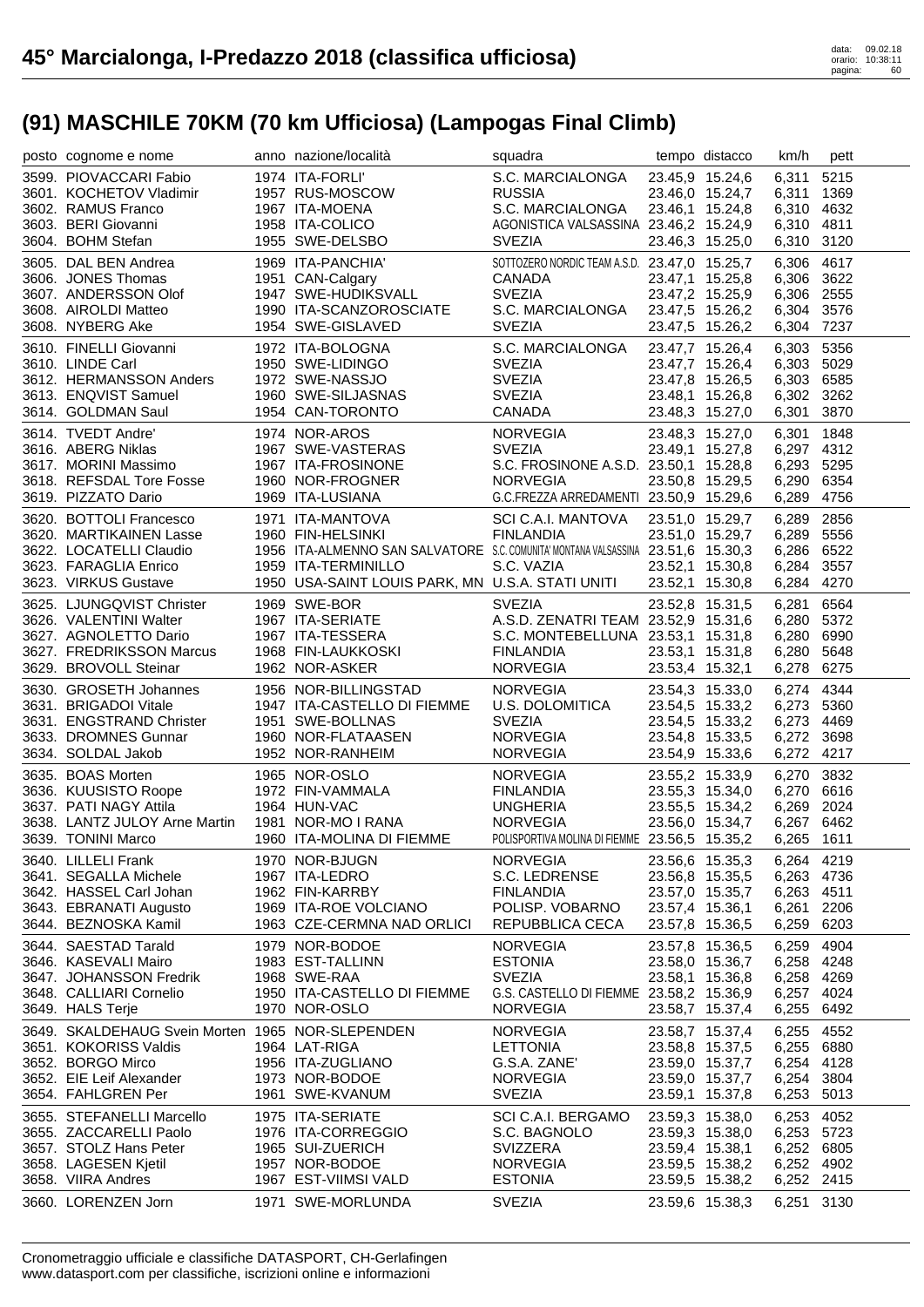| posto cognome e nome                            | anno nazione/località                                                                              | squadra                                                        |                                    | tempo distacco  | km/h                     | pett         |
|-------------------------------------------------|----------------------------------------------------------------------------------------------------|----------------------------------------------------------------|------------------------------------|-----------------|--------------------------|--------------|
| 3660. PAOLI Roberto                             | 1963 ITA-MEZZOLOMBARDO                                                                             | SOTTOZERO NORDIC TEAM A.S.D. 23.59,6 15.38,3                   |                                    |                 | 6,251                    | 4145         |
| 3662. GREN Robert                               | 1968 SWE-Dingle                                                                                    | <b>SVEZIA</b>                                                  | 24.00,0 15.38,7                    |                 | 6,250                    | 6678         |
| 3662. HAGALOKKEN Geir Arne                      | 1961 NOR-KRONGSVINGER                                                                              | <b>NORVEGIA</b>                                                | 24.00,0 15.38,7                    |                 | 6,250                    | 6403         |
| 3664. WONG Jacques                              | 1945 CAN-SAINT BASILE LE GRAND CANADA                                                              |                                                                | 24.00,1 15.38,8                    |                 | 6,249                    | 4440         |
| 3665. BELLISARIO Simone                         | 1980 ITA-PESCOPENNATARO                                                                            | GR.SCIATORI E.MURICCHIO 24.00,2 15.38,9                        |                                    |                 | 6,249                    | 2910         |
| 3666. PALME Stepan                              | 1955 CZE-JABLONEC NAD JIZEROU REPUBBLICA CECA                                                      |                                                                | 24.00,3 15.39,0                    |                 | 6,248                    | 4827         |
| 3667. LUPI Giampiero                            | 1949 ITA-POGGIO MIRTETO                                                                            | S.C. POGGIO MIRTETO 24.01,6 15.40,3                            |                                    |                 | 6,243 4118               |              |
| 3668. TONUCCI Giancarlo                         | 1949 ITA-FANO                                                                                      | G. P. FANO CORRE                                               | 24.01,8 15.40,5                    |                 | 6,242 5370               |              |
| 3669. PIZZINI Andrea<br>3669. RASOM Andrea      | 1960 ITA-TRENTO<br>1984 ITA-VIGO DI FASSA                                                          | S.C. MARCIALONGA<br>GRUPPO C.R.I. VAL DI FASSA 24.02,1 15.40,8 | 24.02,1 15.40,8                    |                 | 6,240<br>6,240 5263      | 5281         |
|                                                 |                                                                                                    |                                                                |                                    |                 |                          |              |
| 3671. BJORSVIK Reidar                           | 1955 NOR-LARVIK                                                                                    | <b>NORVEGIA</b>                                                | 24.02,5 15.41,2                    |                 | 6,239                    | 6612         |
| 3672. LAZZERI Mauro<br>3673. TVEITEN Reidar     | 1982 ITA-RONCOGNO DI PERGINE ATLETICA ROTALIANA 24.03,1 15.41,8<br>1982 NOR-KONGSBERG              | <b>NORVEGIA</b>                                                | 24.03,3 15.42,0                    |                 | 6,236 4678<br>6,235      | 6095         |
| 3674. ANDERS Skonby                             | 1965 SWE-HOLMSUND                                                                                  | <b>SVEZIA</b>                                                  | 24.03,9 15.42,6                    |                 | 6,233                    | 6908         |
| 3674. EKBERG Per                                | 1975 SWE-VENDELSO                                                                                  | <b>SVEZIA</b>                                                  | 24.03,9 15.42,6                    |                 | 6,233                    | 4389         |
| 3676. CORNELIUSSON Mats                         | 1964 SWE-SJUNTORP                                                                                  | <b>SVEZIA</b>                                                  | 24.04,2 15.42,9                    |                 | 6,231                    | 4453         |
| 3677. BOSTROM Borje                             | 1943 SWE-KARLSTAD                                                                                  | <b>SVEZIA</b>                                                  | 24.05,0 15.43,7                    |                 | 6,228                    | 3800         |
| 3678. LUGLI Alberto                             | 1968 ITA-CARPI                                                                                     | S.C. NUOVI ORIZZONTI A.S.D. 24.05,1 15.43,8                    |                                    |                 | 6,227 2808               |              |
| 3678. PARAVISI Luca                             | 1976 ITA-CENATE SOTTO                                                                              | S.C. MARCIALONGA                                               | 24.05,1 15.43,8                    |                 | 6,227 5971               |              |
| 3680. WILHELMSSON Jakob                         | 1978 SWE-SILJANSNAS                                                                                | <b>SVEZIA</b>                                                  | 24.05,2 15.43,9                    |                 | 6,227                    | 6735         |
| 3681. MAZZONI Giorgio                           | 1967 ITA-MILANO                                                                                    | U.S. MONTI PALLIDI                                             | 24.05,7 15.44,4                    |                 | 6,225                    | 4009         |
| 3682. MARTIKAINEN Markku                        | 1966 FIN-HELSINKI                                                                                  | <b>FINLANDIA</b>                                               | 24.05,8 15.44,5                    |                 | 6,224                    | 5557         |
| 3683. TORHAUG Rune                              | 1961 NOR-HASLUM                                                                                    | <b>NORVEGIA</b>                                                | 24.07,1 15.45,8                    |                 | 6,219 3096               |              |
| 3684. BONELLI Luca                              | 1992 ITA-CASTELLO DI FIEMME                                                                        | S.C. MARCIALONGA                                               | 24.07,2 15.45,9                    |                 | 6,218 5919               |              |
| 3685. ZANOL Marco                               | 1984 ITA-PREDAZZO                                                                                  | U.S. DOLOMITICA                                                | 24.07,6 15.46,3                    |                 | 6,217                    | 3415         |
| 3686. KASTEMAE Tarmo                            | 1976 EST-SAKU V, HARJUMAA                                                                          | <b>ESTONIA</b>                                                 | 24.07,7 15.46,4                    |                 | 6,216                    | 4395         |
| 3687. BRUNET Mario                              | 1966 ITA-TONADICO                                                                                  | U.S. PRIMIERO A.S.D. 24.07,8 15.46,5                           |                                    |                 | 6,216 3472               |              |
| 3688. KVARNUNG Mats                             | 1962 SWE-UPPSALA                                                                                   | <b>SVEZIA</b>                                                  | 24.07,9 15.46,6                    |                 | 6,215 4990<br>6,215 3549 |              |
| 3688. MAPELLI Umberto<br>3690. AHLIN Greger     | 1976 ITA-GRESSAN<br>1969 SWE-STOCKHOLM                                                             | S.C. TERSIVA<br><b>SVEZIA</b>                                  | 24.07,9 15.46,6<br>24.08,2 15.46,9 |                 | 6,214 7372               |              |
|                                                 |                                                                                                    |                                                                |                                    |                 |                          |              |
|                                                 |                                                                                                    |                                                                |                                    |                 |                          |              |
| 3690. FAGERSTROM Ben                            | 1965 SWE-ESPOO                                                                                     | <b>SVEZIA</b>                                                  | 24.08,2 15.46,9                    |                 | 6,214                    | 5615         |
| 3692. BORNAGHI Sergio                           | 1976 ITA-TREVIGLIO                                                                                 | SCI C.A.I. TREVIGLIO                                           | 24.09,3 15.48,0                    |                 | 6,209 5401               |              |
| 3693. BJORKELL Tom                              | 1958 FIN-ESBO                                                                                      | <b>FINLANDIA</b>                                               |                                    | 24.09,5 15.48,2 | 6,209                    | 6718         |
| 3693. POSTAL Ugo<br>3695. ASPMO Svein Ove       | 1948 ITA-MEZZOCORONA<br>1963 NOR-BODOE                                                             | U.S. STELLA ALPINA<br><b>NORVEGIA</b>                          | 24.09,5 15.48,2                    |                 | 6,209                    | 3403<br>3060 |
|                                                 |                                                                                                    |                                                                | 24.09,6 15.48,3                    |                 | 6,208                    |              |
| 3695. BRADLEY Peter                             | 1959 GBR-UPPINGHAM                                                                                 | <b>GRAN BRETAGNA</b>                                           | 24.09,6 15.48,3                    |                 | 6,208                    | 5592         |
| 3697. CALLEGARI Paolo<br>3698. NORLENIUS Gustav | 1987 ITA-TRENTO<br>1985 SWE-GOTEBORG                                                               | S.C. MARCIALONGA<br><b>SVEZIA</b>                              | 24.09,8 15.48,5                    |                 | 6,207 4740<br>6,206 5060 |              |
| 3699. FLATEBO Dag                               | 1974 NOR-OSLO                                                                                      | <b>NORVEGIA</b>                                                | 24.10,2 15.48,9<br>24.11,3 15.50,0 |                 | 6,201 4360               |              |
| 3699. ZORZI Paolo                               | 1994 ITA-CAPRIANA                                                                                  | POLISPORTIVA CAPRIANA 24.11,3 15.50,0                          |                                    |                 | 6,201 4124               |              |
| 3701. GIACOMEL Alex                             | 1981 ITA-LENTIAI                                                                                   | E.N.A.L. SPORT VILLAGA 24.11,5 15.50,2                         |                                    |                 | 6,200 6604               |              |
| 3701. WOLLIN Gustaf                             | 1978 SWE-BERLIN TYSKLAND                                                                           | <b>SVEZIA</b>                                                  | 24.11,5 15.50,2                    |                 | 6,200                    | 5681         |
| 3703. FIORI Marcello                            | 1975 ITA-SONA                                                                                      | S.C. MARCIALONGA                                               | 24.11,6 15.50,3                    |                 | 6,200                    | 4647         |
| 3703. HOIER Georg                               | 1947 NOR-TROMSO                                                                                    | <b>NORVEGIA</b>                                                | 24.11,6 15.50,3                    |                 | 6,200 7326               |              |
| 3703. PEDRINI Antonio                           | 1958 ITA-TRENTO                                                                                    | S.C. MARCIALONGA                                               | 24.11,6 15.50,3                    |                 | 6,200                    | 4104         |
| 3706. ERIKSSON Magnus                           | 1970 SWE-BOLLNAS                                                                                   | <b>SVEZIA</b>                                                  | 24.11,7 15.50,4                    |                 | 6,199                    | 4465         |
| 3707. LISNELL Anders                            | 1964 SWE-LIDINGO                                                                                   | <b>SVEZIA</b>                                                  | 24.12,1 15.50,8                    |                 | 6,197 7140               |              |
| 3708. VANZO Simone                              | 1986 ITA-DAIANO                                                                                    | U.S. LA ROCCA                                                  | 24.12,2 15.50,9                    |                 | 6,197 5227               |              |
| 3709. HAKANSSON Marcus<br>3710. DALBJER Kimmy   | 1975 SWE-STOCKHOLM<br>1978 SWE-SVARDSJO                                                            | <b>SVEZIA</b><br><b>SVEZIA</b>                                 | 24.12,4 15.51,1<br>24.12,5 15.51,2 |                 | 6,196 7137<br>6,196      | 6636         |
|                                                 | 1968 CZE-USTI NAD LABEM                                                                            | REPUBBLICA CECA                                                |                                    |                 |                          |              |
| 3711. JELINEK Roman<br>3711. PEROTTO Sergio     | 1967 ITA-NICHELINO                                                                                 | CENTRO SCI TORINO 24.12,6 15.51,3                              | 24.12,6 15.51,3                    |                 | 6,195<br>6,195 4132      | 5515         |
| 3713. CALOVI Alfio                              | 1969 ITA-TRENTO                                                                                    | S.C. MARCIALONGA                                               | 24.12,7 15.51,4                    |                 | 6,195 6160               |              |
| 3714. VIT Richard                               | 1972 CZE-PROSTEJOV                                                                                 | REPUBBLICA CECA                                                | 24.13,3 15.52,0                    |                 | 6,192 5596               |              |
| 3715. SANDBORGH Ola                             | 1966 SWE-SOLLENTUNA                                                                                | <b>SVEZIA</b>                                                  | 24.13,4 15.52,1                    |                 | 6,192 6635               |              |
| 3716. VENUTA Domenico                           | 1966 ITA-ALMENNO SAN SALVATORE S.C. COMUNITA' MONTANA VALSASSINA 24.13,7 15.52,4                   |                                                                |                                    |                 | 6,191                    | 4746         |
| 3717. SONDA Luciano                             | 1964 ITA-ROMANO D'EZZELINO                                                                         | C.S. BASSANO                                                   | 24.13,9 15.52,6                    |                 | 6,190                    | 5808         |
| 3718. KOLMAN Robert                             | 1968 CZE-Dolni Dunajovice                                                                          | REPUBBLICA CECA                                                | 24.14,1 15.52,8                    |                 | 6,189                    | 1815         |
| 3719. FOSSATI Andrea                            | 1968 ITA-ABBIATEGRASSO                                                                             | S.C. MACUGNAGA                                                 | 24.14,4 15.53,1                    |                 | 6,188                    | 3507         |
| 3720. BERTOLINI Marco<br>3721. LONZAR Michele   | 1960 ITA-SANT'ILARIO D'ENZA<br>1979 ITA-SAN MARTINO BUON ALBERGO U.S. CAMPOFONTANA 24.14,7 15.53,4 | A.S.D. RACING TEAM FIEMME E FASSA 24.14,5 15.53,2              |                                    |                 | 6,187<br>6,186 5352      | 5478         |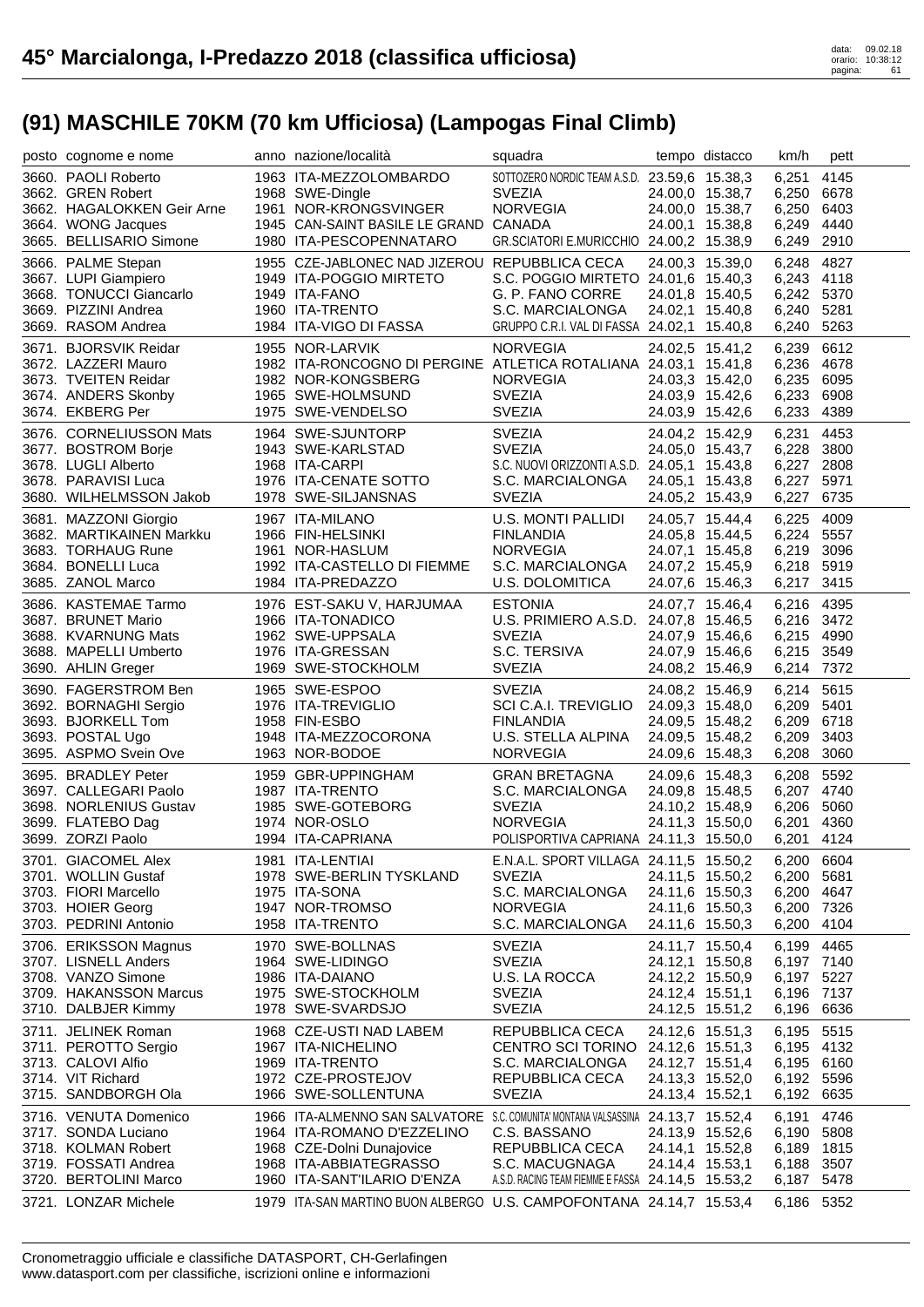| posto cognome e nome                                                   | anno nazione/località                                            | squadra                                                    |                                    | tempo distacco  | km/h                     | pett |
|------------------------------------------------------------------------|------------------------------------------------------------------|------------------------------------------------------------|------------------------------------|-----------------|--------------------------|------|
| 3722. TEOBALDELLI Attilio                                              | 1945 ITA-URBISAGLIA                                              | S.C. MARCIALONGA                                           | 24.15,1 15.53,8                    |                 | 6,185                    | 4201 |
| 3723. CHIOCCHETTI Lodovico                                             | 1975 ITA-MOENA                                                   | U.S. DOLOMITICA                                            | 24.15,4 15.54,1                    |                 | 6,183 4629               |      |
| 3724. BROCCHIERO Remo                                                  | 1957 ITA-DEMONTE                                                 | S.C. MARCIALONGA                                           |                                    | 24.15,6 15.54,3 | 6,183 6023               |      |
| 3725. ANDERSEN Per Christian                                           | 1956 NOR-BORGENHAUGEN                                            | <b>NORVEGIA</b>                                            | 24.15,9 15.54,6                    |                 | 6,181                    | 4283 |
| 3726. KOUTNY Petr                                                      | 1965 CZE-BRNO                                                    | REPUBBLICA CECA                                            | 24.16,1 15.54,8                    |                 | 6,180                    | 5606 |
| 3727. DELVAI Luigi                                                     | 1943 ITA-CARANO                                                  | U.S. STELLA ALPINA                                         | 24.16,3 15.55,0                    |                 | 6,180                    | 203  |
| 3728. PEKAR Ladislav                                                   | 1961 CZE-PRAHA                                                   | REPUBBLICA CECA                                            | 24.16,7 15.55,4                    |                 | 6,178 5112               |      |
| 3729. FORNARI Roberto                                                  | 1962 ITA-MANTOVA                                                 | S.C. MANTOVA                                               | 24.17,1 15.55,8                    |                 | 6,176                    | 5996 |
| 3729. GLONCAK Ales                                                     | 1956 CZE-BILOVEC                                                 | REPUBBLICA CECA                                            | 24.17,1 15.55,8                    |                 | 6,176                    | 6681 |
| 3731. MONTANARI Cesare                                                 | 1946 ITA-ALFONSINE                                               | <b>TEAM FUTURA</b>                                         |                                    | 24.17,2 15.55,9 | 6,176                    | 4067 |
| 3732. FRANCESCHINI Sandro                                              | 1963 ITA-TRENTO                                                  | TRIATHLON TRENTINO 24.17,5 15.56,2                         |                                    |                 | 6,174 6926               |      |
| 3733. ARESCHOUG Fredrik                                                | 1972 SWE-UDDEVALLA                                               | <b>SVEZIA</b>                                              |                                    | 24.17,7 15.56,4 | 6,174 5039               |      |
| 3733. ZAPIOR Marek                                                     | 1963 POL-BYTOM                                                   | <b>POLONIA</b>                                             |                                    | 24.17,7 15.56,4 | 6,174 5593               |      |
| 3735. SILJEHAUG Hans Ole                                               | 1955 NOR-NEDENES                                                 | <b>NORVEGIA</b>                                            |                                    | 24.18,0 15.56,7 | 6,172 6349               |      |
| 3736. DALEN Knut                                                       | 1954 NOR-HOVET                                                   | <b>NORVEGIA</b>                                            | 24.18,2 15.56,9                    |                 | 6,171                    | 4003 |
| 3736. JEZ Jozef                                                        | 1955 SLO-VIPAVA                                                  | <b>SLOVENIA</b>                                            | 24.18,2 15.56,9                    |                 | 6,171                    | 3581 |
| 3736. MOE Torbjorn T.                                                  | 1968 NOR-RYKKINN                                                 | <b>NORVEGIA</b>                                            |                                    | 24.18,2 15.56,9 | 6,171                    | 3719 |
| 3739. NORMANN NILSEN Henry                                             | 1955 NOR-TONSBERG                                                | <b>NORVEGIA</b>                                            |                                    | 24.18,3 15.57,0 | 6,171                    | 4935 |
| 3740. KWARNMARK Karl                                                   | 1989 SWE-GOTEBORG                                                | <b>SVEZIA</b>                                              | 24.18,5 15.57,2                    |                 | 6,170                    | 5731 |
| 3741. GRONROOS Petteri                                                 | 1959 FIN-TAMPERE                                                 | <b>FINLANDIA</b>                                           | 24.18,7 15.57,4                    |                 | 6.169                    | 6614 |
| 3742. PEDERIVA Danilo                                                  | 1987 ITA-SORAGA                                                  | S.C. MARCIALONGA                                           | 24.18,9 15.57,6                    |                 | 6,169 5942               |      |
| 3743. LUNDSTROM Mikael                                                 | 1966 SWE-STOCKHOLM                                               | <b>SVEZIA</b>                                              |                                    | 24.19,0 15.57,7 | 6,168 2934               |      |
| 3744. CILLANI Roberto                                                  | 1965 ITA-ARGENTA                                                 | <b>TRIBO</b>                                               |                                    | 24.19,3 15.58,0 | 6,167 4197               |      |
| 3745. BOTTOLI Giacomo                                                  | 1982 ITA-MANTOVA                                                 | SCI C.A.I. MANTOVA                                         |                                    | 24.19,5 15.58,2 | 6,166 2851               |      |
| 3746. BOLPAGNI Waifro                                                  | 1960 ITA-CONCESIO                                                | <b>SCI CAI BRESCIA</b>                                     | 24.20,4 15.59,1                    |                 | 6,162 3443               |      |
| 3747. HINTZE Karl Heinz                                                | 1952 GER-VIERNAU                                                 | <b>GERMANIA</b>                                            | 24.21,2 15.59,9                    |                 | 6,159 6811               |      |
| 3748. EINARSEN Morten Kristian                                         | 1975 NOR-BERGEN                                                  | <b>NORVEGIA</b>                                            |                                    | 24.21,3 16.00,0 | 6,158 6276               |      |
| 3749. CUCCHI Enrico                                                    | 1956 ITA-BOFFALORA SOPRA TICINO S.C. MARCIALONGA                 |                                                            | 24.21,7 16.00,4                    |                 | 6,157 4056               |      |
| 3750. SZILASI Jozef                                                    | 1968 SVK-KOSICE                                                  | <b>SLOVACCHIA</b>                                          | 24.21,8 16.00,5                    |                 | 6,156                    | 6803 |
|                                                                        |                                                                  |                                                            |                                    |                 |                          |      |
| 3751. VODICKA Petr                                                     | 1963 CZE-ZADUB ZAVISIN                                           |                                                            |                                    |                 |                          |      |
|                                                                        |                                                                  | REPUBBLICA CECA                                            |                                    | 24.21,9 16.00,6 | 6,156                    | 3072 |
| 3752. RAFFAELLI Ilario                                                 | 1957 ITA-BRENTONICO                                              | <b>G.S. BRENTONICO</b>                                     | 24.22,0 16.00,7                    |                 | 6,155                    | 4138 |
| 3753. ODEN Bengt                                                       | 1954 SWE-SOLNA                                                   | <b>SVEZIA</b>                                              | 24.22,5 16.01,2                    |                 | 6,153 5678               |      |
| 3754. HOLST Jan                                                        | 1962 SWE-MALMO                                                   | <b>SVEZIA</b>                                              |                                    | 24.22,7 16.01,4 | 6,153 4445               |      |
| 3755. VULLUM Erik<br>3756. TOLLEFSEN Thomas                            | 1950 NOR-AURE                                                    | <b>NORVEGIA</b><br><b>NORVEGIA</b>                         | 24.22,8 16.01,5                    |                 | 6,152 3084               |      |
|                                                                        | 1970 NOR-SKJETTEN                                                |                                                            | 24.23,1 16.01,8                    |                 | 6,151                    | 3705 |
| 3757. BARTHOLIN HOLM Kristian                                          | 1979 DEN-Frederiksberg                                           | DANIMARCA                                                  |                                    | 24.23,2 16.01,9 | 6,150 6512               |      |
| 3758. SANTINI Gianluigi                                                | 1963 ITA-CASTELLO DI FIEMME                                      | G.S. CASTELLO DI FIEMME 24.23,3 16.02,0                    |                                    |                 | 6,150 5243               |      |
| 3759. HAGGARDE Vilhelm                                                 | 1990 SWE-KLIPPAN                                                 | <b>SVEZIA</b>                                              | 24.23,4 16.02,1                    |                 | 6,150 6929               |      |
| 3760. NILSSEN Gunnar                                                   | 1957 NOR-TROMSO                                                  | <b>NORVEGIA</b>                                            | 24.23,8 16.02,5                    |                 | 6,148 7132               |      |
| 3761. HEDIN Anders                                                     | 1967 SWE-TRELLEBORG                                              | <b>SVEZIA</b>                                              |                                    | 24.23,9 16.02,6 | 6,147 3826               |      |
| 3762. LOVDAHL Ottar                                                    | 1957 NOR-STAMSUND                                                | <b>NORVEGIA</b>                                            |                                    | 24.24,3 16.03,0 | 6,146 6873               |      |
| 3763. HERMANN Jakob                                                    | 1972 DEN-VANLOSE                                                 | <b>DANIMARCA</b>                                           | 24.24,5 16.03,2                    |                 | 6,145 3177               |      |
| 3764. SACCHI Stefano<br>3765. TEMPONI Alessandro                       | 1959 ITA-BAGNOLO SAN VITO                                        | SPORTIME MANTOVA 24.24,7 16.03,4                           |                                    |                 | 6,144 5889               |      |
| 3766. TIIVOJA Tarvi                                                    | 1980 ITA-CAZZAGO SAN MARTINO SCI CAI BRESCIA<br>1991 EST-Vorumaa | <b>ESTONIA</b>                                             | 24.25,3 16.04,0<br>24.25,4 16.04,1 |                 | 6,142 4657<br>6,141      | 5541 |
|                                                                        |                                                                  |                                                            |                                    |                 |                          |      |
| 3767. ESPOSITO Fulvio                                                  | 1951 ITA-CAMERINO                                                | C.U.S. CAMERINO<br>REPUBBLICA CECA                         | 24.25,6 16.04,3                    |                 | 6,140 4015               |      |
| 3768. HAUPT Jaroslav                                                   | 1938 CZE-PRAHA                                                   |                                                            | 24.26,0 16.04,7                    |                 | 6,139 4342               |      |
| 3769. HALVORSEN Terje                                                  | 1961 NOR-FORNEBU<br>1964 ITA-PRIMALUNA                           | <b>NORVEGIA</b>                                            | 24.26,2 16.04,9                    |                 | 6,138 4876               |      |
| 3770. SELVA Giuliano<br>3771. BRIDA Corrado                            | 1951 ITA-CASTEL DI CASIO                                         | AGONISTICA VALSASSINA 24.26,8 16.05,5<br><b>ABETI CLUB</b> | 24.26,9 16.05,6                    |                 | 6,135 4810<br>6,135      | 4619 |
|                                                                        |                                                                  |                                                            |                                    |                 |                          |      |
| 3772. BERLANDA SCORZA Bruno 1945 ITA-MARTIGNANO<br>3772. VANZO Roberto | 1983 ITA-MOENA                                                   | SOTTOZERO NORDIC TEAM A.S.D. 24.27,1 16.05,8               |                                    |                 | 6,134                    | 3869 |
| 3774. IVANCIC Franc                                                    | 1956 SLO-RAKEK                                                   | S.C. MARCIALONGA                                           | 24.27,1 16.05,8<br>24.27,3 16.06,0 |                 | 6,134 2820<br>6,133 6184 |      |
| 3775. ARVIDSSON Per                                                    | 1959 SWE-UDDEVALLA                                               | <b>SLOVENIA</b><br><b>SVEZIA</b>                           | 24.27,9 16.06,6                    |                 | 6,131 4379               |      |
| 3776. BROCCATO Matteo                                                  | 1979 ITA-DAIANO                                                  | U.S. LA ROCCA                                              | 24.28,2 16.06,9                    |                 | 6,129 2223               |      |
|                                                                        | 1967 SWE-KVANUM                                                  |                                                            |                                    |                 |                          | 4427 |
| 3777. FAHLGREN Magnus<br>3778. CHAUSOV Dmitry                          | 1975 RUS-Moscow                                                  | <b>SVEZIA</b><br><b>RUSSIA</b>                             | 24.28,3 16.07,0<br>24.28,4 16.07,1 |                 | 6,129<br>6,129           | 5535 |
| 3778. MATHISEN Christer                                                | 1993 NOR-RANHEIM                                                 | <b>NORVEGIA</b>                                            | 24.28,4 16.07,1                    |                 | 6,129 7385               |      |
| 3778. STANGER Morten                                                   | 1964 NOR-HOLMENSTRAND                                            | <b>NORVEGIA</b>                                            | 24.28,4 16.07,1                    |                 | 6,129                    | 3704 |
| 3781. EWETZ Johan                                                      | 1957 SWE-TABY                                                    | <b>SVEZIA</b>                                              | 24.29,5 16.08,2                    |                 | 6,124 5630               |      |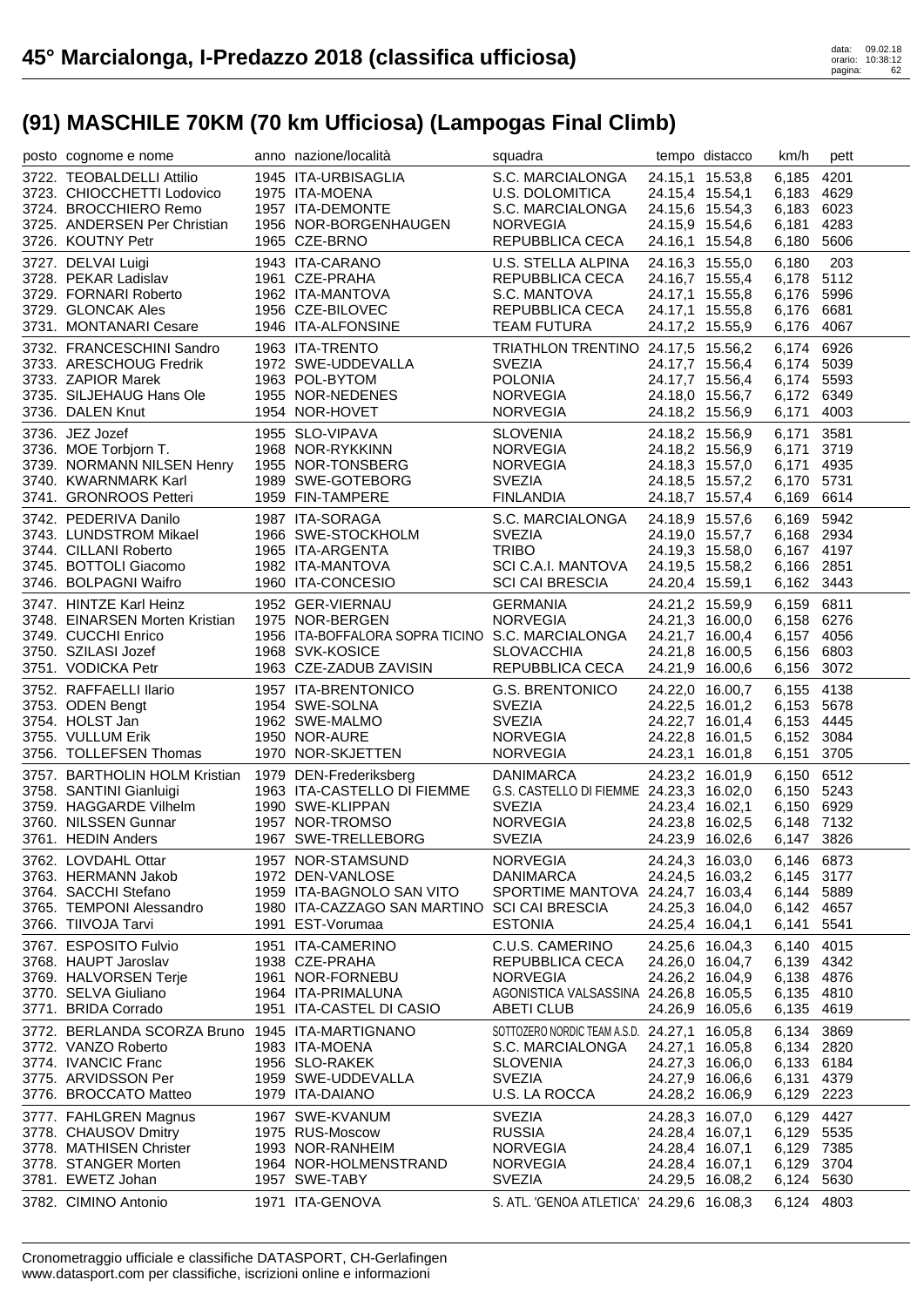| posto cognome e nome                                 | anno nazione/località                                                    | squadra                                           |                 | tempo distacco  | km/h                | pett |
|------------------------------------------------------|--------------------------------------------------------------------------|---------------------------------------------------|-----------------|-----------------|---------------------|------|
| 3782. SAND Stian                                     | 1974 NOR-LYSAKER                                                         | <b>NORVEGIA</b>                                   |                 | 24.29,6 16.08,3 | 6,124 1851          |      |
| 3784. VEGHER Nicola                                  | 1987 ITA-Mezzocorona                                                     | S.C. MARCIALONGA                                  |                 | 24.29,7 16.08,4 | 6,123 6172          |      |
| 3785. GIULIANO Roberto                               | 1963 ITA-BUSCA                                                           | S.C. BUSCA                                        |                 | 24.30,0 16.08,7 | 6,122 4116          |      |
| 3786. HIRIART Gerard                                 | 1949 FRA-MONTALIEU                                                       | <b>FRANCIA</b>                                    | 24.30,1 16.08,8 |                 | 6,122 4832          |      |
| 3787. MATSCH Karl                                    | 1947 SWE-FALUN                                                           | <b>SVEZIA</b>                                     |                 | 24.30,2 16.08,9 | 6,121               | 3700 |
|                                                      |                                                                          |                                                   |                 |                 |                     |      |
| 3788. MARKUSSEN Jan Petter                           | 1970 NOR-KRISTIANSAND                                                    | <b>NORVEGIA</b>                                   | 24.30,8 16.09,5 |                 | 6,119 4371          |      |
| 3789. VEINAN Roger                                   | 1961 NOR-BODOE                                                           | <b>NORVEGIA</b>                                   |                 | 24.31,1 16.09,8 | 6,117 4305          |      |
| 3790. GATTI Walter                                   | 1957 ITA-POGNANO                                                         | SCI C.A.I. TREVIGLIO 24.31,2 16.09,9              |                 |                 | 6,117 4748          |      |
| 3791. ANDHEIM Leif Magne                             | 1950 NOR-OTTA                                                            | <b>NORVEGIA</b>                                   |                 | 24.31,6 16.10,3 | 6,115 4880          |      |
| 3792. RAINIERI Paolo                                 | 1967 ITA-REGGIO EMILIA                                                   | S.C. MARCIALONGA                                  |                 | 24.32,7 16.11,4 | 6,111 4772          |      |
| 3793. NILSSEN Jan Einar                              | 1963 NOR-GRONG                                                           | <b>NORVEGIA</b>                                   |                 | 24.32,9 16.11,6 | 6,110 3017          |      |
| 3794. AHLQVIST Hans                                  | 1960 SWE-NORRTALJE                                                       | <b>SVEZIA</b>                                     | 24.33,2 16.11,9 |                 | 6,109 5050          |      |
| 3794. HOWELL Mark Andrew                             | 1966 DEN-COPENHAGEN                                                      | DANIMARCA                                         |                 | 24.33,2 16.11,9 | 6,109 4997          |      |
| 3796. HAKANSSON Tommie                               | 1957 SWE-BROMMA                                                          | <b>SVEZIA</b>                                     | 24.33,4 16.12,1 |                 | 6,108 6835          |      |
| 3797. VESENTINI Claudio                              | 1962 ITA-VERONA                                                          | S.C. MARCIALONGA                                  |                 | 24.34,0 16.12,7 | 6,105 6049          |      |
| 3798. HOVA Oscar                                     | 1983 NOR-OSLO                                                            | <b>NORVEGIA</b>                                   |                 |                 | 6,105 4659          |      |
|                                                      |                                                                          | <b>NORVEGIA</b>                                   | 24.34,1 16.12,8 |                 | 6,105 6550          |      |
| 3799. JORDAN TORSTENSEN Vegard 1967 NOR-DRAMMEN      | 1939 ITA-MONTECCHIO MAGGIORE SCICAI. MONTECCHIO MAGGIORE 24.34,5 16.13,2 |                                                   |                 | 24.34,2 16.12,9 | 6.103 4090          |      |
| 3800. BRUNELLO Franco                                |                                                                          |                                                   |                 |                 |                     |      |
| 3801. HESLA John Freddy Borge                        | 1966 NOR-GOL                                                             | <b>NORVEGIA</b>                                   |                 | 24.34,6 16.13,3 | 6,103 3837          |      |
| 3802. DI GIULIO Amerigo                              | 1951 ITA-TERMOLI                                                         | GR.SCIATORI E.MURICCHIO 24.34,8 16.13,5           |                 |                 | 6,102 3551          |      |
| 3803. CHINI Valerio                                  | 1974 ITA-MEZZOCORONA                                                     | SOTTOZERO NORDIC TEAM A.S.D. 24.34,9 16.13,6      |                 |                 | 6,102 1719          |      |
| 3804. HOFFLANDER Hans                                | 1954 SWE-MOLNLYCKE                                                       | <b>SVEZIA</b>                                     |                 | 24.35,0 16.13,7 | 6,101 4945          |      |
| 3804. ZANINI Luigi                                   | 1944 ITA-VENEZIA                                                         | <b>TEAM FUTURA</b>                                |                 | 24.35,0 16.13,7 | 6,101 2971          |      |
| 3806. HEDBERG Anders                                 | 1951 SWE-BORLANGE                                                        | <b>SVEZIA</b>                                     | 24.35,1 16.13,8 |                 | 6,101 6978          |      |
| 3807. ALESSANDRINI Alessandro 1964 ITA-GROTTAFERRATA |                                                                          | SCI CLUB ALISKI RACING TEAM 24.36,0 16.14,7       |                 |                 | 6,097 5318          |      |
| 3808. HELBL Matej                                    | 1976 SLO-RUSĂ E                                                          | <b>SLOVENIA</b>                                   |                 | 24.36,1 16.14,8 | 6,097 6578          |      |
|                                                      | 1960 RUS-MOSCOW                                                          | <b>RUSSIA</b>                                     |                 |                 | 6,097 4297          |      |
| 3808. VOLKOV Andrey                                  |                                                                          |                                                   | 24.36,1 16.14,8 |                 |                     |      |
| 3810. COMBA Massimo                                  | 1972 ITA-SAN GERMANO CHISONE S.C. PRALI                                  |                                                   | 24.36,2 16.14,9 |                 | 6,096 4677          |      |
| 3810. SAVI Massimo                                   | 1971 ITA-MILANO                                                          | S.C. PASSO DOPO PASSO 24.36,2 16.14,9             |                 |                 | 6,096 5286          |      |
| 3812. KUSICKA Josef                                  | 1976 CZE-Horni Jeleni                                                    | REPUBBLICA CECA                                   | 24.37,1 16.15,8 |                 | 6,093 5531          |      |
|                                                      |                                                                          |                                                   |                 |                 |                     |      |
| 3812. OSEID Halvor                                   | 1957 NOR-SNAROYA                                                         | <b>NORVEGIA</b>                                   |                 | 24.37,1 16.15,8 | 6,093 3193          |      |
| 3814. SOCCI Stefano                                  | 1961 ITA-REGGIO EMILIA                                                   | S.C. BAGNOLO                                      |                 | 24.37,2 16.15,9 | 6,092 4129          |      |
| 3815. VOLNY Petr                                     | 1979 CZE-ZUBRI                                                           | REPUBBLICA CECA                                   |                 | 24.37,5 16.16,2 | 6,091 1831          |      |
| 3816. VINANTE Roberto                                | 1966 ITA-VARENA                                                          | U.S. LAVAZE'                                      |                 |                 |                     |      |
| 3817. PAKARINEN Vesa                                 | 1972 FIN-KOUVOLA                                                         | <b>FINLANDIA</b>                                  |                 | 24.37,8 16.16,5 | 6,090 4027<br>6,088 | 3712 |
|                                                      |                                                                          |                                                   |                 | 24.38,2 16.16,9 |                     |      |
| 3818. ANGHILERI Danilo                               | 1954 ITA-LECCO                                                           | S.C. COMUNITA' MONTANA VALSASSINA 24.39,0 16.17,7 |                 |                 | 6,085 4668          |      |
| 3819. GLAJCH Martin                                  | 1975 CZE-PRAHA                                                           | REPUBBLICA CECA                                   |                 | 24.39,3 16.18,0 | 6,083 3627          |      |
| 3820. ODDEN Age                                      | 1959 NOR-OSLO                                                            | <b>NORVEGIA</b>                                   |                 | 24.40,3 16.19,0 | 6,079 4922          |      |
| 3821. HEDLUND Marcus                                 | 1973 SWE-SALTSJOBADEN                                                    | <b>SVEZIA</b>                                     | 24.40,4 16.19,1 |                 | 6,079 7202          |      |
| 3822. HOLMBERG Wilhelm                               | 1950 FIN-GRANKULLA                                                       | <b>FINLANDIA</b>                                  |                 | 24.40,9 16.19,6 | 6,077 6717          |      |
| 3823. SARIMO Mika                                    | 1966 FIN-OSLO                                                            | <b>FINLANDIA</b>                                  |                 | 24.41,0 16.19,7 | 6,076 6916          |      |
| 3824. ADOLFSSON Soren                                | 1959 SWE-GOTEBORG                                                        | <b>SVEZIA</b>                                     | 24.41,2 16.19,9 |                 | 6,076 7278          |      |
| 3825. ECCHER Elia                                    | 1983 ITA-CASTELLO DI FIEMME                                              | S.C. MARCIALONGA                                  |                 | 24.41,3 16.20,0 | 6,075 5852          |      |
| 3825. SYLVEN Claes Goran                             | 1959 SWE-STOCKHOLM                                                       | <b>SVEZIA</b>                                     | 24.41,3 16.20,0 |                 | 6,075 2577          |      |
| 3827. BAZZANA Pierattilio                            | 1999 ITA-FIESSE                                                          | U.S. LAVAZE'                                      | 24.41,4 16.20,1 |                 | 6,075 5915          |      |
|                                                      |                                                                          |                                                   |                 |                 |                     |      |
| 3827. DREMIN Maxim                                   | 1983 RUS-MOSCOW                                                          | <b>RUSSIA</b>                                     | 24.41,4 16.20,1 |                 | 6,075               | 4891 |
| 3829. BEDDARI Tor                                    | 1956 NOR-STANVIK                                                         | <b>NORVEGIA</b>                                   |                 | 24.41,7 16.20,4 | 6,074 4290          |      |
| 3830. GANNING Fredrik                                | 1966 SWE-OLSFORS                                                         | <b>SVEZIA</b>                                     | 24.41,9 16.20,6 |                 | 6,073 4041          |      |
| 3831. CARLONI Paolo                                  | 1957 ITA-BERGAMO                                                         | S.C. CLAN 2                                       | 24.42,4 16.21,1 |                 | 6,071               | 3463 |
| 3831. SVARC Stanislav                                | 1962 CZE-PRAHA                                                           | REPUBBLICA CECA                                   | 24.42,4 16.21,1 |                 | 6,071               | 4535 |
| 3833. JACOBSEN Erik                                  | 1954 NOR-OSLO                                                            | <b>NORVEGIA</b>                                   | 24.42,5 16.21,2 |                 | 6,070               | 7045 |
| 3834. BACKMAN Thorulf                                | 1965 SWE-FROSON                                                          | <b>SVEZIA</b>                                     | 24.42,6 16.21,3 |                 | 6,070 6992          |      |
| 3834. BAGNI Massimo                                  | 1971 ITA-NOVELLARA                                                       | S.C. BAGNOLO                                      | 24.42,6 16.21,3 |                 | 6,070 4824          |      |
| 3836. TUBINGER Joakim                                | 1968 SWE-TYRESO                                                          | <b>SVEZIA</b>                                     | 24.42,9 16.21,6 |                 | 6,069               | 3729 |
| 3837. WERNER Morten                                  | 1949 SWE-STOCKHOLM                                                       | <b>SVEZIA</b>                                     | 24.43,1 16.21,8 |                 | 6,068               | 5690 |
| 3838. EINARSSON Allan                                | 1958 SWE-APPELBO                                                         | <b>SVEZIA</b>                                     | 24.43,3 16.22,0 |                 | 6,067               | 2007 |
| 3839. NYGAARD Eilif                                  | 1954 NOR-OSLO                                                            | <b>NORVEGIA</b>                                   | 24.43,5 16.22,2 |                 | 6,066 5534          |      |
| 3840. KOIT Mirjo                                     | 1989 EST-PARNU JAAGUPI                                                   | <b>ESTONIA</b>                                    | 24.43,7 16.22,4 |                 | 6,065 4976          |      |
| 3841. RUDSAR Eigil                                   | 1969 NOR-SANDEFJORD                                                      | <b>NORVEGIA</b>                                   | 24.44,0 16.22,7 |                 | 6,064 3591          |      |
| 3842. ZORZI Enrico                                   | 1960 ITA-BELLAMONTE                                                      | A.S. CAURIOL                                      | 24.44,5 16.23,2 |                 | 6,062               | 1636 |
| 3843. BERANEK Michal                                 | 1967 CZE-Usti nad Labem                                                  | REPUBBLICA CECA                                   | 24.44,8 16.23,5 |                 | 6,061               | 4244 |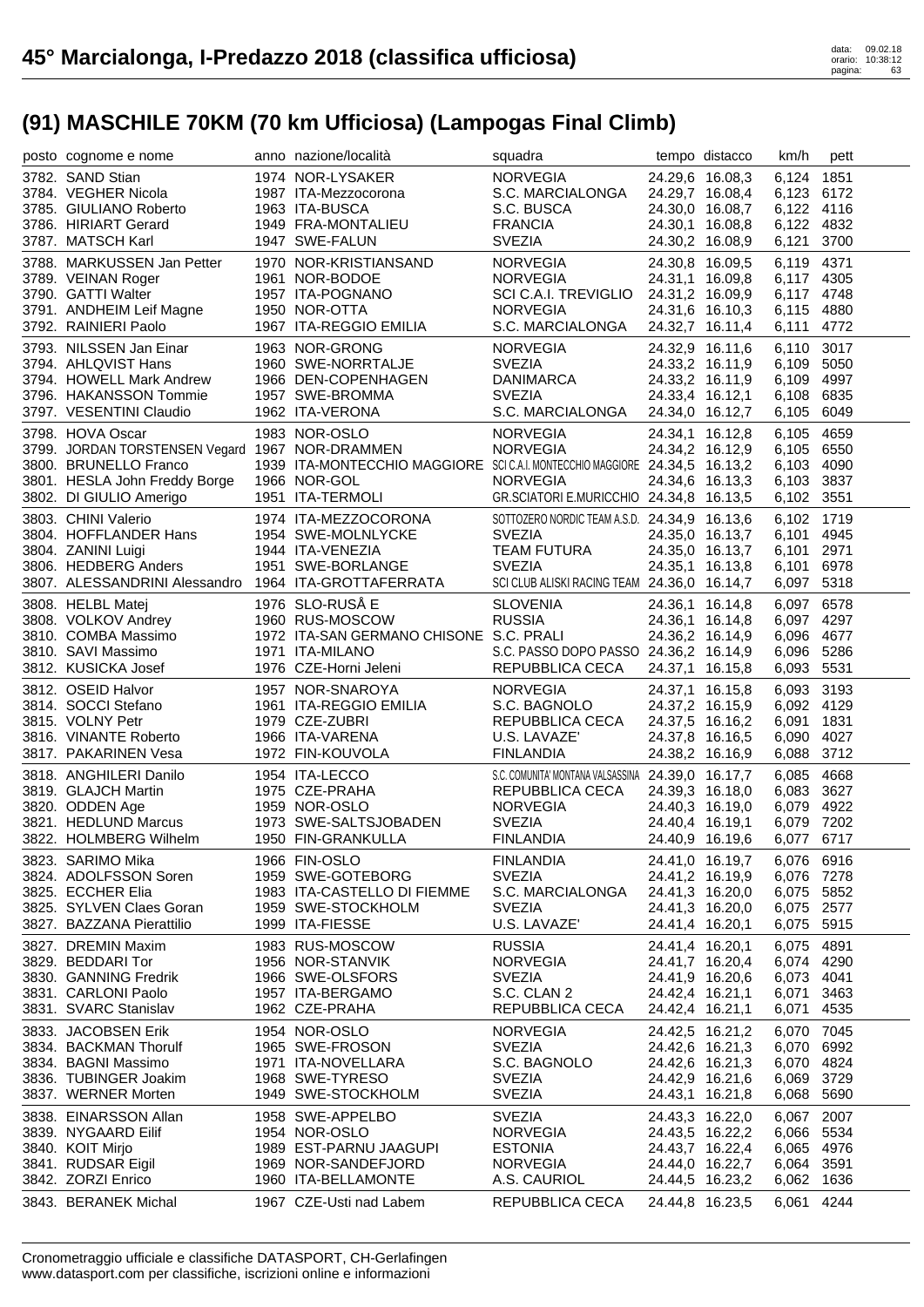| posto cognome e nome                                                                                                                               | anno nazione/località                                                                                                             | squadra                                                                                                                                                               |                 | tempo distacco                                                                              | km/h                                                               | pett                                         |
|----------------------------------------------------------------------------------------------------------------------------------------------------|-----------------------------------------------------------------------------------------------------------------------------------|-----------------------------------------------------------------------------------------------------------------------------------------------------------------------|-----------------|---------------------------------------------------------------------------------------------|--------------------------------------------------------------------|----------------------------------------------|
| 3843. LIBERATI Alberto<br>3845. CHINI Tiziano<br>3846. BELOTTI Stefano<br>3847. KOSTAL Karel<br>3847. RASOM Mariano                                | 1966 ITA-CHIAVENNA<br>1982 ITA-MEZZOCORONA<br>1968 ITA-VILLA D'ADDA<br>1972 CZE-Horice<br>1969 ITA-POZZA DI FASSA                 | S.C. MARCIALONGA<br>SOTTOZERO NORDIC TEAM A.S.D. 24.44,9 16.23,6<br>S.C. SPEEDY SPORT 24.45,2 16.23,9<br>REPUBBLICA CECA<br><b>SKI TEAM FASSA</b>                     | 24.45,4 16.24,1 | 24.44,8 16.23,5<br>24.45,4 16.24,1                                                          | 6,061<br>6,061<br>6,059 5910<br>6,058 4240<br>6,058 4718           | 4711<br>4140                                 |
| 3849. PELLEGRINI Roberto<br>3850. SUNDVOR Yngve<br>3851. BRAITO Luciano<br>3852. MINAKOV Alexey<br>3853. DI TOMMASO Luca                           | 1962 ITA-MEZZOLOMBARDO<br>1968 NOR-FJELLSTRAND<br>1957 ITA-VARENA<br>1980 RUS-MOSCOW<br>1972 ITA-MILANO                           | SOTTOZERO NORDIC TEAM A.S.D. 24.45,6 16.24,3<br><b>NORVEGIA</b><br>U.S. LA ROCCA<br><b>RUSSIA</b><br>S.C. SPORT DUE                                                   |                 | 24.46,1 16.24,8<br>24.46,5 16.25,2<br>24.46,7 16.25,4<br>24.47,0 16.25,7                    | 6,058 4741<br>6,056 7259<br>6,054<br>6,053 2702<br>6,052 2809      | 4628                                         |
| 3854. CARRETTA Paolo<br>3855. BREGOLI Maurizio<br>3856. MERELAHT Arno<br>3857. SANDBERG Per<br>3858. LARSSON Per G.                                | 1967 ITA-TORRI DI QUARTESOLO SCI C.A.I. SCHIO<br>1961 ITA-SAREZZO<br>1961 EST-TARTU<br>1962 SWE-SALTSJOBADEN<br>1959 SWE-ALINGSAS | <b>SCI CAI BRESCIA</b><br><b>ESTONIA</b><br><b>SVEZIA</b><br><b>SVEZIA</b>                                                                                            |                 | 24.47,1 16.25,8<br>24.47,2 16.25,9<br>24.47,5 16.26,2<br>24.47,9 16.26,6<br>24.48,0 16.26,7 | 6,052 1121<br>6,051<br>6,050 6516<br>6,048<br>6,048                | 3459<br>3274<br>4509                         |
| 3858. STAGNOLI Mario<br>3860. AZZOLA Sergio<br>3861. DEMKIN Maxim Viktorovich<br>3862. HEIDRICH Reinfried<br>3863. BORISOV Vladimir                | 1969 ITA-BAGOLINO<br>1962 ITA-BERGAMO<br>1972 RUS-KHABAROVSK<br>1954 GER-FRANKENBLICK<br>1967 RUS-ODINTSOVO                       | S.C. BAGOLINO<br>SCI C.A.I. BERGAMO<br><b>RUSSIA</b><br>GERMANIA<br><b>RUSSIA</b>                                                                                     |                 | 24.48,0 16.26,7<br>24.48,2 16.26,9<br>24.48,9 16.27,6<br>24.49,0 16.27,7<br>24.49,1 16.27,8 | 6,048<br>6,047 4077<br>6,044 1859<br>6,044<br>6,043                | 4747<br>3677<br>3659                         |
| 3864. HERMANSSON Anders<br>3865. DERANGERE Christian<br>3866. FILIPPI Omar<br>3867. RESVIK Ola<br>3868. BERNARD Giovanni                           | 1965 SWE-UDDEVALLA<br>1953 FRA-Torcy<br>1976 ITA-ALBIANO<br>1956 SWE-STOCKSUND<br>1972 ITA-CANAZEI                                | <b>SVEZIA</b><br><b>FRANCIA</b><br>S.C. VAL DI CEMBRA 24.50,1 16.28,8<br><b>SVEZIA</b><br>SKI TEAM FASSA                                                              |                 | 24.49,7 16.28,4<br>24.49,9 16.28,6<br>24.50,2 16.28,9<br>24.50,6 16.29,3                    | 6,041<br>6,040<br>6,039 5128<br>6,039 4154<br>6,037 4021           | 7039<br>3630                                 |
| 3869. SCAGLIA Carlo<br>3870. GUNNARSSON Conny<br>3871. PIAZZI Jacopo<br>3872. DELLASEGA Samuele<br>3873. KORPELA Ilkka                             | 1955 ITA-LOVERO VALTELLINO<br>1964 SWE-SEGMON<br>1998 ITA-CASTELLO DI FIEMME<br>1994 ITA-PREDAZZO<br>1968 FIN-KORIA               | SCI C.A.I. TIRANO<br><b>SVEZIA</b><br>G.S. CASTELLO DI FIEMME 24.51,1 16.29,8<br>S.C. MARCIALONGA<br><b>FINLANDIA</b>                                                 |                 | 24.50,7 16.29,4<br>24.50,8 16.29,5<br>24.51,2 16.29,9<br>24.51,7 16.30,4                    | 6,037 4603<br>6,037 4317<br>6,035 3420<br>6,035<br>6,033           | 5883<br>5528                                 |
| 3873. MCLEOD Grant                                                                                                                                 | 1946 CAN-MEDICINE HAT                                                                                                             | <b>CANADA</b>                                                                                                                                                         |                 | 24.51,7 16.30,4                                                                             | 6,033                                                              | 4508                                         |
| 3875. TAST Niklas<br>3876. GLOSLIE Svein Erik<br>3877. FERRONI Alessandro<br>3878. RIGHETTO Luca                                                   | 1978 FIN-PIRKKALA<br>1945 NOR-KLEPPE<br>1986 ITA-POGGIO SAN LORENZO S.C. VAZIA<br>1996 ITA-MASI DI CAVALESE                       | FINLANDIA<br>NORVEGIA<br>U.S. CERMIS                                                                                                                                  | 24.54,4 16.33,1 | 24.52,8 16.31,5<br>24.53,1 16.31,8<br>24.53,2 16.31,9                                       | 6,028 4927<br>6,027 4336<br>6,027<br>6,022 4180                    | 4081                                         |
| 3879. DE PASQUALE Andrea<br>3880. MAGGIONI Pietro<br>3881. JOHANSSON Johan<br>3882. STECHER Martin<br>3883. TAGLIAFERRI Fabrizio                   | 1971 ITA-PORTO MANTOVANO<br>1947 ITA-Cermenate<br>1967 FIN-GRANKULLA<br>1972 ITA-PRATO ALLO STELVIO<br>1966 ITA-MOLINA DI FIEMME  | SPORTIME MANTOVA 24.54,5 16.33,2<br>U.S. DOLOMITICA<br><b>FINLANDIA</b><br>S.C. PRATO STELVIO - PRAD 24.55,4 16.34,1<br>POLISPORTIVA MOLINA DI FIEMME 24.55,5 16.34,2 |                 | 24.54,6 16.33,3<br>24.55,3 16.34,0                                                          | 6,022<br>6,021<br>6,018 3733<br>6,018 5862<br>6,018 1613           | 5959<br>5410                                 |
| 3884. RUNESSON Tomas<br>3885. BROZZONI Sergio<br>3886. COLASANTI Nicola<br>3886. KARLSSON Magnus<br>3888. ZUBER Ruedi                              | 1962 SWE-KINNA<br>1973 ITA-ZOGNO<br>1953 ITA-ALATRI<br>1975 SWE-GNOSJO<br>1948 SUI-CHUR                                           | <b>SVEZIA</b><br>S.C. MARCIALONGA<br>S.C. FROSINONE A.S.D. 24.55,8 16.34,5<br><b>SVEZIA</b><br>SVIZZERA                                                               |                 | 24.55,6 16.34,3<br>24.55,7 16.34,4<br>24.55,8 16.34,5<br>24.56,0 16.34,7                    | 6,017 6759<br>6,017 6547<br>6,016 5470<br>6,016 6750<br>6,016 5742 |                                              |
| 3889. HANSEN Agnar<br>3889. LERNER Bo<br>3891. KARLSSON Jan Olof<br>3892. MAFFEI Edoardo<br>3893. KROON Olev                                       | 1958 NOR-HARSTAD<br>1952 SWE-SKELLEFTEA<br>1946 SWE-GNOSJO<br>1994 ITA-MASI DI CAVALESE<br>1959 EST-KEILA                         | <b>NORVEGIA</b><br><b>SVEZIA</b><br><b>SVEZIA</b><br>U.S. CERMIS<br><b>ESTONIA</b>                                                                                    | 24.56,4 16.35,1 | 24.56,1 16.34,8<br>24.56,1 16.34,8<br>24.56,6 16.35,3<br>24.56,8 16.35,5                    | 6,015<br>6,015 6890<br>6,014 6749<br>6,013<br>6,012 5527           | 7350<br>4043                                 |
| 3893. MIKALSEN Rune<br>3895. MARTINELLI Simone<br>3896. ROSSI Arrigo<br>3897. PASCALE Angelo<br>3898. OVERAS Lars                                  | 1978 NOR-MO I RANA<br>1977 ITA-CAVALESE<br>1948 ITA-TRENTO<br>1960 ITA-CASATENOVO<br>1977 NOR-TROMSO                              | <b>NORVEGIA</b><br>U.S. STELLA ALPINA<br>G.S.A. POVO<br>A.S.D A TEAM TRIATHLON 24.58,2 16.36,9<br><b>NORVEGIA</b>                                                     | 24.58,4 16.37,1 | 24.56,8 16.35,5<br>24.57,6 16.36,3<br>24.57,9 16.36,6                                       | 6,012<br>6,009<br>6,008 2951<br>6,007<br>6,006                     | 6467<br>4621<br>4785<br>4422                 |
| 3899. FERNQVIST Richard<br>3900. ZILLER Lorenzo<br>3901. ORTNER Johannes<br>3902. ALBERTI William<br>3903. VANIUSHKIN Pavel<br>3904. MAGELIE Trond | 1991 SWE-STOCKHOLM<br>1987 ITA-REVO'<br>1971 AUT-DOELSACH<br>1972 ITA-BAGOLINO<br>1986 RUS-PENZA<br>1955 NOR-DROBAK               | <b>SVEZIA</b><br>S.C. MARCIALONGA<br><b>AUSTRIA</b><br>S.C. BAGOLINO<br><b>RUSSIA</b><br><b>NORVEGIA</b>                                                              | 25.00,4 16.39,1 | 24.58,9 16.37,6<br>24.59,6 16.38,3<br>24.59,7 16.38,4<br>25.00,0 16.38,7<br>25.00,2 16.38,9 | 6,004<br>6,001<br>6,001<br>6,000<br>5,999<br>5,998                 | 3883<br>6150<br>4916<br>5929<br>6644<br>4282 |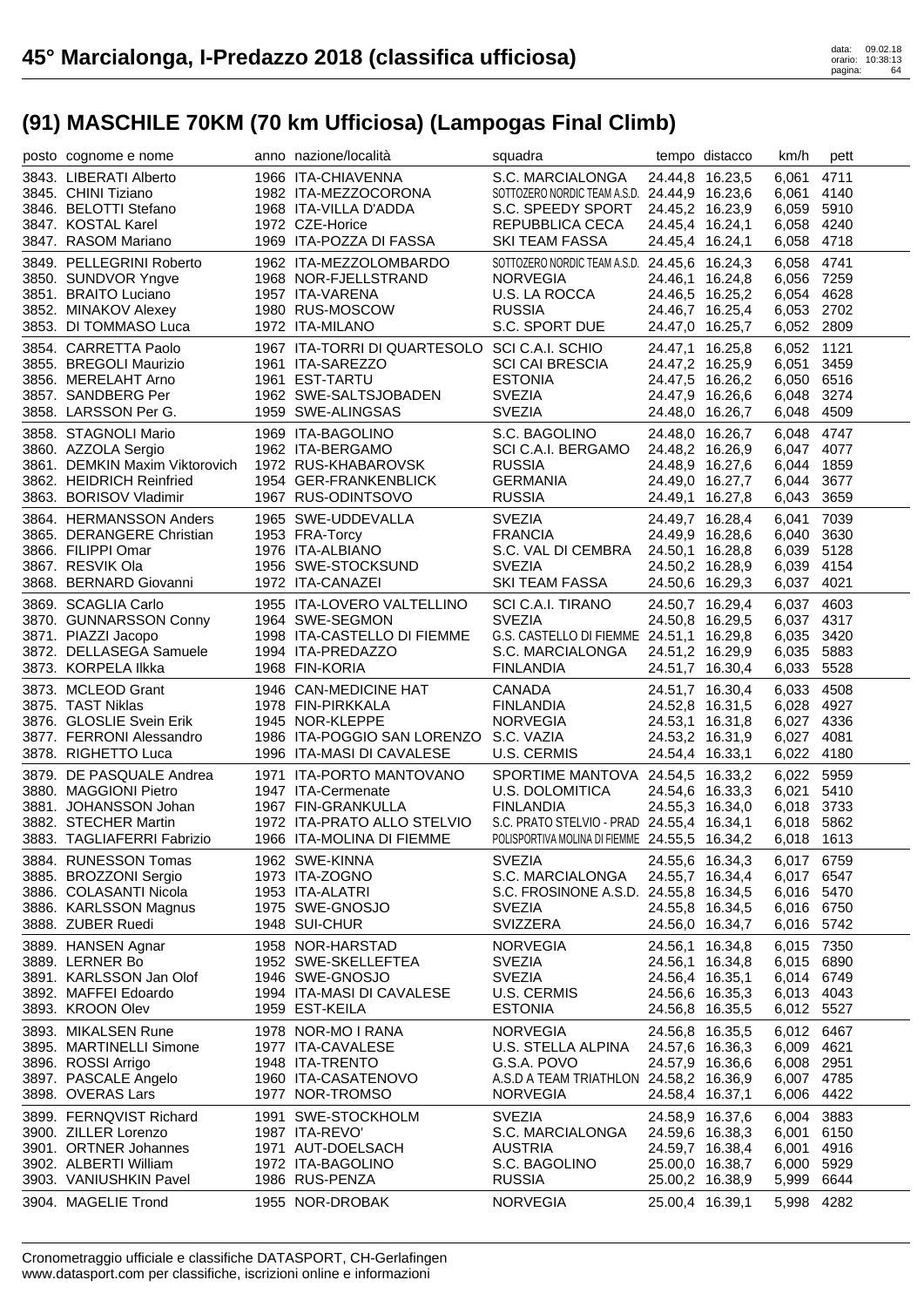| posto cognome e nome                                   | anno nazione/località                                                         | squadra                                 |                 | tempo distacco                     | km/h                     | pett |
|--------------------------------------------------------|-------------------------------------------------------------------------------|-----------------------------------------|-----------------|------------------------------------|--------------------------|------|
| 3905. BARDO Hugo                                       | 1975 NOR-TROMSO                                                               | <b>NORVEGIA</b>                         |                 | 25.00,8 16.39,5                    | 5,996                    | 6443 |
| 3906. MICHELINI Luigi                                  | 1952 ITA-PARMA                                                                | S.C. MARCIALONGA                        |                 | 25.01,8 16.40,5                    | 5,992 4673               |      |
| 3907. DELLADIO Renato                                  | 1963 ITA-CAVALESE                                                             | G.S. CASTELLO DI FIEMME 25.01,9 16.40,6 |                 |                                    | 5,992 4107               |      |
| 3907. DEMATTIO Carlo                                   | 1979 ITA-ZIANO DI FIEMME                                                      | S.C. MARCIALONGA                        |                 | 25.01,9 16.40,6                    | 5,992 3412               |      |
| 3909. LI VECCHI Damiano                                | 1956 ITA-MOENA                                                                | S.C. MARCIALONGA                        | 25.02,4 16.41,1 |                                    | 5,990                    | 4038 |
| 3910. DAHL Steinar                                     | 1958 NOR-KROKELVDALEN                                                         | <b>NORVEGIA</b>                         |                 | 25.03,0 16.41,7                    | 5,988                    | 7349 |
| 3911. ZETTERBERG Bengt                                 | 1963 SWE-HOGSATER                                                             | <b>SVEZIA</b>                           |                 | 25.03,3 16.42,0                    | 5,986 5037               |      |
| 3912. SICUSO Sebastiano                                | 1947 ITA-BERGAMO                                                              | SCI C.A.I. BERGAMO                      |                 | 25.04,0 16.42,7                    | 5,984 5374               |      |
| 3913. GIUSEPPIN Walter                                 | 1947 ITA-CASARSA DELLA DELIZIA S.C. MARCIALONGA                               |                                         |                 | 25.04,7 16.43,4                    | 5,981                    | 4649 |
| 3914. GRIMSTAD Curt                                    | 1965 NOR-JESSHEIM                                                             | <b>NORVEGIA</b>                         |                 | 25.05,1 16.43,8                    | 5,979 4526               |      |
| 3915. BIANCHINI Giorgio                                | 1957 ITA-SAN DONATO MILANESE POLISPORTIVA TEAM BRIANZA A.S.D. 25.05,2 16.43,9 |                                         |                 |                                    | 5,979                    | 3494 |
| 3916. ERIKSSON William                                 | 1978 SWE-GAVLE                                                                | <b>SVEZIA</b>                           |                 | 25.05,4 16.44,1                    | 5,978 5707               |      |
| 3917. LAMP Enn                                         | 1976 EST-KIILI                                                                | <b>ESTONIA</b>                          |                 | 25.05,5 16.44,2                    | 5,978 6887               |      |
| 3918. PAHLKE Patrick                                   | 1970 GER-MUENCHEN                                                             | <b>GERMANIA</b>                         |                 | 25.05,6 16.44,3                    | 5,977                    | 3234 |
| 3919. BOZZETTA Ignazio                                 | 1975 ITA-CARANO                                                               | U.S. STELLA ALPINA                      |                 | 25.06,6 16.45,3                    | 5,973 4937               |      |
| 3920. NYVOLL John Oscar                                | 1962 NOR-TROMSO                                                               | <b>NORVEGIA</b>                         |                 | 25.07,8 16.46,5                    | 5,968                    | 5010 |
| 3921. SOLGALOV Mihail                                  | 1972 RUS-MOSCOW                                                               | <b>RUSSIA</b>                           |                 | 25.07,9 16.46,6                    | 5,968 7139               |      |
| 3922. FILIPPI Luigino                                  | 1949 ITA-ALBIANO                                                              | S.C. VAL DI CEMBRA                      | 25.08,4 16.47,1 |                                    | 5,966 5127               |      |
| 3923. MORESCO Aldo                                     | 1944 ITA-MAROSTICA                                                            | SCI FONDO MAROSTICA 25.08,5 16.47,2     |                 |                                    | 5,966 3483               |      |
| 3923. SANTIN Marco                                     | 1984 ITA-FORNO DI ZOLDO                                                       | S.C. VAL ZOLDANA                        |                 | 25.08,5 16.47,2                    | 5,966                    | 1696 |
|                                                        |                                                                               |                                         |                 |                                    |                          |      |
| 3925. RODIGHIERO Francesco<br>3926. KOTYNIA Waldemar   | 1990 ITA-TORRI DI QUARTESOLO SCI C.A.I. SCHIO<br>1968 POL-Koluszki            | <b>POLONIA</b>                          |                 | 25.08,6 16.47,3                    | 5,965 2330<br>5,963 4258 |      |
| 3927. ENGSETH Bjorn                                    | 1958 NOR-VOLL                                                                 | <b>NORVEGIA</b>                         |                 | 25.09,3 16.48,0<br>25.09,4 16.48,1 | 5,962 4477               |      |
| 3928. KALAB Jiri                                       | 1955 CZE-BRNO                                                                 | REPUBBLICA CECA                         |                 | 25.09,9 16.48,6                    | 5,960 4308               |      |
| 3929. DAHLHAUSEN Ulrich                                | 1973 GER-Koeln                                                                | <b>GERMANIA</b>                         |                 | 25.10,1 16.48,8                    | 5,959 4856               |      |
|                                                        |                                                                               |                                         |                 |                                    |                          |      |
| 3930. CARLSSON Staffan                                 | 1954 SWE-SUNNEMO                                                              | <b>SVEZIA</b>                           |                 | 25.10,2 16.48,9                    | 5,959                    | 5708 |
| 3931. NORDSTROM Bjorn                                  | 1964 NOR-OSLO                                                                 | <b>NORVEGIA</b>                         |                 | 25.10,3 16.49,0                    | 5,959 4838               |      |
| 3932. PISTORE Marco                                    | 1971 ITA-TRENTO                                                               | S.C. MARCIALONGA                        |                 | 25.10,5 16.49,2                    | 5,958 5376<br>5,957 2388 |      |
| 3933. HONSIG ERLENBURG Peter<br>3934. FAVRETTI Luciano | 1956 AUT-VILLACH<br>1955 ITA-CORDIGNANO                                       | <b>AUSTRIA</b><br>S.C. ORSAGO           |                 | 25.10,6 16.49,3<br>25.11,0 16.49,7 | 5,956                    | 4117 |
|                                                        |                                                                               |                                         |                 |                                    |                          |      |
|                                                        |                                                                               |                                         |                 |                                    |                          |      |
| 3935. KEMILAINEN Risto                                 | 1950 FIN-PERNIO AS                                                            | <b>FINLANDIA</b>                        |                 | 25.11,3 16.50,0                    | 5,955                    | 4397 |
| 3935. OHMAN Robert                                     | 1968 SWE-VASTERAS                                                             | <b>SVEZIA</b>                           |                 | 25.11,3 16.50,0                    | 5,955                    | 6901 |
| 3937. DELL'AMICO Gianni                                | 1968 ITA-MERANO                                                               | S.C. MARCIALONGA                        |                 | 25.11,5 16.50,2                    | 5,954 4053               |      |
| 3938. HOGGEN Arve Inge                                 | 1964 NOR-HOVIK                                                                | <b>NORVEGIA</b>                         |                 | 25.11,7 16.50,4                    | 5,953                    | 3079 |
| 3939. HUOMO Aki                                        | 1977 FIN-KOUVOLA                                                              | <b>FINLANDIA</b>                        |                 | 25.11,8 16.50,5                    | 5,953                    | 6382 |
| 3939. LONARDI Mario                                    | 1959 ITA-SAN MARTINO BUON ALBERGO U.S. INTREPIDA                              |                                         |                 | 25.11,8 16.50,5                    | 5,953 6100               |      |
| 3941. NORENBERG Petter Lorentz 1952 NOR-RYKKINN        |                                                                               | <b>NORVEGIA</b>                         |                 | 25.11,9 16.50,6                    | 5,952 6789               |      |
| 3942. WIKSTRAND Hans                                   | 1957 SWE-ARVIKA                                                               | <b>SVEZIA</b>                           |                 | 25.12,1 16.50,8                    | 5,951 7152               |      |
| 3943. ROSCETTI Enrico                                  | 1946 ITA-ANTRODOCO                                                            | S.C. SELVAROTONDA 25.12,4 16.51,1       |                 |                                    | 5,950 5459               |      |
| 3944. ABDULIN Minnigaley                               | 1955 RUS-DEREUNYA URAL                                                        | <b>RUSSIA</b>                           |                 | 25.12,9 16.51,6                    | 5,948 4296               |      |
| 3944. TSYBULOV Andrey                                  | 1979 RUS-KHIMKI MOSCOW OBL RUSSIA                                             |                                         |                 | 25.12,9 16.51,6                    | 5,948 3009               |      |
| 3946. BUSENBERGS Janis                                 | 1959 LAT-RIGA                                                                 | <b>LETTONIA</b>                         |                 | 25.13,1 16.51,8                    | 5,948 5645               |      |
| 3947. BELOTTI Matteo                                   | 1992 ITA-ALBANO SANT'ALESSANDRO S.C. SPEEDY SPORT                             |                                         | 25.13,2 16.51,9 |                                    | 5,947 4663               |      |
| 3948. PETERLINI Marco                                  | 1964 ITA-ROVERETO                                                             | S.C. MARCIALONGA                        | 25.13,4 16.52,1 |                                    | 5,946 3569               |      |
| 3949. ZAMPACH Lukas                                    | 1981 CZE-PRAHA                                                                | REPUBBLICA CECA                         |                 | 25.14,3 16.53,0                    | 5,943 5524               |      |
| 3950. COLMANO Giovanni                                 | 1970 ITA-FORNI DI SOTTO                                                       | S.C. MARCIALONGA                        | 25.14,4 16.53,1 |                                    | 5,942 6225               |      |
| 3950. FREIER Tilo                                      | 1972 GER-OPPACH                                                               | <b>GERMANIA</b>                         |                 | 25.14,4 16.53,1                    | 5,942 3303               |      |
| 3952. MAJAMAA Wisa                                     | 1969 FIN-HELSINKI                                                             | <b>FINLANDIA</b>                        |                 | 25.15,0 16.53,7                    | 5,940 4349               |      |
| 3953. KHARITONIN Victor                                | 1972 RUS-MOSCOW                                                               | <b>RUSSIA</b>                           | 25.15,4 16.54,1 |                                    | 5,939 6523               |      |
| 3954. ANDERSSON Per                                    | 1960 SWE-KARLSTAD                                                             | <b>SVEZIA</b>                           |                 | 25.15,8 16.54,5                    | 5,937                    | 5591 |
| 3955. COWAN SANLUIS Alexander 1989 ESP-LONDON          |                                                                               | <b>SPAGNA</b>                           |                 | 25.16,3 16.55,0                    | 5,935 4316               |      |
| 3956. MAROLA Gianni                                    | 1959 ITA-DUEVILLE                                                             | G.S.A. ZANE'                            |                 | 25.16,4 16.55,1                    | 5,935 2850               |      |
| 3956. SWIERCZ Jarek                                    | 1961 CAN-Mississauga                                                          | CANADA                                  |                 | 25.16,4 16.55,1                    | 5,935 5523               |      |
| 3958. CLAESSON Per                                     | 1974 SWE-STOCKHOLM                                                            | <b>SVEZIA</b>                           |                 | 25.16,5 16.55,2                    | 5,934 4510               |      |
| 3959. KRANTZ Henrik                                    | 1963 SWE-LUND                                                                 | <b>SVEZIA</b>                           |                 | 25.16,7 16.55,4                    | 5,933 6711               |      |
| 3960. SCHLEMBACH Rudi                                  | 1962 BEL-HAUSET                                                               | <b>BELGIO</b>                           |                 | 25.16,9 16.55,6                    | 5,933 6213               |      |
| 3961. SCHMIDT Frank                                    | 1965 GER-SPIRKELBACH                                                          | <b>GERMANIA</b>                         |                 | 25.17,1 16.55,8                    | 5,932 6182               |      |
| 3962. FRIBERG Sven Ake                                 | 1946 SWE-HUSKVARNA                                                            | <b>SVEZIA</b>                           |                 | 25.17,2 16.55,9                    | 5,931 4915               |      |
| 3963. RIZ Christian                                    | 1979 ITA-CANAZEI                                                              | <b>SKI TEAM FASSA</b>                   |                 | 25.18,3 16.57,0                    | 5,927 4126               |      |
| 3964. MOERCH Henrich<br>3965. KLEIN Bernhard           | 1969 NOR-OSLO<br>1959 GER-LEMBERG                                             | <b>NORVEGIA</b><br><b>GERMANIA</b>      |                 | 25.18,5 16.57,2<br>25.19,1 16.57,8 | 5,926 4209<br>5,924 6246 |      |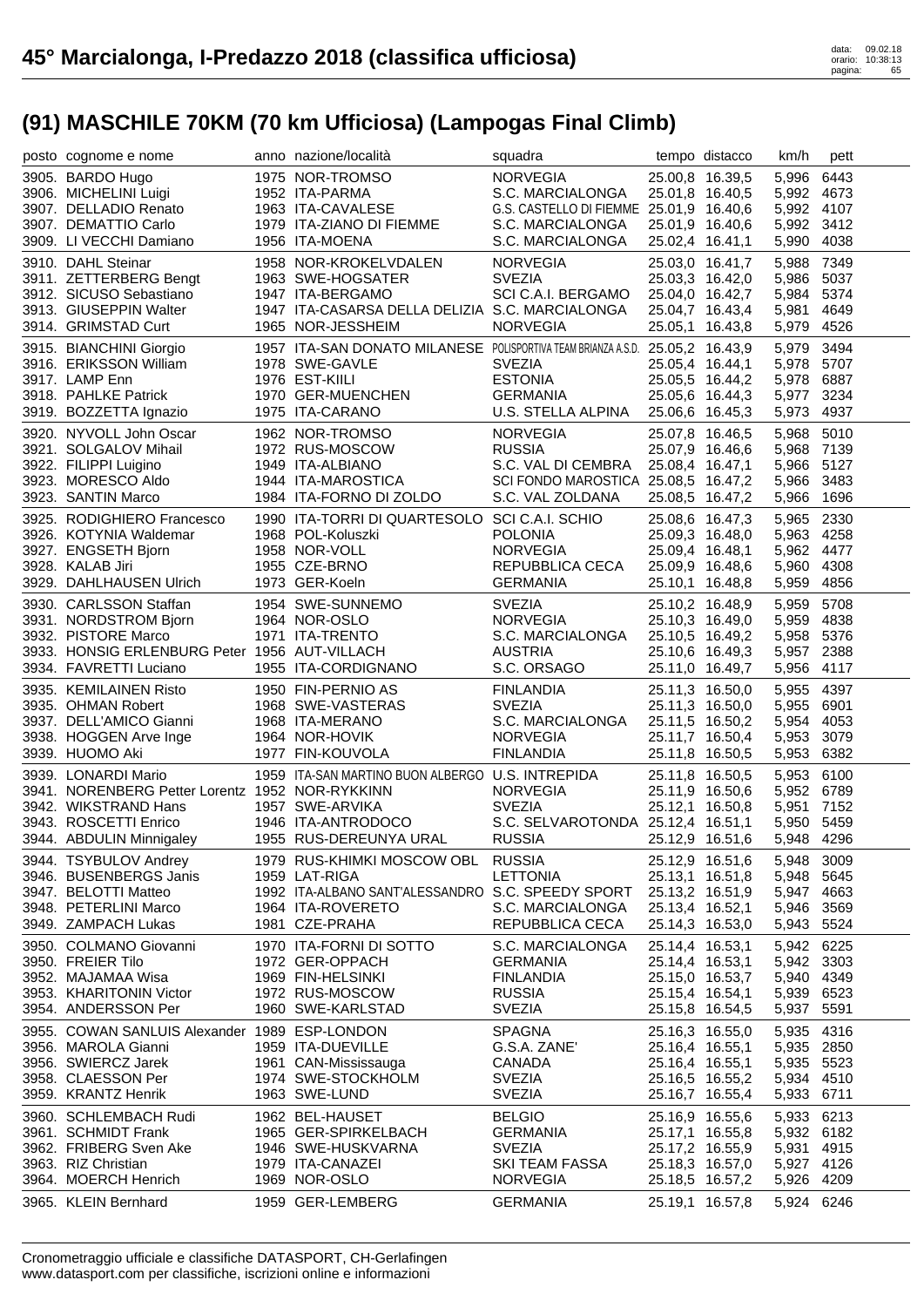| posto cognome e nome                            | anno nazione/località                       | squadra                                                    |                                    | tempo distacco  | km/h                     | pett         |
|-------------------------------------------------|---------------------------------------------|------------------------------------------------------------|------------------------------------|-----------------|--------------------------|--------------|
| 3966. CRISTELLON Stefano                        | 1978 ITA-CASTELLO DI FIEMME                 | G.S. CASTELLO DI FIEMME 25.19,3 16.58,0                    |                                    |                 | 5,923                    | 412          |
| 3967. CAZZANIGA Silvano                         | 1948 ITA-LISSONE                            | S.C. VALLE VIGEZZO                                         | 25.19,7 16.58,4                    |                 | 5,922                    | 3583         |
| 3968. SCHULDT Christian                         | 1965 GER-EMMENDINGEN                        | <b>GERMANIA</b>                                            | 25.20,2 16.58,9                    |                 | 5,920 4545               |              |
| 3969. DELLAGIACOMA Francesco 1959 ITA-PREDAZZO  |                                             | U.S. DOLOMITICA                                            | 25.20,8 16.59,5                    |                 | 5,917                    | 5826         |
| 3970. BOKLUND Jonas                             | 1968 SWE-STRANGNAS                          | <b>SVEZIA</b>                                              | 25.21,1 16.59,8                    |                 | 5,916                    | 7080         |
| 3970. KOUBEK Miroslav                           | 1953 CZE-PRAHA                              | REPUBBLICA CECA                                            | 25.21,1 16.59,8                    |                 | 5,916                    | 5098         |
| 3972. HOLTE Arne Hallvard                       | 1943 NOR-KRISTIANSAND                       | <b>NORVEGIA</b>                                            | 25.21,6 17.00,3                    |                 | 5,914                    | 4328         |
| 3973. BONET Mattia                              | 1997 ITA-PANCHIA'                           | S.C. MARCIALONGA                                           | 25.21,7 17.00,4                    |                 | 5,914                    | 5623         |
| 3974. OLERUD Lars                               | 1969 NOR-OSLO                               | <b>NORVEGIA</b>                                            | 25.22,5 17.01,2                    |                 | 5,911                    | 6538         |
| 3975. BOI Enrico                                | 1977 ITA-PREDAZZO                           | S.C. MARCIALONGA                                           | 25.22,6 17.01,3                    |                 | 5,910 4627               |              |
| 3976. PEDERSEN Inge                             | 1951 NOR-BODOE                              | <b>NORVEGIA</b>                                            | 25.23,4 17.02,1                    |                 | 5,907 4903               |              |
| 3977. GALLIMBERTI Marco                         | 1965 ITA-CURSOLO-ORASSO                     | A.S.D. POLISPORTIVA VOBARNO 25.24,0 17.02,7                |                                    |                 | 5,905 4797               |              |
| 3978. TANFOGLIO Claudio                         | 1966 ITA-REZZATO                            | SOC.ESC. BRESCIANI UGOLINI 25.24,1 17.02,8                 |                                    |                 | 5,905 4086               |              |
| 3979. SCHAEFER Joerg<br>3980. REGEVIK Espen     | 1964 GER-DRESDEN<br>1973 NOR-MANDAL         | <b>GERMANIA</b><br><b>NORVEGIA</b>                         | 25.24,5 17.03,2<br>25.24,6 17.03,3 |                 | 5,903<br>5,903           | 5721<br>6556 |
|                                                 |                                             |                                                            |                                    |                 |                          |              |
| 3981. AXELL Karl Peter<br>3981. LIDHOLM Svante  | 1964 SWE-LERUM<br>1963 SWE-OSTERSKAR        | <b>SVEZIA</b><br><b>SVEZIA</b>                             | 25.24,7 17.03,4<br>25.24,7 17.03,4 |                 | 5,902 4958<br>5,902 6625 |              |
| 3983. BOLZAN Claudio                            | 1962 ITA-ORSAGO                             | S.C. ORSAGO                                                | 25.24,8 17.03,5                    |                 | 5,902 2298               |              |
| 3984. MOE NILSSEN Rolf                          | 1942 NOR-NESTTUN                            | <b>NORVEGIA</b>                                            | 25.25,0 17.03,7                    |                 | 5,901                    | 3595         |
| 3985. GYLDENLOVE ROETINK Bart 1975 DEN-NYKOBING |                                             | <b>DANIMARCA</b>                                           | 25.25,1 17.03,8                    |                 | 5,901                    | 4994         |
| 3986. FILIPPI Elia                              | 1978 ITA-TRENTO                             | S.C. VAL DI CEMBRA                                         | 25.25,2 17.03,9                    |                 | 5,900                    | 5129         |
| 3986. KAZANTSEV Ivan                            | 1967 RUS-KAMYSHLOV                          | <b>RUSSIA</b>                                              | 25.25,2 17.03,9                    |                 | 5,900                    | 5670         |
| 3988. GULIN Tommy                               | 1984 FIN-HELSINKI                           | <b>FINLANDIA</b>                                           | 25.25,8 17.04,5                    |                 | 5,898                    | 4250         |
| 3989. MARTIKAINEN Reijo                         | 1956 FIN-HELSINKI                           | <b>FINLANDIA</b>                                           | 25.26,1 17.04,8                    |                 | 5,897                    | 6380         |
| 3990. DEGIAMPIETRO Raimondo 1938 ITA-CARANO     |                                             | U.S. STELLA ALPINA                                         | 25.26,4 17.05,1                    |                 | 5,896 2306               |              |
| 3991. ISOARDO Germano                           | 1945 ITA-DEMONTE                            | S.C. VALLE STURA                                           | 25.26,5 17.05,2                    |                 | 5,895                    | 3438         |
| 3991. SULPIZI Giuseppe                          | 1946 ITA-ROMA                               | S.C. POGGIO MIRTETO 25.26,5 17.05,2                        |                                    |                 | 5,895                    | 4809         |
| 3993. FRISK Hans Goran                          | 1948 SWE-VALLSTA                            | <b>SVEZIA</b>                                              | 25.26,8 17.05,5                    |                 | 5,894 4466               |              |
| 3994. MONTOLLI Roberto                          | 1949 ITA-VERONA                             | S.C. MARCIALONGA                                           | 25.27,8 17.06,5                    |                 | 5,890                    | 5462         |
| 3995. DAHL Espen                                | 1962 NOR-TROMSO                             | <b>NORVEGIA</b>                                            | 25.27,9 17.06,6                    |                 | 5,890                    | 6447         |
|                                                 |                                             |                                                            |                                    |                 |                          |              |
| 3996. SOTTOCORNO Andrea                         | 1991 ITA-VARESE                             | S.C. GALLARATE                                             | 25.28,1 17.06,8                    |                 | 5,889                    | 2870         |
| 3997. SAGELV Leif                               | 1957 NOR-STORSTEINNES                       | <b>NORVEGIA</b>                                            | 25.28,2 17.06,9                    |                 | 5,889                    | 7263         |
| 3998. GATTI Nicola                              | 1979 ITA-POGNANO                            | SCI C.A.I. TREVIGLIO                                       | 25.28,4 17.07,1                    |                 | 5,888                    | 4159         |
| 3999. NORDENSKIOLD Viktor                       | 1969 SWE-BAGARMOSSEN                        | <b>SVEZIA</b>                                              | 25.28,5 17.07,2                    |                 | 5,888                    | 4683         |
| 4000. NORDLUND Mattias                          | 1970 SWE-BJURSAS                            | <b>SVEZIA</b>                                              | 25.29,3 17.08,0                    |                 | 5,885                    | 5589         |
| 4001. EIDSVOLD Gard Bjornstjerne 1966 NOR-OSLO  |                                             | <b>NORVEGIA</b>                                            |                                    | 25.29,5 17.08,2 | 5,884 7257               |              |
| 4002. FAZION Stefano                            | 1960 ITA-MANTOVA                            | SCI CLUB 1 FISSO                                           |                                    | 25.30,0 17.08,7 | 5,882 5222               |              |
| 4003. BOGSTAD Thor                              | 1959 NOR-KLOFTA                             | <b>NORVEGIA</b>                                            | 25.30,2 17.08,9                    |                 | 5,881                    | 3888         |
| 4004. JURACK Holger                             | 1959 GER-MOESER                             | <b>GERMANIA</b>                                            | 25.30,6 17.09,3                    |                 | 5,880 5074               |              |
| 4005. LAUKKANEN Sakari                          | 1962 FIN-SINETTA                            | <b>FINLANDIA</b>                                           |                                    | 25.30,8 17.09,5 | 5,879 6378               |              |
| 4006. FREDRIKSSON Magnus                        | 1959 SWE-VISBY                              | <b>SVEZIA</b>                                              | 25.31,3 17.10,0                    |                 | 5,877 4493               |              |
| 4007. MANARA Luigi                              | 1955 ITA-CantA <sup>1</sup>                 | SCI C.A.I. CANTU'                                          | 25.31,5 17.10,2                    |                 | 5,876 3499               |              |
| 4008. HOSTETTLER Karl                           | 1960 SUI-RUSCHEGG-GAMBACH                   | <b>SVIZZERA</b>                                            | 25.32,0 17.10,7                    |                 | 5,874 6234               |              |
| 4008. STUNIS Leif                               | 1967 SWE-MORA                               | <b>SVEZIA</b>                                              | 25.32,0 17.10,7                    |                 | 5,874 7182               |              |
| 4010. VARESCO Massimo                           | 1961 ITA-TESERO                             | <b>U.S. CORNACCI</b>                                       | 25.32,1 17.10,8                    |                 | 5,874                    | 4161         |
| 4011. OLSEN Lars Petter                         | 1968 NOR-OSLO                               | <b>NORVEGIA</b>                                            | 25.32,4 17.11,1                    |                 | 5,873                    | 7380         |
| 4012. HENKER Thomas                             | 1956 GER-HALSBRUCKE                         | <b>GERMANIA</b>                                            | 25.32,5 17.11,2                    |                 | 5,872 4263               |              |
| 4013. SIMONETTO Roberto                         | 1956 ITA-LAIVES                             | A.S. FONDO BIATHLON 25.32,7 17.11,4                        |                                    |                 | 5,871                    | 4097         |
| 4014. BOUCHAL Petr<br>4014. NYMAN Jussi         | 1954 CZE-Svinosice<br>1952 SWE-SALTSJOBADEN | REPUBBLICA CECA<br><b>SVEZIA</b>                           | 25.32,8 17.11,5                    |                 | 5,871<br>5,871           | 4234<br>4471 |
|                                                 |                                             |                                                            | 25.32,8 17.11,5                    |                 |                          |              |
| 4016. JANRIK Olle<br>4017. BORTOLINI Romano     | 1964 SWE-BROMMA<br>1941 ITA-AGORDO          | <b>SVEZIA</b>                                              | 25.32,9 17.11,6                    |                 | 5,871                    | 3886         |
| 4018. ROVEGNO Pier Luigi                        | 1967 ITA-FIUMICINO                          | S.C. LA VALLE AGORDINA 25.33,4 17.12,1<br>S.C. VAL ZOLDANA | 25.33,5 17.12,2                    |                 | 5,869<br>5,868           | 5308<br>4716 |
| 4019. GANAZZOLI Paolo                           | 1964 ITA-MANTOVA                            | <b>SCI CLUB 1 FISSO</b>                                    | 25.33,8 17.12,5                    |                 | 5,867                    | 5266         |
| 4020. NORDEK Anders                             | 1964 SWE-TRANAS                             | <b>SVEZIA</b>                                              | 25.34,0 17.12,7                    |                 | 5,867                    | 7395         |
| 4021. MONARI Francesco                          | 1974 ITA-Zambana                            | S.C. MARCIALONGA                                           | 25.34,1 17.12,8                    |                 | 5,866                    | 4068         |
| 4022. JENSEN Kurt                               | 1946 SWE-NORBERG                            | <b>SVEZIA</b>                                              | 25.34,2 17.12,9                    |                 | 5,866 3723               |              |
| 4023. WAAL Halvor                               | 1964 NOR-SKOLLENBERG                        | <b>NORVEGIA</b>                                            | 25.34,7 17.13,4                    |                 | 5,864                    | 5014         |
| 4024. BREZHNEV Andrei                           | 1975 RUS-Moscow-123458                      | <b>RUSSIA</b>                                              | 25.34,9 17.13,6                    |                 | 5,863 4232               |              |
| 4025. BLOMME Ralph<br>4026. TYLOMARK Jonas      | 1961 SWE-LUDVIKA<br>1972 SWE-BROMMA         | <b>SVEZIA</b><br><b>SVEZIA</b>                             | 25.35,3 17.14,0<br>25.35,4 17.14,1 |                 | 5,862 3221<br>5,861      | 6912         |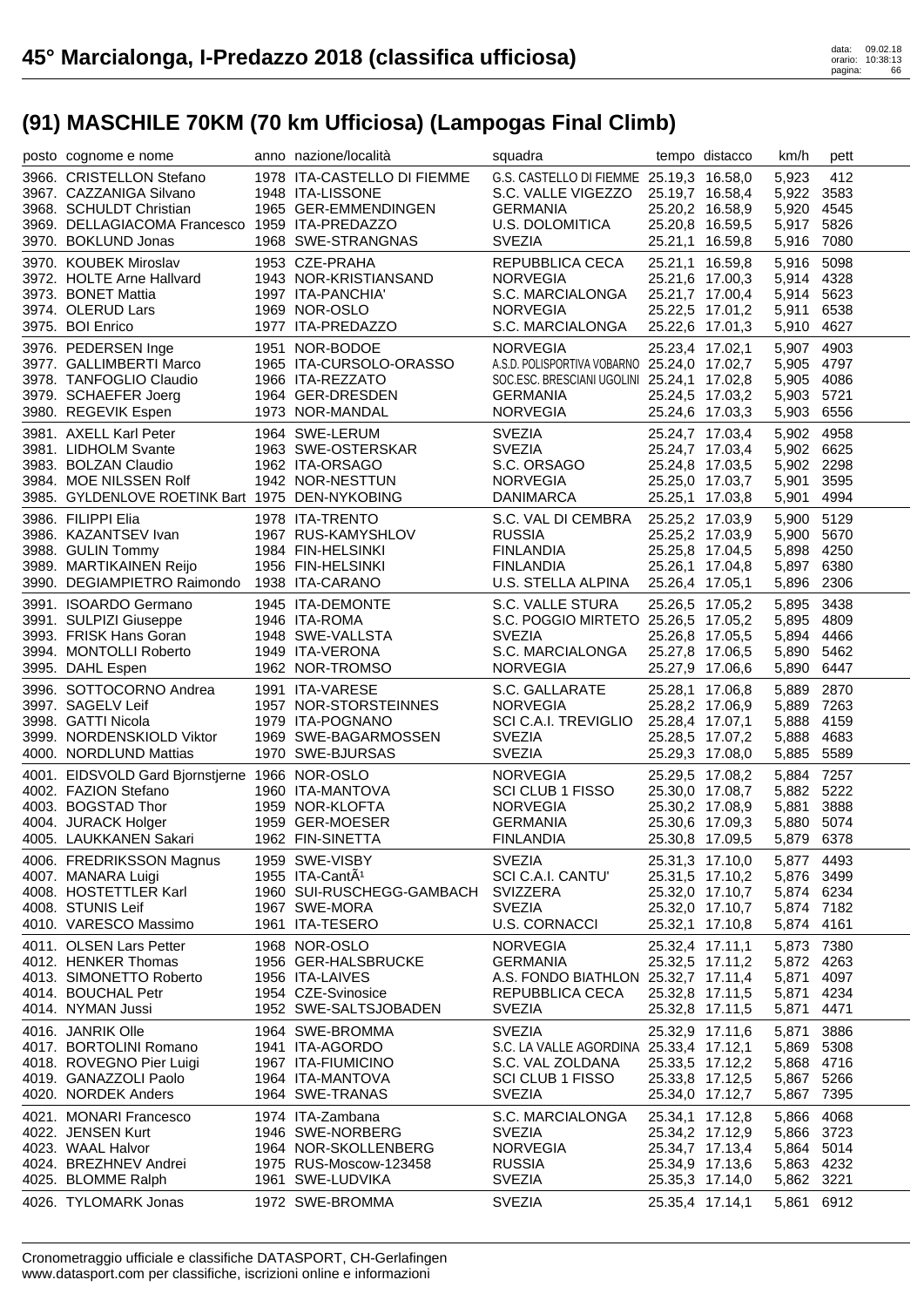| posto cognome e nome                 | anno nazione/località                                             | squadra                                          |                                    | tempo distacco  | km/h           | pett         |
|--------------------------------------|-------------------------------------------------------------------|--------------------------------------------------|------------------------------------|-----------------|----------------|--------------|
| 4027. BOSTROM Robert                 | 1974 SWE-MOLKOM                                                   | <b>SVEZIA</b>                                    |                                    | 25.35,5 17.14,2 | 5,861 7244     |              |
| 4027. PERSSON Ulf                    | 1964 SWE-MALMO                                                    | <b>SVEZIA</b>                                    |                                    | 25.35,5 17.14,2 | 5,861          | 6975         |
| 4029. GUSTAVSSON Mats                | 1957 SWE-MORA                                                     | <b>SVEZIA</b>                                    |                                    | 25.35,8 17.14,5 | 5,860 4388     |              |
| 4030. GLASSIER Paolo                 | 1962 ITA-SAINT PIERRE                                             | S.C. BIONAZ OYACE                                |                                    | 25.35,9 17.14,6 | 5,859 4188     |              |
| 4031. PRITTINEN Jari                 | 1966 FIN-KAUSTINEN                                                | <b>FINLANDIA</b>                                 |                                    | 25.36,3 17.15,0 | 5,858          | 3638         |
| 4032. FREDELL Mats                   | 1957 SWE-solna                                                    | <b>SVEZIA</b>                                    |                                    | 25.36,4 17.15,1 | 5,857 6710     |              |
| 4033. SEGHIERI Davide                | 1967 ITA-MONTECARLO                                               | S.C. FOCOLACCIA-LUCCA 25.36,7 17.15,4            |                                    |                 | 5,856 5327     |              |
| 4034. ANDERSSON Per                  | 1960 SWE-GAVLE                                                    | <b>SVEZIA</b>                                    |                                    | 25.36,8 17.15,5 | 5,856 5063     |              |
| 4035. PRUCHA Miloslav                | 1958 CZE-POLEVSKO                                                 | REPUBBLICA CECA                                  |                                    | 25.37,0 17.15,7 | 5,855 5597     |              |
| 4036. DEL TIN Bruno                  | 1959 ITA-MANIAGO                                                  | CORPO FORESTALE REGIONALE F.V.G. 25.37,1 17.15,8 |                                    |                 | 5,855 6231     |              |
| 4037. ANDERSEN Stig Oyvind           | 1974 NOR-VOSS                                                     | <b>NORVEGIA</b>                                  |                                    | 25.38,0 17.16,7 | 5,851          | 6392         |
| 4038. CORRADINI Renzo                | 1948 ITA-CASTELLO DI FIEMME                                       | U.S. STELLA ALPINA                               |                                    | 25.38,4 17.17,1 | 5,850 1703     |              |
| 4038. HAGGARDE Harald                | 1948 SWE-GOTEBORG                                                 | <b>SVEZIA</b>                                    |                                    | 25.38,4 17.17,1 | 5,850 5662     |              |
| 4040. DEZULIAN Giovanni              | 1967 ITA-CAVALESE                                                 | S.C. MARCIALONGA                                 |                                    | 25.38,5 17.17,2 | 5,849 6071     |              |
| 4040. LANGELAND Agnar                | 1950 NOR-BERGEN                                                   | <b>NORVEGIA</b>                                  |                                    | 25.38,5 17.17,2 | 5,849 4882     |              |
| 4042. VERZEROLI Marco                | 1970 ITA-PARRE                                                    | S.C. PARRE                                       |                                    | 25.38,8 17.17,5 | 5,848          | 3527         |
| 4043. JONINGER Nils                  | 1959 SWE-BROMMA                                                   | <b>SVEZIA</b>                                    |                                    | 25.39,1 17.17,8 | 5,847 4444     |              |
| 4044. ZUCCATO Alessandro             | 1965 ITA-SCHIO                                                    | SCI C.A.I. SCHIO                                 |                                    | 25.39,4 17.18,1 | 5,846 3481     |              |
| 4045. SJOBORG Goran                  | 1948 SWE-LIDINGO                                                  | <b>SVEZIA</b>                                    |                                    | 25.39,6 17.18,3 | 5,845 5030     |              |
| 4046. LEHTINEN Jarmo                 | 1956 FIN-LAHTI                                                    | <b>FINLANDIA</b>                                 |                                    | 25.39,9 17.18,6 | 5,844 2450     |              |
| 4047. BELSTAD Tor                    | 1951 NOR-GJERDRUM                                                 | <b>NORVEGIA</b>                                  |                                    | 25.40,1 17.18,8 | 5,843 6877     |              |
| 4047. HASSE Jonathan                 | 1988 SWE-ENSKEDE                                                  | <b>SVEZIA</b>                                    |                                    | 25.40,1 17.18,8 | 5,843 4851     |              |
| 4049. MICHELSON Reemo                | 1974 EST-TARTU                                                    | <b>ESTONIA</b>                                   |                                    | 25.40,7 17.19,4 | 5.841          | 3771         |
| 4050. PENTORE Enrico                 | 1964 ITA-BOLZANO                                                  | S.C. GENOVA CAI SEZ.LIGURE 25.41,1 17.19,8       |                                    |                 | 5,839 3465     |              |
| 4051. STOKKER Truls Erik             | 1967 NOR-HEGGEDAL                                                 | <b>NORVEGIA</b>                                  |                                    | 25.41,4 17.20,1 | 5,838 6296     |              |
| 4052. ZAMBALDO Marco                 | 1985 ITA-ILLASI                                                   | U.S. CAMPOFONTANA 25.42,0 17.20,7                |                                    |                 | 5,836 2911     |              |
| 4053. BOLZAN Fabio                   | 1968 ITA-SCOMIGO                                                  | S.C. ORSAGO                                      |                                    | 25.42,3 17.21,0 | 5,835 2299     |              |
| 4053. LAGERQUIST Mats                | 1950 SWE-SKONDAL                                                  | <b>SVEZIA</b>                                    |                                    | 25.42,3 17.21,0 | 5,835 4353     |              |
| 4055. JOHANSEN Ulf                   | 1958 NOR-TROMSO                                                   | NORVEGIA                                         | 25.42,4 17.21,1                    |                 | 5,835 4416     |              |
| 4056. VAN BAALEN Stan                | 1961 SWE-TRANAS                                                   | <b>SVEZIA</b>                                    | 25.42,7 17.21,4                    |                 | 5,833          | 5657         |
|                                      |                                                                   |                                                  |                                    |                 |                |              |
| 4057. SKJOLD Hans Kristian           | 1958 NOR-BONES                                                    | <b>NORVEGIA</b>                                  |                                    | 25.42,8 17.21,5 | 5,833          | 4223         |
| 4058. ZAMBALDO Armando               | 1943 ITA-ILLASI                                                   | U.S. CAMPOFONTANA 25.43,1 17.21,8                |                                    |                 | 5,832          | 204          |
| 4059. JOHNSSON Joel                  | 1993 SWE-VARBERG                                                  | <b>SVEZIA</b>                                    |                                    | 25.43,9 17.22,6 | 5,829 6752     |              |
| 4060. PEDRETTI Enrico                | 1945 ITA-SAN PELLEGRINO TERME U.S. SAN PELLEGRINO 25.44,0 17.22,7 |                                                  |                                    |                 | 5,829 2214     |              |
| 4061. ALLIKSAAR Lembit               | 1975 EST-PARNUMAA                                                 | <b>ESTONIA</b>                                   |                                    | 25.44,3 17.23,0 | 5,827 3140     |              |
| 4062. MAURITZON Erik                 | 1965 SWE-ENEBYBERG                                                | <b>SVEZIA</b>                                    |                                    | 25.44,4 17.23,1 | 5,827 4538     |              |
| 4063. NILSEN Finn Kare               | 1962 NOR-BODOE                                                    | NORVEGIA                                         |                                    | 25.44,6 17.23,3 | 5,826 3670     |              |
| 4064. RONZANI Pietro                 | 1938 ITA-SANTORSO                                                 | G.S.A. ASIAGO                                    |                                    | 25.44,7 17.23,4 | 5,826 3401     |              |
| 4065. PANTEL Rudolf                  | 1957 GER-MAGDEBURG                                                | <b>GERMANIA</b>                                  |                                    | 25.45,0 17.23,7 | 5,825 5075     |              |
| 4066. PIEMONTESE Enrico              | 1962 ITA-GENOVA                                                   | S.C. GENOVA CAI SEZ.LIGURE 25.45,2 17.23,9       |                                    |                 | 5,824 4789     |              |
| 4067. GROENNINGSAETER Ivar           | 1947 NOR-BERGEN                                                   | <b>NORVEGIA</b>                                  | 25.45,5 17.24,2                    |                 | 5,823 6598     |              |
| 4068. CIGOGNETTI Ezio                | 1955 ITA-COLLEBEATO                                               | <b>SCI CAI BRESCIA</b>                           | 25.45,6 17.24,3                    |                 | 5,822 5344     |              |
| 4069. SMEDEGAARD Ole                 | 1960 DEN-HOLTE                                                    | <b>DANIMARCA</b>                                 |                                    | 25.45,7 17.24,4 | 5,822 4411     |              |
| 4070. IMPALMI Umberto                | 1979 ITA-THIENE                                                   | G.S.ALPINI VICENZA                               | 25.46,5 17.25,2                    |                 | 5,819 2329     |              |
| 4071. INCERTI MASSIMINI Mauro        | 1957 ITA-SCANDIANO                                                | S.C. MARCIALONGA                                 | 25.47,0 17.25,7                    |                 | 5,817 3471     |              |
| 4071. NYBERG Henry                   | 1950 SWE-STOCKHOLM                                                | <b>SVEZIA</b>                                    | 25.47,0 17.25,7                    |                 | 5,817          | 4195         |
| 4073. IACOBUCCI Donato               | 1958 ITA-ANCONA                                                   | S.C. MARCIALONGA                                 | 25.47,3 17.26,0                    |                 | 5,816          | 6006         |
| 4074. FORTI Daniele                  | 1950 ITA-CESENA                                                   | S.C. MARCIALONGA                                 | 25.48,2 17.26,9                    |                 | 5,813 5339     |              |
| 4075. LONGOBARDI Alberto             | 1965 ITA-BORGO VALSUGANA                                          | S.C. PANAROTTA                                   | 25.48,4 17.27,1                    |                 | 5,812          | 4808         |
| 4076. OTTOSSON Jan Olof              | 1965 SWE-BJARRED                                                  | <b>SVEZIA</b>                                    | 25.48,6 17.27,3                    |                 | 5,811          | 3897         |
| 4077. BRUHN Claes                    | 1961 SWE-SVARTSJO                                                 | <b>SVEZIA</b>                                    | 25.49,3 17.28,0                    |                 | 5,809          | 4989         |
| 4078. ZETTERMAN Klas                 | 1964 SWE-STOCKSUND                                                | <b>SVEZIA</b>                                    | 25.49,4 17.28,1                    |                 | 5,808          | 2557         |
| 4079. WILHLEMER Josef                | 1953 AUT-LANDSKRON                                                | <b>AUSTRIA</b>                                   | 25.49,7 17.28,4                    |                 | 5,807 3580     |              |
| 4080. ERIKSSON Lars                  | 1984 SWE-OSTERSUND                                                | <b>SVEZIA</b>                                    | 25.50,6 17.29,3                    |                 | 5,804 7206     |              |
| 4080. WESTLUND Lasse                 | 1964 SWE-TROSA                                                    | <b>SVEZIA</b>                                    |                                    | 25.50,6 17.29,3 | 5,804 7068     |              |
| 4082. MARTINO Tommaso                | 1961 ITA-PAVIA                                                    | S.C. MARCIALONGA                                 | 25.50,8 17.29,5                    |                 | 5,803          | 3503         |
| 4083. FRISINGER Anders               | 1957 SWE-RAUFOSS                                                  | <b>SVEZIA</b>                                    | 25.51,2 17.29,9                    |                 | 5,801          | 4972         |
| 4084. MONKVIK Kjetil                 | 1965 NOR-TRONDHEIM                                                | <b>NORVEGIA</b>                                  | 25.51,6 17.30,3                    |                 | 5,800          | 3635         |
| 4085. JOHANSSON Bengt                | 1956 SWE-MOLNLYCKE                                                | <b>SVEZIA</b>                                    | 25.52,0 17.30,7                    |                 | 5,798          | 7094         |
| 4086. PRIHA Matti<br>4087. HUSBY Odd | 1959 FIN-HELSINKI<br>1946 NOR-SKATVAL                             | <b>FINLANDIA</b><br><b>NORVEGIA</b>              | 25.52,8 17.31,5<br>25.53,1 17.31,8 |                 | 5,795<br>5,794 | 6353<br>4924 |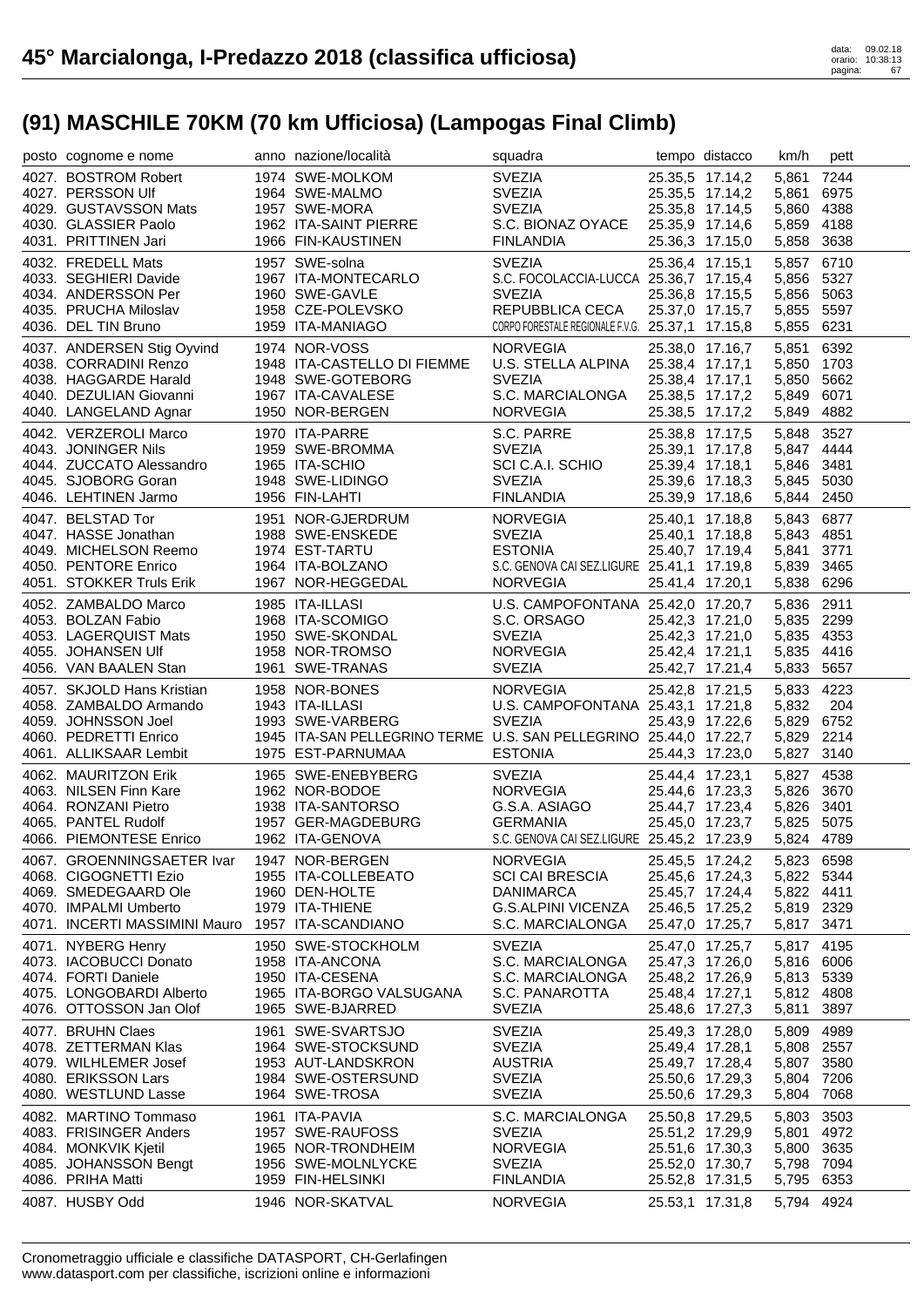| posto cognome e nome                                                                                                                                  | anno nazione/località                                                                                                                         | squadra                                                                                                                              |                                                                                                                | tempo distacco  | km/h                                                                   | pett         |
|-------------------------------------------------------------------------------------------------------------------------------------------------------|-----------------------------------------------------------------------------------------------------------------------------------------------|--------------------------------------------------------------------------------------------------------------------------------------|----------------------------------------------------------------------------------------------------------------|-----------------|------------------------------------------------------------------------|--------------|
| 4087. SVENSSON Ulf Henrik<br>4089. PERSSON Leif<br>4090. ORNAGHI Claudio<br>4091. SLOVAK Josef<br>4092. UTTERSTROEM Ronald                            | 1970 SWE-STOCKSUND<br>1948 SWE-STOCKHOLM<br>1953 ITA-TREVIGLIO<br>1959 CZE-VSETIN<br>1955 SWE-ARSTA                                           | <b>SVEZIA</b><br><b>SVEZIA</b><br>SCI C.A.I. TREVIGLIO<br>REPUBBLICA CECA<br><b>SVEZIA</b>                                           | 25.53,1 17.31,8<br>25.53,6 17.32,3<br>25.53,7 17.32,4<br>25.54,5 17.33,2<br>25.54,9 17.33,6                    |                 | 5,794<br>5,792 5042<br>5,792 5399<br>5,789 4268<br>5,788 5613          | 3263         |
| 4093. CARMINATI Domenico<br>4094. ORSO Andrea<br>4095. BAUMANN Jens<br>4095. NIGGELER Franco<br>4095. PALENIK Martin                                  | 1955 ITA-TRESCORE BALNEARIO G.S.A. SOVERE<br>1970 ITA-VALPERGA<br>1967 GER-MERSBURG<br>1959 SUI-Pontresina<br>1979 CZE-RABY                   | S.C. MARCIALONGA<br><b>GERMANIA</b><br><b>SVIZZERA</b><br>REPUBBLICA CECA                                                            | 25.55,1 17.33,8<br>25.55,2 17.33,9<br>25.55,7 17.34,4<br>25.55,7 17.34,4<br>25.55,7 17.34,4                    |                 | 5,787 2954<br>5,787 5132<br>5,785 6624<br>5,785 4225<br>5,785 4237     |              |
| 4098. WICKSELL Conny<br>4099. MALVESTIO Massimo<br>4100. MARCHESINI REGGIANI Leonardo 1976 ITA-BOLOGNA<br>4101. EINLAND Vello<br>4102. DEMARCHI David | 1956 SWE-NORRKOPING<br>1961 ITA-MAERNE<br>1958 EST-KOSE VALD HARJUMAA ESTONIA<br>1971 ITA-MOLINA DI FIEMME                                    | <b>SVEZIA</b><br>SCI NORDICO TERME EUGANEE A.D. 25.56,2 17.34,9<br>ACQUADELA A.P.D.<br>POLISPORTIVA MOLINA DI FIEMME 25.58,2 17.36,9 | 25.55,9 17.34,6<br>25.57,3 17.36,0<br>25.57,7 17.36,4                                                          |                 | 5,784 3749<br>5,783 6047<br>5,779 5280<br>5,777<br>5,775               | 2568<br>5840 |
| 4103. HUGSTED Jan Vidar<br>4104. ALEXANDERSEN Geir Ove<br>4105. FRIZZARIN Massimo<br>4106. FEOKTISTOV Nikolay<br>4107. AMUNDSEN Finn Hugo             | 1972 SWE-BILLDAL<br>1969 NOR-BODOE<br>1962 ITA-SCHIAVON<br>1954 RUS-MOSCOW<br>1965 NOR-MO I RANA                                              | <b>SVEZIA</b><br><b>NORVEGIA</b><br>SCI FONDO MAROSTICA 26.00,1 17.38,8<br><b>RUSSIA</b><br><b>NORVEGIA</b>                          | 25.59,1 17.37,8<br>25.59,3 17.38,0<br>26.00,2 17.38,9<br>26.00,3 17.39,0                                       |                 | 5,772 4413<br>5,771<br>5,768 5949<br>5,768 5545<br>5,768 4418          | 4300         |
| 4107. IANICH Aido<br>4109. JONASSON Gunnlaugur<br>4110. SPONBERG Atle<br>4111. BERGMAN Brage<br>4112. MELIN Anders                                    | 1947 ITA-TOLMEZZO<br>1962 ISL-KOPAVOGUR<br>1964 NOR-OSLO<br>1955 FIN-HAMMARLAND<br>1965 SWE-GARPHYTTAN                                        | U.S. ALDO MORO LAVORAZIONE LEGNAMI 26.00,3 17.39,0<br><b>ISLANDA</b><br><b>NORVEGIA</b><br><b>FINLANDIA</b><br><b>SVEZIA</b>         | 26.01,7 17.40,4<br>26.01,8 17.40,5<br>26.02,5 17.41,2<br>26.02,9 17.41,6                                       |                 | 5,768 3417<br>5,762 3287<br>5,762 3091<br>5,760 4913<br>5,758 7081     |              |
| 4113. MILLDE Fredrik<br>4113. PANISI Davide<br>4115. ZULIAN Quirino<br>4116. BIANCHI Ugo                                                              | 1969 SWE-BROMMA<br>1961 ITA-PADERNO DUGNANO<br>1968 ITA-POZZA DI FASSA<br>1961 ITA-PORTO MANTOVANO<br>1980 FRA-SANIT SORLIN DE VIENNE FRANCIA | <b>SVEZIA</b><br>POLISPORTIVA TEAM BRIANZA A.S.D. 26.03,0 17.41,7<br>SKI TEAM FASSA<br>SCI CLUB 1 FISSO                              | 26.03,0 17.41,7<br>26.03,1 17.41,8<br>26.03,3 17.42,0                                                          |                 | 5,758 4429<br>5,758 4826<br>5,757 5233<br>5,757 5221                   | 5739         |
| 4117. BONNARDEL Fabien                                                                                                                                |                                                                                                                                               |                                                                                                                                      |                                                                                                                | 26.03,4 17.42,1 | 5,756                                                                  |              |
| 4118. PANTZARE Axel<br>4119. ZACHRISSON Jonas<br>4120. JANSSON Bjorn<br>4121. LIINAMAA Timo<br>4121. RICHINI Siro                                     | 1998 SWE-HAMMARO<br>1965 SWE-AKERSBERGA<br>1963 SWE-TYRESO<br>1966 FIN-YLIHARMA<br>1961 ITA-MONTICELLI BRUSATI                                | <b>SVEZIA</b><br><b>SVEZIA</b><br><b>SVEZIA</b><br><b>FINLANDIA</b><br>S.C. MARCIALONGA                                              | 26.03,6 17.42,3<br>26.04,5 17.43,2<br>26.05,3 17.44,0<br>26.05,8 17.44,5<br>26.05,8 17.44,5                    |                 | 5,755 3898<br>5,752 6724<br>5,749 4942<br>5,747 1233<br>5,747 5982     |              |
| 4123. ROSCHER Hans<br>4124. FRASER Alexander Nilsskog 1975 NOR-OSLO<br>4124. JOHANSSON Stefan<br>4126. ANDERSEN Tariq<br>4126. ONDER Thomas           | 1959 NOR-HIS<br>1964 SWE-BREDARYD<br>1980 DEN-FREDERIKSBERG<br>1966 SWE-TULLINGE                                                              | <b>NORVEGIA</b><br><b>NORVEGIA</b><br><b>SVEZIA</b><br><b>DANIMARCA</b><br><b>SVEZIA</b>                                             | 26.06,5 17.45,2<br>26.06,8 17.45,5<br>26.06,8 17.45,5<br>26.06,9 17.45,6                                       | 26.06,9 17.45,6 | 5,745 3657<br>5,744 4461<br>5,744 6738<br>5,743 6498<br>5,743 6715     |              |
| 4128. MALMSTROM Fredrik<br>4129. RONCARI Nicholas<br>4130. WESTERLIND Bo<br>4131. PEDERSEN Frode Hajem<br>4132. BIANCHINI Andrea                      | 1960 SWE-LINKOPING<br>1999 ITA-CERRO VERONESE<br>1956 SWE-ESTORIL<br>1969 NOR-AAL<br>1967 ITA-MODENA                                          | <b>SVEZIA</b><br>U.S. CAMPOFONTANA 26.07,1 17.45,8<br><b>SVEZIA</b><br><b>NORVEGIA</b><br>ATL. GHIRLANDINA                           | 26.07,0 17.45,7<br>26.07,3 17.46,0<br>26.07,5 17.46,2<br>26.07,9 17.46,6                                       |                 | 5,743 2594<br>5,743 6435<br>5,742 4401<br>5,741 6293<br>5,740 5393     |              |
| 4132. NYGREN Ove<br>4134. PROIETTI Francesco<br>4135. ZINI Alessandro<br>4136. PASQUALOTTO Michele<br>4137. JENSEN Calus Kynding                      | 1962 SWE-PITEA<br>1951 ITA-COLLEFERRO<br>1953 ITA-MASI DI CAVALESE<br>1968 ITA-PRESSANO<br>1972 DEN-HOLTE                                     | <b>SVEZIA</b><br>S.C. MARCIALONGA<br>U.S. CERMIS<br>SOTTOZERO NORDIC TEAM A.S.D. 26.08,6 17.47,3<br><b>DANIMARCA</b>                 | 26.07,9 17.46,6<br>26.08,0 17.46,7<br>26.08,2 17.46,9<br>26.09,0 17.47,7                                       |                 | 5,740 3690<br>5,739 4014<br>5,739 4644<br>5,737 3909<br>5,736 6915     |              |
| 4138. GALLI Andrea<br>4139. CREPAZ Paolo<br>4140. VIGNOLI Simone<br>4141. FACCI Andrea<br>4142. SAETERHAUG Morten                                     | 1976 ITA-milano<br>1956 ITA-TRENTO<br>1990 ITA-BOLOGNA<br>1965 ITA-TRENTO<br>1959 NOR-MO I RANA                                               | S.C. BIONAZ OYACE<br>S.C. MARCIALONGA<br>ACQUADELA A.P.D.<br>S.A.T. RAVINA<br><b>NORVEGIA</b>                                        | 26.09,2 17.47,9<br>26.10,2 17.48,9<br>26.10,4 17.49,1<br>26.10,7 17.49,4<br>26.10,8 17.49,5                    |                 | 5,735 6126<br>5,731 5341<br>5,731<br>5,729<br>5,729 5004               | 2801<br>6028 |
| 4143. HARTUNG Michael<br>4144. TORLEN Soren<br>4145. FERRARI Lino<br>4146. ZAMBELLI Eugenio<br>4147. HANSTAD Per<br>4148. FRIOLI Ivano                | 1965 GER-GESEKE<br>1965 SWE-STOCKHOLM<br>1938 ITA-PREDAZZO<br>1952 ITA-ALA<br>1954 NOR-NYBERGSUND<br>1972 ITA-LASINO                          | <b>GERMANIA</b><br><b>SVEZIA</b><br>S.C. MARCIALONGA<br>POLISP. LIZZANELLA<br><b>NORVEGIA</b><br>S.C. MARCIALONGA                    | 26.10,9 17.49,6<br>26.13,0 17.51,7<br>26.13,6 17.52,3<br>26.13,7 17.52,4<br>26.14,3 17.53,0<br>26.14,7 17.53,4 |                 | 5,729<br>5,721<br>5,719 4181<br>5,719 4095<br>5,716 3836<br>5,715 5357 | 3652<br>4452 |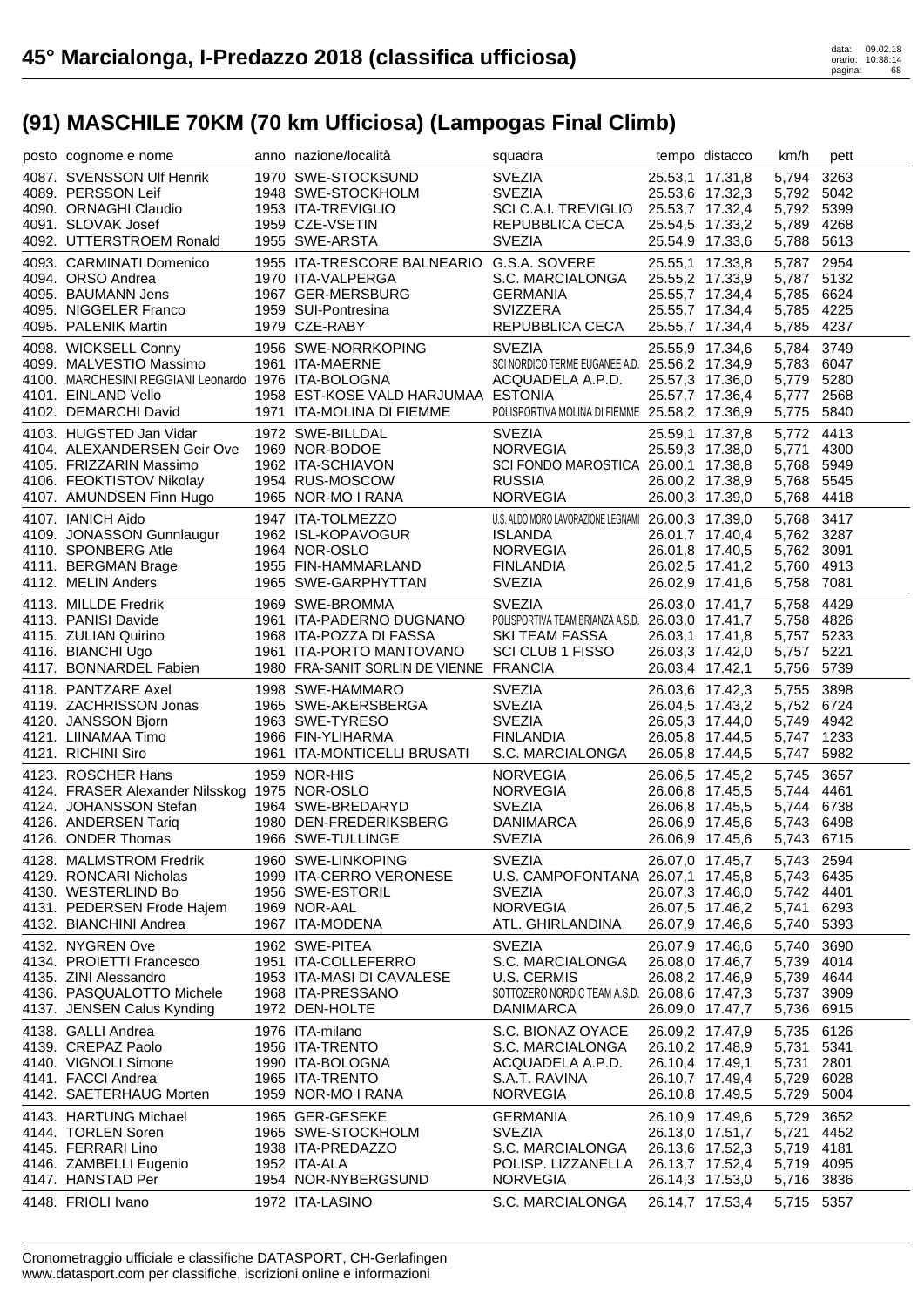| posto cognome e nome        | anno nazione/località                                                   | squadra                                    |                 | tempo distacco  | km/h       | pett |
|-----------------------------|-------------------------------------------------------------------------|--------------------------------------------|-----------------|-----------------|------------|------|
| 4149. HARTVIGSEN Hans Borge | 1958 NOR-KVALOYA                                                        | <b>NORVEGIA</b>                            |                 | 26.14,9 17.53,6 | 5.714      | 6448 |
| 4150. ARMAND Michel         | 1986 ITA-SAINT NICOLAS                                                  | G.S. VV.FF. G.GODIOZ 26.15,2 17.53,9       |                 |                 | 5,713 4156 |      |
| 4151. ALSAKER Torbjorn      | 1970 NOR-DROBA                                                          | <b>NORVEGIA</b>                            |                 | 26.16,0 17.54,7 | 5,710 4369 |      |
| 4152. HAUGEN Knut           | 1956 NOR-MANDAL                                                         | <b>NORVEGIA</b>                            |                 | 26.16,8 17.55,5 | 5,707      | 5569 |
| 4153. KUUNEMAE Argo         | 1965 EST-TALLINN                                                        | <b>ESTONIA</b>                             |                 | 26.17,2 17.55,9 | 5,706      | 6391 |
| 4154. DAGOSTIN Mirco        | 1974 ITA-CARANO                                                         | U.S. STELLA ALPINA                         |                 | 26.17,5 17.56,2 | 5,705      | 4814 |
| 4155. BERG Bjorn            | 1962 NOR-JESSHEIM                                                       | <b>NORVEGIA</b>                            | 26.18,4 17.57,1 |                 | 5,701      | 5567 |
| 4156. CARRAVIERI Gianni     | 1946 ITA-GENOVA                                                         | S.C. GENOVA CAI SEZ.LIGURE 26.18,6 17.57,3 |                 |                 | 5,701      | 4127 |
| 4156. SICKL Michael         | 1947 AUT-SIRNITZ                                                        | <b>AUSTRIA</b>                             |                 | 26.18,6 17.57,3 | 5,701      | 6189 |
| 4158. BOCCHIO Davide        | 1972 ITA-BRESCIA                                                        | S.C. MARCIALONGA                           |                 | 26.19,0 17.57,7 | 5,699      | 5814 |
| 4159. BETTATI Andrea        | 1966 ITA-PARMA                                                          | S.C. BAGNOLO                               |                 | 26.19,2 17.57,9 | 5,699      | 5387 |
| 4160. MAFFEI Antonio        | 1965 ITA-AGORDO                                                         | S.C. MARCIALONGA                           |                 | 26.19,8 17.58,5 | 5,696 5359 |      |
| 4161. LOTTO Daniele         | 1961 ITA-AGORDO                                                         | S.C. MARCIALONGA                           |                 | 26.20,0 17.58,7 | 5,696 5324 |      |
| 4162. KOSTNER Walter        | 1947 AUT-SCHEIBBS                                                       | <b>AUSTRIA</b>                             |                 | 26.20,3 17.59,0 | 5,695      | 6188 |
| 4163. EJENSTROM Mika        | 1973 SWE-INGARO                                                         | <b>SVEZIA</b>                              |                 | 26.20,6 17.59,3 | 5,694 7254 |      |
| 4163. PIPPA Eugenio         | 1990 ITA-SAN ZENO DI MONTAGNA S.C. SAN ZENO DI MONTAGNA 26.20,6 17.59,3 |                                            |                 |                 | 5,694      | 6134 |
| 4165. PETTENON Paolo        | 1961 ITA-FONTANIVA                                                      | S.C. MARCIALONGA                           |                 | 26.20,9 17.59,6 | 5,692 4083 |      |
| 4166. TEBALDI Sergio        | 1949 ITA-SAN MARTINO BUON ALBERGO U.S. CAMPOFONTANA 26.21,0 17.59,7     |                                            |                 |                 | 5,692 5388 |      |
| 4167. NICOLODI Claudio      | 1943 ITA-TRENTO                                                         | G.S.A. POVO                                | 26.21,4 18.00,1 |                 | 5,691      | 2933 |
| 4168. CIVIERO Silvano       | 1944 ITA-BASSANO DEL GRAPPA G.S.A. MONTE GRAPPA 26.21,9 18.00,6         |                                            |                 |                 | 5,689      | 4549 |
| 4169. HART Alister James    | 1970 GBR-MOSCOW                                                         | <b>GRAN BRETAGNA</b>                       |                 | 26.22,0 18.00,7 | 5,689      | 4980 |
| 4170. KEISERAAS Svein Egil  | 1967 NOR-RYKKINN                                                        | <b>NORVEGIA</b>                            |                 | 26.22,1 18.00,8 | 5.688 6416 |      |
| 4171. HARDARSON Oskar Runar | 1973 ISL-GARDABAER                                                      | <b>ISLANDA</b>                             |                 | 26.22,2 18.00,9 | 5,688      | 5091 |
| 4172. STAHLBERG David       | 1985 SWE-gavle                                                          | <b>SVEZIA</b>                              |                 | 26.22,6 18.01,3 | 5,686      | 3027 |
| 4173. EIKELAND Jan Philip   | 1956 NOR-TONSBERG                                                       | <b>NORVEGIA</b>                            |                 | 26.23,5 18.02,2 | 5,683 5608 |      |
| 4174. ORREGARD Magnus       | 1966 SWE-SKELLEFTEA                                                     | <b>SVEZIA</b>                              |                 | 26.23,7 18.02,4 | 5,682 6893 |      |
| 4175. FORNO Andrea          | 1974 ITA-PREDAIA                                                        | S.C. MARCIALONGA                           | 26.24,4 18.03,1 |                 | 5,680 4681 |      |
| 4176. CLERICI Carlo         | 1941 ITA-DELEBIO                                                        | S.C. DELEBIO                               |                 | 26.24,5 18.03,2 | 5,680 5133 |      |
| 4177. DANIELSEN Christian   | 1953 NOR-HAFRSFJORD                                                     | <b>NORVEGIA</b>                            |                 | 26.24,6 18.03,3 | 5,679      | 7117 |
| 4178. ZORZI Marino          | 1955 ITA-CAPRIANA                                                       | S.C. MARCIALONGA                           |                 | 26.24,7 18.03,4 | 5,679      | 4722 |
| 4179. GRONSETH Bjorn Ove    | 1967 NOR-TYRISTRAND                                                     | <b>NORVEGIA</b>                            |                 | 26.25,1 18.03,8 | 5,677      | 6315 |
| 4180. TANGEN Bernt Olav     | 1946 NOR-OSLO                                                           | <b>NORVEGIA</b>                            |                 | 26.25,2 18.03,9 | 5,677 6786 |      |
| 4181. VONDRAK Jan           | 1958 CZE-MORAVANY                                                       | REPUBBLICA CECA                            |                 | 26.25,7 18.04,4 | 5,675      | 5746 |
| 4182. LUNDBLAD Tom Oivind   | 1960 NOR-GAMLE FREDIRKSTAD NORVEGIA                                     |                                            |                 | 26.25,8 18.04,5 | 5,675      | 6876 |
| 4183. BACKLUND Patriq       | 1972 NOR-OSLO                                                           | <b>NORVEGIA</b>                            |                 | 26.25,9 18.04,6 | 5,675 6274 |      |
| 4184. LIVCHITZ Anders       | 1955 SWE-TYRESO                                                         | <b>SVEZIA</b>                              |                 | 26.26,0 18.04,7 | 5,674      | 5638 |
| 4185. PERETTI Alberto       | 1992 ITA-SAN ZENO DI MONTAGNA S.C. SAN ZENO DI MONTAGNA 26.26,1 18.04,8 |                                            |                 |                 | 5,674 6141 |      |
| 4186. AIROLDI Carlo         | 1985 ITA-ALBANO SAN ALESSANDRO S.C. CLAN 2                              |                                            |                 | 26.26,3 18.05,0 | 5,673      | 5390 |
| 4187. DUFVA Tatu            | 1974 FIN-HELSINKI                                                       | <b>FINLANDIA</b>                           | 26.27,2 18.05,9 |                 | 5,670 3834 |      |
| 4188. KELLER Frank          | 1952 GER-DRESDEN                                                        | <b>GERMANIA</b>                            |                 | 26.27,5 18.06,2 | 5,669      | 5685 |
| 4189. JENSEN Kim            | 1986 SWE-LIDINGO                                                        | <b>SVEZIA</b>                              |                 | 26.27,8 18.06,5 | 5,668 6706 |      |
| 4190. SEHNAL Pavel          | 1964 CZE-PRAHA                                                          | REPUBBLICA CECA                            |                 | 26.29,0 18.07,7 | 5,663 3906 |      |
| 4190. STROM Leif            | 1990 NOR-Jorpeland                                                      | <b>NORVEGIA</b>                            |                 | 26.29,0 18.07,7 | 5,663 5548 |      |
| 4192. RICHARDS Bob          | 1948 USA-VILLA PARK                                                     | U.S.A. STATI UNITI                         | 26.29,2 18.07,9 |                 | 5,663 5503 |      |
| 4193. DEZULIAN Mario        | 1948 ITA-VERMIGLIO                                                      | S.C. FONDO VAL DI SOLE 26.30,4 18.09,1     |                 |                 | 5,658      | 6493 |
| 4194. CRISTOFOLETTI Ivan    | 1966 ITA-GARDOLO                                                        | <b>I GUFI DI TRENTO</b>                    |                 | 26.30,5 18.09,2 | 5,658 4679 |      |
| 4194. JOHANSSON Mikael      | 1957 FIN-JORVAS                                                         | <b>FINLANDIA</b>                           |                 | 26.30,5 18.09,2 | 5,658 6721 |      |
| 4196. HANBERG Bert          | 1947 SWE-ORSUNDSBRO                                                     | <b>SVEZIA</b>                              |                 | 26.31,5 18.10,2 | 5,655 3731 |      |
| 4197. TIKHONOV Alexey       | 1988 RUS-NOVOSIBIRSK                                                    | <b>RUSSIA</b>                              |                 | 26.32,5 18.11,2 | 5,651      | 2417 |
| 4198. POLETTO Flavio        | 1955 ITA-FONTANAFREDDA                                                  | S.C. ORSAGO                                |                 | 26.33,0 18.11,7 | 5,649      | 4183 |
| 4199. PEEK Kuno             | 1981 EST-TALLINN                                                        | <b>ESTONIA</b>                             |                 | 26.33,1 18.11,8 | 5,649      | 4255 |
| 4200. SCHLOSSER Uwe         | 1948 ITA-SAN LORENZO DI SEBATO S.C. MARCIALONGA                         |                                            |                 | 26.33,2 18.11,9 | 5,649 5355 |      |
| 4201. SAMUELSEN Rune Roger  | 1954 NOR-OSLO                                                           | <b>NORVEGIA</b>                            | 26.33,4 18.12,1 |                 | 5,648 6788 |      |
| 4202. STROMBERG Kent        | 1957 SWE-UPPSALA                                                        | <b>SVEZIA</b>                              |                 | 26.33,5 18.12,2 | 5,647 4947 |      |
| 4203. VALLARSA Ivan         | 1963 ITA-ARZIGNANO                                                      | S.C. CHIAMPO                               |                 | 26.33,6 18.12,3 | 5,647      | 3568 |
| 4204. CLERBORN Johan        | 1976 SWE-SIGTUNA                                                        | <b>SVEZIA</b>                              |                 | 26.34,1 18.12,8 | 5,645      | 7070 |
| 4205. PERSSON Lars Ove      | 1965 SWE-JARVSO                                                         | <b>SVEZIA</b>                              |                 | 26.34,4 18.13,1 | 5,644 7064 |      |
| 4206. PERSSON Kurt          | 1948 SWE-ORNSKOLDSVIK                                                   | <b>SVEZIA</b>                              |                 | 26.34,5 18.13,2 | 5,644      | 3893 |
|                             |                                                                         |                                            |                 |                 |            |      |
| 4207. BORJESSON Petter      | 1968 SWE-FALUN                                                          | <b>SVEZIA</b>                              |                 | 26.34,7 18.13,4 | 5,643 7233 |      |
| 4208. BANG Renny            | 1961 FIN-GRANKULLA                                                      | <b>FINLANDIA</b>                           |                 | 26.35,8 18.14,5 | 5,639      | 6719 |
| 4209. SKJENKEN Hans Aage    | 1963 NOR-KRAKEROY                                                       | <b>NORVEGIA</b>                            |                 | 26.36,3 18.15,0 | 5,638      | 4889 |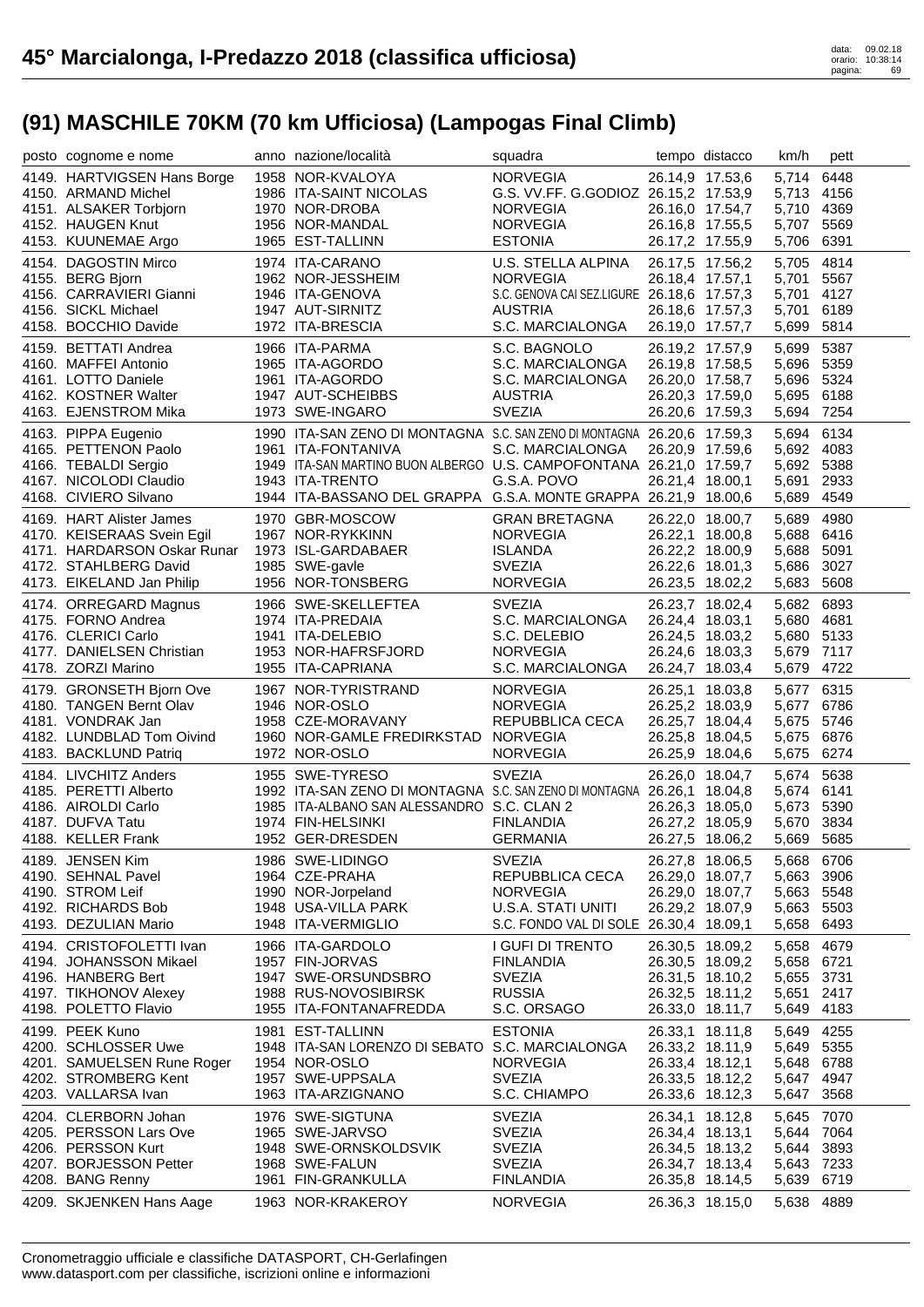| posto cognome e nome                                     | anno nazione/località                                                   | squadra                                                   |                                    | tempo distacco  | km/h                     | pett       |
|----------------------------------------------------------|-------------------------------------------------------------------------|-----------------------------------------------------------|------------------------------------|-----------------|--------------------------|------------|
| 4210. MARCINKEVICZ Juri                                  | 1966 EST-HARJUMA                                                        | <b>ESTONIA</b>                                            | 26.36,5 18.15,2                    |                 | 5,637 4956               |            |
| 4211. BAIOCCO Marcello                                   | 1946 ITA-MONTEFANO                                                      | S.C. MARCIALONGA                                          | 26.37,2 18.15,9                    |                 | 5,634 4700               |            |
| 4212. ASPHAUG Paal Martin                                | 1980 NOR-MO I RANA                                                      | <b>NORVEGIA</b>                                           | 26.37,4 18.16,1                    |                 | 5,634 4871               |            |
| 4213. PETTERSEN Ragnar                                   | 1975 NOR-LARVIK                                                         | <b>NORVEGIA</b>                                           | 26.37,8 18.16,5                    |                 | 5,632 3113               |            |
| 4214. LUNDBERG Cristoffer                                | 1982 SWE-Vaxholm                                                        | <b>SVEZIA</b>                                             | 26.38,3 18.17,0                    |                 | 5,630 6652               |            |
| 4215. RODIGHIERO Elia                                    | 1954 ITA-TORRI DI QUARTESOLO G.S.ALPINI VICENZA                         |                                                           | 26.39,0 18.17,7                    |                 | 5,628 5474               |            |
| 4216. AAMISEPP Tonu                                      | 1953 EST-KIILI                                                          | <b>ESTONIA</b>                                            | 26.39,1 18.17,8                    |                 | 5,628 5544               |            |
| 4217. VIALKIN Andrey                                     | 1961 RUS-MOSCOW                                                         | <b>RUSSIA</b>                                             | 26.39,7 18.18,4                    |                 | 5,626 4470               |            |
| 4218. PETERSEN Jens Ettrup                               | 1944 DEN-HUMLEBAEK                                                      | <b>DANIMARCA</b>                                          | 26.39,9 18.18,6                    |                 | 5,625 5754               |            |
| 4219. KARLSSON Leif                                      | 1966 SWE-FIRENZE                                                        | <b>SVEZIA</b>                                             | 26.40,2 18.18,9                    |                 | 5,624 5239               |            |
|                                                          |                                                                         |                                                           |                                    |                 |                          |            |
| 4220. BJORNSTAD Helge                                    | 1961 NOR-OSLO                                                           | <b>NORVEGIA</b><br>S.C. CASC                              | 26.40,3 18.19,0                    |                 | 5,623 5114               |            |
| 4221. MANFREDINI Nicola<br>4222. MARIANI Giovanni        | 1967 ITA-CREMONA                                                        | S.C. LISSONE                                              | 26.40,5 18.19,2                    | 26.40,7 18.19,4 | 5,623 4113               | 205        |
| 4223. WOLLIN Arvid                                       | 1948 ITA-LISSONE<br>1985 SWE-LIDINGO                                    | <b>SVEZIA</b>                                             |                                    |                 | 5,622<br>5,622 3791      |            |
| 4223. ZAPIOR Maciej                                      | 1991 POL-BYTOM                                                          | <b>POLONIA</b>                                            | 26.40,8 18.19,5<br>26.40,8 18.19,5 |                 | 5,622 4307               |            |
|                                                          |                                                                         |                                                           |                                    |                 |                          |            |
| 4225. BERTAGNOLLI Alessandro                             | 1948 ITA-FONDO                                                          | SOTTOZERO NORDIC TEAM A.S.D. 26.41,2 18.19,9              |                                    |                 | 5,620 3452               |            |
| 4226. NICOLETTI Paolo                                    | 1959 ITA-TRENTO                                                         | S.C. VIGOLO VATTARO 26.41,5 18.20,2                       |                                    |                 | 5,619 2574               |            |
| 4226. REILSON Mart                                       | 1964 EST-Voika kļla                                                     | <b>ESTONIA</b>                                            | 26.41,5 18.20,2                    |                 | 5,619 5518               |            |
| 4228. STAHLBERG Tomas                                    | 1947 SWE-GAVLE                                                          | <b>SVEZIA</b>                                             | 26.42,2 18.20,9                    |                 | 5,617 2447               |            |
| 4229. PRESOTTO Massimo                                   | 1960 ITA-SPILIMBERGO                                                    | S.C. MARCIALONGA                                          | 26.42,9 18.21,6                    |                 | 5,614 5257               |            |
| 4230. ROVIGO Marco                                       | 1992 ITA-GRIGNO                                                         | S.C. MARCIALONGA                                          | 26.43,8 18.22,5                    |                 | 5,611                    | 4651       |
| 4231. KRAL Josef                                         | 1970 CZE-UMEA                                                           | REPUBBLICA CECA                                           | 26.44,0 18.22,7                    |                 | 5,610 5699               |            |
| 4231. RUGGERI Andrea                                     | 1991 ITA-PAVULLO NEL FRIGNANO SCI FONDO PAVULLESE 26.44,0 18.22,7       |                                                           |                                    |                 | 5,610 6098               |            |
| 4233. VAN REYK David                                     | 1988 GBR-LONDON                                                         | <b>GRAN BRETAGNA</b>                                      | 26.44,1 18.22,8                    |                 | 5,610 5730               |            |
| 4234. RINALDI Guglielmo                                  | 1936 ITA-BERGAMO                                                        | S.C. CLAN 2                                               | 26.44,2 18.22,9                    |                 | 5,610 5284               |            |
| 4235. SKJENKEN Freddy                                    | 1960 NOR-TJOME                                                          | <b>NORVEGIA</b>                                           | 26.44,7 18.23,4                    |                 | 5,608 4842               |            |
| 4236. BRIGADUE Fausto                                    | 1953 ITA-BASELGA DI PINE'                                               | G.S. COSTALTA A.S.D. 26.45,0 18.23,7                      |                                    |                 | 5,607 5417               |            |
| 4237. PAIAROLLI Matteo                                   | 1983 ITA-SAN ZENO DI MONTAGNA S.C. SAN ZENO DI MONTAGNA 26.45,6 18.24,3 |                                                           |                                    |                 | 5,605 4766               |            |
| 4238. PAGLIA Carlo                                       | 1958 ITA-CARBONARA SCRIVIA                                              | S.C. VERDEFONDO                                           | 26.46,2 18.24,9                    |                 | 5,603                    | 3406       |
| 4239. GUNNARSSON Gunnar                                  | 1972 ISL-REYKJAVIK                                                      | <b>ISLANDA</b>                                            | 26.46,4 18.25,1                    |                 | 5,602                    | 5090       |
| 4240. RUGGERI Carlo                                      | 1965 ITA-PAVULLO NEL FRIGNANO SCI FONDO PAVULLESE 26.47,3 18.26,0       |                                                           |                                    |                 | 5,599                    | 6097       |
| 4241. CASILLO Antonio                                    | 1965 ITA-TRENTO                                                         | G.S.A. POVO                                               | 26.47,4 18.26,1                    |                 | 5,599                    | 5294       |
| 4242. OBERG Anders                                       | 1975 SWE-STODE                                                          | <b>SVEZIA</b>                                             | 26.47,5 18.26,2                    |                 | 5,598 6846               |            |
| 4243. HEWITT Stephen                                     | 1963 NOR-OSLO                                                           | <b>NORVEGIA</b>                                           | 26.47,9 18.26,6                    |                 | 5,597                    | 5509       |
| 4244. NISES Sune                                         | 1964 SWE-GAVLE                                                          | <b>SVEZIA</b>                                             | 26.48,5 18.27,2                    |                 | 5,595 4483               |            |
| 4245. MATHISEN Bjorn                                     | 1960 NOR-HARSTAD                                                        | <b>NORVEGIA</b>                                           | 26.49,4 18.28,1                    |                 |                          | 5,592 6947 |
| 4246. SVARC Stanislav                                    | 1943 CZE-PRAHA                                                          | REPUBBLICA CECA                                           |                                    |                 |                          |            |
|                                                          |                                                                         |                                                           |                                    |                 |                          |            |
| 4247. MARELLI Remo                                       |                                                                         |                                                           | 26.49,6 18.28,3                    |                 | 5,591 5124               |            |
| 4248. EBERHARD Jonas                                     | 1947 ITA-BELLAGIO<br>1959 SWE-LUND                                      | SCI C.A.I. CANZO SEZ.SCI 26.51,0 18.29,7<br><b>SVEZIA</b> | 26.51,2 18.29,9                    |                 | 5,586 5881<br>5,585 5726 |            |
| 4249. MUUR Martin                                        | 1978 EST-VIIMSI                                                         | <b>ESTONIA</b>                                            |                                    |                 |                          |            |
|                                                          |                                                                         |                                                           |                                    | 26.51,8 18.30,5 | 5,583 2655               |            |
| 4250. CASERINI Roberto                                   | 1956 ITA-GIUSSAGO                                                       | S.C. GRAN PARADISO 26.52,1 18.30,8                        |                                    |                 | 5,582 5270               |            |
| 4251. KJENDAHL Mats Andre                                | 1988 NOR-RAHOLT                                                         | <b>NORVEGIA</b>                                           | 26.52,2 18.30,9                    |                 | 5,582 6653               |            |
| 4252. SORSKAR Tobias                                     | 1995 NOR-FORSAND                                                        | <b>NORVEGIA</b>                                           | 26.52,6 18.31,3                    |                 | 5,581                    | 6543       |
| 4253. GEZORK Tobias<br>4254. SELVIK Thorstein Leif       | 1986 SWE-STOCKHOLM<br>1955 NOR-PARADIS                                  | <b>SVEZIA</b><br><b>NORVEGIA</b>                          | 26.55,1 18.33,8<br>26.55,6 18.34,3 |                 | 5,572 4830<br>5,570      | 5563       |
|                                                          |                                                                         |                                                           |                                    |                 |                          |            |
| 4255. STEFANSSON Gunnar                                  | 1963 ISL-KOPAVOGUR                                                      | <b>ISLANDA</b>                                            | 26.55,8 18.34,5                    |                 | 5,569                    | 5092       |
| 4256. FRANSSON Joacim                                    | 1980 SWE-ANDERSTORP                                                     | <b>SVEZIA</b>                                             | 26.56,3 18.35,0                    |                 | 5,568                    | 3864       |
| 4257. TOMASI Marco                                       | 1956 ITA-ARCO                                                           | S.C. FIAVE'                                               | 26.57,4 18.36,1                    |                 | 5,564                    | 5879       |
| 4258. HAUGEN Gunnar<br>4259. DEFRANCESCO Carlo           | 1960 NOR-OSLO                                                           | <b>NORVEGIA</b>                                           | 26.57,5 18.36,2                    |                 | 5,564                    | 4834       |
|                                                          | 1945 ITA-PREDAZZO                                                       | SOTTOZERO NORDIC TEAM A.S.D. 26.58,3 18.37,0              |                                    |                 | 5,561                    | 2472       |
| 4260. DOTTO Giancarlo                                    | 1958 ITA-SANTORSO                                                       | SCI C.A.I. SCHIO                                          | 26.58,8 18.37,5                    |                 | 5,559                    | 6570       |
| 4261. SUVANTO Timo                                       | 1939 FIN-ALAVUS                                                         | <b>FINLANDIA</b>                                          | 26.59,1 18.37,8                    |                 | 5,558                    | 4800       |
| 4262. OTTAVIANI Giampiero                                | 1939 ITA-MODENA                                                         | S.C. MARCIALONGA                                          | 26.59,3 18.38,0                    |                 | 5,557 5265               |            |
| 4263. FURLAN Gianpaolo                                   | 1947 ITA-BOLZANO                                                        | G.S. SCI NORDICO BOLZANO                                  | 26.59,4 18.38,1                    |                 | 5,557 5362               |            |
| 4264. GROENNINGSAETER Marius 1952 NOR-MO I RANA          |                                                                         | <b>NORVEGIA</b>                                           | 27.00,7 18.39,4                    |                 | 5,553                    | 6600       |
| 4265. NOACK Thomas                                       | 1967 GER-OBERHOF                                                        | <b>GERMANIA</b>                                           | 27.00,8 18.39,5                    |                 | 5,552                    | 6228       |
| 4265. STENSVIK Rune                                      | 1960 NOR-BODO                                                           | <b>NORVEGIA</b>                                           | 27.00,8 18.39,5                    |                 | 5,552 5584               |            |
| 4267. PETTERSEN Kristoffer                               | 1984 NOR-FLEKKEROY                                                      | <b>NORVEGIA</b>                                           | 27.01,2 18.39,9                    |                 | 5,551                    | 808        |
| 4268. DI GIROLAMO Vincenzo Roberto 1959 ITA-FORLI'       |                                                                         | S.C. MARCIALONGA                                          | 27.02,5 18.41,2                    |                 | 5,546 5218               |            |
| 4268. MAURING Roar Alexander<br>4270. COCCIARDI Leonardo | 1993 NOR-TRONDHEIM<br>1959 ITA-MOENA                                    | <b>NORVEGIA</b><br>S.C. MARCIALONGA                       | 27.02,5 18.41,2<br>27.03,4 18.42,1 |                 | 5,546<br>5,543 5918      | 7386       |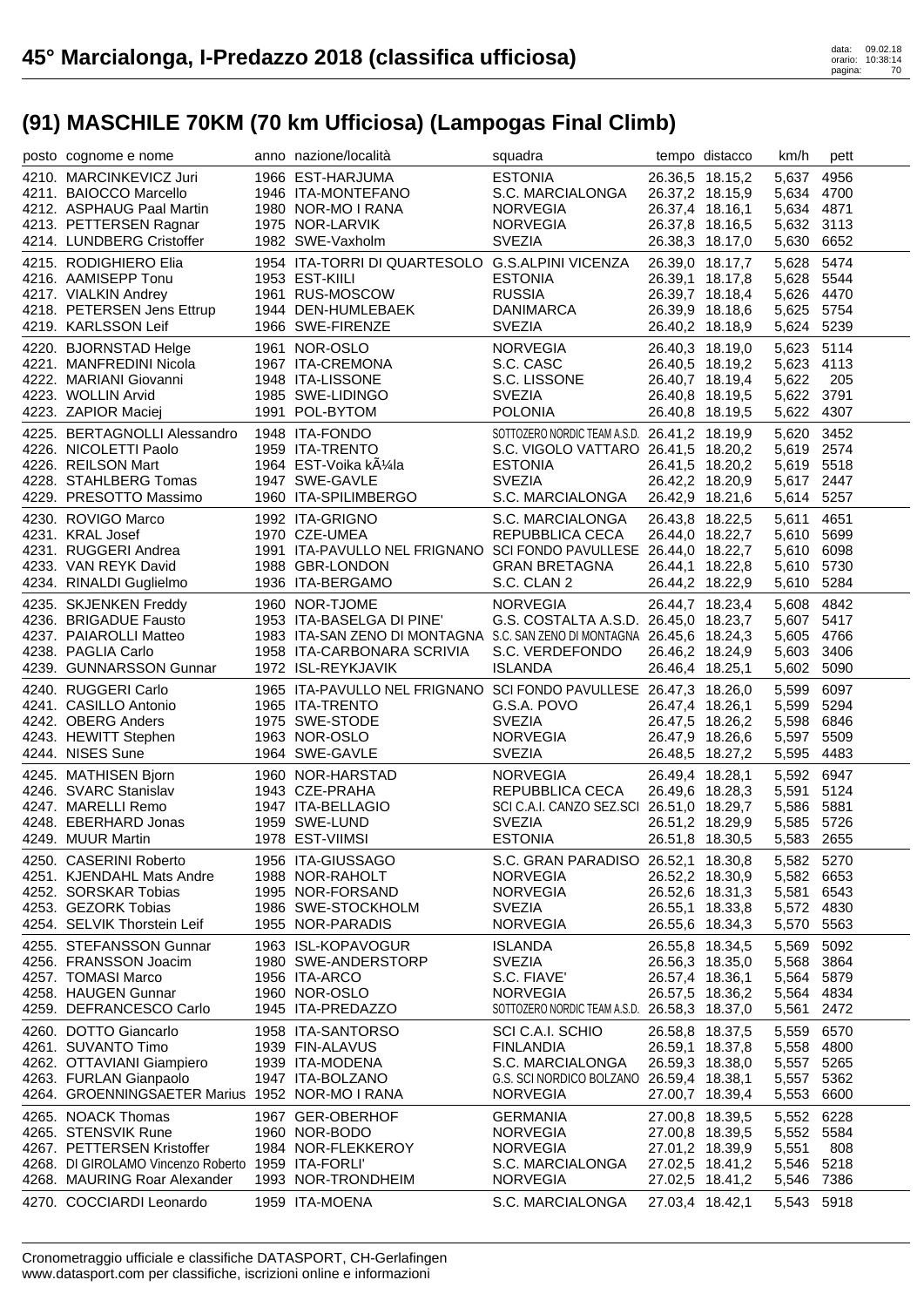| posto cognome e nome                                | anno nazione/località                                                   | squadra                                                                                 |                                    | tempo distacco  | km/h                | pett         |
|-----------------------------------------------------|-------------------------------------------------------------------------|-----------------------------------------------------------------------------------------|------------------------------------|-----------------|---------------------|--------------|
| 4271. NOESTED Alf Arne                              | 1956 NOR-MANDAL                                                         | <b>NORVEGIA</b>                                                                         |                                    | 27.03,7 18.42,4 | 5,542 5571          |              |
| 4272. RABITTI Tiziano                               | 1961 ITA-ALBINEA                                                        | S.C. MARCIALONGA                                                                        |                                    | 27.04,1 18.42,8 | 5,541               | 5431         |
| 4273. GUSTAFSSON Peter                              | 1964 SWE-GOTEBORG                                                       | <b>SVEZIA</b>                                                                           |                                    | 27.04,6 18.43,3 | 5,539 4362          |              |
| 4274. JENSEN Paal                                   | 1968 NOR-TISTEDAL                                                       | NORVEGIA                                                                                |                                    | 27.04,9 18.43,6 | 5,538 4208          |              |
| 4274. LINDTVEIT Olaf                                | 1960 NOR-ARENDAL                                                        | NORVEGIA                                                                                |                                    | 27.04,9 18.43,6 | 5,538               | 5570         |
| 4276. MORERA Toni Miquel                            | 1965 AND-Santa Coloma                                                   | ANDORRA                                                                                 |                                    | 27.05,5 18.44,2 | 5,536               | 6599         |
| 4277. VIGEZZI Luigi                                 | 1947 ITA-CUNARDO                                                        | S.C. CUNARDO                                                                            |                                    | 27.05,9 18.44,6 | 5,535 2202          |              |
| 4278. BAZZANI Cesare                                | 1969 ITA-BAGOLINO                                                       | S.C. BAGOLINO                                                                           |                                    | 27.06,7 18.45,4 | 5,532 5928          |              |
| 4279. BENJAMINSEN Espen                             | 1971 NOR-BODOE                                                          | <b>NORVEGIA</b>                                                                         |                                    | 27.06,8 18.45,5 | 5,532 4894          |              |
| 4279. LAMPUGNANI Giovanni                           | 1963 ITA-BRESCIA                                                        | SCI CAI BRESCIA                                                                         |                                    | 27.06,8 18.45,5 | 5,532 6016          |              |
| 4281. JORGENSEN Tom                                 | 1954 NOR-HALDEN                                                         | <b>NORVEGIA</b>                                                                         |                                    | 27.07,1 18.45,8 | 5,531               | 6299         |
| 4282. FRANZOLIN Maurizio Luigi Elio 1950 ITA-MILANO |                                                                         | S.C. SPORT DUE                                                                          |                                    | 27.07,5 18.46,2 | 5,529 5402          |              |
| 4283. PAVLIK Petr                                   | 1980 CZE-Horni Jeleni<br>1980 CZE-Horni Jeleni                          | REPUBBLICA CECA                                                                         |                                    | 27.08,0 18.46,7 | 5,528 4236          |              |
| 4284. PASQUALIN Franco                              | 1962 ITA-VERONA                                                         | A.S. SCIISTICA SCALIGERA 27.08,5 18.47,2                                                |                                    |                 | 5,526 5447          |              |
| 4285. PIPPA Mauro                                   | 1955 ITA-SAN ZENO DI MONTAGNA S.C. SAN ZENO DI MONTAGNA 27.08,9 18.47,6 |                                                                                         |                                    |                 | 5,525 5429          |              |
| 4286. NOAR Joe                                      | 1958 GBR-MOSCOW                                                         | <b>GRAN BRETAGNA</b>                                                                    |                                    | 27.09,1 18.47,8 | 5,524 4979          |              |
| 4287. BJORKMAN Lars                                 | 1961 SWE-BORAS                                                          | <b>SVEZIA</b>                                                                           |                                    | 27.10,8 18.49,5 | 5,518 7006          |              |
| 4288. HARRISON Peter                                | 1978 FRA-PARIS                                                          | <b>FRANCIA</b>                                                                          |                                    | 27.11,7 18.50,4 | 5,515 6490          |              |
| 4289. RIDOLFI Riccardo                              | 1957 ITA-ARENZANO                                                       | S.C. GENOVA CAI SEZ.LIGURE 27.12,0 18.50,7                                              |                                    |                 | 5,514 4750          |              |
| 4290. JOHANSSON Anders                              | 1958 SWE-UTTRAN                                                         | <b>SVEZIA</b>                                                                           |                                    | 27.13,5 18.52,2 | 5,509 6438          |              |
| 4291. KRAEPELIEN Magnus                             | 1979 SWE-STOCKHOLM                                                      | <b>SVEZIA</b>                                                                           |                                    | 27.13,6 18.52,3 | 5,509 5683          |              |
| 4292. ZANOLLI Alessio                               | 1995 ITA-SAN ZENO DI MONTAGNA S.C. SAN ZENO DI MONTAGNA 27.13,8 18.52,5 |                                                                                         |                                    |                 | 5,508 6136          |              |
| 4293. HARRISON Edvard                               | 1990 SWE-Stockholm                                                      | <b>SVEZIA</b>                                                                           |                                    | 27.14,1 18.52,8 | 5,507 6472          |              |
| 4294. CATTANEO Giovanni                             | 1979 ITA-FALCADE                                                        | S.C. MARCIALONGA                                                                        | 27.14,8 18.53,5                    |                 | 5,505 5299          |              |
| 4294. LUNELLI Fabio                                 | 1943 ITA-MILANO                                                         | GR.ALPINIS.FIOR DI ROCCIA 27.14,8 18.53,5                                               |                                    |                 | 5,505               | 210          |
| 4296. LILJEDAHL Anders                              | 1970<br>1969 SWE-REFTELE<br>1961 NOR-BRUMUNDDAL<br>1959 LEA TREVIGHO    | <b>SVEZIA</b>                                                                           |                                    | 27.15,9 18.54,6 | 5,501               | 4497         |
| 4296. SIMONSEN Bjorn Magnus                         |                                                                         | <b>NORVEGIA</b>                                                                         |                                    | 27.15,9 18.54,6 | 5,501               | 4520         |
| 4298. BELLOLI Francesco                             |                                                                         | SCI C.A.I. TREVIGLIO 27.16,4 18.55,1                                                    |                                    |                 | 5,499 4160          |              |
| 4299. PICCIN Gianluca                               | 1969 ITA-VITTORIO VENETO                                                | S.C. MARCIALONGA                                                                        |                                    | 27.17,0 18.55,7 | 5,497 6114          |              |
| 4300. MARENDIAK Vladimir                            | 1951 SVK-ZILINA                                                         | <b>SLOVACCHIA</b>                                                                       | 27.17,4 18.56,1                    |                 | 5,496               | 7347         |
|                                                     |                                                                         |                                                                                         |                                    |                 |                     |              |
|                                                     |                                                                         |                                                                                         |                                    |                 |                     |              |
| 4300. SIMONATO Valter                               | 1951 ITA-MONTEBELLUNA                                                   | S.C. MONTEBELLUNA 27.17,4 18.56,1                                                       |                                    |                 | 5,496               | 4109         |
| 4302. FAZION Giovanni                               |                                                                         | SCI CLUB 1 FISSO                                                                        | 27.18,4 18.57,1                    |                 | 5,493 5214          |              |
| 4302. PONTI Gianluca                                | 1968 ITA-CEREA<br>1981 ITA-SAMARATE                                     | S.C. CUNARDO                                                                            | 27.18,4 18.57,1                    |                 | 5,493 4245          |              |
| 4304. MALFER Luciano<br>4305. SCHREUDER Nicolay     | 1962 ITA-CADINE DI TRENTO<br>1966 NOR-STAVANGER                         | S.C. MARCIALONGA<br><b>NORVEGIA</b>                                                     | 27.19,5 18.58,2<br>27.20,4 18.59,1 |                 | 5,489<br>5,486 6336 | 5306         |
|                                                     |                                                                         |                                                                                         |                                    |                 |                     |              |
| 4306. SCHMIT Jean Paul                              |                                                                         | LUSSEMBURGO                                                                             |                                    | 27.20,9 18.59,6 | 5,484               | 4886         |
| 4307. LEONARDI Rino                                 | 1957 LUX-DUDELANGE<br>1958 ITA-TUENNO<br>1957 ITA-FORLI'                | SOTTOZERO NORDIC TEAM A.S.D. 27.21,3 19.00,0                                            |                                    |                 | 5,483 4820          |              |
| 4308. FAROLFI Alberto<br>4309. RUNDE Marit          | 1987 NOR-OSLO                                                           | S.C. FORLI'<br><b>NORVEGIA</b>                                                          | 27.22,1 19.00,8                    | 27.22,0 19.00,7 | 5,481<br>5,480 7388 | 5395         |
| 4310. ZENI Carlo                                    |                                                                         |                                                                                         |                                    |                 |                     |              |
|                                                     | 1954 ITA-SAN MICHELE ALL'ADIGE S.C. MARCIALONGA 27.22,7 19.01,4         |                                                                                         |                                    |                 | 5,478 5288          |              |
| 4311. KAKIMZHANOV Zeinulla                          | 1959 KAZ-ALMATY CITY                                                    | KAZAKISTAN                                                                              | 27.23,9 19.02,6                    |                 | 5,474 6558          |              |
| 4311. KORPELA Matti                                 | 1948 FIN-KUOPIO                                                         | <b>FINLANDIA</b>                                                                        | 27.23,9 19.02,6                    |                 | 5,474 4981          |              |
| 4313. WIENER Jay                                    | 1955 USA-SAN FRANCISCO, CA                                              | U.S.A. STATI UNITI                                                                      |                                    | 27.24,2 19.02,9 | 5,473 4849          |              |
| 4314. MIGANI Massimo<br>4315. CORRADI Dimes         | 1951 ITA-FIRENZE<br>1949 ITA-CARPI                                      | GR.FONDISTI M.TE MORELLO 27.25,9 19.04,6<br>S.C. NUOVI ORIZZONTI A.S.D. 27.27,0 19.05,7 |                                    |                 | 5,468 5342<br>5,464 | 5258         |
|                                                     |                                                                         |                                                                                         |                                    |                 |                     |              |
| 4316. GALGUFTEN Pal Morten                          | 1967 NOR-OVERHALLA                                                      | <b>NORVEGIA</b>                                                                         | 27.27,3 19.06,0                    |                 | 5,463               | 3031         |
| 4317. MADERUD Kyrre                                 | 1984 NOR-DRAMMEN                                                        | <b>NORVEGIA</b>                                                                         | 27.27,5 19.06,2                    |                 | 5,462 6594          |              |
| 4318. NEGRO Mauro                                   | 1967 ITA-TRIESTE                                                        | G.S. VAL GLERIS                                                                         | 27.27,7 19.06,4                    |                 | 5,462 4723          |              |
| 4319. CIAPPONI Mario Luigi Ernesto 1946 ITA-MILANO  | 1949 ITA-BOLZANO                                                        | S.C. COMUNITA' MONTANA VALSASSINA 27.28,2 19.06,9                                       |                                    |                 | 5,460               | 4794         |
| 4320. ZANGRANDO Alfredo                             |                                                                         | G.S. SCI NORDICO BOLZANO 27.28,3 19.07,0                                                |                                    |                 | 5,460               | 3470         |
| 4321. NAUCKHOFF Thomas                              | 1967 SWE-INGARO                                                         | <b>SVEZIA</b>                                                                           | 27.28,7 19.07,4                    |                 | 5,458               | 4991         |
| 4322. HAKONSEN Espen                                | 1968 NOR-HAGAN                                                          | <b>NORVEGIA</b>                                                                         | 27.30,3 19.09,0                    |                 | 5,453 4911          |              |
| 4323. HAKONSEN Hakon                                | 1971 NOR-DRAMMEN                                                        | <b>NORVEGIA</b>                                                                         | 27.30,4 19.09,1                    |                 | 5,453 6591          |              |
| 4324. HAGGBLOM Lars                                 | 1946 FIN-HAMMARLAND                                                     | <b>FINLANDIA</b>                                                                        | 27.31,1 19.09,8                    |                 | 5,450               | 3685         |
| 4325. STRAHLE Peter                                 | 1978 SWE-DJURSHOLM                                                      | <b>SVEZIA</b>                                                                           | 27.31,3 19.10,0                    |                 | 5,450               | 6911         |
| 4326. DELLAGIACOMA Franco                           | 1954 ITA-PREDAZZO                                                       | S.C. MARCIALONGA                                                                        | 27.31,6 19.10,3                    |                 | 5,449               | 4622         |
| 4327. WICKLUND Bjorn                                | 1958 NOR-OSLO                                                           | <b>NORVEGIA</b>                                                                         |                                    | 27.31,9 19.10,6 | 5,448               | 4358         |
| 4328. LAVEIKIS Rolands                              | 1956 LAT-CARNIKAVA                                                      | <b>LETTONIA</b>                                                                         | 27.32,6 19.11,3                    |                 | 5,445               | 4393         |
| 4329. ANDERSSON Patrik                              | 1972 SWE-ANDERSTORP                                                     | <b>SVEZIA</b>                                                                           | 27.32,9 19.11,6                    |                 | 5,444               | 3863         |
| 4330. OLSON Mattias<br>4331. FATTORE Rolando        | 1984 SWE-SODERBY<br>1966 ITA-CARPI                                      | <b>SVEZIA</b><br>S.C. BAGNOLO                                                           | 27.33,9 19.12,6<br>27.34,2 19.12,9 |                 | 5,441<br>5,440      | 7356<br>6137 |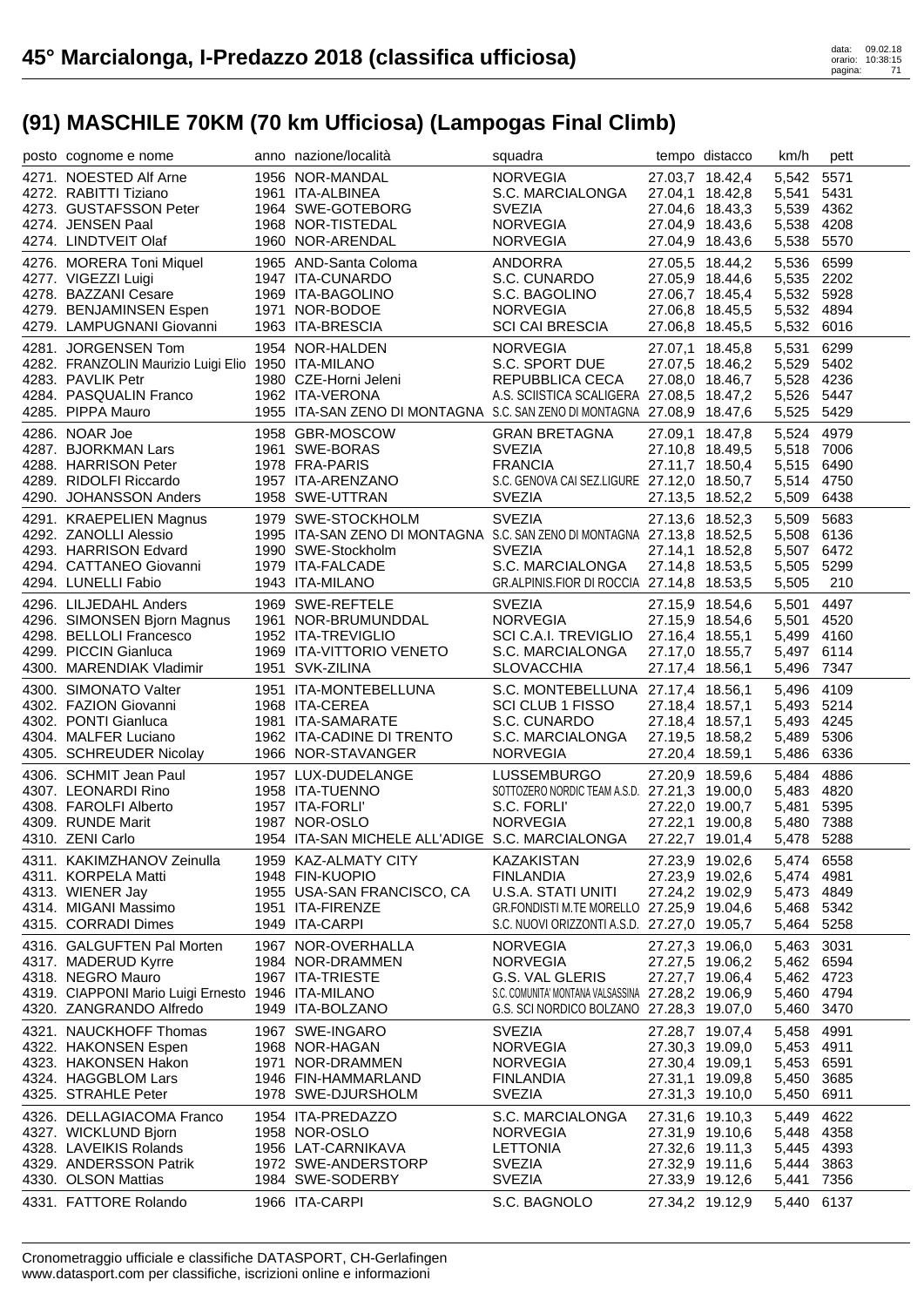| posto cognome e nome                                        | anno nazione/località                              | squadra                                                     |                                    | tempo distacco | km/h                     | pett       |
|-------------------------------------------------------------|----------------------------------------------------|-------------------------------------------------------------|------------------------------------|----------------|--------------------------|------------|
| 4332. SFARDINI Luca                                         | 1976 ITA-ALZANO LOMBARDO                           | S.C. ALTITUDE                                               | 27.34,5 19.13,2                    |                | 5,439                    | 5450       |
| 4333. SCOTTI Athos                                          | 1961 ITA-VILLA D'ALME'                             | S.C. COMUNITA' MONTANA VALSASSINA 27.34,8 19.13,5           |                                    |                | 5,438 5443               |            |
| 4334. TROIANI Alessandro                                    | 1963 ITA-VERONA                                    | <b>SCI CLUB 1 FISSO</b>                                     | 27.34,9 19.13,6                    |                | 5,438 5213               |            |
| 4335. BJERKLAND Kjetil                                      | 1975 NOR-ASKIM                                     | <b>NORVEGIA</b>                                             | 27.35,3 19.14,0                    |                | 5,437 6963               |            |
| 4336. HOLM Christer                                         | 1965 SWE-SJUNTORP                                  | <b>SVEZIA</b>                                               | 27.36,0 19.14,7                    |                | 5,434                    | 3797       |
| 4337. OTTAVIANI Federico                                    | 1971 ITA-MODENA                                    | S.C. MARCIALONGA                                            | 27.36,2 19.14,9                    |                | 5,434                    | 5371       |
| 4338. POHJAKIVI Raivo                                       | 1965 EST-TALLINN                                   | <b>ESTONIA</b>                                              | 27.36,7 19.15,4                    |                | 5,432 5647               |            |
| 4339. SJOBERG Lars Erik                                     | 1960 SWE-SOLLENTUNA                                | <b>SVEZIA</b>                                               | 27.36,8 19.15,5                    |                | 5,432 6980               |            |
| 4340. OVSTEDAL Terje                                        | 1959 NOR-TRESFJORD                                 | <b>NORVEGIA</b>                                             | 27.38,6 19.17,3                    |                | 5,426 4964               |            |
| 4341. OLSEN Per Christian                                   | 1974 NOR-FREDRIKSTAD                               | <b>NORVEGIA</b>                                             | 27.38,9 19.17,6                    |                | 5,425 3782               |            |
| 4341. ROGGERI Enrico                                        | 1962 ITA-Alessandria                               | S.C. VERDEFONDO                                             | 27.38,9 19.17,6                    |                | 5,425 6153               |            |
| 4343. BRIVIO Mario                                          | 1940 ITA-LISSONE                                   | S.C. LISSONE                                                | 27.39,2 19.17,9                    |                | 5,424 3468               |            |
| 4344. VADLEJCH Jan<br>4345. TRIMELONI Davide                | 1944 ISR-ROMA<br>1956 ITA-Rovereto                 | <b>ISRAELE</b>                                              | 27.39,5 19.18,2                    |                | 5,423 5492<br>5,416 4680 |            |
| 4346. TORSEN Hans Olav                                      | 1945 NOR-TRONDHEIM                                 | A.S.D. MADE2WIN TRENTEAM 27.41,5 19.20,2<br><b>NORVEGIA</b> | 27.41,8 19.20,5                    |                | 5,415 4841               |            |
|                                                             |                                                    |                                                             |                                    |                |                          |            |
| 4347. DEFRANCESCO Maurizio<br>4348. ARIOTTI Carlo Beniamino | 1964 ITA-VARENA<br>1988 ITA-Alessandria            | U.S. LAVAZE'<br>S.C. VERDEFONDO                             | 27.44,5 19.23,2<br>27.44,7 19.23,4 |                | 5,407 4796<br>5,406 6152 |            |
| 4349. PATRIA Luca                                           | 1981 ITA-ALESSANDRIA                               | S.C. VERDEFONDO                                             | 27.45,0 19.23,7                    |                | 5,405 5210               |            |
| 4350. DALLA LIBERA Umberto                                  | 1948 ITA-VALDAGNO                                  | SCI FONDO MAROSTICA 27.45,5 19.24,2                         |                                    |                | 5,403 4695               |            |
| 4351. PIASCO Costanzo                                       | 1964 ITA-saluzzo                                   | 3 30 RUNNING                                                | 27.46,5 19.25,2                    |                | 5,400 6131               |            |
| 4352. CAROCCI Francesco                                     | 1976 SWE-ORNA                                      | <b>SVEZIA</b>                                               | 27.46,9 19.25,6                    |                | 5,399                    | 6687       |
| 4352. JANSEN Svein Oskar                                    | 1949 NOR-FREDRIKSTAD                               | <b>NORVEGIA</b>                                             | 27.46,9 19.25,6                    |                | 5,399                    | 5693       |
| 4354. MASCH Henrik                                          | 1969 NOR-LIER                                      | <b>NORVEGIA</b>                                             | 27.49,4 19.28,1                    |                | 5,391                    | 6548       |
| 4355. AVI Arrigo                                            | 1987 ITA-ALTOPIANO DELLA VIGOLANA S.C. MARCIALONGA |                                                             | 27.50,6 19.29,3                    |                | 5,387                    | 5468       |
| 4356. MENAPACE Francesco                                    | 1958 ITA-PINETA DI LAIVES                          | S.C. MARCIALONGA                                            | 27.52,3 19.31,0                    |                | 5,381                    | 6020       |
| 4357. NERDAL Ivar                                           | 1969 NOR-TROMSDALEN                                | <b>NORVEGIA</b>                                             | 27.53,0 19.31,7                    |                | 5,379                    | 3185       |
| 4358. FESTI Andrea                                          | 1979 ITA-CALLIANO                                  | A.S.D. MADE2WIN TRENTEAM 27.54,8 19.33,5                    |                                    |                | 5,373 4745               |            |
| 4359. TAVERNA Michele                                       | 1977 ITA-ZIANO DI FIEMME                           | U.S. DOLOMITICA                                             | 27.55,2 19.33,9                    |                | 5,372 5830               |            |
| 4359. TORPMAN Lars                                          | 1964 SWE-TRANAS                                    | <b>SVEZIA</b>                                               | 27.55,2 19.33,9                    |                | 5,372 4986               |            |
| 4361. MOLIN Luigi                                           | 1948 ITA-ROANA                                     | S.C. MARCIALONGA                                            | 27.55,4 19.34,1                    |                | 5,371                    | 4819       |
| 4362. ANDERSSON Fredrik                                     | 1966 SWE-UPPSALA                                   | <b>SVEZIA</b>                                               | 27.56,0 19.34,7                    |                | 5,369                    | 3684       |
| 4363. PAPAY Peter                                           | 1970 SVK-ZIAR NAD HRONOM                           | <b>SLOVACCHIA</b>                                           | 27.56,5 19.35,2                    |                | 5,368 5735               |            |
| 4364. PILONI Gian Franco                                    | 1950 ITA-TIRANO                                    | SCI C.A.I. TIRANO                                           | 27.57,3 19.36,0                    |                | 5,365                    | 4645       |
| 4365. SCOTT Ian Cecil                                       | 1989 ITA-LUCIGNANO                                 | SCI CLUB 1 FISSO                                            | 27.57,6 19.36,3                    |                | 5,364                    | 6038       |
| 4366. LANGESETH Kaare                                       | 1950 NOR-SANDNES                                   | <b>NORVEGIA</b>                                             | 27.57,8 19.36,5                    |                | 5,364                    | 5094       |
| 4367. ERIKSSON Mats                                         |                                                    | <b>SVEZIA</b>                                               |                                    |                |                          | 5,360 5025 |
|                                                             | 1956 SWE-RIMFORSA                                  |                                                             | 27.58,9 19.37,6                    |                |                          |            |
| 4368. BARTOLI Luigi                                         | 1966 ITA-BAGNOLO IN PIANO                          | S.C. BAGNOLO                                                | 27.59,4 19.38,1                    |                | 5,359 3476               |            |
| 4369. TOMASI Stefano                                        | 1973 ITA-TESERO                                    | U.S. LITEGOSA                                               | 27.59,9 19.38,6                    |                | 5,357 4764               |            |
| 4370. JENSEN Klaus Holm                                     | 1951 DEN-COPENHAGEN                                | <b>DANIMARCA</b>                                            | 28.01,4 19.40,1                    |                | 5,352 4995               |            |
| 4371. PARAVISI Silvano                                      | 1943 ITA-BERGAMO                                   | SCI C.A.I. BERGAMO 28.02,0 19.40,7                          |                                    |                | 5,350 5315               |            |
| 4372. ESPEN Josef                                           | 1962 ITA-ROMAGNANO DI TRENTO S.A.T. RAVINA         |                                                             | 28.02,2 19.40,9                    |                | 5,350 5456               |            |
| 4373. LINDH Conny                                           | 1956 SWE-LINKOPING                                 | <b>SVEZIA</b>                                               | 28.02,7 19.41,4                    |                | 5,348                    | 3686       |
| 4374. INGESTI Luca                                          | 1966 ITA-CASTIRAGA VIDARDO                         | S.C. CALDIROLA                                              | 28.03,0 19.41,7                    |                | 5,347 4702               |            |
| 4375. NICASTRO Matteo<br>4376. PAIAROLLI Riccardo           | 1978 ITA-CADONEGHE                                 | C.U.S. PADOVA                                               | 28.04,2 19.42,9                    |                | 5,343 1649               |            |
|                                                             | 1954 ITA-BRENZONE                                  | S.C. SAN ZENO DI MONTAGNA 28.05,5 19.44,2                   |                                    |                | 5,339                    | 5428       |
| 4377. GULMINI Nevio                                         | 1950 ITA-VALENZA PO                                | S.C. VERDEFONDO                                             | 28.05,9 19.44,6                    |                | 5,338                    | 4669       |
| 4378. STORMO Vidar                                          | 1969 NOR-BODOE                                     | <b>NORVEGIA</b>                                             | 28.06,4 19.45,1                    |                | 5,336 6934               |            |
| 4379. KLINGSPOR Wilhelm                                     | 1962 SWE-HALLEKIS                                  | <b>SVEZIA</b>                                               | 28.06,5 19.45,2<br>28.07,6 19.46,3 |                | 5,336 5667               |            |
| 4380. NARDELLI Paolo<br>4381. SUNDGREN Peter                | 1952 ITA-TRENTO<br>1953 SWE-BROTTBY                | U.S. CERMIS<br><b>SVEZIA</b>                                | 28.08,2 19.46,9                    |                | 5,333 4133<br>5,331      | 6575       |
|                                                             |                                                    |                                                             |                                    |                |                          |            |
| 4382. COLLAVO Luigi<br>4383. JOSEFSSON Ake                  | 1943 ITA-QUERO<br>1952 SWE-ANDERSTORP              | SCI NORDICO SPORTFUL 28.08,8 19.47,5<br><b>SVEZIA</b>       |                                    |                | 5,329                    | 4059       |
| 4384. MENEGUS Massimiliano                                  | 1946 ITA-VICENZA                                   | CAPRIOLI S. VITO CADORE 28.09,4 19.48,1                     | 28.09,3 19.48,0                    |                | 5,327 7236<br>5,327      | 5322       |
| 4385. JENSEN Bjorn Eirik Dundas                             | 1970 NOR-BODOE                                     | NORVEGIA                                                    | 28.09,6 19.48,3                    |                | 5,326                    | 4900       |
| 4386. LAMPUGNANI Franco                                     | 1957 ITA-MILANO                                    | CLUB DE SKI PRO 2001 28.10,8 19.49,5                        |                                    |                | 5,322                    | 4006       |
| 4386. MERKULOV Dmitry                                       | 1966 RUS-MOSCOW                                    | <b>RUSSIA</b>                                               | 28.10,8 19.49,5                    |                | 5,322 1958               |            |
| 4388. JORDBEKKEN Terje                                      | 1969 NOR-MUENCHEN                                  | <b>NORVEGIA</b>                                             | 28.10,9 19.49,6                    |                | 5,322 6401               |            |
| 4389. PAHKAJARVI Risto                                      | 1954 SWE-SALTSJOBADEN                              | <b>SVEZIA</b>                                               | 28.11,5 19.50,2                    |                | 5,320 4356               |            |
| 4390. ZAMPATTI Lino                                         | 1945 ITA-REZZATO                                   | S.C. SCHILPARIO                                             | 28.12,0 19.50,7                    |                | 5,319 2382               |            |
| 4391. ADEMAR Stefan<br>4392. RIMBACK Gunnar                 | 1975 SWE-LUND<br>1950 SWE-MULLSJO                  | <b>SVEZIA</b><br><b>SVEZIA</b>                              | 28.12,1 19.50,8<br>28.12,3 19.51,0 |                | 5,318 7096<br>5,318 7011 |            |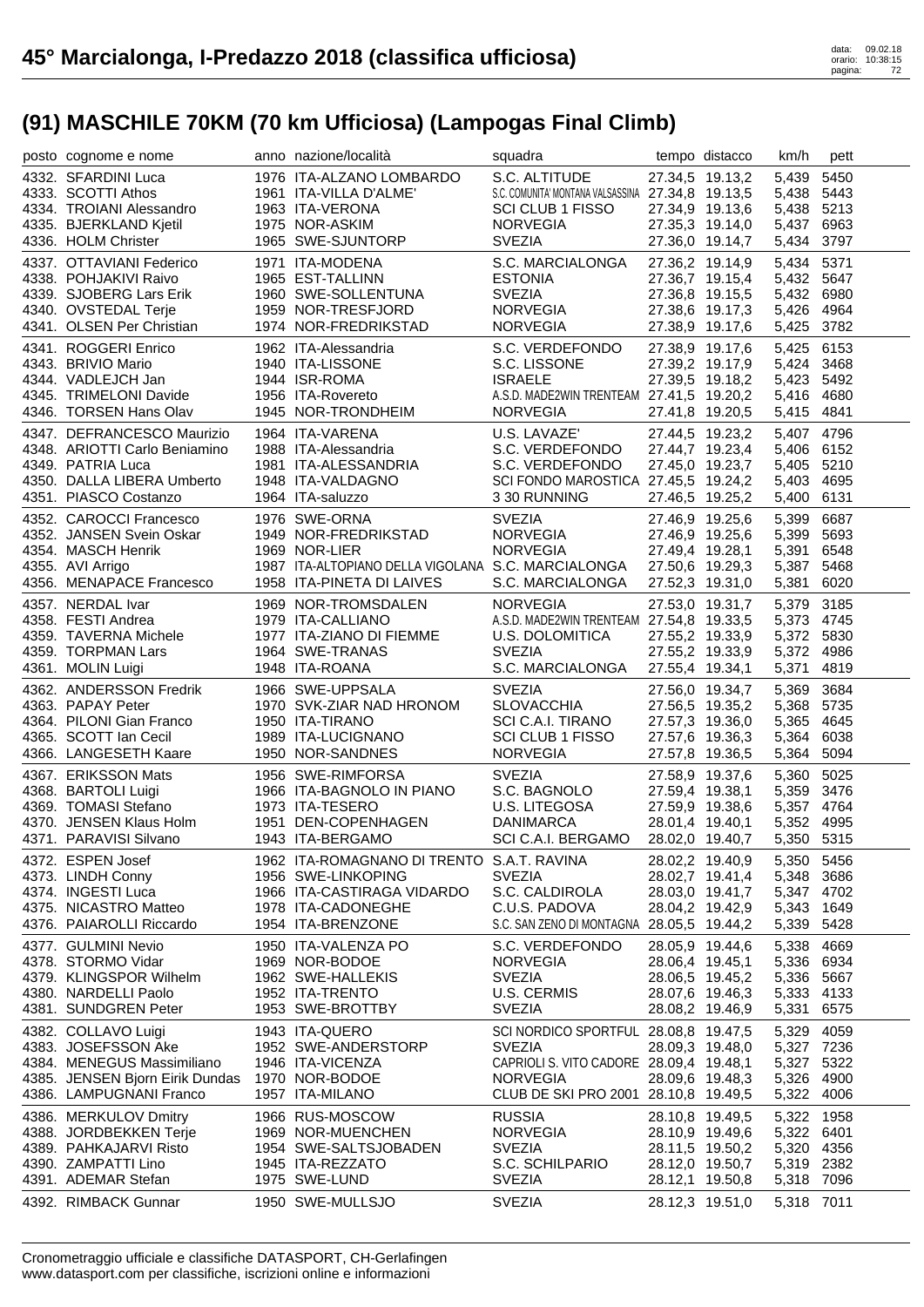| posto cognome e nome                             | anno nazione/località                                                   | squadra                                          |                 | tempo distacco                     | km/h                     | pett |
|--------------------------------------------------|-------------------------------------------------------------------------|--------------------------------------------------|-----------------|------------------------------------|--------------------------|------|
| 4393. SUNDHEIM Arne                              | 1962 NOR-TROMSO                                                         | <b>NORVEGIA</b>                                  |                 | 28.13,3 19.52,0                    | 5,315                    | 6307 |
| 4394. GRASBERG Jan                               | 1956 SWE-ARVIKA                                                         | <b>SVEZIA</b>                                    |                 | 28.13,9 19.52,6                    | 5,313 4485               |      |
| 4395. TONIONI Rolando                            | 1949 ITA-PAVULLO NEL FRIGNANO SCI FONDO PAVULLESE 28.15,3 19.54,0       |                                                  |                 |                                    | 5,308 4684               |      |
| 4396. ANTONELLI Marino                           | 1962 ITA-REZZATO                                                        | <b>SCI CAI BRESCIA</b>                           | 28.15,4 19.54,1 |                                    | 5,308 6056               |      |
| 4396. SIMONETTI Franco                           | 1969 ITA-BOLOGNA                                                        | ACQUADELA A.P.D.                                 | 28.15,4 19.54,1 |                                    | 5,308                    | 5216 |
| 4398. NORLING John                               | 1967 SWE-TIERP                                                          | <b>SVEZIA</b>                                    |                 | 28.15,8 19.54,5                    | 5,307                    | 2692 |
| 4399. SAIDA Hynek                                | 1973 CZE-BRNO                                                           | REPUBBLICA CECA                                  |                 | 28.16,2 19.54,9                    | 5,305 4238               |      |
| 4400. HANSEN Aud Ragnhild                        | 1978 NOR-DRAMMEN                                                        | <b>NORVEGIA</b>                                  |                 | 28.17,2 19.55,9                    | 5,302 6311               |      |
| 4401. ANDERSSON Thure                            | 1943 SWE-GRONAHOG                                                       | <b>SVEZIA</b>                                    |                 | 28.18,9 19.57,6                    | 5,297 5686               |      |
| 4402. BETTIN Isacco                              | 1984 ITA-AVIANO                                                         | SCI FONDO MAROSTICA 28.19,3 19.58,0              |                 |                                    | 5,296 5951               |      |
| 4403. SUNDQVIST Martin                           | 1959 SWE-KARLSTAD                                                       | <b>SVEZIA</b>                                    |                 | 28.19,9 19.58,6                    | 5,294 6725               |      |
| 4404. LENTI Piero                                | 1945 ITA-VALENZA PO                                                     | S.C. VERDEFONDO                                  |                 | 28.20,6 19.59,3                    | 5,292 5319               |      |
| 4405. HANSEN Anders                              | 1981 NOR-HEILBRONN                                                      | <b>NORVEGIA</b>                                  |                 | 28.22,5 20.01,2                    | 5,286 4897               |      |
| 4406. GIRARDI Werner                             | 1982 ITA-LAGHETTI DI EGNA                                               | S.C. SALORNO RAIFFEISEN 28.24,2 20.02,9          |                 |                                    | 5,281                    | 5953 |
| 4407. CITTERIO Alessandro                        | 1951 ITA-GIUSSANO                                                       | POLISPORTIVA TEAM BRIANZA A.S.D. 28.24,3 20.03,0 |                 |                                    | 5,280 3599               |      |
| 4408. LARSSON Ake                                | 1945 SWE-SOLLEBRUNN                                                     | <b>SVEZIA</b>                                    |                 |                                    | 5,279                    | 4414 |
| 4409. ESPEN Luca                                 | 1964 ITA-ROMAGNANO DI TRENTO S.A.T. RAVINA                              |                                                  |                 | 28.24,8 20.03,5<br>28.25,4 20.04,1 | 5,277 4189               |      |
| 4409. ZAPPATERRA Gianni                          | 1967 ITA-LECCO                                                          | SCI C.A.I. LECCO                                 |                 | 28.25,4 20.04,1                    | 5,277 5300               |      |
| 4411. ZORZI Giorgio                              | 1957 ITA-TESERO                                                         | U.S. CERMIS                                      |                 | 28.26,5 20.05,2                    | 5,273                    | 3427 |
| 4412. ZANDA Costantino                           | 1958 ITA-TREVIGLIO                                                      | SCI C.A.I. TREVIGLIO                             | 28.27,4 20.06,1 |                                    | 5,271                    | 6051 |
|                                                  |                                                                         |                                                  |                 |                                    |                          |      |
| 4413. CALDONAZZI Riccardo                        | 1949 ITA-SAN MICHELE ALL'ADIGE ATL. VILLAZZANO                          |                                                  |                 | 28.27,9 20.06,6                    | 5,269                    | 4656 |
| 4414. ANDERSSON Kenneth                          | 1948 SWE-ANDERSTORP                                                     | <b>SVEZIA</b>                                    |                 | 28.28,3 20.07,0                    | 5,268 7235               |      |
| 4414. KNUTSSON Sune                              | 1953 SWE-ARVIKA                                                         | <b>SVEZIA</b>                                    |                 | 28.28,3 20.07,0                    | 5,268 5059               |      |
| 4414. SAGEN Ole Johan                            | 1951 NOR-BERGEN                                                         | <b>NORVEGIA</b><br><b>U.S. CORNACCI</b>          |                 | 28.28,3 20.07,0                    | 5,268 5559               |      |
| 4417. DELLADIO Giovanni                          | 1955 ITA-TESERO                                                         |                                                  |                 | 28.28,6 20.07,3                    | 5,267 5110               |      |
| 4418. FONTANA Igor                               | 1960 ITA-BIBBIANO                                                       | S.C. BAGNOLO                                     |                 | 28.29,6 20.08,3                    | 5,264                    | 2372 |
| 4419. HJERPPE Tero                               | 1976 FIN-SAVITAIPALE                                                    | <b>FINLANDIA</b>                                 |                 | 28.30,8 20.09,5                    | 5,260 6387               |      |
| 4420. TORSTENSSON Lars                           | 1962 SWE-LERUM                                                          | <b>SVEZIA</b>                                    |                 | 28.32,6 20.11,3                    | 5,255 6801               |      |
| 4421. KOCOUREK Frantisek Sr.                     | 1957 CZE-Prostejov                                                      | REPUBBLICA CECA                                  |                 | 28.33,0 20.11,7                    | 5,253 4863               |      |
| 4422. VISIOLI Marco                              | 1964 ITA-COLNAGO                                                        | S.C. MARCIALONGA                                 |                 | 28.33,6 20.12,3                    | 5,252 6070               |      |
| 4423. REINHOLD Rein                              | 1955 EST-VALGA                                                          | <b>ESTONIA</b>                                   |                 | 28.33,7 20.12,4                    | 5,251                    | 4957 |
|                                                  |                                                                         |                                                  |                 |                                    |                          |      |
| 4424. FREDRIKSSON Krister                        | 1944 SWE-ESKILSTUNA                                                     | <b>SVEZIA</b>                                    |                 | 28.35,5 20.14,2                    | 5,246 5611               |      |
| 4425. NEPTUNE Gary                               | 1945 USA-LONGMONT, CO                                                   | U.S.A. STATI UNITI                               |                 | 28.35,8 20.14,5                    | 5,245 6986               |      |
| 4426. PARTEL Emilio                              | 1958 ITA-ZIANO DI FIEMME                                                | A.S. CAURIOL                                     |                 | 28.37,8 20.16,5                    | 5,239                    | 4036 |
| 4427. JOHANSSON Robert                           | 1975 SWE-VASTERAS                                                       | <b>SVEZIA</b>                                    |                 | 28.38,3 20.17,0                    | 5,237 4912               |      |
| 4428. WALSH Bob                                  | 1944 USA-CRYSTAL LAKE, IL                                               | U.S.A. STATI UNITI                               |                 | 28.39,7 20.18,4                    | 5,233 5504               |      |
| 4429. SULKUPURO Markus                           | 1981 SWE-TROLLHATTAN                                                    | <b>SVEZIA</b>                                    |                 | 28.40,9 20.19,6                    | 5,229 6790               |      |
| 4430. RAUTIAINEN Veli                            | 1948 FIN-PORI                                                           | <b>FINLANDIA</b>                                 |                 | 28.41,2 20.19,9                    | 5,228 6690               |      |
| 4431. AAMISEPP Andres                            | 1980 EST-KIILI                                                          | <b>ESTONIA</b>                                   |                 | 28.41,9 20.20,6                    | 5,226 2432               |      |
| 4432. OSTERLUND Joel                             | 1987 SWE-NORRTALJE                                                      | <b>SVEZIA</b>                                    |                 | 28.42,3 20.21,0                    | 5,225 7208               |      |
|                                                  |                                                                         |                                                  |                 |                                    |                          |      |
| 4433. ARNESEN Ketil<br>4433. SIEVAENEN Tenho     | 1959 NOR-TROMSO                                                         | <b>NORVEGIA</b>                                  |                 | 28.45,3 20.24,0                    | 5,216 5666               |      |
| 4435. HELANDER Peter                             | 1955 FIN-Bietigheim-Bissingen<br>1975 SWE-LJUNGSKILE                    | <b>FINLANDIA</b><br><b>SVEZIA</b>                |                 | 28.45,3 20.24,0<br>28.47,1 20.25,8 | 5,216 5061<br>5,211 7224 |      |
| 4436. USSEGLIO Alfio                             | 1952 ITA-COAZZE                                                         | <b>SCI CLUB FIOCCO</b>                           | 28.49,0 20.27,7 |                                    | 5,205                    | 4757 |
| 4437. SCEVOLA Claudio                            | 1957 ITA-CAVALESE                                                       | S.C. MARCIALONGA                                 | 28.49,1 20.27,8 |                                    | 5,205                    | 6096 |
|                                                  |                                                                         |                                                  |                 |                                    |                          |      |
| 4438. MOLINDER Anders                            | 1960 SWE-TABY                                                           | <b>SVEZIA</b>                                    | 28.50,2 20.28,9 |                                    | 5,201                    | 4361 |
| 4439. SIMMERLEIN Stefan                          | 1969 SWE-TUNGELSTA                                                      | <b>SVEZIA</b>                                    |                 | 28.51,8 20.30,5                    | 5,196 6709               |      |
| 4440. SAMSA Alessandro                           | 1969 ITA-TERNI<br>1965 SWE-BJURSAS                                      | S.C. TERMINILLO<br><b>SVEZIA</b>                 |                 | 28.53,9 20.32,6                    | 5,190 5346               |      |
| 4441. ERIKSSON Jan<br>4442. RAUTKOSKI Jouni      | 1958 FIN-LAHTI                                                          | <b>FINLANDIA</b>                                 |                 | 28.55,1 20.33,8<br>28.56,1 20.34,8 | 5,187 6500<br>5,184 4873 |      |
|                                                  |                                                                         |                                                  |                 |                                    |                          |      |
| 4443. FINOTTI Martino                            | 1991 ITA-SAN ZENO DI MONTAGNA S.C. SAN ZENO DI MONTAGNA 28.56,3 20.35,0 |                                                  |                 |                                    | 5,183 6178               |      |
| 4444. CASTELLANI Attilio                         | 1951 ITA-SAN ZENO DI MONTAGNA S.C. SAN ZENO DI MONTAGNA 28.56,9 20.35,6 |                                                  |                 |                                    | 5,181                    | 5426 |
| 4445. CANAL Maurizio                             | 1955 ITA-GARGALLO                                                       | S.C. MARCIALONGA                                 |                 | 28.58,7 20.37,4                    | 5,176 5338               |      |
| 4446. TUFTE Per Atle<br>4447. SOMMARIVA Riccardo | 1961 NOR-OSLO                                                           | <b>NORVEGIA</b>                                  | 28.59,4 20.38,1 |                                    | 5,174 4837               |      |
|                                                  | 1997 ITA-MOENA                                                          | S.C. MARCIALONGA                                 | 29.00,4 20.39,1 |                                    | 5,171                    | 6238 |
| 4448. OLSON Per Hakan                            | 1960 SWE-MALMO                                                          | <b>SVEZIA</b>                                    |                 | 29.04,9 20.43,6                    | 5,157 7128               |      |
| 4449. CALDERA Pier Paolo                         | 1964 ITA-BORGO D'ALE                                                    | S.C. TORGNON                                     |                 | 29.05,0 20.43,7                    | 5,157 4155               |      |
| 4450. ANDRES Miroslav                            | 1947 CZE-JICIN                                                          | REPUBBLICA CECA                                  | 29.05,4 20.44,1 |                                    | 5,156 4341               |      |
| 4451. GRAMOLA Massimo                            | 1957 ITA-DESENZANO DEL GARDA SCI C.A.I. CONEGLIANO 29.05,6 20.44,3      |                                                  |                 |                                    | 5,155 4105               |      |
| 4452. JOHANSSON Ulf<br>4453. JENSEN Lars         | 1956 SWE-BJURSAS<br>1957 DEN-LIDINGO                                    | <b>SVEZIA</b><br><b>DANIMARCA</b>                |                 | 29.06,6 20.45,3<br>29.06,7 20.45,4 | 5,152 7314<br>5,152 6705 |      |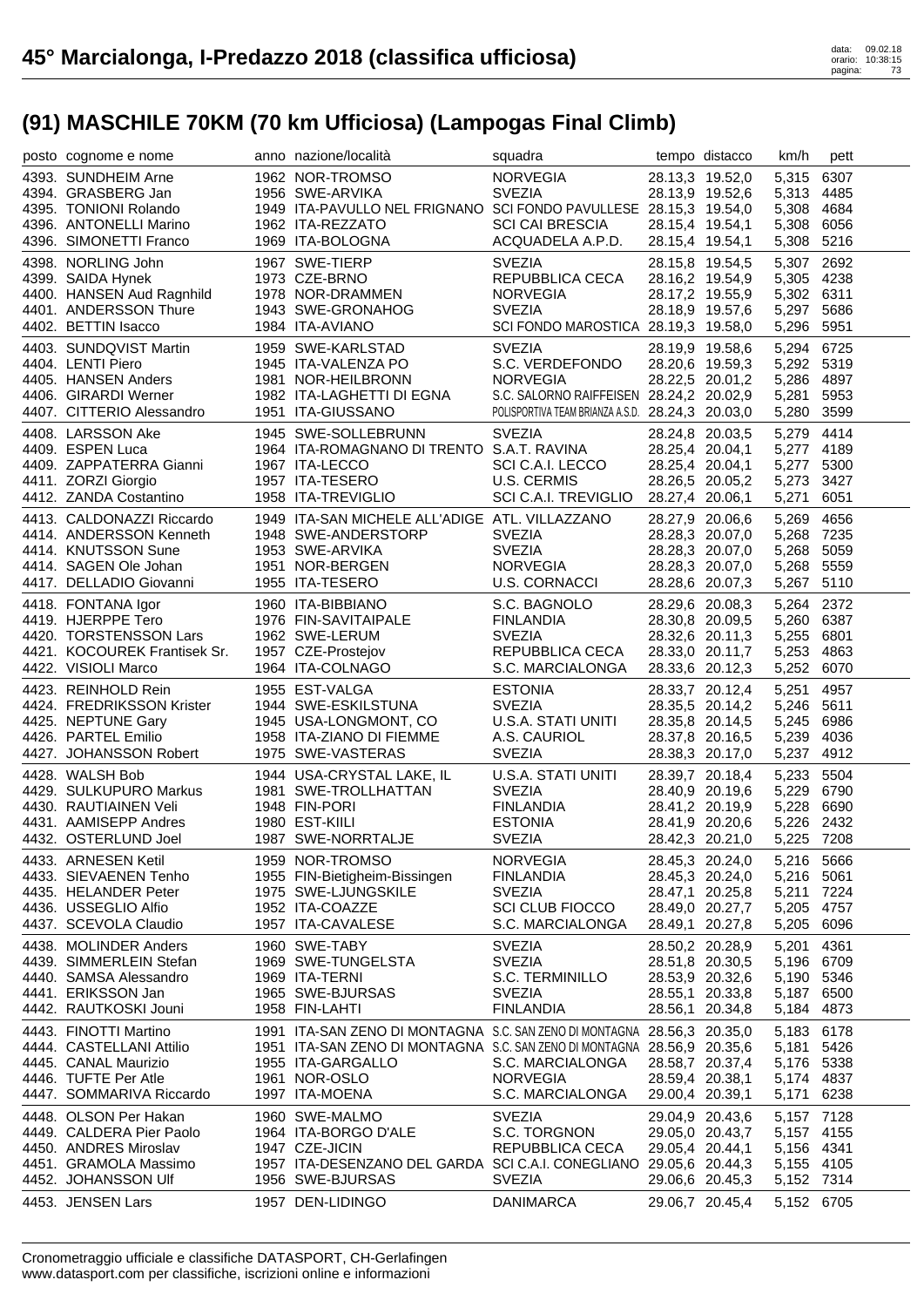| posto cognome e nome                                                                                                                      | anno nazione/località                                                                                                                                                                   | squadra                                                                                                                                                    |                 | tempo distacco                                                                              | km/h                                                                        | pett                         |
|-------------------------------------------------------------------------------------------------------------------------------------------|-----------------------------------------------------------------------------------------------------------------------------------------------------------------------------------------|------------------------------------------------------------------------------------------------------------------------------------------------------------|-----------------|---------------------------------------------------------------------------------------------|-----------------------------------------------------------------------------|------------------------------|
| 4454. HEDBERG Christer<br>4455. TRY Erik<br>4456. DALPEZ Adriano<br>4456. STOPIGLIA Paolo<br>4458. HALA Jan                               | 1961 SWE-HUDIKSVALL<br>1968 NOR-DRAMMEN<br>1947 ITA-MALE'<br>1971 ITA-BASSANO DEL GRAPPA S.C. MARCIALONGA<br>1985 CZE-CHOMUTOV                                                          | <b>SVEZIA</b><br><b>NORVEGIA</b><br>S.C. RABBI<br>REPUBBLICA CECA                                                                                          |                 | 29.08,0 20.46,7<br>29.08,3 20.47,0<br>29.09,6 20.48,3<br>29.09,6 20.48,3<br>29.09,8 20.48,5 | 5,148<br>5,147 3651<br>5,144<br>5,144<br>5,143                              | 6902<br>6119<br>4092<br>7342 |
| 4459. RAMSTAD Trond A.<br>4460. D'ERCOLE Maurizio<br>4461. VINDENES Stig-arild<br>4462. BERTETTO Francesco<br>4463. ALOISI Alessio        | 1969 NOR-OSLO<br>1953 ITA-OPI<br>1970 NOR-SKODJE<br>1950 ITA-ROCCA CANAVESE<br>1997 ITA-SAN ZENO DI MONTAGNA S.C. SAN ZENO DI MONTAGNA 29.17,9 20.56,6                                  | <b>NORVEGIA</b><br>S.C. OPI<br><b>NORVEGIA</b><br>S.C. MARCIALONGA                                                                                         |                 | 29.11,1 20.49,8<br>29.14,3 20.53,0<br>29.17,0 20.55,7<br>29.17,4 20.56,1                    | 5,139<br>5,130 4071<br>5,122 6089<br>5,121<br>5,119 6167                    | 4302<br>5943                 |
| 4463. BOSETTI Marco<br>4465. ANDRES Jacques<br>4466. ANDREOLI Giovanni<br>4467. CASTAGNA Diego<br>4468. SCHJERVE Marvin                   | 1961 ITA-Gavirate<br>1951 ITA-BURNHAUPT LE HAUPT<br>1954 ITA-CASTEL D'AZZANO<br>1960 ITA-CASTELLUCCHIO<br>1994 NOR-TILLER                                                               | SCI NORDICO VARESE 29.17,9 20.56,6<br>SCI C.A.I. TREVIGLIO 29.18,1 20.56,8<br>S.C. ROVERE' VERONESE 29.18,4 20.57,1<br>SCI CLUB 1 FISSO<br><b>NORVEGIA</b> |                 | 29.19,0 20.57,7<br>29.19,5 20.58,2                                                          | 5,119 2371<br>5,119 4749<br>5,118 5313<br>5,116 5457<br>5,115 7389          |                              |
| 4469. ZANIBONI Giancarlo<br>4470. VATN Janicke<br>4471. BARREFORS Staffan<br>4472. SORARU' Virginio<br>4473. BENNETT Brian Thomas         | 1954 ITA-TRENTO<br>1973 NOR-HAMARVIK<br>1954 SWE-KARLSTAD<br>1954 ITA-ALLEGHE<br>1943 USA-MAHOPAC, NY                                                                                   | G.S.A. POVO<br><b>NORVEGIA</b><br><b>SVEZIA</b><br>SCI NORDICO MARMOLADA S.T 29.22,7 21.01,4<br>U.S.A. STATI UNITI                                         |                 | 29.21,2 20.59,9<br>29.21,4 21.00,1<br>29.22,3 21.01,0<br>29.22,9 21.01,6                    | 5,110 5442<br>5,109 5909<br>5,106 7083<br>5,105<br>5,105                    | 5415<br>5626                 |
| 4474. CARLONI Fabio<br>4475. LANGORGEN Petter<br>4476. CASTELLANI Fabio<br>4477. CORRADINI Sergio<br>4478. SOLVI Bjorn Erik               | 1968 ITA-BOLOGNA<br>1973 NOR-GIMSE<br>1985 ITA-SAN ZENO DI MONTAGNA S.C. SAN ZENO DI MONTAGNA 29.26,5 21.05,2<br>1944 ITA-ROVERETO<br>1956 NOR-PORSGRUNN                                | ACQUADELA A.P.D.<br><b>NORVEGIA</b><br>POLISP. LIZZANELLA<br><b>NORVEGIA</b>                                                                               | 29.28,9 21.07,6 | 29.24,3 21.03,0<br>29.25,2 21.03,9<br>29.29,1 21.07,8                                       | 5,101<br>5,098<br>5,094 5475<br>5,087 4778<br>5,087                         | 4802<br>2995<br>4892         |
| 4479. GOLDMANN Maximilian<br>4480. ALOISI Sandro<br>4481. GIROTTO Alessio<br>4481. VILLAR Angus                                           | 1989 SUI-Zurigo<br>1966 ITA-SAN ZENO DI MONTAGNA S.C. SAN ZENO DI MONTAGNA 29.29,9 21.08,6<br>1979 ITA-LAVIS<br>1988 GBR-LONDON                                                         | <b>SVIZZERA</b><br>S.C. MARCIALONGA<br><b>GRAN BRETAGNA</b>                                                                                                | 29.30,2 21.08,9 | 29.29,4 21.08,1<br>29.30,2 21.08,9                                                          | 5,086<br>5,085 6165<br>5,084 4666<br>5,084 1874                             | 3014                         |
| 4483. PERSSON Stefan                                                                                                                      | 1963 SWE-HUSKVARNA                                                                                                                                                                      | <b>SVEZIA</b>                                                                                                                                              |                 | 29.33,0 21.11,7                                                                             | 5,076                                                                       | 7249                         |
| 4484. ASAK Ole Sverre<br>4484. OLLINEN Mikko<br>4486. OTTONELLO Francesco<br>4487. FANARA Guido<br>4488. HAVLASEK Petr                    | 1958 NOR-LILLESTROM<br>1971 SWE-SALTSJO - DUVNAS<br>1970 ITA-SAN GIULIANO MILANESE SGM TRIATHLON<br>1962 ITA-PAVIA<br>1981 CZE-BRNO                                                     | <b>NORVEGIA</b><br><b>SVEZIA</b><br>S.C. MARCIALONGA<br>REPUBBLICA CECA                                                                                    |                 | 29.33,2 21.11,9<br>29.33,2 21.11,9<br>29.33,3 21.12,0<br>29.33,4 21.12,1<br>29.36,5 21.15,2 | 5,075<br>5,075 4967<br>5,075 5260<br>5,074<br>5,066                         | 6869<br>5334<br>7352         |
| 4489. ADAMSSON Benneth<br>4490. BONETTI Paolo<br>4491. ENTRADI Damiano<br>4492. HEDLUND UIf<br>4493. EDSINGER Hans                        | 1942 SWE-ELDSBERGA<br>1970 ITA-SAN ZENO DI MONTAGNA S.C. SAN ZENO DI MONTAGNA 29.37,5 21.16,2<br>1949 ITA-BAGNATICA<br>1960 SWE-UMEA<br>1950 SWE-GOTEBORG                               | <b>SVEZIA</b><br>SCI C.A.I. BERGAMO<br><b>SVEZIA</b><br>SVEZIA                                                                                             | 29.42,4 21.21,1 | 29.36,7 21.15,4<br>29.38,3 21.17,0<br>29.44,0 21.22,7                                       | 5,065 5702<br>5,063 6581<br>5,061<br>5,049 4923<br>5,044 6800               | 5307                         |
| 4494. FRANZOI Vittorio<br>4495. MALMGREN Roland<br>4496. KALL Henrik<br>4497. BONFANTI Maurizio<br>4497. DECEMBRINI Gianfranco            | 1955 ITA-TRENTO<br>1945 SWE-ORNSKOLDSVIK<br>1982 SWE-LINDKOPING<br>1949 ITA-MERATE<br>1947 ITA-TOLLEGNO                                                                                 | S.C. FILZ SPORT<br><b>SVEZIA</b><br><b>SVEZIA</b><br>U.S. SAN PELLEGRINO 29.48,3 21.27,0<br>S.C. PIETRO MICCA BIELLA 29.48,3 21.27,0                       |                 | 29.44,7 21.23,4<br>29.45,5 21.24,2<br>29.45,6 21.24,3                                       | 5,042 4665<br>5,040 6979<br>5,040 6951<br>5,032 5273<br>5,032 5325          |                              |
| 4499. EK Anders<br>4500. LENNERMARK Goran<br>4501. SVET Gvido<br>4502. BOCCOTTI Pietro<br>4503. KASA Martin                               | 1948 SWE-STOCKHOLM<br>1952 SWE-HARNOSAND<br>1947 SLO-BEGUNJE<br>1948 ITA-SAN GIULIANO MILANESE A.S. ATL. MELEGNANO 29.53,1 21.31,8<br>1980 CZE-PRAHA                                    | <b>SVEZIA</b><br><b>SVEZIA</b><br>SLOVENIA<br>REPUBBLICA CECA                                                                                              |                 | 29.48,5 21.27,2<br>29.48,9 21.27,6<br>29.51,0 21.29,7<br>29.54,4 21.33,1                    | 5,032 6728<br>5,031<br>5,025 5496<br>5,019 5493<br>5,015 5547               | 6626                         |
| 4504. CALLIGARI Davide<br>4505. CREPAZ Fabrizio<br>4506. FURLAN Davide<br>4506. LEIRAMO Arne Johan<br>4508. SVIRIDOV Sergey               | 1994 ITA-VIGO DI FASSA<br>1981 ITA-POZZA DI FASSA<br>1983 ITA-BOLZANO<br>1941 NOR-MO I RANA<br>1975 RUS-USMAN                                                                           | S.C. MARCIALONGA<br>S.C. MARCIALONGA<br>G.S. SCI NORDICO BOLZANO 29.57,7 21.36,4<br><b>NORVEGIA</b><br><b>RUSSIA</b>                                       |                 | 29.56,2 21.34,9<br>29.57,3 21.36,0<br>29.57,7 21.36,4<br>29.57,8 21.36,5                    | 5,010 7405<br>5,007 6132<br>5,006 5912<br>5,006 6464<br>5,006 2685          |                              |
| 4509. BERTORELLE Michele<br>4510. KOCH Axel<br>4511. TANDE Trond<br>4512. GABUSI Imerio<br>4513. VENTURA SCOFA Rudy<br>4514. OHLANDER Per | 1949 ITA-SAN MICHELE APPIANO SOTTOZERO NORDIC TEAM A.S.D. 29.58,3 21.37,0<br>1978 GER-MAGDEBURG<br>1955 NOR-MO I RANA<br>1962 ITA-VESTONE<br>1964 ITA-SAN LUGANO<br>1956 SWE-ESKILSTUNA | <b>GERMANIA</b><br><b>NORVEGIA</b><br>S.C. MARCIALONGA<br>S.C. TRODENA<br><b>SVEZIA</b>                                                                    | 30.01,8 21.40,5 | 29.59,3 21.38,0<br>30.02,1 21.40,8<br>30.03,3 21.42,0<br>30.04,5 21.43,2                    | 5,004 4692<br>5,001<br>4,995 6470<br>4,994 6356<br>4,990 7402<br>4,987 7338 | 5076                         |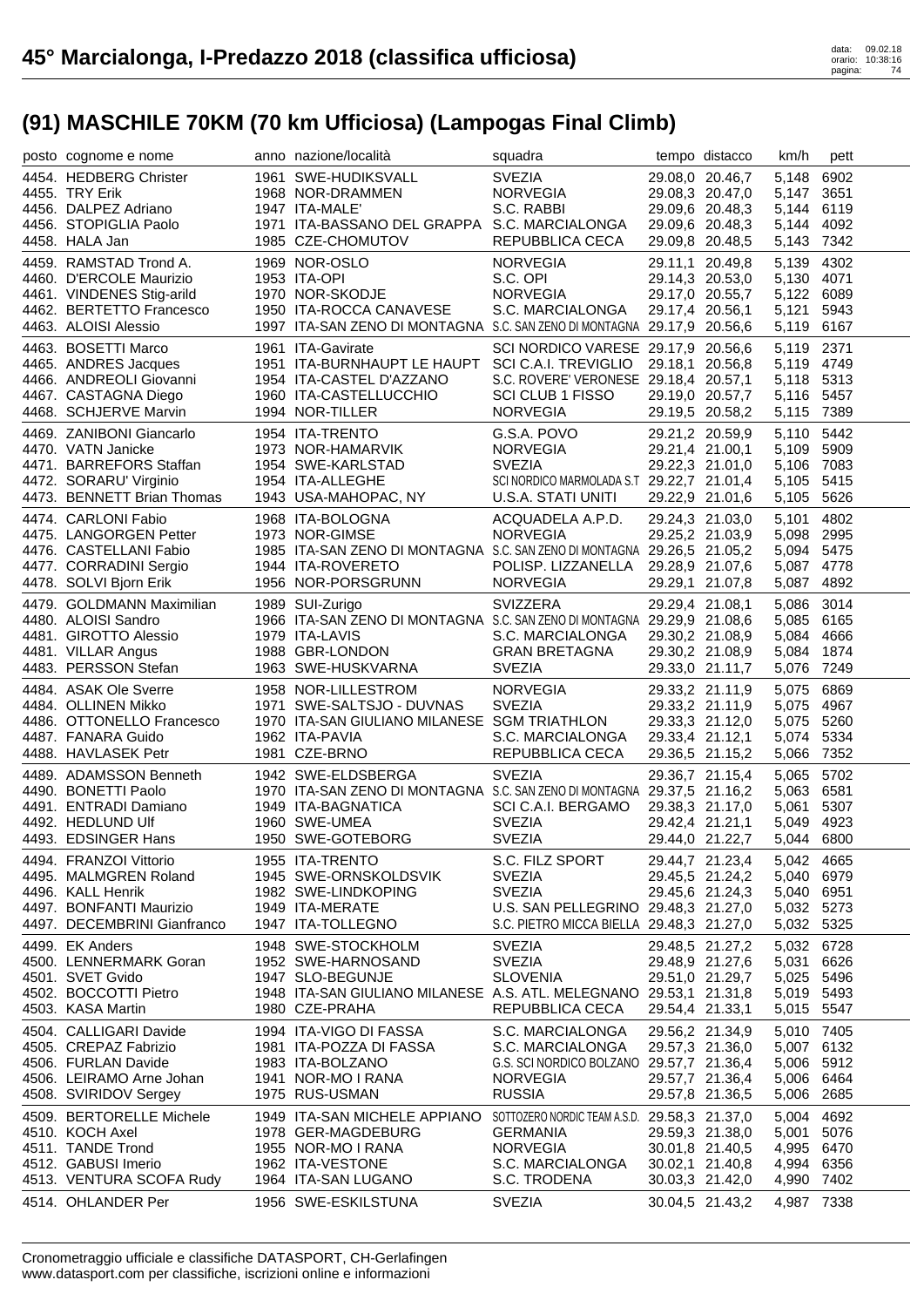| posto cognome e nome                                    | anno nazione/località                                                                  | squadra                                                       |                                    | tempo distacco                     | km/h                     | pett         |
|---------------------------------------------------------|----------------------------------------------------------------------------------------|---------------------------------------------------------------|------------------------------------|------------------------------------|--------------------------|--------------|
| 4515. FRECCHIAMI Paolo                                  | 1968 ITA-BERGAMO                                                                       | SCI C.A.I. TREVIGLIO                                          |                                    | 30.06,1 21.44,8                    | 4,983                    | 5396         |
| 4515. REJLER Peter                                      | 1966 SWE-SALTSJOBADEN                                                                  | <b>SVEZIA</b>                                                 |                                    | 30.06,1 21.44,8                    | 4,983                    | 852          |
| 4517. SOMMARIVA Ramirez                                 | 1983 ITA-ZIANO DI FIEMME<br>1993 ITA-SAN LUGANO                                        | S.C. MARCIALONGA                                              | 30.07,1 21.45,8<br>30.09,2 21.47,9 |                                    | 4,980 4613               |              |
| 4518. VENTURA SCOFA Nicola<br>4519. FALANDER Leif       | 1945 SWE-BOLLEBYGD                                                                     | S.C. TRODENA<br><b>SVEZIA</b>                                 | 30.14,1 21.52,8                    |                                    | 4,974 7403<br>4,961      | 5617         |
| 4520. MAENPAA Frank                                     | 1981 FIN-JAKOBSTAD SANDSUND FINLANDIA                                                  |                                                               | 30.15,4 21.54,1                    |                                    | 4,957                    | 4490         |
| 4521. BOLANDER Jimmy                                    | 1971 SWE-SKOGSTORP                                                                     | <b>SVEZIA</b>                                                 |                                    | 30.17,5 21.56,2                    | 4,951                    | 7212         |
| 4521. VALVE Teuvo                                       | 1945 FIN-LOIMAA                                                                        | <b>FINLANDIA</b>                                              |                                    | 30.17,5 21.56,2                    | 4,951                    | 4982         |
| 4523. DADONE Pier Nicola                                | 1966 ITA-BRESCIA                                                                       | S.C. MARCIALONGA                                              | 30.20,1 21.58,8                    |                                    | 4,944                    | 5201         |
| 4524. PETTERSSON Tord                                   | 1953 SWE-NALDEN                                                                        | <b>SVEZIA</b>                                                 | 30.21,4 22.00,1                    |                                    | 4,941                    | 5684         |
| 4525. LANZONI Claudio                                   | 1958 ITA-SOLIERA<br>1985 LTU-Stockholm<br>1947 ITA-PRATO<br>1986 NOR-OSLO              | S.C. NUOVI ORIZZONTI A.S.D. 30.27,5 22.06,2                   |                                    |                                    | 4,924 4607               |              |
| 4526. LITVINAS Vladas                                   |                                                                                        | LITUANIA                                                      |                                    | 30.30,4 22.09,1                    | 4,916 6350               |              |
| 4527. LENZI Giovanni<br>4528. SVENHEIM Sindre           | 1986 NOR-OSLO                                                                          | S.C. MARCIALONGA<br><b>NORVEGIA</b>                           | 30.31,8 22.10,5<br>30.34,2 22.12,9 |                                    | 4,913 5349<br>4,906 6536 |              |
| 4529. LAICH Thomas                                      | 1958 GER-LEINFELDEN - ECHTERDINGEN GERMANIA                                            |                                                               | 30.34,4 22.13,1                    |                                    | 4,906 5539               |              |
| 4530. RUUD Henning Johannes                             | 1954 NOR-HAGAN                                                                         | <b>NORVEGIA</b>                                               | 30.34,8 22.13,5                    |                                    | 4,905 7167               |              |
| 4531. DAL POS Edoardo                                   | 1944 ITA-SAN VENDEMIANO                                                                | S.C. COLFOSCO                                                 |                                    | 30.36,2 22.14,9                    | 4,901                    | 5212         |
| 4532. TRYGG Jan                                         | 1954 NOR-OSLO                                                                          | <b>NORVEGIA</b>                                               | 30.36,4 22.15,1                    |                                    | 4,900 4327               |              |
| 4533. RIGHETTO Denis                                    | 1970 ITA-MASI DI CAVALESE                                                              | U.S. CERMIS                                                   | 30.37,2 22.15,9                    |                                    | 4,898 4775               |              |
| 4534. RAIPALA Jani                                      | 1976 FIN-YLOJARVI                                                                      | <b>FINLANDIA</b>                                              | 30.38,4 22.17,1                    |                                    | 4,895 5602               |              |
| 4535. CORRADINI Luca                                    | 1990 ITA-CASTELLO DI FIEMME                                                            | S.C. MARCIALONGA                                              | 30.39,2 22.17,9                    |                                    | 4,893                    | 6074         |
| 4536. NONES Marco Aurelio                               | 1948 ITA-CASTELLO DI FIEMME                                                            | G.S. CASTELLO DI FIEMME 30.39,3 22.18,0                       |                                    |                                    | 4,893                    | 208          |
| 4537. SCHATTAUER Maximilian<br>4538. FRANZOI Ilario     | 1961 SWE-SOLLENTUNA<br>1946 ITA-Sporminore                                             | <b>SVEZIA</b><br>SOTTOZERO NORDIC TEAM A.S.D. 30.45,0 22.23,7 |                                    | 30.43,3 22.22,0                    | 4,882 2640<br>4,878      | 5438         |
| 4539. GUTTELVIK Petter                                  | 1981 NOR-HEILBRONN                                                                     | <b>NORVEGIA</b>                                               | 30.46,4 22.25,1                    |                                    | 4,874 5579               |              |
| 4540. PIAZZINI Domenico                                 | 1955 ITA-PRADALUNGA                                                                    | GRUPPO ALPINISTICO NEMBRESE ASD 30.50,0 22.28,7               |                                    |                                    | 4,864                    | 5329         |
| 4541. WRAGG John                                        | 1950 CAN-MISSISSAUGA, ONTARIO CANADA                                                   |                                                               |                                    | 30.53,0 22.31,7                    | 4,856 6796               |              |
| 4542. HAVENGA Robert                                    | 1960 NED-LAREN                                                                         | <b>PAESI BASSI</b>                                            | 30.53,4 22.32,1                    |                                    | 4,855 5643               |              |
| 4543. CASELLI Riccardo                                  | 1991 ITA-MODENA                                                                        | S.C. MARCIALONGA                                              | 30.55,7 22.34,4                    |                                    | 4,849                    | 6996         |
| 4544. ZUMIANI Giuseppe                                  | 1946 ITA-Trento                                                                        | <b>TEAM FUTURA</b>                                            | 30.58,8 22.37,5                    |                                    | 4,841                    | 4780         |
|                                                         |                                                                                        |                                                               |                                    |                                    |                          |              |
| 4545. BARANTANI Andrea                                  | 1975 ITA-SENIGALLIA                                                                    | S.C. MARCIALONGA                                              | 30.59,1 22.37,8                    |                                    | 4,841                    | 4798         |
| 4546. BARANTANI Marco                                   | 1976 ITA-NOCETO                                                                        | C.U.S. PARMA                                                  |                                    | 31.01,5 22.40,2                    | 4,834                    | 4660         |
| 4547. TOLLSTAM Goran                                    | 1969 SWE-HELSINGBORG                                                                   | <b>SVEZIA</b>                                                 |                                    | 31.03,0 22.41,7                    | 4,830 6744               |              |
| 4548. GIARETTA Andrea<br>4549. DE TISI Fabio            | 1961 ITA-PADOVA<br>1979 ITA-MESTRE                                                     | S.C. MARCIALONGA<br>S.C. MARCIALONGA                          | 31.03,3 22.42,0<br>31.04,1 22.42,8 |                                    | 4,830 4697<br>4,828 6135 |              |
| 4550. PIZZINI Hermann                                   | 1974 ITA-CONDINO                                                                       |                                                               |                                    |                                    |                          |              |
| 4551. FRITZOE Hans Petter                               | 1965 NOR-BODOE                                                                         | S.C. MARCIALONGA<br><b>NORVEGIA</b>                           |                                    | 31.04,7 22.43,4<br>31.05,0 22.43,7 | 4,826 5206<br>4,825 5578 |              |
| 4552. POLO Andrea                                       | 1969 ITA-SAN VITO AL TAGLIAMENTO S.C. MARCIALONGA                                      |                                                               | 31.06,4 22.45,1                    |                                    | 4,822 5261               |              |
| 4553. LUNDQVIST Par                                     | 1960 SWE-SUNDBYBERG                                                                    | <b>SVEZIA</b>                                                 | 31.09,8 22.48,5                    |                                    | 4,813 2695               |              |
| 4554. CINCELLI DE JINA Stefano 1996 ITA-POZZA DI FASSA  |                                                                                        | SKI TEAM FASSA                                                |                                    | 31.11,8 22.50,5                    | 4,808 5252               |              |
| 4555. BELLANTE Tommaso                                  | 1992 ITA-TESERO                                                                        | U.S. CORNACCI                                                 | 31.12,4 22.51,1                    |                                    | 4,806 5236               |              |
| 4556. FELLIN Matteo                                     | 1987 ITA-MELTA DI GARDOLO                                                              | S.C. MARCIALONGA                                              | 31.16,0 22.54,7                    |                                    | 4,797                    | 5302         |
| 4557. MORELLI Claudio<br>4558. LJUNG Peter              | 1955 ITA-STENICO<br>1960 SWE-Grillby                                                   | S.C. MARCIALONGA<br><b>SVEZIA</b>                             | 31.16,8 22.55,5<br>31.19,2 22.57,9 |                                    | 4,795<br>4,789           | 5208<br>6517 |
| 4559. MARUSAK Robert                                    | 1971 SVK-Podzamcok                                                                     | <b>SLOVACCHIA</b>                                             | 31.22,3 23.01,0                    |                                    | 4,781                    | 3604         |
| 4560. CLOUGH Frederico                                  | 1986 ITA-LONDON                                                                        | S.C. MARCIALONGA                                              | 31.22,5 23.01,2                    |                                    | 4,780                    | 6148         |
| 4561. CINCELLI DE JINA Fernando 1966 ITA-POZZA DI FASSA |                                                                                        | <b>SKI TEAM FASSA</b>                                         | 31.24,6 23.03,3                    |                                    | 4,775 5253               |              |
| 4562. LONA Aksel                                        | 1960 NOR-KONGSMOEN                                                                     | <b>NORVEGIA</b>                                               | 31.24,7 23.03,4                    |                                    | 4,775 6312               |              |
| 4563. VENTURA SCOFA Alessandro 1995 ITA-SAN LUGANO      |                                                                                        | S.C. TRODENA                                                  | 31.24,9 23.03,6                    |                                    | 4,774 7404               |              |
| 4564. HALLDEN Patric                                    | 1963 SWE-TRELLEBORG                                                                    | <b>SVEZIA</b>                                                 | 31.29,6 23.08,3                    |                                    | 4,762 6270               |              |
| 4565. ZIMOLA Michal                                     | 1961 CZE-PRAHA                                                                         | REPUBBLICA CECA                                               | 31.30,1 23.08,8                    |                                    | 4,761                    | 3795         |
| 4566. SALODINI Galdino<br>4567. D'INCAL Walter          | 1955 ITA-DESENZANO DEL GARDA POLISP. G.B.VIGHENZI 31.32,0 23.10,7<br>1967 ITA-CAVALESE | S.C. MARCIALONGA                                              | 31.40,4 23.19,1                    |                                    | 4,756<br>4,735           | 4735<br>5271 |
| 4568. PIZZINI Luca                                      | 1963 ITA-TRENTO                                                                        | S.C. MARCIALONGA                                              | 31.40,7 23.19,4                    |                                    | 4,735                    | 4162         |
| 4569. DELL'ORSOLA Giorgio                               | 1952 ITA-TRENTO                                                                        | S.C. MARCIALONGA                                              | 31.42,1 23.20,8                    |                                    | 4,731                    | 5901         |
| 4570. BRIGADOI Gianni                                   | 1960 ITA-PREDAZZO                                                                      | U.S. DOLOMITICA                                               | 31.42,9 23.21,6                    |                                    | 4,729                    | 5825         |
| 4571. OLOFSSON Jan                                      | 1958 SWE-FALUN                                                                         | <b>SVEZIA</b>                                                 | 31.43,4 23.22,1                    |                                    | 4,728                    | 5086         |
| 4572. GIARETTA Roberto                                  | 1986 ITA-PADOVA                                                                        | S.C. MARCIALONGA                                              | 31.44,0 23.22,7                    |                                    | 4,726                    | 5340         |
| 4573. BARACCO Paolo                                     | 1968 ITA-TORINO                                                                        | S.C. MARCIALONGA                                              | 31.46,3 23.25,0                    |                                    | 4,721<br>4,718           | 5983         |
| 4574. SIRONI Maurizio<br>4575. SVENSSON Johan           | 1952 ITA-MILANO<br>1964 SWE-JARNFORSEN                                                 | S.C. SPORT DUE<br><b>SVEZIA</b>                               | 31.47,2 23.25,9<br>31.48,8 23.27,5 |                                    | 4,715                    | 4737<br>5408 |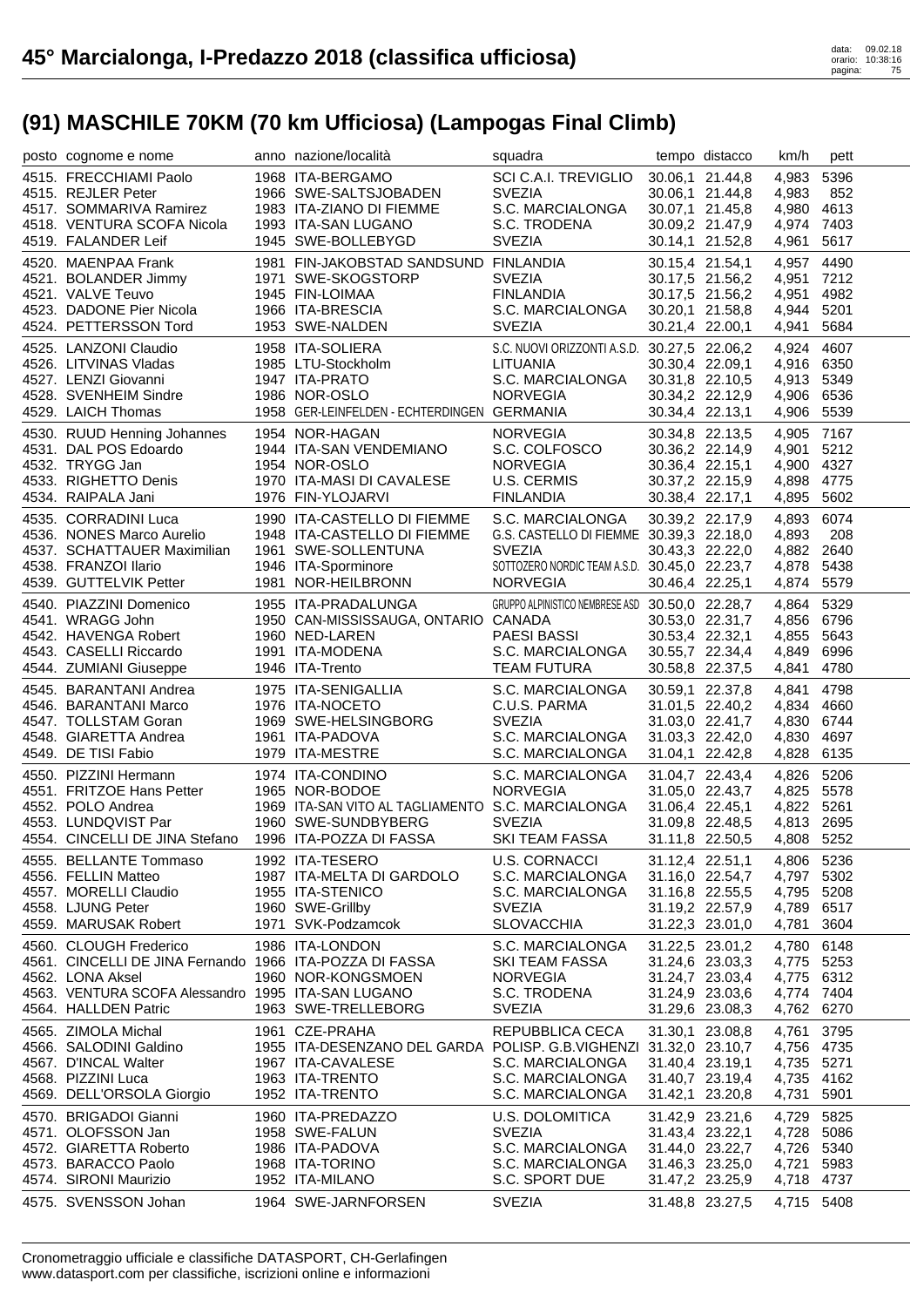| posto cognome e nome                                                          | anno nazione/località                                                       | squadra                                  |                 | tempo distacco  | km/h                | pett |
|-------------------------------------------------------------------------------|-----------------------------------------------------------------------------|------------------------------------------|-----------------|-----------------|---------------------|------|
| 4576. BERETTA Angelo                                                          | 1959 ITA-COGLIATE                                                           | S.C. MARCIALONGA                         |                 | 31.52,8 23.31,5 | 4,705 6527          |      |
| 4577. HALL Thomas                                                             | 1964 SWE-ESKJO                                                              | <b>SVEZIA</b>                            |                 | 31.59,8 23.38,5 | 4,687 7172          |      |
| 4578. ZANINETTI Piero                                                         | 1956 ITA-DOMODOSSOLA                                                        | S.C. FORMAZZA                            |                 | 32.04,8 23.43,5 | 4,675 4715          |      |
| 4579. ANDERSON Aron                                                           | 1988 SWE-TABY                                                               | <b>SVEZIA</b>                            |                 | 32.05,9 23.44,6 | 4,673 7179          |      |
| 4580. BOSCO Marcello                                                          | 1972 ITA-TREVIGLIO                                                          | SCI C.A.I. TREVIGLIO                     |                 | 32.07,3 23.46,0 | 4,669 5397          |      |
| 4581. MARCHESE Michele                                                        | 1965 ITA-RAVINA DI TRENTO                                                   | TRIATHLON TRENTINO 32.09,5 23.48,2       |                 |                 | 4,664 5310          |      |
| 4582. RIVOLTELLA Antonio                                                      | 1947 ITA-TREVIGLIO                                                          | SCI C.A.I. TREVIGLIO                     |                 | 32.10,0 23.48,7 | 4,663 5400          |      |
| 4583. WENNING Anders                                                          | 1964 SWE-TABY                                                               | <b>SVEZIA</b>                            |                 | 32.14,7 23.53,4 | 4,651 7177          |      |
| 4584. WALL Thomas                                                             | 1954 SWE-STOCKHOLM                                                          | <b>SVEZIA</b>                            |                 | 32.15,0 23.53,7 | 4,651               | 4963 |
| 4585. BERTINI Franco                                                          | 1942 ITA-PISTOIA                                                            | S.C. PISTOIA                             |                 | 32.15,2 23.53,9 | 4,650 5446          |      |
| 4586. GRON Per Eric                                                           | 1958 SWE-VAXHOLM                                                            | <b>SVEZIA</b>                            |                 | 32.15,3 23.54,0 | 4,650 6843          |      |
| 4587. STEIGER Jaroslav                                                        | 1954 CZE-MORAVSKY BEROUN                                                    | REPUBBLICA CECA                          |                 | 32.16,0 23.54,7 | 4,648 6244          |      |
| 4588. VISMARA Diego                                                           | 1961 ITA-BRESCIA                                                            | S.C. MARCIALONGA                         |                 | 32.16,7 23.55,4 | 4,647 5394          |      |
| 4589. STRAKA Ludek                                                            | 1958 CZE-JICIN                                                              | REPUBBLICA CECA                          |                 | 32.18,9 23.57,6 | 4,641               | 3290 |
| 4590. DIVAN Claudio                                                           | 1956 ITA-ARCO                                                               | S.C. ARCO                                |                 | 32.22,4 24.01,1 | 4,633 2305          |      |
| 4591. ANDRESEN Tom Roger                                                      | 1982 NOR-OSLO                                                               | <b>NORVEGIA</b>                          |                 | 32.24,4 24.03,1 | 4,628 6272          |      |
| 4592. ALBANI ROCCHETTI Tommaso 1972 ITA-CENATE SOTTO                          |                                                                             | S.C. MARCIALONGA                         |                 | 32.26,0 24.04,7 | 4,624 6046          |      |
| 4593. FERRO Floriano                                                          | 1956 ITA-SCIOLZE                                                            | SCI C.A.I. UGET                          |                 | 32.27,0 24.05,7 | 4,622 5292          |      |
| 4594. WANG Marius                                                             | 1980 NOR-TYNSET                                                             | <b>NORVEGIA</b>                          |                 | 32.30,8 24.09,5 | 4,613 1772          |      |
| 4595. POULL William                                                           | 1947 USA-BROOKFIELD, WI                                                     | U.S.A. STATI UNITI                       |                 | 32.31,2 24.09,9 | 4,612 6211          |      |
| 4596. MOYLAN Ken                                                              | 1961 AUS-DICKSON ACT                                                        | AUSTRALIA                                |                 | 32.31,8 24.10,5 | 4,611               | 5501 |
| 4597. KOFOD Joakim                                                            | 1947 DEN-HORSHOLM                                                           | DANIMARCA                                |                 | 32.34,0 24.12,7 | 4,605 5818          |      |
| 4598. GULSVIK Amund E.                                                        | 1943 NOR-SOLBERGELVA                                                        | NORVEGIA                                 |                 | 32.34,7 24.13,4 | 4,604 6872          |      |
| 4599. REHNBERG Patrick                                                        | 1969 SWE-STOCKHOLM                                                          | <b>SVEZIA</b>                            |                 | 32.36,4 24.15,1 | 4,600 5627          |      |
| 4600. BJERKAN Leif                                                            | 1949 NOR-HEIMDAL                                                            | <b>NORVEGIA</b>                          |                 | 32.42,6 24.21,3 | 4,585 3086          |      |
|                                                                               | 1965 ITA-Genova                                                             | S.C. CALDIROLA                           |                 | 32.44,0 24.22,7 | 4,582 5264          |      |
| 4601. MERLO Alessandro<br>4602. GARRO Maurizio Maria<br>4603. DAL BOSCO Renzo | 1964 ITA-TORINO                                                             | S.C. MARCIALONGA                         |                 | 32.45,5 24.24,2 | 4,578 5980          |      |
|                                                                               | 1941 ITA-MANTOVA                                                            | SPORTIME MANTOVA 32.45,8 24.24,5         |                 |                 | 4,578 4055          |      |
| 4604. PIAZZI Tullio                                                           | 1987 ITA-TESERO                                                             | U.S. CORNACCI                            |                 | 32.46,1 24.24,8 | 4,577               | 3211 |
| 4605. TURRI Nicola                                                            | 1979 ITA-VERONA                                                             | S.C. MARCIALONGA                         | 32.49,5 24.28,2 |                 | 4,569               | 4087 |
|                                                                               |                                                                             |                                          |                 |                 |                     |      |
|                                                                               |                                                                             |                                          |                 |                 |                     |      |
| 4606. VILLA Alexander                                                         | 1966 ITA-MOLINA DI FIEMME                                                   | ZON TE CADIN                             |                 | 32.51,6 24.30,3 | 4,564               | 5382 |
| 4607. FALKE Dieter                                                            | 1962 GER-KAISERSLAUTERN                                                     | <b>GERMANIA</b>                          |                 | 32.55,5 24.34,2 | 4,555 6181          |      |
| 4608. D'AGARO Andrea                                                          | 1986 ITA-BESNATE                                                            | S.C. GALLARATE                           |                 | 32.56,4 24.35,1 | 4,553 5409          |      |
| 4609. DE NOBILI Silvestro                                                     | 1950 ITA-VALENZA PO<br>1955 ITA-VERONA                                      | S.C. VERDEFONDO                          |                 | 32.58,6 24.37,3 | 4,548 5211          |      |
| 4610. MENINI Giancarlo                                                        |                                                                             | S.C. MONDADORI VERONA 33.00,0 24.38,7    |                 |                 | 4,545 5225          |      |
| 4611. QUAGLINI Ferruccio                                                      | 1954 ITA-VOGHERA                                                            | S.C. VOGHERA                             |                 | 33.23,9 25.02,6 | 4,491               | 5437 |
| 4612. POLLAK Peter                                                            | 1938 SUI-JONA                                                               | <b>SVIZZERA</b>                          |                 | 33.26,8 25.05,5 | 4.484               | 3769 |
| 4613. GHETTI Enrico                                                           | 1975 ITA-SANTA MARIA CODIFIUME ACQUADELA A.P.D. 33.31,8 25.10,5             |                                          |                 |                 | 4,473 5871          |      |
| 4614. JOHANSSON Leif                                                          | 1946 SWE-NYBRO                                                              | <b>SVEZIA</b>                            |                 | 33.32,1 25.10,8 | 4,472 6518          |      |
| 4615. FERRERO Costanzo                                                        | 1950 ITA-CASTAGNOLE PIEMONTE S.C. VAL CHISONE C.PASSET 33.40,2 25.18,9      |                                          |                 |                 | 4,455 6102          |      |
| 4616. FEO Giuseppe                                                            | 1974 ITA-VERONA                                                             | G.S.GORE-TEX DRAGO 33.43,4 25.22,1       |                 |                 | 4,447 4078          |      |
| 4617. NISES Bengt                                                             | 1962 SWE-GAVLE                                                              | <b>SVEZIA</b>                            |                 | 33.52,3 25.31,0 | 4,428 7146          |      |
| 4618. MELEGARI Davide                                                         | 1960 ITA-PARMA                                                              | S.C. RUJOCH                              |                 | 33.55,9 25.34,6 | 4,420 5290          |      |
| 4619. ZARBO Nicola                                                            | 1973 ITA-NICOLOSI                                                           | G.S.D. POD. BUSCHESE 34.12,6 25.51,3     |                 |                 | 4,384               | 6919 |
| 4620. OLSEN Tom Petter                                                        | 1959 NOR-LINDSNES                                                           | <b>NORVEGIA</b>                          |                 | 34.17,1 25.55,8 | 4,375 6429          |      |
| 4621. ZURLO Lorenzo                                                           | 1964 ITA-PRESEZZO                                                           | S.C. PARRE                               |                 | 34.25,6 26.04,3 | 4,357               | 5268 |
| 4622. PERNISI Luca                                                            | 1974 ITA-CONDINO                                                            | S.C. MARCIALONGA                         |                 | 34.26,5 26.05,2 | 4,355               | 5205 |
| 4623. ROSA Denis                                                              | 1971 ITA-CONDINO                                                            | S.C. MARCIALONGA                         |                 | 34.26,6 26.05,3 | 4,354               | 5204 |
| 4624. ROVINA Jean Pierre                                                      | 1956 ITA-PAVULLO NEL FRIGNANO A.S.D. POLISPORTIVA PAVULLESE 34.28,9 26.07,6 |                                          |                 |                 | 4,350               | 5203 |
| 4625. TISCIONE Daniele                                                        | 1975 ITA-TRENTO                                                             | S.C. MARCIALONGA                         |                 | 34.30,1 26.08,8 | 4,347               | 3455 |
| 4626. IMBERTI Raffaele                                                        | 1972 ITA-PRESEZZO                                                           | S.C. PARRE                               |                 | 34.33,7 26.12,4 | 4,340               | 4061 |
| 4627. BOSI Vittorio                                                           | 1963 ITA-MONTEROSI                                                          | S.C. MARCIALONGA                         |                 | 34.33,8 26.12,5 | 4,339               | 5863 |
| 4628. GIUGNI Antonio                                                          | 1945 ITA-MONTALE                                                            | GR.FONDISTI M.TE MORELLO 34.44,2 26.22,9 |                 |                 | 4,318 5364          |      |
| 4629. YAKHINSON Mark                                                          | 1946 RUS-ISTRA, MOSCOW REGION RUSSIA                                        |                                          |                 | 34.45,7 26.24,4 | 4,315               | 4262 |
| 4630. KAVEREN Sivert                                                          | 1946 SWE-JONKOPING                                                          | <b>SVEZIA</b>                            |                 | 35.01,6 26.40,3 | 4,282 4914          |      |
| 4631. JOHANSSON Thomas                                                        | 1955 SWE-LJUNGBY                                                            | <b>SVEZIA</b>                            |                 | 35.06,8 26.45,5 | 4,271               | 7348 |
| 4632. PEDRETTI Ignazio                                                        | 1952 ITA-BRESCIA                                                            | <b>SCI CAI BRESCIA</b>                   |                 | 35.08,6 26.47,3 | 4,268               | 5445 |
| 4633. TOTARO Matteo                                                           | 1946 ITA-ROMA                                                               | S.C. ROMA                                |                 | 35.14,8 26.53,5 | 4,255 5297          |      |
| 4634. GORGAZZINI Fausto                                                       | 1965 ITA-VALLELAGHI                                                         | S.C. MARCIALONGA                         |                 | 35.33,3 27.12,0 | 4,218 7124          |      |
| 4635. SLEZAK Frantisek<br>4636. GEPRI Lorenzo                                 | 1974 SVK-BRATISLAVA<br>1962 ITA-REGGIO EMILIA                               | <b>SLOVACCHIA</b><br>S.C. MARCIALONGA    | 35.38,4 27.17,1 | 35.41,5 27.20,2 | 4,208<br>4,202 5433 | 7295 |